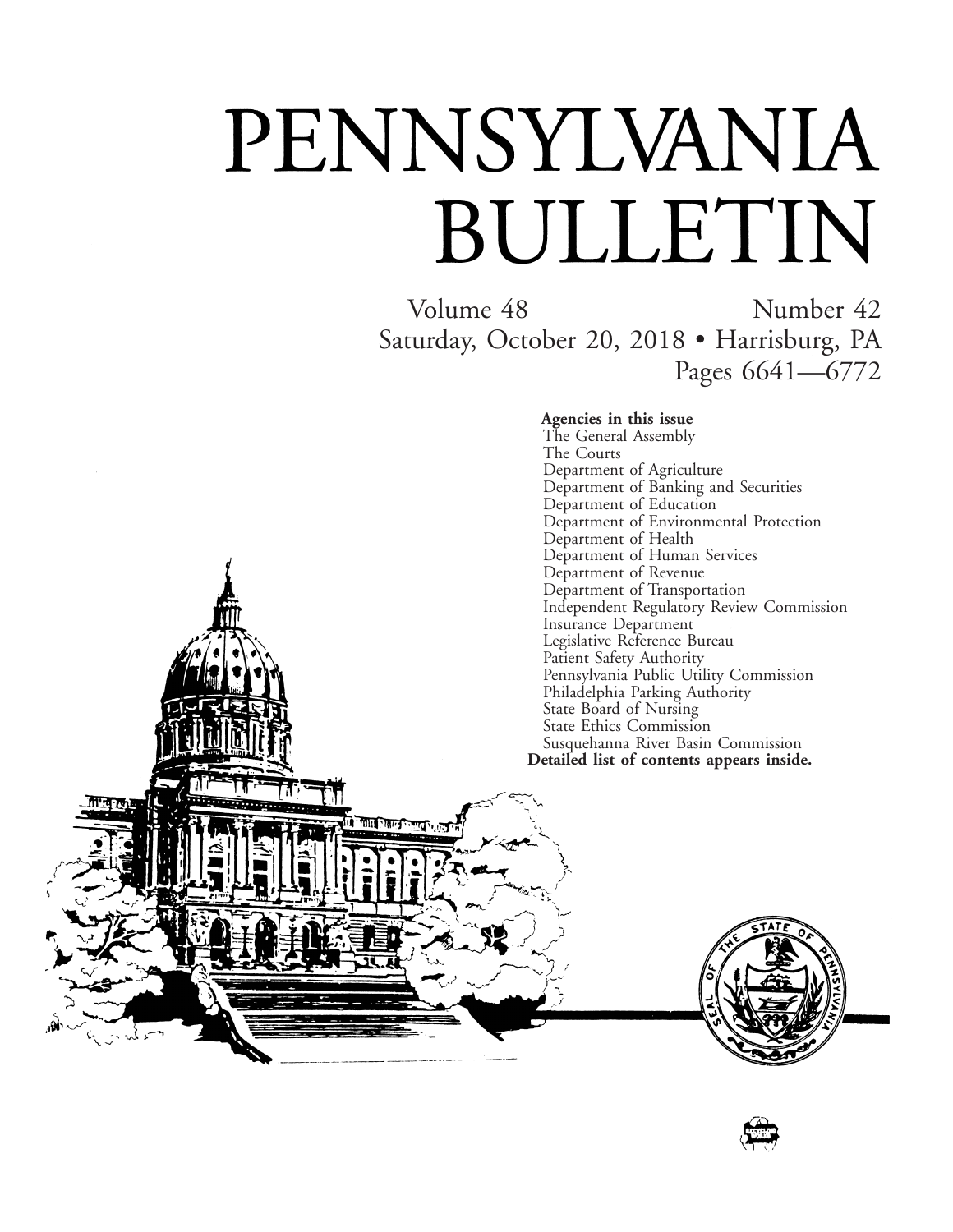# **PENNSYLVANIA**



# **BULLETIN**

(ISSN 0162-2137)

Postmaster send address changes to:

FRY COMMUNICATIONS, Inc. Attn: *Pennsylvania Bulletin* 800 West Church Road Mechanicsburg, Pennsylvania 17055-3198 (717) 766-0211 ext. 2340 (800) 334-1429 ext. 2340 (toll free, out-of-State) (800) 524-3232 ext. 2340 (toll free, in State)

The *Pennsylvania Bulletin* is published weekly by Fry Communications, Inc. for the Commonwealth of Pennsylvania, Legislative Reference Bureau, 641 Main Capitol Building, Harrisburg, Pennsylvania 17120, under the policy supervision and direction of the Joint Committee on Documents under 4 Pa.C.S. Part II (relating to publication and effectiveness of Commonwealth documents). The subscription rate is \$87.00 per year, postpaid to points in the United States. Individual copies are \$2.50. Checks for subscriptions and individual copies should be made payable to "*Fry Communications, Inc.*" Periodicals postage paid at Harrisburg, Pennsylvania.

Orders for subscriptions and other circulation matters should be sent to:

Fry Communications, Inc. Attn: *Pennsylvania Bulletin* 800 West Church Road Mechanicsburg, Pennsylvania 17055-3198

Copyright © 2018 Commonwealth of Pennsylvania

Editorial preparation, composition, printing and distribution of the *Pennsylvania Bulletin* is effected on behalf of the Commonwealth of Pennsylvania by FRY COMMUNICATIONS, Inc., 800 West Church Road, Mechanicsburg, Pennsylvania 17055-3198.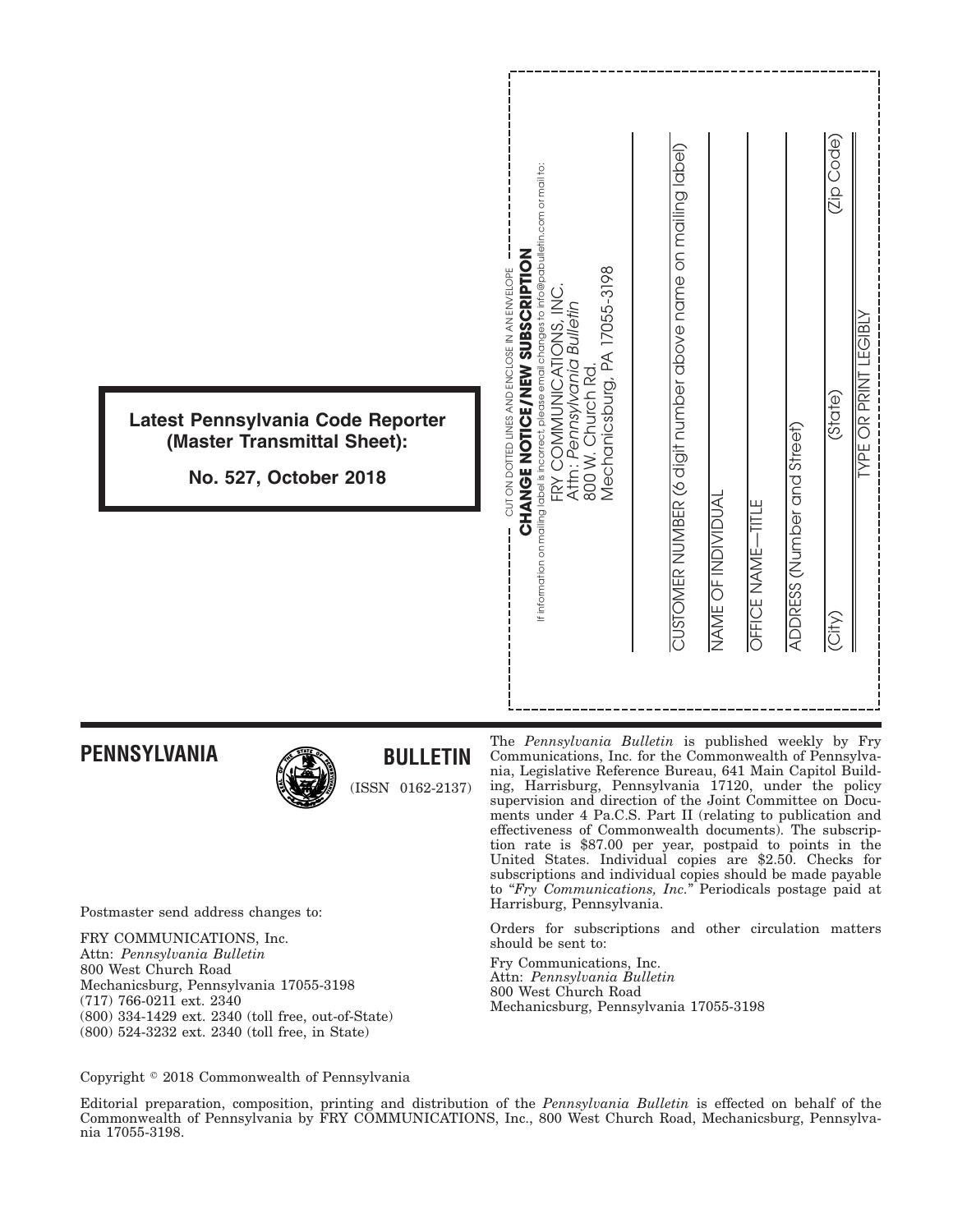# **CONTENTS**

# **THE GENERAL ASSEMBLY**

#### **COMMISSION ON SENTENCING**

Meetings scheduled ............................... 6651

# **THE COURTS**

#### **APPELLATE PROCEDURE**

Amendment of section 4 of the Internal Operating Procedures of the Supreme Court; No. 505 judicial administration doc. ............................. 6652

#### **DISCIPLINARY BOARD OF THE SUPREME COURT**

Notice of suspension .............................. 6653

#### **LOCAL COURT RULES**

#### **Schuylkill County**

Local rules of criminal procedure; AD80-18 .......... 6652

# **EXECUTIVE AND INDEPENDENT AGENCIES**

#### **DEPARTMENT OF AGRICULTURE**

#### **Notices**

Fiscal Year 2018-2019 Annual Plan for awarding grants under the Pennsylvania Agricultural Fair Act . . . . . . . . . . . . . . . . . . . . . . . . . . . . . . . . . . . . . . . . . . . . 6656

#### **DEPARTMENT OF BANKING AND SECURITIES Notices**

Actions on applications............................ 6656 Maximum lawful rate of interest for residential mortgages for the month of November 2018 ...... 6657

# **DEPARTMENT OF EDUCATION**

#### **Notices**

Cyber charter school application; public hearings cancellation .................................... 6657

# **DEPARTMENT OF ENVIRONMENTAL PROTECTION**

#### **Notices**

| Applications, actions and special notices 6658  |  |
|-------------------------------------------------|--|
| Oil and Gas Technical Advisory Board meeting    |  |
|                                                 |  |
| Recycling Fund Advisory Committee Act 101 work- |  |
|                                                 |  |
| <b>DEPARTMENT OF HEALTH</b>                     |  |

#### **Notices**

#### **DEPARTMENT OF HUMAN SERVICES**

#### **Statements of Policy**

Human Services licensing: definition of personal care home and assisted living residence .......... 6654

#### **DEPARTMENT OF REVENUE**

#### **Notices**

| Pennsylvania Cash Kringle instant lottery game                                                                                                                                                              |  |
|-------------------------------------------------------------------------------------------------------------------------------------------------------------------------------------------------------------|--|
|                                                                                                                                                                                                             |  |
|                                                                                                                                                                                                             |  |
|                                                                                                                                                                                                             |  |
| Pennsylvania Merry Millionaire instant lottery                                                                                                                                                              |  |
| $\begin{tabular}{c} game 1367 \end{tabular} \begin{tabular}{c} No new graph $\mathbb{R}^2$ & $6730$ \\ Pennsylvania \end{tabular} \begin{tabular}{c} No new graph $\mathbb{R}^2$ & $6730$ \\ \end{tabular}$ |  |
|                                                                                                                                                                                                             |  |
|                                                                                                                                                                                                             |  |
|                                                                                                                                                                                                             |  |
| Pennsylvania Sleigh Bell\$ instant lottery game                                                                                                                                                             |  |
|                                                                                                                                                                                                             |  |
| <b>DEPARTMENT OF TRANSPORTATION</b>                                                                                                                                                                         |  |
| <b>Notices</b>                                                                                                                                                                                              |  |
|                                                                                                                                                                                                             |  |
| <b>INDEPENDENT REGULATORY REVIEW</b>                                                                                                                                                                        |  |
| <b>COMMISSION</b>                                                                                                                                                                                           |  |
| <b>Notices</b>                                                                                                                                                                                              |  |
|                                                                                                                                                                                                             |  |
|                                                                                                                                                                                                             |  |
| <b>INSURANCE DEPARTMENT</b>                                                                                                                                                                                 |  |
|                                                                                                                                                                                                             |  |
| Notices                                                                                                                                                                                                     |  |
| Application for renewal of designation as a certified                                                                                                                                                       |  |
|                                                                                                                                                                                                             |  |
| <b>LEGISLATIVE REFERENCE BUREAU</b>                                                                                                                                                                         |  |
| <b>Notices</b>                                                                                                                                                                                              |  |
|                                                                                                                                                                                                             |  |
| PATIENT SAFETY AUTHORITY                                                                                                                                                                                    |  |
| <b>Notices</b>                                                                                                                                                                                              |  |
|                                                                                                                                                                                                             |  |
| PENNSYLVANIA PUBLIC UTILITY COMMISSION                                                                                                                                                                      |  |
| <b>Notices</b>                                                                                                                                                                                              |  |
| Eligible telecommunications carriers; Federal uni-                                                                                                                                                          |  |
| versal service low income support (3 docu-                                                                                                                                                                  |  |
|                                                                                                                                                                                                             |  |
|                                                                                                                                                                                                             |  |
| Natural gas service (2 documents)  6760                                                                                                                                                                     |  |
| Service of notice of motor carrier applications 6761                                                                                                                                                        |  |
| Service of notice of motor carrier formal complaints. 6761                                                                                                                                                  |  |
|                                                                                                                                                                                                             |  |
| PHILADELPHIA PARKING AUTHORITY                                                                                                                                                                              |  |
| <b>Notices</b>                                                                                                                                                                                              |  |
|                                                                                                                                                                                                             |  |
| Service of notice of motor carrier applications in the                                                                                                                                                      |  |
|                                                                                                                                                                                                             |  |
| Service of reminder notice of citation complaint 6767                                                                                                                                                       |  |
| <b>STATE BOARD OF NURSING</b>                                                                                                                                                                               |  |
| Notices                                                                                                                                                                                                     |  |
| Bureau of Professional and Occupational Affairs v.                                                                                                                                                          |  |
| Kelly L. Miller, RN; case No. 15-51-12336  6768<br>Bureau of Professional and Occupational Affairs v.                                                                                                       |  |

Commonwealth of Pennsylvania, Bureau of Professional and Occupational Affairs v. Ednerlande Jean, LPN, respondent; case No. 16-51-13953..... 6768

# **Available Online at http://www.pabulletin.com**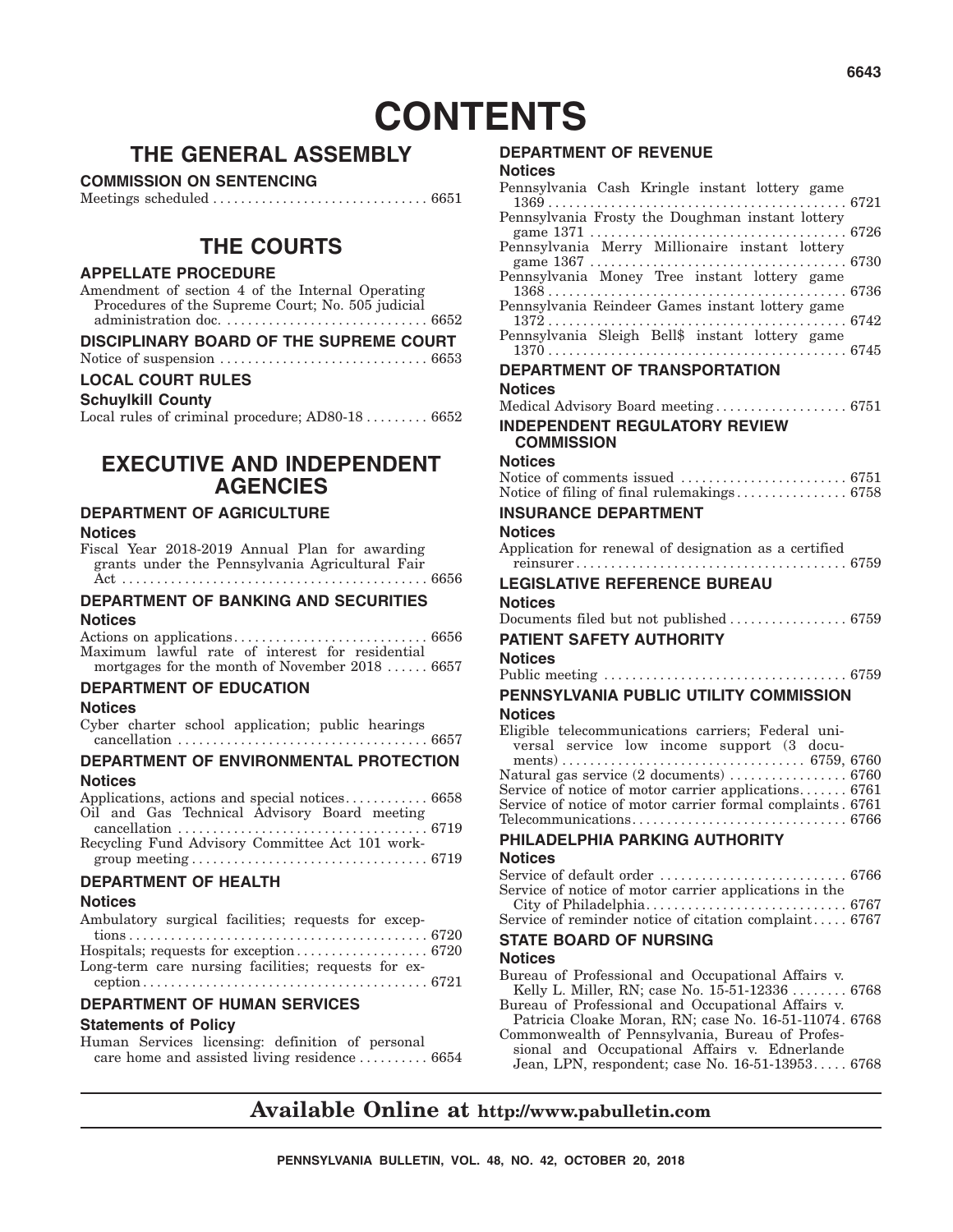#### **6644**

#### **STATE ETHICS COMMISSION**

## **Notices** Public meeting ................................... 6769

#### **SUSQUEHANNA RIVER BASIN COMMISSION**

## **Notices**

|  | Projects approved for consumptive uses of water |  |  |
|--|-------------------------------------------------|--|--|
|  |                                                 |  |  |

| Projects approved for minor modifications  6770       |  |
|-------------------------------------------------------|--|
| Projects rescinded for consumptive uses of water 6770 |  |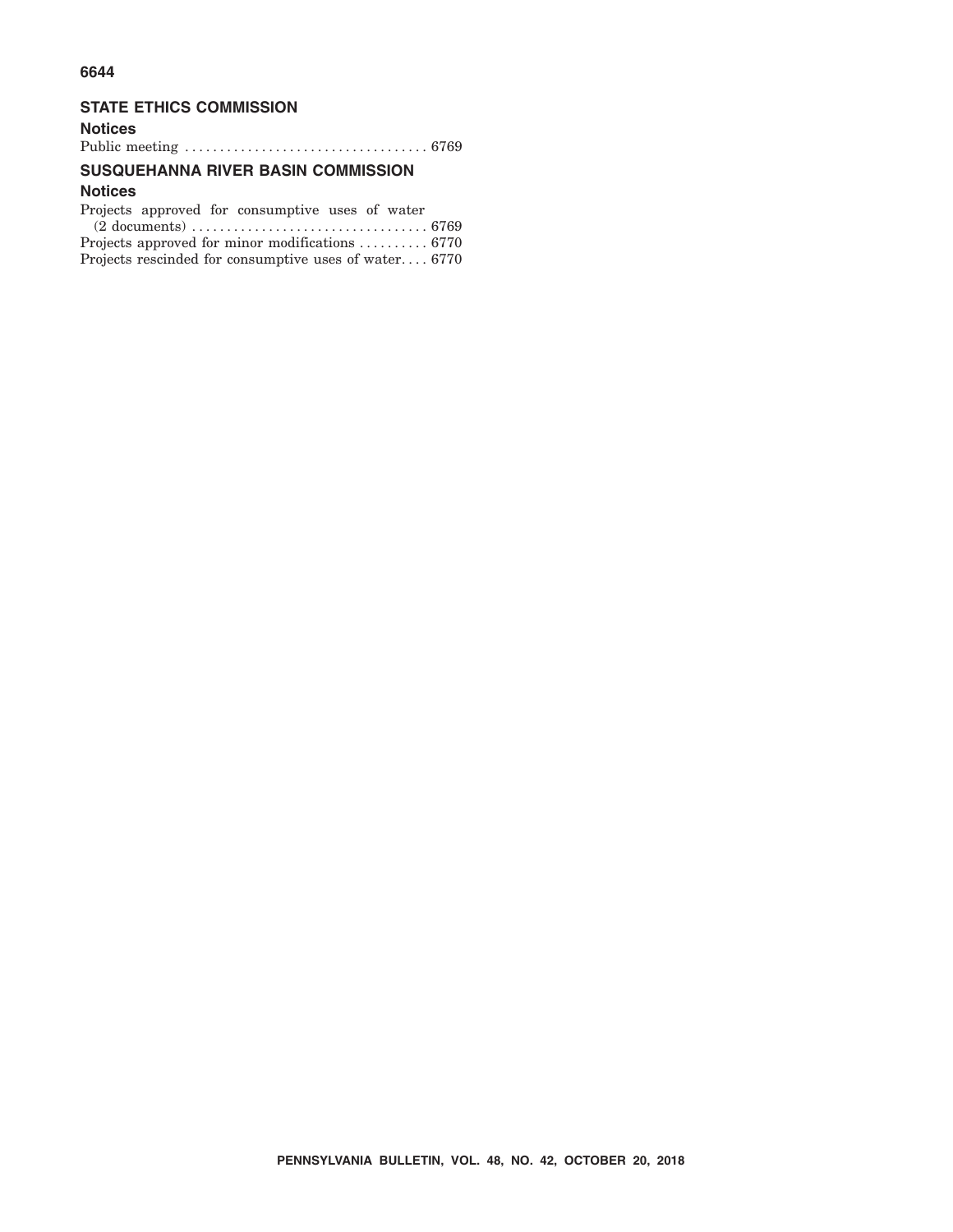# **READER'S GUIDE TO THE** *PENNSYLVANIA BULLETIN* **AND THE** *PENNSYLVANIA CODE*

#### *Pennsylvania Bulletin*

The *Pennsylvania Bulletin* is the official gazette of the Commonwealth of Pennsylvania. It is published weekly. A cumulative subject matter index is published quarterly.

The *Pennsylvania Bulletin* serves several purposes. It is the temporary supplement to the *Pennsylvania Code*, which is the official codification of agency rules and regulations, Statewide court rules, and other statutorily authorized documents. Changes in the codified text, whether by adoption, amendment, rescission, repeal or emergency action, must be published in the *Pennsylvania Bulletin*.

The following documents are published in the *Pennsylvania Bulletin*: Governor's Executive Orders; Summaries of Enacted Statutes; Statewide and Local Court Rules; Attorney General Opinions; Motor Carrier Applications before the Pennsylvania Public Utility Commission; Applications and Actions before the Department of Environmental Protection; Orders of the Independent Regulatory Review Commission; and other documents authorized by law.

The text of certain documents published in the *Pennsylvania Bulletin* is the only valid and enforceable text. Courts are required to take judicial notice of the *Pennsylvania Bulletin*.

#### **Adoption, Amendment or Repeal of Regulations**

Generally an agency wishing to adopt, amend or rescind regulations must first publish in the *Pennsylvania Bulletin* a Proposed Rulemaking. There are limited instances when the agency may omit the proposal step; it still must publish the adopted version.

The Proposed Rulemaking contains the full text of the change, the agency contact person, a fiscal note required by law and background for the action.

The agency then allows sufficient time for public comment before taking final action. A Final Rulemaking must be published in the *Pennsylvania Bulletin* before the changes can take effect. If the agency wishes to adopt changes to the Proposed Rulemaking to enlarge the scope, it must repropose.

#### **Citation to the** *Pennsylvania Bulletin*

Cite material in the *Pennsylvania Bulletin* by volume number, a page number and date. Example: Volume 1, *Pennsylvania Bulletin*, page 801, January 9, 1971 (short form: 1 Pa.B. 801 (January 9, 1971)).

#### *Pennsylvania Code*

The *Pennsylvania Code* is the official codification of rules and regulations issued by Commonwealth agencies, Statewide court rules and other statutorily authorized documents. The *Pennsylvania Bulletin* is the temporary supplement to the *Pennsylvania Code*, printing changes when they are adopted. These changes are then permanently codified by the *Pennsylvania Code Reporter*, a monthly, loose-leaf supplement.

The *Pennsylvania Code* is cited by title number and section number. Example: Title 10 *Pennsylvania Code* § 1.1 (short form: 10 Pa. Code § 1.1).

Under the *Pennsylvania Code* codification system, each regulation is assigned a unique number by title and section. Titles roughly parallel the organization of Commonwealth government.

#### **How to Find Rules and Regulations**

Search for your area of interest in the *Pennsylvania Code*. The *Pennsylvania Code* is available at www.pacode.com.

Source Notes give the history of regulations. To see if there have been recent changes not yet codified, check the List of *Pennsylvania Code* Chapters Affected in the most recent issue of the *Pennsylvania Bulletin*.

A chronological table of the history of *Pennsylvania Code* sections may be found at www.legis.state. pa.us/cfdocs/legis/CH/Public/pcde\_index.cfm.

A quarterly List of *Pennsylvania Code* Sections Affected lists the regulations in numerical order, followed by the citation to the *Pennsylvania Bulletin* in which the change occurred.

The *Pennsylvania Bulletin* is available at www. pabulletin.com.

#### **Subscription Information: (717) 766-0211 General Information and Finding Aids: (717) 783-1530**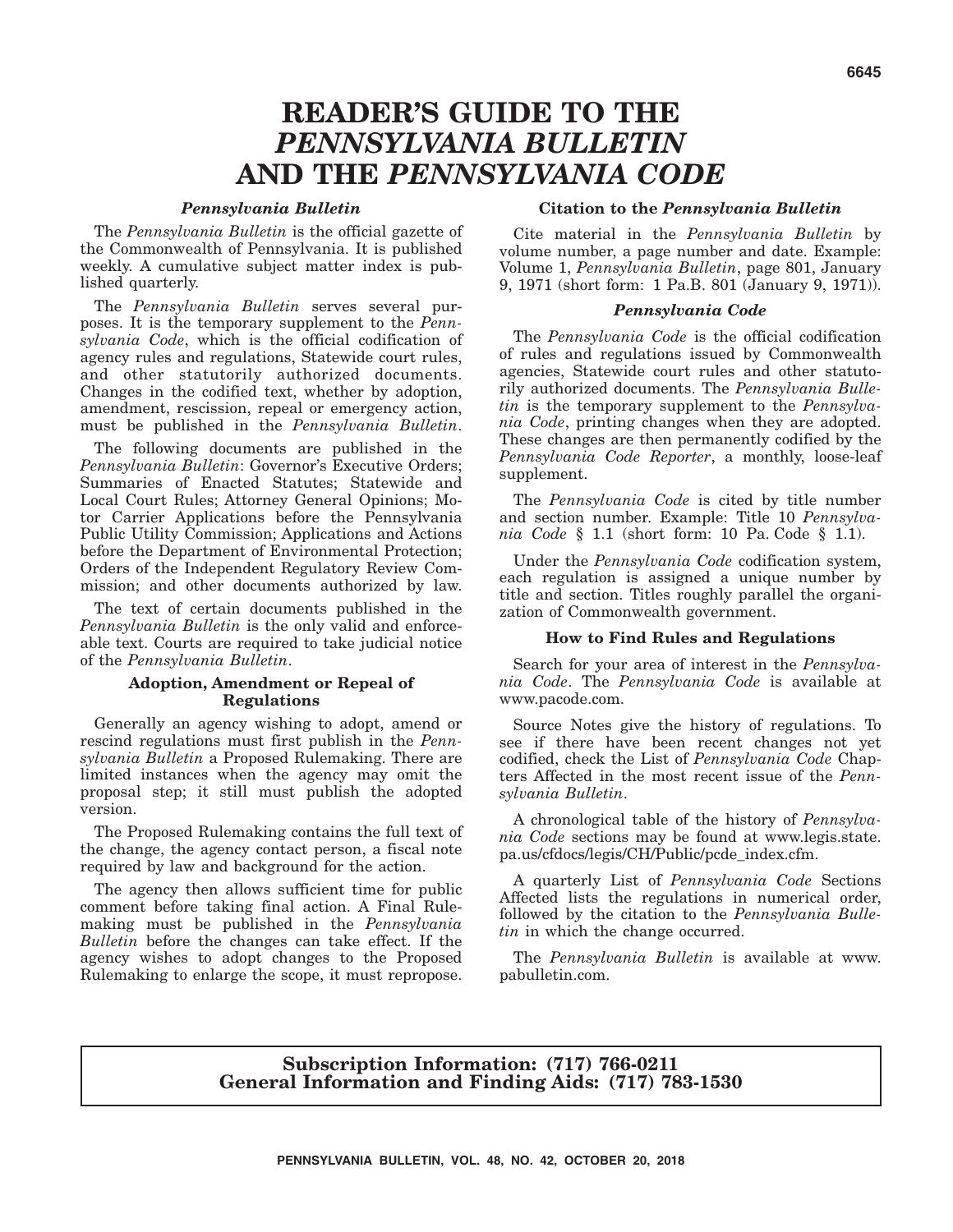#### **Printing Format**

*Rules, Regulations and Statements of Policy in Titles 1—107 of the Pennsylvania Code*

Text proposed to be added is printed in **underscored bold face**. Text proposed to be deleted is enclosed in brackets **[ ]** and printed in **bold face**.

Proposed new chapters and sections are printed in regular type to enhance readability. Final rulemakings and statements of policy are printed in regular type.

Ellipses, a series of five asterisks, indicate text that is not amended.

In Proposed Rulemakings and proposed Statements of Policy, existing text corresponds to the official codified text in the *Pennsylvania Code*.

*Court Rules in Titles 201—246 of the Pennsylvania Code*

Added text in proposed and adopted court rules is printed in **underscored bold face**. Deleted text in proposed and adopted court rules is enclosed in brackets **[ ]** and printed in **bold face**.

Proposed new chapters and rules are printed in regular type to enhance readability.

Ellipses, a series of five asterisks, indicate text that is not amended.

#### **Fiscal Notes**

Section 612 of The Administrative Code of 1929 (71 P.S. § 232) requires the Governor's Budget Office to prepare a fiscal note for regulatory actions and administrative procedures of the administrative departments, boards, commissions and authorities receiving money from the State Treasury. The fiscal note states whether the action or procedure causes a loss of revenue or an increase in the cost of programs for the Commonwealth or its political subdivisions. The fiscal note is required to be published in the *Pennsylvania Bulletin* at the same time as the change is advertised.

A fiscal note provides the following information: (1) the designation of the fund out of which the appropriation providing for expenditures under the action or procedure shall be made; (2) the probable cost for the fiscal year the program is implemented; (3) projected cost estimate of the program for each of the 5 succeeding fiscal years; (4) fiscal history of the program for which expenditures are to be made; (5) probable loss of revenue for the fiscal year of its implementation; (6) projected loss of revenue from the program for each of the 5 succeeding fiscal years; (7) line item, if any, of the General Appropriation Act or other appropriation act out of which expenditures or losses of Commonwealth funds shall occur as a result of the action or procedures; and (8) recommendation, if any, of the Secretary of the Budget and the reasons therefor.

The omission of an item indicates that the agency text of the fiscal note states that there is no information available with respect thereto. In items (3) and (6) information is set forth for the first through fifth fiscal years, following the year the program is implemented, which is stated. In item (4) information is set forth for the current and two immediately preceding years. In item (8) the recommendation, if any, made by the Secretary of the Budget is published with the fiscal note. "No fiscal impact" means no additional cost or revenue loss to the Commonwealth or its local political subdivision is intended. See 4 Pa. Code Chapter 7, Subchapter R (relating to fiscal notes).

#### **Reproduction, Dissemination or Publication of Information**

Third parties may not take information from the *Pennsylvania Code* and *Pennsylvania Bulletin* and reproduce, disseminate or publish information except as provided by 1 Pa. Code § 3.44:

#### **§ 3.44. General permission to reproduce content of** *Code* **and** *Bulletin***.**

Information published under this part, which information includes, but is not limited to, cross references, tables of cases, notes of decisions, tables of contents, indexes, source notes, authority notes, numerical lists and codification guides, other than the actual text of rules or regulations may be reproduced only with the written consent of the [Legislative Reference] Bureau. The information which appears on the same leaf with the text of a rule or regulation, however, may be incidentally reproduced in connection with the reproduction of the rule or regulation, if the reproduction is for the private use of a subscriber and not for resale. There are no other restrictions on the reproduction of information published under this part, and the Commonwealth hereby consents to a reproduction.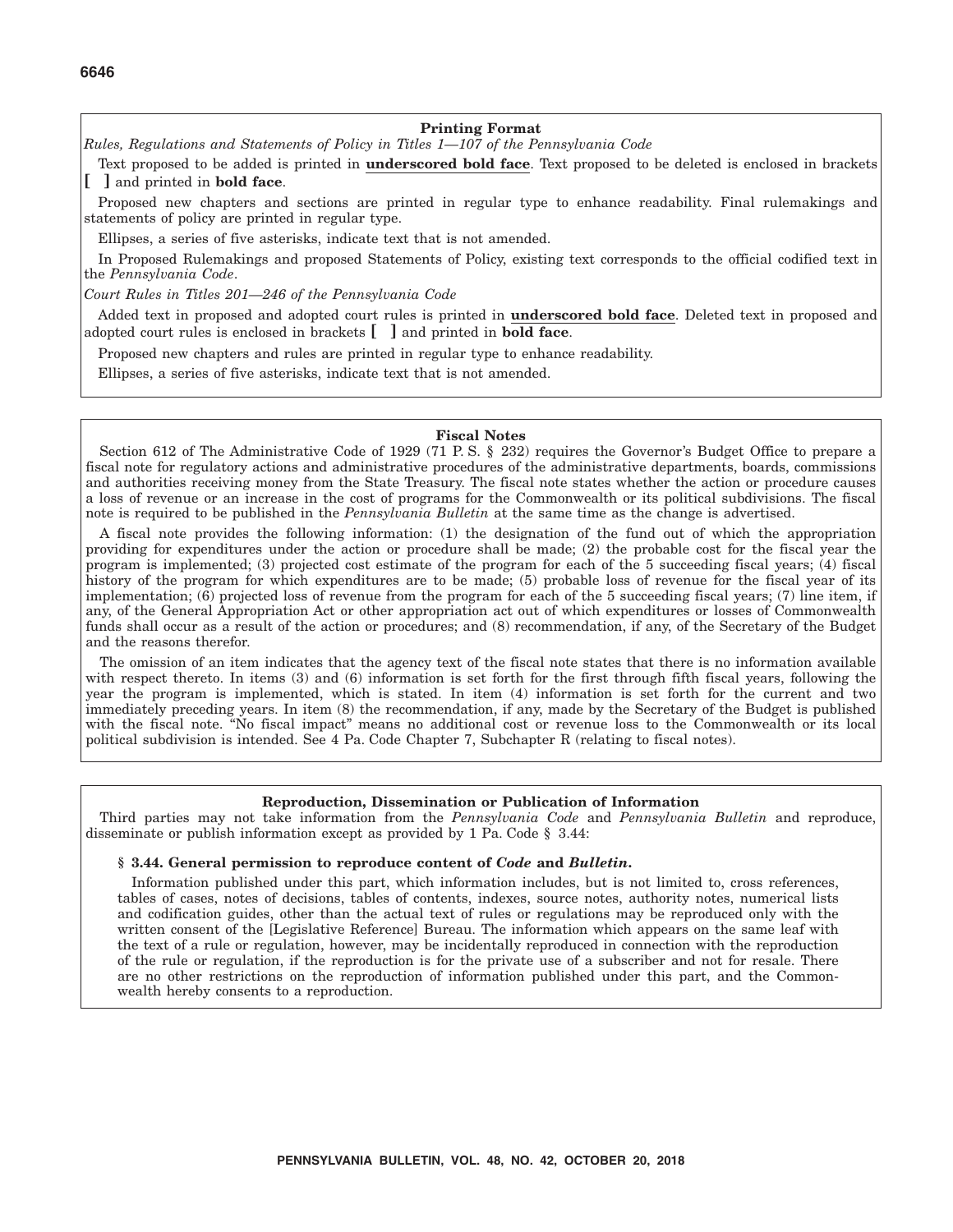# List of Pa. Code Chapters Affected

The following numerical guide is a list of the chapters of each title of the Pennsylvania Code affected by documents published in the Pennsylvania Bulletin during 2018.

#### 1 Pa. Code (General Provisions)

| <b>Adopted Rules</b>                                                                          |  |
|-----------------------------------------------------------------------------------------------|--|
|                                                                                               |  |
|                                                                                               |  |
|                                                                                               |  |
|                                                                                               |  |
|                                                                                               |  |
|                                                                                               |  |
|                                                                                               |  |
|                                                                                               |  |
|                                                                                               |  |
| 4 Pa. Code (Administration)                                                                   |  |
| <b>Adopted Rules</b>                                                                          |  |
| $1 \ldots \ldots \ldots \ldots \ldots \ldots 210, 1087, 1089, 3708, 4208, 4211$               |  |
| $6 \ldots \ldots \ldots \ldots \ldots \ldots \ldots \ldots \ldots 212, 214, 4487, 5442, 6382$ |  |
|                                                                                               |  |
|                                                                                               |  |
|                                                                                               |  |
|                                                                                               |  |
|                                                                                               |  |
|                                                                                               |  |
| <b>Proposed Rules</b>                                                                         |  |
|                                                                                               |  |
|                                                                                               |  |
|                                                                                               |  |
|                                                                                               |  |
| <b>Statements of Policy</b>                                                                   |  |
| 1                                                                                             |  |
| 9  37, 299, 522, 1423, 1710, 2138, 2388, 2819, 4506,                                          |  |
| 5504, 5866, 6388, 6585                                                                        |  |
|                                                                                               |  |
|                                                                                               |  |
|                                                                                               |  |
|                                                                                               |  |
| 7 Pa. Code (Agriculture)                                                                      |  |
| <b>Adopted Rules</b>                                                                          |  |
|                                                                                               |  |
|                                                                                               |  |
|                                                                                               |  |
| <b>Proposed Rules</b>                                                                         |  |
|                                                                                               |  |
|                                                                                               |  |
| 10 Pa. Code (Banking and Securities)                                                          |  |
| <b>Adopted Rules</b>                                                                          |  |
|                                                                                               |  |
|                                                                                               |  |
|                                                                                               |  |
|                                                                                               |  |
|                                                                                               |  |
|                                                                                               |  |
|                                                                                               |  |
|                                                                                               |  |
|                                                                                               |  |
|                                                                                               |  |
|                                                                                               |  |
|                                                                                               |  |
|                                                                                               |  |
|                                                                                               |  |
|                                                                                               |  |
|                                                                                               |  |
|                                                                                               |  |
|                                                                                               |  |
|                                                                                               |  |
|                                                                                               |  |
|                                                                                               |  |
|                                                                                               |  |

| 12 Pa. Code (Commerce, Trade and Local Government) |  |
|----------------------------------------------------|--|
| <b>Adopted Rules</b>                               |  |
|                                                    |  |
| 17 Pa. Code (Conservation and Natural Resources)   |  |
| <b>Proposed Rules</b>                              |  |
|                                                    |  |
|                                                    |  |
| 25 Pa. Code (Environmental Protection)             |  |
| <b>Adopted Rules</b>                               |  |
|                                                    |  |
|                                                    |  |
|                                                    |  |
|                                                    |  |
|                                                    |  |
|                                                    |  |
|                                                    |  |
|                                                    |  |
|                                                    |  |
|                                                    |  |
|                                                    |  |
|                                                    |  |
|                                                    |  |
|                                                    |  |
| <b>Proposed Rules</b>                              |  |
|                                                    |  |
|                                                    |  |
|                                                    |  |
|                                                    |  |
|                                                    |  |
|                                                    |  |
|                                                    |  |
| 28 Pa. Code (Health and Safety)                    |  |
| <b>Adopted Rules</b>                               |  |
|                                                    |  |
|                                                    |  |
|                                                    |  |
|                                                    |  |
|                                                    |  |
|                                                    |  |

# 31 Pa. Code (Insurance)

**Adopted Rules** 

####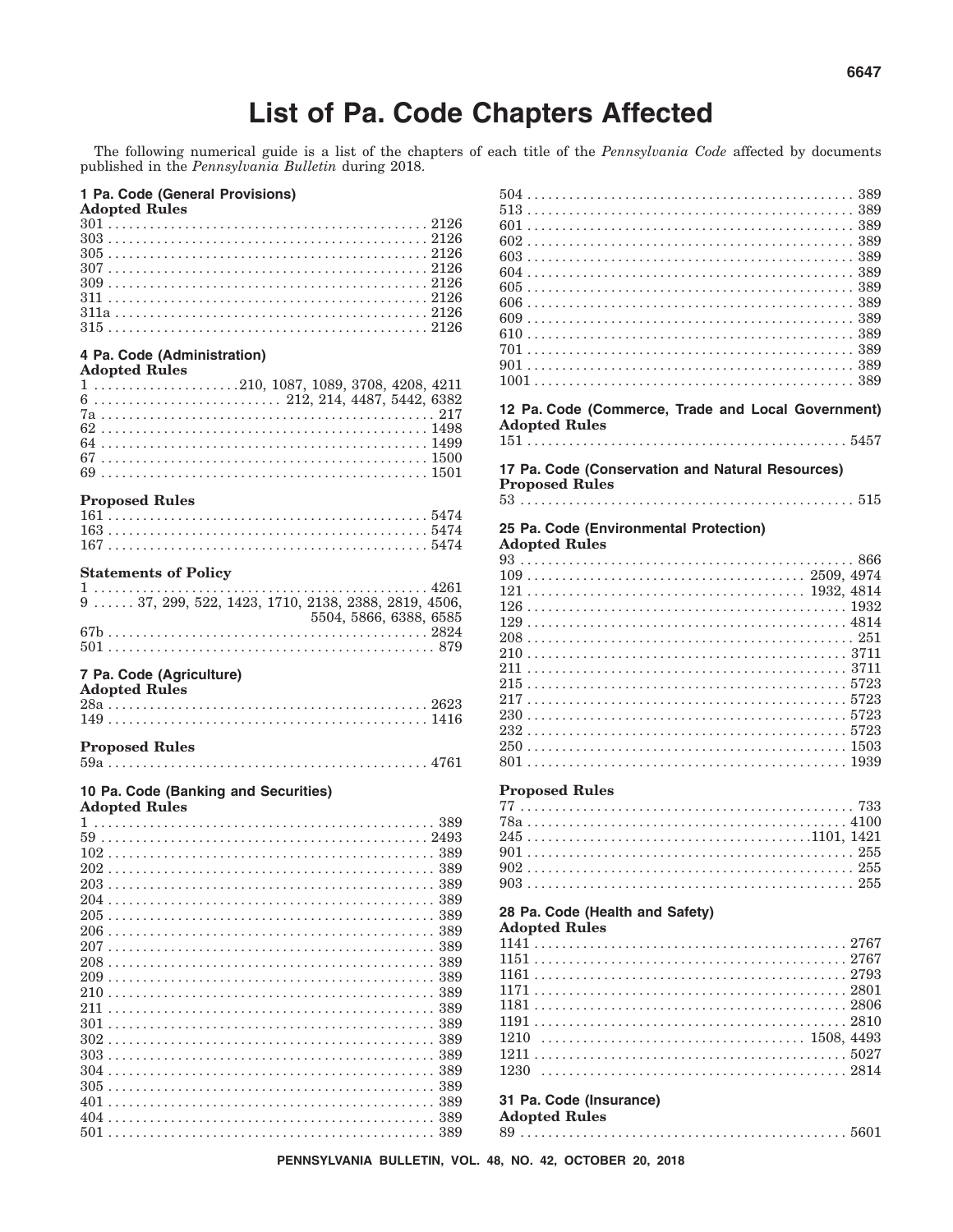#### 6648

| 34 Pa. Code (Labor and Industry)<br><b>Adopted Rules</b>                    |
|-----------------------------------------------------------------------------|
|                                                                             |
|                                                                             |
|                                                                             |
| <b>Proposed Rules</b>                                                       |
| 37 Pa. Code (Law)<br><b>Adopted Rules</b>                                   |
| <b>Proposed Rules</b>                                                       |
|                                                                             |
| <b>Statements of Policy</b>                                                 |
| 40 Pa. Code (Liquor)<br><b>Adopted Rules</b>                                |
|                                                                             |
| 49 Pa. Code (Professional and Vocational Standards)<br><b>Adopted Rules</b> |
|                                                                             |
| <b>Proposed Rules</b>                                                       |
|                                                                             |
|                                                                             |
|                                                                             |
| 52 Pa. Code (Public Utilities)                                              |
| <b>Proposed Rules</b>                                                       |
|                                                                             |
|                                                                             |
| <b>Statements of Policy</b>                                                 |
| .882                                                                        |
| 55 Pa. Code (Human Services)                                                |
| <b>Proposed Rules</b>                                                       |
|                                                                             |
| 3041                                                                        |
| 3270<br>3280                                                                |
| 3290                                                                        |
| 5240                                                                        |
| <b>Statements of Policy</b><br>2600                                         |
| 2800                                                                        |
| 58 Pa. Code (Recreation)<br><b>Adopted Rules</b>                            |
|                                                                             |
|                                                                             |
|                                                                             |

| $75\,\dots\dots\dots\dots\dots\dots\dots\dots\dots\dots\dots\dots\dots\dots\dots\dots\dots\,1672$            |  |
|--------------------------------------------------------------------------------------------------------------|--|
|                                                                                                              |  |
|                                                                                                              |  |
|                                                                                                              |  |
|                                                                                                              |  |
|                                                                                                              |  |
|                                                                                                              |  |
|                                                                                                              |  |
|                                                                                                              |  |
|                                                                                                              |  |
|                                                                                                              |  |
|                                                                                                              |  |
|                                                                                                              |  |
|                                                                                                              |  |
|                                                                                                              |  |
|                                                                                                              |  |
|                                                                                                              |  |
|                                                                                                              |  |
|                                                                                                              |  |
|                                                                                                              |  |
|                                                                                                              |  |
|                                                                                                              |  |
|                                                                                                              |  |
|                                                                                                              |  |
|                                                                                                              |  |
|                                                                                                              |  |
|                                                                                                              |  |
| $1101 \ldots \ldots \ldots \ldots \ldots \ldots \ldots \ldots \ldots \ldots \ldots \ldots \ldots 1524, 1681$ |  |
|                                                                                                              |  |
|                                                                                                              |  |
|                                                                                                              |  |
|                                                                                                              |  |
|                                                                                                              |  |
|                                                                                                              |  |
|                                                                                                              |  |
|                                                                                                              |  |
|                                                                                                              |  |
|                                                                                                              |  |
|                                                                                                              |  |
|                                                                                                              |  |
|                                                                                                              |  |
|                                                                                                              |  |
|                                                                                                              |  |
|                                                                                                              |  |
|                                                                                                              |  |
|                                                                                                              |  |
|                                                                                                              |  |
| 1201                                                                                                         |  |
| 1202                                                                                                         |  |
| 1203                                                                                                         |  |
| 1204                                                                                                         |  |
| 1205                                                                                                         |  |
| 1206                                                                                                         |  |
| 1208                                                                                                         |  |
| 1209                                                                                                         |  |
| 3726, 4493, 5728, 5859<br>1401                                                                               |  |
| 1402                                                                                                         |  |
| 1403                                                                                                         |  |
| 1404                                                                                                         |  |
| 1405                                                                                                         |  |
| 1406                                                                                                         |  |
| 1407<br>1408                                                                                                 |  |
| 1409                                                                                                         |  |
| 1410                                                                                                         |  |
|                                                                                                              |  |
|                                                                                                              |  |

PENNSYLVANIA BULLETIN, VOL. 48, NO. 42, OCTOBER 20, 2018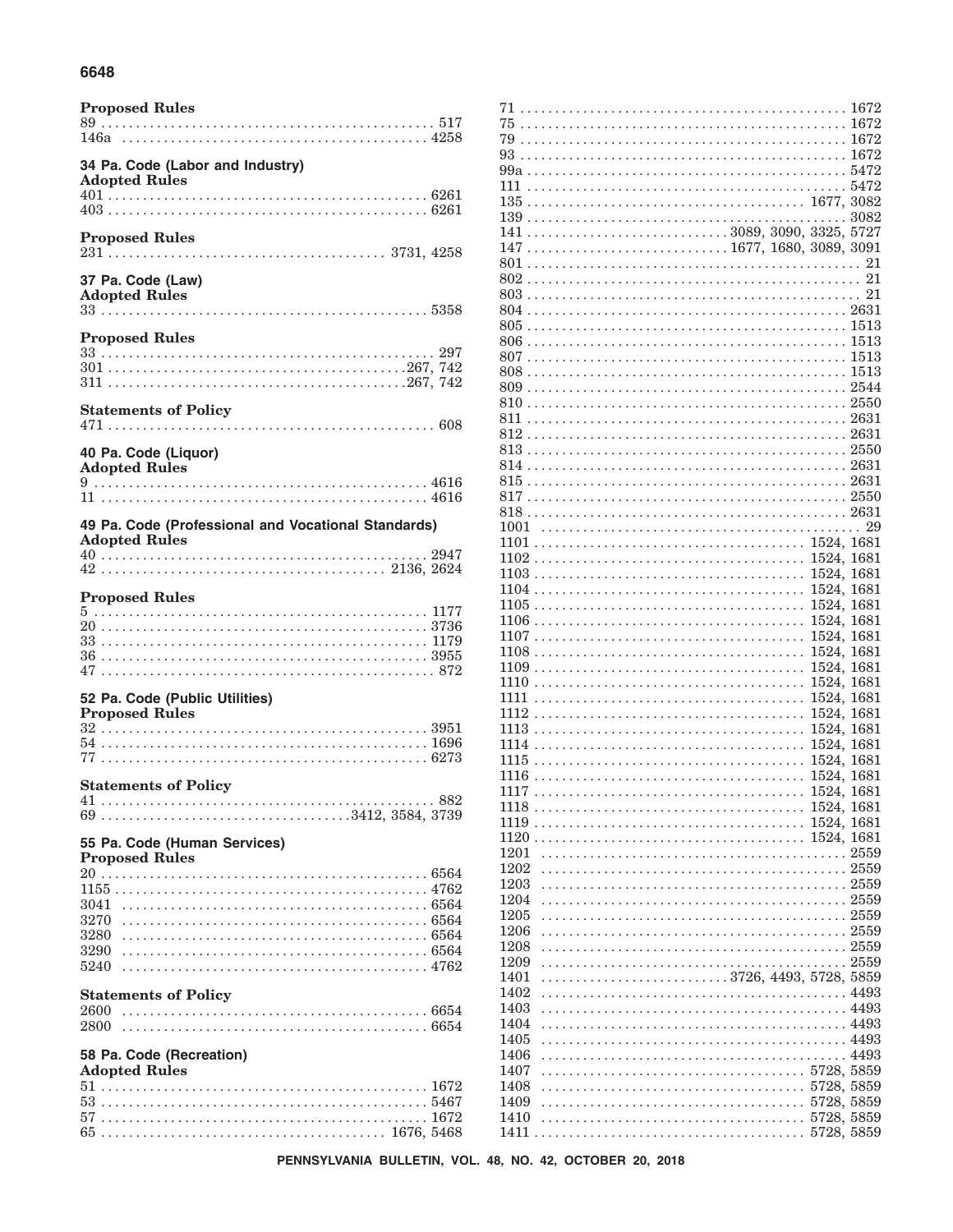| <b>Proposed Rules</b>                                                                              |  |
|----------------------------------------------------------------------------------------------------|--|
|                                                                                                    |  |
|                                                                                                    |  |
|                                                                                                    |  |
|                                                                                                    |  |
|                                                                                                    |  |
|                                                                                                    |  |
|                                                                                                    |  |
|                                                                                                    |  |
|                                                                                                    |  |
|                                                                                                    |  |
| $147 \ldots \ldots \ldots \ldots \ldots \ldots \ldots \ldots \ldots \ldots 1685, 1695, 5607, 5742$ |  |
|                                                                                                    |  |
| 61 Pa. Code (Revenue)                                                                              |  |
| <b>Adopted Rules</b>                                                                               |  |
|                                                                                                    |  |
| 67 Pa. Code (Transportation)<br><b>Adopted Rules</b>                                               |  |
|                                                                                                    |  |
| <b>Proposed Rules</b>                                                                              |  |
|                                                                                                    |  |
| 104 Pa. Code (Senate of Pennsylvania)                                                              |  |
| <b>Statements of Policy</b>                                                                        |  |
|                                                                                                    |  |
| 201 Pa. Code (Rules of Judicial Administration)                                                    |  |
| <b>Adopted Rules</b>                                                                               |  |
|                                                                                                    |  |
|                                                                                                    |  |
|                                                                                                    |  |
| 204 Pa. Code (Judicial System General Provisions)                                                  |  |
| <b>Adopted Rules</b>                                                                               |  |
|                                                                                                    |  |
|                                                                                                    |  |
|                                                                                                    |  |
|                                                                                                    |  |
|                                                                                                    |  |
|                                                                                                    |  |
|                                                                                                    |  |
|                                                                                                    |  |
|                                                                                                    |  |
|                                                                                                    |  |
| <b>Proposed Rules</b>                                                                              |  |
|                                                                                                    |  |
|                                                                                                    |  |
|                                                                                                    |  |
| 207 Pa. Code (Judicial Conduct)                                                                    |  |
| <b>Adopted Rules</b>                                                                               |  |
|                                                                                                    |  |
|                                                                                                    |  |
| 210 Pa. Code (Appellate Procedure)                                                                 |  |
| <b>Adopted Rules</b>                                                                               |  |
|                                                                                                    |  |
|                                                                                                    |  |

#### 

#### 231 Pa. Code (Rules of Civil Procedure) **Adopted Rules**

| $200 \ldots \ldots \ldots \ldots \ldots \ldots \ldots \ldots \ldots \ldots \ldots \ldots \ldots 224, 475, 3519$ |
|-----------------------------------------------------------------------------------------------------------------|
| 1000                                                                                                            |
| 1900                                                                                                            |
| $\ldots \ldots \ldots \ldots \ldots \ldots \ldots \ldots \ldots \ldots 477, 1093, 3520, 4960$<br>1910           |
| $\ldots \ldots \ldots \ldots \ldots \ldots \ldots \ldots \ldots 477, 1095, 3520, 5346$<br>1915                  |
| 1920                                                                                                            |
| 477, 3520, 6257<br>1930                                                                                         |
| 1940                                                                                                            |
| 1950                                                                                                            |
|                                                                                                                 |
|                                                                                                                 |

#### **Proposed Rules**

#### 234 Pa. Code (Rules of Criminal Procedure) **Adopted Rules**

#### **Proposed Rules**

#### 237 Pa. Code (Juvenile Rules)

#### **Adopted Rules**

#### **Proposed Rules**

#### 246 Pa. Code (Minor Court Civil Rules) Adopted Bules

|  |  |  |  |  |  |  | $\Lambda$ uvpicu riulco |  |  |  |  |  |  |  |  |  |  |  |  |
|--|--|--|--|--|--|--|-------------------------|--|--|--|--|--|--|--|--|--|--|--|--|

. Lista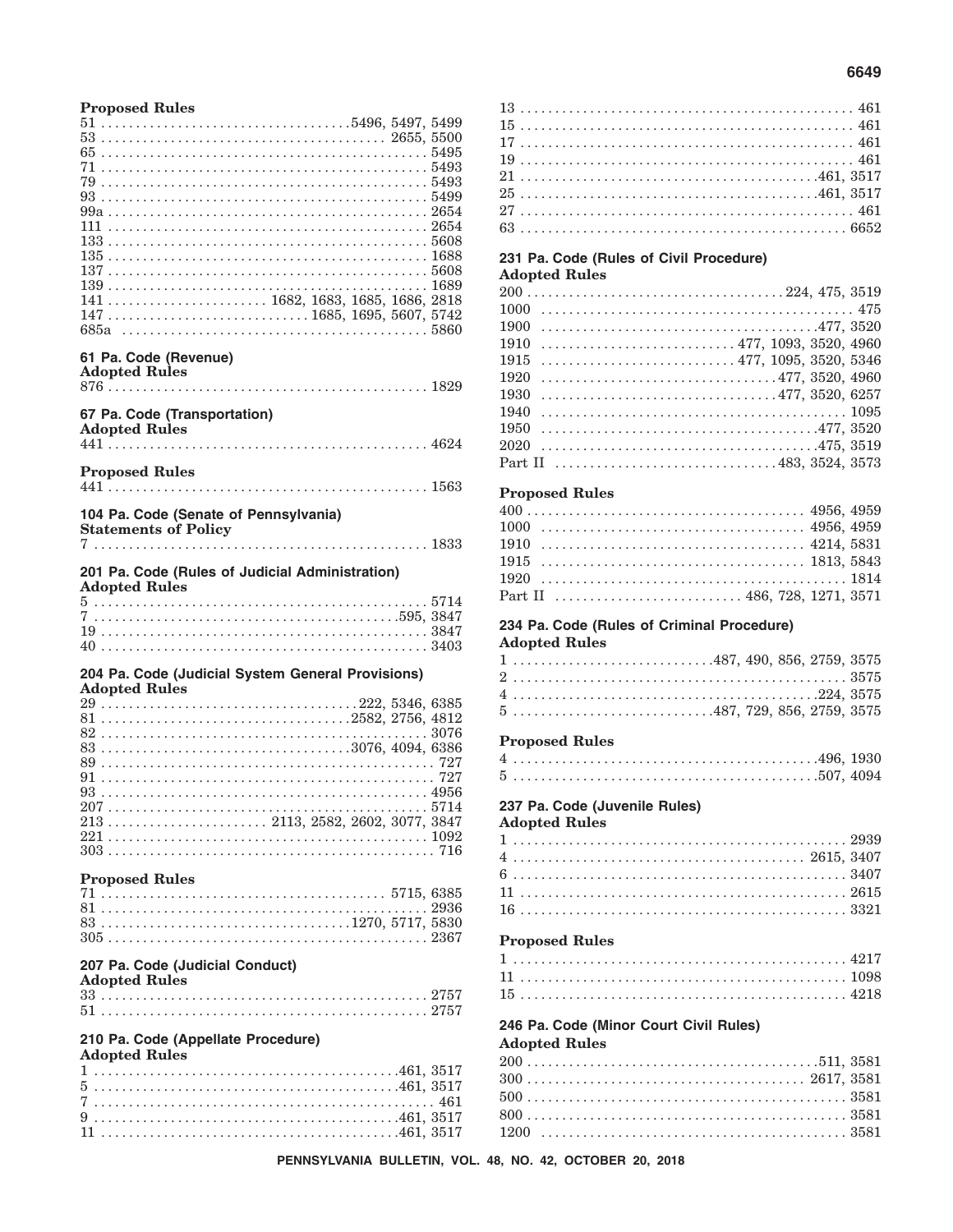### **249 Pa. Code (Philadelphia Rules)**

Unclassified . . . 10, 227, 731, 732, 1825, 2125, 2940, 3078, 3080, 3322, 3323, 3582, 4219, 4813, 5845, 5846, 5847

**252 Pa. Code (Allegheny County Rules)**

Unclassified ................................ 5857, 6258

#### **255 Pa. Code (Local Court Rules)**

Unclassified ...... 10, 227, 236, 249, 513, 596, 598, 863, 975, 976, 1497, 1827, 2383, 2385, 2619, 2620, 2941, 3080, 3081, 3411, 3582, 3851, 3852, 3947, 3948, 4096, 4097, 4098, 4234, 4256, 4611, 4612, 4967, 4968, 5350, 5351, 5454, 5719, 5721, 5858, 6259, 6386, 6551, 6652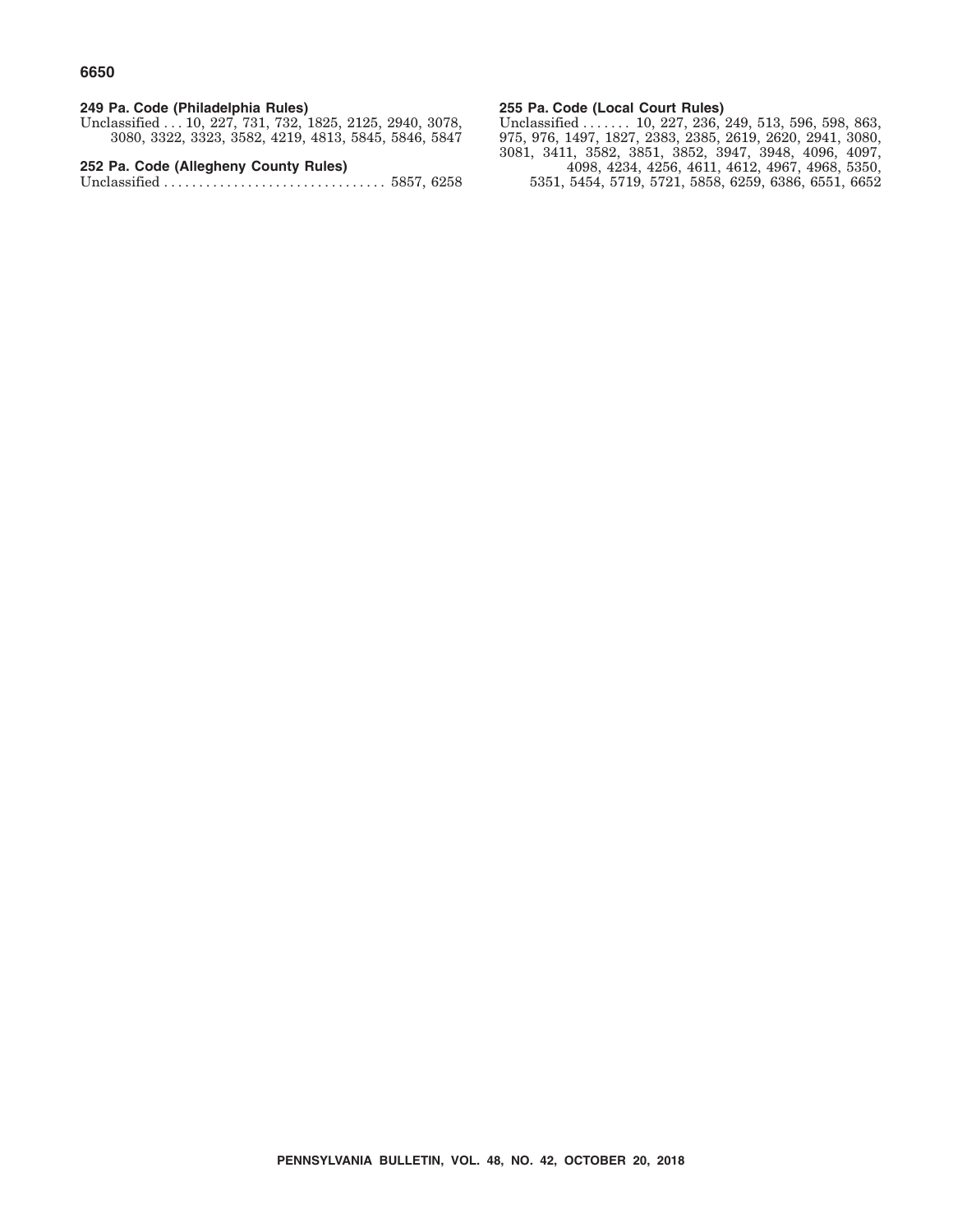# **THE GENERAL ASSEMBLY**

# **COMMISSION ON SENTENCING**

#### **Meetings Scheduled**

The Commission on Sentencing (Commission) announces the following meetings to be held at the Harrisburg Hilton and Towers Hotel, One North Second Street, Harrisburg, PA and at the Pennsylvania Judicial Center, 601 Commonwealth Avenue, Harrisburg, PA:

| Wednesday, December 5, 2018 | 6:30 p.m. | Dinner Meeting<br>Harrisburg Hilton and Towers Hotel<br>One North Second Street<br>Harrisburg, PA                |
|-----------------------------|-----------|------------------------------------------------------------------------------------------------------------------|
| Thursday, December 6, 2018  | 9a.m.     | <b>Policy Committee Meeting</b><br>Pennsylvania Judicial Center<br>601 Commonwealth Avenue<br>Harrisburg, PA     |
|                             | $11$ a.m. | <b>Quarterly Commission Meeting</b><br>Pennsylvania Judicial Center<br>601 Commonwealth Avenue<br>Harrisburg, PA |
|                             | $2$ p.m.  | Public Hearing<br>Pennsylvania Judicial Center<br>601 Commonwealth Avenue<br>Harrisburg, PA                      |
|                             |           | MADIZ H DEDCETDOM                                                                                                |

MARK H. BERGSTROM, *Executive Director*

[Pa.B. Doc. No. 18-1611. Filed for public inspection October 19, 2018, 9:00 a.m.]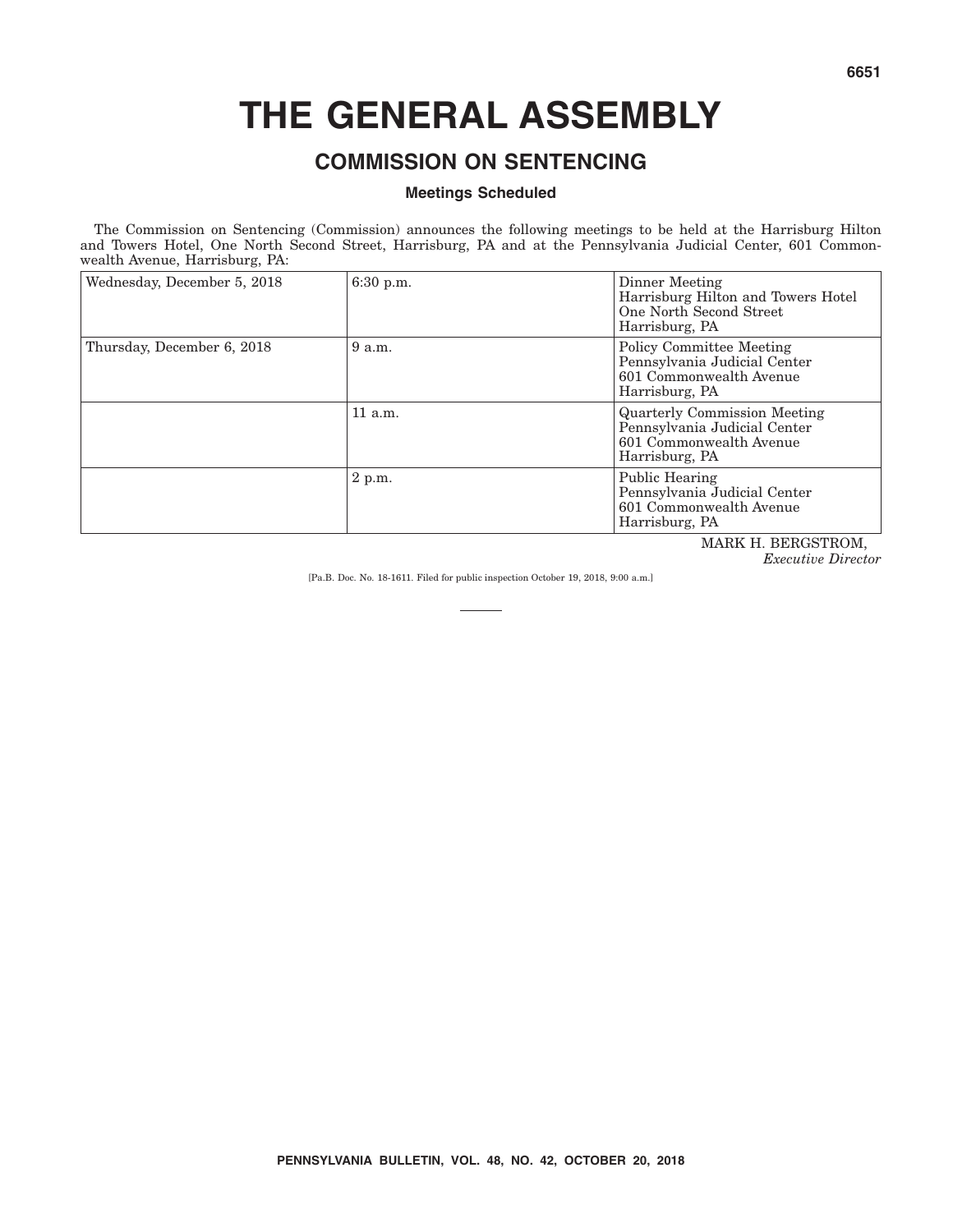# **THE COURTS**

# **Title 210—APPELLATE PROCEDURE**

#### **PART II. INTERNAL OPERATING PROCEDURES**

#### **[ 210 PA. CODE CH. 63 ]**

#### **Amendment of Section 4 of the Internal Operating Procedures of the Supreme Court; No. 505 Judicial Administration Doc.**

#### **Order**

*Per Curiam*

*And Now*, this 4th day of October, 2018, it is Ordered that Section 4 of the Internal Operating Procedures of the Supreme Court is amended as set forth in the following form. The amendments shall be effective immediately.

#### **Annex A**

#### **TITLE 210. APPELLATE PROCEDURE PART II. INTERNAL OPERATING PROCEDURES CHAPTER 63. INTERNAL OPERATING PROCEDURES OF THE SUPREME COURT**

**§ 63.4. Opinions.**

1. *Preparation of Opinions.*

A. *Circulation Schedule; Voting; Hold; Reassignment.*

\*\*\*\*\*

b. *Concurrences and Dissents.* Justices who are aligned as to the result should collaborate as much as possible to achieve a unified position in responsive opinions. Concurrences and dissents shall be circulated to all members of the Court within forty (40) days of the date **[ on which votes ] of the first scheduled vote** on the proposed majority **[ opinions were due ] opinion** in single-issue cases and serial capital PCRA appeals, within sixty (60) days in multiple-issue cases, within seventy-five (75) days in capital direct appeals, and within ninety (90) days in first capital PCRA cases. Matters may also be held for additional review by a Justice during these time periods. In Children's Fast Track appeals, concurrences and dissents shall be circulated to all members of the Court within twenty (20) days of the date **[ on which votes ] of the first scheduled vote** on the proposed majority opinion **[ were due ]**.

**Due dates for responsive opinions are calculated from the date of the first scheduled vote on the** *original* **proposed majority opinion, regardless of whether the case is moved to a subsequent vote list by the circulation of a responsive opinion. Generally, the first scheduled vote date will remain the threshold date in the calculation, unless the proposed majority opinion is withdrawn or the substantive analysis and/or resolution is substantially altered via a revised opinion. In such instances, the time period is calculated from the date of the first scheduled vote on the revised majority opinion. A majority author's mere defense of an alreadyexisting analysis through revisions in the nature of rejoinder does not alter the time period for response.**

\*\*\*\*\* [Pa.B. Doc. No. 18-1612. Filed for public inspection October 19, 2018, 9:00 a.m.]

# **Title 255—LOCAL COURT RULES**

#### **SCHUYLKILL COUNTY**

#### **Local Rules of Criminal Procedure; AD80-18**

#### **Order of Court**

*And Now*, this 9th day of October, 2018, at 3:30 p.m., the Schuylkill County Court of Common Pleas hereby amends Local Rules of Criminal Procedure No. 106, 120, 310, 319, 570, 590.1 and rescinds Rule No. 570.1, 579, 606, 704, 707, 708, 722 for use in the Schuylkill County Court of Common Pleas, Twenty-First Judicial District, effective 30 days after publication in the *Pennsylvania Bulletin*.

The Schuylkill County District Court Administrator is Ordered and Directed to do the following:

1) File one (1) copy of this Order and Rule with the Administrative Office of the Pennsylvania Courts via email to adminrules@pacourts.us.

2) File two (2) paper copies of this Order and Rule and (1) electronic copy in a Microsoft Word format to bulletin@palrb.us with the Legislative Reference Bureau for publication in the *Pennsylvania Bulletin*.

3) Publish the local rule on the Schuylkill County Court website at www.co.schuylkill.pa.us.

4) Incorporate the local rule into the set of local rules on www.co.schuylkill.pa.us within thirty (30) days after publication in the *Pennsylvania Bulletin*.

5) File one (1) copy of the local rule in the Office of the Schuylkill County Clerk of Courts for public inspection and copying.

6) Forward one (1) copy to the Law Library of Schuylkill County for publication in the *Schuylkill Legal Record*. *By the Court*

> WILLIAM E. BALDWIN, *President Judge*

#### **RULES OF CRIMINAL PROCEDURE**

#### **Rule 106. Continuances.**

All motions for continuance of trial made before jury selection shall be in writing, on forms approved by the Court and served on the opposing party.

#### **Rule 120. Duties of Counsel.**

Every counsel of record in a criminal case shall be timely present for each hearing, conference or other court proceeding involving his or her client as scheduled pursuant to the provisions of these rules, or as the Court may otherwise direct. It shall further be the duty of counsel to promptly notify the client of the date, time, place and duty to be present at each proceeding involving the client's case until such time as the case has been completed. Counsel who fail to comply with this rule may be subject to sanctions, including a finding of contempt.

#### **Rule 310. Motion for A.R.D. Disposition.**

When a defendant charged with Driving Under the Influence seeks disposition of the case by way of A.R.D., the District Attorney shall refer the defendant to an approved facility for examination and evaluation, and to the Adult Probation Department for an investigation of prior criminal history.

**PENNSYLVANIA BULLETIN, VOL. 48, NO. 42, OCTOBER 20, 2018**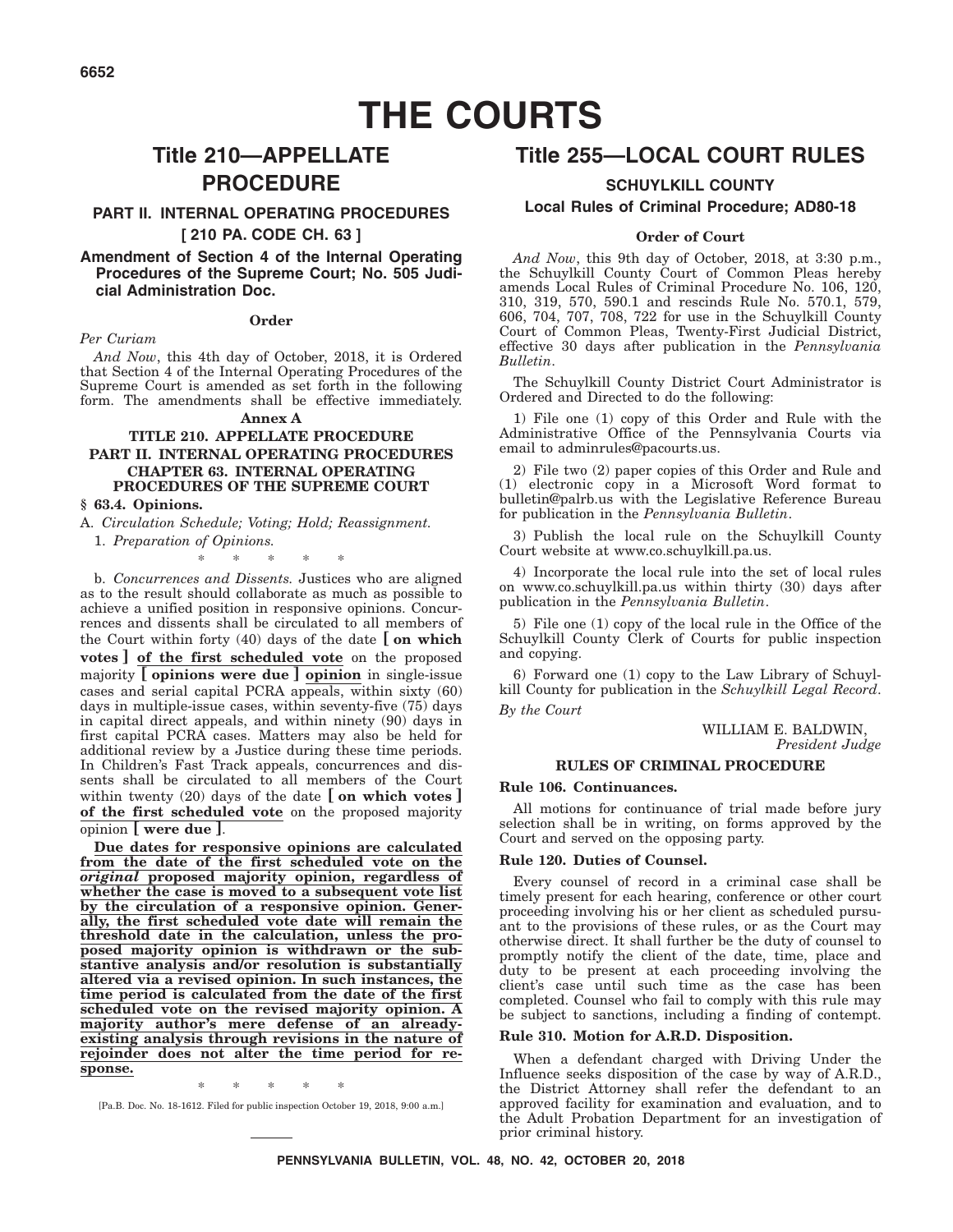Reports prepared by the approved facility and the Adult Probation Department shall be delivered to the District Attorney and shall be subject to inspection by the District Attorney and defense counsel. Such reports shall become part of the defendant's probation department file. All such reports shall be submitted along with the necessary A.R.D. forms to the Criminal Court Administrator on the cutoff date for submission of paperwork for negotiated pleas as established by the published Court Calendar.

#### **Rule 319. Procedure for Obtaining Dismissal and Expungement Order upon Successful Completion of A.R.D. Program.**

(a) Whenever a defendant is placed under the Accelerated Rehabilitation Disposition Program and shall have satisfactorily completed the program and complied with its conditions, the Adult Probation Office shall notify the defendant in writing of his/her eligibility to petition the court for dismissal of the charges and expungement of the arrest record.

(b) A motion for dismissal of the charges and expungement of the arrest record shall be filed on a form approved by the court and available at the office of the Adult Probation Department. Every motion so filed shall include a certification from the Adult Probation Department that the defendant has satisfactorily completed the program and complied with all its conditions and shall further include a proposed order.

#### **Rule 570.1. Certification of Trial List/Pre-Trial Conference.**

[Rescinded]

#### **Rule 570. Pre-Trial Conferences.**

Upon the effective date of this rule, the District Attorney shall provide the Criminal Court Administrator with a list of criminal cases in which a criminal information has been filed and for which the District Attorney is requesting the Court to conduct a conference to determine the readiness of said cases for trial. The list-may include all open cases which the District Attorney wants to list for trial and shall include all cases in which an information has been filed and six months have expired since the filing of the complaint. The District Attorney shall, on the first business day of each month, provide the Criminal Court Administrator with a supplemental list including those cases which have become six months old since the previous list was provided and such other cases for which the District Attorney is requesting a pretrial conference.

#### **Rule 579. Time for Omnibus Pre-Trial Motions.**

[Rescinded]

#### **Rule 590.1. Pleas and Plea Agreements.**

(a) The District Attorney shall prepare the sentencing guideline forms provided by the Court as soon as practicable after the informations are lodged, setting forth the sentences required by the guidelines if a plea of guilty is entered by the defendant, and shall forward this material to defense counsel. Counsel for defendants who wish to engage in plea negotiations shall promptly thereafter schedule a meeting with the District Attorney.

(b) If the parties arrive at a plea agreement, the defense counsel or defendant shall complete the form for entry of a written guilty plea available at the office of the District Attorney and promptly return it to that office. The District Attorney shall promptly attach to the written guilty plea a copy of the information against the defendant, a report of the defendant's prior criminal record, and a list of maximum penalties and sentence guidelines for each charge. The District Attorney shall file the written guilty plea with attachments in the office of the Clerk of Courts, who shall promptly forward the guilty plea and attachments to the Criminal Court Administrator. When the charge is D.U.I., a copy of the CRN shall also be provided to the Court.

Each written guilty plea shall be accompanied by a ''Guilty Plea Certification'' completed and signed by the District Attorney and defense counsel, certifying to the Court that the defendant's guilty plea has not previously been presented to the Court, or specifying the date when the plea was presented and identifying the judge who rejected the plea. Counsel who fail to comply with this rule may be held in contempt of Court.

The Criminal Court Administrator shall assign all guilty pleas and motions for A.R.D. among the judges who will hear those cases. Except for a plea of guilty entered after commencement of trial, the Court shall accept no guilty plea or A.R.D. motion unless scheduled and assigned by the Criminal Court Administrator.

(c) All guilty pleas and motions for A.R.D. received by the Criminal Court Administrator shall be heard on one of the dates scheduled for guilty pleas in the published Court Calendar unless otherwise scheduled by the Court.

#### **Rule 606. Judgment of Acquittal Motion.**

[Rescinded]

#### **Rule 704. Procedure at Sentencing.**

[Rescinded]

**Rule 707. Applications for Parole.**

[Rescinded]

- **Rule 708. Post-Sentence Motions.** [Rescinded]
- **Rule 722. Petitions for Expungement.**

[Rescinded]

[Pa.B. Doc. No. 18-1613. Filed for public inspection October 19, 2018, 9:00 a.m.]

# **DISCIPLINARY BOARD OF THE SUPREME COURT**

#### **Notice of Suspension**

Notice is hereby given that Carl Louis Epstein having been suspended from the practice of law in the State of Indiana; the Supreme Court of Pennsylvania issued an Order dated October 4, 2018 suspending Carl Louis Epstein from the practice of law in this Commonwealth for a period of ninety days, effective November 3, 2018. In accordance with Rule 217(f), Pa.R.D.E., since this formerly admitted attorney resides outside the Commonwealth of Pennsylvania, this notice is published in the *Pennsylvania Bulletin*.

#### JULIA M. FRANKSTON-MORRIS, Esq.,

*Secretary*

[Pa.B. Doc. No. 18-1614. Filed for public inspection October 19, 2018, 9:00 a.m.]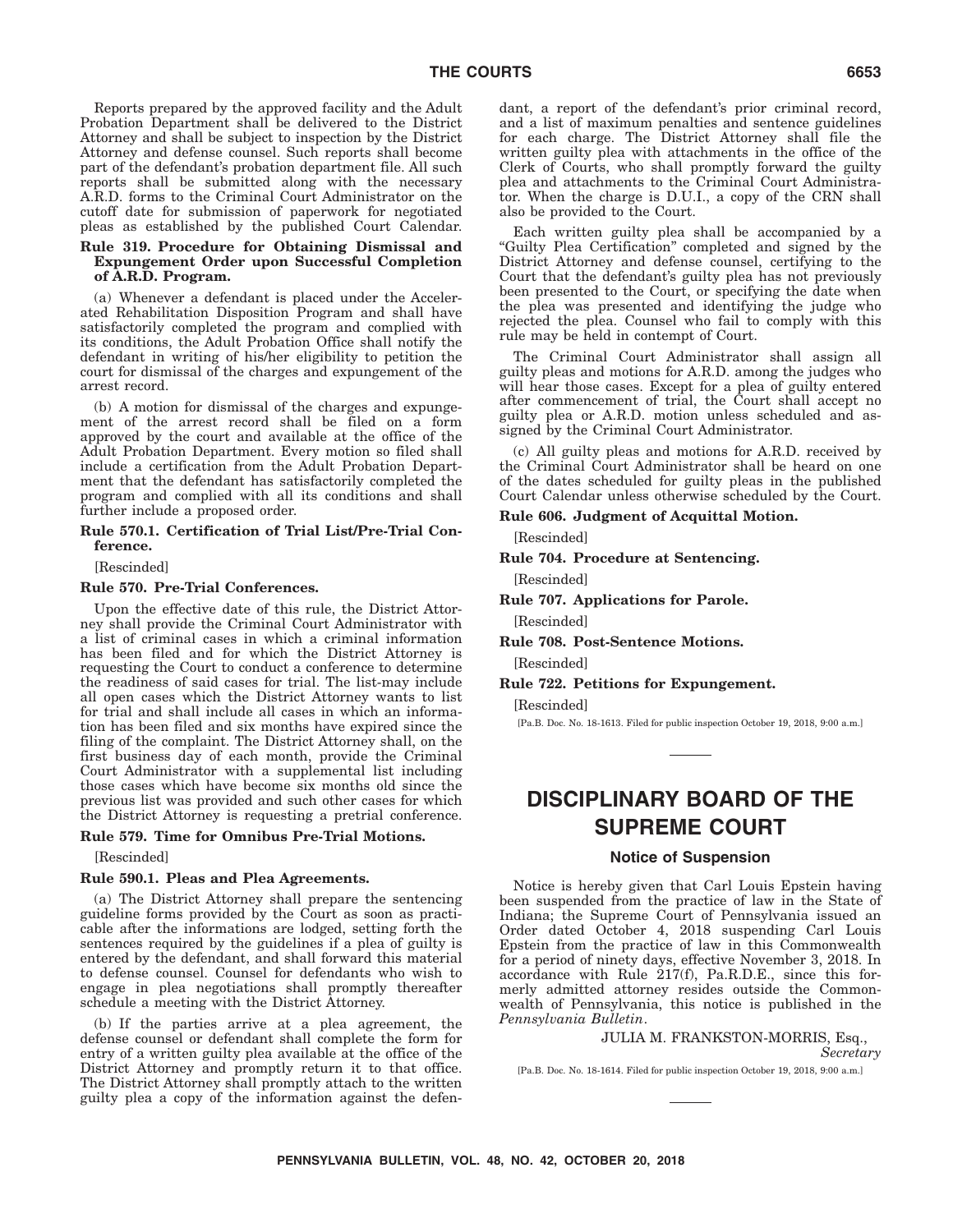# **STATEMENTS OF POLICY**

# **Title 55—HUMAN SERVICES**

### **DEPARTMENT OF HUMAN SERVICES**

#### **[ 55 PA. CODE CHS. 2600 AND 2800 ]**

#### **Human Services Licensing: Definition of Personal Care Home and Assisted Living Residence**

This statement of policy interprets the definitions of "personal care homes" and "assisted living residence" in section 1001 of the Human Services Code (62 P.S. § 1001) and 55 Pa. Code §§ 2600.4 (relating to definitions) and 2800.4 (relating to definitions).

#### *Purpose*

The purpose of this statement of policy is to clarify when a personal care home or assisted living residence is subject to inspection by the Department of Human Services (Department) under section 1016 of the Human Services Code (62 P.S. § 1016) and required to obtain a license from the Department under section 1002 of the Human Services Code (62 P.S. § 1002).

#### *Background*

The Human Services Code (code) (62 P.S. §§ 101— 1503) provides that ''[n]o person shall maintain, operate or conduct any *facility*, as defined herein, without having a license therefor[] issued by the [D]epartment.'' 62 P.S. § 1002 (emphasis added). The code defines a "facility" to include, among other things, a ''personal care home'' and an "assisted living residence." 62 P.S. § 1001. The Department has the right to "enter, visit and inspect any facility licensed *or requiring a license*.'' 62 P.S. § 1016 (emphasis added).

As defined in the code and Departmental regulations, a "personal care home" means "any premises in which food, shelter and personal assistance or supervision are provided for a period exceeding twenty-four hours for four or more adults who are not relatives of the operator, who do not require the services in or of a licensed long-term care facility but who do require assistance or supervision in such matters as dressing, bathing, diet, financial management, evacuation of a residence in the event of an emergency or medication prescribed for self administration.'' 62 P.S. § 1001; see also 55 Pa. Code § 2600.4

As defined in the code, an "assisted living residence" means ''any premises in which food, shelter, personal care, assistance or supervision and supplemental health care services are provided for a period exceeding twentyfour hours for four or more adults who are not relatives of the operator and who require assistance or supervision in such matters as dressing, bathing, diet, financial management, evacuation from the residence in the event of an emergency or medication prescribed for self-administration.'' 62 P.S. § 1001; see also 55 Pa. Code § 2800.4.

The General Assembly has authorized the Department to license personal care homes and assisted living residences. 62 P.S. §§ 211 and 1002. The General Assembly has also authorized the Department to establish standards and pay for personal care and assisted living services in a home-based or community-based (HCB) setting rather than in those institutional settings (referred to collectively as ''HCB services''). 62 P.S. §§ 201(2), 403(b), 403.1 and 3052.

HCB services enable individuals with disabilities and seniors to live productive lives in the community and to age in place. In addition to the General Assembly's intent to promote these services, see 62 P.S. § 3052, Federal law requires the Department to administer its programs in the most integrated setting that is appropriate to the needs of individuals with a disability and to avoid unnecessary institutionalization. 28 CFR 35.130(d) (relating to general prohibitions against discrimination); see also *Olmstead v. L.C.*, 527 U.S. 581, 597 (1999). The homes in which providers of HCB services render the services are sometimes multiple-dwelling arrangements, such as apartment complexes or independent living units on the campuses of Continuing Care Retirement Communities (CCRC).

#### *Discussion*

Because the personal assistance services provided as HCB services to four or more adults in apartment complexes or in CCRC independent living units are similar to the services provided in personal care homes or assisted living residences, the question has arisen whether those locations constitute a "facility" that must be licensed either as a personal care home or as an assisted living residence. Clarification of the interplay between HCB services and the licensing of personal care homes and assisted living residences will assist providers and other stakeholders in understanding the Department's role in regulating services in the various settings. The clarification is intended to underscore the Commonwealth's dual objectives to enable individuals to live in a home-like setting and to rebalance the services between institutional and community-based locations.

In clarifying which facilities must be licensed, the Department seeks to balance two interests: to promote HCB services to enable individuals to live successful lives in the community and to age in place and avoid unnecessary institutionalization; and to prevent contrived arrangements designed to circumvent licensing requirements. The Department will not inspect a location at which HCB services are rendered to determine whether it is a facility that must be licensed, unless the Department receives a complaint or allegation providing evidence that suggests a location is operating as an unlicensed personal care home or an unlicensed assisted living residence.

#### *Effective Date*

This statement of policy is effective upon publication in the *Pennsylvania Bulletin*.

#### *Contact Person*

Questions about this statement of policy should be directed to Jacqueline Rowe, Director, Bureau of Human Services Licensing, Department of Human Services, 625 Forster Street, Room 631, Health and Welfare Building, Harrisburg, PA 17120, (717) 783-3670.

> TERESA D. MILLER, *Secretary*

(*Editor's Note*: Title 55 of the *Pennsylvania Code* is amended by adding a statement of policy in § 2600.4a and § 2800.4a to read as set forth in Annex A.)

**Fiscal Note:** 14-BUL-106. No fiscal impact; (8) recommends adoption.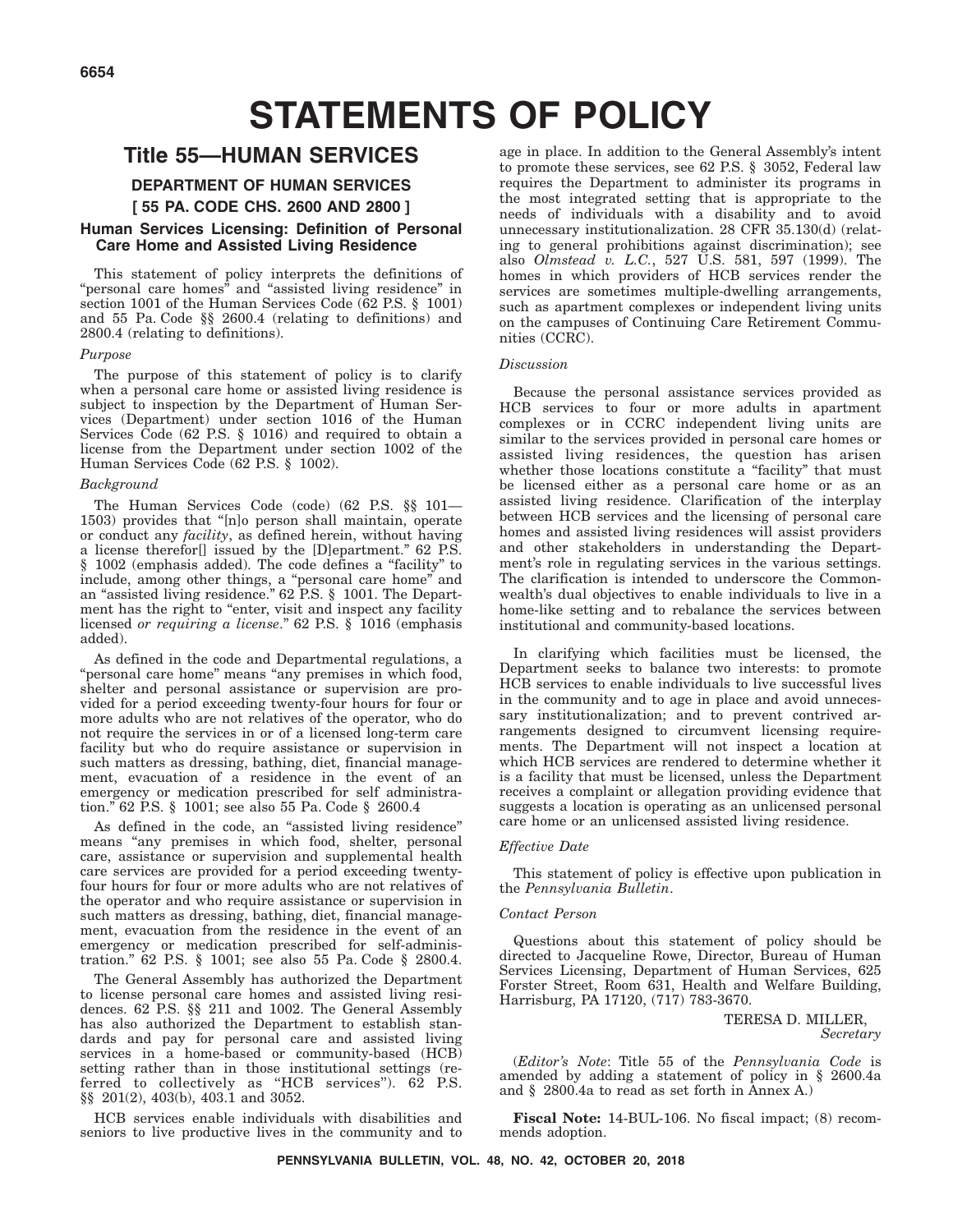#### **Annex A**

#### **TITLE 55. HUMAN SERVICES**

#### **PART IV. ADULT SERVICES MANUAL**

#### **Subpart E. RESIDENTIAL AGENCIES/FACILITIES/SERVICES**

#### **CHAPTER 2600. PERSONAL CARE HOMES**

#### **GENERAL PROVISIONS**

#### **§ 2600.4a. Statement of Policy—Definition of a Personal Care Home.**

In the case of premises where a provider renders home-based and community-based services that are similar to services governed by this chapter, a personal care home is not either of the following:

(1) Premises where the owner of the real property of the premises has no ownership, control, or affiliation with any provider of home-based and community-based personal assistance services at those premises.

(2) An independent living unit on the campus of a Continuing Care Retirement Community governed by the Continuing-Care Provider Registration and Disclosure Act (40 P.S. §§ 3201—3225), if the residents of the independent living unit receive, or have the legitimate opportunity to receive, personal care services from a home-based and community-based service provider that is not owned or controlled by, or affiliated with, the owner of the independent living unit.

#### **CHAPTER 2800. ASSISTED LIVING RESIDENCES GENERAL PROVISIONS**

#### **§ 2800.4a. Statement of Policy—Definition of an Assisted Living Residence.**

In the case of premises where a provider renders home-based and community-based services that are similar to services governed by this chapter, an assisted living residence is not either of the following:

(1) Premises where the owner of the real property of the premises has no ownership, control, or affiliation with any provider of home-based and community-based personal assistance services at those premises.

(2) An independent living unit on the campus of a Continuing Care Retirement Community governed by the Continuing-Care Provider Registration and Disclosure Act  $(40 \text{ P.S. } \S_{\text{S}} \S_{\text{201}} - 3225)$ , if the residents of the independent living unit receive, or have the legitimate opportunity to receive, personal assistance services from a homebased and community-based service provider that is not owned or controlled by, or affiliated with, the owner of the independent living unit.

[Pa.B. Doc. No. 18-1615. Filed for public inspection October 19, 2018, 9:00 a.m.]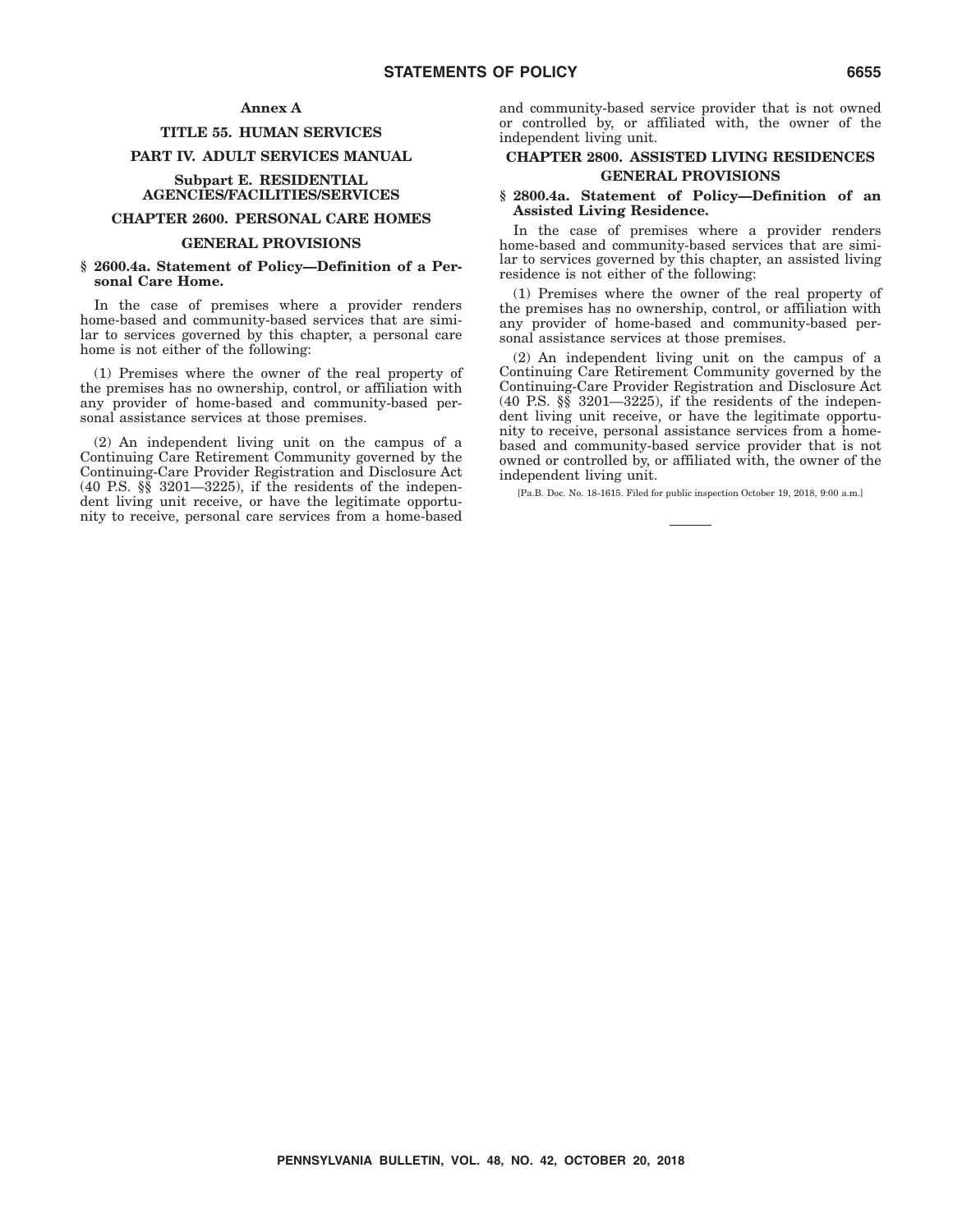# **DEPARTMENT OF AGRICULTURE**

#### **Fiscal Year 2018-2019 Annual Plan for Awarding Grants under the Pennsylvania Agricultural Fair Act**

The Department of Agriculture (Department), under authority of section 8(a) of the Pennsylvania Agricultural Fair Act (act)  $(3 \text{ P.S. } \S 1508(a))$ , announces that the Secretary of Agriculture (Secretary), with the advice and assistance of the Agricultural Fair Advisory Committee (Committee) at its meeting of September 10, 2018, adopted the Fiscal Year 2018-2019 Annual Plan (Plan) on the awarding of grants to eligible organizations under the act.

The act authorizes the Department to make grants to organizations conducting eligible agricultural fairs, Statewide agricultural organizations which contribute to the development of agriculture and agribusiness, and to eligible agricultural youth groups for support of their programs. The Secretary, with the advice and assistance of Committee created by the act, is to adopt an annual plan for awarding of grants subject to the limitations specified in section 5 of the act (3 P.S. § 1505).

The Plan, as adopted by the Secretary, provides for the award of grants to each eligible organization subject to the availability of funds on the following basis:

1. For operating expenses, the maximum payment allowed for each Class Fair under section 5(1)(i)(A) of the act will be paid.

2. For premium reimbursement, the maximum payment allowed under section  $5(1)(i)(B)$  of the act will be paid.

3. For reimbursement to each eligible organization conducting harness horse racing at its annual fair, other than races for colts and fillies 2 and 3 years of age, the maximum amount of reimbursement allowed under section 5(1)(iii) of the act will be paid.

4. For reimbursement to each eligible organization conducting races for colts and fillies 2 and 3 years of age at its annual fair, the maximum amount of reimbursement allowed under section  $5(1)(iv)$  of the act will be paid.

5. For a Statewide agricultural organization that conducts an agricultural fair and is otherwise eligible for grants under section 5(2) of the act, the Department shall reimburse up to \$2,000 of the operating expenses (including premium payments) on a dollar-for-dollar basis, and shall reimburse 50% of all additional premium costs that are not included in that initial dollar-for-dollar reimbursement, up to a maximum amount of \$10,000. The total maximum payment hereunder shall not exceed \$12,000.

6. For actual expenses incurred for activities which contribute to the advancement of agriculture or agribusiness by 4-H Youth groups, a payment which will be calculated according to the following formula:

*Tier 1*: \$2,000 for total enrollment of up to 1,000 members plus \$1.50 for each traditional member and \$1 for each school enrichment/special interest member.

*Tier 2*: \$2,500 for total enrollment of 1,001 to 2,000 members plus \$1.50 for each traditional member and \$1 for each school enrichment/special interest member.

*Tier 3*: \$3,000 for total enrollment of 2,001 to 3,000 members plus \$1.50 for each traditional member and \$1 for each school enrichment/special interest member.

*Tier 4*: \$3,500 for total enrollment of 3,001+ members plus \$1.50 for each traditional member and \$1 for each school enrichment/special interest member, a maximum reimbursement of \$9,000.

7. For actual expenses incurred for activities which contribute to the advancement of agriculture or agribusiness by Future Farmers of America (FFA) Youth groups, a payment which will be calculated according to the following formula:

*Tier I*: County FFA organizations with 100 members or less will receive base funding of \$1,000 with an additional \$4 per member.

*Tier II*: County FFA organizations with 101 to 210 members inclusive will receive a \$2,000 base funding with an additional \$2 per member.

*Tier III*: County FFA organizations with 211 members or more will receive funding of \$2,000 with an additional \$4 per member for every member over 210.

8. Any funds remaining after the previous grants have been awarded shall be utilized for capital improvement as provided in section  $5(1)(ii)$  of the act.

9. The Secretary will endeavor to disburse the previous payments at the earliest date practicable.

RUSSELL C. REDDING,

*Secretary*

[Pa.B. Doc. No. 18-1616. Filed for public inspection October 19, 2018, 9:00 a.m.]

# **DEPARTMENT OF BANKING AND SECURITIES**

#### **Actions on Applications**

The Department of Banking and Securities (Department), under the authority in the Banking Code of 1965 (7 P.S. §§ 101—2204), the Department of Banking and Securities Code (71 P.S. §§ 733-1—733-1203) and 17 Pa.C.S. (relating to Credit Union Code), has taken the following actions on applications received for the week ending October 9, 2018.

Under section 503.E of the Department of Banking and Securities Code (71 P.S. § 733-503.E), any person wishing to comment on the following applications, with the exception of branch applications, may file comments in writing with the Department of Banking and Securities, Corporate Applications Division, 17 North Second Street, Suite 1300, Harrisburg, PA 17101-2290. Comments must be received no later than 30 days from the date notice regarding receipt of the application is published in the *Pennsylvania Bulletin*. The nonconfidential portions of the applications are on file at the Department and are available for public inspection, by appointment only, during regular business hours. To schedule an appointment, contact the Corporate Applications Division at (717) 783-2253. Photocopies of the nonconfidential portions of the applications may be requested consistent with the Department's Right-to-Know Law Records Request policy.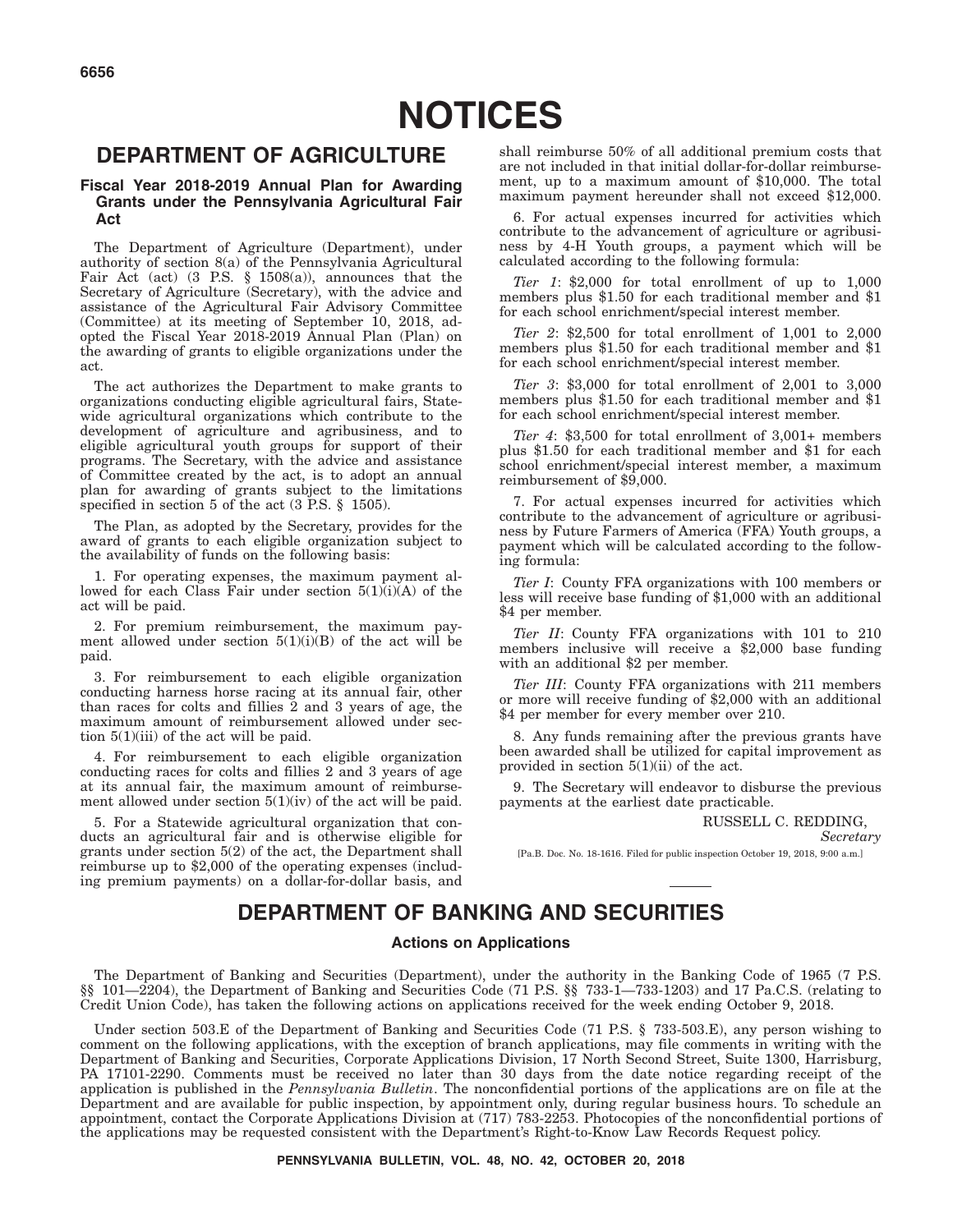#### **BANKING INSTITUTIONS**

#### **Branch Applications**

#### **De Novo Branches**

| Date      | Name and Location of Applicant                       | Location of Branch                                                                         | Action                     |
|-----------|------------------------------------------------------|--------------------------------------------------------------------------------------------|----------------------------|
| 10-3-2018 | <b>Community Bank</b><br>Carmichaels<br>Green County | 2111 North Franklin Drive<br>Washington<br>Washington County<br>(Limited Service Facility) | Filed                      |
| 10-4-2018 | S & T Bank<br>Indiana<br>Indiana County              | 2251 Front Street<br>Cuyahoga Falls<br>Summit County, OH                                   | Surrender<br>Authorization |
| 10-4-2018 | S & T Bank<br>Indiana<br>Indiana County              | 2032 Front Street<br>Cuyahoga Falls<br>Summit County, OH                                   | Filed                      |
| 10-9-2018 | Orrstown Bank<br>Shippensburg<br>Cumberland County   | 1324 Main Street<br>East Earl<br>Lancaster County                                          | Opened                     |
| 10-9-2018 | Covenant Bank<br>Doylestown<br><b>Bucks County</b>   | 1500 East Lancaster Avenue<br>Paoli<br><b>Chester County</b>                               | Filed                      |
|           |                                                      | <b>Branch Discontinuances</b>                                                              |                            |
| Date      | Name and Location of Applicant                       | Location of Branch                                                                         | Action                     |
| 9-28-2018 | S & T Bank<br>Indiana<br>Indiana County              | 2 South George Street<br>York<br>York County                                               | Closed                     |

#### **CREDIT UNIONS**

#### No activity.

The Department's web site at www.dobs.pa.gov includes public notices for more recently filed applications.

ROBIN L. WIESSMANN,

*Secretary*

[Pa.B. Doc. No. 18-1617. Filed for public inspection October 19, 2018, 9:00 a.m.]

# **DEPARTMENT OF BANKING AND SECURITIES**

#### **Maximum Lawful Rate of Interest for Residential Mortgages for the Month of November 2018**

The Department of Banking and Securities (Department), under the authority contained in section 301 of the act of January 30, 1974 (P.L. 13, No. 6) (41 P.S. § 301), determines that the maximum lawful rate of interest for residential mortgages for the month of November 2018, is 5 1/2%.

The interest rate limitations under the Commonwealth's usury statute were pre-empted to a great extent by Federal law, the Depository Institutions Deregulation and Monetary Control Act of 1980 (Pub.L. No. 96-221). Further pre-emption was instituted with the signing of Pub.L. No. 96-399, which overrode State interest rate limitations on any individual who finances the sale or exchange of residential real property which the individual owns and which the individual occupies or has occupied as his principal residence.

Each month the Department is required by State law to compute and announce the ceiling rate on residential mortgages in this Commonwealth. This maximum rate is determined by adding 2.50 percentage points to the yield rate on long-term government bonds as published by the Federal Reserve Board or the United States Treasury, or both. The latest yield rate on long-term government securities is 3.07 to which was added 2.50 percentage points for a total of 5.57 that by law is rounded off to the nearest quarter at 5 1/2%.

ROBIN L. WIESSMANN,

*Secretary*

[Pa.B. Doc. No. 18-1618. Filed for public inspection October 19, 2018, 9:00 a.m.]

# **DEPARTMENT OF EDUCATION**

#### **Cyber Charter School Application; Public Hearings Cancellation**

The Department of Education previously scheduled five dates for public hearings regarding cyber charter school applications that it received on or before October 1, 2018 that were published at 48 Pa.B. 6393 (October 6, 2018).

The following hearings have been cancelled: November 7, 2018; November 16, 2018; November 26, 2018; November 27, 2018; and November 30, 2018.

For questions regarding these hearings, contact the Division of Charter Schools, (717) 787-9744, racharterschools@pa.gov.

PEDRO RIVERA,

*Secretary*

[Pa.B. Doc. No. 18-1619. Filed for public inspection October 19, 2018, 9:00 a.m.]

**PENNSYLVANIA BULLETIN, VOL. 48, NO. 42, OCTOBER 20, 2018**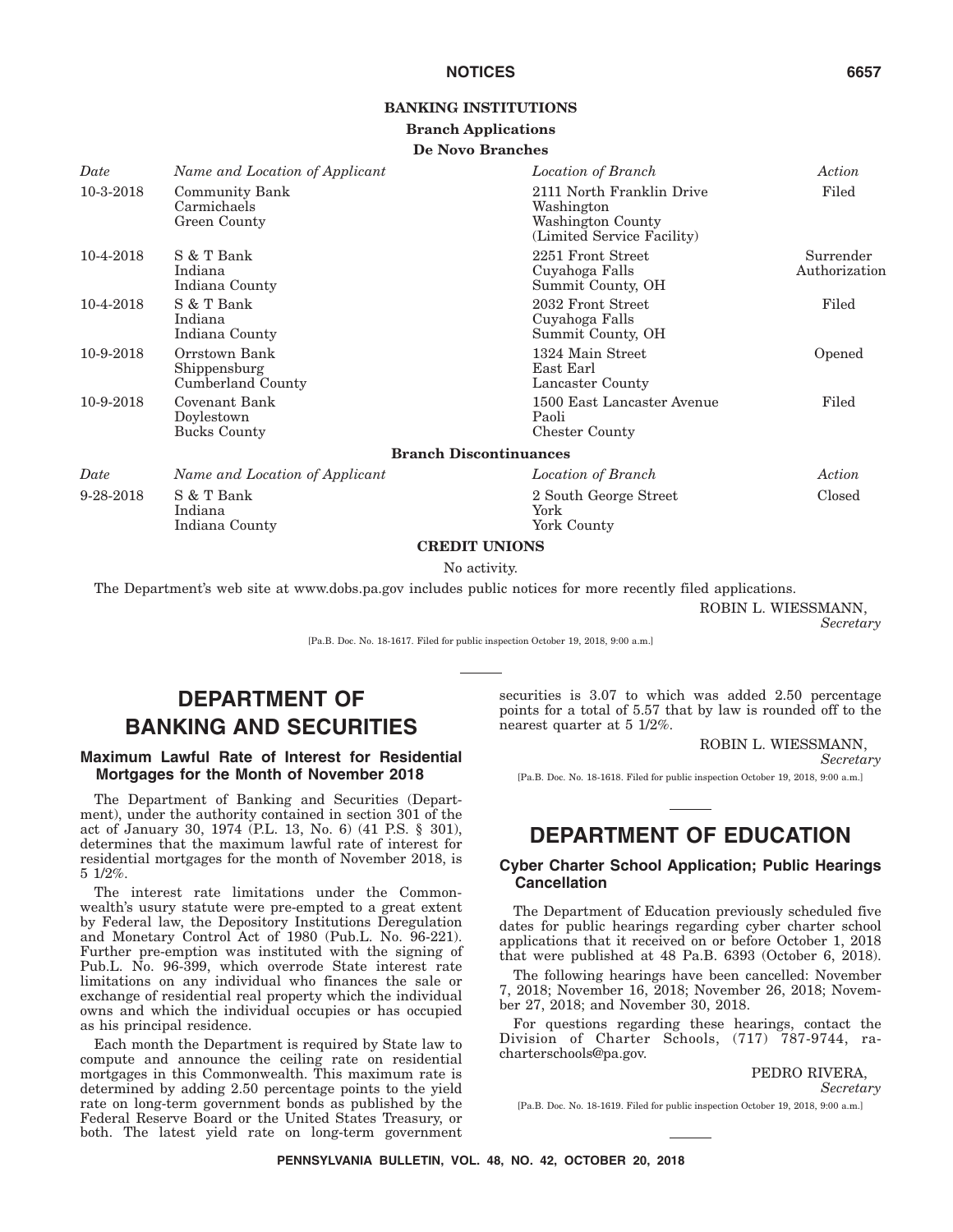# **DEPARTMENT OF ENVIRONMENTAL PROTECTION**

**Applications, Actions and Special Notices**

# **APPLICATIONS**

# **THE CLEAN STREAMS LAW AND THE FEDERAL CLEAN WATER ACT APPLICATIONS FOR NATIONAL POLLUTANT DISCHARGE ELIMINATION SYSTEM (NPDES) PERMITS AND WATER QUALITY MANAGEMENT (WQM) PERMITS**

This notice provides information about persons who have applied for a new, amended or renewed NPDES or WQM permit, a permit waiver for certain stormwater discharges or submitted a Notice of Intent (NOI) for coverage under a General Permit. The applications concern, but are not limited to, discharges regarding industrial, animal or sewage waste, discharges to groundwater, discharges associated with municipal separate storm sewer systems (MS4), stormwater associated with construction activities or concentrated animal feeding operations (CAFO). This notice is provided in accordance with 25 Pa. Code Chapters 91 and 92a and 40 CFR Part 122, implementing The Clean Streams Law (35 P.S. §§ 691.1—691.1001) and the Federal Clean Water Act (33 U.S.C.A. §§ 1251—1376).

| Location    | Permit Authority | Application Type or Category                                   |
|-------------|------------------|----------------------------------------------------------------|
| Section I   | <b>NPDES</b>     | Renewals                                                       |
| Section II  | <b>NPDES</b>     | New or Amendment                                               |
| Section III | WQM              | Industrial, Sewage or Animal Waste; Discharge into Groundwater |
| Section IV  | <b>NPDES</b>     | MS4 Individual Permit                                          |
| Section V   | <b>NPDES</b>     | MS4 Permit Waiver                                              |
| Section VI  | <b>NPDES</b>     | Individual Permit Stormwater Construction                      |
| Section VII | <b>NPDES</b>     | NOI for Coverage under NPDES General Permits                   |

For NPDES renewal applications in Section I, the Department of Environmental Protection (Department) has made a tentative determination to reissue these permits for 5 years subject to effluent limitations and monitoring and reporting requirements in their current permits, with appropriate and necessary updated requirements to reflect new and changed regulations and other requirements.

For applications for new NPDES permits and renewal applications with major changes in Section II, as well as applications for MS4 Individual Permits and Individual Stormwater Construction Permits in Sections IV and VI, the Department, based upon preliminary reviews, has made tentative determinations of proposed effluent limitations and other terms and conditions for the permit applications. In accordance with 25 Pa. Code § 92a.32(d), the proposed discharge of stormwater associated with construction activities will be managed in accordance with the requirements of 25 Pa. Code Chapter 102. These determinations are published as proposed actions for comments prior to taking final actions.

Unless indicated otherwise, the United States Environmental Protection Agency (EPA) Region III Administrator has waived the right to review or object to proposed NPDES permit actions under the waiver provision in 40 CFR 123.24(d).

Persons wishing to comment on NPDES applications are invited to submit statements to the contact office noted before the application within 30 days from the date of this public notice. Persons wishing to comment on WQM permit applications are invited to submit statements to the office noted before the application within 15 days from the date of this public notice. Comments received within the respective comment periods will be considered in the final determinations regarding the applications. A comment submittal should include the name, address and telephone number of the writer and a concise statement to inform the Department of the exact basis of a comment and the relevant facts upon which it is based.

The Department will also accept requests for public hearings on applications. A public hearing may be held if the responsible office considers the public response significant. If a hearing is scheduled, a notice of the hearing will be published in the *Pennsylvania Bulletin* and a newspaper of general circulation within the relevant geographical area. The Department will postpone its final determination until after a public hearing is held.

Persons with a disability who require an auxiliary aid, service, including TDD users, or other accommodations to seek additional information should contact the Department through the Pennsylvania AT&T Relay Service at (800) 654-5984.

#### **I. NPDES Renewal Applications.**

*Northeast Region: Clean Water Program Manager, 2 Public Square, Wilkes-Barre, PA 18701-1915. Phone: 570-826-2511. NPDES No. (Type) Facility Name & Address County & Municipality Stream Name (Watershed No.) EPA Waived Y/N?* PAS212220 (Storm Water) Masters RMC Inc. Tunkhannock Plant 9495 Main Street P.O. Box 25 Kingsley, PA 18826-0025 Wyoming County Eaton Township Bowman Creek  $(4-G)$ Yes

**PENNSYLVANIA BULLETIN, VOL. 48, NO. 42, OCTOBER 20, 2018**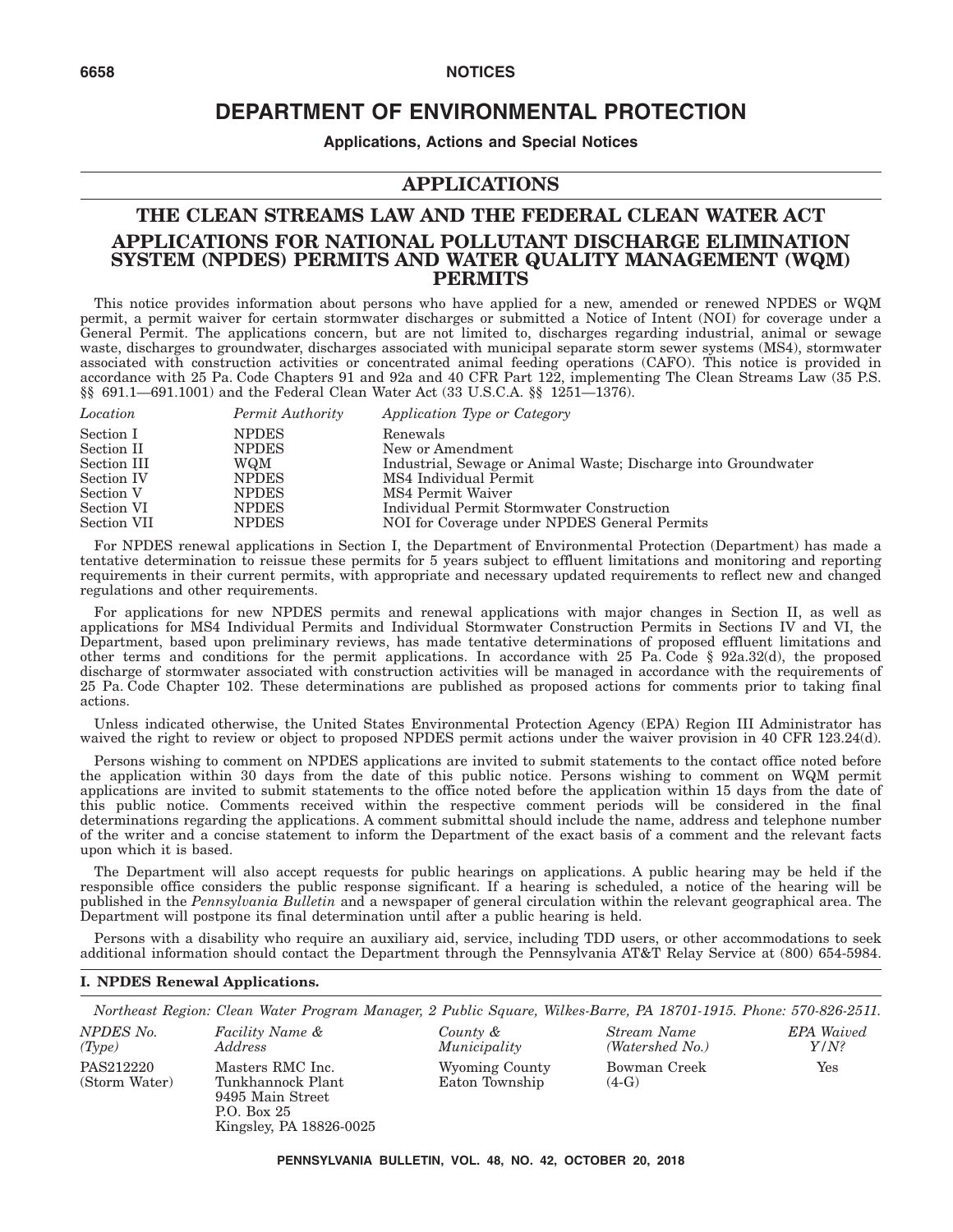| <b>NPDES No.</b><br>(Type) | Facility Name &<br>Address                                                                                            | County &<br>Municipality                     | <b>Stream Name</b><br>(Watershed No.)                               | <b>EPA</b> Waived<br>$Y/N$ ? |
|----------------------------|-----------------------------------------------------------------------------------------------------------------------|----------------------------------------------|---------------------------------------------------------------------|------------------------------|
| PA0014681<br>(Industrial)  | Nestle Purina Petcare Plant<br>2050 Pope Road<br>Allentown, PA 18104-9308                                             | Lehigh County<br>South Whitehall<br>Township | Jordan Creek and<br>Unnamed Tributary to<br>Jordan Creek<br>$(2-C)$ | Yes                          |
| PA0044270<br>(Sewage)      | Keystone Mobile Home Park<br>5230 Keystone Road<br>Laurys Station, PA 18059                                           | Lehigh County<br>North Whitehall<br>Township | Lehigh River<br>$(2-C)$                                             | Yes                          |
|                            | Southcentral Region: Clean Water Program Manager, 909 Elmerton Avenue, Harrisburg, PA 17110. Phone: 717-705-4707.     |                                              |                                                                     |                              |
| NPDES No.<br>(Type)        | Facility Name &<br>Address                                                                                            | County &<br>Municipality                     | <b>Stream Name</b><br>$(Watershed\#)$                               | <b>EPA</b> Waived<br>$Y/N$ ? |
| PA0261122-<br>Sewage       | Train Collectors Association<br>P.O. Box 248<br>Strasburg, PA 17579                                                   | Lancaster County/<br>Paradise Township       | UNT to Pequea Creek/<br>7K                                          | Y                            |
| PA0087025-<br>Sewage       | Dave & Jane's Crab House<br>2989 Tract Road<br>Fairfield, PA 17320                                                    | Adams County/<br>Liberty Township            | Flat Run/13D                                                        | Y                            |
| PA0022250-<br>Sewage       | <b>Biglerville Borough Authority</b><br>33 Musselman Avenue<br>Biglerville, PA 17307                                  | Adams County/<br><b>Butler Township</b>      | UNT Conewago Creek/<br>7F                                           | Y                            |
| PA0087343-<br>Sewage       | Broad Top<br>Township-Langdondale<br>187 Municipal Road<br>Defiance, PA 16633-0057                                    | Bedford/<br>Broad Top Township               | Sandy Run/11D                                                       | Y                            |
| PA0087335-<br>Sewage       | Broad Top Township-Kearney<br>187 Municipal Road<br>Defiance, PA 16633-0057                                           | Bedford/Broad Top<br>Township                | Longs Run/11D                                                       | Y                            |
|                            | Northcentral Region: Clean Water Program Manager, 208 West Third Street, Williamsport, PA 17701.                      |                                              |                                                                     |                              |
| NPDES No.<br>(Type)        | Facility Name &<br>Address                                                                                            | County &<br>Municipality                     | <b>Stream Name</b><br>(Watershed No.)                               | <b>EPA</b> Waived<br>$Y/N$ ? |
| PA0027359<br>(Industrial)  | Danville Municipal Authority<br>12 W. Market Street<br>Danville, PA 17821-1842                                        | Montour County<br>Danville Borough           | Susquehanna River<br>$(5-E)$                                        | Yes                          |
| PA0115266<br>(Sewage)      | Gregg Township Sewer<br>Authority Wastewater<br><b>Treatment Plant</b><br>P.O. Box 103<br>Spring Mills, PA 16875-0103 | Centre County<br>Gregg Township              | Penns Creek<br>$(6-A)$                                              | Yes                          |
| 412.442.4000.              | Southwest Regional Office: Clean Water Program Manager, 400 Waterfront Drive, Pittsburgh, PA 15222-4745. Phone:       |                                              |                                                                     |                              |
| NPDES No.<br>(Type)        | Facility Name &<br>Address                                                                                            | County &<br>Municipality                     | <b>Stream Name</b><br>(Watershed No.)                               | <b>EPA</b> Waived<br>$Y/N$ ? |
| PA0097799<br>(Sewage)      | Laurel Highlands<br>Campland STP<br>1001 Clubhouse Dr.<br>Donegal, PA 15628                                           | Westmoreland County<br>Donegal Township      | Minnow Run<br>$(19-E)$                                              | Yes                          |
|                            | Northwest Region: Clean Water Program Manager, 230 Chestnut Street, Meadville, PA 16335-3481.                         |                                              |                                                                     |                              |
| NPDES No.<br>(Type)        | <i>Facility Name &amp;</i><br>Address                                                                                 | County &<br>Municipality                     | <b>Stream Name</b><br>(Watershed No.)                               | <b>EPA</b> Waived<br>$Y/N$ ? |
| PA0033901<br>(Sewage)      | Willow Bend MHP<br>113 N Diamond Street<br>Mercer, PA 16137-1202                                                      | Mercer County<br>Lackawannock<br>Township    | Unnamed Tributary to<br>Little Neshannock<br>Creek                  | Yes                          |

#### **II. Applications for New or Expanded Facility Permits, Renewal of Major Permits and EPA Non-Waived Permit Applications.**

*Southeast Region: Clean Water Program Manager, 2 East Main Street, Norristown, PA 19401. Telephone 484-250-5970.*

(20-A)

**PA0026131**, Sewage, SIC Code 4952, **Upper Merion Municipal Utility Authority**, 175 W Valley Forge Road, King of Prussia, PA 19406-1851. Facility Name: Trout Run. This existing facility is located in Upper Merion Township, **Montgomery County**.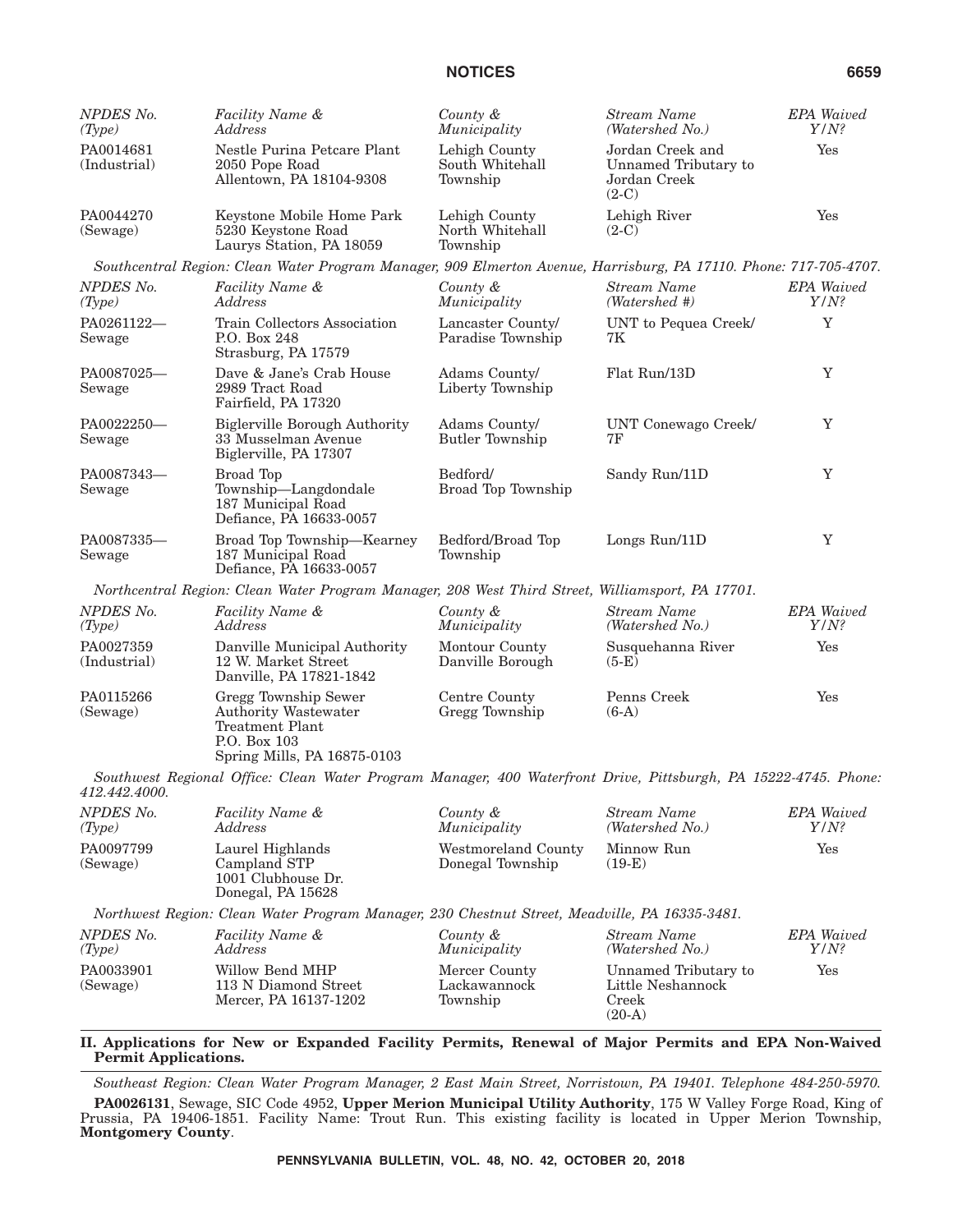Description of Existing Activity: The application is for a renewal of an NPDES permit for an existing discharge of treated sewage from Trout Run Water Pollution Control Center located at 900 Mancill Mill Road, King of Prussia, PA 19406.

The receiving stream(s), Schuylkill River, is located in State Water Plan watershed 3-F and is classified for Warm Water Fishes, aquatic life, water supply and recreation. The nearest public water supply intake is for Pennsylvania American Water Company—Norristown District.

The proposed effluent limits for Outfall 002 are based on a design flow of 6.0 MGD.

|                                                                                                                                          |                     | Mass Units $(lbs/day)$ |                          |                     | Concentrations $(mg/L)$      |                     |
|------------------------------------------------------------------------------------------------------------------------------------------|---------------------|------------------------|--------------------------|---------------------|------------------------------|---------------------|
| Parameters                                                                                                                               | Average<br>Monthly  | Weekly<br>Average      | Minimum                  | Average<br>Monthly  | Daily<br>Maximum             | Instant.<br>Maximum |
| Flow (MGD)                                                                                                                               | Report              | Report<br>Daily Max    | <b>XXX</b>               | <b>XXX</b>          | <b>XXX</b>                   | <b>XXX</b>          |
| pH (S.U.)                                                                                                                                | <b>XXX</b>          | <b>XXX</b>             | 6.0<br>Inst Min          | <b>XXX</b>          | <b>XXX</b>                   | 9.0                 |
| Dissolved Oxygen                                                                                                                         | <b>XXX</b>          | <b>XXX</b>             | 5.0<br>Inst Min          | <b>XXX</b>          | <b>XXX</b>                   | <b>XXX</b>          |
| Total Residual Chlorine (TRC)<br>Carbonaceous Biochemical Oxygen<br>Demand $(CBOD5)$<br>Biochemical Oxygen Demand<br>(BOD <sub>5</sub> ) | <b>XXX</b><br>1,251 | <b>XXX</b><br>1,876    | <b>XXX</b><br><b>XXX</b> | 0.5<br>25           | <b>XXX</b><br>40<br>Wkly Avg | 1.2<br>50           |
| Raw Sewage Influent<br>Total Suspended Solids                                                                                            | Report              | <b>XXX</b>             | <b>XXX</b>               | Report              | <b>XXX</b>                   | <b>XXX</b>          |
| Raw Sewage Influent<br>Total Suspended Solids                                                                                            | Report<br>1,501     | <b>XXX</b><br>2,252    | <b>XXX</b><br><b>XXX</b> | Report<br>30        | <b>XXX</b><br>45<br>Wkly Avg | <b>XXX</b><br>60    |
| Fecal Coliform (No./100 ml)                                                                                                              | <b>XXX</b>          | <b>XXX</b>             | <b>XXX</b>               | 200<br>Geo Mean     | <b>XXX</b>                   | 1,000               |
| <b>Total Nitrogen</b><br>Ammonia-Nitrogen                                                                                                | Report              | <b>XXX</b>             | <b>XXX</b>               | Report              | <b>XXX</b>                   | <b>XXX</b>          |
| Nov $1 -$ Apr 30                                                                                                                         | 1,000               | <b>XXX</b>             | <b>XXX</b>               | 20.0                | XXX                          | 40                  |
| May 1 - Oct 31                                                                                                                           | 751                 | <b>XXX</b>             | XXX                      | 15.0                | <b>XXX</b>                   | 30                  |
| <b>Total Phosphorus</b><br>Total Copper                                                                                                  | Report              | <b>XXX</b>             | <b>XXX</b>               | Report              | <b>XXX</b>                   | <b>XXX</b>          |
| (thru year 3)                                                                                                                            | Report              | <b>XXX</b>             | <b>XXX</b>               | Report              | <b>XXX</b>                   | <b>XXX</b>          |
| (after 3 years)                                                                                                                          | 2.5                 | 4.9<br>Daily Max       | <b>XXX</b>               | 0.049               | 0.098                        | 0.12                |
| <b>Total Dissolved Solids</b>                                                                                                            | Report<br>Avg Qrtly | <b>XXX</b>             | <b>XXX</b>               | Report<br>Avg Qrtly | <b>XXX</b>                   | <b>XXX</b>          |
| Sulfate, Total                                                                                                                           | Report<br>Avg Qrtly | <b>XXX</b>             | <b>XXX</b>               | Report<br>Avg Qrtly | <b>XXX</b>                   | <b>XXX</b>          |
| Chloride                                                                                                                                 | Report<br>Avg Qrtly | <b>XXX</b>             | <b>XXX</b>               | Report<br>Avg Qrtly | <b>XXX</b>                   | <b>XXX</b>          |
| <b>Bromide</b>                                                                                                                           | Report<br>Avg Qrtly | <b>XXX</b>             | <b>XXX</b>               | Report<br>Avg Qrtly | <b>XXX</b>                   | <b>XXX</b>          |
| PCBs, dry weather $(pg/l)$<br>Toxicity, Chronic—Ceriodaphnia                                                                             | XXX                 | <b>XXX</b>             | <b>XXX</b>               | XXX                 | Report                       | <b>XXX</b>          |
| Survival (TUc)                                                                                                                           | <b>XXX</b>          | <b>XXX</b>             | <b>XXX</b>               | <b>XXX</b>          | Report                       | <b>XXX</b>          |
| Reproduction (TUc)<br>Toxicity, Chronic—Pimephales                                                                                       | <b>XXX</b>          | <b>XXX</b>             | <b>XXX</b>               | <b>XXX</b>          | Report                       | <b>XXX</b>          |
| Survival (TUc)                                                                                                                           | <b>XXX</b>          | <b>XXX</b>             | <b>XXX</b>               | <b>XXX</b>          | Report                       | <b>XXX</b>          |
| Growth (TUc)                                                                                                                             | <b>XXX</b>          | <b>XXX</b>             | <b>XXX</b>               | <b>XXX</b>          | Report                       | <b>XXX</b>          |

The proposed effluent limits for Outfall 003 are based on a storm event.

| Average<br>Monthly | Average<br>Weekly | Minimum                | Annual<br>Average | Maximum | Instant.<br>Maximum     |
|--------------------|-------------------|------------------------|-------------------|---------|-------------------------|
| XXX                | XXX               | XXX                    | Report            | XXX     | XXX                     |
| XXX                | XXX               | XXX                    | Report            | XXX     | XXX                     |
| <b>XXX</b>         | XXX               | <b>XXX</b>             | Report            | XXX     | XXX                     |
| XXX                | XXX               | XXX                    | Report            | XXX     | XXX                     |
| XXX                | XXX               | XXX                    | Report            | XXX     | XXX                     |
| <b>XXX</b>         | XXX               | <b>XXX</b>             | Report            | XXX     | XXX                     |
| <b>XXX</b>         | XXX               | XXX                    | Report            | XXX     | XXX                     |
| <b>XXX</b>         | XXX               | XXX                    | Report            | XXX     | XXX                     |
| XXX                | XXX               | XXX                    | Report            | XXX     | XXX                     |
|                    |                   | Mass Units $(lbs/day)$ |                   |         | Concentrations $(mg/L)$ |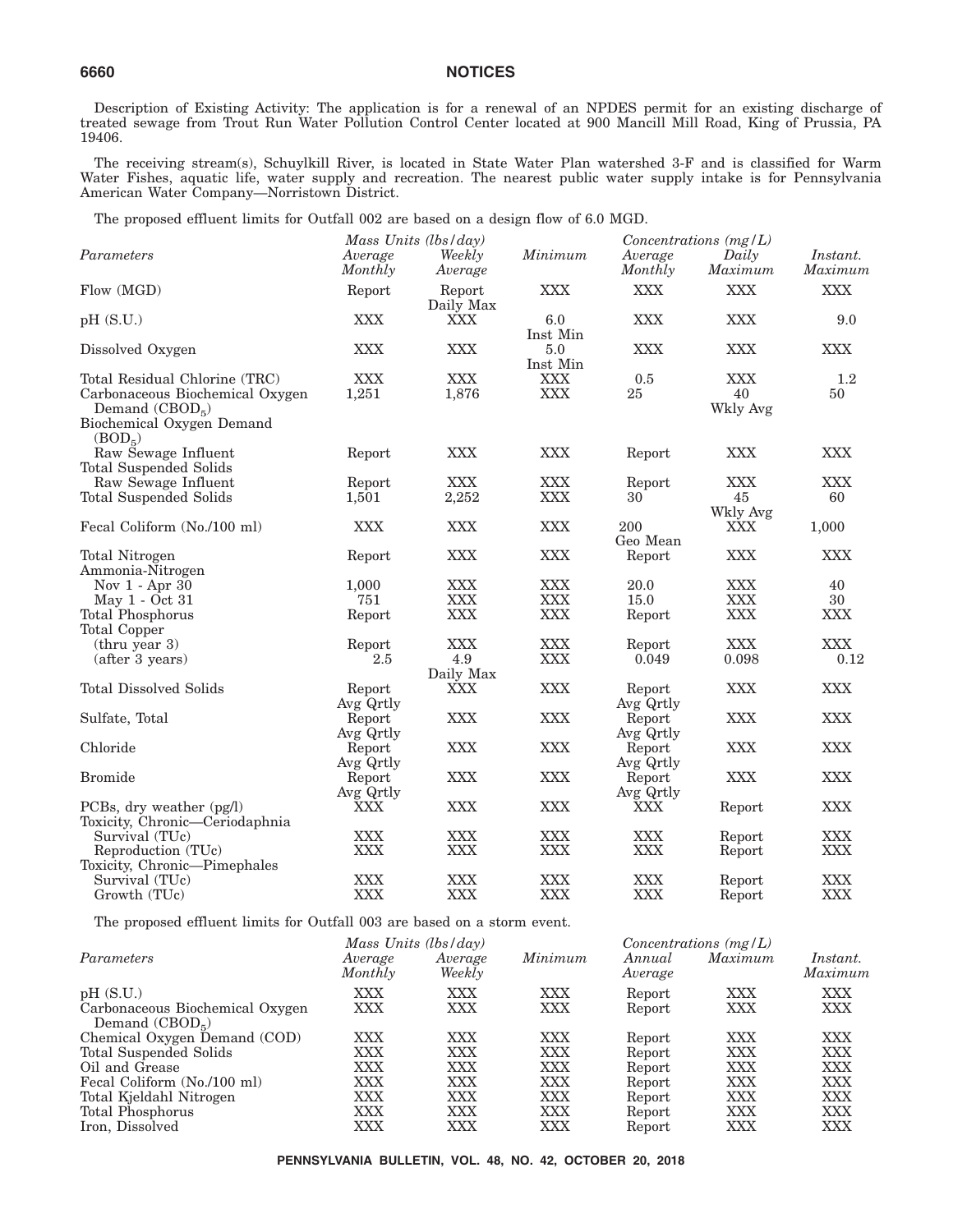Sludge use and disposal description and location(s): Sludge is handled through gravity thickener units prior to being dewatered by a rotary press. The dewatered cake is stabilized with lime prior to being hauled to one of two Waste Management owned landfills.

In addition, the permit contains the following major special conditions:

- No Stormwater in Sewers
- Obtain Necessary Property Rights
- Proper Sludge Disposal
- Chlorine Minimization
- Notification of Responsible Operator
- O&M Plan
- Fecal Limits
- Pretreatment Program
- Whole Effluent Toxicity Monitoring
- PCB Pollution Minimization Plan and Monitoring
- Copper TRE

You may make an appointment to review the DEP files on this case by calling the File Review Coordinator at 484-250-5910.

The EPA Waiver is not in effect.

*Northeast Regional Office: Regional Clean Water Program Manager, 2 Public Square, Wilkes-Barre, PA 18701-1915, Telephone: 570.826.2511.*

**PA0276138**, Storm Water, SIC Code 3281, **Kays Bluestone Saw Shop**, 109 Kays Lane, New Milford, PA 18834. Facility Name: Kays Bluestone Saw Shop. This proposed facility is located in New Milford Township, **Susquehanna County**.

Description of Proposed Activity: The application is for a new NPDES permit for a new discharge of treated Industrial Stormwater.

The receiving stream(s), Unnamed Tributary to Salt Lick Creek and Salt Lick Creek, is located in State Water Plan watershed 4-E and is classified for High Quality—Cold Water and Migratory Fish, aquatic life, water supply and recreation. The discharge is not expected to affect public water supplies.

The proposed effluent limits for Outfall 001 are based on a design flow of 0 MGD (stormwater).

|                        |                    | Mass Units $(lbs/day)$ |                 |                    | Concentrations $(mg/L)$ |                     |  |
|------------------------|--------------------|------------------------|-----------------|--------------------|-------------------------|---------------------|--|
| Parameters             | Average<br>Monthly | Average<br>Weekly      | Minimum         | Average<br>Monthly | Maximum                 | Instant.<br>Maximum |  |
| pH(S.U.)               | <b>XXX</b>         | XXX                    | 6.0<br>Inst Min | <b>XXX</b>         | XXX                     | 9.0                 |  |
| Total Suspended Solids | XXX                | XXX                    | XXX             | XXX                | XXX                     | 100.0               |  |
| Aluminum, Total        | XXX                | XXX                    | XXX             | XXX                | Report<br>Daily Max     | XXX                 |  |
| Iron, Total            | XXX                | XXX                    | XXX             | XXX                | Report<br>Daily Max     | XXX                 |  |

The proposed effluent limits for Outfall 002 are based on a design flow of 0 MGD (stormwater).

|                        |                    | Mass Units $(lbs/day)$ |                 |                    | Concentrations $(mg/L)$ |                            |  |
|------------------------|--------------------|------------------------|-----------------|--------------------|-------------------------|----------------------------|--|
| Parameters             | Average<br>Monthly | Average<br>Weekly      | Minimum         | Average<br>Monthly | Maximum                 | <i>Instant.</i><br>Maximum |  |
| pH(S.U.)               | <b>XXX</b>         | XXX                    | 6.0<br>Inst Min | <b>XXX</b>         | XXX                     | 9.0                        |  |
| Total Suspended Solids | XXX                | XXX                    | XXX             | <b>XXX</b>         | <b>XXX</b>              | 100.0                      |  |
| Aluminum, Total        | XXX                | XXX                    | XXX             | XXX                | Report<br>Daily Max     | XXX                        |  |
| Iron, Total            | <b>XXX</b>         | XXX                    | <b>XXX</b>      | XXX                | Report<br>Daily Max     | XXX                        |  |

In addition, the permit contains the following major special conditions:

- Stormwater Outfalls and Authorized Non-Stormwater Discharges
- Best Management Practices (BMPs)
- Routine Inspections
- Preparedness, Prevention and Contingency (PPC) Plan
- Stormwater Monitoring Requirements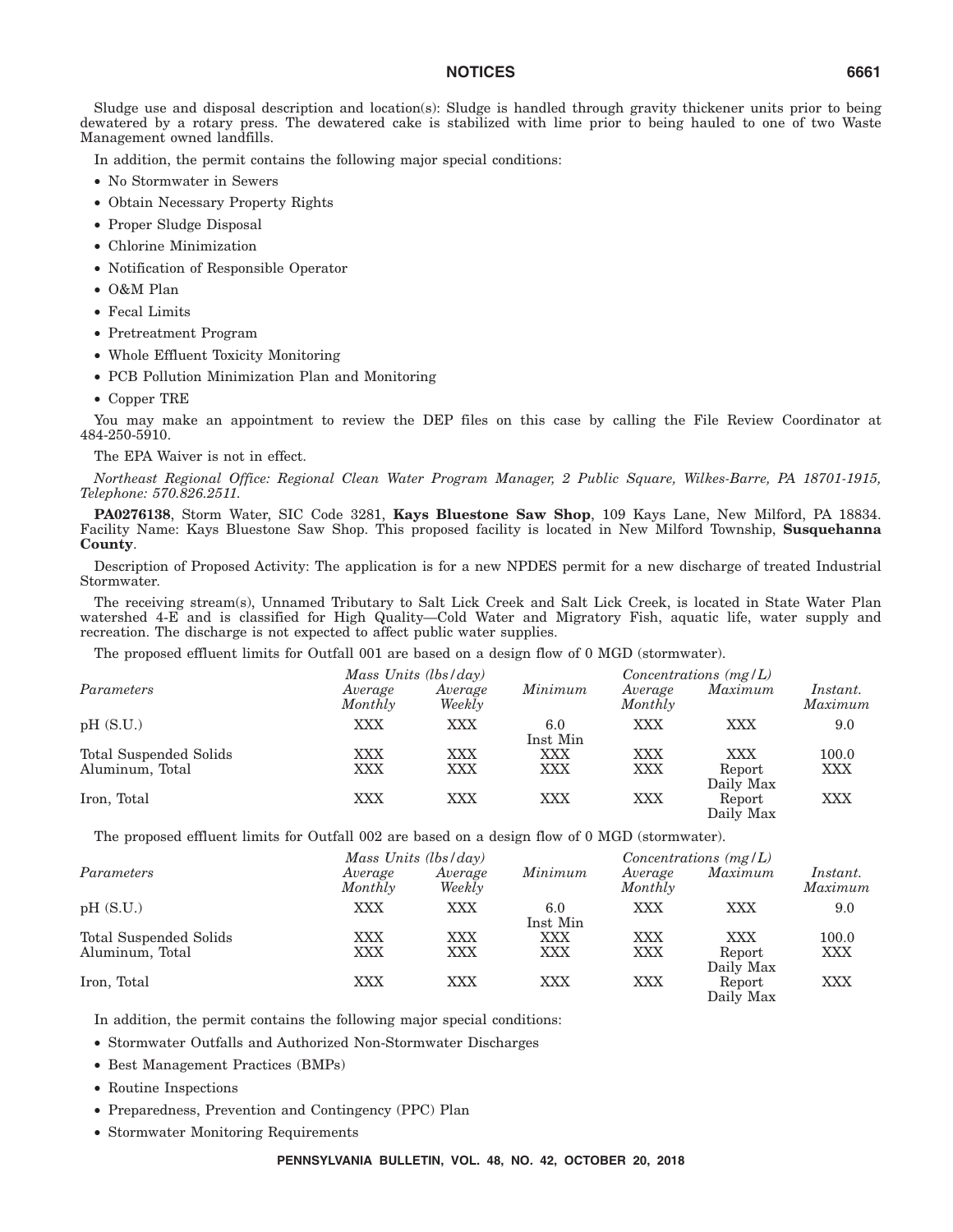You may make an appointment to review the DEP files on this case by calling the File Review Coordinator at 570-826-5472.

The EPA Waiver is in effect.

*Southcentral Region: Clean Water Program Manager, 909 Elmerton Avenue, Harrisburg, PA 17110. Phone: 717-705-4707.*

**NPDES Permit No. PA0233544**, CAFO, **Joel D Knoebel**, 110 Center School Road, Elysburg, PA 17824-9142.

This existing facility is located in Cleveland Township, **Columbia County**.

Description of size and scope of existing operation/activity: Swine (Wean—Finish): 620.25 AEUs.

The receiving stream, Unnamed Tributary to Mugser Run, is in watershed 5-E and classified for: High Quality—Cold Water, High Quality Waters—Cold Water Fishes, and Migratory Fish.

The proposed effluent limits for the operation/activity include: Except for the chronic or catastrophic rainfall events defined as over the 25-year/24-hour rain storms, the CAFO general permit is a non-discharge NPDES permit. Where applicable, compliance with 40 CFR Federal effluent limitation guidelines is required. The general permit requires no other numeric effluent limitations and compliance with the Pennsylvania Nutrient Management Act and the Clean Stream Law constitutes compliance with the State narrative water quality standards.

**Application No. PA0259969**, Concentrated Animal Feeding Operation (CAFO), **Sensenig Jonas O (Silver Crest Acres)**, 1147 Silver Spring Road, Holtwood, PA 17532-9741.

Sensenig Jonas O has submitted an application for an Individual NPDES permit for a renewal of an CAFO known as Silver Crest Acres, located in Drumore Township, **Lancaster County**.

The CAFO is situated near Unnamed Tributary to Fishing Creek in Watershed 7-K, which is classified for High Quality—Cold Water and Migratory Fish. The CAFO is designed to maintain an animal population of approximately 418.53 animal equivalent units (AEUs) consisting of 3,200 wean—finish swine, 20 goats, 4 beef cows, and 4 beef calves. Manure is stored in an underbarn manure storage. A release or discharge to waters of the Commonwealth under normal operating conditions is not expected. Normal operating conditions are defined as conditions below a 25-year, 24-hour storm event.

The Department has conducted administrative and technical reviews of the application. Based on the preliminary review and application of lawful standards and regulations, the Department has made a tentative determination to issue an NPDES permit for the operation subject to the terms and conditions and monitoring and reporting requirements specified in the permit.

You may make an appointment to review the DEP files on this case by calling the File Review Coordinator at 717-705-4732.

The Environmental Protection Agency (EPA) permit waiver provision under 40 CFR 123.24(e) does not apply to this NPDES permit.

*Northcentral Regional Office: Regional Clean Water Program Manager, 208 W Third Street, Suite 101, Williamsport, PA 17701-6448, Telephone: 570.327.3636.*

**PA0228818**, Industrial, SIC Code 2621, **First Quality Tissue LLC**, 904 Woods Avenue, Lock Haven, PA 17745-3348.

Facility Name: First Quality Tissue Lock Haven Plant. This existing facility is located in Castanea Township, **Clinton County**.

Description of Existing Activity: The application is for a renewal of an NPDES permit for an existing discharge of treated Industrial Waste.

The receiving stream(s), Bald Eagle Creek, is located in State Water Plan watershed 9-C and is classified for Warm Water Fishes, aquatic life, water supply and recreation. The discharge is not expected to affect public water supplies.

The proposed effluent limits for Outfall 001, 002 and 004 are based on a design flow of 0 MGD.

|                                                        | Mass Units (lbs/day) |                   |            | Concentrations $(mg/L)$    |            |                     |
|--------------------------------------------------------|----------------------|-------------------|------------|----------------------------|------------|---------------------|
| Parameters                                             | Average<br>Monthly   | Average<br>Weekly | Minimum    | Semi-<br>Annual<br>Average | Maximum    | Instant.<br>Maximum |
| pH(S.U.)                                               | XXX                  | XXX               | <b>XXX</b> | Report                     | XXX        | XXX                 |
| Chemical Oxygen Demand (COD)<br>Total Suspended Solids | $\rm XXX$<br>XXX     | XXX<br>XXX        | XXX<br>XXX | Report<br>Report           | XXX<br>XXX | XXX<br>XXX          |

The proposed effluent limits for Outfall 003 are based on a design flow of 7.4 MGD.

|                        |                    | Mass Units $(lbs/day)$ |                                |                    | Concentrations $(mg/L)$  |                     |  |
|------------------------|--------------------|------------------------|--------------------------------|--------------------|--------------------------|---------------------|--|
| Parameters             | Average<br>Monthly | Daily<br>Maximum       | Minimum                        | Average<br>Monthly | Daily<br>Maximum         | Instant.<br>Maximum |  |
| Flow (MGD)<br>pH(S.U.) | Report<br>XXX      | Report<br>XXX          | <b>XXX</b><br>6.0              | XXX<br>XXX         | <b>XXX</b><br><b>XXX</b> | XXX<br>9.0          |  |
| Dissolved Oxygen       | XXX                | XXX                    | Inst Min<br>Report<br>Inst Min | XXX                | XXX                      | XXX                 |  |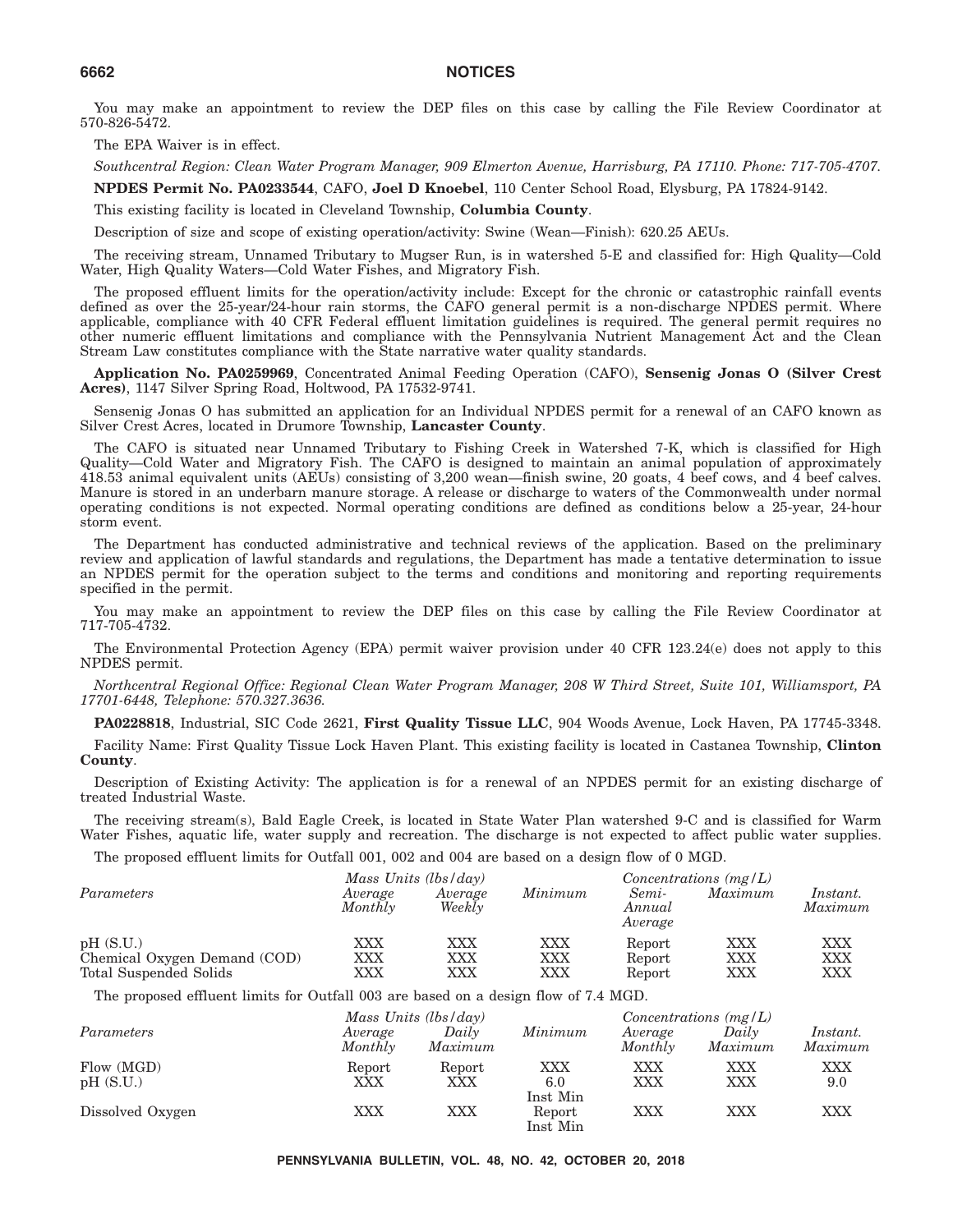|                                               | Mass Units (lbs/day) |                  |         | Concentrations $(mg/L)$ |                  |                     |
|-----------------------------------------------|----------------------|------------------|---------|-------------------------|------------------|---------------------|
| Parameters                                    | Average<br>Monthly   | Daily<br>Maximum | Minimum | Average<br>Monthly      | Daily<br>Maximum | Instant.<br>Maximum |
| Biochemical Oxygen Demand<br>$(BOD_{\kappa})$ | 4.010                | 8.020            | XXX     | 65.0                    | 130.0            | 160                 |
| Total Suspended Solids                        | 3.270                | 6.540            | XXX     | 53.0                    | 105.0            | 130                 |
| Aluminum, Total                               | 35.02                | 70.0             | XXX     | 0.92                    | 1.84             | 2.3                 |
| Iron, Total                                   | 20.34                | 40.69            | XXX     | 0.53                    | 1.07             | 1.33                |
| Manganese, Total                              | 5.13                 | 10.27            | XXX     | 0.13                    | 0.27             | 0.33                |

The proposed monitoring requirements and effluent limits for implementation of Pennsylvania's Chesapeake Bay Watershed Implementation Plan are as follows for Outfall 003.

|                         | Mass Units (lbs/day) |        |            | Concentrations $(mg/L)$ |            |                 |
|-------------------------|----------------------|--------|------------|-------------------------|------------|-----------------|
| Parameters              | Monthly              | Annual | Minimum    | Monthly                 | Maximum    | <i>Instant.</i> |
|                         |                      |        |            | Average                 |            | Maximum         |
| Ammonia-N               | Report               | Report | XXX        | Report                  | XXX        | XXX             |
| Kjeldahl-N              | Report               | XXX    | XXX        | Report                  | <b>XXX</b> | <b>XXX</b>      |
| Nitrate-Nitrite as N    | Report               | XXX    | XXX        | Report                  | <b>XXX</b> | <b>XXX</b>      |
| Total Nitrogen          | Report               | Report | XXX        | Report                  | <b>XXX</b> | <b>XXX</b>      |
| Total Nitrogen INTAKE   | Report               | XXX    | XXX        | Report                  | <b>XXX</b> | <b>XXX</b>      |
| Total Phosphorus        | Report               | Report | XXX        | Report                  | <b>XXX</b> | <b>XXX</b>      |
| Total Phosphorus INTAKE | Report               | XXX    | XXX        | Report                  | <b>XXX</b> | <b>XXX</b>      |
| Net Total Nitrogen*     | Report               | Report | <b>XXX</b> | XXX                     | XXX        | <b>XXX</b>      |
| Net Total Phosphorus*   | Report               | Report | XXX        | XXX                     | XXX        | XXX             |

\* This permit contains conditions which authorize the permittee to apply nutrient reduction credits to meet the Net Total Nitrogen and the Net Total Phosphorus effluent mass limits, under the Department's Chapter 96 regulations. The condition includes the requirement to report the application of these credits in Supplemental Discharge Monitoring Reports (DMRs) submitted to the Department.

In addition, the permit contains the following major special conditions:

- Chesapeake Bay Nutrient Requirements
- Industrial Stormwater Requirements
- Chemical Additive Requirements

You may make an appointment to review the DEP files on this case by calling the File Review Coordinator at 570-327-3693.

The EPA Waiver is not in effect.

*Northwest Regional Office: Regional Clean Water Program Manager, 230 Chestnut Street, Meadville, PA 16335-3481, Telephone: 814.332.6942.*

**PA0271781**, Sewage, SIC Code 8800, **Rebecca Piccolin**, 852 Beatty School Road, Greenville, PA 16125. Facility Name: Rebecca Piccolin SRSTP. This proposed facility is located in Salem Township, **Mercer County**.

Description of Proposed Activity: The application is for a new NPDES permit for a new discharge of treated SRSTP Sewage.

The receiving stream, an Unnamed Tributary to the Little Shenango River, is located in State Water Plan watershed 20-A and is classified for Trout Stocking, aquatic life, water supply and recreation. The discharge is not expected to affect public water supplies.

The proposed effluent limits for Outfall 001 are based on a design flow of 0.0004 MGD.—Limits.

|                                                     |                    | Mass Units $(lbs/day)$ |                 |                   | Concentrations $(mg/L)$ |                     |  |  |
|-----------------------------------------------------|--------------------|------------------------|-----------------|-------------------|-------------------------|---------------------|--|--|
| Parameters                                          | Average<br>Monthly | Average<br>Weekly      | Minimum         | Annual<br>Average | Maximum                 | Instant.<br>Maximum |  |  |
| Flow (MGD)                                          | Report<br>Annl Avg | XXX                    | XXX             | XXX               | XXX                     | XXX                 |  |  |
| pH(S.U.)                                            | XXX                | XXX                    | 6.0<br>Inst Min | XXX               | XXX                     | 9.0                 |  |  |
| Carbonaceous Biochemical Oxygen<br>Demand $(CBOD5)$ | XXX                | XXX                    | XXX             | 10.0              | XXX                     | 20.0                |  |  |
| Total Suspended Solids                              | XXX                | XXX                    | <b>XXX</b>      | 10.0              | XXX                     | 20.0                |  |  |
| Fecal Coliform (No./100 ml)                         | XXX                | XXX                    | XXX             | 200               | XXX                     | XXX                 |  |  |

Sludge use and disposal description and location(s): Septage must be pumped and hauled off-site by a septage hauler for land application under a general permit authorized by DEP, or disposal at an STP.

You may make an appointment to review the DEP files on this case by calling the File Review Coordinator at 814-332-6340.

The EPA Waiver is in effect.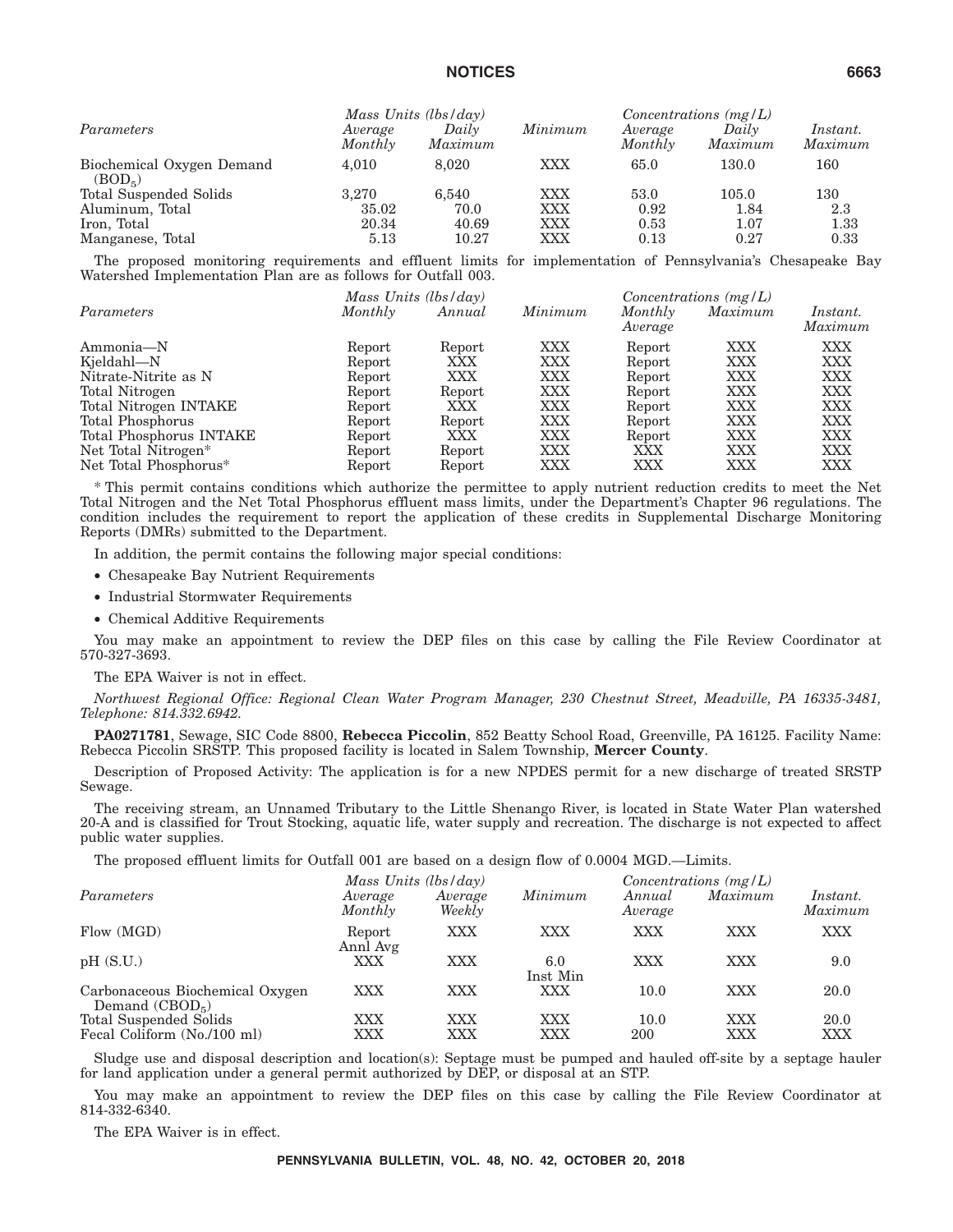#### **III. WQM Industrial Waste and Sewerage Applications under The Clean Streams Law.**

*Southeast Region: Clean Water Program Manager, 2 East Main Street, Norristown, PA 19401, 484.250.5900.*

**WQM Permit No. 4618410**, Sewage, **Franconia Sewer Authority**, 671 Allentown Road, Telford, PA 18969.

This proposed facility is located in Franconia Township, **Montgomery County**.

Description of Action/Activity: Construction of sewers. 22,350 ft. pressure sewer in Morwood Village, 4,350 ft. in Allentown Road and 1,850 ft. in Rittenhouse Place & Indian Creek Road.

**WQM Permit No. 1518409**, Sewage, **Kendal Crosslands Communities**, P.O. Box 100, Kennett Square, PA 19348. This proposed facility is located in Kennett Township, **Chester County**.

Description of Action/Activity: Modifications of installing new sludge tanks, headworks, fine screen, ultrasonic flow meter and bypass vault.

*Southcentral Region: Clean Water Program Manager, 909 Elmerton Avenue, Harrisburg, PA 17110. Phone: 717-705-4707.*

**WQM Permit No. WQG02671802**, Sewerage, **York Regent Acres, LP**, 4775 North Sherman St., Unit # 1, Mt. Wolf, PA 17347.

This proposed facility is located in Fairview and Newberry Townships, **York County**.

Description of Proposed Action/Activity: Seeking permit approval for the construction/operation of new sewage pumping station at Regent Acres MHP.

**WQM Permit No. 6718403**, Sewage, **SK Part II, LTD**, 6085 Delta Road, Delta, PA 17314.

This proposed facility is located in Peach Bottom Township, **York County**.

Description of Proposed Action/Activity: Seeking permit approval for the construction/operation of blower and UV disinfection equipment replacement at Peach Bottom Inn.

**WQM Permit No. 2218401**, Sewerage, **West Hanover Township Sewer Authority**, 7901 Jonestown Road, Harrisburg, PA 17112.

This proposed facility is located in West Hanover Township, **Dauphin County**.

Description of Proposed Action/Activity: Seeking permit approval for the construction/operation of the Holiday Park sewer extension.

**WQM Permit No. 2105402**, Amendment # 10, Sewerage, **Shippensburg Borough**, 111 N. Fayette Street, Shippensburg, PA 17257-8121.

This proposed facility is located in Southampton Township, **Franklin County**.

Description of Proposed Action/Activity: Seeking permit approval for the replacement of the existing secondary headworks screen to prevent build-up of debris on the Integrated Fixed Film Activated Sludge (IFAS) screens. All work will be completed inside the existing screen building.

#### **IV. NPDES Individual Permit Applications for Stormwater Discharges from MS4.**

*Northeast Regional Office: Regional Clean Water Program Manager, 2 Public Square, Wilkes-Barre, PA 18701-1915, Telephone: 570.826.2511.*

**PAI132220**, MS4, **Plainfield Township Northampton County**, 6292 Sullivan Trail, Nazareth, PA 18064-9335. The application is for a renewal of an individual NPDES permit for the discharge of stormwater from a regulated municipal separate storm sewer system (MS4) to waters of the Commonwealth in Plainfield Township, **Northampton County**. The receiving streams, Little Bushkill Creek, Unnamed Tributary of Little Bushkill Creek, and Unnamed Tributary to Little Bushkill Creek, are located in State Water Plan watershed 1-F and are classified for High Quality—Cold Water and Migratory Fish, aquatic life, water supply and recreation. The applicant is classified as a small MS4.

The applicant has submitted the following plan(s) with the application to reduce pollutant loads to impaired waters:

• A Pollutant Reduction Plan (PRP)

The Department has made a tentative determination to issue the NPDES permit. Written comments on the application and draft permit will be accepted for 30 days following publication of this notice. The period for comment may be extended at the discretion of DEP for one additional 15-day period. You may make an appointment to review the DEP files on this case by calling the File Review Coordinator at 570-826-5472.

The EPA waiver is in effect for small MS4s, and is not in effect for large MS4s.

**PAI132270**, MS4, **Pocono Township**, P.O. Box 197, Tannersville, PA 18372. The application is for a new individual NPDES permit for the discharge of stormwater from a regulated municipal separate storm sewer system (MS4) to waters of the Commonwealth in Pocono Township, **Monroe County**. The receiving streams, Pocono Creek, Cranberry Creek, Bulgers Run, Butz Run, Tributary 4935 to Butz Run, Tributary 4939 to Butz Run, Tributary 4807 to Bulgers Run, Tributary 4791 to Pocono Creek, Tributary 4811 to Pocono Creek and Tributary 4929 to Brodhead Creek are located in State Water Plan watershed 1-E and are classified for High Quality—Cold Water and Migratory Fish, aquatic life, water supply and recreation. The applicant is classified as a small MS4.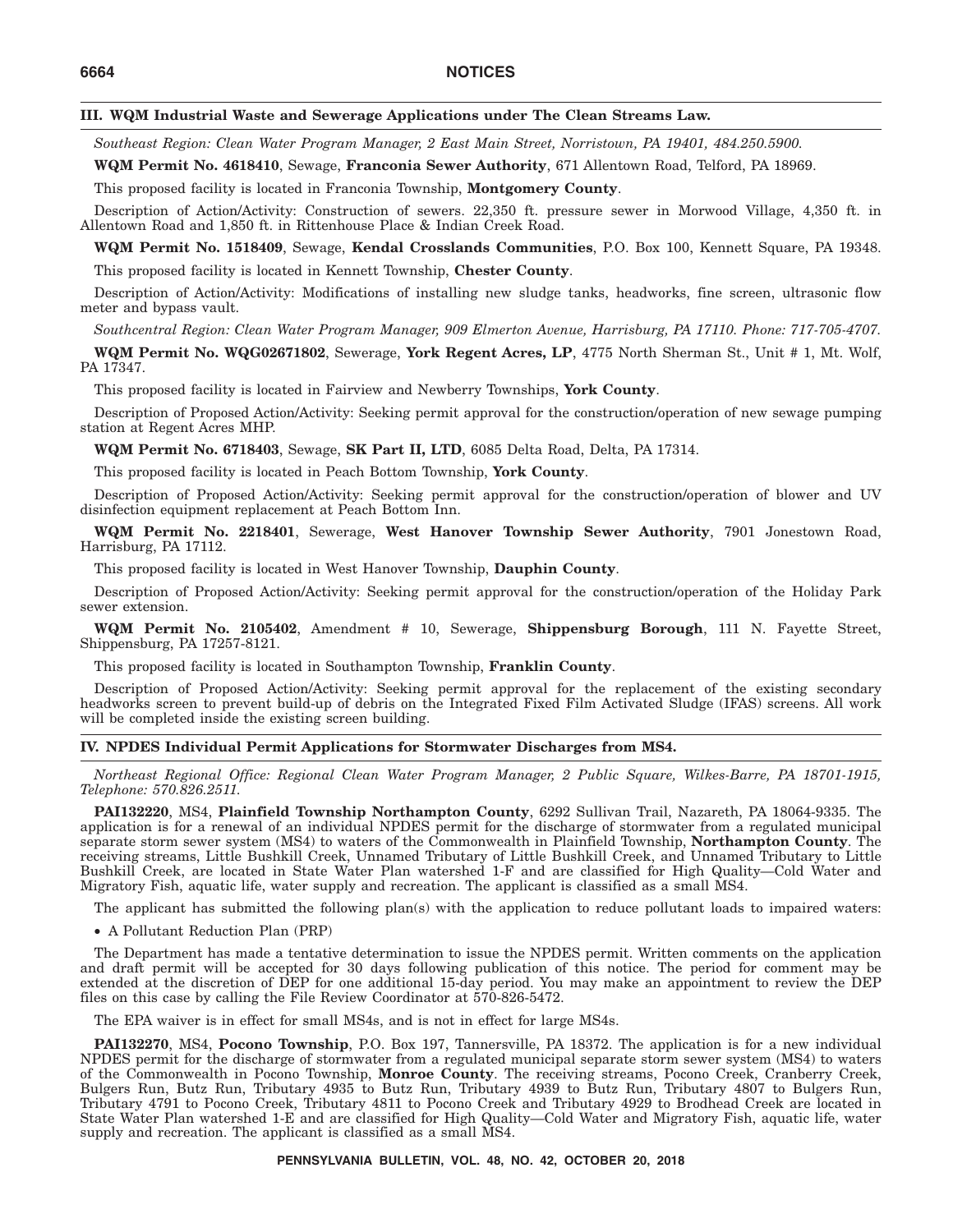• A Pollutant Reduction Plan (PRP)

The Department has made a tentative determination to issue the NPDES permit. Written comments on the application and draft permit will be accepted for 30 days following publication of this notice. The period for comment may be extended at the discretion of DEP for one additional 15-day period. You may make an appointment to review the DEP files on this case by calling the File Review Coordinator at 570-826-5472.

The EPA waiver is in effect for small MS4s, and is not in effect for large MS4s.

*Southcentral Region: Clean Water Program Manager, 909 Elmerton Avenue, Harrisburg, PA 17110. Telephone: 717-705-4707.*

**PAI133531**, MS4, **Greene Township Franklin County**, 1145 Garver Lane, Scotland, PA 17254. The application is for a new individual NPDES permit for the discharge of stormwater from a regulated municipal separate storm sewer system (MS4) to waters of the Commonwealth in Greene Township, **Franklin County**. The receiving stream(s), Conococheague Creek, Unnamed Tributary to Phillaman Run, and Stump Run, are located in State Water Plan watershed 13-C and are classified for Migratory Fishes, Cold Water Fishes, and Warm Water Fishes, aquatic life, water supply and recreation. The applicant is classified as a small MS4.

The applicant has submitted the following plan(s) with the application to reduce pollutant loads to impaired waters:

• A Pollutant Reduction Plan (PRP)

*NPDES*

The Department has made a tentative determination to issue the NPDES permit. Written comments on the application and draft permit will be accepted for 30 days following publication of this notice. The period for comment may be extended at the discretion of DEP for one additional 15-day period. You may make an appointment to review the DEP files on this case by calling the File Review Coordinator at 717-705-4732.

The EPA waiver is in effect for small MS4s, and is not in effect for large MS4s.

#### **VI. NPDES Individual Permit Applications for Discharges of Stormwater Associated with Construction Activities.**

*Northeast Region: Waterways and Wetlands Program Manager, 2 Public Square, Wilkes-Barre, PA 18701-1915.*

*Lehigh County Conservation District, 4184 Dorney Park Road, Suite 105, Allentown, PA 18401.*

| <i>NPDES</i><br>Permit No. | Applicant Name & Address                                                      | County | Municipality       | Receiving Water/Use                                                    |
|----------------------------|-------------------------------------------------------------------------------|--------|--------------------|------------------------------------------------------------------------|
| PAD390085                  | Smart Living Barber St LLC<br>260 Christopher Ln<br>Staten Island, NY 10314   | Lehigh | Allentown City     | Trout Creek<br>$(HQ-CWF, MF)$<br>Little Lehigh Creek<br>$(HQ-CWF, MF)$ |
| PAD390096                  | Millbrook Estates LLC<br>4511 Falmer Dr<br>Bethlehem, PA 18020                | Lehigh | Lower Macungie Twp | UNT to Little Lehigh<br>Creek<br>$(HQ-CWF, MF)$                        |
| PAD390097                  | William L Weber<br>5563 Acorn Dr<br>Emmaus, PA 18049                          | Lehigh | Upper Milford Twp  | Leibert Creek<br>$(HQ-CWF, MF)$                                        |
| PAD390098                  | <b>Bellante Properties LP</b><br>5050 Rt 309 South<br>Center Valley, PA 18034 | Lehigh | Lowhill Twp        | Lyon Creek<br>$(HQ-CWF, MF)$                                           |

*Monroe County Conservation District, 8050 Running Valley Road, Stroudsburg, PA 18347.*

| <b>NPDES</b><br>Permit No. | Applicant Name & Address                           | County | Municipality | Receiving Water/Use                 |
|----------------------------|----------------------------------------------------|--------|--------------|-------------------------------------|
| PAD450065                  | Ervin M Miller<br>P.O. Box 86<br>Windgap, PA 18091 | Monroe | Ross Twp     | Ross Common Creek<br>$(HQ-CWF, MF)$ |

*Northampton County Conservation District, 14 Gracedale Ave., Greystone Building, Nazareth, PA 18064-9211.*

| 111 D D D<br>Permit No. | Applicant Name & Address                                                                   | County      | Municipality       | Receiving Water/Use              |
|-------------------------|--------------------------------------------------------------------------------------------|-------------|--------------------|----------------------------------|
| PAD480071               | Prasad Chalikonda<br>Divinity Group LLC<br>152 Wedgewood Rd<br>Bethlehem, PA 18018-3777    | Northampton | Hanover Twp        | Monocacy Creek<br>$(HQ-CWF, MF)$ |
| PAD480072               | Ron Delserro<br>Ron Del Development Company<br>3242 Farmersville Rd<br>Bethlehem, PA 18020 | Northampton | Lower Nazareth Twp | Monocacy Creek<br>(HQ-CWF, MF)   |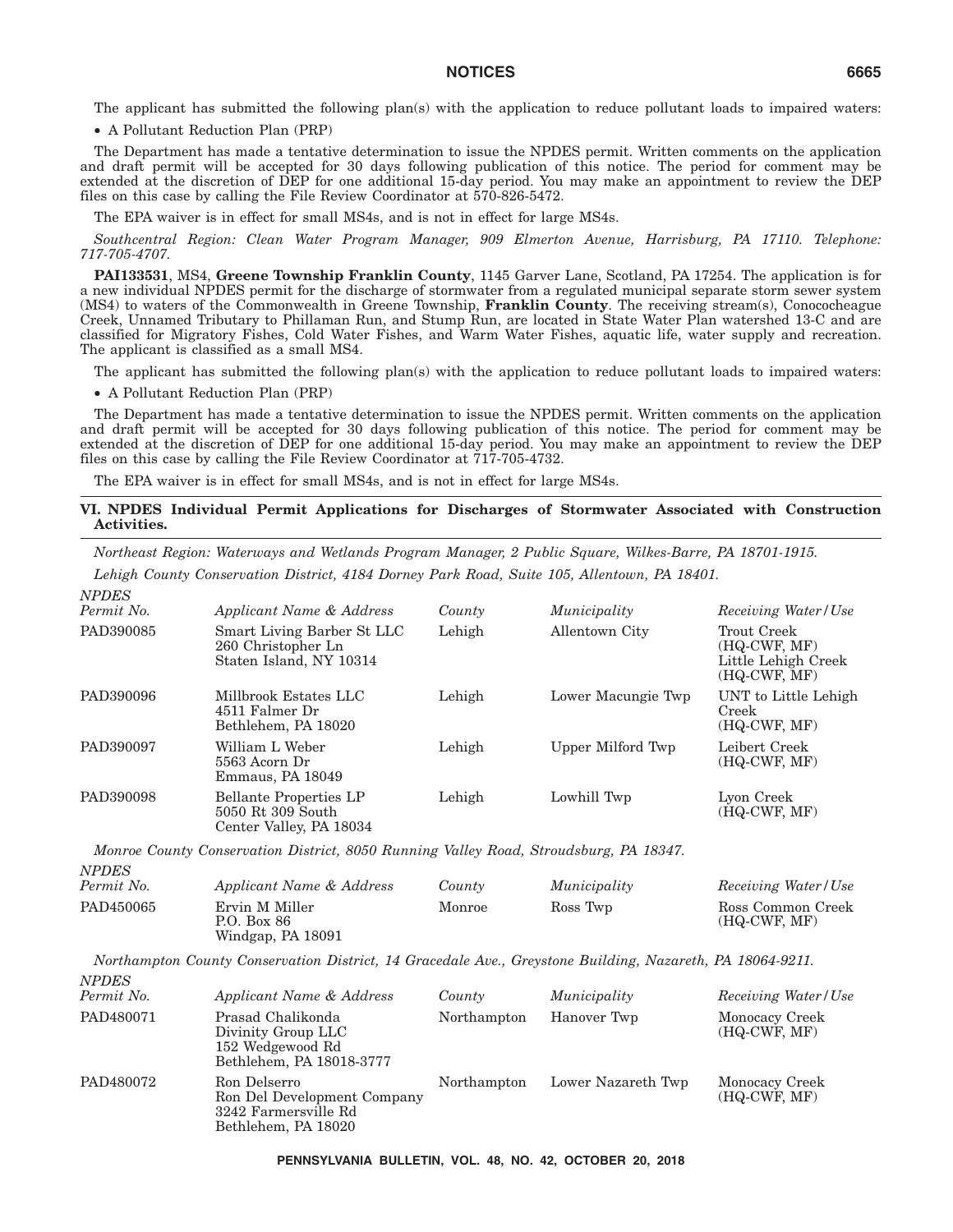| <b>NPDES</b><br>Permit No. | Applicant Name & Address                                            | County | Municipality                | Receiving Water/Use                     |
|----------------------------|---------------------------------------------------------------------|--------|-----------------------------|-----------------------------------------|
| PAD640015                  | <b>EKG</b> Partnership<br>200 Spring Hill Rd<br>Honesdale, PA 18431 | Wayne  | Honesdale Boro<br>Texas Twp | UNT Lackawaxen River<br>$(HQ-TSF)$      |
| PAD640014                  | Mary Louise Skinner<br>P.O. Box 334<br>Verona, NJ 07044-0334        | Wayne  | Dyberry Twp                 | UNT to Lackawaxen<br>River (HQ-CWF, MF) |

*Wayne Conservation District, 925 Court Street, Honesdale, PA 18431.*

*Southcentral Region: Waterways & Wetlands Program, 909 Elmerton Avenue, Harrisburg, PA 17110-8200, Nathan Phillips, Section Chief, 717.705.4802.*

| Permit #  | Applicant Name & Address                                             | County | Municipality    | Receiving Water/Use                                               |
|-----------|----------------------------------------------------------------------|--------|-----------------|-------------------------------------------------------------------|
| PAD500004 | Wesley Nolt<br>239 Kretzing Road<br>New Bloomfield, PA 17068         | Perry  | Centre Township | UNT Little Buffalo<br>Creek<br>(HQ, CWF)<br>Wetlands<br>(HQ, CWF) |
| PAD670028 | Dover Township<br>2480 West Canal Road<br>Dover, PA 17315            | York   | Dover Township  | Fox Run<br>(TSF, MF)<br><b>UNT Fox Run</b><br>(TSF, MF)           |
| PAD070004 | Altoona Water Authority<br>900 Chestnut Avenue<br>Altoona, PAQ 16601 | Blair  | Antis Township  | Bells Gap Run<br>(TSF, MF)                                        |

*Northcentral Region: Waterways & Wetlands Program Manager, 208 West Third Street, Williamsport, PA 17701, 570.327.3574.*

*Clinton County Conservation District: 45 Cooperation Lane, Mill Hall, PA 17751, (570) 726-3798.*

*NPDES Applicant Name & Address County Municipality Receiving Water/Use* PAD 180018 Henry Street Partnership c/o Jay Alexander 180 Henry Street Jersey Shore, PA 17740 Clinton Pine Creek Township UNT to Pine Creek, HQ-TSF

*Centre County Conservation District: 414 Holmes Avenue, Suite 4, Bellefonte, PA 16823, (814) 355-6817. NPDES Permit No. Applicant Name & Address County Municipality Receiving Water/Use*

| $1$ et $11111$ ive. | <i>Applicant Ivante &amp; Address</i>                                                  | COUILLY | <u>INULLULUULUV</u> | <b>ILECETUTIE WALLET I USE</b> |
|---------------------|----------------------------------------------------------------------------------------|---------|---------------------|--------------------------------|
| PAD 140038          | Morningside Partners at Grays<br>Woods. LLC<br>P.O. Box 952<br>State College, PA 16804 | Centre  | Patton Township     | UNT-Buffalo Run<br>HQ-CWF      |
|                     |                                                                                        |         |                     |                                |

*Union County Conservation District: Union County Government Center, 155 North 15th Street, Lewisburg, PA 17837, (570) 524-3860. NPDES*

| <i>INPLES</i><br>Permit No. | Applicant Name & Address                                       | County | Municipality          | Receiving Water/Use        |
|-----------------------------|----------------------------------------------------------------|--------|-----------------------|----------------------------|
| PAD 600002                  | David Iddings<br>900 Chestnut Street.<br>Mifflinburg, PA 17844 | Union  | West Buffalo Township | UNT to Muddy Run<br>HQ-CWF |

*Northwest Region: Waterways and Wetlands Program, 230 Chestnut Street, Meadville, PA 16335-3481.*

*Jefferson County Conservation District 1514 Route 28, Brookville, PA 15825, 814-849-7463. NPDES*

| 111 D D D<br>Permit No. | Applicant Name & Address                                         | County    | Municipality    | Receiving Water/Use                |
|-------------------------|------------------------------------------------------------------|-----------|-----------------|------------------------------------|
| PAD330005               | PA DOT District 10-0<br>2550 Oakland Avenue<br>Indiana. PA 15701 | Jefferson | Warsaw Township | North Fork Redbank<br>Creek HQ-CWF |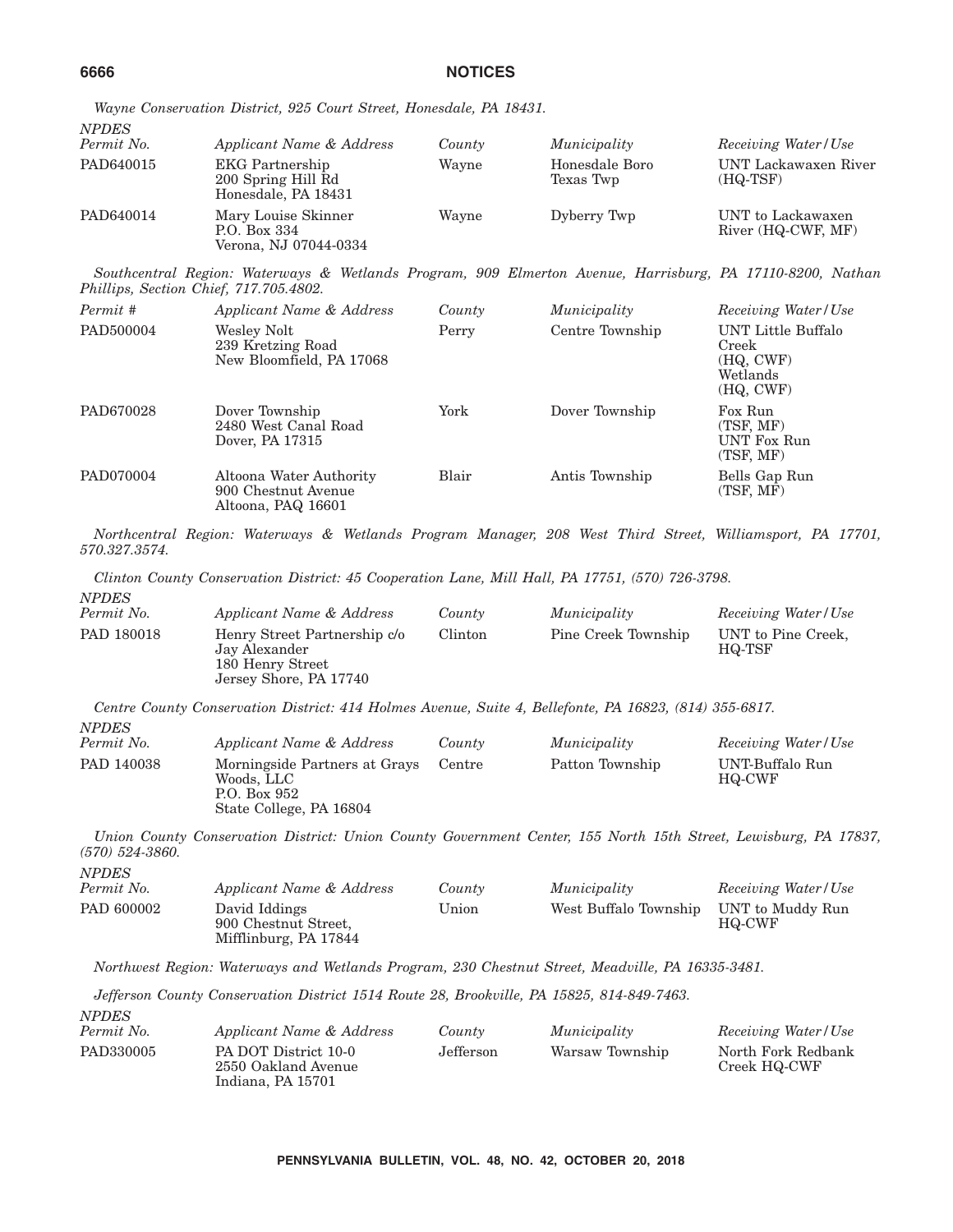#### **STATE CONSERVATION COMMISSION**

#### **PROPOSED NUTRIENT MANAGEMENT PLANS RELATED TO APPLICATIONS FOR NPDES PERMITS FOR CAFOs**

This notice provides information about agricultural operations that have submitted nutrient management plans (NMPs) for approval under 3 Pa.C.S. Chapter 5 and that have or anticipate submitting applications for new, amended or renewed NPDES permits, or Notices of Intent (NOIs) for coverage under a general permit, for CAFOs, under 25 Pa. Code Chapter 92a. This notice is provided in accordance with 25 Pa. Code Chapter 92a and 40 CFR Part 122, implementing The Clean Streams Law and the Federal Clean Water Act.

Based upon preliminary reviews, the State Conservation Commission (SCC) or County Conservation Districts (CCD) working under a delegation agreement with the SCC have completed an administrative review of NMPs described. These NMPs are published as proposed plans for comment prior to taking final actions. The NMPs are available for review at the CCD office for the county where the agricultural operation is located. A list of CCD office locations is available at http://www.nacdnet.org/about/districts/directory/pa.phtml or can be obtained from the SCC at the office address listed or by calling (717) 787-8821.

Persons wishing to comment on an NMP are invited to submit a statement outlining their comments on the plan to the CCD, with a copy to the SCC for each NMP, within 30 days from the date of this public notice. Comments received within the respective comment periods will be considered in the final determinations regarding the NMPs. Comments should include the name, address and telephone number of the writer and a concise statement to inform the SCC of the exact basis of the comments and the relevant facts upon which they are based. Comments should be sent to the SCC, Agriculture Building, Room 310, 2301 North Cameron Street, Harrisburg, PA 17110.

Persons with a disability who require an auxiliary aid, service, including TDD users or other accommodations to seek additional information should contact the SCC through the Pennsylvania AT&T Relay Service at (800) 654-5984.

#### **ACT 38 NUTRIENT MANAGEMENT PLANS CAFO PUBLIC NOTICE SPREADSHEET—APPLICATIONS**

| Agricultural Operation<br>Name and Address                                               | County          | Total<br>Acres | AEU's    | Animal<br><b>Type</b>    | Special<br>Protection<br>Waters (HQ<br>or EV or NA) | New or<br>Renewal |
|------------------------------------------------------------------------------------------|-----------------|----------------|----------|--------------------------|-----------------------------------------------------|-------------------|
| Keith Heimbach<br>129 Don Packard Road<br>Granville Summit, PA 16926                     | <b>Bradford</b> | 324.6          | 713.16   | Swine, Beef,<br>Bison    | <b>NA</b>                                           | Renewal           |
| Gorrell Dairy, LLC<br>Glenn Gorrell<br>392 Wood Road<br>Milan, PA 18831                  | <b>Bradford</b> | 1,605.8        | 1,675.5  | Dairy                    | NA                                                  | Renewal           |
| Adam Martin<br>390 Midway Road<br>Bethel, PA 19507                                       | Berks           | 110.6          | 394.95   | <b>Broilers</b>          | N/A                                                 | <b>New</b>        |
| Franklin View Farms<br>Aaron Breneman<br>1700 Prospect Road<br>Washington Boro, PA 17582 | Lancaster       | 460            | 1,716.38 | Dairy                    | <b>NA</b>                                           | $\mathbb{R}$      |
| Harvest Lane Farm<br>910 Jake Landis Rd.<br>Lititz, PA 17543                             | Lancaster       | 276.9          | 377.24   | Layers/<br><b>Steers</b> | <b>NA</b>                                           | $\mathbb{R}$      |
| Robert Boyles CAFO<br>258 Mountain Road<br>Muncy Valley, PA 17758                        | Lycoming        | 373            | 518.64   | Swine and<br><b>Beef</b> | <b>NA</b>                                           | $\mathbb R$       |
| Daniel Petre<br>3409 Smoketown Rd<br>Spring Grove, PA 17362                              | York            | 6.0            | 513.34   | Poultry                  | NA                                                  | Renewal           |

#### **PUBLIC WATER SUPPLY (PWS) PERMITS**

Under the Pennsylvania Safe Drinking Water Act (35 P.S. §§ 721.1—721.17), the following parties have applied for PWS permits to construct or substantially modify public water systems.

Persons wishing to comment on permit applications are invited to submit statements to the office listed before the application within 30 days of this public notice. Comments received within this 30-day comment period will be considered in the formulation of the final determinations regarding an application. A comment should include the name, address and telephone number of the writer and a concise statement to inform the Department of the exact basis of a comment and the relevant facts upon which it is based. A public hearing may be held after consideration of comments received during the 30-day public comment period.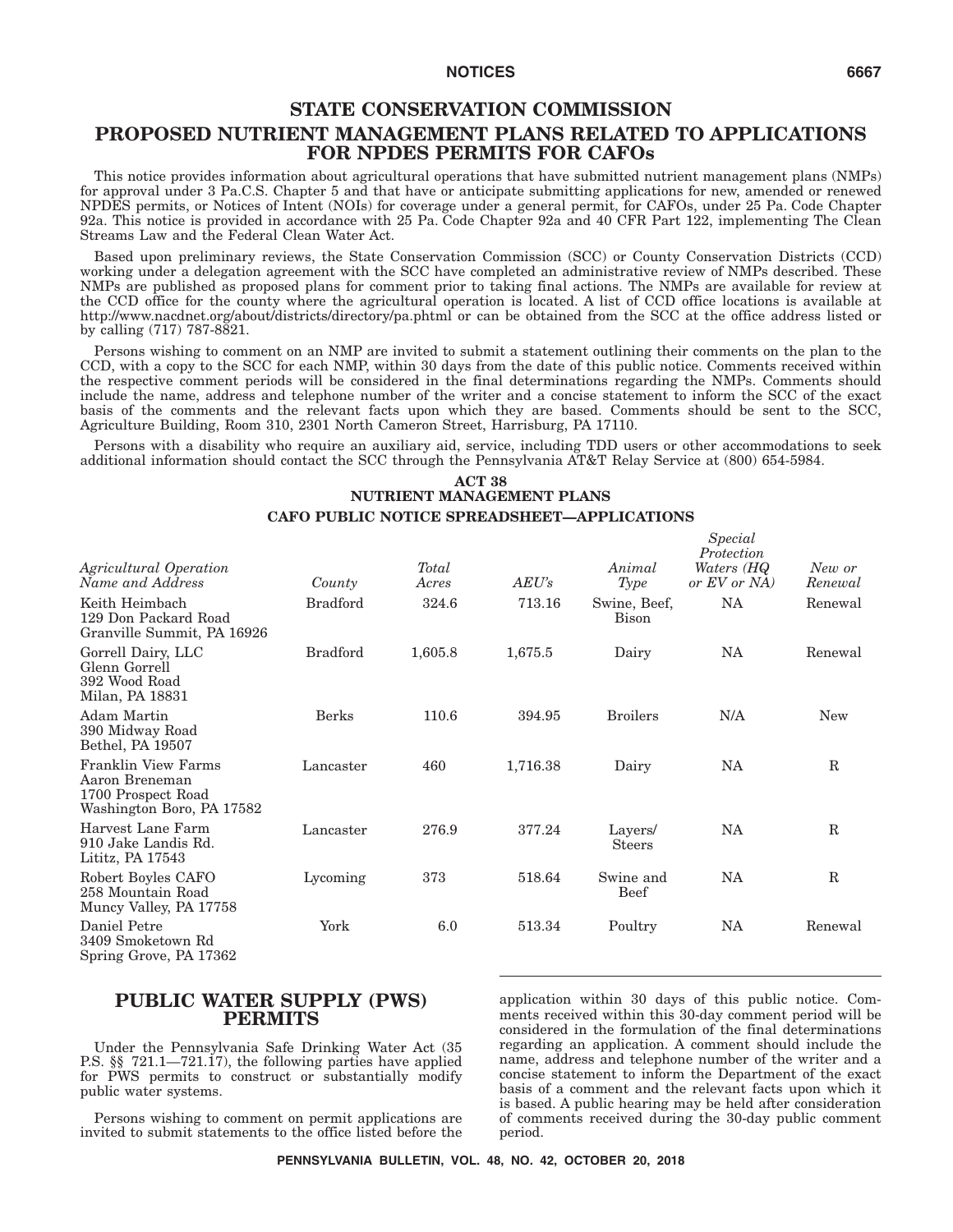Following the comment period, the Department will make a final determination regarding the proposed permit. Notice of this final determination will be published in the *Pennsylvania Bulletin* at which time this determination may be appealed to the Environmental Hearing Board.

The permit application and related documents are on file at the office listed before the application and available for public review. Arrangements for inspection and copying information should be made with the office listed before the application.

Persons with a disability that require an auxiliary aid, service or other accommodations to participate during the 30-day public comment period should contact the office listed before the application. TDD users may contact the Department through the Pennsylvania AT&T Relay Service at (800) 654-5984.

#### **SAFE DRINKING WATER**

#### **Applications Received Under the Pennsylvania Safe Drinking Water Act (35 P.S. §§ 721.1—721.17).**

*Northwest Region: Safe Drinking Water Program Manager, 230 Chestnut Street, Meadville, PA 16335-3481.*

| <b>Permit No. 2518508</b> , Public Water Supply. |                                                                                         |
|--------------------------------------------------|-----------------------------------------------------------------------------------------|
| Applicant                                        | <b>Cory Municipal Authority</b>                                                         |
| Township or Borough                              | City of Corry                                                                           |
| County                                           | <b>Erie County</b>                                                                      |
| Responsible Official                             | Len Clark                                                                               |
| Type of Facility                                 | Public Water Supply                                                                     |
| <b>Consulting Engineer</b>                       | August Maas, P.E.<br>Greenman-Pedersen, Inc.<br>8 Gibson Street<br>North East, PA 16428 |
| Application Received<br>Date                     | October 1, 2018                                                                         |
| Description of Action                            | New Water Storage Tank<br>Two (2) Booster Pump Stations                                 |

#### **WATER ALLOCATIONS**

**Applications received under the Act of June 24, 1939 (P.L. 842, No. 365) (35 P.S. § 631—641) relating to the Acquisition of Rights to Divert Waters of the Commonwealth.**

*Southeast Region: Water Supply Management Program Manager, 2 East Main Street, Norristown, PA 19401.*

**WA-46-1005**, Water Allocations. **Telford Borough Authority**, 122 Penn Avenue, Telford, PA 18969, Telford Borough, **Montgomery County**. Request for a subsidiary water allocation permit for an interconnection used on a pass-through means for North Penn Water Authority to provide water to its Sellersville Area.

**WA-09-43D**, Water Allocations. **Bucks County Water Sewer Authority**, 1275 Almshouse Road, Warrington, PA 18976, Warrington Township, **Bucks County**. Renewal of subsidiary water allocation permit for the right to continue to purchase 3.0 MGD from Lower Bucks County Joint Municipal Authority.

#### **LAND RECYCLING AND ENVIRONMENTAL REMEDIATION**

#### **UNDER ACT 2, 1995 PREAMBLE 1**

#### **Acknowledgment of Notices of Intent to Remediate Submitted under the Land Recycling and Environmental Remediation Standards Act (35 P.S. §§ 6026.101—6026.907).**

Sections 302—305 of the Land Recycling and Environmental Remediation Standards Act (act) (35 P.S. §§ 6026.302—6026.305) require the Department to publish in the *Pennsylvania Bulletin* an acknowledgment noting receipt of Notices of Intent to Remediate. An acknowledgment of the receipt of a Notice of Intent to Remediate is used to identify a site where a person proposes to, or has been required to, respond to a release of a regulated substance at a site. A person intending to use the background standard, Statewide health standard, the site-specific standard or intend to remediate a site as a special industrial area shall file a Notice of Intent to Remediate with the Department. A Notice of Intent to Remediate filed with the Department provides a brief description of the location of the site, a list of known or suspected contaminants at the site, the proposed remediation measures for the site and a description of the intended future use of the site. A person who demonstrates attainment of one or a combination of cleanup standards or receives approval of a special industrial area remediation identified under the act will be relieved of further liability for the remediation of the site for contamination identified in reports submitted to and approved by the Department. Furthermore, the person shall not be subject to citizen suits or other contribution actions brought by responsible persons not participating in the remediation.

Under sections  $304(n)(1)(ii)$  and  $305(c)(2)$  of the act, there is a 30-day public and municipal comment period for sites proposed for remediation using a site-specific standard, in whole or in part, and for sites remediated as a special industrial area. This period begins when a summary of the Notice of Intent to Remediate is published in a newspaper of general circulation in the area of the site. For the following site, proposed for remediation to a site-specific standard or as a special industrial area, the municipality, within which the site is located, may request to be involved in the development of the remediation and reuse plans for the site if the request is made within 30 days of the date specified as follows. During this comment period, the municipality may request that the person identified as the remediator of the site develop and implement a public involvement plan. Requests to be involved and comments should be directed to the remediator of the site.

For further information concerning the content of a Notice of Intent to Remediate, contact the environmental cleanup program manager in the Department regional office listed before the notice. If information concerning this acknowledgment is required in an alternative form, contact the community relations coordinator at the appropriate regional office. TDD users may telephone the Department through the Pennsylvania AT&T Relay Service at (800) 654-5984.

The Department has received the following Notices of Intent to Remediate: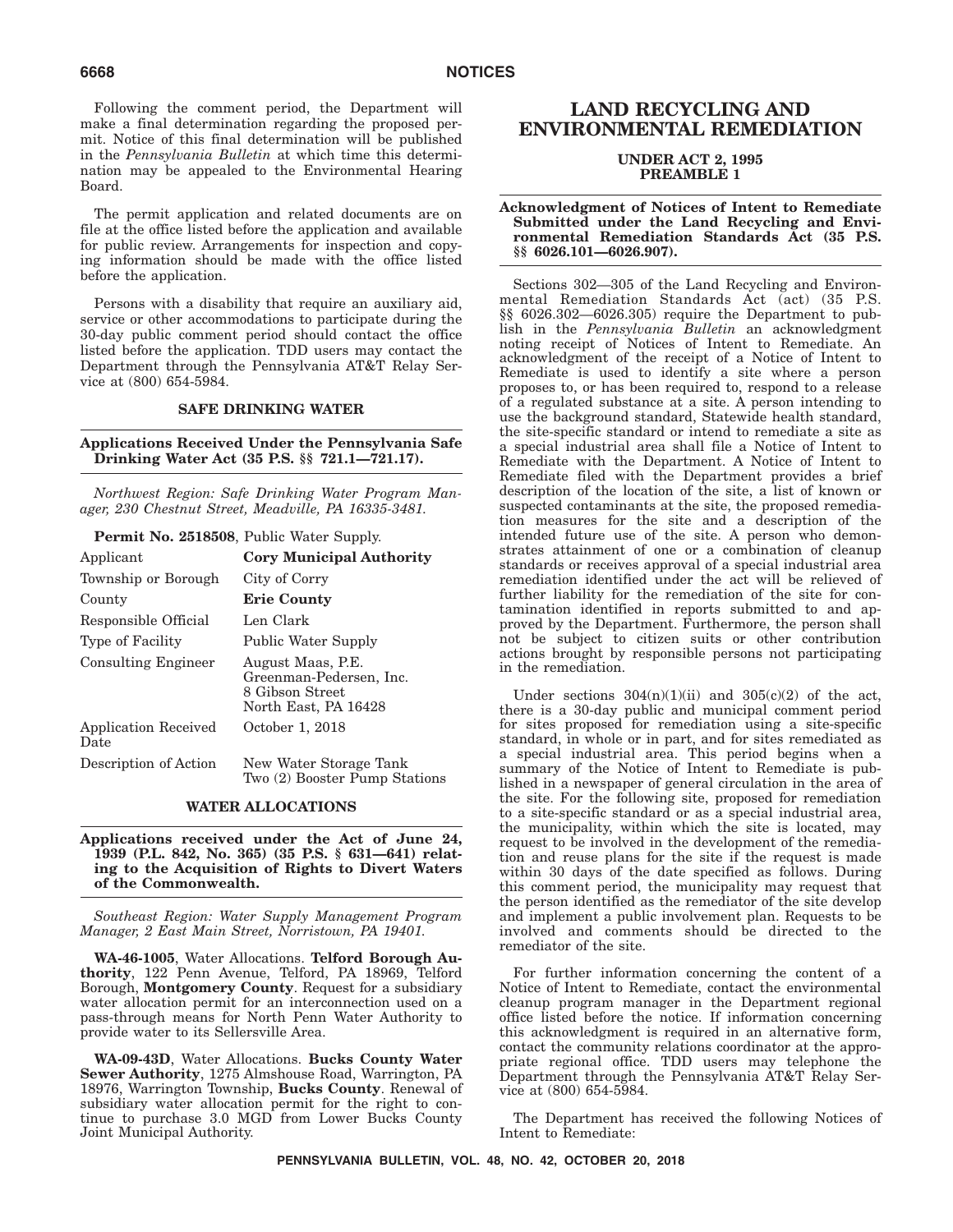*Northeast Region: Eric Supey, Environmental Cleanup & Brownfields Program Manager, 2 Public Square, Wilkes-Barre, PA 18701-1915.*

**Stewart Silk Mill**, 620 Coal Street, Easton City, **Northampton County**. Moonstone Environmental, LLC, 1150 Glenlivet Drive, Suite A-23, Allentown, PA 18106, on behalf of TCH Realty & Development Company, 900 South Avenue, Suite 300, Staten Island, NY 10314, submitted a Notice of Intent to Remediate. Soil at this former industrial and manufacturing site was contaminated with metals, volatile organic compounds, semivolatile organic compounds, and polychlorinated biphenyls. Future use of the site will be a combination of residential and commercial. Statewide Health and Site-Specific remediation standards are planned for this site. The Notice of Intent to Remediate was published in *The Morning Call* on September 20, 2018.

*Northcentral Region: Environmental Cleanup Program Manager, 208 West Third Street, Williamsport, PA 17701.*

**Litke Pad 1**, 1346 Ridge Road, Burnside Township, **Centre County**. Hull & Associates, Inc., 300 Merchant Lane, Suite 307, Pittsburgh, PA 15205, on behalf of EXCO Resources PA LLC, 260 Executive Drive, Suite 100, Cranberry Township, PA 16066-6446, has submitted a Notice of Intent to Remediate concerning remediation of site soil contaminated with Brine. The applicant proposes remediation of the site to meet the Residential Statewide Health Standard.

#### **DETERMINATION OF APPLICABILITY FOR RESIDUAL WASTE GENERAL PERMITS**

**Application for Determination of Applicability Received Under the Solid Waste Management Act (35 P.S. §§ 6018.101—6018.1003); the Municipal Waste Planning, Recycling and Waste Reduction Act (53 P.S. §§ 4000.101—4000.1904); and Residual Waste Regulations for a General Permit to Operate Residual Waste Processing Facilities and/or the Beneficial Use of Residual Waste Other Than Coal Ash.**

*Southeast Region: Regional Solid Waste Manager, 2 East Main Street, Norristown, PA 19401.*

**General Permit Application No. WMGR028SE008. Haines & Kibblehouse, Inc.**, 3107 South 61st Street Philadelphia, PA 19153. This application is for the determination of applicability (DOA) under General Permit No. WMGR028 for the beneficial use of baghouse fines at Delaware Valley Asphalt Facility located at 3107 South 61st Street in the City and County of Philadelphia. The application for determination of applicability was accepted as administratively complete by the Southeast Regional Office on September 26, 2018.

Comments concerning the application should be directed to the Pennsylvania Department of Environmental Protection ("DEP") Waste Management Program Manager, Southeast Regional Office, 2 East Main Street, Norristown, PA 19401-4915. Persons interested in obtaining more information about the general permit application may contact the Southeast Regional Office by telephone at 484.250.5960. TDD users may contact the DEP through the Pennsylvania AT&T Relay Service, (800) 654.5984. Public comments must be submitted within 60 days of this notice and may recommend revisions to, and approval or denial of the application.

#### **OPERATE WASTE PROCESSING OR DISPOSAL AREA OR SITE**

**Application Received Under the Solid Waste Management Act (35 P.S. §§ 6018.101—6018.1003), the Municipal Waste Planning, Recycling and Waste Reduction Act (53 P.S. §§ 4000.101—4000.1904) and Regulations to Operate Solid Waste Processing or Disposal Area or Site.**

*Southeast Region: Regional Solid Waste Manager, 2 East Main Street, Norristown, PA 19401.*

**Permit Application No. 400593. Covanta Delaware Valley, LP**, 10 Highland Avenue, Chester, PA 19013. This minor permit modification application is to modify the traffic pattern for the acceptance of intermodals and including additional radiation monitors to Scale # 4 at the Delaware Valley Resource Recovery facility located in the City of Chester, **Delaware County**. The application was received by the Southeast Regional Office on September 28, 2018.

Comments concerning the application should be directed to the Pennsylvania Department of Environmental Protection (''DEP'') Waste Management Program Manager, Southeast Regional Office, 2 East Main Street, Norristown, PA 19401-4915. Persons interested in obtaining more information about the general permit application may contact the Southeast Regional Office by telephone at 484.250.5960. TDD users may contact the DEP through the Pennsylvania AT&T Relay Service, (800) 654.5984. Public comments must be submitted within 60 days of this notice and may recommend revisions to, and approval or denial of the application.

#### **AIR QUALITY**

### **PLAN APPROVAL AND OPERATING PERMIT APPLICATIONS**

The Department has developed an ''integrated'' plan approval, State Operating Permit and Title V Operating Permit program. This integrated approach is designed to make the permitting process more efficient for the Department, the regulated community and the general public. This approach allows the owner or operator of a facility to submit permitting documents relevant to its application for all sources related to a facility or a proposed project, affords an opportunity for public input, and provides for a decision on the issuance of the necessary permits.

The Department received applications for Plan Approvals or Operating Permits from the following facilities.

Copies of the application, the Department's analysis, all pertinent documents used in the evaluation of the application and subsequently prepared proposed plan approvals/operating permits are available for public review during normal business hours at the appropriate Department Regional Office. Appointments for scheduling a review must be made by calling the appropriate Department Regional Office. The address and phone number of the Regional Office is listed before the application notices.

Persons wishing to file a written protest or provide comments or additional information, which they believe should be considered prior to the issuance of a permit, may submit the information to the Department's Regional Office. A 30-day comment period from the date of this publication will exist for the submission of comments, protests and information. Each submission must contain the name, address and telephone number of the person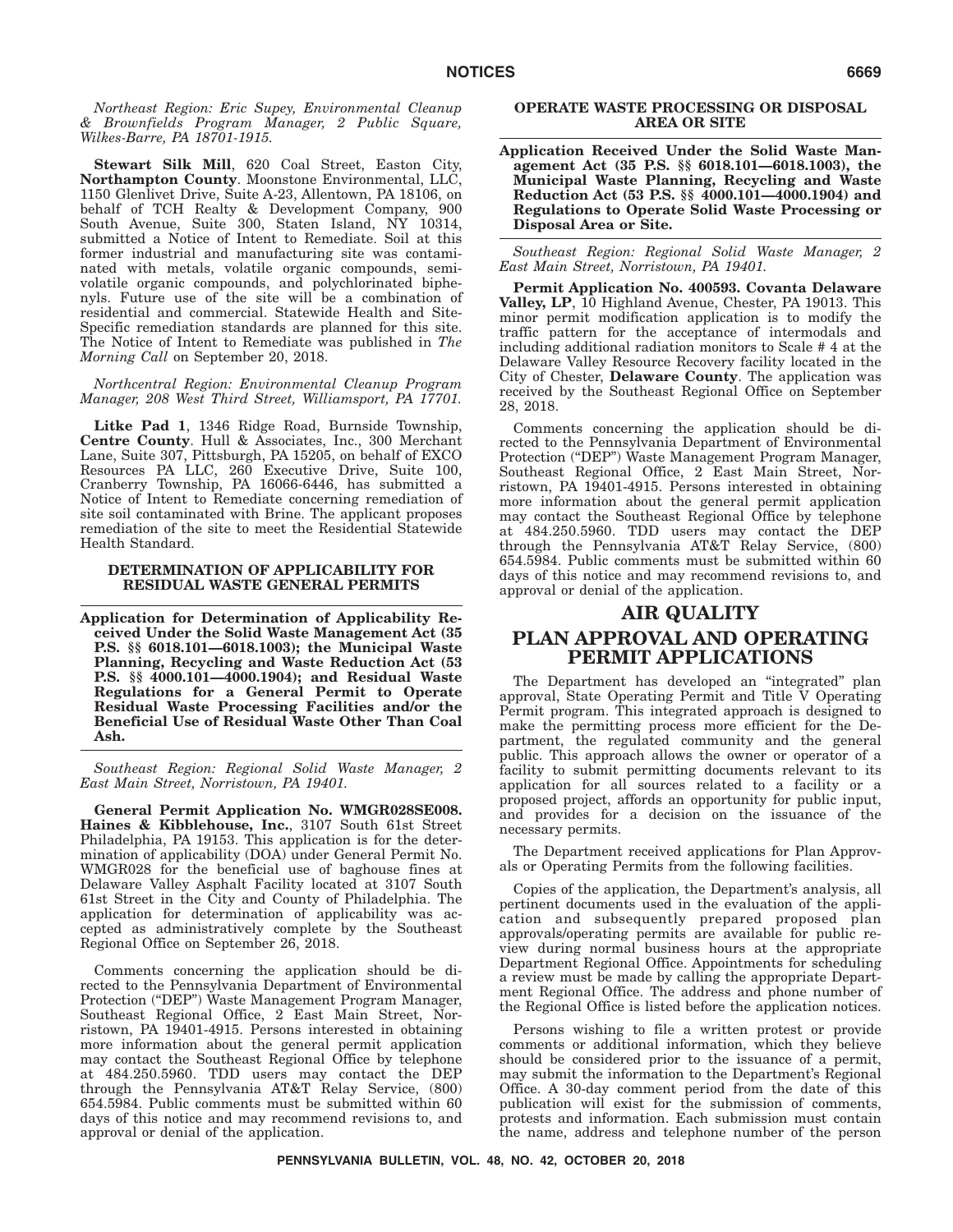submitting the comments, identification of the proposed Plan Approval/Operating Permit including the permit number and a concise statement regarding the relevancy of the information or objections to issuance of the permit.

A person wishing to request a hearing may do so during the 30-day comment period. A public hearing may be held, if the Department, in its discretion, decides that a hearing is warranted based on the information received. Persons submitting comments or requesting a hearing will be notified of the decision to hold a hearing by publication in the newspaper, the *Pennsylvania Bulletin* or by telephone, when the Department determines this type of notification is sufficient. Requests for a public hearing and any relevant information should be directed to the appropriate Department Regional Office.

Permits issued to the owners or operators of sources subject to 25 Pa. Code Chapter 127, Subchapter D or E, or located within a Title V facility or subject to 25 Pa. Code § 129.51(a) or permits issued for sources with limitations on their potential to emit used to avoid otherwise applicable Federal requirements may be submitted to the United States Environmental Protection Agency for review and approval as a revision to the State Implementation Plan. Final Plan Approvals and Operating Permits will contain terms and conditions to ensure that the sources are constructed and operating in compliance with applicable requirements in the Air Pollution Control Act (35 P.S. §§ 4001—4015), 25 Pa. Code Chapters 121—145, the Federal Clean Air Act (42 U.S.C.A. §§ 7401—7671q) and regulations adopted under the Federal Clean Air Act.

Persons with a disability who wish to comment and require an auxiliary aid, service or other accommodation to participate should contact the regional office listed before the application. TDD users may contact the Department through the Pennsylvania AT&T Relay Service at (800) 654-5984.

**Intent to Issue Plan Approvals and Intent to Issue or Amend Operating Permits under the Air Pollution Control Act (35 P.S. §§ 4001—4015) and 25 Pa. Code Chapter 127, Subchapter B. These actions may include the administrative amendments of an associated operating permit.**

*Northwest Region: Air Quality Program, 230 Chestnut Street, Meadville, PA 16335-3481.*

*Contact: David Balog, New Source Review Chief— Telephone: 814-332-6328.*

**10-027H: Calumet Penreco, LLC** (138 Petrolia St., Karns City, PA 16041) for the installation of a refrigerated condenser at their facility in Karns City Borough, **Butler County**. This is a Title V facility.

Notice is hereby given pursuant to 25 Pa. Code §§ 127.44(b) and 127.424(b), that the Pennsylvania Department of Environmental Protection (DEP) intends to issue Plan Approval 10-027H to Calumet Penreco, LLC for the installation of a refrigerated condenser at the company's facility located at 138 Petrolia St., Karns City Borough, Butler County. The facility currently has a Title V permit No. 10-00027. The Plan Approval will subsequently be incorporated into the Title  $\bar{V}$  Operating Permit through an administrative amendment in accordance with 25 Pa. Code § 127.450.

Plan Approval No. 10-027H is for the installation of a refrigerated condenser system as VOC control measures for the existing Hill Plant Alcohol Storage & Handling operation (Source ID 105). The subject controls are being installed pursuant to an Alternative RACT II Compliance Proposal, as required by 25 Pa. Code § 129.99(c). Based on the information provided by the applicant and DEP's own analysis, emissions from the subject source(s) will not exceed 6.2 tons of volatile organic compounds (VOC) per year, which represents a decrease from previously permitted levels.

The permittee will be required to conduct initial stack testing for VOC emissions, and to monitor and maintain records of process and control device operating parameters. The Plan Approval will contain additional monitoring, recordkeeping and work practice requirements designed to keep the facility operating within all applicable air quality requirements.

Additionally, the Plan Approval will contain new work practice requirements for existing Source ID's 101 (Retort Process) and 106 (Fugitive VOC Emissions), which are being established pursuant to the Alternative RACT II Compliance Proposal.

Copies of the application, DEP's analysis, and other documents used in the evaluation are available for public inspection between the hours of 8 a.m. and 4 p.m. weekdays at the address shown below. To make an appointment, contact Records Management at 814-332- 6340.

Anyone wishing to provide DEP with additional information they believe should be considered may submit the information to the address shown below. Comments must be received by the Department within 30 days of the last day of publication. Written comments should include the name, address, and telephone number of the person submitting comments, identification of the proposed Plan Approval; No. 10-027H and concise statement regarding the relevancy of the information or any objections to issuance of the Plan Approval.

A public hearing may be held, if the Department of Environmental Protection, in its discretion, decides that such a hearing is warranted on the comments received during the public comment period. All persons submitting comments or requesting a hearing will be notified of the decision to hold a hearing by publication in a local newspaper of general circulation or the *Pennsylvania Bulletin* or by telephone, where the Department determines such notification is sufficient. Written comments or requests for a public hearing should be directed to Eric Gustafson, Regional Air Quality Manager, Department of Environmental Protection, Northwest Regional Office, 230 Chestnut St., Meadville, PA 16335, 814-332-6940.

*Southeast Region: Air Quality Program, 2 East Main Street, Norristown, PA 19401.*

*Contact: James A. Beach, New Source Review Chief— Telephone: 484-250-5920.*

**46-0296A: Woot Services Inc** (325 9th Ave. N., Seattle, WA 98109) for a proposed expansion that will include the installation of twenty-four (24) additional digital printers (total: 72 digital printers), four (4) UV printers, ten (10) sublimation printers, twenty (20) sublimation heat printers and two (2) additional dryers at an existing facility located at 2445 Boulevard of the Generals, in Norristown Borough, **Montgomery County**.

As a result of potential emissions of VOCs, the facility is not a Title  $\vec{V}$  facility. The operation of the existing presses will not exceed the following site-wide pollutant emission limits: 24.9 tpy volatile organic compounds (VOCs); 10 tpy single Hazardous Air Pollutants (single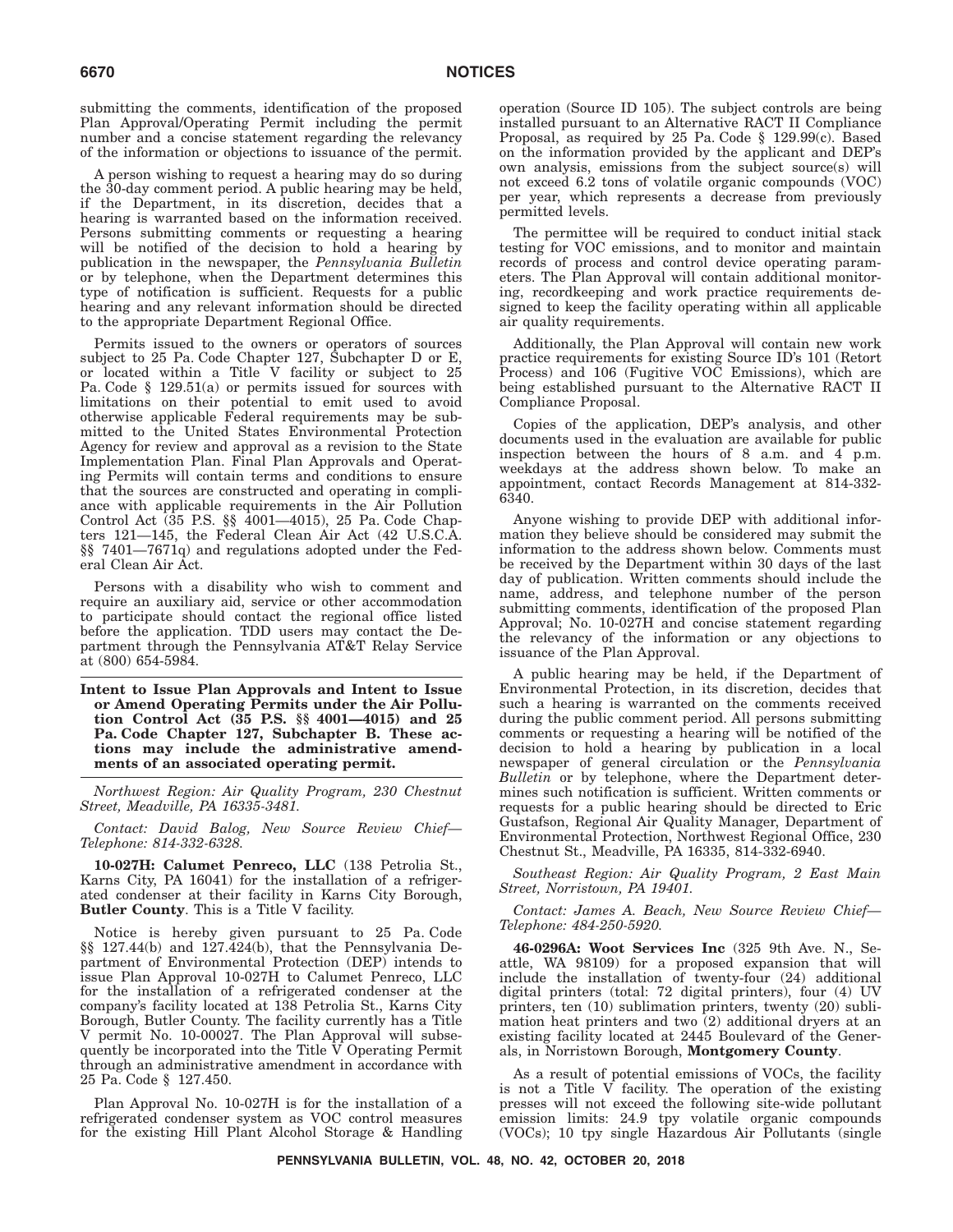HAP) and 25 tpy combined HAPs. The Plan Approval will contain recordkeeping requirements and operating restrictions designed to keep the facility operating within all applicable air quality requirements

#### **PLAN APPROVAL**

#### **PUBLIC HEARINGS**

*Northeast Region: Air Quality Program, 2 Public Square, Wilkes-Barre, PA 18711-0790.*

*Contact: Raymond Kempa, New Source Review Chief— Telephone: 570-826-2507.*

#### **Public Notification to Solicit Comments on Slate Belt Heat Recovery Center, LLC**

#### **Plan Approval Application No: 48-00111A**

Notice is hereby given under 25 Pa. Code §§ 127.44(b)(5) and 127.424, that the Department of Environmental Protection (Department) is soliciting comments on the proposed Air Quality Plan Approval 48- 00111A for Slate Belt Heat Recovery Center, LLC (the Permittee), 435 Williams Court, Baltimore, MD 21220- 2888 to construct and operate a biosolids processing facility which will be sited on a parcel of land owned by Grand Central Sanitary Landfill (GCSL), in Plainfield Township, Northampton County, as described in the Permittee's May 18, 2018 Plan Approval Application and any other subsequent supplemental submissions.

Plan Approval No. 48-00111A is for the construction and operation of a biosolids processing facility consisting of following equipment: Installation of a thermal oil heater, thermal drying equipment to facilitate processing biosolids into a Class A dried biosolids product, product conveyance and storage equipment, a two-stage odor control system and a baghouse.

The proposed thermal oil heater will be designed to utilize natural gas or excess/available landfill gas as a fuel. The total maximum heat demand of the supplemental thermal oil heater is currently estimated to be 50.0 MMBtu/hr to support the dryer system without the waste heat.

The thermal dryer process will consist of two (2) fully enclosed indirectly heated belt dryers in parallel, each with a biosolids input capacity of approximately 200 wet tons per day, for a facility total throughput of 400 wet tons containing an average of approximately 21% solids per day. Sludge will be pressed to a granular shape by a roller or swivel press and dropped down onto the top belt

|                                   |           |           |                   |      |          |      | 1 OUUWUUU UO I IUI |              |          |                   |                   |             |
|-----------------------------------|-----------|-----------|-------------------|------|----------|------|--------------------|--------------|----------|-------------------|-------------------|-------------|
| Source                            | $\it{PM}$ | $PM_{10}$ | $PM_{2.5}$ $NO_r$ |      | $SO_{x}$ | CO   | VOC                | $H_{\rm 2}S$ | $NH_{3}$ | CH <sub>2</sub> O | CO <sub>2</sub> e | Tota<br>HAI |
| Drying Operations                 | 0.39      | 0.39      | 0.39              |      |          | 0.39 | 3.86               | 0.01         | 0.04     |                   |                   |             |
| Thermal Oil Heater                | 0.82      | 0.82      | 0.82              | 3.67 | 7.14     | 2.67 | 0.55               |              |          | 0.02              | 8.596             | 0.78        |
| Product Storage<br>and Conveyance | 1.16      | $1.16\,$  | 1.16              |      |          |      |                    |              |          |                   |                   |             |

The facility will be subject to 25 Pa. Code  $\S$  127.12(a)(5) Best Available Technology (BAT) requirements. The visible emission will be equal to or less than 10 % at any time. The company shall be subject to and comply with 25 Pa. Code § 123.31 for malodorous emissions.

The Plan Approval and subsequent Operating Permit will include testing, monitoring, record keeping and reof the drier in a uniform pile. Biosolids will be conveyed from a receiving/storage tank into an enclosed belt dryer system that circulates warm air to evaporate moisture from the biosolids.

The belt dryer system will be a potential odor source primarily of ammonia associated with the off-gassing from the heat treatment during the drying process. The belt dryers are fully enclosed and operate in a negative air pressure manner, such that all off-gassing during the thermal treatment of the biosolids is contained within the dryer system itself. The bulk of the airstream is recycled in the dryer system after moisture, containing ammonia, is condensed and transported to storage. There will be a small saturated airstream removed from each of the belt dryers, which will include the evaporated moisture and ammonia. This airstream is routed to a condenser that serves to knock out the majority of the moisture from the process, with the remaining air stream routed to the odor control system, which is designed to reduce ammonia.

The facility will include enclosed receiving units, covered aboveground process wastewater storage tank, covered product conveyance system, and covered product storage tanks. The biosolids receiving/storage process and waste water storage tank will be a potential odor source primarily of hydrogen sulfide  $(H_2S)$  and ammonia  $(NH_3)$ associated with biological activity during material storage. Potential odors from the receiving/storage process will be routed to the odor control system.

The product storage silo will have a dust collection system maintaining negative pressure on the headspace of the silo, which will be routed to the odor control system.

The wastewater storage tank has the potential to be a minor source of odor related to the ammonia  $(NH<sub>3</sub>)$ . Flow from the covered wastewater storage tank will routed to the odor control system.

The dust collector will remove dust from the enclosed product storage and conveyance operations. This control option is custom designed for this proposed dryer process and is expected to have a dust removal efficiency of at least 90%.

The company has proposed packed bed wet scrubbers to control odors associated with  $NH<sub>3</sub>$  and  $H<sub>2</sub>S$  from the sludge drying operations. The system will be designed to remove 99 % of  $H_2S$  & NH<sub>3</sub>.

Based on 8,760 hours of operation, as worst-case scenario the following potential emissions are expected from the facility.

*Pollutant lb/hr*

|  |                                                  |  |  | $PM$ $PM_{10}$ $PM_{2.5}$ $NO_x$ $SO_x$ $CO$ $VOC$ $H_2S$ $NH_3$ $CH_2O$ $CO_2e$ HAPS            |                       | Total |
|--|--------------------------------------------------|--|--|--------------------------------------------------------------------------------------------------|-----------------------|-------|
|  |                                                  |  |  | $\begin{matrix} 0.39 & 0.39 & 0.39 & - & - & 0.39 & 3.86 & 0.01 & 0.04 & - & - & - \end{matrix}$ |                       |       |
|  | $0.82$ $0.82$ $0.82$ $3.67$ $7.14$ $2.67$ $0.55$ |  |  |                                                                                                  | $0.02$ $8.596$ $0.78$ |       |
|  | $1.16$ $1.16$ $1.16$ $   -$                      |  |  |                                                                                                  |                       |       |
|  |                                                  |  |  |                                                                                                  |                       |       |

porting requirements designed to keep the sources operating within all applicable air quality requirements and regulations.

Persons wishing to provide the Department with additional information, which they believe should be considered prior to the issuance of the Plan Approval, may submit the information to the address shown below. The

**PENNSYLVANIA BULLETIN, VOL. 48, NO. 42, OCTOBER 20, 2018**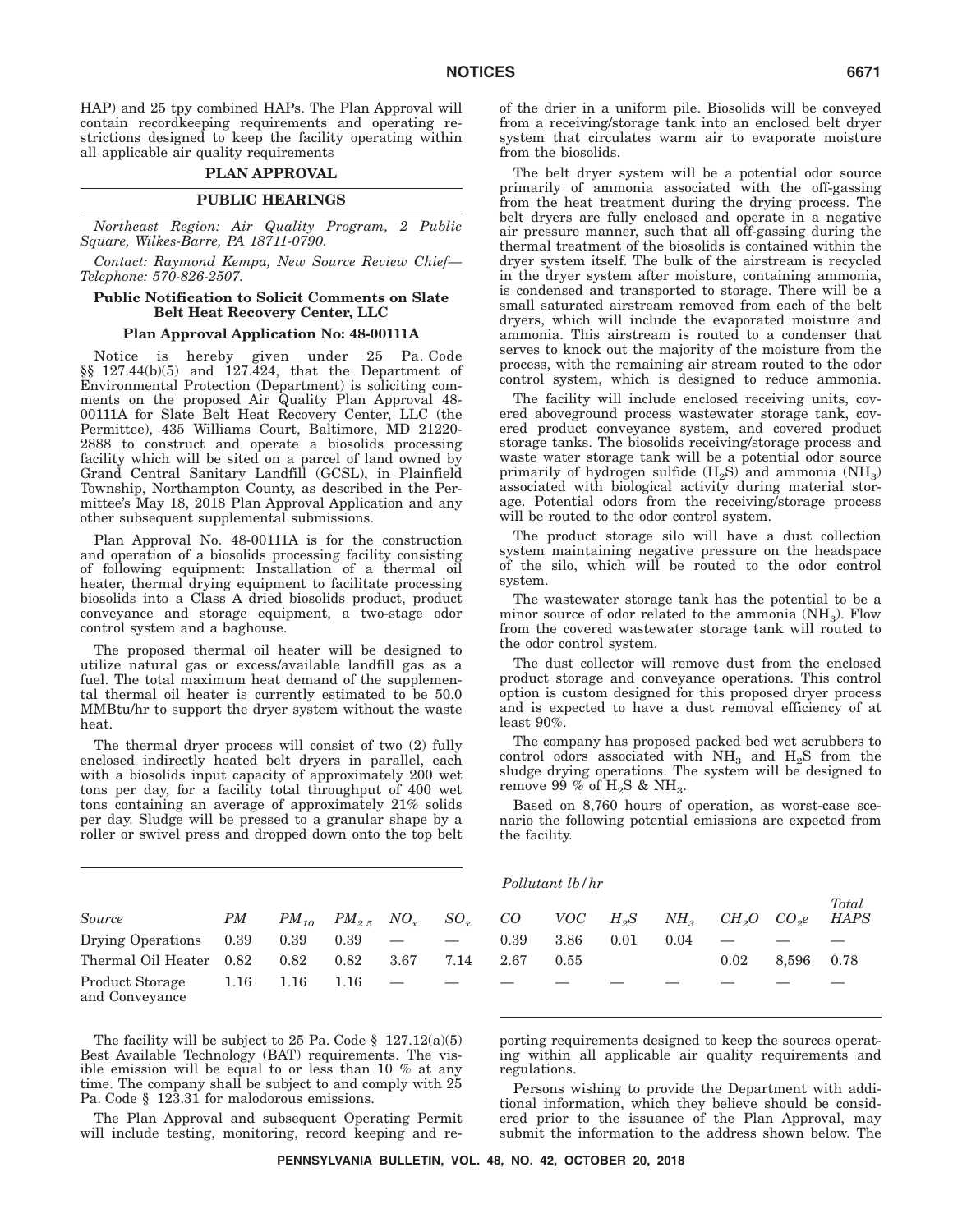Department will consider any written comments received within 30 days of the publication of this notice. Each written comment must contain the following: name, address and telephone number of the person submitting the comments; identification of the proposed Plan Approval No. 48-00111A and a concise statement regarding the relevancy of the information or any objections to the issuance of the Plan Approval.

A public meeting/hearing will be held for the purpose of receiving comments on the proposed air quality plan approval. The meeting/hearing will be held on Wednesday, November 7th at Wind Gap Middle School, 1620 Teels Rd, Pen Argyl, PA 18072 from 6:00 p.m. to 9:30 p.m. Persons interested in commenting are invited to appear.

Copies of the applications, the Department's technical reviews and other supporting documents are available for public inspection between the hours of 8 a.m. and 4 p.m. at the Department's Wilkes-Barre Regional Office, 2 Public Square, Wilkes-Barre, PA 18701-1915. Appointments for scheduling a review may be made by calling (570) 826-2511.

The general procedures for the hearing are as follows:

To develop an agenda for the hearing, the Department requests that individuals wishing to testify at the hearing submit a written notice of their intent. The notice should be sent to Mark Wejkszner P.E, Air Quality Program Manager, Department of Environmental Protection, Air Quality Program, Wilkes-Barre Regional Office, 2 Public Square, Wilkes-Barre, PA 18701-1915. The Department will accept notices up to the day of the public hearing.

This written notice should include the person's name, address, telephone number and a brief description as to the nature of the testimony. Individuals who submit a notice of intent to testify will be given priority on the agenda. If time permits, the Department will allow individuals who have not submitted a notice of intent to testify to present their comments.

Each individual will have up to 5 minutes to present testimony. The Department requests that individuals present written copies of their testimony in addition to their oral presentations.

To ensure that all speakers have a fair and equal opportunity to present their testimony, relinquishing of time will be prohibited. Further details relating to the procedures to be followed at the hearing will be outlined at the beginning of the hearing.

Persons unable to attend the hearing can submit written testimony to the Department through November 21, 2018.

The Department will address comments from the public before any final actions are taken on the proposals. A summary report addressing the concerns raised by the public will be released should the Department decide to issue the Plan Approval. Send written comments to Mark Wejkszner P.E, Air Quality Program Manager, Department of Environmental Protection, Air Quality Program, Wilkes-Barre Regional Office, 2 Public Square, Wilkes-Barre, PA 18701-1915.

Persons with a disability who wish to comment and require an auxiliary aid, service or other accommodations should contact the Department at the address shown above, or the Pennsylvania AT&T Relay Service at (800) 654-5984 (TDD) to discuss how the Department may address their needs.

For additional information regarding the above, contact Mark Wejkszner, PE at (570)-826-2511 or write to the Department at the Wilkes-Barre address given previously.

#### **OPERATING PERMITS**

#### **Intent to Issue Title V Operating Permits under the Air Pollution Control Act (35 P.S. §§ 4001—4015) and 25 Pa. Code Chapter 127, Subchapter G.**

*Southeast Region: Air Quality Program, 2 East Main Street, Norristown, PA 19401.*

*Contact: Janine Tulloch-Reid, Facilities Permitting Chief—Telephone: 484-250-5920.*

**46-00039: Exelon Generation Company, LLC** (Moser Generating Station, 1595 Industrial Highway, Pottstown, PA 19464) for renewal of a Title V Operating Permit in Lower Pottsgrove Township, **Montgomery County**. The facility operates a peak power generating station at this location. Sources include three (3) identical, oil-fired, simple cycle combustion turbines. There have been no physical changes or modifications to any of the sources since the operating permit was last issued in July 2013. This facility is considered a major facility for  $NO<sub>x</sub>$  and  $SO_x$  emissions. The renewal of this operating permit does not authorize any increase in air emissions of any regulated pollutants above previously approved levels. The permit includes monitoring, recordkeeping, and reporting requirements designed to address all applicable air quality requirements.

*Northeast Region: Air Quality Program, 2 Public Square, Wilkes-Barre, PA 18711-0790.*

*Contact: Raymond Kempa, New Source Review Chief— Telephone: 570-826-2507.*

**13-00008: Kovatch Mobile Equipment Corp.** (1 Industrial Complex, Nesquehoning, PA 18240-1420) The Department intends to issue a Title V Operating Permit renewal for operation of a specialty mobile equipment manufacturing facility in Nesquehoning Borough, **Carbon County**. The sources on site include paint booths, welding, solvent cleaning, adhesive and sealant application, plasma cutting, and emergency generators. Paint booths are controlled by media filters and the plasma cutting operations are controlled by baghouses. The proposed Title V Operating Permit includes all applicable emission limits, work practice standards, testing, monitoring, recordkeeping and reporting requirements designed to keep the facility operating within applicable air quality requirements.

*Southwest Region: Air Quality Program, 400 Waterfront Drive, Pittsburgh, PA 15222-4745.*

*Contact: Ed Orris, P.E., Environmental Engineer Manager—Telephone: 412-442-4168.*

**TVOP-65-00028: Lehigh Specialty Melting, Inc.** (107 Gertrude Street, Latrobe, PA 15650-2963), In accordance with 25 Pa. Code §§ 127.424, 127.425 and 127.521, the Department of Environmental Protection (DEP) is providing notice that it intends to issue a renewal Title V Operating Permit (TVOP-65-00028) to Lehigh Specialty Melting, Inc. ("LSM") to authorize the continued operation of steel making and specialty melting shop at their Latrobe facility located in Latrobe Borough, **Westmoreland County**.

The previously installed sources include one (1) 40-ton electric arc furnace (EAF), four (4) ladle pre-heaters rated at 8.5 MMBtu/hr, six (6) heat treat furnaces rated at 133.24 MMBtu/hr, two (2) heat treat furnaces rated at 17.3 MMBtu/hr, one (1) parts washer, 3-cooling towers, miscellaneous combustion sources, and operations like teeming steel, torch cutting, and billet grinding. Fugitive emissions are controlled by three (3) bag houses. Poten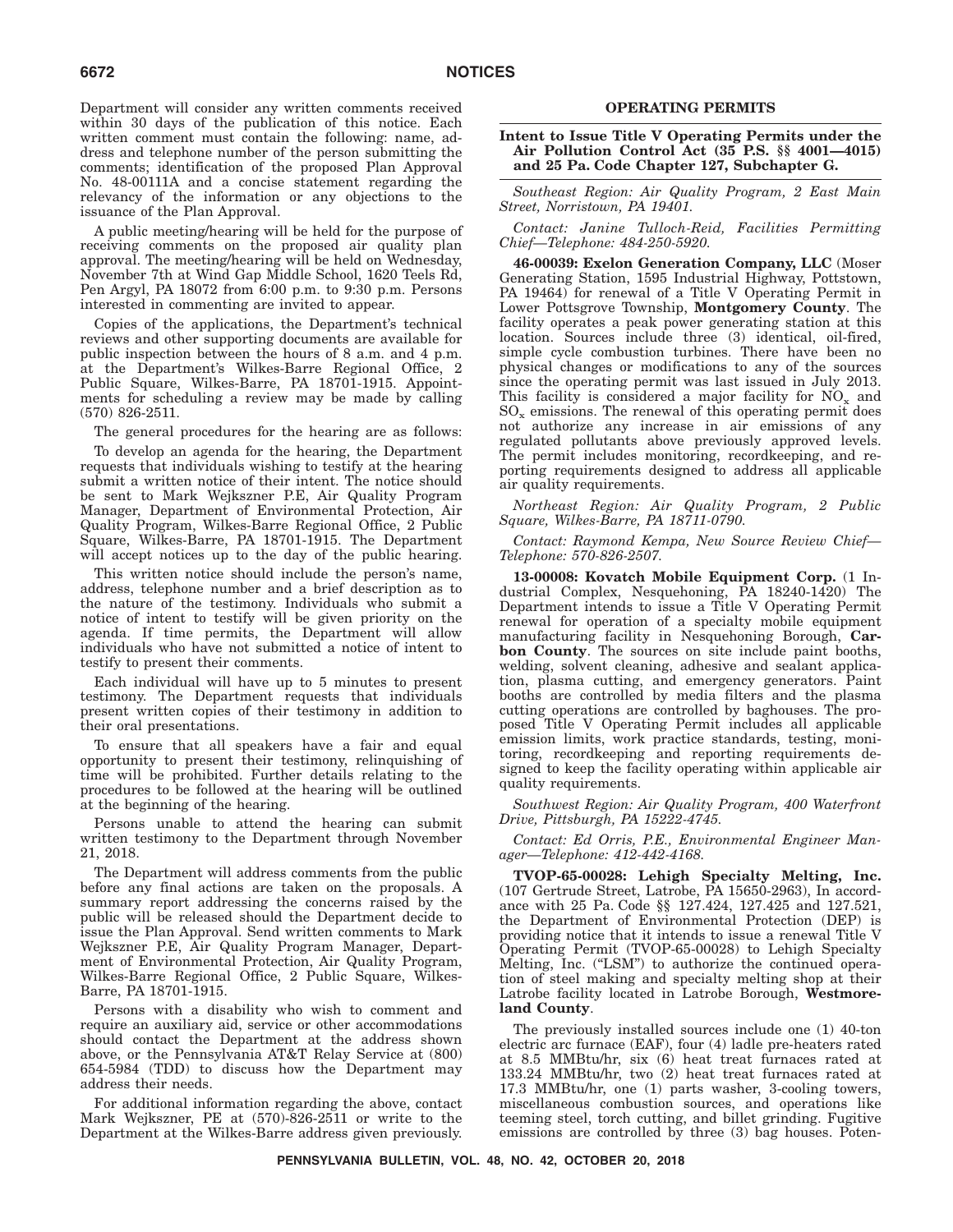tial emissions from the facility are estimated to be 85.0  $PM_{10}$ , 243.0 tons of CO, 43.0 tons NO<sub>x</sub>, 4.0 tons VOC, 2.0 tons HAP, and  $4.5$  tons  $SO_x$ . The facility is limited to 77,894 tons of annual steel production.

This facility is subject to applicable NSPS requirements of 40 CFR Part 60 and 40 CFR Part 64; New Emission Standards for Hazardous Air Pollutant area source (NESHAP) requirements of 40 CFR Part 63 Subpart YYYYY, and State regulations per 25 Pa. Code Chapters 121—145. The facility is also subject to monitoring, record keeping, reporting, and work practice and performance testing requirements. The emergency generator is subject to the applicable requirements 40 CFR Part 63 Subpart ZZZZ and hours of operation.

LSM Title V Operating Permit ("TVOP") renewal application, the Department's Air Quality Review Memorandum, and the proposed Air Quality TVOP for this project are available for review by any interested party at the Pennsylvania Department of Environmental Protection, Southwest Regional Office, 400 Waterfront Drive, Pittsburgh, PA 15222. To request a review of the TVOP renewal application, to receive an electronic copy of the Department's Air Quality Review Memorandum, or to receive an electronic copy of the Department's proposed Air Quality Title V Operating Permit for this project, a person may contact Thomas Kaminski at thkaminski@ pa.gov or 412.442.4097.

Any person may submit comments, requests for the Department to hold a public hearing, or protests to the operating permit or a proposed condition thereof, by filing such submissions in writing to the Department at the Southwest Regional Office. A 30-day comment period from the date of this publication will exist for the submission of comments.

All comments, requests for a public hearing, and protests to a proposed action, shall be filed with the Department within 30 days of the date that notice of the proposed action was published under 25 Pa. Code § 127.424 (relating to public notice). Comments, requests for a public hearing, and protests must include the name, address and telephone number of the person filing the protest, identification of the proposed permit issuance being opposed (TVOP-65-00028) and a concise statement of the objections to the permit issuance and the relevant facts upon which the objections are based.

A public hearing may be held in accordance with 25 Pa. Code § 127.429, if the Department, in its discretion, decides that such a hearing is warranted based on the information received. If a public hearing is held, all persons who have properly filed a protest under 25 Pa. Code § 127.426 may appear and give testimony. The applicant, the protestant and other participants will be notified of the decision to hold a hearing (and the time, place and purpose of such hearing) by publication in the newspaper or by the *Pennsylvania Bulletin*, or by telephone, where the Department determines such notification by telephone is sufficient.

Comments, protests and requests for a public hearing should be directed to Jesse Parihar, Air Quality Engineering Specialist, Department of Environmental Protection, Southwest Regional Office, 400 Waterfront Drive, Pittsburgh, PA 15222, jparihar@pa.gov, fax 412.442.4194.

*Northwest Region: Air Quality Program, 230 Chestnut Street, Meadville, PA 16335-3481.*

*Contact: David Balog, New Source Review Chief— Telephone: 814-332-6328.*

**16-00133: Clarion Bathware** (16273 Route 208, Marble, PA 16334-1515). In accordance with 25 Pa. Code §§ 127.441, 127.425 and 127.521, the Department is providing notice that they intend to issue a renewed Title V Operating Permit for the bath product and unit production facility located in Washington Township, **Clarion County**. The facility's primary emission sources include: miscellaneous natural gas usage, the open molding processes (production resin, gelcoat, and acrylic resin), and saws and grinders. The potential emissions, after permit limitations, of the major pollutants from the facility are as follows: 2.01 TPY (tons per year) NO<sub>x</sub>, 1.21<br>TPY CO, 150.00 TPY VOC, 146.10 TPY total HAPs (hazardous air pollutants), 132.26 TPY Styrene, 10.07 TPY  $PM_{10}$  and  $PM_{25}$ , and 0.01 TPY  $SO_{x}$ ; thus, the facility is subject to Title V requirements for potential emissions of a single HAP in excess of ten (10) TPY (Styrene) and total HAPs in excess of 25 TPY, as well as potential VOC emissions exceeding 50 TPY for a facility located within the Northeast Ozone Transport Region. The open molding processes are subject to 40 CFR 63 Subpart WWWW NESHAP for Reinforced Plastic Composites Production. The miscellaneous natural gas sources are subject to presumptive RACT under 25 Pa. Code § 129.97(c)(3), and the open molding processes are subject to alternative RACT under 25 Pa. Code § 129.99(c) and (d), which will be addressed under another authorization. The renewal permit will contain emission restrictions, recordkeeping, work practices, and additional requirements to ensure compliance with the Clean Air Act and the Air Pollution Control Act.

#### **Intent to Issue Operating Permits under the Air Pollution Control Act (35 P.S. §§ 4001—4015) and 25 Pa. Code Chapter 127, Subchapter F.**

*Southeast Region: Air Quality Program, 2 East Main Street, Norristown, PA 19401.*

*Contact: Janine Tulloch-Reid, Facilities Permitting Chief—Telephone: 484-250-5920.*

**23-00052: Crozer Chester Medical Center** (One Medical Center Boulevard, Upland, PA 19013-3995) for operation of a hospital in Upland Borough, **Delaware County**. The permit is for a non-Title V (State only) facility. The hospital has a previously Federallyenforceable limit of  $24.95$  TPY of  $NO_x$ . No sources have been installed since the permit was last issued on February 1, 2013. 25 Pa. Code § 123.22 has been updated since this permit has been renewed, the maximum allowable percent sulfur content limit in commercial fuel oil has changed from  $0.2\%$  to  $0.05\%$ . This have been addressed in the renewal operating permit. The facility is not subject to Greenhouse Gases reporting. The permit will include monitoring, recordkeeping and reporting requirements designed to keep the facility operating within all applicable air quality requirements.

*Northeast Region: Air Quality Program, 2 Public Square, Wilkes-Barre, PA 18711-0790.*

*Contact: Raymond Kempa, New Source Review Chief— Telephone: 570-826-2507.*

**40-00138: Valmont Newmark, Inc.** (Heights Facility 101 Carleton Avenue, Hazelton, PA 18201). The Department intends to issue an initial State-Only Natural Minor Permit for Valmont Newmark, Inc. located in the City of Hazleton, **Luzerne County** for their manufacturing of fabricated steel poles for the electrical utilities and communications industries. The plant has multiple plasma cutters and welding operations. These sources are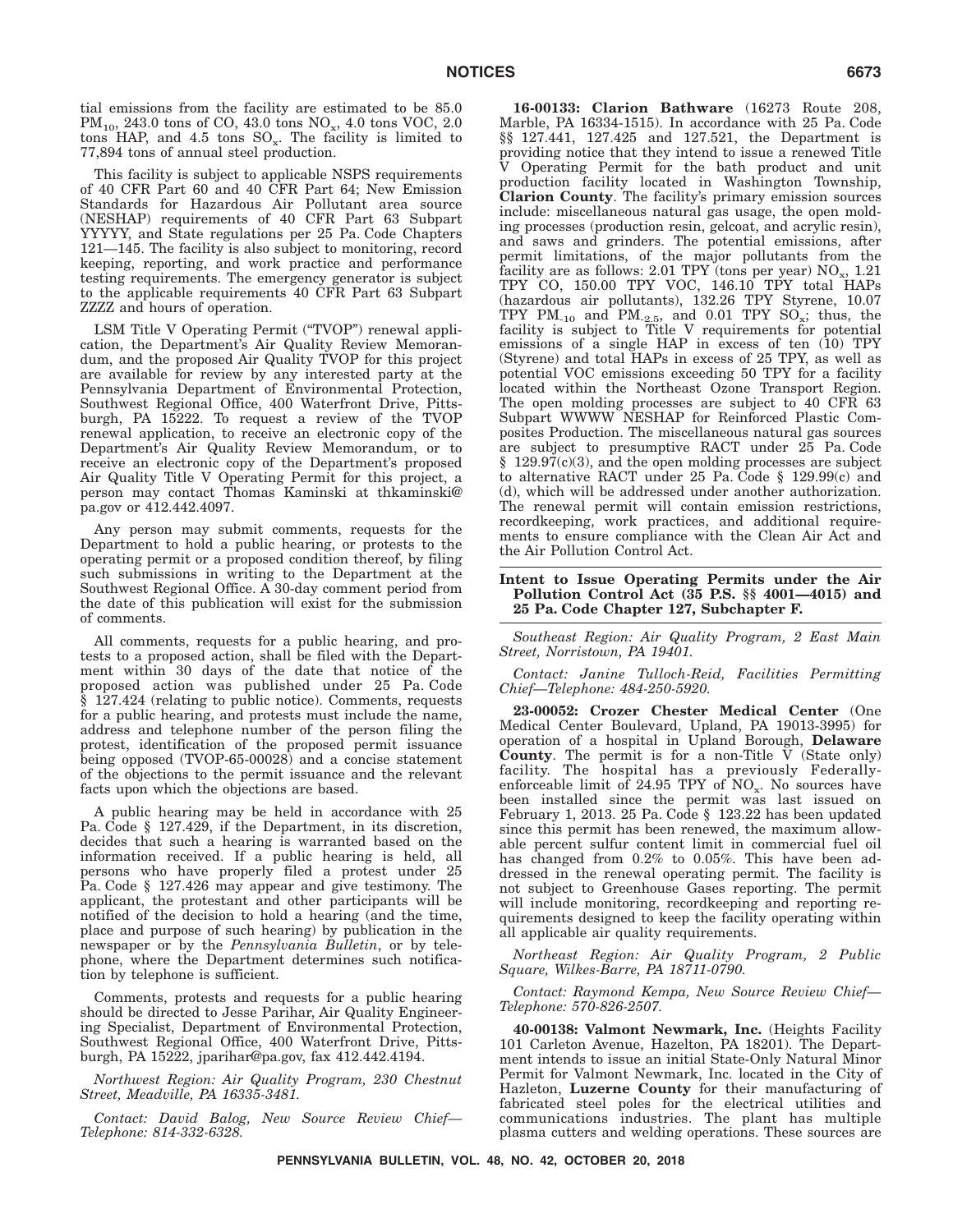considered minor emission sources of nitrogen oxide  $(NO_x)$ , sulfur oxides  $(SO_x)$ , carbon monoxide  $(CO)$ , total suspended particulate (TSP) and VOC's. The proposed permit contains applicable requirements for emission limitations, work practice standards, testing, monitoring, recordkeeping, and reporting standards used to verify facility compliance with Federal and State air pollution regulations.

*Southcentral Region: Air Quality Program, 909 Elmerton Avenue, Harrisburg, PA 17110.*

*Contact: Thomas Hanlon, Facilities Permitting Chief, 717-705-4862, Thomas Bianca, New Source Review Chief, 717-705-4863, or William Weaver, Regional Air Quality Manager, 717-705-4702.*

**36-03103: Kunzler & Co., Inc** (652 Manor Street, Lancaster, PA 17603) for the operation of a meat processing facility in Lancaster City, **Lancaster County**. This is for renewal of the existing State-only permit. Potential air emissions from the facility are estimated at 2 tpy PM, 9 tpy  $NO_x$ , 26 tpy  $CO$ , 1 tpy  $VOC$ , and less than 1 tpy  $SO<sub>2</sub>$ . The Operating Permit will include emission limits and work practice standards along with monitoring, recordkeeping and reporting requirements to ensure the facility complies with the applicable air quality regulations.

**36-03063: Debord Snyder Funeral Home & Crematory** (141 East Orange Street, Lancaster, PA 17602) for the crematory operations in Lancaster City, **Lancaster County**. This is for a renewal of the existing State-only operating permit. Potential air emissions from the facility are estimated to be 0.02 tpy of  $NO_x$ , 0.34 tpy of CO, 0.28 tpy of  $\text{PM}_{10}$ , and 0.04 tpy of  $\text{SO}_2$ . The Operating Permit will include emission limits and work practice standards along with monitoring, recordkeeping and reporting requirements to ensure the facility complies with the applicable air quality regulations.

**06-03009: Bally Block Co.** (30 South Seventh Street, Bally, PA 19503) for the wood manufacturing operations in the Borough of Bally, **Berks County**. The actual emissions from the facility in 2017 year are estimated at 7.5 tons of VOC and 3.0 tons of HAP. The Operating Permit will include emission limits and work practice standards along with monitoring, recordkeeping and reporting requirements to ensure the facility complies with the applicable air quality regulations. Among other items, the conditions include provisions derived from 40 CFR 63 Subpart JJJJJJ (National Emission Standards for Hazardous Air Pollutants for Industrial, Commercial, and Institutional Boilers Area Sources).

*Southwest Region: Air Quality Program, 400 Waterfront Drive, Pittsburgh, PA 15222-4745.*

*Contact: Ed Orris, P.E., Environmental Engineer Manager—Telephone: 412-442-4168.*

**04-00734: Sardello, Inc.** (1000 Corporation Drive, Aliquippa, PA 15001) In accordance with 25 Pa. Code §§ 127.424 and 127.425 the Department of Environmental Protection (DEP) gives notice that they intend to issue a State Only Operating Permit (SOOP) renewal to Sardello, Inc. to authorize the continued operation of their Hopewell facility located in Hopewell Township, **Beaver County**.

The facility performs an array of services that include diesel engine component tear down, cleaning metal surfaces of oils, carbon and/or paints, inspection, testing and/or remanufacturing. Processes include thermal and/or abrasive cleaning, painting and coating and testing. Estimated potential emissions from this facility are 1.91 tpy of VOC, 0.56 tpy of  $NO_x$ , and 0.47 tpy of CO.

The proposed SOOP contains emission restriction, testing, monitoring, recordkeeping, reporting and work practice standards derived from the applicable requirements of 25 Pa. Code, Article III, Chapters 121—145.

A person may oppose the proposed State Only Operating Permit by filing a written protest with the Department through Noor Nahar via mail to Pennsylvania Department of Environmental Protection, 400 Waterfront Drive, Pittsburgh, PA 15222. Each protest or set of written comments must contain the name, address and telephone number of the person submitting the comments, identification of the proposed State Only Operating Permit (04-00734) and a concise statement of the objections to the Operating Permit issuance and the relevant facts upon which the objections are based.

Sardello, Inc. State Only Operating Permit application, the Department's Air Quality Review Memorandum, and the Proposed Air Quality Operating Permit for this facility are available for review by any interested party at the Pennsylvania Department of Environmental Protection, Southwest Regional Office, 400 Waterfront Drive, Pittsburgh, PA 15222. To request a review of the Sardello, Inc. State Only Operating Permit application, to receive an electronic copy of the Department's Air Quality Review Memorandum, or to receive an electronic copy of the Department's proposed air Quality Operating Permit for this facility, a person may contact Noor Nahar at nnahar@pa.gov or 412.442.5225.

All comments must be received prior to the close of business 30 days after the date of this publication.

*Northcentral Region: Air Quality Program, 208 West Third Street, Williamsport, PA 17701.*

*Contact: Muhammad Q. Zaman, Environmental Program Manager—Telephone: 570-327-3648.*

**57-00006: Dwight Lewis Lumber Company** (1895 Route 87, P.O. Box A, Hillsgrove, PA 18619) to issue a State Only Operating Permit for the Hillsgrove Plant located in Hillsgrove Township, **Sullivan County**. The facility is currently operating under Plan Approval 57- 00006A. The facility's main sources include one 6.04 MMBtu/hr biomass boiler, one woodwaste storage silo, three hardwood lumber dry kilns and one sawmill consisting of several saws, debarker, chipper, storage bins and truck load-out. The facility has potential emissions of 4.56 TPY of CO; 6.09 TPY of  $NO_x$ ; 0.67 TPY of SO<sub>x</sub>; 11.28 TPY of PM/PM<sub>10</sub>; 1.14 TPY of VOCs; 0.53 TPY HAPs; 5,376<br>TPY GHGs. The biomass boiler is subject to 40 CFR Part 63, Subpart JJJJJJ-NESHAPS for Industrial, Commercial, and Institutional Boilers Area Sources. The emission limits and work practice standards along with testing, monitoring, record keeping and reporting requirements have been included in the operating permit to ensure the facility complies with all applicable Federal and State air quality regulations. These operating permit conditions have been derived from the applicable requirements of Title 25 Pa. Code Chapters 121—145, as well as 40 CFR Part 63. All pertinent documents used in the evaluation of the application are available for public review during normal business hours at the Department's Northcentral Regional Office, 208 West Third Street, Suite 101, Williamsport, PA 17701. Appointments for scheduling a review must be made by calling 570-327-0550.

**17-00027: River Hill Coal Co., Inc.** (P.O. Box 141, Kylertown, PA 16847-0141); the Department intends to issue a renewal State Only permit for their Belford Coal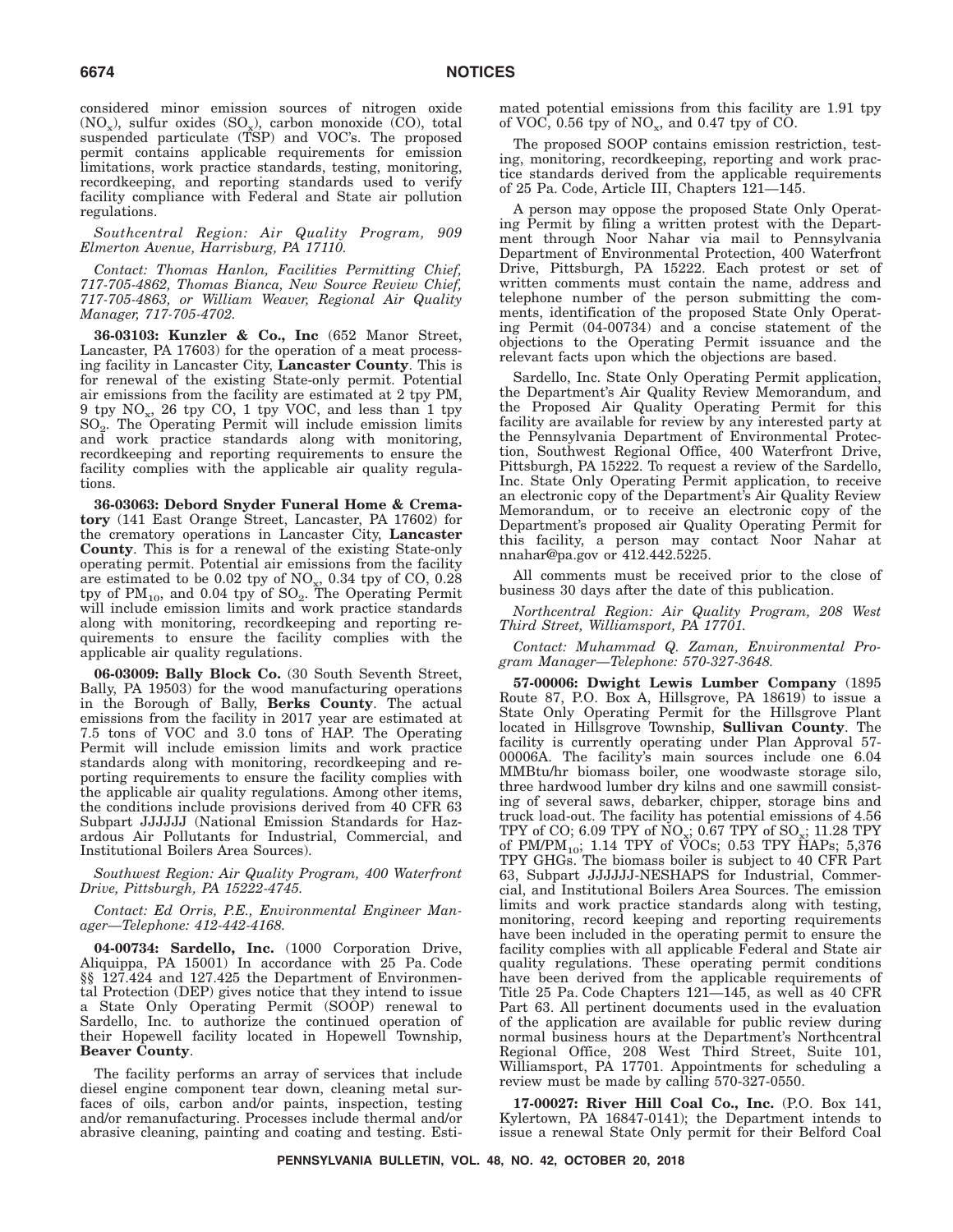Preparation Plant facility, located in Karthaus Township, **Clearfield County**. The facility is currently operating under State Only Permit No: 17-00027 issued in 2012. A lower throughput restriction was taken by the facility in order to reactivate the equipment incorporated in Source ID P101 (Coal Prep Plant) of the permit. Facility wide Potential to Emit calculations for nitrogen oxides  $(NO<sub>x</sub>,$ expressed as  $NO<sub>2</sub>$ ), carbon monoxide (CO), volatile organic compounds (VOCs), sulfur oxides  $(SO_x)$ , expressed as  $SO_2$ ), PM<sub>-10</sub> are, as follows:  $NO_x$ : 1.7 ton per year (tpy); CO: 0.5 tpy; VOCs: 0.2 tpy;  $SO_2$ : 3.9 tpy;  $PM_{10}$ : 1.7 tpy. Source ID P101 and raw material stockpiling operations are subject to Best Available Technology (BAT) requirements of 25 Pa. Code §§ 127.1 and 127.12, as well as the Standards of Performance for Coal Preparation Plant of 40 CFR Part 60 Subpart Y. Additionally, Source ID P102 (Onan Emergency Generator) is subject to work practice requirements under the National Emissions Standards for Hazardous Air Pollutants for Stationary Reciprocating Internal Combustion Engines as codified in 40 CFR Part 63 Subpart ZZZZ. Based on the information provided in the permit renewal application submittal, all applicable air quality regulatory requirements pertaining to the air contaminant sources located at this facility have been incorporated into the renewal permit including testing, monitoring, recordkeeping, reporting and work practice conditions to verify compliance with the applicable requirements. The applicable requirements were derived from 25 Pa. Code, Article III Chapters 121—145. All pertinent documents used in the evaluation of the application are available for public review during normal business hours at the Department's Northcentral Regional Office, 208 West Third Street, Suite 101, Williamsport, PA 17701. Appointments for scheduling a review must be made by calling 570-327-0550.

*Department of Public Health, Air Management Services: 321 University Avenue, Philadelphia, PA 19104.*

*Contact: Edward Wiener, Chief—Telephone: 215-685- 9426.*

**OP18-000025: Lincoln Financial Field** (1 Lincoln Financial Field Way, Philadelphia, PA 19148) issued on October 2, 2018 for the operation of a stadium and athletic field in the City of Philadelphia, **Philadelphia County**. The facility's air emission sources include fourteen (14) boilers or hot water heaters firing natural gas each rated 19.0 MMBtu/hr or less, two (2) emergency generators firing diesel fuel each rated 1,620 kW or less, and one (1) fire pump firing diesel fuel rated 96.9 kW.

# **COAL AND NONCOAL MINING ACTIVITY APPLICATIONS**

Applications under the Surface Mining Conservation and Reclamation Act (52 P.S. §§ 1396.1—1396.19a); the Noncoal Surface Mining Conservation and Reclamation Act (52 P.S. §§ 3301—3326); The Clean Streams Law (35 P.S. §§ 691.1—691.1001); the Coal Refuse Disposal Control Act  $(52 \text{ P.S. }$   $\S$  $\S$   $30.51-30.66)$ ; and The Bituminous Mine Subsidence and Land Conservation Act (52 P.S. §§ 1406.1—1406.20a). Mining activity permits issued in response to such applications will also address the applicable permitting requirements of the following statutes: the Air Pollution Control Act (35 P.S. §§ 4001—4015); the Dam Safety and Encroachments Act (32 P.S. §§ 693.1— 693.27); and the Solid Waste Management Act (35 P.S. §§ 6018.101—6018.1003).

The following permit applications to conduct mining activities have been received by the Department. A copy of the application is available for inspection at the district mining office indicated before each application. Notices of requests for 401 Water Quality Certifications are included in individual application notices, as noted.

Written comments or objections, or requests for an informal conference, or a public hearing, as applicable, on a mining permit application and request for Section 401 water quality certification application may be submitted by any person or any officer or head of any Federal, State or local government agency or authority to the Department at the address of the district mining office indicated before each application within 30 days of this publication, or within 30 days after the last publication of the applicant's newspaper advertisement as provided by 25 Pa. Code §§ 77.121—77.123 and 86.31—86.34.

Written comments or objections regarding a mining permit application should contain the name, address and telephone number of persons submitting comments or objections, application number and a statement of sufficient detail to inform the Department on the basis of comment or objection and relevant facts upon which it is based.

A request for an informal conference or a public hearing, as applicable, on a mining permit application, as provided by  $25$  Pa. Code  $\S$  77.123 or  $\S$   $86.34$ , must contain the name, address and telephone number of the requestor; the application number; a brief summary of the issues to be raised by the requestor at the conference; and a statement whether the requestor desires to have the conference conducted in the locality of the proposed mining activities.

When an NPDES number is listed, the mining activity permit application was accompanied by an application for an individual NPDES permit. A separate notice will be provided after the draft NPDES permit is prepared.

#### *Coal Applications Returned*

*Pottsville District Mining Office: 5 West Laurel Boulevard, Pottsville, PA 17901, 570-621-3118.*

**Permit No. 54930101R5. Char-Pac Coal Company**, (P.O. Box 81, Minersville, PA 17954), renewal of an existing anthracite surface mine operation for reclamation activities only in Branch Township, **Schuylkill County** affecting 102.8 acres, receiving stream: Schaefer Creek. Application received: June 6, 2018. Application returned: October 4, 2018.

#### *Coal Applications Received*

*Cambria District Mining Office: 286 Industrial Park Road, Ebensburg, PA 15931, 814-472-1900.*

**Permit No. 11970106 and NPDES No. PA0234591, Laurel Sand & Stone, Inc.**, 210 East Main Street, P.O. Box 556, Ligonier, PA 15658, commencement, operation and restoration of a bituminous surface mine to delete 24.4 acres from the existing permit located in Jackson Township, **Cambria County**, affecting 85.2 acres. Receiving stream: unnamed tributary to south Branch of Blacklick Creek, classified for the following use: cold water fishes. There are no potable water supply intakes within 10 miles downstream. Application received: October 4, 2018.

#### *Noncoal Applications Received*

*Effluent Limits*—The following effluent limits will apply to NPDES permits issued in conjunction with a noncoal mining permit: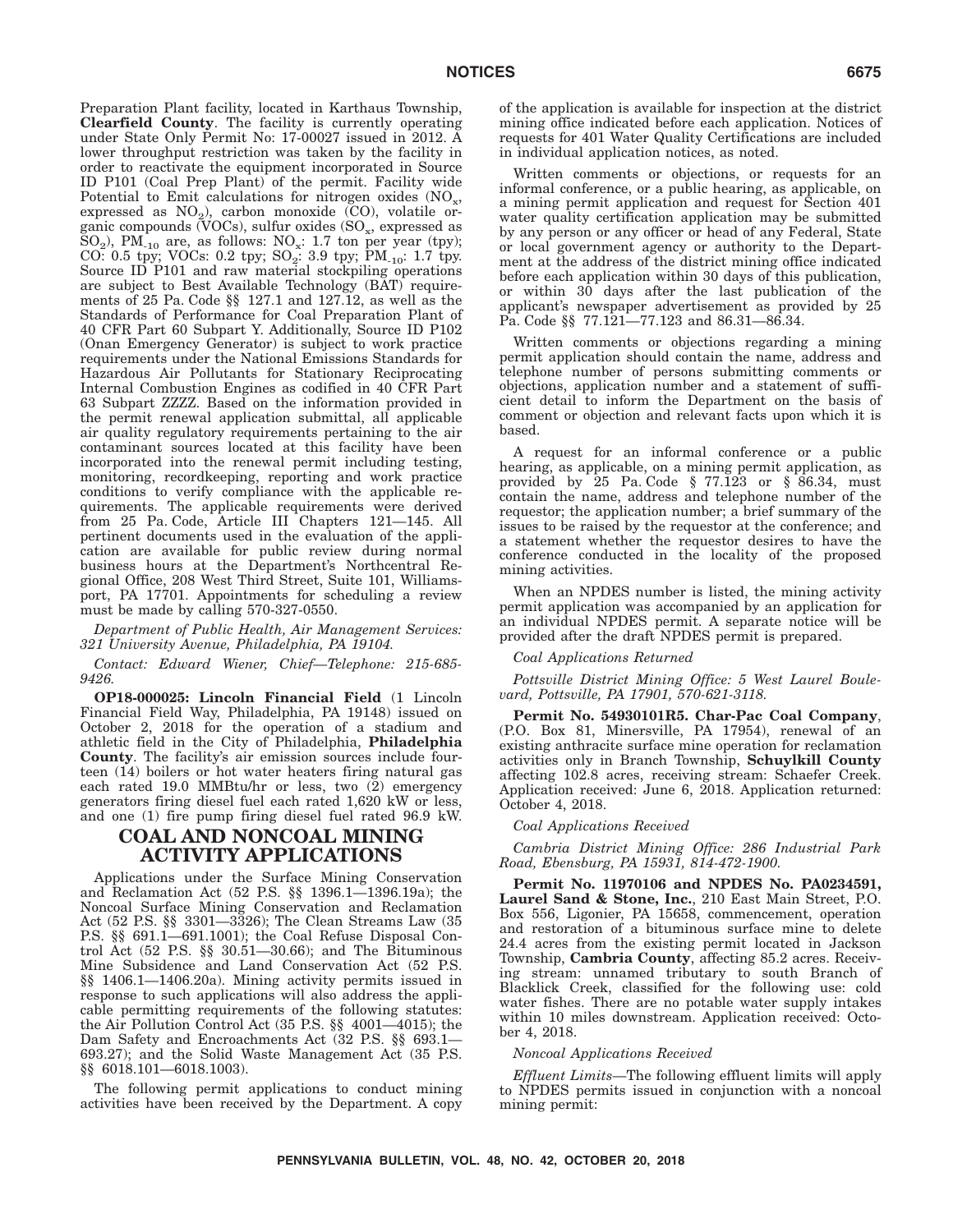|                                                   | Table 2                 |                                  |                                      |
|---------------------------------------------------|-------------------------|----------------------------------|--------------------------------------|
| Parameter                                         | $30$ -day<br>Average    | Daily<br>Maximum                 | Instantaneous<br>Maximum             |
| Suspended solids<br>Alkalinity exceeding acidity* | 10 to $35 \text{ mg/l}$ | $20 \text{ to } 70 \text{ mg/l}$ | $25 \text{ to } 90 \text{ mg/l}$     |
| $pH^*$                                            |                         |                                  | greater than $6.0$ ; less than $9.0$ |

\* The parameter is applicable at all times.

A settleable solids instantaneous maximum limit of 0.5 ml/l applied to surface runoff resulting from a precipitation event of less than or equal to a 10-year 24-hour event. If coal will be extracted incidental to the extraction of noncoal minerals, at a minimum, the technology-based effluent limitations identified under coal applications will apply to discharges of wastewater to streams.

*Cambria District Mining Office: 286 Industrial Park Road, Ebensburg, PA 15931, 814-472-1900.*

**Permit No. 28030302 and NPDES No. PA0224359, St. Thomas Development, Inc.**, 409 Stenton Avenue, Flourtown, PA 19031, commencement, operation and restoration of a large noncoal (industrial minerals) operation to mine the next 50-foot bench level on the existing permit located in St. Thomas Township, **Franklin County**, affecting 352.5 acres. Receiving stream: unnamed tributary to Campbell Run classified for the following use: cold water fishes. There are no potable water supply intakes within 10 miles downstream. Application received: September 27, 2018.

*Pottsville District Mining Office: 5 West Laurel Boulevard, Pottsville, PA 17901, 570-621-3118.*

**Permit No. 47050801. Roger W. Wintersteen**, (138 Kitchen Road, Danville, PA 17821), Stage I & II bond release of a quarry operation in West Hemlock Township, **Montour County** affecting 1.0 acre on property owned by Harry Tanner. Application received: September 24, 2018.

**Permit No. 5777SM4C9 and NPDES No. PA0034690. Barletta Materials & Construction, Inc.**, (P.O. Box 550, Tamaqua, PA 18252), renewal of NPDES Permit for discharge of treated mine drainage from a quarry operation in Nescopeck Township, **Luzerne County** affecting 165.3 acres, receiving stream: unnamed tributary to Susquehanna River, classified for the following uses: cold water fishes, migratory fishes and warm water fishes. Application received: September 27, 2018.

#### *Noncoal Applications Withdrawn*

*Pottsville District Mining Office: 5 West Laurel Boulevard, Pottsville, PA 17901, 570-621-3118.*

**Permit No. 8175SM3A1C12 and NPDES Permit No. PA0613797. Warner Company**, (100 New Ford Mill Road, Morrisville, PA 19067), withdrawal of NPDES Permit renewal for discharge of treated mine drainage in East Whiteland and Tredyffrin Townships, **Chester County** affecting 262.0 acres, receiving stream: unnamed tributary to Valley Creek. Application received: November 18, 2013. Application withdrawn: October 4, 2018.

**Permit No. 8175SM3A1C13. Warner Company**, (100 New Ford Mill Road, Morrisville, PA 19067), withdrawal of a correction to an existing quarry operation in East Whiteland and Tredyffrin Townships, **Chester County** affecting 262.0 acres, receiving stream: unnamed tributary to Valley Creek. Application received: June 20, 2014. Application withdrawn: October 4, 2018.

#### **MINING ACTIVITY NPDES DRAFT PERMITS**

This notice provides information about applications for a new, amended or renewed NPDES permits associated with mining activity (coal or noncoal) permits. The applications concern industrial waste (mining) discharges to surface water and discharges of stormwater associated with mining activities. This notice is provided in accordance with 25 Pa. Code Chapters 91 and 92a and 40 CFR Part 122, implementing provisions of The Clean Streams Law (35 P.S. §§ 691.1—691.1001) and the Federal Clean Water Act (33 U.S.C.A. §§ 1251—1376).

The Department of Environmental Protection (Department) has prepared a draft NPDES permit and made a tentative determination to issue the NPDES permit in conjunction with the associated mining activity permit.

#### *Effluent Limits for Coal Mining Activities*

For coal mining activities, NPDES permits, when issued, will contain effluent limits that are the more stringent of technology-based (BAT) effluent limitations or Water Quality Based Effluent Limits (WQBEL).

The BAT limits for coal mining activities, as provided in 40 CFR Part 434 and 25 Pa. Code Chapters 87—90 are as follows:

|                                               | $30$ -Day          | Daily              | Instantaneous                        |
|-----------------------------------------------|--------------------|--------------------|--------------------------------------|
| Parameter                                     | Average            | Maximum            | Maximum                              |
| Iron (Total)                                  | $3.0 \text{ mg}/1$ | $6.0 \text{ mg}/1$ | $7.0 \text{ mg}/1$                   |
| Manganese (Total)                             | $2.0 \text{ mg}/1$ | $4.0 \text{ mg}/l$ | $5.0 \text{ mg}/l$                   |
| Suspended solids                              | $35 \text{ mg}/1$  | $70 \text{ mg}/1$  | $90 \text{ mg}/1$                    |
| $pH^*$                                        |                    |                    | greater than $6.0$ ; less than $9.0$ |
| $\lambda$ 11 12 $\lambda$<br>$1.111 \pm 0.02$ |                    |                    |                                      |

Alkalinity greater than acidity\*

\* The parameter is applicable at all times.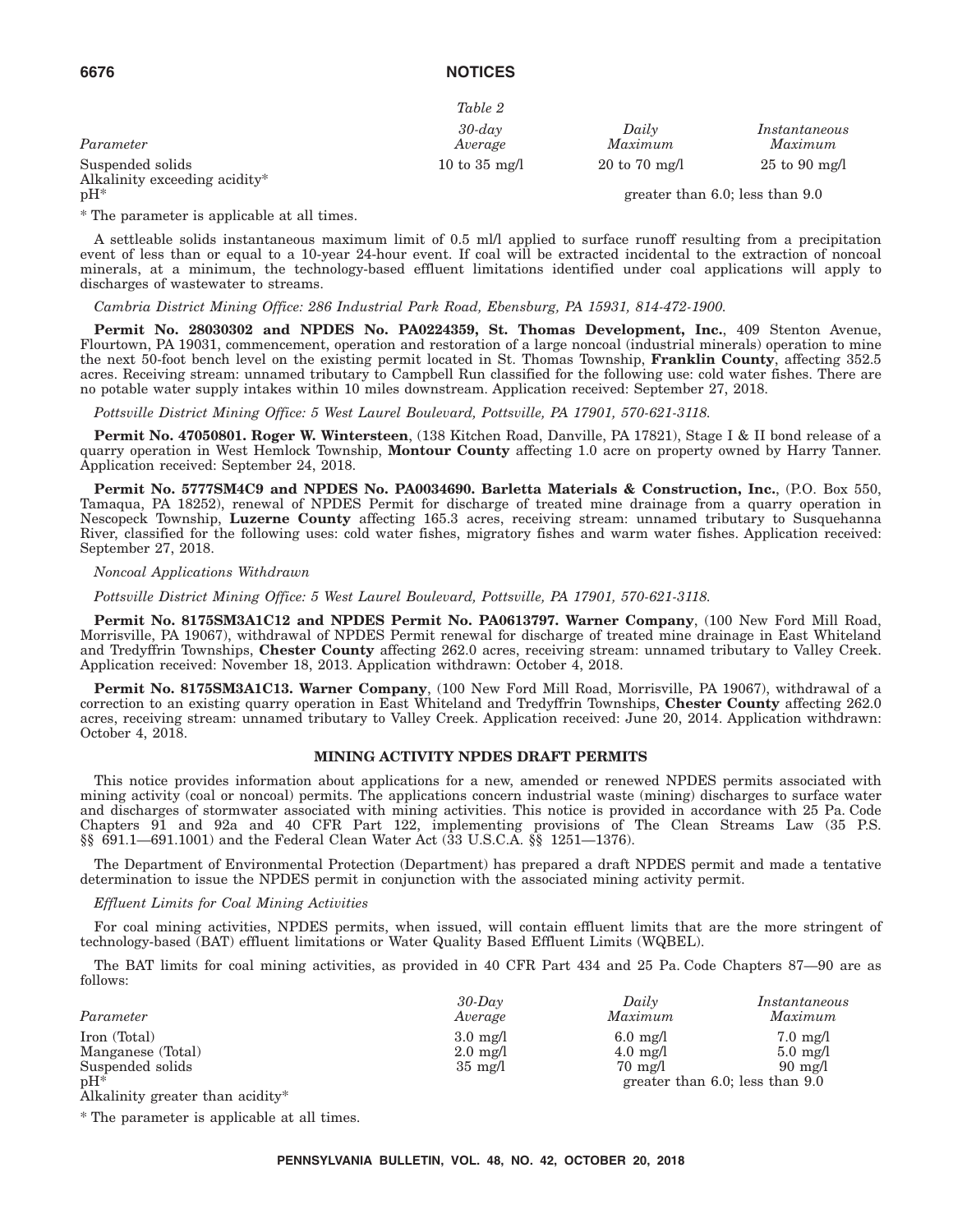A settleable solids instantaneous maximum limit of 0.5 ml/l applies to: surface runoff (resulting from a precipitation event of less than or equal to a 10-year 24-hour event) from active mining areas; active areas disturbed by coal refuse disposal activities; mined areas backfilled and revegetated; and all other discharges and drainage (resulting from a precipitation event of greater than 1-year 24-hour to less than or equal to a 10-year 24-hour event) from coal refuse disposal piles. Similarly, modified BAT limits apply to iron, manganese and suspended solids in surface runoff, discharges and drainage resulting from these precipitation events and those of greater magnitude in accordance with 25 Pa. Code §§ 87.102, 88.92, 88.187, 88.292, 89.52 and 90.102.

Exceptions to BAT effluent limits may be applicable in accordance with 25 Pa. Code §§ 87.102, 88.92, 88.187, 88.292, 89.52 and 90.102.

#### *Effluent Limits for Noncoal Mining Activities*

The limits for noncoal mining activities as provided in 25 Pa. Code Chapter 77 are pH 6 to 9 and other parameters the Department may require.

Discharges from noncoal mines located in some geologic settings (for example, in the coal fields) may require additional water quality based effluent limits. If additional effluent limits are needed for an NPDES permit associated with a noncoal mining permit, then the permit description specifies the parameters.

In addition to BAT or WQBEL limits, coal and noncoal NPDES permits establish effluent limitations in the form of implemented Best Management Practices (BMPs) identified in the associated Erosion and Sedimentation Plan, the Reclamation Plan and the NPDES permit application. These BMPs restrict the rates and quantities of associated pollutants from being discharged into surface waters in this Commonwealth.

More restrictive effluent limitations, restrictions on discharge volume or restrictions on the extent of mining that may occur are incorporated into an NPDES permit when necessary for compliance with water quality standards and antidegradation requirements (in accordance with 25 Pa. Code Chapters 91—96).

The procedures for determining the final effluent limits, using a mass-balance equation or model, are found in Technical Guidance Document 563-2112-115, Developing National Pollutant Discharge Elimination System (NPDES) Permits for Mining Activities. Other specific factors to be considered include public comments and Total Maximum Daily Load(s). Additional discharge limitations may apply in the event that unexpected discharges occur.

Discharge rates for surface mining activities are precipitation driven. Discharge rates for proposed discharges associated with underground mining are noted in the permit description.

Persons wishing to comment on an NPDES draft permit should submit a written statement to the Department at the address of the district mining office indicated before each draft permit within 30 days of this public notice. Comments received within the comment period will be considered in the final determinations regarding the NPDES permit applications. Comments must include the name, address and telephone number of the writer and a concise statement to inform the Department of the exact basis of a comment and the relevant facts upon which it is based.

The Department will also accept requests or petitions for a public hearing on NPDES permit applications, as provided in 25 Pa. Code § 92a.82(d). The request or petition for a public hearing shall be filed within 30 days of this public notice and contain the name, address, telephone number and the interest of the party filing the request, and state the reasons why a hearing is warranted. A public hearing may be held if the Department considers the public interest significant. If a hearing is scheduled, a notice of the hearing on the NPDES permit application will be published in the *Pennsylvania Bulletin* and a newspaper of general circulation within the relevant geographical area. When a public hearing is held, the Department will consider comments from the public hearing in the final determination on the NPDES permit application.

#### *Noncoal NPDES Draft Permits*

*Knox District Mining Office: P.O. Box 669, 310 Best Avenue, Knox, PA 16232-0669, 814-797-1191.*

**NPDES No. PA0280640 (Permit No. 24092801). S. E. Dyne Stone Sales, LLC** (P.O. Box 733, Kane, PA 16735) New NPDES permit for a small industrial minerals surface mine in Highland Township, **Elk County**, affecting 5.0 acres. Receiving streams: Unnamed tributary to Wolf Run, classified for the following uses: HQ CWF. TMDL: None. Application received: August 6, 2018. There will be no discharge from this site.

## **FEDERAL WATER POLLUTION CONTROL ACT, SECTION 401**

The following permit applications, requests for Environmental Assessment approval and requests for 401 Water Quality Certification have been received by the Department. Section 401 of the Federal Water Pollution Control Act (FWPCA) (33 U.S.C.A. § 1341) requires the Commonwealth to certify that the involved projects will not violate the sections 301—303, 306 and 307 of the FWPCA (33 U.S.C.A. §§ 1311—1313, 1316 and 1317) as well as relevant State requirements. Persons objecting to approval of a request for certification under section 401 of the FWPCA, the issuance of a Dam Permit or Water Obstruction and Encroachment Permit or the approval of an Environmental Assessment shall submit comments, suggestions or objections within 30 days of the date of this notice as well as any questions to the office noted before an application. Comments should contain the name, address and telephone number of the person commenting, identification of the certification request to which the comments or objections are addressed and a concise statement of comments, objections or suggestions including the relevant facts upon which they are based.

The Department may conduct a fact-finding hearing or an informal conference in response to comments if deemed necessary. Each individual will be notified, in writing, of the time and place of a scheduled hearing or conference concerning the certification request to which the comment, objection or suggestion relates. Maps, drawings and other data pertinent to the certification request are available for inspection between 8 a.m. and 4 p.m. on working days at the office noted before the application.

Persons with a disability who wish to attend the hearing and require an auxiliary aid, service or other accommodation to participate in the proceedings should contact the specified program. TDD users may contact the Department through the Pennsylvania AT&T Relay Service at (800) 654-5984.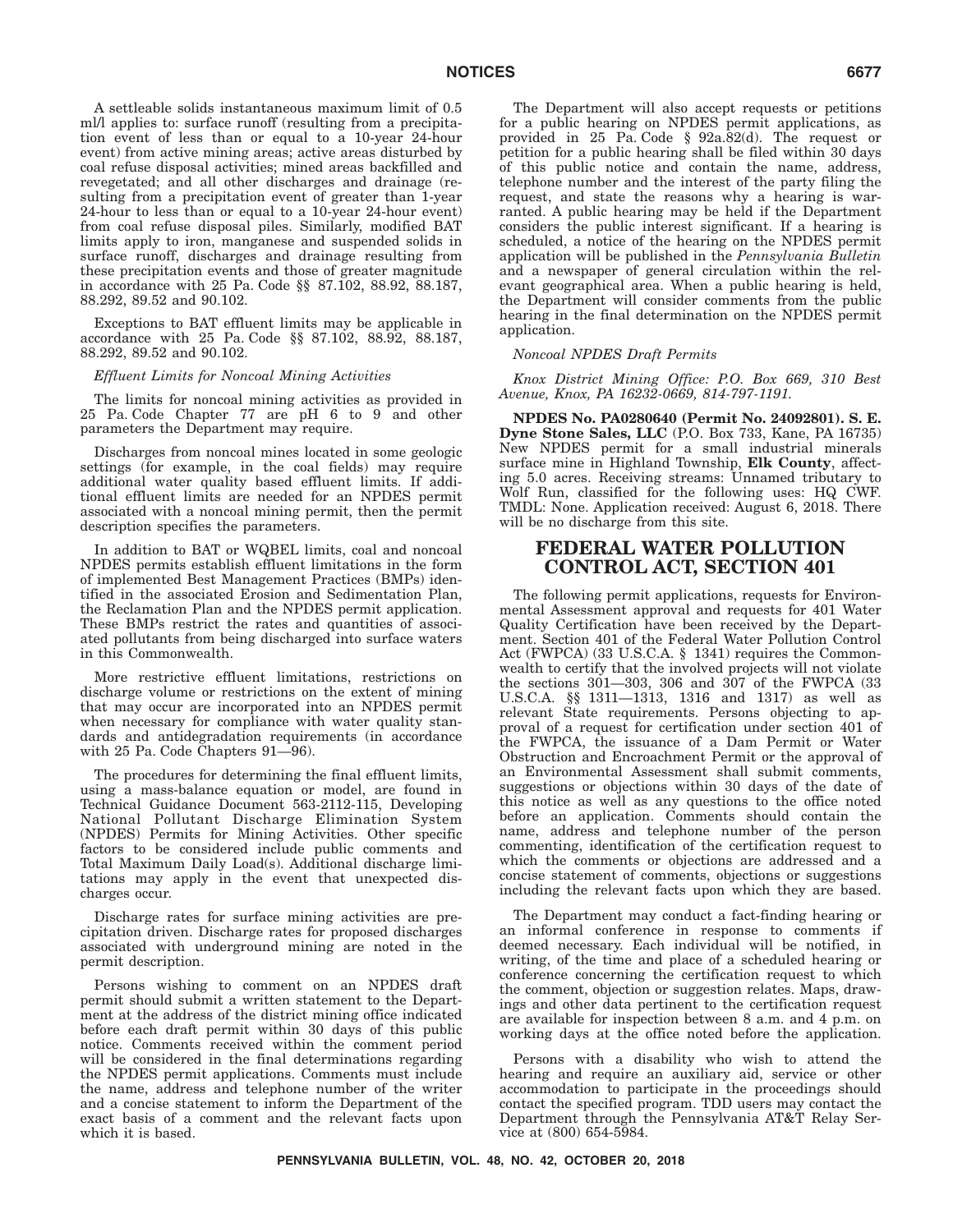**Applications Received under the Dam Safety and Encroachments Act (32 P.S. §§ 693.1—693.27) and section 302 of the Flood Plain Management Act (32 P.S. § 679.302) and Requests for Certification under section 401(a) of the FWPCA.**

#### **WATER OBSTRUCTIONS AND ENCROACHMENTS**

*Southeast Region: Waterways and Wetlands Program Manager, 2 East Main Street, Norristown, PA 19401, Telephone 484-250-5900.*

**E46-1169. Pennsylvania Department of Transportation Engineering District 6-0**, 7000 Geerdes Boulevard, King of Prussia, PA 19406, Norristown Borough, East Norriton and Whitpain Townships, **Montgomery County**, ACOE Philadelphia District.

The Pennsylvania Department of Transportation (PennDOT) is proposing to perform the below listed water obstruction and encroachment activities associated SR 0202, Section 61S Reconstruction Project:

1. To replace an existing 53.5-foot long, 6-foot by 4-foot reinforced concrete box culvert carrying an unnamed tributary to East Branch of Stony Creek (Waterway G, TSF-MF) and to construct and maintain a new 142.7-foot long, 10-foot by 5-foot reinforced concrete box stream enclosure resulting in 45.3 linear feet (513.8 square feet) of permanent stream impact, 46.8 linear feet (716.5 square feet) of temporary stream impact and 15,578 square feet (0.36 acre) of permanent floodway impact. The construction and maintenance of three (3) stormwater outfalls along with the placement of riprap rock aprons are also associated with this activity and included in the floodway impact values above. (USGS PA Lansdale Quadrangle—Latitude 40.136185 N, Longitude 75.31799 W).

2. To extend a 36-inch diameter reinforced concrete pipe culvert carrying an unnamed tributary to East Branch of Stony Creek (Waterway F, TSF-MF) resulting in 15.8 linear (172.9 square feet) of permanent stream impact, 9.4 linear feet (143.5 square feet) and 2,410 square feet (0.06 acre) of permanent floodway impact. The construction of a stormwater outfall and placement of riprap rock aprons are also included in the impact values above. (USGS PA Lansdale Quadrangle—Latitude 40.136186 N, Longitude 75.31335 W).

3. To remove an existing 27.05-foot single span reinforced concrete slab bridge over an unnamed tributary to East Branch of Stoney Creek (Waterway E, TSF-MF) and in its place, construct and maintain a 30-foot single span concrete spread box beam resulting in 96.4 linear feet (2,458.5 square feet) of permanent stream impact, 21.1 linear feet (2,077.5 square feet) of temporary stream impact. 16,698 square feet (0.38 acre) of permanent floodway impact are proposed for this activity which include the placement of fill for the construction of a stormwater facility, placement of fill for the roadway embankment and the construction and maintenance of three (3) stormwater outfalls along with the placement of riprap rock aprons. (USGS PA Lansdale Quadrangle— Latitude 40.142806 N, Longitude 75.31172 W).

4. To construct and maintain an 18-inch diameter reinforced concrete outfall to facilitate the outlet of stormwater conveyance resulting 10.5 linear feet (52.6 square feet) of permanent stream impact and 55.9 linear feet (705.4 square feet) of temporary stream impact. Permanent floodway impact associated with this activity are included with the construction of the stormwater facility listed within Item 3. (USGS PA Landsdale Quadrangle—Latitude 40.142944 N, Longitude 75.31089 W).

Approximately 40,268 square feet (0.80 acre) of permanent floodplain impact is proposed. This project is located on SR 202 between Johnson Highway (USGS PA Lansdale Quadrangle—Latitude 40.129484 N, Longitude 75.324595 W) and Township Line Road. in Norristown Borough, East Norriton and Whitpain Townships, **Montgomery County** (USGS PA Lansdale Quadrangle—Latitude 40.148650 N, Longitude 75.307676 W).

**E23-547. City of Chester**, 14th Street, Chester, PA 19013, Chester City, **Delaware County**, ACOE Philadelphia District.

The City of Chester is proposing to construct and maintain a multi-use trail recreational trail system with a total disturbance of 11.1 acres of permanent floodway and floodplain impact of Chester Creek (WWF, MF). This activity includes the construction and maintenance of five (5) outfalls and the placement of riprap rock aprons. Project is located along 2 miles of Chester Creek starting from Crozer Park and ends at 9th and Edgmont Avenue in Chester City, Delaware County (USGS PA Bridgeport; Marcus Hook Quadrangle—Latitude 39.850519, Longitude -75.380635).

*Southcentral Region: Waterways & Wetlands Program, 909 Elmerton Avenue, Harrisburg, PA 17110, Ed Muzic, Section Chief, 717.705.4802.*

**E22-649: PennDOT Engineering District 8-0**, 2140 Herr St., Harrisburg, PA 17103 in Lower Paxton Township, **Dauphin County**, U.S. Army Corps of Engineers Baltimore District.

To remove existing structures and to (1) install and maintain a 32 linear foot and 78 linear foot 128 inch × 82 inch culvert in a UNT Nyes Run (WWF, MF), (2) install and maintain a  $54$  linear foot,  $3.5$  foot  $\times$  6-foot box culvert in UNT Nyes Run (WWF, MF), (3) relocate 124 linear feet of a UNT to Nyes Run (Channel 1; WWF, MF), (4) relocate 117 linear feet of a UNT to Nyes Run (Channel 4; WWF, MF), (5) install 234 linear feet of stream bank protection in a UNT Nyes Run (WWF, MF), (6) place fill within the floodway and floodplain of UNT Nyes Run. The project proposes to permanently impact approximately 1,017 feet of stream channel and temporally impact approximately 392 linear feet. The project proposes to permanently impact 0.01 ac. of a PEM wetland and 0.008 ac. of PFO wetland, all for the purpose of improving transportation safety and roadway standards in Lower Paxton Township, Dauphin County (40.3111°, -76.7718°).

*Northcentral Region: Waterways & Wetlands Program Manager, 208 West Third Street, Williamsport, PA 17701, 570-327-3636.*

**E18-508. First Quality Tissue, LLC**, 904 Woods Avenue, Lock Haven, PA 17745. FQT New Canal Crossing, in Castanea Township, **Clinton County**, ACOE Baltimore District (Lock Haven & Mill Hall, PA Quadrangle N: 40°07′32.57″; W: 77°27′29.12″).

To construct and maintain an 89-foot-long, by 113-inchwide, by 72-inch-high, concrete culvert in a canal receiving water from Bald Eagle Creek for employees to access parking lot areas and the plant. This project proposes to: 1) temporarily impact 1,585.3 square feet of the canal and 0 acre of wetland, 2) permanently impact 5,051.3 square feet of the canal and 0 acre of wetland, which are classified as Warm Water Fishery.

*Southwest Region: Waterways and Wetlands Program, 400 Waterfront Drive, Pittsburgh, PA 15222, Dana Drake, Waterways and Wetlands Program Manager, 412-442- 4000.*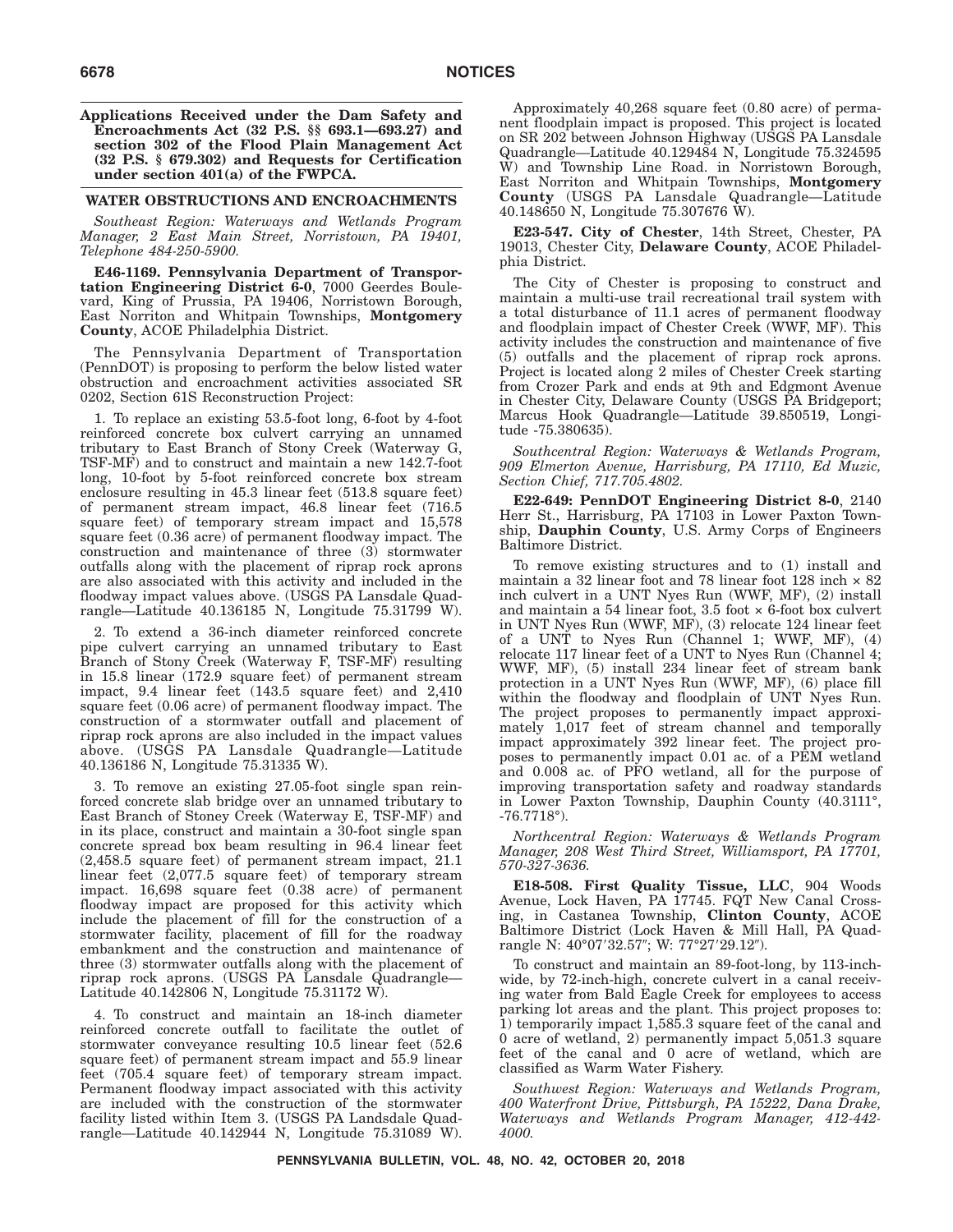**E26-383, PennDOT District 12-0**, 825 North Gallatin Avenue, Uniontown, PA 15401, Luzerne Township, **Fayette County**; Pittsburgh ACOE District.

The applicant is proposing to:

Remove the existing 15' long, 32.9' wide, 25 SF opening, slab bridge carrying SR 4001 over Rush Run (WWF) with a drainage area of 1.23 square mile; construct and maintain a replacement 22' long, 39.5' wide, 3.5' underclearance box culvert on existing alignment; place and maintain fill in 78' of Rush Run and construct and maintain 63' of replacement relocated channel to align with the culvert replacement and road improvement work; regrade 53' of Rush Run to maintain the hydraulic opening at the proposed culvert outlet; construct and maintain 141' of rip-rap streambank stabilization. In addition, place and maintain fill in a de minimis 0.032 acre of PEM wetlands, construct and maintain associated stormwater facilities, and temporarily impact 0.065 acre of PEM wetlands and 551' of stream for the purpose of constructing these encroachments. The project results in a total permanent stream impact of 455'. Stream impacts will be mitigated onsite via construction of a mudsill along Rush Run, and removal of two abandoned railroad abutments which are currently restricting streamflow. The project site is located approximately one half mile south of the intersection of SR 4001 (Rush Run Road) and Telegraph Road (Carmichaels PA Quadrangle; Latitude: 39° 58′ 42″; Longitude: -79° 56′ 32″; Sub-basin 19C; USACE Pittsburgh District) in Luzerne Township, Fayette County.

*District Oil & Gas Operations: Eastern Oil & Gas District, 208 West Third Street, Suite 101, Williamsport, PA 17701.*

**E5829-134: Franklin and Liberty Townships**, SWN Production Company, LLC; 10000 Energy Drive, Spring, TX 77389; Franklin and Liberty Townships, **Susquehanna County**, ACOE Baltimore District.

To construct, operate, and maintain:

1) a 12-inch diameter steel natural gas gathering pipeline and temporary timber mat bridge impacting 51 lineal feet of an unnamed tributary to Silver Creek (EV, CWF-MF) (Franklin Forks, PA Quadrangle; Latitude: 41° 55'  $31''$ , Longitude:  $-75^{\circ}$   $52'$   $18'$ ),

2) a 12-inch diameter steel natural gas gathering pipeline and temporary timber mat impacting 12,168 square feet (0.28 acre) of a palustrine emergent wetlands (PEM) (Franklin Forks, PA Quadrangle; Latitude: 41° 55′ 32", Longitude: -75° 52′ 17″),

3) a 12-inch diameter steel natural gas gathering pipeline and temporary timber mat bridge impacting 50 lineal feet of an unnamed tributary to Silver Creek (EV, CWF-MF) (Franklin Forks, PA Quadrangle; Latitude: 41° 55' 44″, Longitude: -75°  $51'$   $52'$ ),

4) a 12-inch diameter steel natural gas gathering pipeline impacting 2 lineal feet of an unnamed tributary to Silver Creek (EV, CWF-MF) (Franklin Forks, PA Quadrangle; Latitude: 41° 55′ 49″, Longitude: -75° 51′ 48″),

5) a 12-inch diameter steel natural gas gathering pipeline impacting 5 lineal feet of an unnamed tributary to Silver Creek (EV, CWF-MF) (Franklin Forks, PA Quadrangle; Latitude: 41° 55′ 50″, Longitude: -75° 51′ 47″),

6) a 12-inch diameter steel natural gas gathering pipeline and temporary timber mat impacting 98 square feet (0.01 acre) of a palustrine emergent wetlands (PEM) and

palustrine scrub-shrub wetlands (PSS) (Franklin Forks, PA Quadrangle; Latitude: 41° 55' 50", Longitude: -75° 51'  $46$ "),

7) a 12-inch diameter steel natural gas gathering pipeline and temporary timber mat impacting 933 square feet (0.01 acre) of a palustrine forested wetlands (PFO) (Franklin Forks, PA Quadrangle; Latitude: 41° 55' 53", Longitude:  $-75^{\circ}$   $51'$   $38'$ ),

8) a 12-inch diameter steel natural gas gathering pipeline and temporary timber mat impacting 260 square feet (0.01 acre) of a palustrine forested wetlands (PFO) (Franklin Forks, PA Quadrangle; Latitude: 41° 55' 55", Longitude:  $-75^{\circ}$  51' 38"),

9) a 12-inch diameter steel natural gas gathering pipeline and temporary timber mat impacting 884 square feet (0.01 acre) of a palustrine forested wetlands (PFO) (Franklin Forks, PA Quadrangle; Latitude: 41° 55' 59", Longitude: -75° 51' 38"),

10) a 12-inch diameter steel natural gas gathering pipeline and temporary timber mat bridge impacting 359 square feet of floodway to an unnamed tributary to Silver Creek (CWF, MF) (Franklin Forks, PA Quadrangle; Latitude: 41° 55' 31", Longitude: -75° 51' 39"),

11) a 12-inch diameter steel natural gas gathering pipeline and temporary timber mat bridge impacting 45 lineal feet of an unnamed tributary to Snake Creek (CWF-MF) (Franklin Forks, PA Quadrangle; Latitude: 41° 56' 11", Longitude: -75° 51' 29"),

12) a 12-inch diameter steel natural gas gathering pipeline and temporary timber mat impacting 3,830 square feet (0.09 acre) of a palustrine emergent wetlands (PEM) (Franklin Forks, PA Quadrangle; Latitude: 41° 55- 49", Longitude: -75° 51' 54"),

13) a 12-inch diameter steel natural gas gathering pipeline and temporary timber mat impacting 5,239 square feet (0.12 acre) of a palustrine emergent wetlands (PEM) (Franklin Forks, PA Quadrangle; Latitude: 41° 55- 49", Longitude: -75° 52' 01"),

14) a 12-inch diameter steel natural gas gathering pipeline and temporary timber mat impacting 5,567 square feet (0.13 acre) of a palustrine emergent wetlands (PEM) (Franklin Forks, PA Quadrangle; Latitude: 41° 55- 52", Longitude: -75° 52' 06"),

15) a 12-inch diameter steel natural gas gathering pipeline and temporary timber mat impacting 1,721 square feet (0.04 acre) of a palustrine emergent wetlands (PEM) (Franklin Forks, PA Quadrangle; Latitude: 41° 55- 55", Longitude: -75° 52' 03"),

16) a 12-inch diameter steel natural gas gathering pipeline and temporary timber mat bridge impacting 72 lineal feet of an unnamed tributary to Silver Creek (EV, CWF-MF) (Franklin Forks, PA Quadrangle; Latitude: 41° 55′ 53″, Longitude: -75° 51′ 49″),

17) a 12-inch diameter steel natural gas gathering pipeline and temporary timber mat impacting 464 square feet (0.01 acre) of a palustrine emergent wetlands (PEM) (Franklin Forks, PA Quadrangle; Latitude: 41° 55' 53", Longitude:  $-75^{\circ}$   $51'$   $49'$ ),

18) a 12-inch diameter steel natural gas gathering pipeline and temporary timber mat impacting 167 square feet (0.01 acre) of a palustrine emergent wetlands (PEM) (Franklin Forks, PA Quadrangle; Latitude: 41° 55' 53", Longitude:  $-75^{\circ}$   $51'$   $49'$ ),

The natural gas gathering pipeline project consists of constructing approximately 2 miles 12-inch steel natural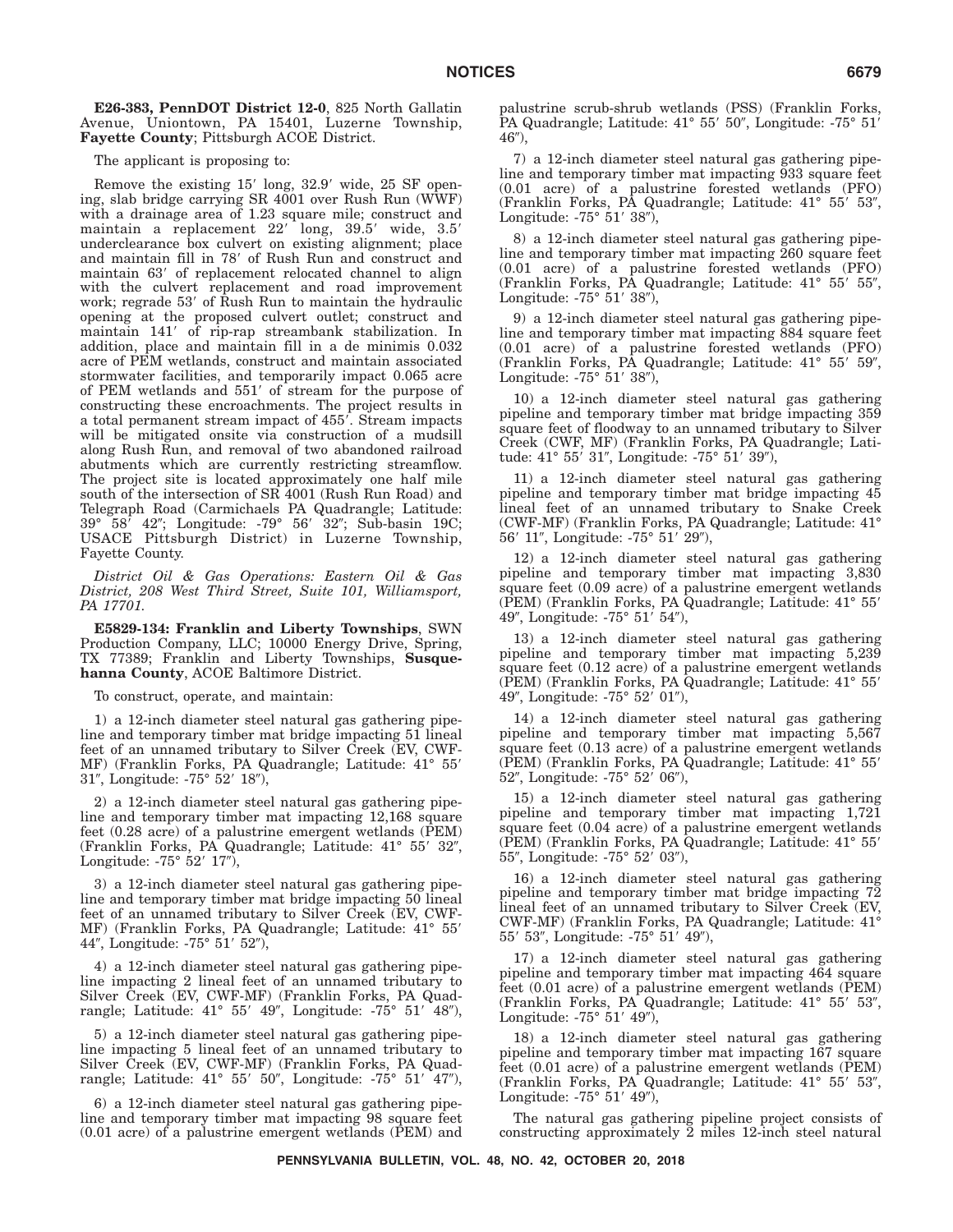gas Carrar/Depue Interconnect Pipeline in Franklin and Liberty Townships, Susquehanna County. The project will result in 222 lineal feet of stream impacts, 359 square feet of floodway only impacts, 29,156 square feet (0.67 acre) of palustrine emergent wetland impacts, 98 square feet (0.01 acre) of palustrine scrub-shrub wetland impacts, and 2,077 square feet (0.05 acre) of palustrine forested wetland impacts to provide safe reliable conveyance of Marcellus Shale natural gas to market.

#### **ENVIRONMENTAL ASSESSMENTS**

*Central Office: Bureau of Waterways Engineering and Wetlands, Rachel Carson State Office Building, Floor 2, 400 Market Street, P.O. Box 8460, Harrisburg, PA 17105- 8460.*

**D21-206EA. Cindy Foster**, Borough Manager, Borough of Lemoyne, 510 Herman Avenue, Lemoyne, PA 17043, Lemoyne Borough, **Cumberland County**, USACOE Baltimore District.

Project proposes to remove the remains of the breached Lemoyne Borough Dam to eliminate a threat to public safety and to restore approximately 220 feet of stream channel to a free-flowing condition. The proposed restoration project includes construction of grade and erosion control structures in the stream channel through the former reservoir and immediately downstream from the dam where significant erosion has occurred. The project is located across a tributary to the Susquehanna River (WWF, MF) (West Harrisburg, PA Quadrangle, Latitude: 40.2509; Longitude: -76.9089).

# **ACTIONS**

# **THE PENNSYLVANIA CLEAN STREAMS LAW AND THE FEDERAL CLEAN WATER ACT**

# **FINAL ACTIONS TAKEN FOR NPDES PERMITS AND WQM PERMITS**

The Department has taken the following actions on previously received applications for new, amended and renewed NPDES and WQM permits, applications for permit waivers and NOIs for coverage under General Permits. This notice of final action is provided in accordance with 25 Pa. Code Chapters 91 and 92a and 40 CFR Part 122, implementing provisions of The Clean Streams Law (35 P.S. §§ 691.1—691.1001) and the Federal Clean Water Act (33 U.S.C.A. §§ 1251—1376).

| Location    | Permit Authority | Application Type or Category                                   |
|-------------|------------------|----------------------------------------------------------------|
| Section I   | <b>NPDES</b>     | Renewals                                                       |
| Section II  | <b>NPDES</b>     | New or Amendment                                               |
| Section III | WQM              | Industrial, Sewage or Animal Wastes; Discharges to Groundwater |
| Section IV  | <b>NPDES</b>     | MS4 Individual Permit                                          |
| Section V   | <b>NPDES</b>     | MS4 Permit Waiver                                              |
| Section VI  | <b>NPDES</b>     | Individual Permit Stormwater Construction                      |
| Section VII | <b>NPDES</b>     | NOI for Coverage under NPDES General Permits                   |

Sections I—VI contain actions regarding industrial, animal or sewage wastes discharges, discharges to groundwater, and discharges associated with MS4, stormwater associated with construction activities and CAFOs. Section VII contains notices for parties who have submitted NOIs for Coverage under General NPDES Permits. The approval for coverage under these General NPDES Permits is subject to applicable effluent limitations, monitoring, reporting requirements and other conditions in each General Permit. The approval of coverage for land application of sewage sludge or residential septage under applicable general permit is subject to pollutant limitations, pathogen and vector attraction reduction requirements, operational standards, general requirements, management practices and other conditions in the respective permit. The permits and related documents, effluent limitations, permitting requirements and other information are on file and may be inspected and arrangements made for copying at the contact office noted before the action.

Persons aggrieved by an action may appeal that action to the Environmental Hearing Board (Board) under section 4 of the Environmental Hearing Board Act (35 P.S. § 7514) and 2 Pa.C.S. §§ 501—508 and 701—704 (relating to Administrative Agency Law). The appeal should be sent to the Environmental Hearing Board, Second Floor, Rachel Carson State Office Building, 400 Market Street, P.O. Box 8457, Harrisburg, PA 17105-8457, (717) 787-3483. TDD users may contact the Board through the Pennsylvania AT&T Relay Service, (800) 654-5984. Appeals must be filed with the Board within 30 days of publication of this notice in the *Pennsylvania Bulletin* unless the appropriate statute provides a different time period. Copies of the appeal form and the Board's rules of practice and procedure may be obtained from the Board. The appeal form and the Board's rules of practice and procedure are also available in braille or on audiotape from the Secretary to the Board at (717) 787-3483. This paragraph does not, in and of itself, create a right of appeal beyond that permitted by applicable statutes and decisional law.

For individuals who wish to challenge an action, the appeal must reach the Board within 30 days. A lawyer is not needed to file an appeal with the Board.

Important legal rights are at stake, however, so individuals should contact a lawyer at once. Persons who cannot afford a lawyer may qualify for free pro bono representation. Call the Secretary to the Board at (717) 787-3483 for more information.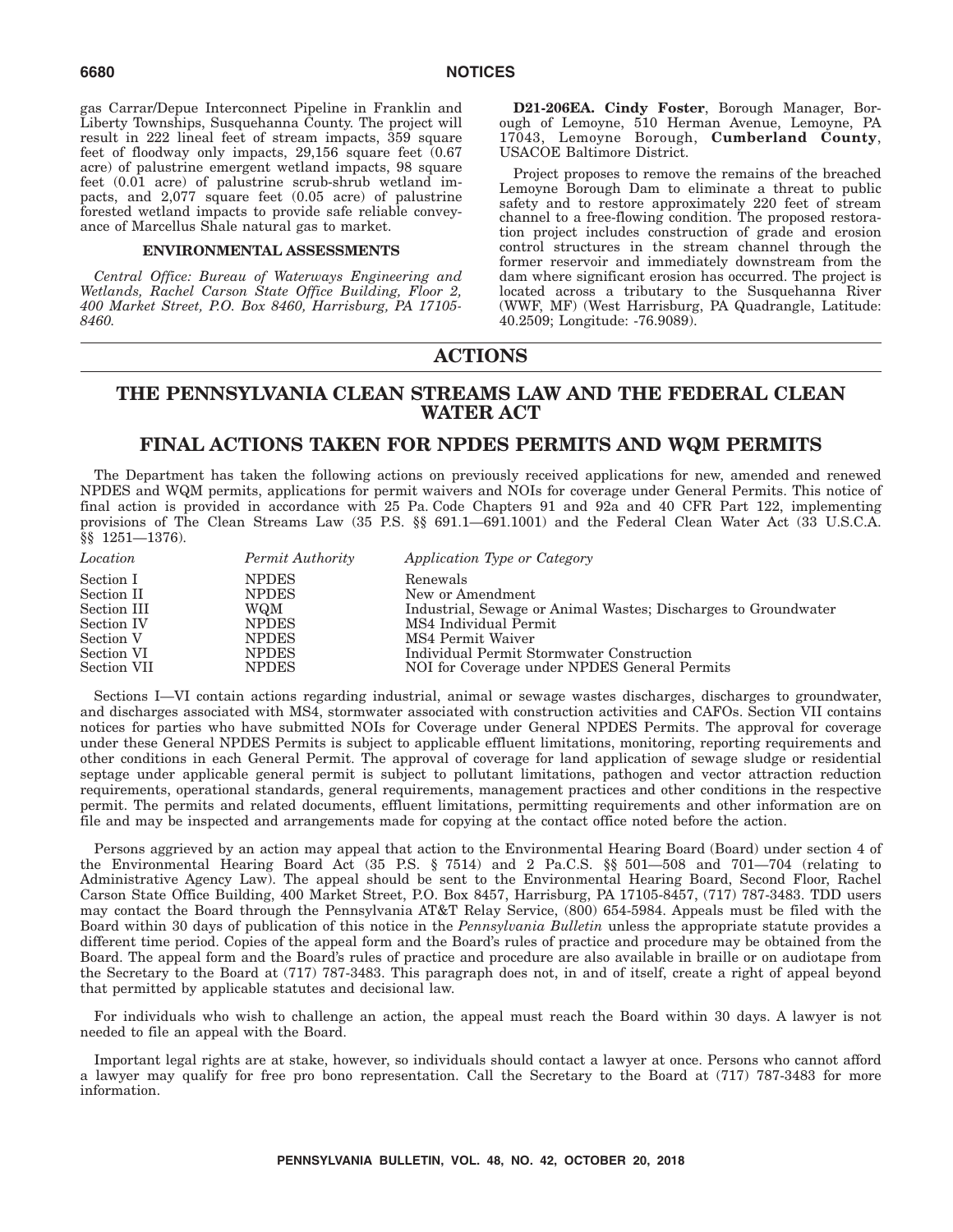## **I. NPDES Renewal Permit Actions.**

*Southeast Region: Clean Water Program Manager, 2 East Main Street, Norristown, PA 19401. Phone: 484.250.5970.*

| NPDES No.<br>(Type)       | <b>Facility Name &amp; Address</b>                                                            | County & Municipality                        | Stream Name<br>(Watershed #) | EPA<br>Waived<br>$Y/N$ ? |
|---------------------------|-----------------------------------------------------------------------------------------------|----------------------------------------------|------------------------------|--------------------------|
| PA0057002<br>(Industrial) | Haverford Township<br>Landfill Leachate TP<br>2325 Darby Road<br>Havertown, PA 19083-2201     | Delaware County<br>Haverford Township        | Darby Creek<br>3-G           | Y                        |
| PA0025488<br>(Sewage)     | Avondale Borough<br>P.O. Box 247<br>110 Pomeroy Road<br>Avondale, PA 19311-0247               | <b>Chester County</b><br>Avondale Borough    | White Clay Creek<br>3-I      | N                        |
| PA0058556<br>(Industrial) | Downingtown Municipal<br>Water Authority<br>100 Water Plant Way<br>Downingtown, PA 19335-1951 | <b>Chester County</b><br>Downingtown Borough | Beaver Creek<br>$3-H$        | Y                        |

*Northeast Region: Clean Water Program Manager, 2 Public Square, Wilkes-Barre, PA 18701-1915. Phone: 570-826-2511.*

| NPDES No.<br>(Type)        | <b>Facility Name &amp; Address</b>                                                           | County & Municipality                    | Stream Name<br>(Watershed No.)                  | <b>EPA</b> Waived<br>$Y/N$ ? |
|----------------------------|----------------------------------------------------------------------------------------------|------------------------------------------|-------------------------------------------------|------------------------------|
| PAS802208<br>(Storm Water) | Nestle DistTech Transportation<br>Facility<br>5448 Oakview Drive<br>Allentown, PA 18104      | Lehigh County<br>Upper Macungie Township | Unnamed Tributary<br>to Cedar Creek<br>$(2-C)$  | $\operatorname{Yes}$         |
| PA0064173<br>(Sewage)      | Heisler's Cloverleaf Dairy WWTP<br>743 Catawissa Road<br>Tamaqua, PA 18252                   | Schuylkill County<br>Walker Township     | Beaver Creek<br>(03A)                           | $\operatorname{Yes}$         |
| PA0061093<br>(Sewage)      | Monroe Career and Technical<br>Institution<br>194 Laurel Lake Road<br>Bartonsville, PA 18321 | Monroe County<br>Pocono Township         | Unnamed Tributary<br>to Pocono Creek<br>$(1-E)$ | $\operatorname{Yes}$         |

*Southcentral Region: Clean Water Program Manager, 909 Elmerton Avenue, Harrisburg, PA 17110. Phone: 717-705-4707.*

| NPDES No.<br>(Type)     | <b>Facility Name &amp; Address</b>                                                                         | County & Municipality                      | Stream Name<br>(Watershed #)                                 | <b>EPA</b> Waived<br>$Y/N$ ? |
|-------------------------|------------------------------------------------------------------------------------------------------------|--------------------------------------------|--------------------------------------------------------------|------------------------------|
| PA0247103<br><b>SEW</b> | Northeastern York County Sewer<br>Authority<br>P.O. Box 516<br>200 Main St<br>Mount Wolf, PA<br>17347-0516 | East Manchester<br>Township<br>York County | Susquehanna River<br>in Watershed(s) $7-H$                   | Y                            |
| PA0081710<br><b>SEW</b> | MHC Circle M LP<br>2 N Riverside Plaza<br>Suite 800<br>Chicago, IL 60606-2682                              | Pequea Township<br>Lancaster County        | Conestoga River in<br>Watershed $(s)$ 7-J                    | Y                            |
| PA0261777<br><b>SEW</b> | Alvin K Fisher Jr<br>6756 McClays Mill Rd<br>Newburg, PA<br>17240-9617                                     | Lurgan Township<br>Franklin County         | UNT to<br>Conodoguinet Creek<br>in Watershed(s) $7-B$        | Y                            |
| PA0081388<br><b>SEW</b> | Barkas Inc.<br>14971 Mount Olivet Rd<br>Stewartstown, PA 17363-8506                                        | North Hopewell Township<br>York County     | UNT of East Branch<br>Codorus Creek in<br>$Watershed(s)$ 7-H | Y                            |
| PA0111601<br><b>SEW</b> | Christian Retreat Cntr<br>369 CRC Drive<br>East Waterford, PA 17021-9981                                   | Lack Township<br>Juniata County            | Tuscarora Creek in<br>$Watershed(s)$ 12-B                    | Y                            |
| PA0247944<br><b>SEW</b> | Spring Grove Area School Dist.<br>Paradise Elem. STP<br>100 E. College Avenue<br>Spring Grove, PA 17362    | Paradise Township<br>York County           | UNT of Paradise<br>$Run$ in Watershed(s)<br>7-F              | Y                            |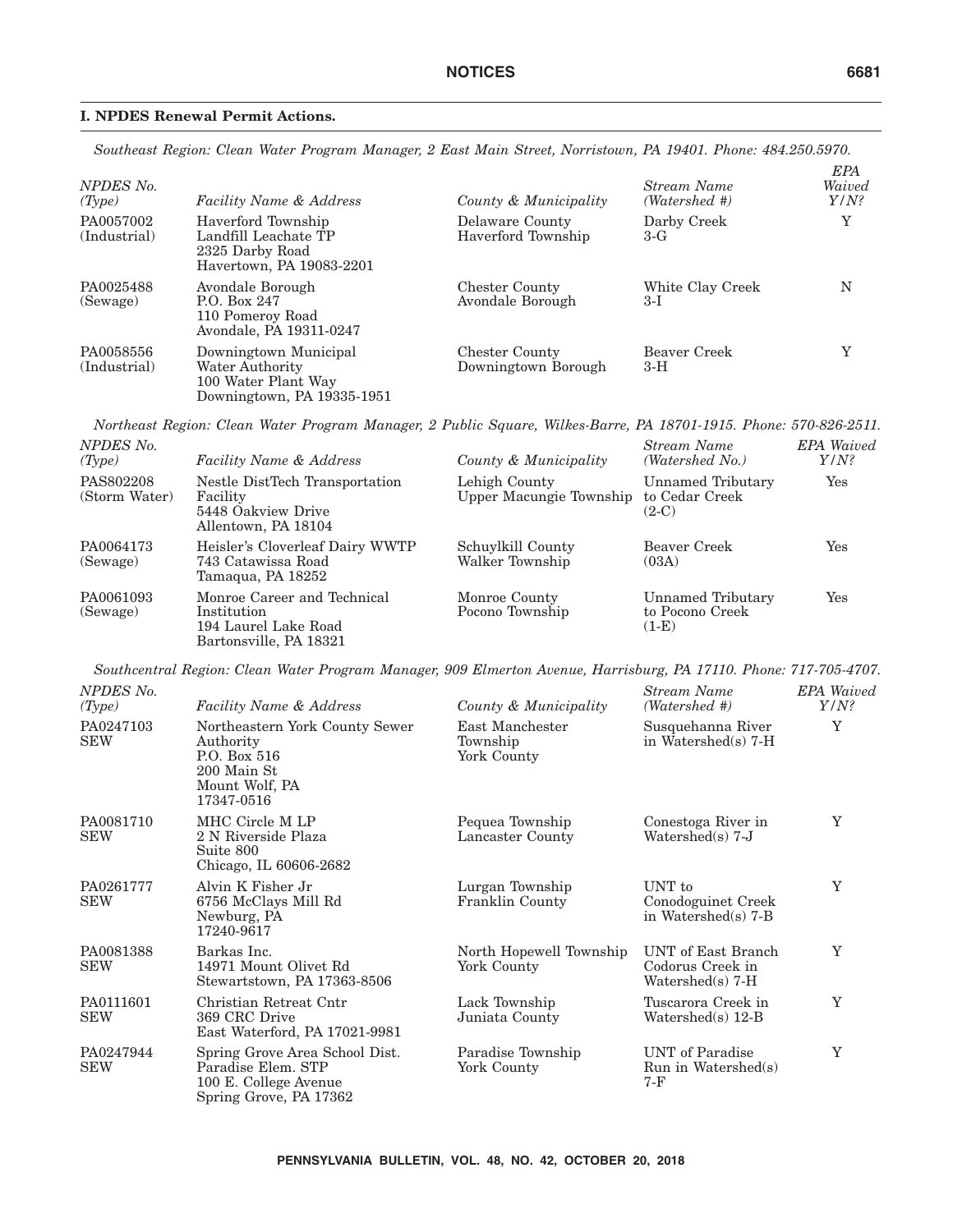(Industrial)

454 Pine Street

Williamsport, PA 17701-6200

#### **6682 NOTICES**

| NPDES No.                |                                                                                                                                                |                                      | Stream Name                                        | <b>EPA</b> Waived            |
|--------------------------|------------------------------------------------------------------------------------------------------------------------------------------------|--------------------------------------|----------------------------------------------------|------------------------------|
| (Type)                   | <b>Facility Name &amp; Address</b>                                                                                                             | County & Municipality                | (Watershed #)                                      | $Y/N$ ?                      |
| PA0086894<br><b>SEW</b>  | Country View Manor Park LLC<br>P.O. Box 66<br>East Berlin, PA<br>17316-0066                                                                    | Washington Township<br>York County   | UNT to Red Run in<br>Watershed $(s)$ 7-F           | Y                            |
| PA0261947<br><b>SEW</b>  | Kelly A Horlacher<br>147 Sieger Road<br>Kutztown, PA<br>19530-8857                                                                             | Richmond Township<br>Berks County    | UNT to Maiden<br>Creek in<br>Watershed(s) $3-B$    | Y                            |
| PA0247677<br><b>SEW</b>  | East Waterford Sewer Authority<br>Juniata County 12988 Route 75 S<br>Suite 1<br>Honey Grove, PA<br>17035-7305                                  | Tuscarora Township<br>Juniata County | Tuscarora Creek in<br>Watershed(s) 12-B            | Y                            |
| PA0088579<br><b>SEW</b>  | Felton Borough<br>88 Main Street<br>Felton, PA 17322-9051                                                                                      | Felton Borough<br>York County        | North Branch<br>Muddy Creek in<br>Watershed(s) 7-I | Y                            |
| PA0083399<br><b>SEW</b>  | MHC Gettysburg Farm LP<br>2 N Riverside Plaza<br>Suite 800<br>Chicago, IL<br>60606-2682                                                        | Dover Township<br>York County        | Conewago Creek in<br>Watershed $(s)$ 7-F           | Y                            |
| PA0088064<br><b>CAFO</b> | Country View Family Farms, LLC<br>1301 Fulling Mill Road<br>Middletown, PA 17057                                                               | Jackson Township<br>Perry County     | UNT to Sherman<br>Creek and Shultz<br>Creek        | Y                            |
|                          | Northcentral Regional Office: Clean Water Program Manager, 208 W Third Street, Suite 101, Williamsport, PA<br>17701-6448. Phone: 570.327.3636. |                                      |                                                    |                              |
| NPDES No.<br>(Type)      | <b>Facility Name &amp; Address</b>                                                                                                             | County & Municipality                | Stream Name<br>(Watershed No.)                     | <b>EPA</b> Waived<br>$Y/N$ ? |
| PA0232351                | Eureka Resources LLC                                                                                                                           | <b>Bradford County</b>               | Susquehanna River                                  | $\rm No$                     |

*Southwest Regional Office: Clean Water Program Manager, 400 Waterfront Drive, Pittsburgh, PA 15222-4745. Phone: 412.442.4000.*

Standing Stone Township

 $(4-D)$ 

| NPDES No.<br>(Tvpe)   | <b>Facility Name &amp; Address</b>                                         | County & Municipality                      | Stream Name<br>(Watershed No.)                   | <b>EPA</b> Waived<br>$Y/N$ ? |
|-----------------------|----------------------------------------------------------------------------|--------------------------------------------|--------------------------------------------------|------------------------------|
| PA0098396<br>(Sewage) | Laurel View Manor MHP STP<br>600 Laurelview Drive<br>Mt Pleasant, PA 15666 | <b>Fayette County</b><br>Bullskin Township | Unnamed Tributary<br>to Jacobs Creek<br>$(19-D)$ | Yes                          |

**II. New or Expanded Facility Permits, Renewal of Major Permits and EPA Nonwaived Permit Actions.**

*Southeast Region: Water Management Program Manager, 2 East Main Street, Norristown, PA 19401.*

**NPDES Permit PA0050458**, Sewage, Renewal, **Aqua Pennsylvania Wastewater Inc.**, 762 West Lancaster Avenue, Bryn Mawr, PA 19010-3402.

This proposed facility is located in East Brandywine Township, **Chester County**.

Description of Action/Activity: Issuance of an NPDES permit for an existing discharge of treated Sewage.

**NPDES Permit No. PA0027421**, Sewage, **Norristown Municipal Waste Authority**, 235 E. Airy Street, Norristown, PA 19401.

This proposed facility is located in Norristown Borough, **Montgomery County**.

Description of Action/Activity: Issuance of an NPDES Permit for an existing discharge of treated Sewage.

*Southcentral Region: Clean Water Program Manager, 909 Elmerton Avenue, Harrisburg, PA 17110. Phone: 717-705-4707.*

**NPDES Permit No. PA0085723**, Sewerage, **York Water Co.**, 130 E Market Street, York, PA 17401-1219.

This proposed facility is located in Springfield Township, **York County**.

Description of Proposed Action/Activity: The applicant is authorized to discharge from a facility known as Syc WWTP Exit Ii Land Venture Ind Park, located in Springfield Township, York County, to Seaks Run in Watershed(s) 7-H in accordance with effluent limitations, monitoring requirements and other conditions set forth in Parts A, B and C hereof.

**NPDES Permit No. PA0088064**, CAFO, **Country View Family Farms LLC**, 1301 Fulling Mill Road, Middletown, PA 17057.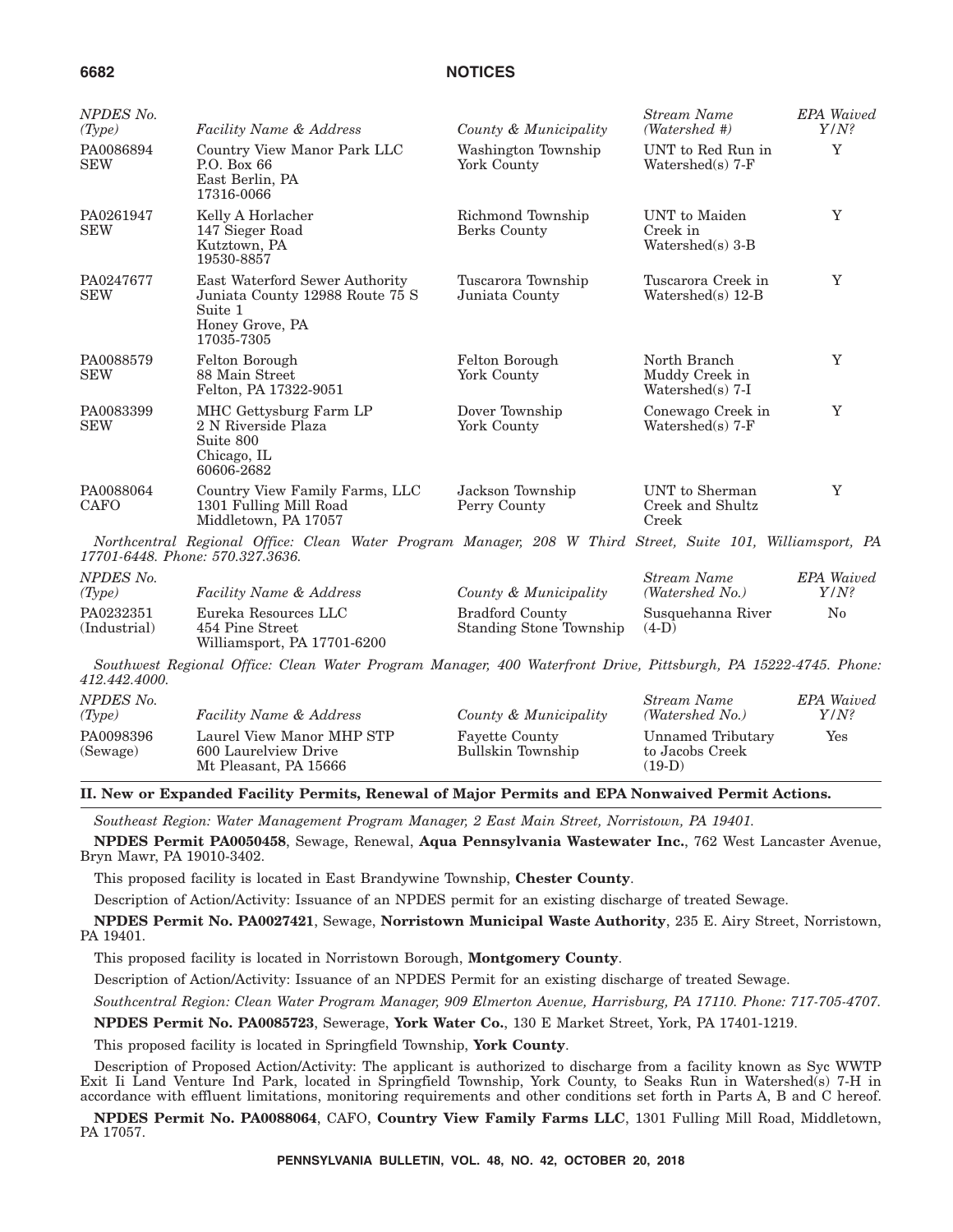This proposed facility is located in Jackson Township, **Perry County**.

Description of Proposed Action/Activity:

The permitee is authorized to operate a Concentrated Animal Feeding Operation (CAFO) known as Perry Meadows Farm CAFO (''operation'') located in Jackson Township, Perry County in Watershed(s) 7-A Unnamed Tributary to Sherman Creek and Shultz Creek in accordance with the effluent limitations, monitoring and reporting requirements, best management practices (BMP) and other conditions set forth in Parts A, B and C herein.

*Southwest Regional Office: Regional Clean Water Program Manager, 400 Waterfront Drive, Pittsburgh, PA 15222-4745. Phone: 412.442.4000.*

**NPDES Permit No. PA0026883**, Sewage, **Beaver Falls City**, 715 15th Street, Beaver Falls, PA 15010-4124.

This existing facility is located in Beaver Falls City, **Beaver County**.

Description of Existing Action/Activity: Issuance of an NPDES Permit for an existing discharge of treated Sewage.

*Northwest Region: Clean Water Program Manager, 230 Chestnut Street, Meadville, PA 16335-3481.*

**NPDES Permit No. PA0271535**, Sewage, **James Felmlee**, 193 Congress Street, Bradford, PA 16701.

This proposed facility is located in Corydon Township, **McKean County**.

Description of Action/Activity: Issuance of an NPDES permit for a new discharge of treated Sewage.

**NPDES Permit No. PA0271551**, Sewage, **John R. Tully**, 1860 Old Grade Road, Falls Creek, PA 15840.

This proposed facility is located in Washington Township, **Jefferson County**.

Description of Action/Activity: Issuance of an NPDES permit for a new discharge of treated Sewage.

**NPDES Permit No. PA0271624**, Sewage, **Sean Gill**, 154 Quarry Road, Greenville, PA 16125.

This proposed facility is located in Delaware Township, **Mercer County**.

Description of Action/Activity: Issuance of an NPDES permit for a new discharge of treated Sewage.

## **III. WQM Industrial Waste and Sewerage Actions under The Clean Streams Law.**

*Southeast Region: Clean Water Program Manager, 2 East Main Street, Norristown, PA 19401, 484.250.5900.*

**WQM Permit No. 4618409**, Sewage, **Berks Montgomery Municipal Authority**, 136 Municipal Drive, P.O. Box 370, Gilbertville, PA 19525-9463.

This proposed facility is located in Douglass Township, **Montgomery County**.

Description of Action/Activity: Increasing the size of sewer main from 8 inches to 12 inches.

**WQM Permit No. WQG02231809**, Sewage, **Marple Township**, 227 S. Sproul Road, Broomall, PA 19083.

This proposed facility is located in Marple Township, **Delaware County**.

Description of Action/Activity: Construction and operation of a sanitary sewer pump station.

**WQM Permit No. 4602408**, Sewage, Amendment, **Towamencin Municipal Authority**, 2225 Kriebel Road, Lansdale, PA 19446.

This proposed facility is located in Towamencin Township, **Montgomery County**.

Description of Action/Activity: Phosphorus removal and chemical treatment us PACL 300.

**WQM Permit No. 4618407**, Sewage, **Pottstown Borough Authority**, 100 East High Street, Pottstown, PA 17464. This proposed facility is located in Pottstown Borough, **Montgomery County**.

Description of Action/Activity: Construction of 2 mechanical fine screen, 1 by-pass with manual bar screen and removal of the existing communitors & manual bar screen.

**WQM Permit No. 1517404**, Sewage, **Northwestern Chester County Municipal Authority**, 5277 Horseshoe Pike, P.O. Box 308, Honey Brook, PA 19344-0308.

This proposed facility is located in Honey Brook Township, **Chester County**.

Description of Action/Activity: Construction and operation of a new sewage pump station.

*Northeast Region: Clean Water Program Manager, 2 Public Square, Wilkes-Barre, PA 18701-1915. Phone: 570-826-2511.*

**WQM Permit No. 5418403**, Sewage, SIC Code 4952, **Schuylkill County Municipal Authority**, 221 South Centre Street, Pottsville, PA 17901.

This existing facility is located in Gordon Borough, **Schuylkill County**.

Description of Proposed Action/Activity: This permit is for the following upgrades to the facility's existing chlorine disinfection system: modification of the existing manual gaseous chlorine disinfection system to a flow paced system; installation of two new effluent flow meters and an automatic control valve; construction of a new residual chlorine treatment building; and installation of a new dechlorination system including a new sodium bisulfite tank. The project is located at the Authority's existing wastewater treatment plant along Airport Road, approximately 0.5 mile southwest of the intersection with Gordon Mountain Road.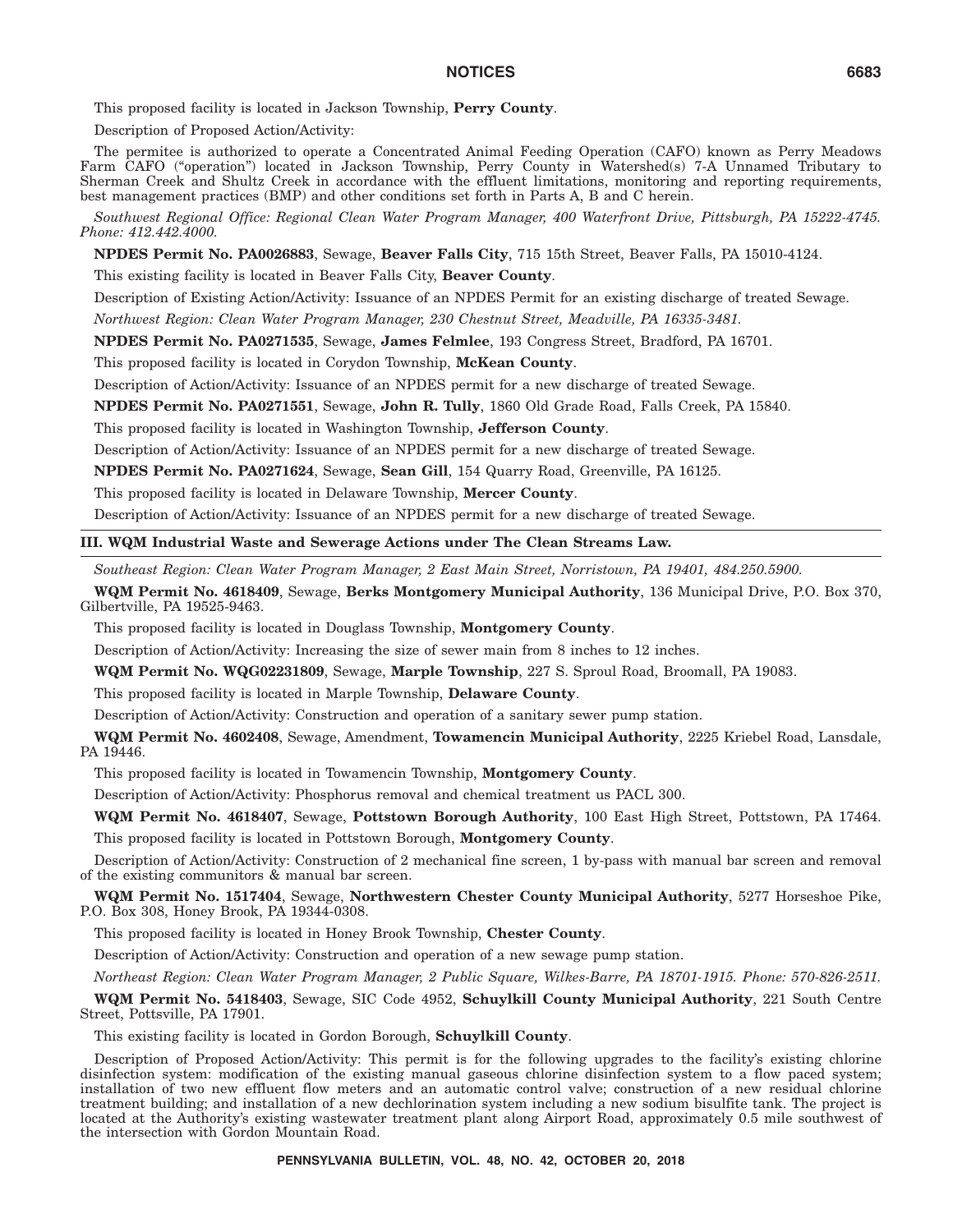**WQM Permit No. 6618403**, Sewage, SIC Code 4952, **Aqua Pennsylvania Wastewater Inc.**, 1 Aqua Way, White Haven, PA 18861.

This proposed facility is located in Tunkhannock Township, **Wyoming County**.

Description of Proposed Action/Activity: A Permit for upgrades to the headworks and chlorination systems at the existing Rivercrest sewage treatment plant.

**WQM Permit No. 6618402**, Sewage, SIC Code 4952, **Aqua Pennsylvania Wastewater Inc.**, 1 Aqua Way, White Haven, PA 18861.

This proposed facility is located in Clinton Township, **Wyoming County**.

Description of Proposed Action/Activity: Repair work that replaces the Bunker Hill Sewage Treatment Plant's headworks and splitter box plus relocates the outfall line closer.

*Southcentral Region: Clean Water Program Manager, 909 Elmerton Avenue, Harrisburg, PA 17110. Phone: 717-705-4707.*

**WQM Permit No. 2118201**, Industrial Waste, **Ridge Penn Commerce Partners I LLC**, 3340 Peachtree Road, Atlanta, GA 30326.

This proposed facility is located in Penn Township, **Cumberland County**.

Description of Proposed Action/Activity:

D.1 This permit approves the construction/operation of industrial wastewater facilities consisting of:

Stormwater Management System on north/south sides of Building A and east/west sides of Building B consisting of:

- Roof Drain Collection System
- Underground Detention System
- Contech Stormwater Management Storm Filter
- WEDECO LBX Series UV Light Treatment System
- Gravity Injection Wells with the alarm system
- Other appurtenances

D.2 This permit authorizes the discharge of stormwater from the rooftops of Building A and Building B of the above-refenced project/facility into gravity injection well(s) after properly treated by Contech Stormwater Management Storm Filter and WEDECO LBX Series UV Light Treatment System.

*Southwest Regional Office: Regional Clean Water Program Manager, 400 Waterfront Drive, Pittsburgh, PA 15222-4745. Phone: 412.442.4000.*

**WQM Permit No. 0418405**, Sewage, **Center Township Sanitary Authority**, 224 Center Grange Road, Aliquippa, PA 15001.

This proposed facility is located in Center Township, **Beaver County**.

Description of Proposed Action/Activity: Improvements to Markey's Run Pump Station.

**WQM Permit No. 0471201**, Industrial, SIC Code 3479, **Centria**, 500 Perth Drive, Ambridge, PA 15003-4213.

This proposed facility is located in Ambridge Borough, **Beaver County**.

Description of Proposed Action/Activity:

Replacement in kind of an existing industrial wastewater treatment system, including unit processes for metals precipitation, flocculation and an inclined plate clarifier; with the addition of multimedia effluent filters and a filter press.

**WQM Permit No. 0418200**, Industrial, SIC Code 4613, **Buckeye Pipeline Company LP**, 3324 University Boulevard, Coraopolis, PA 15108.

This proposed facility is located in Industry Borough, **Beaver County**.

Description of Proposed Action/Activity: Installation of two, 21,000-gallon tanks in parallel each installed with a blower for aeration ahead of the mobile treatment system. Each of the three (3) mobile treatment system trailers include pre-filters, two (2) 10,000-pound granulated carbon (GAC) vessels and post filter. The pre-filters consist of one (1) dual 6-stage bag filter housing (10-micron nominal) followed by another dual 6-stage bag filter housing (0.5-micron nominal). The post-filter consists of one (1) dual 6-stage bag filter housing (1-micron high efficiency).

**WQM Permit No. 0278206—A2**, Industrial, SIC Code 4941, **West View Water Authority, Allegheny County**, 210 Perry Highway, Pittsburgh, PA 15229-1862.

This existing facility is located in Neville Township, **Allegheny County**.

Description of Proposed Action/Activity: Installation of a temporary belt filter press and granular activated carbon filters to process the clarifier sludge during lagoon maintenance.

*Northwest Region: Clean Water Program Manager, 230 Chestnut Street, Meadville, PA 16335-3481.*

**WQM Permit No. 4218404**, Sewage, **James Felmlee**, 193 Congress Street, Bradford, PA 16701.

This proposed facility is located in Corydon Township, **McKean County**.

Description of Proposed Action/Activity: A Single Residence Sewage Treatment Plant.

**PENNSYLVANIA BULLETIN, VOL. 48, NO. 42, OCTOBER 20, 2018**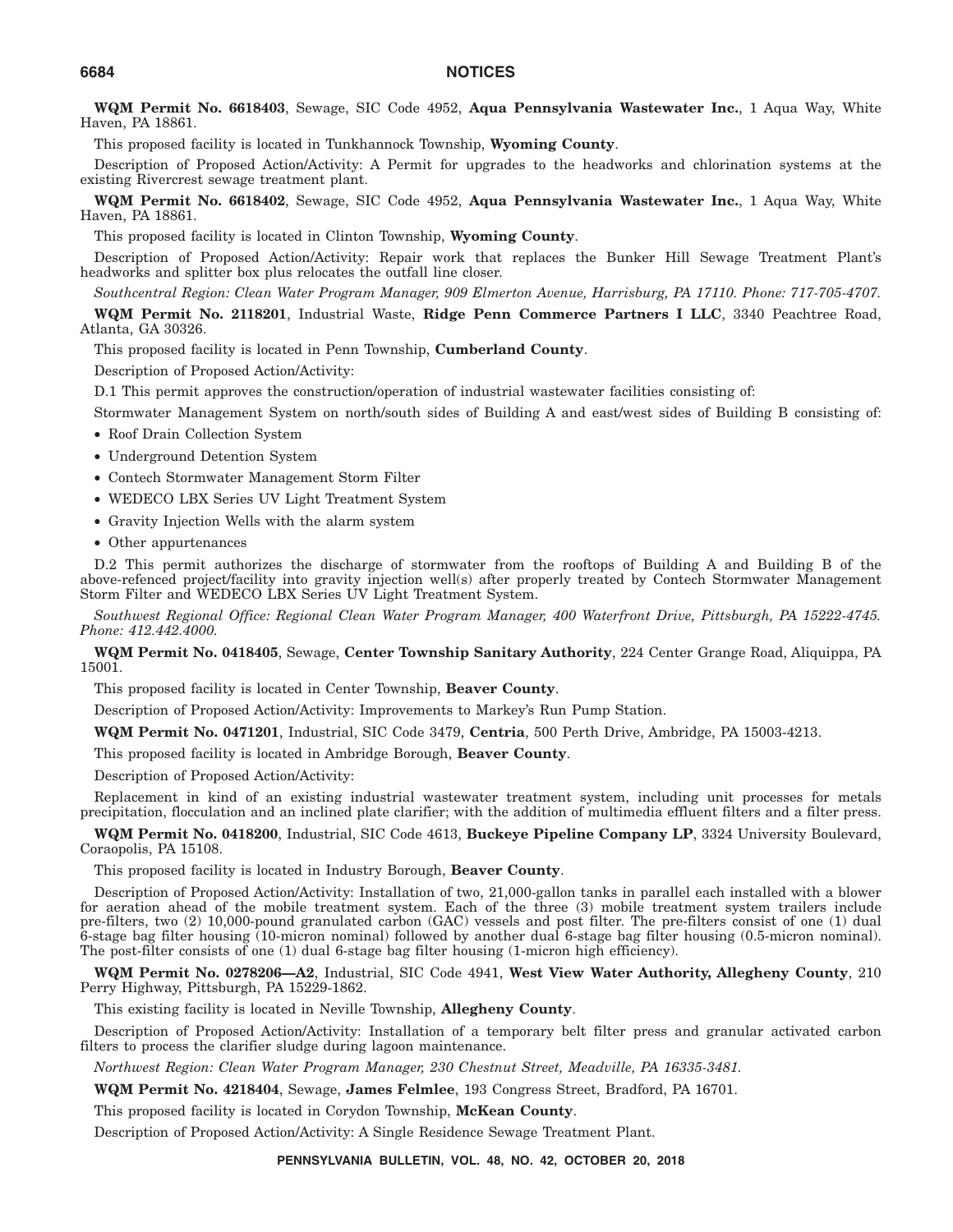*Pollutant*

**WQM Permit No. 3318401**, Sewage, **John R. Tully**, 1860 Old Grade Road, Falls Creek, PA 15840.

This proposed facility is located in Washington Township, **Jefferson County**.

Description of Proposed Action/Activity: A Single Residence Sewage Treatment Plant.

**WQM Permit No. 4318408**, Sewage, **Sean Gill**, 154 Quarry Road, Greenville, PA 16125.

This proposed facility is located in Delaware Township, **Mercer County**.

Description of Proposed Action/Activity: A Single Residence Sewage Treatment Plant.

**WQM Permit No. 1012402-A1**, Sewage, **Slippery Rock Municipal Authority**, P.O. Box 157, Slippery Rock, PA 16057.

This proposed facility is located in Slippery Rock Borough, **Butler County**.

Description of Proposed Action/Activity: Replacement of existing belt filter sludge press.

## **IV. NPDES Stormwater Discharges from MS4 Permit Actions.**

*Southeast Region: Clean Water Program Manager, 2 East Main Street, Norristown, PA 19401. Phone: 484-250-5970.*

| <b>NPDES</b><br>Permit No. | Permittee Name & Address                                                            | Municipality,<br>County              | Receiving<br>Water(s) / Use(s)                                                                                 | TMDL Plan<br>Submitted<br>(Y/N) | Pollutant<br>Reduction<br>Plan<br>Submitted<br>(Y/N) |
|----------------------------|-------------------------------------------------------------------------------------|--------------------------------------|----------------------------------------------------------------------------------------------------------------|---------------------------------|------------------------------------------------------|
| PAI130506                  | Solebury Township<br><b>Bucks County</b><br>P.O. Box 139<br>Solebury, PA 18963-0139 | Solebury<br>Township<br>Bucks County | Lahaska Creek,<br>Unnamed Tributary<br>to Paunnacussing<br>Creek, and Aquetong<br>Creek/CWF.<br>HQ-CWF, and MF | N                               | N                                                    |

*Northeast Regional Office: Clean Water Program Manager, 2 Public Square, Wilkes-Barre, PA 18701-1915. Phone: 570.826.2511.*

| <b>NPDES</b><br>Permit No. | Permittee Name & Address                                             | <i>Municipality,</i><br>County | Receiving<br>Water(s)/Use(s)                                                                                                                                                                | TMDL Plan<br>Submitted<br>(Y/N) | Pollutant<br>Reduction<br>Plan<br>Submitted<br>(Y/N) |
|----------------------------|----------------------------------------------------------------------|--------------------------------|---------------------------------------------------------------------------------------------------------------------------------------------------------------------------------------------|---------------------------------|------------------------------------------------------|
| PAI132225                  | Northampton County<br>669 Washington Street<br>Easton, PA 18042-7499 | Northampton                    | Lehigh Coal and<br>Navigation Canal,<br>Unnamed Tributary<br>of East Branch<br>Monocacy Creek,<br>Unnamed Tributary<br>to Delaware River.<br>and Catasauqua<br>Creek/CWF, MF, and<br>HQ-CWF | N                               | N                                                    |

*Southwest Regional Office: Clean Water Program Manager, 400 Waterfront Drive, Pittsburgh, PA 15222-4745. Phone: 412.442.4000.*

| <b>NPDES</b><br>Permit No. | Permittee Name & Address                                                          | <i>Municipality,</i><br>County         | Receiving<br>Water(s)/Use(s)                               | TMDL Plan<br>Submitted<br>(Y/N) | 1 ouwww<br>Reduction<br>Plan<br>Submitted<br>(Y/N) |
|----------------------------|-----------------------------------------------------------------------------------|----------------------------------------|------------------------------------------------------------|---------------------------------|----------------------------------------------------|
| PAI136145                  | Castle Shannon Borough<br>3310 McRoberts Road<br>Castle Shannon, PA<br>15234-2711 | Castle Shannon<br>Borough<br>Allegheny | Unnamed Tributary<br>to Sawmill Run and<br>Sawmill Run/WWF |                                 | N                                                  |

#### **VI. NPDES Discharges of Stormwater Associated with Construction Activities Individual Permit Actions.**

*Northeast Region: Waterways and Wetlands Program Manager, 2 Public Square, Wilkes-Barre, PA 18701-1915. Lehigh County Conservation District, 4184 Dorney Park Road, Suite 105, Allentown, PA 18401. NPDES Receiving*

| IVIDED<br>Permit No. | Applicant Name & Address                                   | County | Municipality                                             | Treceiving<br>Water / Use                               |
|----------------------|------------------------------------------------------------|--------|----------------------------------------------------------|---------------------------------------------------------|
| PAD390061            | BT Stone Hill, LP<br>116 Union Avenue<br>Altoona, PA 16602 | Lehigh | Lower Macungie Township Swabia Creek<br>Macungie Borough | $(HQ-CWF, MF)$<br>UNT to Swabia Creek<br>$(HQ-CWF, MF)$ |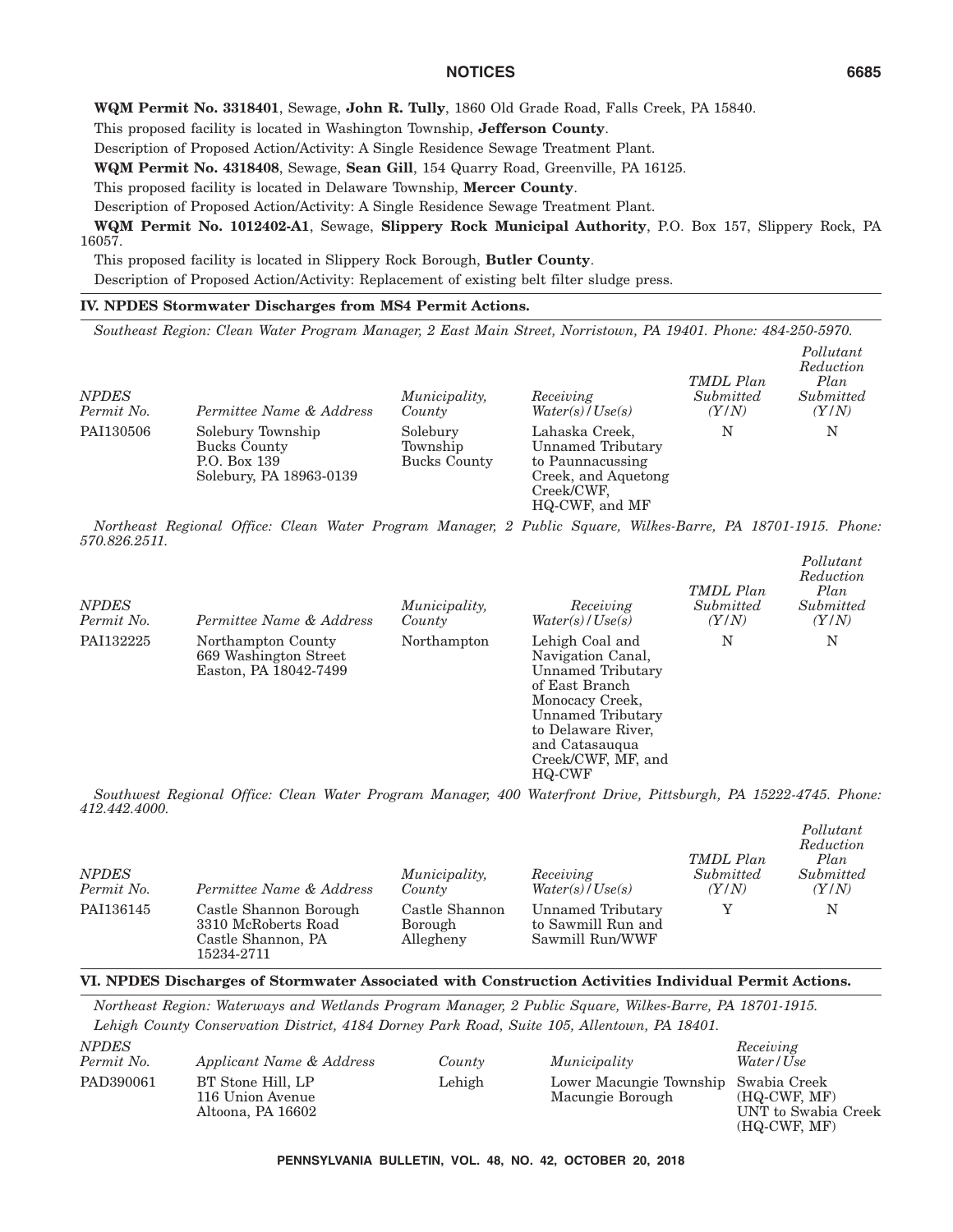|  | Luzerne Conservation District, 325 Smiths Pond Road, Shavertown, PA 18708. |  |  |  |  |  |
|--|----------------------------------------------------------------------------|--|--|--|--|--|
|--|----------------------------------------------------------------------------|--|--|--|--|--|

| <b>NPDES</b><br>Permit No. | Applicant Name & Address                                                                   | County  | Municipality        | Receiving<br>Water/Use             |
|----------------------------|--------------------------------------------------------------------------------------------|---------|---------------------|------------------------------------|
| PAD400022                  | White Haven Re, LLC<br>c/o Peter A. Bio<br>411 Susquehanna Street<br>White Haven, PA 18661 | Luzerne | White Haven Borough | Linesville Creek<br>$(HQ-CWF, MF)$ |

*Southcentral Region: Waterways & Wetlands Program, 909 Elmerton Avenue, Harrisburg, PA 17110, Nathan Phillips, Section Chief, Telephone 717.705.4802.*

*Receiving*

| Permit #             | Applicant Name & Address                                                                            | County     | Municipality            | TUCLEVING<br>Water/Use                                                     |
|----------------------|-----------------------------------------------------------------------------------------------------|------------|-------------------------|----------------------------------------------------------------------------|
| PAD280004<br>Issued  | Todd W. Beam<br>13976 Reservoir Lane<br>Orrstown, PA 17244                                          | Franklin   | Letterkenny Township    | UNT Conodoguinet<br>Creek<br>$(HQ-CWF, MF)$                                |
| PAD 210020<br>Issued | Robert McCormick<br>Verus Partners, LLC<br>100 South Wacker Drive<br>Suite 850<br>Chicago, IL 60606 | Cumberland | West Pennsboro Township | Mount Rock Spring<br>Creek<br>(WWF, MF)<br>Conodoguinet Creek<br>(WWF, MF) |

*Southwest Region: Waterways & Wetlands Program, 400 Waterfront Drive, Pittsburgh, PA 15222, Dana Drake, Waterways and Wetlands Program Manager, 412-442-4000.*

| <i>NPDES</i><br>Permit No. | Applicant Name & Address                                                     | County               | Municipality            | Receiving<br>Water/Use         |
|----------------------------|------------------------------------------------------------------------------|----------------------|-------------------------|--------------------------------|
| PAD630021                  | Pinehurst Land Partners, LLC<br>2543 Washington Road<br>Pittsburgh, PA 15241 | Washington<br>County | North Strabane Township | Little Chartiers<br>$(HQ-WWF)$ |

*Northwest Region: Waterways & Wetlands Program, 230 Chestnut Street, Meadville, PA 16335-3481.*

*Crawford County Conservation District 21742 German Road, Meadville, PA 16335, 814-763-5269.*

| <b>NPDES</b><br>Permit No.         | Applicant Name & Address                                                                      | County   | Municipality    | Receiving<br>Water/Use |
|------------------------------------|-----------------------------------------------------------------------------------------------|----------|-----------------|------------------------|
| PAD200002<br>Major<br>Modification | Snow Water Development, LLC<br>20 South Santa Cruz Avenue<br>Suite 320<br>Los Gatos, CA 95030 | Crawford | Summit Township | Inlet Run<br>HQ, WWF   |

#### **VII. Approvals to Use NPDES and/or Other General Permits.**

The EPA Region III Administrator has waived the right to review or object to this permit action under the waiver provision 40 CFR 123.23(d).

#### **List of NPDES and/or Other General Permit Types.**

| PAG-1         | General Permit for Discharges from Stripper Oil Well Facilities                                                                                                                  |
|---------------|----------------------------------------------------------------------------------------------------------------------------------------------------------------------------------|
| PAG-2         | General Permit for Discharges of Stormwater Associated with Construction Activities                                                                                              |
| PAG-3         | General Permit for Discharges of Stormwater From Industrial Activities                                                                                                           |
| PAG-4         | General Permit for Discharges from Small Flow Treatment Facilities                                                                                                               |
| PAG-5         | General Permit for Discharges from Petroleum Product Contaminated Groundwater Remediation<br><b>Systems</b>                                                                      |
| PAG-6         | General Permit for Wet Weather Overflow Discharges from Combined Sewer Systems (CSO)                                                                                             |
| PAG-7         | General Permit for Beneficial Use of Exceptional Quality Sewage Sludge by Land Application                                                                                       |
| PAG-8         | General Permit for Beneficial Use of Non-Exceptional Quality Sewage Sludge by Land Application to<br>Agricultural Land, Forest, a Public Contact Site or a Land Reclamation Site |
| PAG-8 (SSN)   | Site Suitability Notice for Land Application Under Approved PAG-8 General Permit Coverage                                                                                        |
| PAG-9         | General Permit for Beneficial Use of Residential Septage by Land Application to Agricultural Land,<br>Forest, or a Land Reclamation Site                                         |
| PAG-9 (SSN)   | Site Suitability Notice for Land Application Under Approved PAG-9 General Permit Coverage                                                                                        |
| <b>PAG-10</b> | General Permit for Discharges from Hydrostatic Testing of Tanks and Pipelines                                                                                                    |
| <b>PAG-11</b> | General Permit for Discharges from Aquatic Animal Production Facilities                                                                                                          |
| <b>PAG-12</b> | Concentrated Animal Feeding Operations (CAFOs)                                                                                                                                   |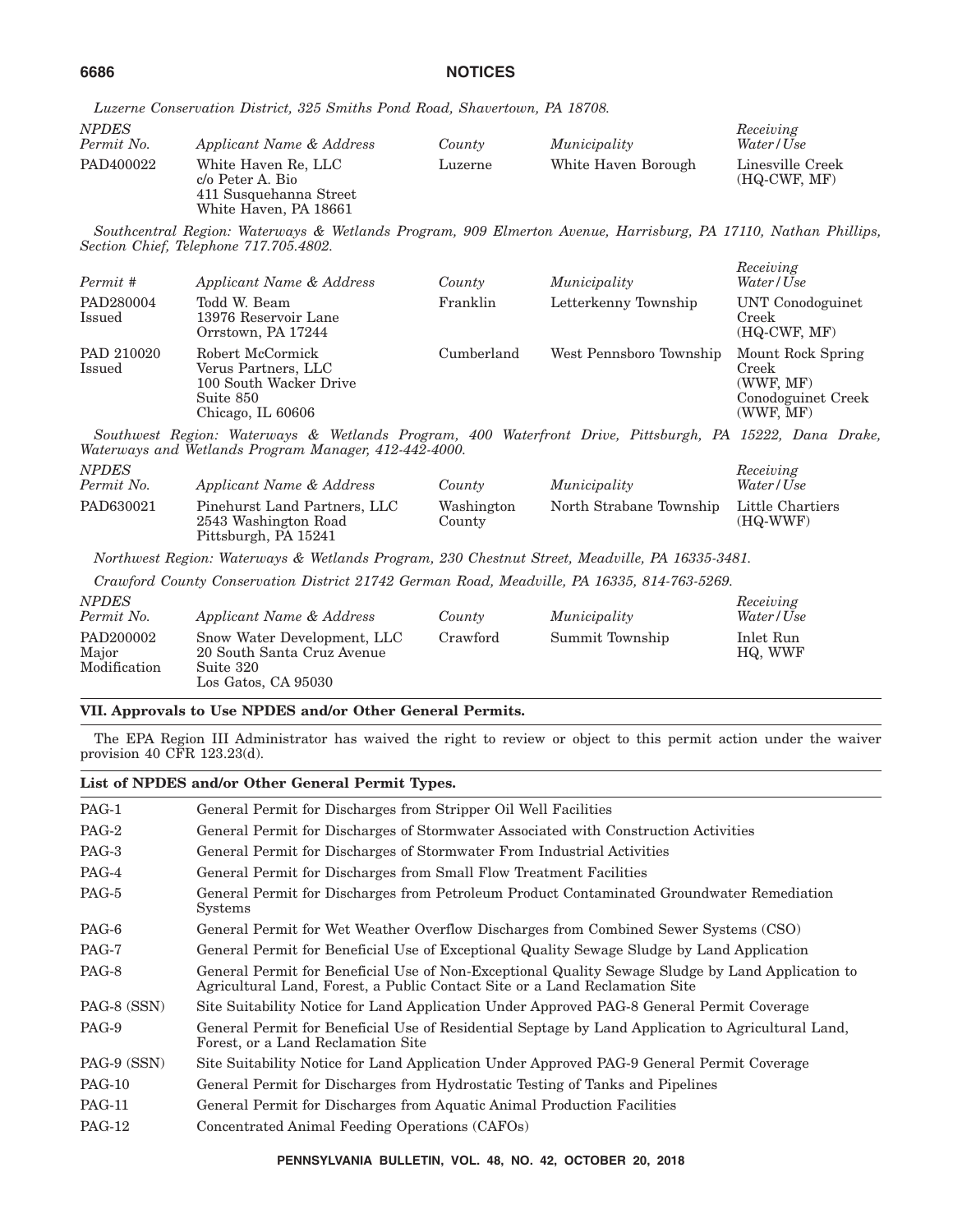- PAG-13 Stormwater Discharges from Municipal Separate Storm Sewer Systems (MS4)
- PAG-14 (To Be Announced)
- PAG-15 General Permit for Discharges from the Application of Pesticides

*General Permit Type—PAG-02*

*Waterways & Wetlands Program Manager, 2 East Main Street, Norristown, PA 19401. Telephone 484-250-5160.*

| Facility Location &<br>Municipality                      | Permit No. | Applicant Name & Address                                                                       | Receiving<br>Water/Use                                               | Contact Office &<br>Phone No.                                                              |
|----------------------------------------------------------|------------|------------------------------------------------------------------------------------------------|----------------------------------------------------------------------|--------------------------------------------------------------------------------------------|
| <b>Upper Providence</b><br>Township<br>Montgomery County | PAC460244  | South Shore Acquisitions, L.P.<br>404 Sumneytown Pike<br>Suite 200<br>North Wales, PA 19454    | <b>Unnamed Tributary</b><br>to Mingo Creek<br><b>WWF</b>             | Southeast Regional<br>Office<br>2 East Main Street<br>Norristown, PA 19401<br>484-250-5900 |
| Limerick Township<br>Montgomery County                   | PAC460228  | FAH 501, LLC<br>aka Force America, Inc.<br>301 East Cliff Road<br>Burnsville, MN 55337         | <b>Unnamed Tributary</b><br>to Schuylkill River<br>WWF-MF            | Southeast Regional<br>Office<br>2 East Main Street<br>Norristown, PA 19401<br>484-250-5900 |
| Conshohocken<br>Borough<br>Montgomery County             | PAC460275  | <b>Keystone Property</b><br>125 E Elm Street<br>Suite 400<br>Conshohocken, PA 19428            | Schuylkill River<br><b>WWF-MF</b>                                    | Southeast Regional<br>Office<br>2 East Main Street<br>Norristown, PA 19401<br>484-250-5900 |
| Plymouth Township<br>Montgomery County                   | PAC460161  | Exeter 527 Plymouth LP<br>101 West Elm Street<br>Suite 600<br>Conshohocken, PA 19428           | <b>Unnamed Tributary</b><br>to Tributary<br>Plymouth Creek<br>WWF-MF | Southeast Regional<br>Office<br>2 East Main Street<br>Norristown, PA 19401<br>484-250-5900 |
| <b>Upper Providence</b><br>Township<br>Montgomery County | PAC460193  | Lower Perkiomen Valley<br>Regional Sewer Authority<br>101 Station Avenue<br>Oaks, PA 19456     | Perkiomen Creek<br>WWF-MF                                            | Southeast Regional<br>Office<br>2 East Main Street<br>Norristown, PA 19401<br>484-250-5900 |
| Pennsburg Borough<br>Montgomery County                   | PAC460165  | <b>Westover Companies</b><br>500 American Avenue<br>Suite 1<br>King of Prussia, PA 19406       | <b>Upper Perkiomen</b><br>Creek<br><b>TSF</b>                        | Southeast Regional<br>Office<br>2 East Main Street<br>Norristown, PA 19401<br>484-250-5900 |
| Worcester Township<br>Montgomery County                  | PAC460204  | The Meadowood Corp<br>3205 Skippack Pike<br>Worcester, PA 19490                                | Zacharias Creek<br>TSF-MF                                            | Southeast Regional<br>Office<br>2 East Main Street<br>Norristown, PA 19401<br>484-250-5900 |
| Whitpain Township<br>Montgomery County                   | PAC460238  | Peter Horgan<br>317 Newbury Court<br>North Wales, PA 19454                                     | Sandy Creek<br>TSF-MF                                                | Southeast Regional<br>Office<br>2 East Main Street<br>Norristown, PA 19401<br>484-250-5900 |
| <b>Lower Merion</b><br>Township<br>Montgomery County     | PAC460208  | CP Acquisitions 50 LLC<br>18 East Lancaster Avenue<br>Wynnewood, PA 19096                      | Schuylkill River<br>WWF-MF                                           | Southeast Regional<br>Office<br>2 East Main Street<br>Norristown, PA 19401<br>484-250-5900 |
| Whitemarsh<br>Township<br>Montgomery County              | PAC460231  | Whitemarsh Township<br>616 Germantown Pike<br>Lafayette Hill, PA 19444                         | Spring Mill Creek<br><b>CWF-MF</b>                                   | Southeast Regional<br>Office<br>2 East Main Street<br>Norristown, PA 19401<br>484-250-5900 |
| Horsham Township<br>Montgomery County                    | PAC460245  | American Heritage Federal<br>Credit Union<br>2060 Red Lion Road<br>Philadelphia, PA 19115-1603 | Pennypack Creek<br><b>WWF-MF</b>                                     | Southeast Regional<br>Office<br>2 East Main Street<br>Norristown, PA 19401<br>484-250-5900 |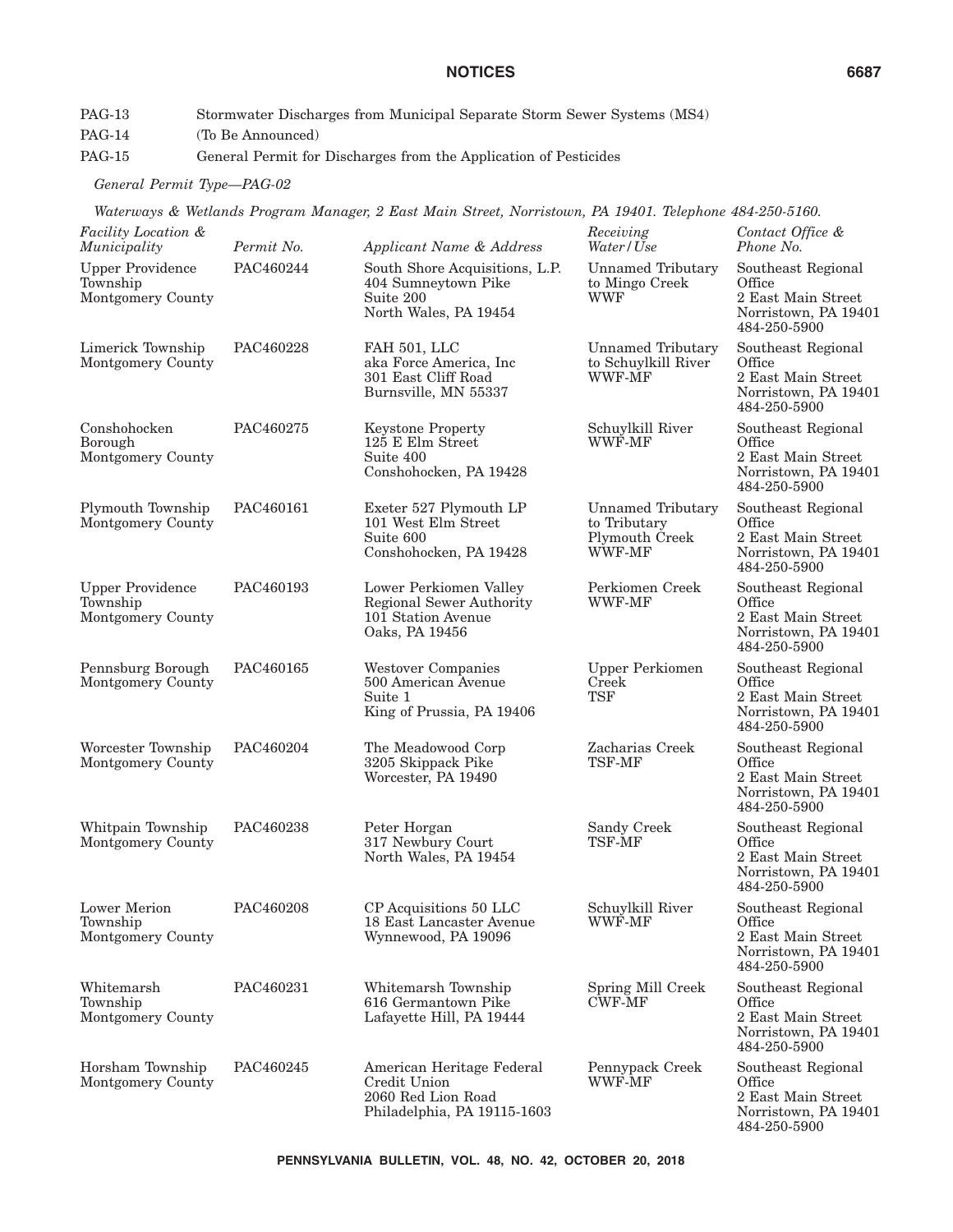| <i>Facility Location &amp;</i><br>Municipality           | Permit No. | Applicant Name & Address                                                                                     | Receiving<br>Water/Use                                               | Contact Office &<br>Phone No.                                                              |
|----------------------------------------------------------|------------|--------------------------------------------------------------------------------------------------------------|----------------------------------------------------------------------|--------------------------------------------------------------------------------------------|
| Plymouth Township<br>Montgomery County                   | PAC460161  | <b>Jason Honesty</b><br>Exeter 527 Plymouth LP<br>101 West Elm Street<br>Suite 600<br>Conshohocken, PA 19428 | <b>Unnamed Tributary</b><br>to Tributary<br>Plymouth Creek<br>WWF-MF | Southeast Regional<br>Office<br>2 East Main Street<br>Norristown, PA 19401<br>484-250-5900 |
| <b>Upper Providence</b><br>Township<br>Montgomery County | PAC460193  | Lower Perkiomen Valley<br>Regional Sewer Authority<br>101 Station Avenue<br>Oaks, PA 19456                   | Perkiomen Creek<br>WWF-MF                                            | Southeast Regional<br>Office<br>2 East Main Street<br>Norristown, PA 19401<br>484-250-5900 |
| Pennsburg Borough<br>Montgomery County                   | PAC460165  | Westover Companies<br>500 American Avenue<br>Suite 1<br>King of Prussia, PA 19406                            | <b>Upper Perkiomen</b><br>Creek<br><b>TSF</b>                        | Southeast Regional<br>Office<br>2 East Main Street<br>Norristown, PA 19401<br>484-250-5900 |
| Worcester Township<br>Montgomery County                  | PAC460204  | Paul Nordeman<br>The Meadowood Corp<br>3205 Skippack Pike<br>Worcester, PA 19490                             | Zacharias Creek<br>TSF-MF                                            | Southeast Regional<br>Office<br>2 East Main Street<br>Norristown, PA 19401<br>484-250-5900 |
| Whitpain Township<br>Montgomery County                   | PAC460238  | Peter Horgan<br>317 Newbury Court<br>North Wales, PA 19454                                                   | Sandy Creek<br>TSF-MF                                                | Southeast Regional<br>Office<br>2 East Main Street<br>Norristown, PA 19401<br>484-250-5900 |
| Lower Merion<br>Township<br>Montgomery County            | PAC460208  | CP Acquisitions 50, LLC<br>18 East Lancaster Avenue<br>Wynnewood, PA 19096                                   | Schuylkill River<br>WWF-MF                                           | Southeast Regional<br>Office<br>2 East Main Street<br>Norristown, PA 19401<br>484-250-5900 |
| Whitemarsh<br>Township<br>Montgomery County              | PAC460231  | Whitemarsh Township<br>616 Germantown Pike<br>Lafayette Hill, PA 19444                                       | Spring Mill Creek<br>CWF-MF                                          | Southeast Regional<br>Office<br>2 East Main Street<br>Norristown, PA 19401<br>484-250-5900 |
| Horsham Township<br>Montgomery County                    | PAC460245  | American Heritage Federal<br>Credit Union<br>2060 Red Lion Road<br>Philadelphia, PA 19115-1603               | Pennypack Creek<br><b>WWF-MF</b>                                     | Southeast Regional<br>Office<br>2 East Main Street<br>Norristown, PA 19401<br>484-250-5900 |
| Lower Salford Twp.<br>Montgomery County                  | PAC460261  | CMTC Inc Chinmaya Mission<br>617 Harleysville Pike<br>Harleysville, PA 19438                                 | Skippack Creek<br><b>TSF</b>                                         | Southeast Regional<br>Office<br>2 East Main Street<br>Norristown, PA 19401<br>484-250-5900 |
| Horsham Township<br>Montgomery County                    | PAC460136  | RLD Montco JV, LLC<br>124 Cedar Avenue<br>West Conshohocken, PA 19428                                        | Unnamed Tributary<br>to of Little<br>Neshaminy Creek<br>WWF-MF       | Southeast Regional<br>Office<br>2 East Main Street<br>Norristown, PA 19401<br>484-250-5900 |
| Limerick Township<br>Montgomery County                   | PAC460175  | Ridge Swamp Associates I, LP<br>15 E Ridge Pike<br>Suite 201<br>Conshohocken, PA 19428                       | Tributary to Landis<br>Creek<br>TSF-MF                               | Southeast Regional<br>Office<br>2 East Main Street<br>Norristown, PA 19401<br>484-250-5900 |
| Lower Merion<br>Township<br>Montgomery County            | PAC460270  | Footbridge LP & Bridgehead,<br>LP<br>620 Righters Ferry Road<br>Bala Cynwyd, PA 19004                        | Schuylkill River<br><b>WWF-MF</b>                                    | Southeast Regional<br>Office<br>2 East Main Street<br>Norristown, PA 19401<br>484-250-5900 |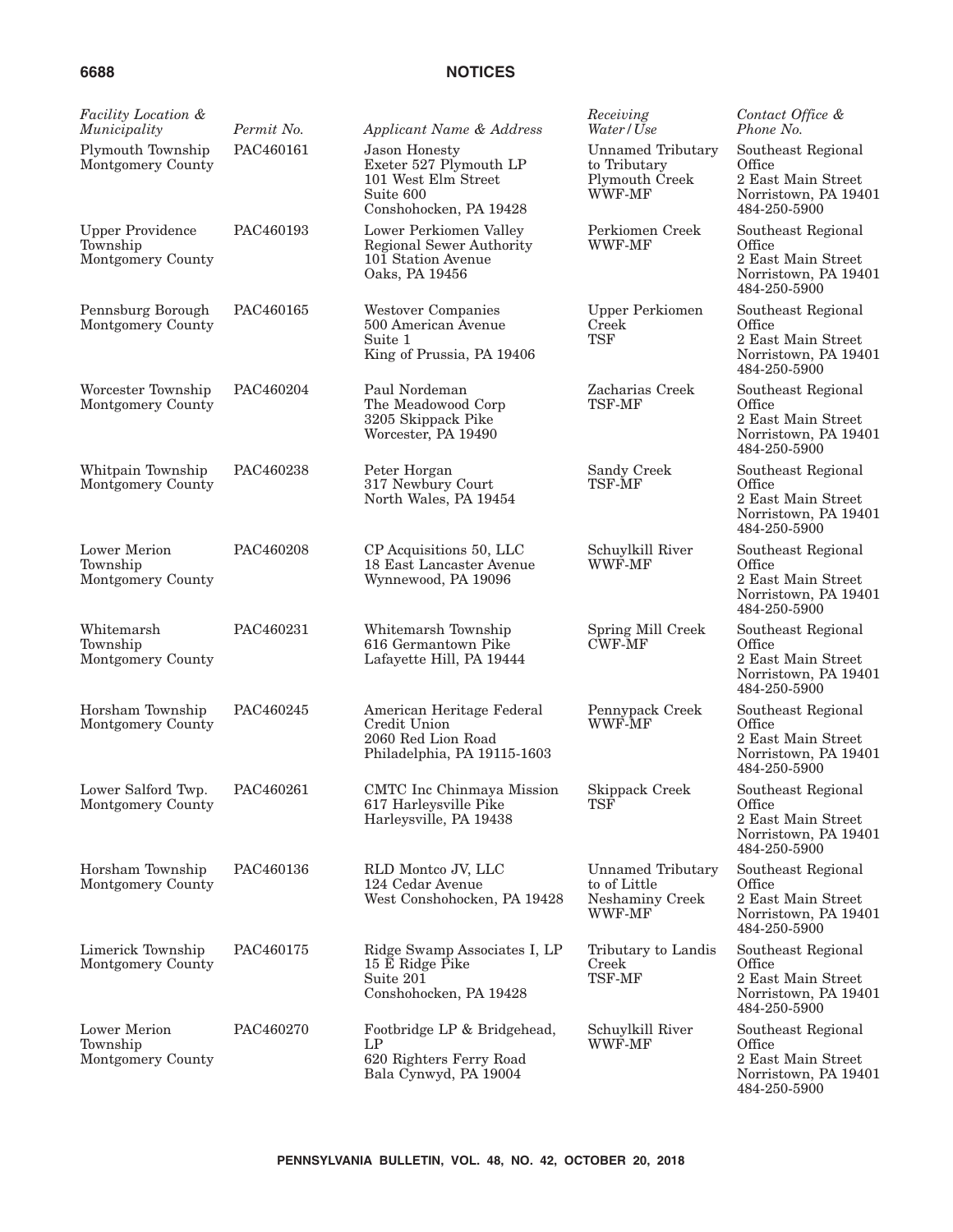| <b>Facility Location &amp;</b><br>Municipality        | Permit No. | Applicant Name & Address                                                                                                     | Receiving<br>Water/Use                                         | Contact Office &<br>Phone No.                                                              |
|-------------------------------------------------------|------------|------------------------------------------------------------------------------------------------------------------------------|----------------------------------------------------------------|--------------------------------------------------------------------------------------------|
| Trappe Borough<br>Montgomery County                   | PAC460218  | Stephen & Elyse Lynn Bealer<br>66 Victory Way<br>Limerick, PA 19468                                                          | Trib to Perkiomen<br>Creek<br>TSF-MF                           | Southeast Regional<br>Office<br>2 East Main Street<br>Norristown, PA 19401<br>484-250-5900 |
| Franconia Township<br>Montgomery County               | PAC460257  | <b>Blecker Acquisitions, LP</b><br>404 Sumneytown Pike<br>Suite 200<br>North Wales PA 19454                                  | Skippack Creek<br>TSF-MF                                       | Southeast Regional<br>Office<br>2 East Main Street<br>Norristown, PA 19401<br>484-250-5900 |
| Cheltenham<br>Township<br>Montgomery County           | PAC460178  | Westminster Theological<br>Seminary<br>2960 Church Road<br>Glenside, PA 19038                                                | Wissahickon<br>Creek/Tacony Creek<br>WWF-TSF &<br>WWF-MF       | Southeast Regional<br>Office<br>2 East Main Street<br>Norristown, PA 19401<br>484-250-5900 |
| Limerick Township<br>Montgomery County                | PAC460202  | Sukonik Building Companies,<br><b>LTD</b><br>1250 Germantown Pike<br>Suite 100<br>Plymouth Meeting, PA 19462                 | <b>Unnamed Tributary</b><br>to Schuylkill<br>WWF-MF            | Southeast Regional<br>Office<br>2 East Main Street<br>Norristown, PA 19401<br>484-250-5900 |
| <b>Lower Merion</b><br>Township<br>Montgomery County  | PAC460242  | Merion Cricket Club<br>325 W Montgomery Avenue<br>Haverford, PA 19041                                                        | Mill Creek<br><b>TSF</b>                                       | Southeast Regional<br>Office<br>2 East Main Street<br>Norristown, PA 19401<br>484-250-5900 |
| Lower Providence<br>Township<br>Montgomery County     | PAC460229  | Montgomery County<br>Department of Assets and<br>Infrastructure<br>One Montgomery Plaza<br>Suite 800<br>Norristown, PA 19404 | <b>Unnamed Tributary</b><br>to Skippack Creek<br><b>TSF-WF</b> | Southeast Regional<br>Office<br>2 East Main Street<br>Norristown, PA 19401<br>484-250-5900 |
| Trappe Borough<br>Montgomery County                   | PAC460232  | Eye Designs Facility, LP<br>220 W Fifth Avenue<br>Collegeville, PA 19426                                                     | <b>Unnamed Tributary</b><br>to Donny Brook<br>TSF-MF           | Southeast Regional<br>Office<br>2 East Main Street<br>Norristown, PA 19401<br>484-250-5900 |
| <b>Upper Gwynedd</b><br>Township<br>Montgomery County | PAC460233  | Pulte Homes of PA, LP<br>1100 Northbrook Dr<br>Suite 120<br>Trevose, PA 19053                                                | Towamencin Creek<br><b>TSF-MF</b>                              | Southeast Regional<br>Office<br>2 East Main Street<br>Norristown, PA 19401<br>484-250-5900 |
| Limerick Township<br>Montgomery County                | PAC460276  | Limerick PF LTD<br>401 South Schuylkill Ave.<br>Norristown, PA 19401                                                         | <b>Unnamed Tributary</b><br>to Schuylkill<br><b>WWF</b>        | Southeast Regional<br>Office<br>2 East Main Street<br>Norristown, PA 19401<br>484-250-5900 |
| Lower Gwynedd<br>Township<br>Montgomery County        | PAC460243  | 425 Associates, L.P.<br>515 Gwynedd Ave.<br>Blue Bell, PA 19422                                                              | Wissahickon Creek<br>& Frewellyn Creek<br>TSF-MF               | Southeast Regional<br>Office<br>2 East Main Street<br>Norristown, PA 19401<br>484-250-5900 |
| Lower Merion<br>Township<br>Montgomery County         | PAC460246  | CP Acquisitions 27, LLC<br>18 East Lancaster Ave<br>Wynnewood, PA 19096                                                      | Schuylkill River<br>WWF-MF                                     | Southeast Regional<br>Office<br>2 East Main Street<br>Norristown, PA 19401<br>484-250-5900 |
| Whitpain Township<br>Montgomery County                | PAC460259  | Kidz Konnect Childcare<br>Center LLC<br>308 River Road<br>Gladwyne, PA 19035-1241                                            | <b>Unnamed Tributary</b><br>to Stony Creek<br>TSF-MF           | Southeast Regional<br>Office<br>2 East Main Street<br>Norristown, PA 19401<br>484-250-5900 |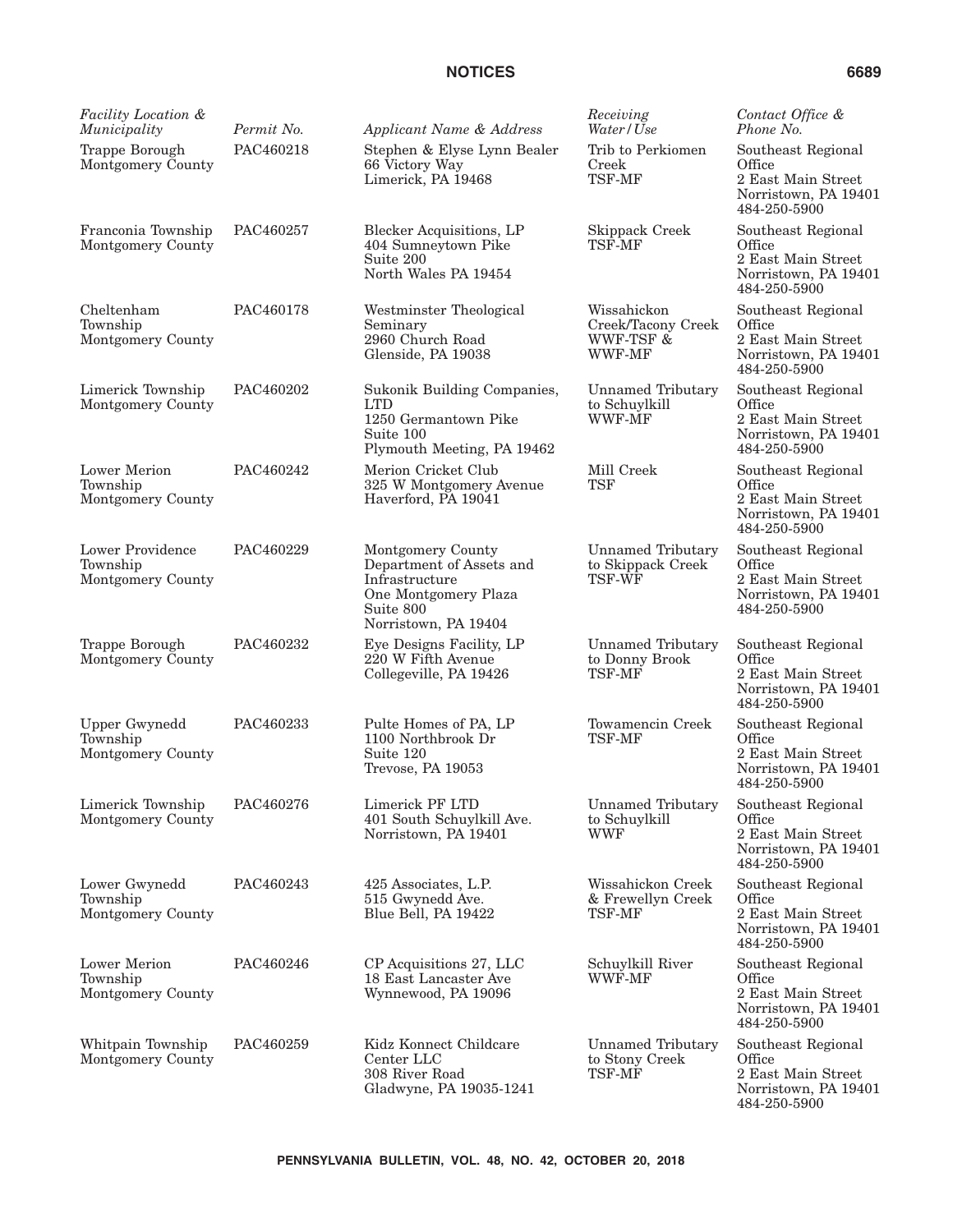| <i>Facility Location &amp;</i><br>Municipality     | Permit No. | Applicant Name & Address                                                                       | Receiving<br>Water/Use                                            | Contact Office &<br>Phone No.                                                              |
|----------------------------------------------------|------------|------------------------------------------------------------------------------------------------|-------------------------------------------------------------------|--------------------------------------------------------------------------------------------|
| Franconia Township<br>Montgomery County            | PAC460257  | <b>Blecker Acquisitions, LP</b><br>404 Sumneytown Pike<br>Suite 200<br>North Wales PA 19454    | Skippack Creek<br>TSF-MF                                          | Southeast Regional<br>Office<br>2 East Main Street<br>Norristown, PA 19401<br>484-250-5900 |
| New Britain<br>Township<br><b>Bucks County</b>     | PAC090203  | Toll PA XV, L.P.<br>250 Gibraltar Road<br>Horsham, PA 19044-2323                               | Reading Creek<br><b>WWF-MF</b>                                    | Southeast Regional<br>Office<br>2 East Main Street<br>Norristown, PA 19401<br>484-250-5900 |
| New Britain<br>Township<br><b>Bucks County</b>     | PAC090184  | David Labrozzi<br>16 Willow Brook Lane<br>Newtown, CT 06470                                    | Unnamed Tributary<br>to North Branch<br>Neshaminy Creek<br>TSF-MF | Southeast Regional<br>Office<br>2 East Main Street<br>Norristown, PA 19401<br>484-250-5900 |
| Bristol Township<br><b>Bucks County</b>            | PAC090150  | Wright Partners, LLC<br>P.O. Box 1908<br>20 South Olive Street<br>Suite 203<br>Media, PA 19063 | Mill Creek<br><b>WWF</b>                                          | Southeast Regional<br>Office<br>2 East Main Street<br>Norristown, PA 19401<br>484-250-5900 |
| Upper Makefield<br>Township<br><b>Bucks County</b> | PAC0900147 | Mack & Roedel Custom Bldrs,<br>$_{\rm LLC}$<br>5910 Stovers Mill Road<br>Doylestown, PA 18902  | Jericho Creek<br><b>WWF</b>                                       | Southeast Regional<br>Office<br>2 East Main Street<br>Norristown, PA 19401<br>484-250-5900 |

*Northeast Region: Waterways and Wetlands Program Manager, 2 Public Square, Wilkes-Barre, PA 18701-1915.*

*Lackawanna County Conservation District, 1038 Montdale Road, Scott Township, PA 18447. NPDES Permit No. Applicant Name & Address County Municipality*

|                                                                                                                 | Water/Use          |
|-----------------------------------------------------------------------------------------------------------------|--------------------|
| PAC350040<br>Robert Kobilinski<br>Moosic Boro<br>Lackawanna<br>(CWF, MF)<br>4940 Birney Ave<br>Moosic. PA 18507 | Spring Brook Creek |

*Receiving*

717.240.7812

*Luzerne Conservation District, 325 Smiths Pond Road, Shavertown, PA 18708. NPDES*

| <b>NPDES</b><br>Permit No. | Applicant Name & Address                                                                                               | County | Municipality  | Receiving<br>Water/Use                                          |
|----------------------------|------------------------------------------------------------------------------------------------------------------------|--------|---------------|-----------------------------------------------------------------|
| PAC400085                  | The Pennsylvania State University Luzerne<br>Andrew Gutberlet<br>139J Physical Plant Bldg<br>University Park, PA 16802 |        | Sugarloaf Twp | <b>Black Creek</b><br>(CWF, MF)<br>Nescopeck Creek<br>(CWF, MF) |

*Waterways & Wetlands Program, 909 Elmerton Avenue, Harrisburg, PA 17110-8200, Nathan Phillips, Section Chief, 717.705.4802. Facility Location:*

| Pacific Location.<br>Municipality &<br>County          | Permit No. | Applicant Name & Address                                                                | Receiving<br>Water/Use               | Contact Office &<br>Phone No.                                                                                                          |
|--------------------------------------------------------|------------|-----------------------------------------------------------------------------------------|--------------------------------------|----------------------------------------------------------------------------------------------------------------------------------------|
| Douglass Township<br>Berks County<br>Issued            | PAC060141  | Douglass Village LLC<br>3801 Germantown Pike<br>Collegeville, PA 19426-4019             | UNT Schuylkill<br>River<br>(WWF, MF) | Berks County<br><b>Conservation District</b><br>1238 County Welfare<br>Road<br>Suite 200<br>Leesport, PA<br>19533-9710<br>610.372.4657 |
| Wormleysburg<br>Borough<br>Cumberland County<br>Issued | PAC210083  | Woods at Waterford, LLC<br>1817 Olde Homestead Lane<br>Suite 101<br>Lancaster, PA 17601 | UNT Conodoguinet<br>Creek<br>(WWF)   | Cumberland County<br><b>Conservation District</b><br>310 Allen Road<br>Suite 301<br>Carlisle, PA<br>17013-9101                         |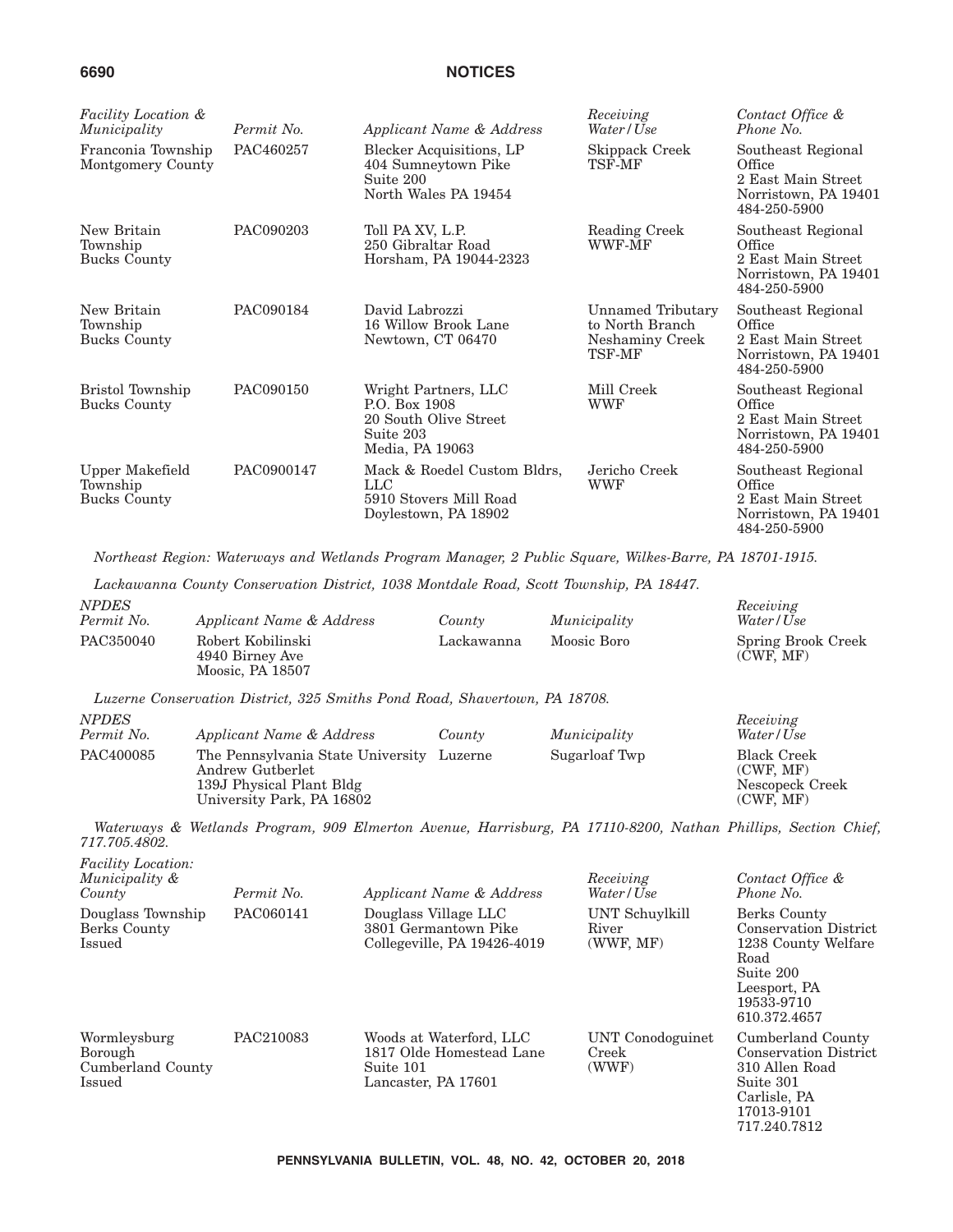| Facility Location:<br>Municipality &<br>County                  | Permit No. | Applicant Name & Address                                                                               | Receiving<br>Water/Use                 | Contact Office &<br>Phone No.                                                                                                            |
|-----------------------------------------------------------------|------------|--------------------------------------------------------------------------------------------------------|----------------------------------------|------------------------------------------------------------------------------------------------------------------------------------------|
| Mechanicsburg<br>Borough<br>Cumberland County<br><b>Issued</b>  | PAC210084  | Mechanicsburg Area School<br>District<br>1225 South Market Street<br>Mechanicsburg, PA 17055           | Trindle Spring Run<br>(CWF, MF)        | Cumberland County<br><b>Conservation District</b><br>310 Allen Road<br>Suite 301<br>Carlisle, PA<br>17013-9101<br>717.240.7812           |
| <b>Silver Spring</b><br>Township<br>Cumberland County<br>Issued | PAC210090  | Bottle & Cork, & Golden Eagle<br>Real Estate<br>3920 Market Street<br>Suite 100<br>Camp Hill, PA 17011 | Hogestown Run<br>(CWF, MF)             | Cumberland County<br><b>Conservation District</b><br>310 Allen Road<br>Suite 301<br>Carlisle, PA<br>17013-9101<br>717.240.7812           |
| West Hanover<br>Township<br>Dauphin County<br><b>Issued</b>     | PAC220124  | <b>Fishing Creek Valley</b><br>Associates, LP<br>4712 Smith Street<br>Harrisburg, PA 17109             | Beaver Creek<br>(WWF)                  | Dauphin County<br><b>Conservation District</b><br>1451 Peters<br>Mountain Road<br>Dauphin, PA 17018<br>717.921.8100                      |
| Derry Township<br>Dauphin County<br><b>Issued</b>               | PAC220068  | <b>HERCO</b><br>108 Chocolate World Way<br>Hershey, PA 17033-2005                                      | Spring Creek East<br>(WWF, MF)         | Dauphin County<br><b>Conservation District</b><br>1451 Peters<br>Mountain Road<br>Dauphin, PA 17018<br>717.921.8100                      |
| Pequea Township<br>Lancaster County<br>Issued                   | PAC360313  | Randy Hess<br>600 Olde Hickory Road<br>Suite 100<br>Lancaster, PA 17601                                | UNT Goods Run<br>(TSF)                 | Lancaster County<br><b>Conservation District</b><br>1383 Arcadia Road<br>Room 200<br>Lancaster, PA<br>17601-3149<br>717.299.5361, ext. 5 |
| Clay Township<br>Lancaster County<br>Issued                     | PAC360205  | <b>Steve Nolt</b><br>1737 Rear West Main Street<br>Ephrata, PA 17522                                   | Meadow Run<br>(WWF, MF)                | Lancaster County<br><b>Conservation District</b><br>1383 Arcadia Road<br>Room 200<br>Lancaster, PA<br>17601-3149<br>717.299.5361, ext. 5 |
| Manheim Township<br>Lancaster County<br>Issued                  | PAC360315  | Joseph Deerin<br>120 North Pointe Boulevard<br>Suite 210<br>Lancaster, PA 17601                        | <b>UNT</b> Conestoga<br>River<br>(WWF) | Lancaster County<br><b>Conservation District</b><br>1383 Arcadia Road<br>Room 200<br>Lancaster, PA<br>17601-3149<br>717.299.5361, ext. 5 |
| Warwick Township<br>Lancaster County<br>Issued                  | PAC360316  | Warwick Township Municipal<br>Authority<br>315 Clay Road<br>Lititz, PA 17543                           | Lititz Run<br>(WWF, MF)                | Lancaster County<br><b>Conservation District</b><br>1383 Arcadia Road<br>Room 200<br>Lancaster, PA<br>17601-3149<br>717.299.5361, ext. 5 |
| West Earl Township<br>Lancaster County<br>Issued                | PAC360286  | <b>Steve Fisher</b><br>137 Newort Road<br>Leola, PA 17540                                              | Cocalico Creek<br>(WWF, MF)            | Lancaster County<br><b>Conservation District</b><br>1383 Arcadia Road<br>Room 200<br>Lancaster, PA<br>17601-3149                         |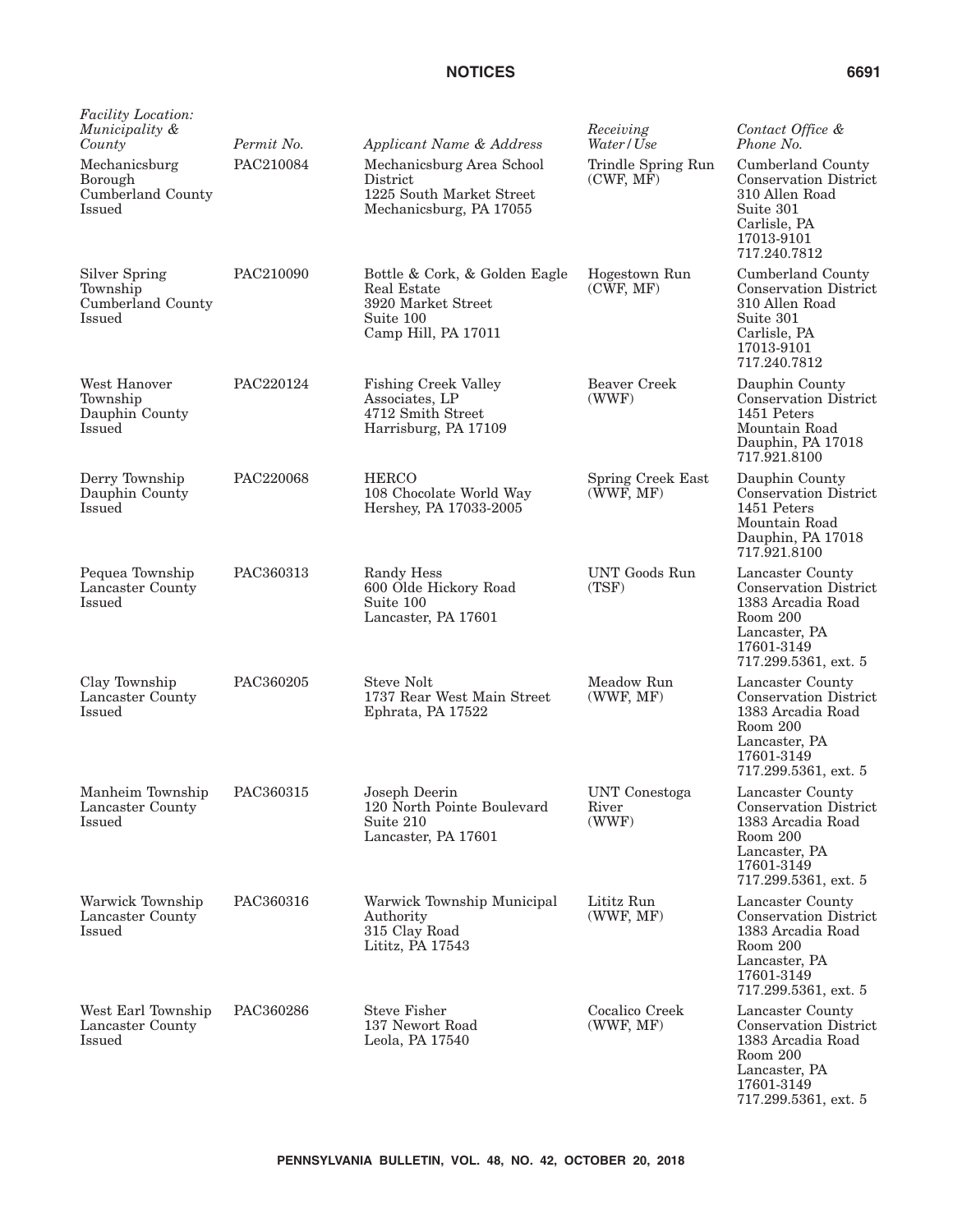| <b>Facility Location:</b><br>Municipality &<br>County | Permit No. | Applicant Name & Address                                                              | Receiving<br>Water/Use                                     | Contact Office &<br>Phone No.                                                                                                            |
|-------------------------------------------------------|------------|---------------------------------------------------------------------------------------|------------------------------------------------------------|------------------------------------------------------------------------------------------------------------------------------------------|
| Manheim Township<br>Lancaster County<br><b>Issued</b> | PAC360309  | <b>Bill Briegel</b><br>227 Granite Run Drive<br>Suite 100<br>Lancaster, PA 17601      | <b>UNT</b> Landis Run<br>(WWF)<br>Conestoga River<br>(WWF) | Lancaster County<br><b>Conservation District</b><br>1383 Arcadia Road<br>Room 200<br>Lancaster, PA<br>17601-3149<br>717.299.5361, ext. 5 |
| Rapho Township<br>Lancaster County<br>Issued          | PAC360296  | Joseph Depascale<br>14 Balligomingo Road<br>Conshohocken, PA 19428                    | Chiques Creek<br>(WWF)                                     | Lancaster County<br><b>Conservation District</b><br>1383 Arcadia Road<br>Room 200<br>Lancaster, PA<br>17601-3149<br>717.299.5361, ext. 5 |
| Peach Bottom<br>Township<br>York County<br>Issued     | PAC670139  | Exelon Generation Company,<br>$_{\rm LLC}$<br>1848 Lay Road<br>Delta, PA 17314        | Susquehanna River<br>(WWF)                                 | York County<br><b>Conservation District</b><br>118 Pleasant Acres<br>Road<br>York, PA 17402<br>717-840-7430                              |
| Mount Wolf Borough<br>York County<br>Issued           | PAC670196  | Mount Wolf Acme Properties,<br>$_{\rm LLC}$<br>1 Maple Street<br>Mount Wolf, PA 17347 | Hartman Run<br>(WWF)                                       | York County<br><b>Conservation District</b><br>118 Pleasant Acres<br>Road<br>York, PA 17402<br>717-840-7430                              |
| East Manchester<br>Township<br>York County<br>Issued  | PAC670165  | Principio Site F, LLC<br>950 Smile Way<br>York, PA 17404                              | Little Conewago<br>Creek<br>(TSF)                          | York County<br><b>Conservation District</b><br>118 Pleasant Acres<br>Road<br>York, PA 17402<br>717-840-7430                              |
| Jackson Township<br>York County<br>Issued             | PAC670209  | LakePoint Associates, LLC<br>65 Musselman Road<br>Hanover, PA 17331                   | <b>Bunch Creek</b><br>(WWF)                                | York County<br><b>Conservation District</b><br>118 Pleasant Acres<br>Road<br>York, PA 17402                                              |

*Northcentral Region: Watershed Management Program Manager, 208 West Third Street, Williamsport, PA 17701.*

717-840-7430

| Facility Location &<br>Municipality                                            | Permit No. | Applicant Name & Address                                                    | Receiving<br>Water/Use                    | Contact Office &<br>Phone No.                                                                                         |
|--------------------------------------------------------------------------------|------------|-----------------------------------------------------------------------------|-------------------------------------------|-----------------------------------------------------------------------------------------------------------------------|
| Danville Area School<br>District<br>Montour County<br>Danville Borough         | PAC470015  | Danville Area School District<br>600 Walnut Street<br>Danville, PA 17821    | UNT to<br>Susquehanna River<br><b>WWF</b> | Montour County<br><b>Conservation District</b><br>14 E Mahoning St<br>Danville, PA 17821<br>$(570)$ 271-1140          |
| Columbia Gas of<br>Pennsylvania, Inc.<br>Spring township<br>Bellefonte Borough | PAC140052  | Columbia Gas of Pennsylvania,<br>lnc.<br>1600 Colony Road<br>York, PA 17408 | UNT—Spring Creek<br>CWF, MF               | Centre County<br><b>Conservation District</b><br>414 Holmes Ave<br>Ste 4<br>Bellefonte, PA 16823<br>$(814)$ 355-6817  |
| Dave & Holly Sterner PAC140054<br>Potter Township<br>Centre County             |            | Dave & Holly Sterner<br>354 Egg Hill Road<br>Spring Mills, PA 16875         | <b>Sinking Creek</b><br><b>CWF</b>        | Centre County<br><b>Conservation District</b><br>414 Holmes Ave<br>Ste 4<br>Bellefonte, PA 16823<br>$(814)~355$ -6817 |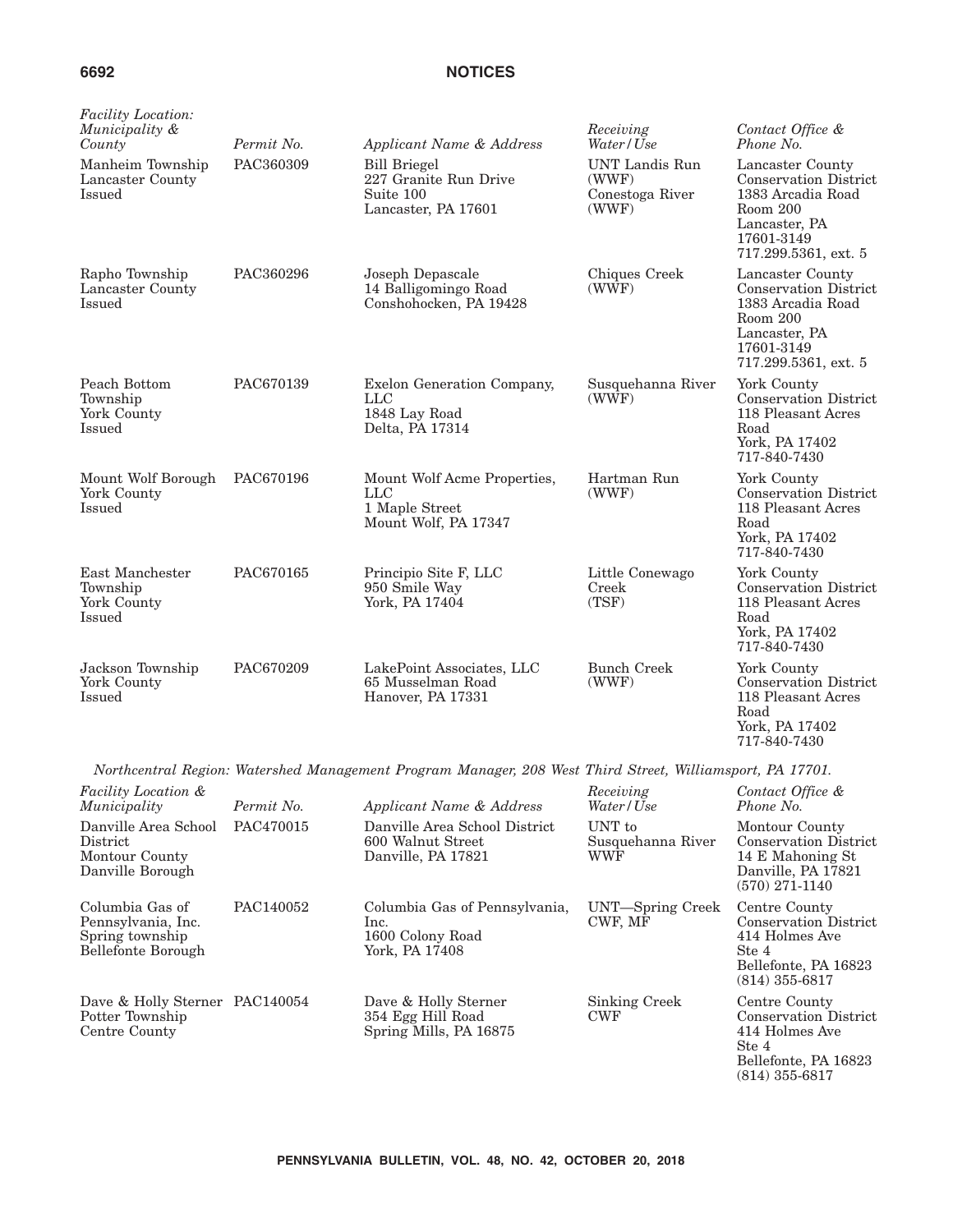| <b>Facility Location &amp;</b><br>Municipality                                                                                                                                                                 | Permit No. | Applicant Name & Address                                                                                   | Receiving<br>Water/Use                                                               | Contact Office &<br>Phone No.                                                                                                                        |
|----------------------------------------------------------------------------------------------------------------------------------------------------------------------------------------------------------------|------------|------------------------------------------------------------------------------------------------------------|--------------------------------------------------------------------------------------|------------------------------------------------------------------------------------------------------------------------------------------------------|
| Centre Hall Fire<br>Company<br>Centre County<br>Centre Hall Borough                                                                                                                                            | PAC140058  | Centre Hall Fire Company<br>207 N. Pennsylvania Ave.<br>Centre Hall, PA 16828                              | Tributary to Sinking<br>Creek<br><b>CWF-MF</b>                                       | Centre County<br><b>Conservation District</b><br>414 Holmes Ave<br>Ste 4<br>Bellefonte, PA 16823<br>$(814)$ 355-6817                                 |
| Mark Wenger<br>Lewis Township<br>Union County                                                                                                                                                                  | PAC600035  | Mark Wenger<br>Mennonite Church<br>1250 Millmont Road<br>Millmont, PA 17845                                | UNT to Cold Run<br>TSF MF                                                            | <b>Union County</b><br><b>Conservation District</b><br>Union County<br>Government Center<br>155 N 15th St<br>Lewisburg, PA 17837<br>$(570)$ 524-3860 |
| City of Sunbury<br>Northumberland<br>County<br>City of Sunbury                                                                                                                                                 | PAC490032  | City of Sunbury<br>225 Market Street<br>Sunbury, PA 17801                                                  | Susquehanna River<br>(WWF, MF)                                                       | Northumberland<br>County Conservation<br>District<br>441 Plum Creek Rd<br>Sunbury, PA 17801<br>$(570)$ 286-7114 ext. 4                               |
| <b>PPL Electric Utilities</b><br>Corporation<br>Northumberland<br>County, Cooper &<br>Mahoning Twps., &<br>Danville Borough,<br>Montour Co. & Rush<br>Twp. & Riverside<br>Borough,<br>Northumberland<br>County | PAC490031  | <b>PPL Electric Utilities</b><br>Corporation<br>2 North 9th Street<br><b>GENN 4</b><br>Allentown, PA 18101 | Sechler Run<br>(CWF, MF)<br>Logan Run<br>(CWF, MF)<br>Susquehanna River<br>(WWF, MF) | Northumberland<br>County<br><b>Conservation District</b><br>441 Plum Creek Rd<br>Sunbury, PA 17801<br>$(570)$ 286-7114 ext. 4                        |
| Marvin Weaver<br><b>Snyder County</b><br>Penn Township                                                                                                                                                         | PAC550022  | Marvin Weaver<br>93 Church Road<br>Selinsgrove, PA 17870                                                   | UNT to Penns Creek<br><b>CWF/MF</b>                                                  | <b>Snyder County</b><br><b>Conservation District</b><br>403 W Market St<br>Middleburg, PA<br>17842                                                   |

*Southwest Region: Waterways & Wetlands Program, 400 Waterfront Drive, Pittsburgh, PA 15222, Dana Drake, Waterways and Wetlands Program Manager, 412-442-4000.*

| Facility Location and<br>Municipality | Permit No. | Applicant Name and Address                                                    | Receiving<br>Water/Use            | Contact Office and<br>Phone No.                                                          |
|---------------------------------------|------------|-------------------------------------------------------------------------------|-----------------------------------|------------------------------------------------------------------------------------------|
| Brighton Township<br>Industry Borough | PAC040047  | Duquesne Light Company<br>2825 New Beaver Avenue<br>Pittsburgh, PA 15233-1003 | UNT to the Ohio<br>River<br>(WWF) | Beaver County<br><b>Conservation District</b><br>156 Cowpath Road<br>Aliquippa, PA 15001 |

*Northwest Region: Waterways & Wetlands Program, 230 Chestnut Street, Meadville, PA 16335-3481.*

*Facility Location:*

| Municipality &<br>County                   | Permit No.                         | Applicant Name & Address                                          | Receiving<br>Water/Use              | Contact Office &<br>Phone No.                                                                             |
|--------------------------------------------|------------------------------------|-------------------------------------------------------------------|-------------------------------------|-----------------------------------------------------------------------------------------------------------|
| Brookville Borough<br>Jefferson County     | PAC330008<br>Major<br>Modification | Cottage Real Estate, LLC<br>178 Lewis Drive<br>Somerset, PA 15501 | UNT to Clement<br>Run<br><b>CWF</b> | Jefferson County<br><b>Conservation District</b><br>1514 Route 28<br>Brookville, PA 15825<br>814-849-7463 |
| Cranberry Township<br><b>Butler County</b> | PAC100116                          | Ron Lewis<br>21145 Route 19<br>Cranberry Township, PA 16066       | UNT Brush Creek<br>WWF              | Butler County<br><b>Conservation District</b><br>122 McCune Drive<br>Butler, PA 16001<br>724-284-5270     |

(570) 837-3000 X110

 $(724)$   $378-1701$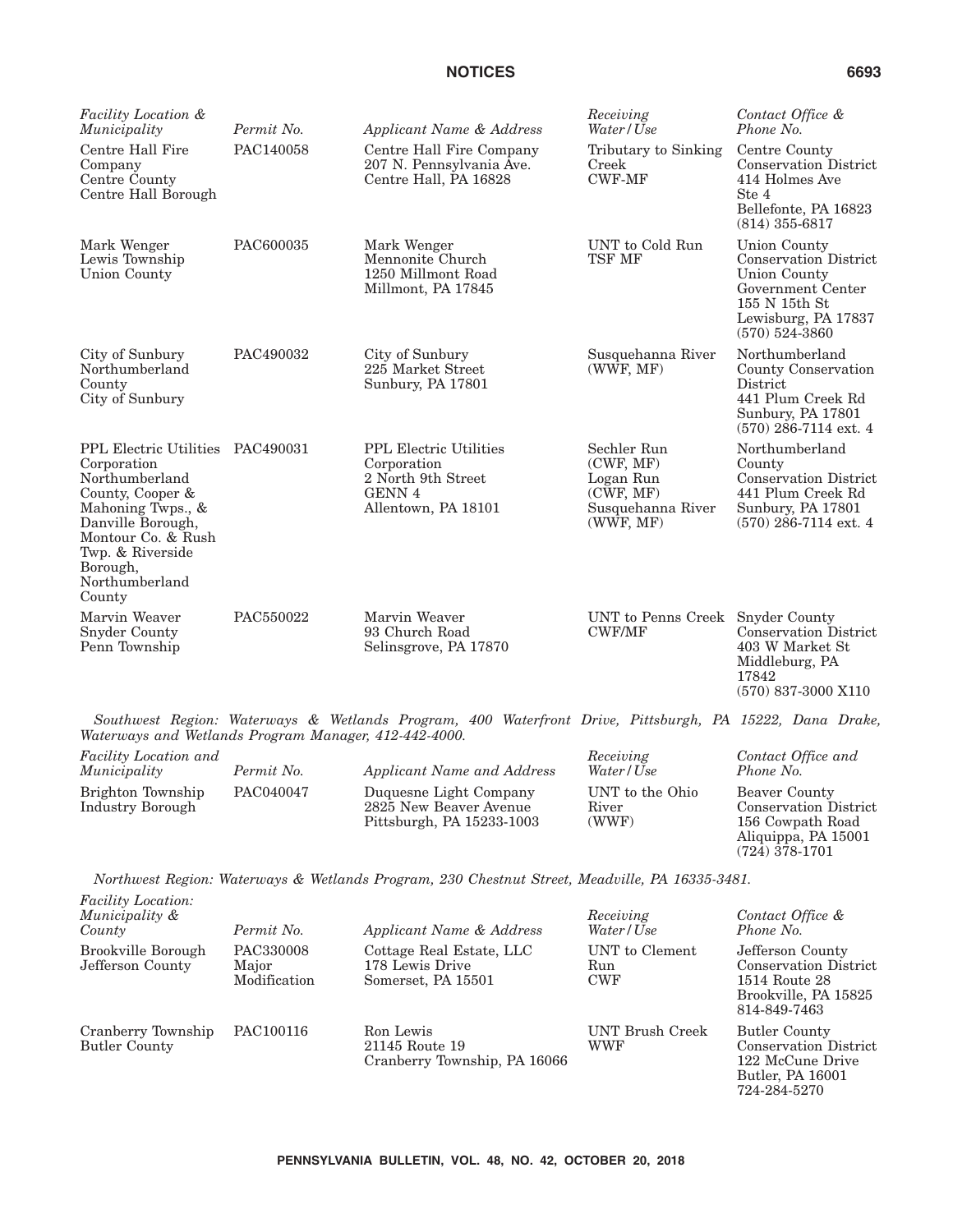|                                                                   |                         | Cambria District: Environmental Program Manager, 286 Industrial Park Road, Ebensburg, PA 15931-4119.              |                                                                                                               |                                                                                                                                         |
|-------------------------------------------------------------------|-------------------------|-------------------------------------------------------------------------------------------------------------------|---------------------------------------------------------------------------------------------------------------|-----------------------------------------------------------------------------------------------------------------------------------------|
| <b>Facility Location:</b>                                         |                         |                                                                                                                   |                                                                                                               |                                                                                                                                         |
| Municipality &<br>County                                          | Permit No.              | Applicant Name & Address                                                                                          | Receiving<br>Water/Use                                                                                        | Contact Office &<br>Phone No.                                                                                                           |
| Shenango Township<br>Lawrence County<br>General Permit Type-PAG-3 | PAC680015               | Bureau of Abandoned Mine<br>Reclamation<br>Cambria Office<br>286 Industrial Park Road<br>Ebensburg, PA 15931-4119 | <b>Unnamed Tributary</b><br>to Beaver River<br>(WWF),<br><b>Unnamed Tributary</b><br>to Beaver River<br>(WWF) | Attention: Patrick M.<br>Webb<br>PA DEP Cambria<br>Office<br>286 Industrial Park<br>Road<br>Ebensburg, PA<br>15931-4119<br>814-472-1800 |
| Facility Location:                                                |                         |                                                                                                                   |                                                                                                               |                                                                                                                                         |
| Municipality &<br>County                                          | Permit No.              | Applicant Name & Address                                                                                          | Receiving<br>Water/Use                                                                                        | Contact Office &<br>Phone No.                                                                                                           |
| City of Philadelphia<br>Philadelphia County                       | PAG030086               | <b>IVD, LLC</b><br>500 Halls Mill Road<br>Freehold, NJ 07728                                                      | Walton Run<br>3-J                                                                                             | DEP Southeast<br>Regional Office<br>Clean Water Program<br>2 E. Main Street<br>Norristown, PA 19401<br>484.250.5970                     |
| Limerick Township<br>Montgomery County                            | PAR210031               | Silvi Concrete of Montgomery<br>County, Inc.<br>355 Newbold Road<br>Fairless Hills, PA 19030                      | Hartenstine Creek<br>$3-D$                                                                                    | DEP Southeast<br>Regional Office<br>Clean Water Program<br>2 E. Main Street<br>Norristown, PA 19401<br>484.250.5970                     |
| Charleroi Borough<br>Washington County                            | PAR216109               | Wendell H. Stone Company<br>dba Stone & Company, Inc.<br>606 McCormick Avenue<br>Connellsville, PA 15425          | Monongahela<br>$River-19-C$                                                                                   | DEP Southwest<br>Regional Office<br>Clean Water Program<br>400 Waterfront Drive<br>Pittsburgh, PA<br>15222-4745<br>412.442.4000         |
| Monongahela<br>Township<br>Greene County                          | PAG036229               | Chess Coal Company<br>P.O. Box 37<br>Dilliner, PA 15327                                                           | Monongahela River<br>$19-G$<br><b>WWF</b>                                                                     | DEP Southwest<br>Regional Office<br>Clean Water Program<br>400 Waterfront Drive<br>Pittsburgh, PA<br>15222-4745<br>412.442.4000         |
| General Permit Type-PAG-4                                         |                         |                                                                                                                   |                                                                                                               |                                                                                                                                         |
| <b>Facility Location</b><br>Municipality &<br>County              | Permit No.              | Applicant Name & Address                                                                                          | Receiving<br>Water/Use                                                                                        | Contact Office &<br>Phone No.                                                                                                           |
| <b>Upper Salford</b><br>Township<br>Montgomery County             | PAG040061               | Sterling & Amanda Fisher<br>2144 Old Skippack Road<br>Harleysville, PA 19438-1367                                 | Vaughn Run<br>$3-E$                                                                                           | DEP Southeast<br>Regional Office<br>Clean Water Program<br>2 E Main Street<br>Norristown, PA 19401<br>484.250.5970                      |
| General Permit Type-PAG-5                                         |                         |                                                                                                                   |                                                                                                               |                                                                                                                                         |
| <b>Facility Location:</b><br>Municipality &                       |                         |                                                                                                                   | Receiving                                                                                                     | Contact Office &                                                                                                                        |
| County<br>Bristol Township<br><b>Bucks County</b>                 | Permit No.<br>PAG050091 | Applicant Name & Address<br>Teresa Candelora<br>18 MacIntosh Road<br>Levittown, PA 19056                          | Water/Use<br>Mill Creek<br>2-E                                                                                | Phone No.<br>DEP Southeast<br>Regional Office<br>Clean Water Program<br>2 East Main Street<br>Norristown, PA 19401                      |

*Cambria District: Environmental Program Manager, 286 Industrial Park Road, Ebensburg, PA 15931-4119.*

484.250.5900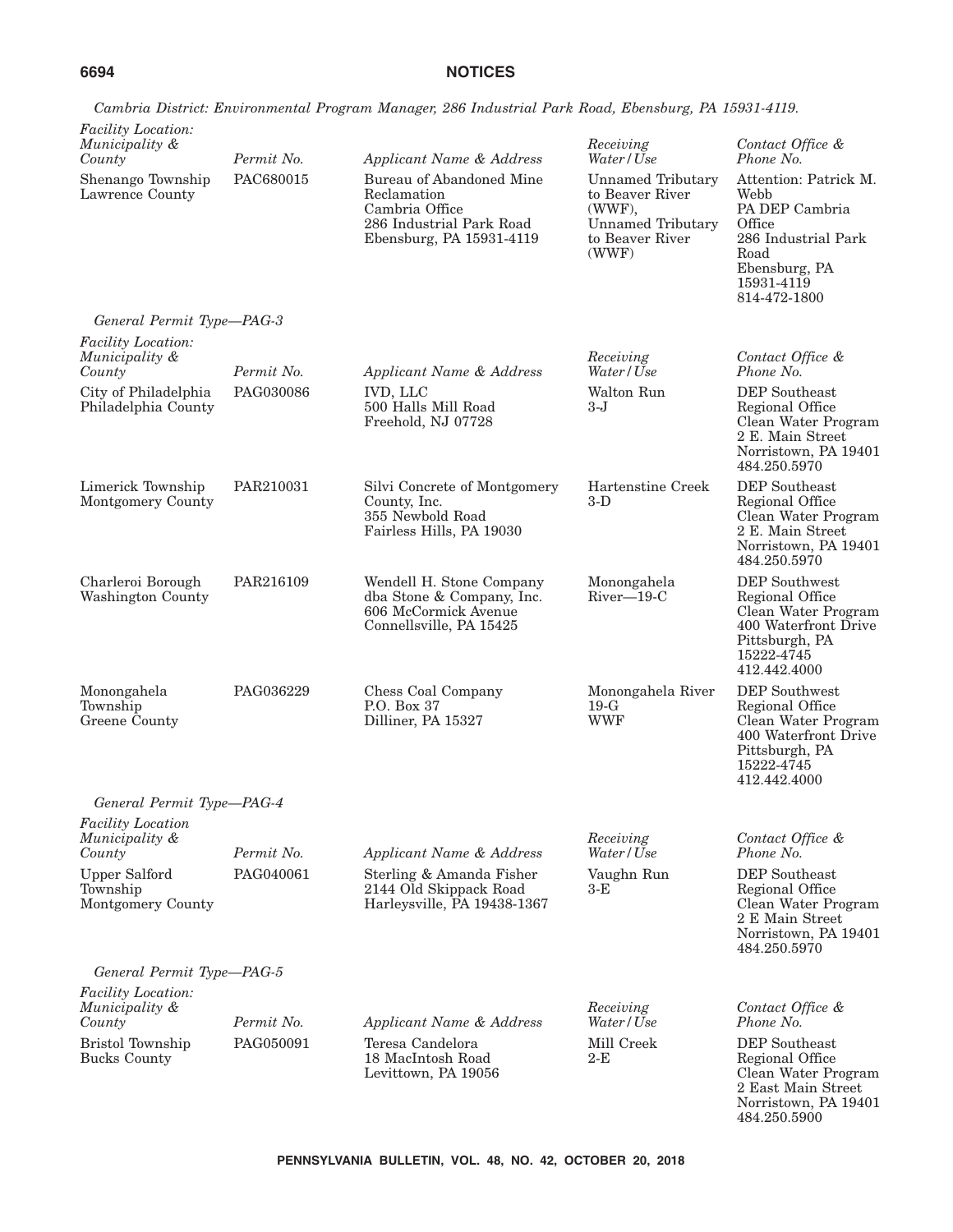| General Permit Type-PAG-8                                                                                       |            |                                                                                                    |                                                                                                       |                                                                                                                                        |
|-----------------------------------------------------------------------------------------------------------------|------------|----------------------------------------------------------------------------------------------------|-------------------------------------------------------------------------------------------------------|----------------------------------------------------------------------------------------------------------------------------------------|
| <i>Facility Location:</i><br>Municipality &<br>County                                                           | Permit No. | Applicant Name & Address                                                                           | Site Name &<br>Location                                                                               | Contact Office &<br>Phone No.                                                                                                          |
| Philadelphia<br><b>Biosolids Recycling</b><br>Center<br>7800 Penrose Ferry<br>Road<br>Philadelphia, PA<br>19153 | PAG080004  | Philadelphia Water Department<br>1101 Market Street<br>Suite 4<br>Philadelphia, PA 19107           | <b>Biosolids Recycling</b><br>Center<br>7800 Penrose Ferry<br>Road<br>Philadelphia, PA<br>19153       | DEP Southeast<br>Regional Office<br>Clean Water Program<br>2 East Main Street<br>Norristown, PA 19401<br>484.250.5900                  |
| General Permit Type-PAG-10                                                                                      |            |                                                                                                    |                                                                                                       |                                                                                                                                        |
| <b>Facility Location</b><br>Municipality &<br>County                                                            | Permit No. | Applicant Name & Address                                                                           | Receiving<br>Water/Use                                                                                | Contact Office &<br>Phone No.                                                                                                          |
| Industry Borough<br><b>Beaver County</b>                                                                        | PAG106212  | Buckeye Pipeline Company, LP<br>3324 University Boulevard<br>Coraopolis, PA 15108                  | Ohio River-20-B                                                                                       | <b>DEP</b> Southwest<br>Regional Office<br>Clean Water Program<br>400 Waterfront Drive<br>Pittsburgh, PA<br>15222-4745<br>412.442.4000 |
| General Permit Type-PAG-12                                                                                      |            |                                                                                                    |                                                                                                       |                                                                                                                                        |
| <i>Facility Location &amp;</i><br>Municipality                                                                  | Permit No. | Applicant Name & Address                                                                           | Receiving<br>Water/Use                                                                                | Contact Office &<br>Phone No.                                                                                                          |
| Chanceford Township PAG123878<br>York County                                                                    |            | J & L Groff Farms, LLC<br>2906 Dettinger Road<br>Brogue, PA 17309                                  | Watershed $(s)$ 7-I                                                                                   | DEP-SCRO-CW<br>909 Elmerton Avenue<br>Harrisburg, PA 17110<br>717-705-4707                                                             |
| General Permit Type-PAG-13                                                                                      |            |                                                                                                    |                                                                                                       |                                                                                                                                        |
| Facility Location<br>Municipality &                                                                             | Permit No. |                                                                                                    | Receiving<br>Water/Use                                                                                | Contact Office &<br>Phone No.                                                                                                          |
| County<br>South Union<br>Township<br><b>Fayette County</b>                                                      | PAG136205  | Applicant Name & Address<br>South Union Township<br>151 Township Drive<br>Uniontown, PA 15401-6547 | Lick Run,<br><b>Bennington Spring</b><br>Run, Coal Lick Run,<br>and Redstone Creek<br>$19-C$          | <b>DEP</b> Southwest<br>Regional Office<br>Clean Water Program<br>400 Waterfront Drive<br>Pittsburgh, PA<br>15222-4745<br>412.442.4000 |
| Lower Burrell City<br>Westmoreland<br>County                                                                    | PAG136180  | Lower Burrell City<br>Westmoreland County<br>2800 Bethel Street<br>New Kensington, PA 15068-3227   | Bethel Run,<br>Chartiers Run, Little Regional Office<br>Pucketa Creek, and<br>Pucketa<br>$Creek-18-A$ | <b>DEP</b> Southwest<br>Clean Water Program<br>400 Waterfront Drive<br>Pittsburgh, PA<br>15222-4745<br>412.442.4000                    |
| Springdale Township<br>Allegheny County                                                                         | PAG136153  | Springdale Township<br>P.O. Box 177<br>Harwick, PA 15049-0177                                      | Yutes Run, Riddle<br>Run and Tawney<br>Run<br>18-A WWF                                                | DEP Southwest<br>Regional Office<br>Clean Water Program<br>400 Waterfront Drive<br>Pittsburgh, PA<br>15222-4745                        |

# **STATE CONSERVATION COMMISSION NUTRIENT MANAGEMENT PLANS RELATED TO APPLICATIONS FOR NPDES PERMITS FOR CAFOs**

The State Conservation Commission has taken the following actions on previously received applications for nutrient management plans under 3 Pa.C.S. Chapter 5, for agricultural operations that have or anticipate submitting applications for new, amended or renewed NPDES permits or NOIs for coverage under a general permit for CAFOs under 25 Pa. Code Chapter 92a. This notice is provided in accordance with 25 Pa. Code Chapter 92a and 40 CFR Part 122, implementing The Clean Streams Law and the Federal Clean Water Act.

412.442.4000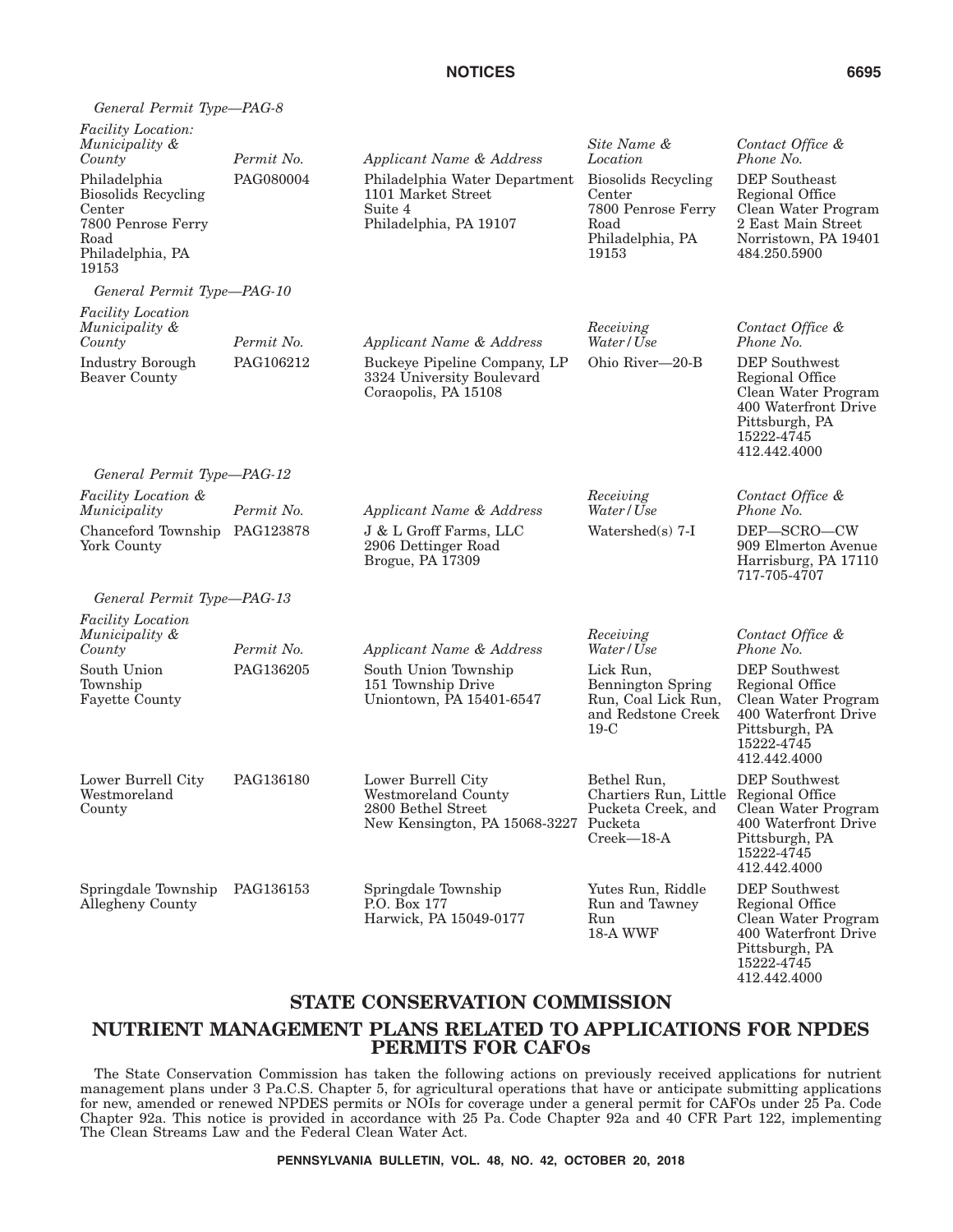Persons aggrieved by an action may appeal under 3 Pa.C.S. § 517, section 4 of the Environmental Hearing Board Act and 2 Pa.C.S. §§ 501—508 and 701—704 to the Environmental Hearing Board, Second Floor, Rachel Carson State Office Building, 400 Market Street, P.O. Box 8457, Harrisburg, PA 17105-8457, (717) 787-3483. TDD users should contact the Environmental Hearing Board (Board) through the Pennsylvania AT&T Relay Service at (800) 654-5984. Appeals must be filed with the Board within 30 days of publication of this notice in the *Pennsylvania Bulletin*. Copies of the appeal form and the Board's rules of practice and procedure may be obtained from the Board. The appeal form and the Board's rules of practice and procedure are also available in Braille or on audiotape from the Secretary of the Board at (717) 787-3483. This paragraph does not, in and of itself, create a right of appeal beyond that permitted by applicable statutes and decision law.

For individuals who wish to challenge actions, appeals must reach the Board within 30 days. A lawyer is not needed to file an appeal with the Board.

Important legal rights are at stake, however, so individuals should show this notice to a lawyer at once. Persons who cannot afford a lawyer may qualify for pro bono representation. Call the Secretary of the Board at (717) 787-3483 for more information.

### **NUTRIENT MANAGEMENT PLAN PUBLIC NOTICE SPREADSHEET—ACTIONS**

| Agricultural Operation<br>Name and Address                                               | County     | Total<br>Acres                    | AEU's    | Animal<br>Type    | wpccw<br>Protection<br>Waters (HQ<br>or $EV$ or $NA$ ) | Approved or<br>Disapproved |
|------------------------------------------------------------------------------------------|------------|-----------------------------------|----------|-------------------|--------------------------------------------------------|----------------------------|
| Reinford Farm's Inc.<br>505 Cedar Grove Rd.<br>Mifflintown, PA 17059                     | Juniata    | 1,226.5                           | 1,280.25 | Dairy             | <b>NA</b>                                              | Approved                   |
| Koch's Turkey Farm<br>416 Valley Rd<br>Tamaqua, PA 18252                                 | Schuylkill | 375.2                             | 3,187.58 | Turkeys           | HQ                                                     | Approved                   |
| S&A Kreider & Sons, Inc.<br>761 Spring Valley Rd<br>Quarryville, PA 17566                | Lancaster  | 1,448.7                           | 4,709.05 | Dairy             | HQ                                                     | A                          |
| Rohrer Farms, LLC<br>750 Doe Run Rd.<br>Lititz, PA 17543                                 | Lancaster  | 285.8                             | 2,304.29 | Swine/<br>Poultry | NA                                                     | A                          |
| Rowe Family Farm, Co.<br>David Rowe<br>216 Pawling Station Road<br>Selinsgrove, PA 17870 | Snyder     | $57$ for<br>manure<br>application | 622      | Swine/<br>Poultry | NA                                                     | Approval                   |

## **PUBLIC WATER SUPPLY PERMITS**

The Department has taken the following actions on applications received under the Pennsylvania Safe Drinking Water Act (35 P.S. §§ 721.1—721.17) for the construction, substantial modification or operation of a public water system.

Persons aggrieved by an action may appeal that action to the Environmental Hearing Board (Board) under section 4 of the Environmental Hearing Board Act and 2 Pa.C.S. §§ 501—508 and 701—704. The appeal should be sent to the Environmental Hearing Board, Second Floor, Rachel Carson State Office Building, 400 Market Street, P.O. Box 8457, Harrisburg, PA 17105-8457, (717) 787- 3483. TDD users may contact the Board through the Pennsylvania AT&T Relay Service, (800) 654-5984. Appeals must be filed with the Board within 30 days of publication of this notice in the *Pennsylvania Bulletin* unless the appropriate statute provides a different time period. Copies of the appeal form and the Board's rules of practice and procedure may be obtained from the Board. The appeal form and the Board's rules of practice and procedure are also available in Braille or on audiotape from the Secretary to the Board at (717) 787-3483. This paragraph does not, in and of itself, create a right of appeal beyond that permitted by applicable statutes and decisional law.

For individuals who wish to challenge an action, the appeal must reach the Board within 30 days. A lawyer is not needed to file an appeal with the Board.

*Special*

Important legal rights are at stake, however, so individuals should show this document to a lawyer at once. Persons who cannot afford a lawyer may qualify for free pro bono representation. Call the Secretary to the Board at (717) 787-3483 for more information.

#### **SAFE DRINKING WATER**

#### **Actions taken under the Pennsylvania Safe Drinking Water Act (35 P.S. § 721.1—721.17).**

*Southeast Region: Water Supply Management Program Manager, 2 East Main Street, Norristown, PA 19401.*

**Operations Permit # 0917504** issued to: **Warminster Municipal Authority**, 415 Gibson Avenue, Warminster, PA 18974, **PWS ID # 1090069**, Warminster Township, **Bucks County** on September 28, 2018 for the operation of granular activated carbon filters at Well No. 2 for treatment of PFCs facilities approved under construction permit # 0917504.

**Operations Permit # 2317507** issued to: **Aqua Pennsylvania, Inc.**, 762 West Lancaster Avenue, Bryn Mawr, PA 19010, **PWS ID # 146007**, Haverford Township, **Delaware County** on September 27, 2018 for the opera-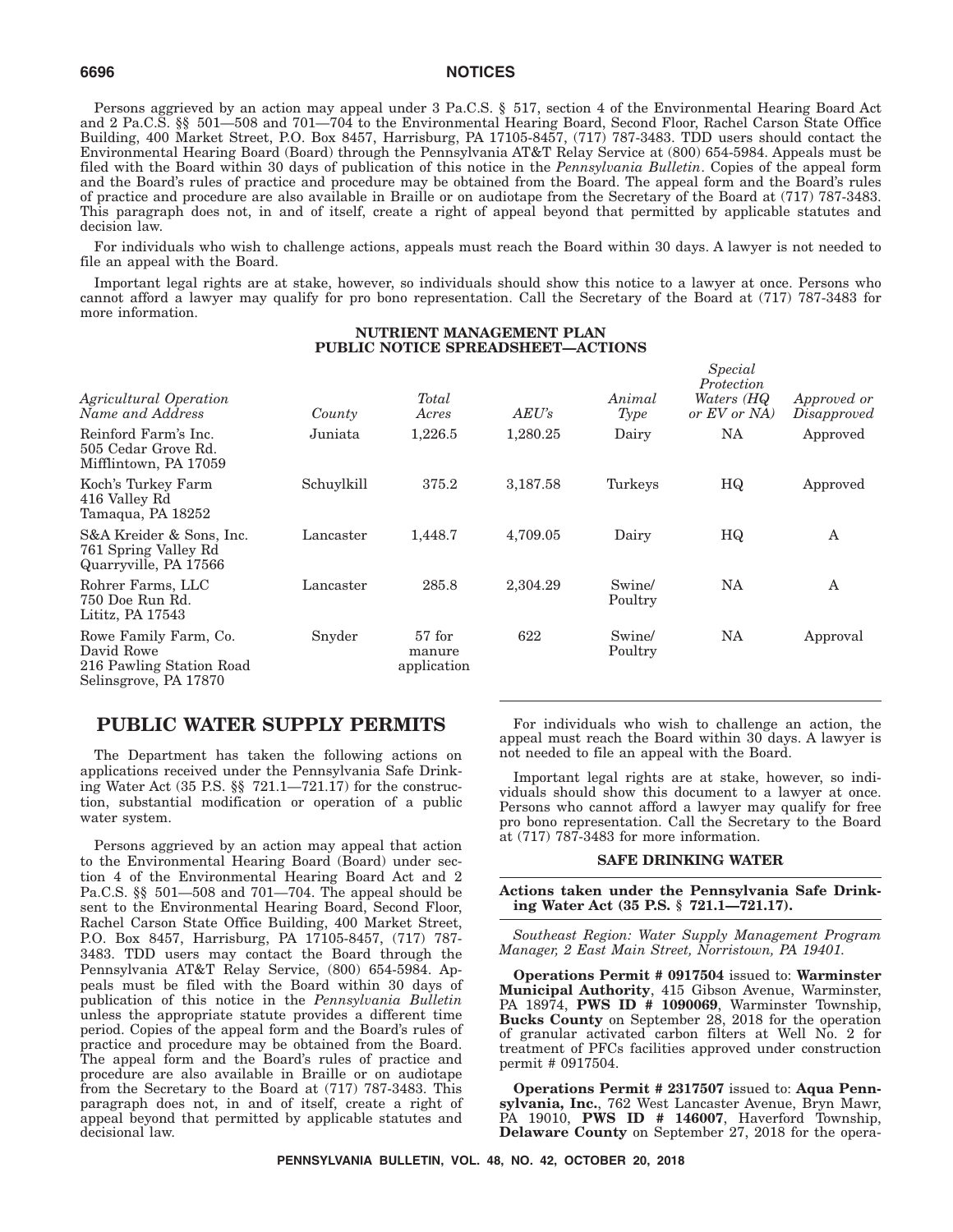tion of liquid sodium hypochlorite feed facilities and storage tank mixer facilities approved under construction permit # 2317507.

**Operations Permit # 1518516** issued to: **UMH Properties, Inc.**, 150 Clay Street, Suite 450, Morgantown, WV 26501, **PWS ID # 1150102**, Penn Township, **Chester County** on October 3, 2018 for the operation of caustic soda for pH/Alkalinity adjustment of facilities approved under construction permit # 1518516.

*Southcentral Region: Safe Drinking Water Program Manager, 909 Elmerton Avenue, Harrisburg, PA 17110.*

**Permit No. 4418504 MA, Minor Amendment,** Public Water Supply.

| Applicant                     | The Municipal Authority of<br>the Borough of Lewistown                                                           |
|-------------------------------|------------------------------------------------------------------------------------------------------------------|
| Municipality                  | Armagh Township                                                                                                  |
| County                        | Mifflin                                                                                                          |
| Responsible Official          | Craig Bubb, Superintendant<br>70 Chestnut Street<br>Lewistown, PA 17004-2216                                     |
| Type of Facility              | The 250,000-gallon No. 1<br>Backwash Tank will be recoated<br>on the interior and minor repairs<br>will be made. |
| <b>Consulting Engineer</b>    | Jason G. Saylor, P.E.<br>Utility Service Company Inc.<br>1230 Peachtree Street NE<br>Atlanta, GA 30309           |
| Permit to Construct<br>Issued | 10/3/2018                                                                                                        |
| Water Supply.                 | Permit No. 6718511 MA, Minor Amendment, Public                                                                   |
| Applicant                     | <b>SUEZ Water Pennsylvania</b>                                                                                   |
| Municipality                  |                                                                                                                  |
| County                        | York                                                                                                             |
| Responsible Official          | John D. Hollenbach, General<br>Manager<br>4211 East Park Circle<br>Harrisburg, PA 17111-0151                     |
| Type of Facility              | The existing 3,000-gallon<br>hydropneumatic tank will be<br>removed and replaced with a                          |

new tank of similar size. Consulting Engineer Mark C. Baker, P.E. SUEZ Water Pennsylvania, Inc. 4405 North 6th Street Harrisburg, PA 17110 Permit to Construct Issued 10/3/2018

*Northcentral Region: Safe Drinking Water Program Manager, 208 West Third Street, Suite 101, Williamsport, PA 17701-6448.*

**Permit No. 4718501MA—Construction and Operation—**Public Water Supply.

| Applicant        | <b>Danville Municipal Authority</b> |
|------------------|-------------------------------------|
| Township/Borough | Danville Borough                    |
| County           | <b>Montour County</b>               |

| Responsible Official       | Mr. Richard Johns<br>Danville Municipal Authority<br>42 West Market Street<br>P.O. Box 179<br>Danville, PA 17821                                                                                                                                                                                                                                                          |
|----------------------------|---------------------------------------------------------------------------------------------------------------------------------------------------------------------------------------------------------------------------------------------------------------------------------------------------------------------------------------------------------------------------|
| Type of Facility           | Public Water<br>Supply—Operation/Construction                                                                                                                                                                                                                                                                                                                             |
| <b>Consulting Engineer</b> | Mr. David Marks, P.E.<br>Gannett Fleming, Inc.<br>P.O. Box 67100<br>Harrisburg, PA 17106-7100                                                                                                                                                                                                                                                                             |
| Permit Issued              | October 2, 2018                                                                                                                                                                                                                                                                                                                                                           |
| Description of Action      | Authorizes construction and<br>operation of the existing potable<br>water-bulk loading station at the<br>Danville Filtration Plant.                                                                                                                                                                                                                                       |
| Supply.                    | Permit No. 1718506MA-Operation-Public Water                                                                                                                                                                                                                                                                                                                               |
| Applicant                  | <b>Quehanna Motivational Boot</b><br>Camp                                                                                                                                                                                                                                                                                                                                 |
| Township/Borough           | Karthaus Township                                                                                                                                                                                                                                                                                                                                                         |
| County                     | <b>Clearfield County</b>                                                                                                                                                                                                                                                                                                                                                  |
| Responsible Official       | Mr. Mary Natoli, Superintendent                                                                                                                                                                                                                                                                                                                                           |
| Type of Facility           | Public Water Supply—Operation                                                                                                                                                                                                                                                                                                                                             |
| <b>Consulting Engineer</b> | Ms. Carol A Piontkowski<br>Department of<br>Corrections/Bureau of<br>Operations<br>1920 Technology Parkway<br>Mechanicsburg, PA 17050                                                                                                                                                                                                                                     |
| Permit Issued              | October 3, 2018                                                                                                                                                                                                                                                                                                                                                           |
| Description of Action      | Authorizes Quehanna<br>Motivational Boot Camp to<br>operate the rehabilitated<br>105,000-gallon, Aquastore<br>glass-coated, bolted steel,<br>finished water-storage tank that<br>was installed by Mid Atlantic<br>Storage Systems, Inc. in which<br>the caulk, sacrificial magnesium<br>anodes and other components of<br>the cathodic protection met NSF<br>standard 61. |
|                            | Northwest Region: Safe Drinking Water Program Man-<br>ager, 230 Chestnut Street, Meadville, PA 16335-3481.                                                                                                                                                                                                                                                                |
|                            | <b>Permit No. 2703502-MA4, Public Water Supply.</b>                                                                                                                                                                                                                                                                                                                       |
| Applicant                  | <b>Aqua PA Jenks</b>                                                                                                                                                                                                                                                                                                                                                      |
| Township or Borough        | Jenks Township                                                                                                                                                                                                                                                                                                                                                            |
| County                     | <b>Forest County</b>                                                                                                                                                                                                                                                                                                                                                      |
| Type of Facility           | <b>Public Water Supply</b>                                                                                                                                                                                                                                                                                                                                                |
| <b>Consulting Engineer</b> | Robert Horvat, P.E.<br><b>Entech Engineering</b>                                                                                                                                                                                                                                                                                                                          |

Permit to Construct Issued

**Operation Permit** issued to **PA American Butler, PWSID No. 5100012**, Saxonburg Borough, **Butler County**. Permit Number 1090503-T1-MA1 issued October 4, 2018 for the operation of the 0.40 MG storage tank known as ''Victory Road Tank.'' This permit is issued in

400 Rouser Road Coraopolis, PA 15108

October 2, 2018

**PENNSYLVANIA BULLETIN, VOL. 48, NO. 42, OCTOBER 20, 2018**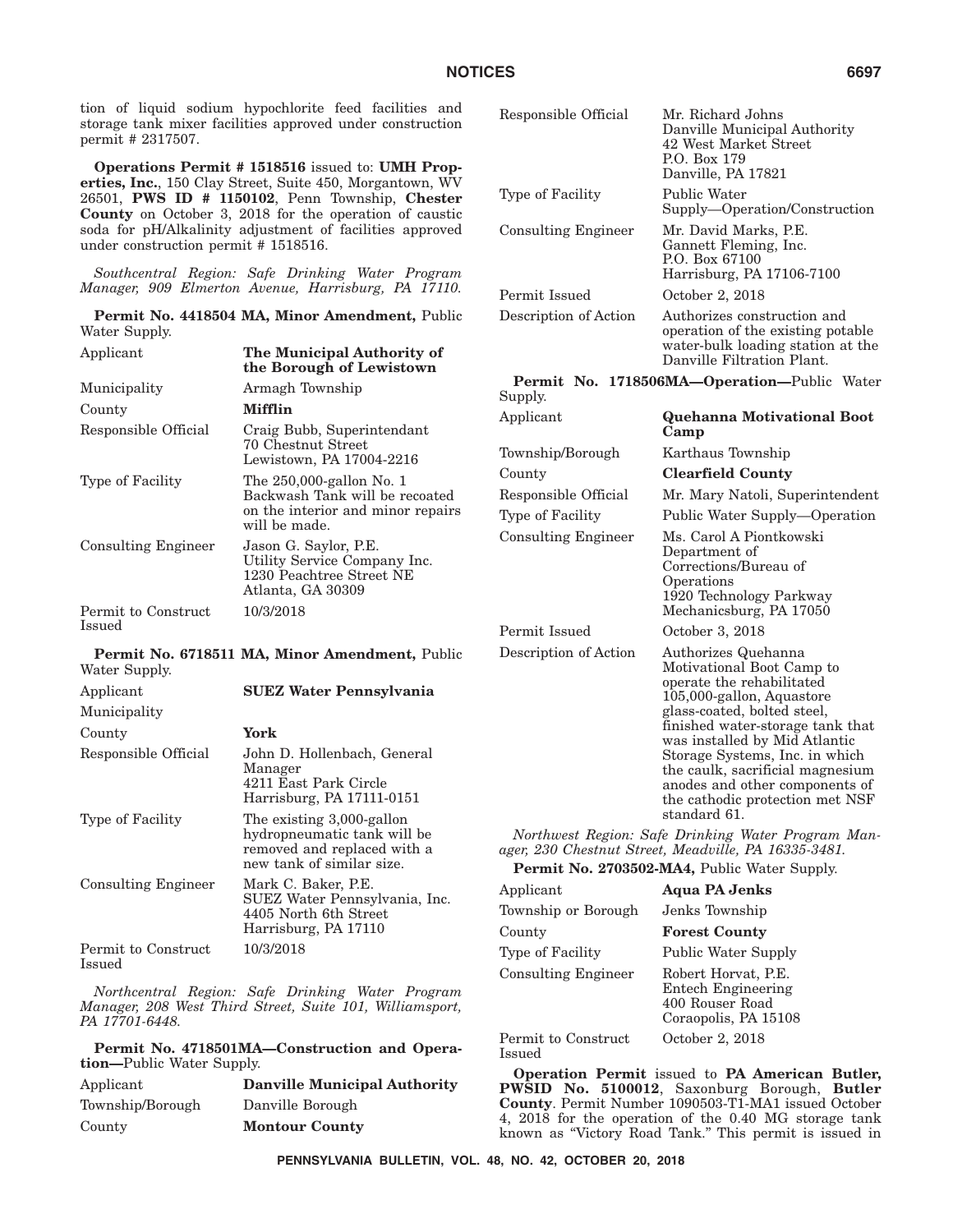response to acceptable bacteriological and VOC(s) sample results for the referenced storage tanks.

| Applicant                     | <b>Bradford City Water</b><br>Authority                                                          |
|-------------------------------|--------------------------------------------------------------------------------------------------|
| Township or Borough           | Bradford Township                                                                                |
| County                        | <b>McKean County</b>                                                                             |
| <b>Type of Facility</b>       | Public Water Supply                                                                              |
| Consulting Engineer           | David Kerchner<br><b>Bankson Engineers</b><br>256 Blue Run Road, Suite 200<br>Cheswick, PA 15024 |
| Permit to Construct<br>Issued | October 2, 2018                                                                                  |

#### **SEWAGE FACILITIES ACT PLAN DISAPPROVAL**

**Plan Disapprovals Granted Under the Pennsylvania Sewage Facilities Act, Act of January 24, 1966, P.L. 1535, as amended, 35 P.S. § 750.5.**

*Southcentral Region: Clean Water Program Manager, 909 Elmerton Avenue, Harrisburg, PA 17110, Telephone: 717-705-4707.*

*Plan Location*:

| Borough or<br>Township | Borough or Township<br>Address           | County    |
|------------------------|------------------------------------------|-----------|
| Colerain<br>Township   | 1803 Kirkwood Pike<br>Kirkwood, PA 17536 | Lancaster |

*Plan Description*: The Component 1 Sewage Facilities Planning Module submitted for the Stephen Stoltzfus Subdivision, DEP Code No. A3-34918-307-1, APS Id 976431, is disapproved. The purpose of this plan is to create one new single family residential building lot to use an individual onlot sewage disposal system. The subdivision is located on the west side of Bartville Road, at the junction with Salem Road. The submission was denied because the ''Site Investigation and Percolation Test Report for Onlot Disposal of Sewage'' sheets state that percolation holes were 16—18 inches in diameter and Chapter 73, Section 73.15(3) requires that percolation holes have a diameter of 6 to 10 inches. Therefore, this percolation testing is not consistent with the regulatory requirements and does not constitute general site suitability under Section 71.62 as required by Section 71.55(a)(2).

*Plan Location*:

| Borough or<br>Township | Borough or Township<br>Address           | County  |
|------------------------|------------------------------------------|---------|
| Derry<br>Township      | 600 Clearwater Road<br>Hershey, PA 17033 | Dauphin |

*Plan Description*: The sewage planning exemption request submitted for the Hersheypark 2020 Attraction project, DEP Code No. A3-22912-503-3E, APS Id 976748, is disapproved. This plan proposes renovations and improvements to existing facilities as well as a new attraction. As a result, sewage flows are expected to increase by 3,059 gallons per day tributary to Derry Township Municipal Authority's sewers and the Clearwater wastewater treatment plant. The project is located near Chocolate World Way. The submission does not qualify as an exemption from the requirement to revise the Official Plan because the proposed changes to the existing public sewer lines, including the replacement of an 8-inch line

with a 15-inch line for the sake of increasing capacity, will require a new or modified permit from DEP under the Pennsylvania Clean Streams Law (CSL) as per Chapter 71, Section 71.51(b)(5).

#### **Hazardous Sites Clean-up Under the Act of October 18, 1988**

#### **Notice of Proposed Settlement Under HSCA/CERCLA**

#### **AIW Frank/Mid-County**

#### **West Whiteland Township, Chester County**

The Department of Environmental Protection (''Department''), under the authority of the Hazardous Sites Cleanup Act (''HSCA''), 35 P.S. §§ 6020.101 et seq., and the Comprehensive Environmental Response, Compensation, and Liability Act (''CERCLA''), 42 U.S.C.A. § 9601 et seq., has entered into a proposed Consent Order and Agreement with the 891 E. Lincoln Associates L.P. related to the AIW Frank/Mid-County Mustang Superfund Site (''Site'') in West Whiteland Township, Chester County, Pennsylvania.

The AIW Frank/Mid-County Mustang National Priority List ("NPL") Site consists of 16 acres of multiple properties which had been used at various times for manufacturing styrofoam products, refrigerators, freezers, and warming cabinets for institutional and food service industries. Various wastes and contaminated soils were excavated from the Site as part of response actions conducted by the USEPA and the Department. In addition, the Site contains groundwater contamination for which the USEPA and the Department installed a public water line and groundwater monitoring wells, constructed an on-site groundwater pump and treat system, and will perform in-situ chemical and biological remediation at the Site.

The Department is proposing to enter into an Amendment to a Consent Order and Agreement, which will modify a Consent Order and Agreement, also known as a Prospective Purchaser Agreement ("PPA"), entered into between the E. Kahn Development Corporation and the Department on October 14, 2011. In 2012, 891 E. Lincoln Associates L.P. became the owner of 12 of the 16 acres of the Site. The Purchaser has represented to the Department that it has neither caused nor contributed to the releases of hazardous substances at the Site. Under the terms of the proposed PPA, 891 E. Lincoln Associates L.P. agrees not to exacerbate any of the conditions at the property, to provide access and right of entry to the Department and the USEPA for continued response actions, and to make a monetary contribution to the Department's response costs for the Site.

This notice is provided pursuant to Section 1113 of HSCA, 35 P.S. § 6020.1113. The proposed Amendment to a Consent Order and Agreement may be examined from 8 AM to 4 PM at the Department's offices at 2 East Main Street, Norristown, PA by contacting either Joshua Crooks at (484) 250-5784 or Adam Bram, Esquire at (484) 250-5930. Mr. Crooks and Mr. Bram may also be contacted electronically at jocrooks@pa.gov and abram@pa. gov, respectively. A public comment period on the proposed Amendment to a Consent Order and Agreement will extend for a period of 60 days from the date of this notice. Interested persons may submit written comments regarding these agreements to the Department by submitting them to Mr. Crooks in the Environmental Cleanup and Brownfields Program at the above address.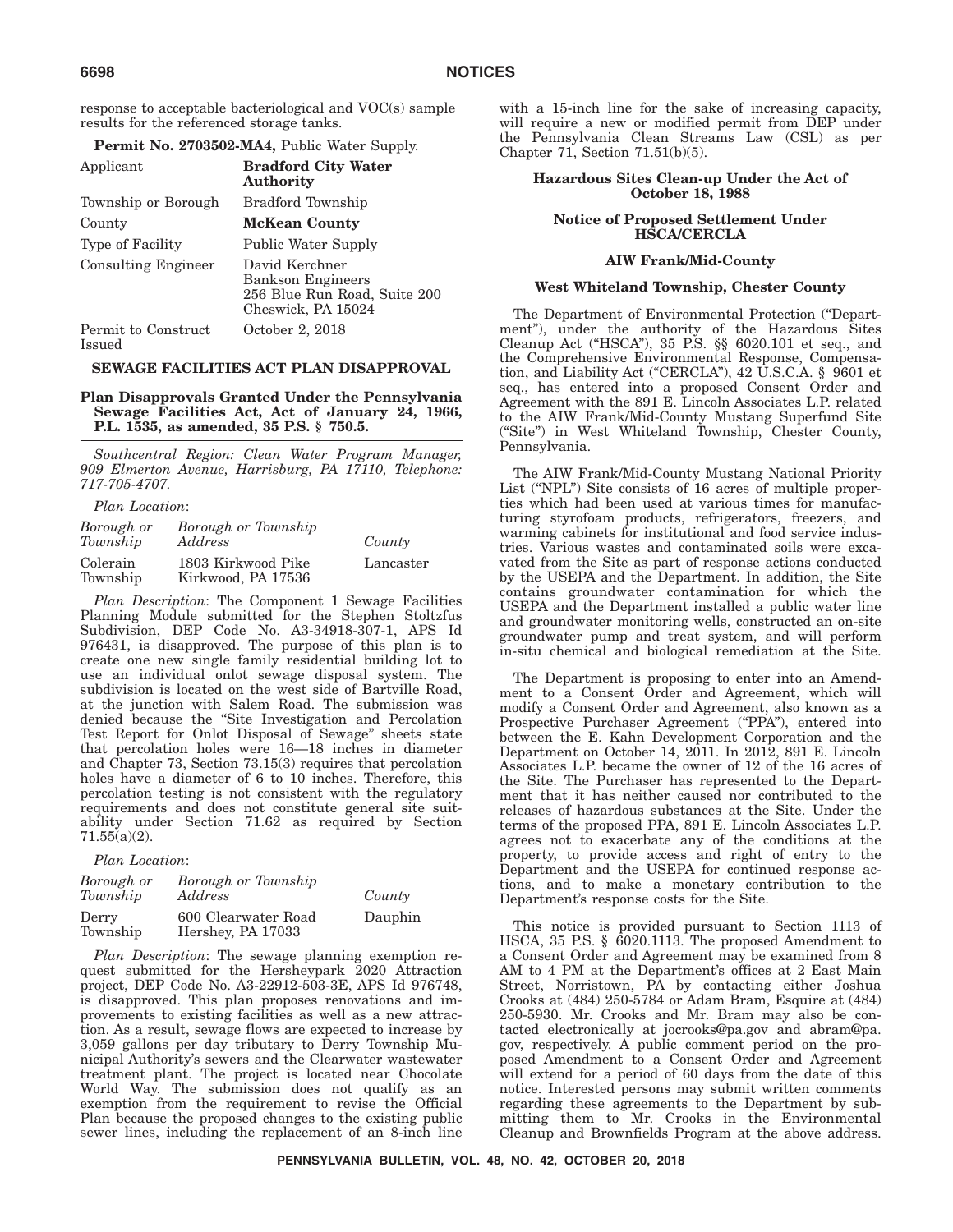# **LAND RECYCLING AND ENVIRONMENTAL REMEDIATION UNDER ACT 2, 1995**

**PREAMBLE 2**

#### **The following plans and reports were submitted under the Land Recycling and Environmental Remediation Standards Act (35 P.S. §§ 6026.101— 6026.907).**

Provisions of Sections 301—308 of the Land Recycling and Environmental Remediation Standards Act (act) (35 P.S. §§ 6026.301—6026.308) require the Department to publish in the *Pennsylvania Bulletin* a notice of submission of plans and reports. A final report is submitted to document cleanup of a release of a regulated substance at a site to one of the act's remediation standards. A final report provides a description of the site investigation to characterize the nature and extent of contaminants in environmental media, the basis for selecting the environmental media of concern, documentation supporting the selection of residential or nonresidential exposure factors, a description of the remediation performed and summaries of sampling analytical results which demonstrate that remediation has attained the cleanup standard selected. Submission of plans and reports, other than the final report, will also be published in the *Pennsylvania Bulletin*. These include the remedial investigation report, risk assessment report and cleanup plan for a site-specific standard remediation. A remedial investigation report includes conclusions from the site investigation; concentration of regulated substances in environmental media; benefits of reuse of the property; and, in some circumstances, a fate and transport analysis. If required, a risk assessment report describes potential adverse effects caused by the presence of regulated substances. If required, a cleanup plan evaluates the abilities of potential remedies to achieve remedy requirements.

For further information concerning plans or reports, contact the environmental cleanup program manager in the Department regional office under which the notice of receipt of plans or reports appears. If information concerning plans or reports is required in an alternative form, contact the community relations coordinator at the appropriate regional office. TDD users may telephone the Department through the Pennsylvania AT&T Relay Service at (800) 654-5984.

The Department has received the following plans and reports:

*Northeast Region: Eric Supey, Environmental Cleanup & Brownfields Program Manager, 2 Public Square, Wilkes-Barre, PA 18701-1915.*

**T. Flower Pad 1**, 23 Brooks Road, Springville Township, **Susquehanna County**. Resource Environmental Management, 50 Maple Street, Montrose, PA 18801, on behalf of Cabot Oil & Gas Corporation, 2000 Park Lane, Suite 300, Pittsburgh, PA 15275, submitted a Final Report concerning remediation of a release of brine to the soil. The report is intended to document remediation of the site to meet a combination of Background and Statewide Health Standards.

**Former New Jersey Zinc West Plant**, 1120 Mauch Chunk Road, Palmerton Borough, **Carbon County**. Ramboll US Corporation, 1760 Market Street, Suite 1000, Philadelphia, PA 19103, on behalf of Northface Development LLC, 1120 Mauch Chunk Road, Palmerton, PA 18071, submitted a revised Remedial Investigation Report and Cleanup Plan concerning remediation of soil and groundwater contamination from a former zinc smelter. The report is intended to document remediation of the site to meet Site-Specific Standards.

#### *Northcentral Region: Environmental Cleanup Program Manager, 208 West Third Street, Williamsport, PA 17701.*

**Emporium Shurfine Food Market**, 441 East 3rd Street, Emporium Borough, **Cameron County**. Environmental Standards, Inc., 1140 Valley Forge Road, P.O. Box 0810, Valley Forge, PA 19482, on behalf of Olivett Market, Inc., 519 East Allegany Ave., Emporium, PA 15834, has submitted a Combined Groundwater Remedial Investigation Report and Final Report concerning remediation of site groundwater contaminated with diesel fuel. The report is intended to document remediation of the site to meet the Site-Specific Standard.

**Litke Pad 1**, 1346 Ridge Road, Burnside Township, **Centre County**. Hull & Associates, Inc., 300 Merchant Lane, Suite 307, Pittsburgh, PA 15205, on behalf of EXCO Resources PA LLC, 260 Executive Drive, Suite 100, Cranberry Township, PA 16066-6446, has submitted a Final Report concerning remediation of site soil contaminated with Brine. The report is intended to document remediation of the site to meet the Residential Statewide Health Standard.

**Evans Network of Companies**, US Route 15 South at MM 138, Old Lycoming Township, **Lycoming County**. Northridge Group, Inc., P.O. Box 231, Northumberland, PA 17857, on behalf of Evans Network of Companies, 100-110 Columbia Street, Schuylkill Haven, PA 17972, submitted a Final Report concerning remediation of site soil contaminated with diesel fuel and motor oil. The report is intended to document remediation of the site to meet the Residential Statewide Health Standard.

**Schneider National Carriers Project**, State Route 220S near Huffman Road, Piatt Township, **Lycoming County**. Northridge Group, Inc., P.O. Box 231, Northumberland, PA 17857, on behalf of Schneider National Carriers, Inc., 3101 South Packerland Drive, Green Bay, WI 54313, has submitted a Final Report concerning remediation of site soil contaminated with diesel fuel. The report is intended to document remediation of the site to meet the Residential Statewide Health Standard.

**Coal Township Release Site**, South side of Little Mountain, Coal Township, **Northumberland County**. Groundwater & Environmental Services, Inc., 440 Creamery Way, Suite 500, Exton, PA 19341, on behalf of Sunoco Pipeline, L.P., 100 Green Street, Marcus Hook, PA 19061, has submitted a Final Report concerning site soil contaminated with unleaded gasoline. The report is intended to document remediation of the site to meet the Statewide Health Standard.

**D. Pierce Transportation Diesel Fuel Cleanup**, I-80 E at MM 192 off ramp, Greene Township, **Union County**. Northridge Group, Inc., P.O. Box 231, Northumberland, PA 17857, on behalf of D. Pierce Transportation, P.O. Box 453, Murrysville, PA 15668, has submitted a Final Report concerning remediation of site soil contaminated with diesel fuel. The report is intended to document remediation of the site to meet the Non-Residential Statewide Health Standard.

**Hite Trucking Project**, 8445 Buffalo Road, West Buffalo Township, **Union County**. Northridge Group, Inc., P.O. Box 231, Northumberland, PA 17857, on behalf of Hite Trucking, 1613 Dutch Road, Loretto, PA 15940, has submitted a Final Report concerning remediation of site soil contaminated with diesel fuel, motor oil and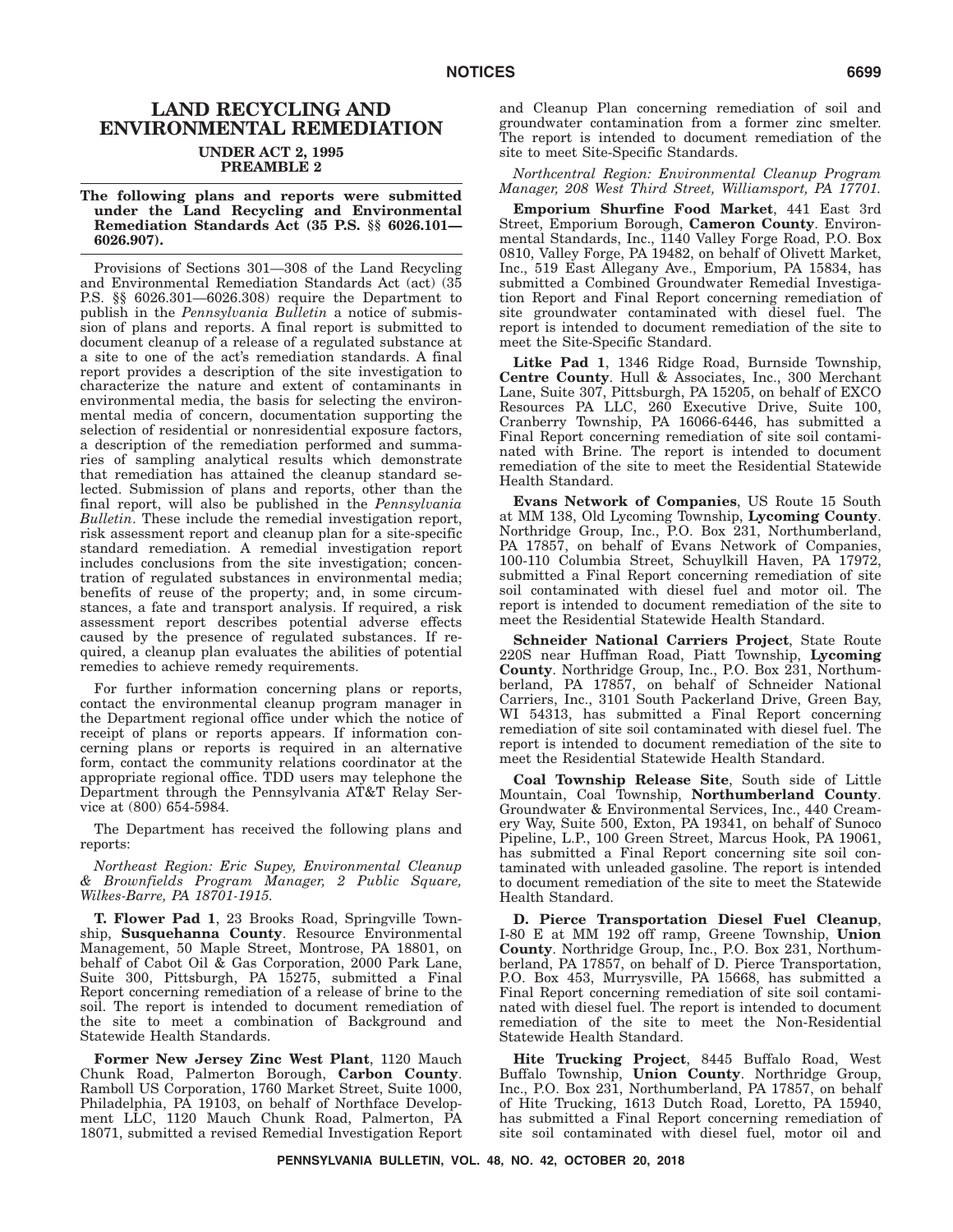antifreeze. The report is intended to document remediation of the site to meet the Statewide Health Standard.

**PennDOT Lewisburg Stockpile Facility**, 612 Fairground Road, Lewisburg, East Buffalo Township, **Union County**. Dewberry Engineers, Inc., 600 Parsippany Road, Suite 301, Parsippany, NJ 07054, on behalf of PennDOT District 3, 715 Jordan Avenue, Montoursville, PA 17754, has submitted a Final Report concerning remediation of site soil contaminated with organics. The report is intended to document remediation of the site to meet the Site-Specific Standard.

*Northwest Region: Environmental Cleanup & Brownfields Program Manager, 230 Chestnut Street, Meadville, PA 16335-3481.*

**Former Rouseville Refinery Plant 2 Aboveground Storage Tank Farm**, 300 feet south of the southernmost end of McClintockville Road, Cornplanter Township, **Venango County**. AECOM Technical Services, Inc., 12420 Milestone Center Drive, Suite 150, Germantown, MD 20876, on behalf of Shell Oil Products, US, 17 Junction Drive, PMB 399, Glen Carbon, IL 62034, submitted a Remedial Investigation/Risk Assessment/Final Report concerning the remediation of site soil contaminated with 1,1,1,2-tetrachloroethane, 1,1,1-trichlorethane, 1,1,2-trichloro-1,2,2-trifluoroethane, 1,1-dichloroethane, 1,1-dichloroethene, 1,1-dichlorpropene, 1,2,3-trichlorbenzene, 1,2,4-trichlorobenzene, 1,2,4-trimethylbenzene, 1,2-dichlorobenzene, 1,2-dichloroethane, 1,3,5-trichlorobenzene, 1,3,5-trimethylbenzene, 1,3-butadiene, 1,3-dichlorobenzene, 1,3-dichloropropane, 1,4-dichlorobenzene, 2-butanone, 2-chloro-ethyl vinyl ether, 2-hexanone, 4-chlorotoluene, 4-methyl-2-pentanone, acetone, acetonitrile, acrylonitrile, benzene, benzyl chloride, bromobenzene, bromochloromethane, bromoform, bromomethane, carbon disulfide, carbon tetrachloride, chlorobenzene, chloroethane, chloromethane, cis-1,2-dichloroethene, cis-1,3-dichloropropene, cyclohexane, cyclohexanone, dibromochloromethane, dibromomethane, dichlorodifluoromethane, ethylbenzene, hexachlorobutadiene, iodomethane, isopropyl alcohol, isopropylbenzene, m,p-xylene, methyl acetate, methyl tert-butyl ether, methylcyclohexane, methylene chloride, naphthalene, n-butanol, n-butylbenzene, n-propylbenzene, o-chlorotoluene, o-xylene, p-isopropyltoluene, sec-butylbenzene, styrene, tert-butylbenzene, tetrachloroethene, tetrahydrofuran, toluene, trans-1,2-dichloroethene, trans-1,3 dichloropropene, trichlorofluoromethane, vinyl acetate, xylenes total, 1,2,4,5-tetrachlorobenzene, 1,2-diphenylhydrazine, 1,2-diphenylhydrazine (as azobenzene), 1,3 dinitrobenzene, 1,4-dioxane, 1-methylnaphthalene, 2,3,4,6-tetrachlorophenol, 2,4,5-trichlorphenol, 2,4,6 trichlorophenol, 2,4-dichlorophenol, 2,4-dimethylhenol, 2,4-dinitrophenol, 2-chloronaphthalene, 2-chlorophenol, 2-methylnaphthalene, 2-methylphenol, 2-nitroaniline, 2-nitrophenol, 3&4-methylphenol, 3-nitroaniline, 4-bromophenyl-phenyl ether, 4-chloro-3-methylphenol, 4-chlorophenyl phenyl ether, 4-nitroaniline, 4-nitrophenol, acenaphthene, acenaphthylene, acetophenone, aniline, anthracene, atrazine, benzaldehyde, benzo[a]anthracene, benzo[a]pyrene, benzo[b]fluoranthene, benzo[g,h,i] perylene, benzo[k]fluoranthene, benzoic acid, benzyl alcohol, benzyl butyl phthalate, biphenyl, bis[2-chloroethoxy] methane, bis[2-chloroisopropyl] ether, bis[2-ethylhexyl] phthalate, caprolactam, carbazole, chrysene, dibenzo[a,h] anthracene, dibenzofuran, diethyl phthalate, dimethyl phthalate, di-n-butyl phthalate, di-n-octyl phthalate, diphenylamine, fluoranthene, fluorene, hexachloroethane, indeno[1,2,3-cd]pyrene, isophorone, naphthalene, nitrobenzene, n-nitrosodiphenylamine, phenanthrene, phenol,

pyrene, pyridiene, arsenic, barium, cadmium, chromium, lead, mercury, selenium, silver and site groundwater contaminated with 1,1,1-trichlorothane, 1,1,2-trichlro-1,2,2-trifluoroethane, 1,1-dichloroethene, 1,2,4-trimethylbenzene, 1,2-dichlorobenzene, 1,2-dichloroethane, 1,3,5-trimethylbenzene, 1,3-dichlorobenzene, 1,3-dichloropropane, 2-butanone, 4-methyl-2-pentanone, acetone, benzene, carbon disulfide, chloroethane, chloromethane, cyclohexane, cyclohexanone, ethylbenzene, isopropylbenzene, m,p-xylene, methyl acetate, methyl tert-butyl ether, naphthalene, n-butanol, n-butylbenzene, n-propylbenzene, o-xylene, sec-butylbenzene, styrene, tertbutylbenzene, tetrahydrofuran, toluene, trans-1,2 dichloroethene, trichlorofluoromethane, vinyl acetate, xylenes, 2,3,4,6-tetrachlorophenol, 2,4,5-trichlorophenol, 2,4-dimethylphenol, 2-chloronaphthalene, 2-methylnaphthalene, 2-methylphenol, 2-nitrophenol, 3&4-methylphenol, 4-bromophenyl-phenyl ether, 4-chloro-3-methylphenol, 4-chlorophenyl phenyl ether, 4-nitrophenol, acenaphthene, acenaphthylene, acetophenone, anthracene, benzo[g,h,i]perylene, benzo[k]fluoranthene, benzoic acid, benzyl alcohol, benzyl butyl phthalate, bis[2-chloroisopropyl]ether, bis[2-ethylhexy]phthalate, carbazole, chrysene, diethyl phthalate, dimethyl phthalate, di-nbutyl phthalate, di-n-octyl phthalate, diphenylamine, fluoranthene, fluorene, isophorone, naphthalene, n-nitrosodiphenylamine, phenanthrene, phenol, pyrene, arsenic, barium, chromium, lead, and selenium. The report is intended to document remediation of the site to meet the Site-Specific Standard.

**Wildwood Tower Road Brine Release**, Wildwood Tower Road, Jones Township, **Elk County**. ARM Group, Inc., 1129 West Governor Road, P.O. Box 797, Hershey, PA 17033, on behalf of Seneca Resources Company, LLC, submitted a Final Report concerning the remediation of site soil contaminated with aluminum, barium, boron, iron, lithium, manganese, selenium, strontium, vanadium, zinc, and chloride. The report is intended to document remediation of the site to meet the Statewide Health Standard.

## **LAND RECYCLING AND ENVIRONMENTAL REMEDIATION UNDER ACT 2, 1995 PREAMBLE 3**

**The Department has taken action on the following plans and reports under the Land Recycling and Environmental Remediation Standards Act (35 P.S. §§ 6026.101—6026.907).**

Section 250.8 of 25 Pa. Code and administration of the Land Recycling and Environmental Remediation Standards Act (act) require the Department to publish in the *Pennsylvania Bulletin* a notice of its final actions on plans and reports. A final report is submitted to document cleanup of a release of a regulated substance at a site to one of the remediation standards of the act. A final report provides a description of the site investigation to characterize the nature and extent of contaminants in environmental media, the basis of selecting the environmental media of concern, documentation supporting the selection of residential or nonresidential exposure factors, a description of the remediation performed and summaries of sampling methodology and analytical results which demonstrate that the remediation has attained the cleanup standard selected. Plans and reports required by the act for compliance with selection of remediation to a sitespecific standard, in addition to a final report, include a remedial investigation report, risk assessment report and

**PENNSYLVANIA BULLETIN, VOL. 48, NO. 42, OCTOBER 20, 2018**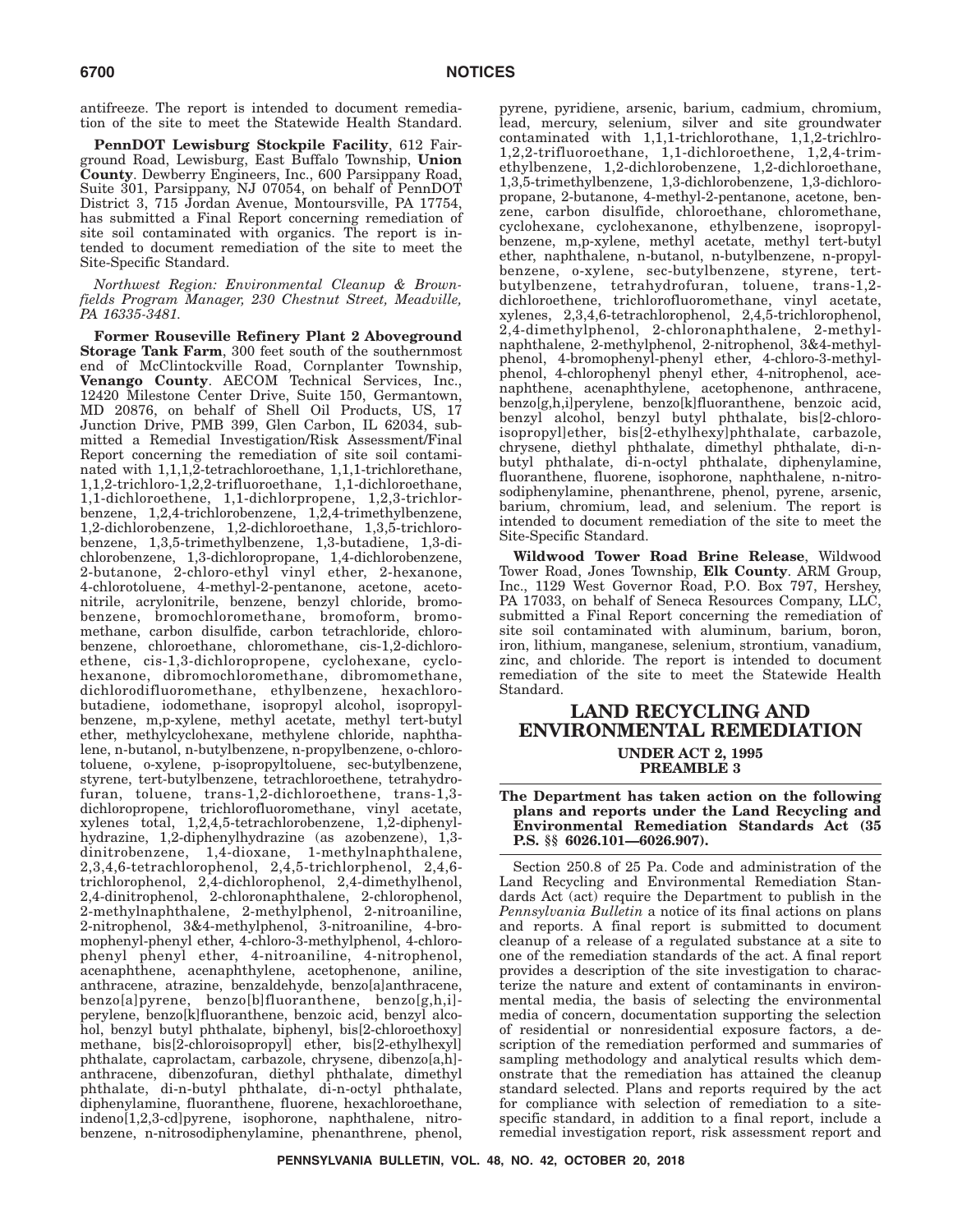cleanup plan. A remedial investigation report includes conclusions from the site investigation; concentration of regulated substances in environmental media; benefits of reuse of the property; and, in some circumstances, a fate and transport analysis. If required, a risk assessment report describes potential adverse effects caused by the presence of regulated substances. If required, a cleanup plan evaluates the abilities of potential remedies to achieve remedy requirements. A work plan for conducting a baseline remedial investigation is required by the act for compliance with selection of a special industrial area remediation. The baseline remedial investigation, based on the work plan, is compiled into the baseline environmental report to establish a reference point to show existing contamination, describe proposed remediation to be done and include a description of existing or potential public benefits of the use or reuse of the property. The Department may approve or disapprove plans and reports submitted. This notice provides the Department's decision and, if relevant, the basis for disapproval.

For further information concerning the plans and reports, contact the environmental cleanup program manager in the Department regional office under which the notice of the plan or report appears. If information concerning a final report is required in an alternative form, contact the community relations coordinator at the appropriate regional office. TDD users may telephone the Department through the Pennsylvania AT&T Relay Service at (800) 654-5984.

The Department has received the following plans and reports:

*Northeast Region: Environmental Cleanup & Brownfields Program Manager, 2 Public Square, Wilkes-Barre, PA 18701-1915.*

**Boerger Residence**, 1076 Beaver Lake Drive, Paupack Township, **Wayne County**. Bluestone Environmental, 196 Beach Lake Highway, Honesdale, PA 18431, on behalf of Ron and Roberta Boerger, 79 Earl Street, Westbury, NY 11590 submitted a final report concerning remediation of site soils contaminated with # 2 fuel oil from an underground storage tank. The report was intended to document remediation of the site to meet Statewide Health Standards, but was disapproved by the Department on October 5, 2018.

*Southcentral Region: Environmental Cleanup and Brownfields Program Manager, 909 Elmerton Avenue, Harrisburg, PA 17110. Phone 717.705.4705.*

**Former Kauffman's Mini Market**, 3696 Mountain Road, Shartlesville, PA 19554, Upper Bern Township, **Berks County**. Onesky Engineering, Inc., 510 Wellington Square, # 412, Exton, PA 19341, on behalf of Linda Kauffman, 106 Fourth Street, Shartlesville, PA 19554, and Love's Travel Stops and Country Stores, Inc., 10601 North Pennsylvania Avenue, Oklahoma City, OK 73120 submitted a Final Report concerning remediation of site soil and groundwater contaminated with No. 2 fuel oil. The Final Report demonstrated attainment of the Site-Specific Standard, and was approved by the Department on October 5, 2018.

*Northcentral Region: Environmental Cleanup Program Manager, 208 West Third Street, Williamsport, PA 17701.*

**Former Agway Energy Products Site 1**, South Center Street and East Second Street, Canton Borough, **Bradford County**. Groundwater Sciences Corporation, 2601 Market Place Street, Suite 310, Harrisburg, PA 17110, on behalf of Yawga Energy Products, 5748 East Lake Road, Cazenova, NY 13035, has submitted a Final Report concerning site soil and groundwater contaminated with diesel fuel and unleaded gas. The report demonstrated attainment of the Statewide Health Standard and was approved by the Department on October 4, 2018.

**KLM Transportation Diesel Fuel Release Site**, I-80 at MM 194.4 East, Loganton, Greene Township, **Clinton County**. Northridge Group, Inc., P.O. Box 231, Northumberland, PA 17754, on behalf of KLM Transportation, 700 Commerce Drive, Suite 500, Oak Brook, IL 60523, has submitted a Final Report concerning remediation of site soil contaminated with diesel fuel, motor oil and antifreeze. The report demonstrated attainment of the Statewide Health Standard and was approved by the Department on October 9, 2018.

**National Fuel Gas Midstream Wharton Compressor Station**, Wharton Township, **Potter County**. Environmental Remediation & Recovery, Inc., 4250 Route 6N, Edinboro, PA 16412, on behalf of National Fuel Gas Supply Corporation, P.O. Box 2081, 1100 State Street, Erie, PA 16512, has submitted a Final Report concerning remediation of site soil and groundwater contaminated with organics. The report demonstrated attainment of the Site-Specific Standard and was approved by the Department on September 27, 2018 (Date correction).

*Northwest Region: Environmental Cleanup & Brownfields Program Manager, 230 Chestnut Street, Meadville, PA 16335-3481.*

**Wildwood Tower Road Brine Release**, Wildwood Tower Road, Jones Township, **Elk County**. ARM Group, Inc., 1129 West Governor Road, P.O. Box 797, Hershey, PA 17033, on behalf of Seneca Resources Company, LLC, submitted a Final Report concerning the remediation of site soil contaminated with aluminum, barium, boron, iron, lithium, manganese, selenium, strontium, vanadium, zinc, and chloride. The Report was disapproved by the Department on September 26, 2018.

**Rex Energy Bloom Wellpad Production Water Release**, 949 Whitestown Road, Connoquenessing Township, **Butler County**. Environmental Remediation & Recovery, Inc., 4250 Route 6N, Edinboro, PA 16412, on behalf of R. E. Gas Development, 366 Walker Drive, State College, PA 16801, submitted a Final Report concerning the remediation of site soil contaminated with aluminum, barium, boron, iron, lithium, manganese, selenium, strontium, and zinc. The Final Report demonstrated attainment of the Statewide Health Standard, and was approved by the Department on September 27, 2018.

#### **HAZARDOUS WASTE TRANSPORTER LICENSE**

**Actions on applications for Hazardous Waste Transporter License received under the Solid Waste Management Act of July 7, 1980 (P.L. 380, No. 97) (35 P.S. §§ 6018.101—6018.1003) and regulations to transport hazardous waste.**

*Central Office: Bureau of Land Recycling and Waste Management, Division of Hazardous Waste Management, P.O. Box 69170, Harrisburg, PA 17106-9170.*

*Hazardous Waste Transporter License Voluntarily Terminated*

**OSI Environmental, Inc.**, 300 Fayal Rd, Eveleth, MN 55734. License No. PA-AH 0780. Effective Oct. 03, 2018.

**PENNSYLVANIA BULLETIN, VOL. 48, NO. 42, OCTOBER 20, 2018**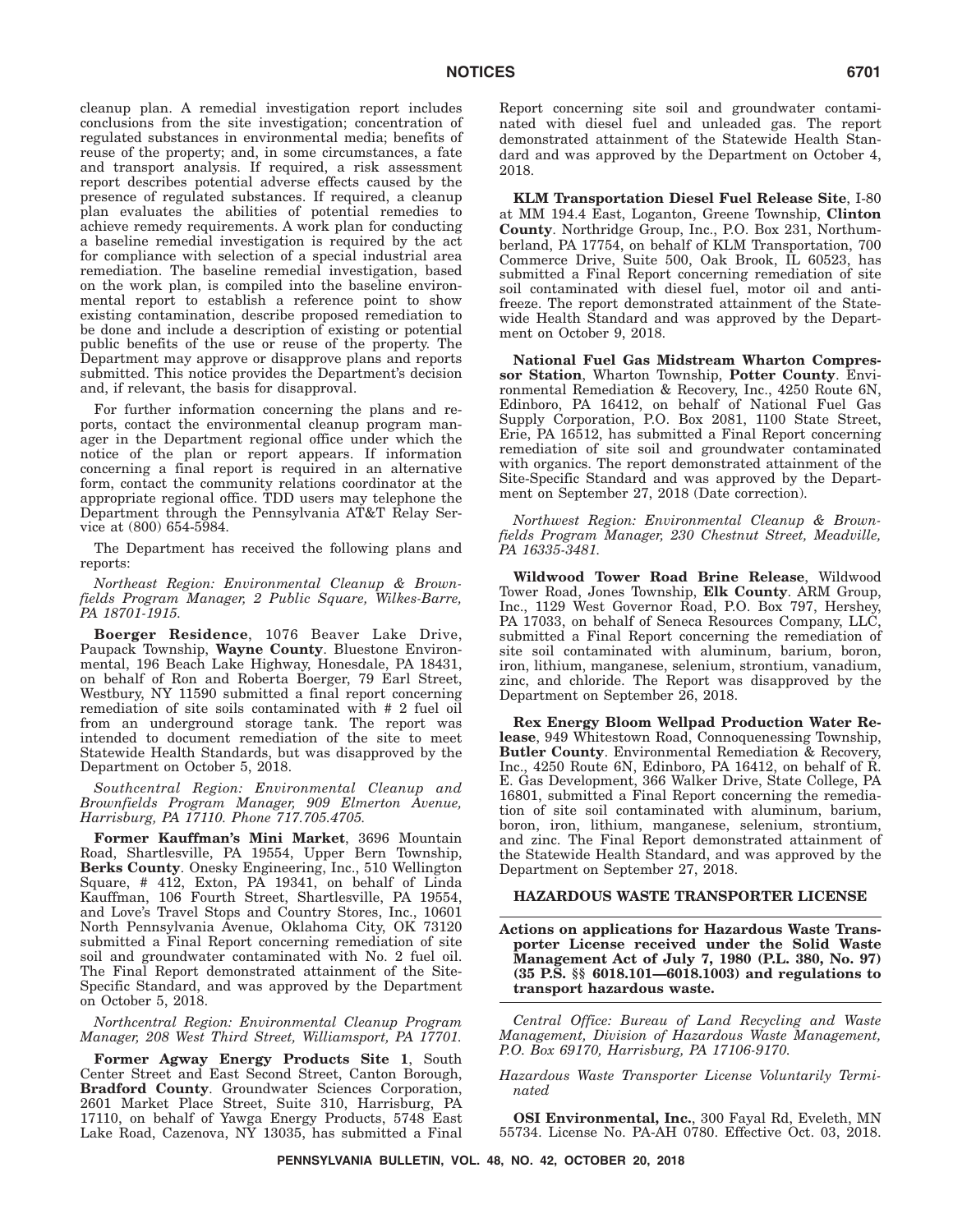#### **REGULATED MEDICAL AND CHEMOTHERAPEUTIC WASTE TRANSPORTER LICENSES**

**Actions on applications for Regulated Medical and Chemotherapeutic Waste Transporter License received under the Solid Waste Management Act of July 7, 1980 (P.L. 380, No. 97) (35 P.S. §§ 6018.101— 6018.1003) and Act 93 of June 28, 1988 (P.L. 525, No. 93) and regulations to transport regulated medical and chemotherapeutic waste.**

*Central Office: Bureau of Land Recycling and Waste Management, Division of Hazardous Waste Management, P.O. Box 69170, Harrisburg, PA 17106-9170.*

*Renewal Applications Received*

**Moran Environmental Recovery, LLC**, 75D York Avenue, Randolph, MA 02368. License No. PA-HC 0250. Effective Oct, 02, 2018.

*Regulated Medical and Chemotherapeutic Waste Transporter Reissued*

**Moran Environmental Recovery, LLC**, 75D York Avenue, Randolph, MA 02368. License No. PA-HC 0250. Effective Oct. 02, 2018.

### **MUNICIPAL WASTE GENERAL PERMITS**

**Permit(s) Issued Under the Solid Waste Management Act (35 P.S. §§ 6018.101—6018.1003); the Municipal Waste Planning, Recycling and Waste Reduction Act (53 P.S. §§ 4000.101—4000.1904); and Residual Waste Regulations for a General Permit to Operate Residual Waste Processing Facilities and the Beneficial Use of Residual Waste other than Coal Ash.**

*Northwest Regional Office: 230 Chestnut Street, Meadville, PA 16335.*

**General Permit Application No. WMGM019, Program I.D. WMGM019NW001, Seneca Landfill, LLC**, 421 Hartmann Road, Evans City, PA 16033. On October 9, 2018 the Department issued coverage under General Permit WMGM019 to authorize the processing and beneficial use of certain types of waste concrete and asphalt to produce a roadway construction material. The general permit also authorizes the use of timber waste and uncontaminated top soil to produce mulch. Leaf and yard waste may also be processed and beneficially used to produce compost under this general permit. The Determination of Applicability was received by the Department on March 8, 2018.

#### **REGISTRATION FOR RESIDUAL WASTE GENERAL PERMITS**

**Registration for General Permit issued under the Solid Waste Management Act (35 P.S. §§ 6018.101— 6018.1003); and Residual Waste Regulations for a General Permit to Operate Residual Waste Processing Facilities (25 Pa. Code § 287.611 relating to authorization for general permit).**

*Southcentral Regional Office: Regional Solid Waste Manager, 909 Elmerton Avenue, Harrisburg, PA 17110- 8200.*

**General Permit No. WMGR114SC001. CRS-SPV, Inc.**, 569 Industrial Drive, Lewisberry, PA 17339 located in Fairview Township, **York County**. The Department of Environmental Protection has reissued a registration under General Permit WMGR114 to CRS-SPV, Inc. This

general permit was originally issued to CRS Reprocessing, LLC on September 1, 2017 for the processing of (1) spent polyethylene glycol slurry containing silicon and silicon carbide or diamond for beneficial use in fresh slurry and in production of silicon ingots; (2) spent aluminum cold rolling fluids for reuse as aluminum cold rolling fluid; and (3) petroleum oil based silicon slurry (lapping compound) for reuse at the point of generation. This registration was reissued by the Department on October 2, 2018.

Persons interested in reviewing the general permit may contact John Oren, Permits Section Chief, Waste Management Program, 909 Elmerton Avenue, Harrisburg, PA 17110, (717) 705-4706. TDD users may contact the Department through the Pennsylvania AT&T Relay Service, (800) 654-5984.

#### **DETERMINATION OF APPLICABILITY FOR MUNICIPAL WASTE GENERAL PERMITS**

**Determination of Applicability for General Permit Revoked Under the Solid Waste Management Act (35 P.S. §§ 6018.101—6018.1003); the Municipal Waste Planning, Recycling and Waste Reduction Act (53 P.S. §§ 4000.101—4000.1904); and Municipal Waste Regulations for a General Permit to Operate Municipal Waste Processing Facilities and the Beneficial Use of Municipal Waste.**

*Southeast Region: Regional Solid Waste Manager, 2 East Main Street, Norristown, PA 19401.*

**General Permit No. WMGM019D001. Horgan Recycling Inc.**, 2188 Detwiler Road, Harleysville, PA 19348. This permit has been revoked in response to the permittee's request for final closure and revocation of General Permit No WMGM019D001, which authorized the processing of concrete, wood waste, leaf and yard waste, and soil for beneficial use at the Horgan Recycling Facility located in Upper Gwynedd Township, **Montgomery County**. The final closure and revocation for the determination of applicability was approved by the Southeast Regional Office on September 27, 2018.

Persons interested in reviewing the general permit may contact the Pennsylvania Department of Environmental Protection ("DEP") Waste Management Program Manager, Southeast Regional Office, 2 East Main Street, Norristown, PA 19401-4915, or by telephone at 484.250.5960. TDD users may contact the DEP through the Pennsylvania AT&T Relay Service, (800) 654.5984.

#### **DETERMINATION OF APPLICABILITY FOR RESIDUAL WASTE GENERAL PERMITS**

**Determination of Applicability for General Permit issued under the Solid Waste Management Act (35 P.S. §§ 6018.101—6018.1003); and Residual Waste Regulations for a General Permit to Operate Residual Waste Processing Facilities (25 Pa. Code § 287.611 relating to authorization for general permit).**

*Southcentral Regional Office: Regional Solid Waste Manager, 909 Elmerton Avenue, Harrisburg, PA 17110- 8200.*

**General Permit No. WMGR031SC001. CRS-SPV, Inc.**, 569 Industrial Drive, Lewisberry, PA 17339 located in Fairview Township, **York County**. The Department of Environmental Protection has reissued a Determination of Applicability under General Permit WMGR031 to CRS-SPV, Inc. This general permit was originally issued to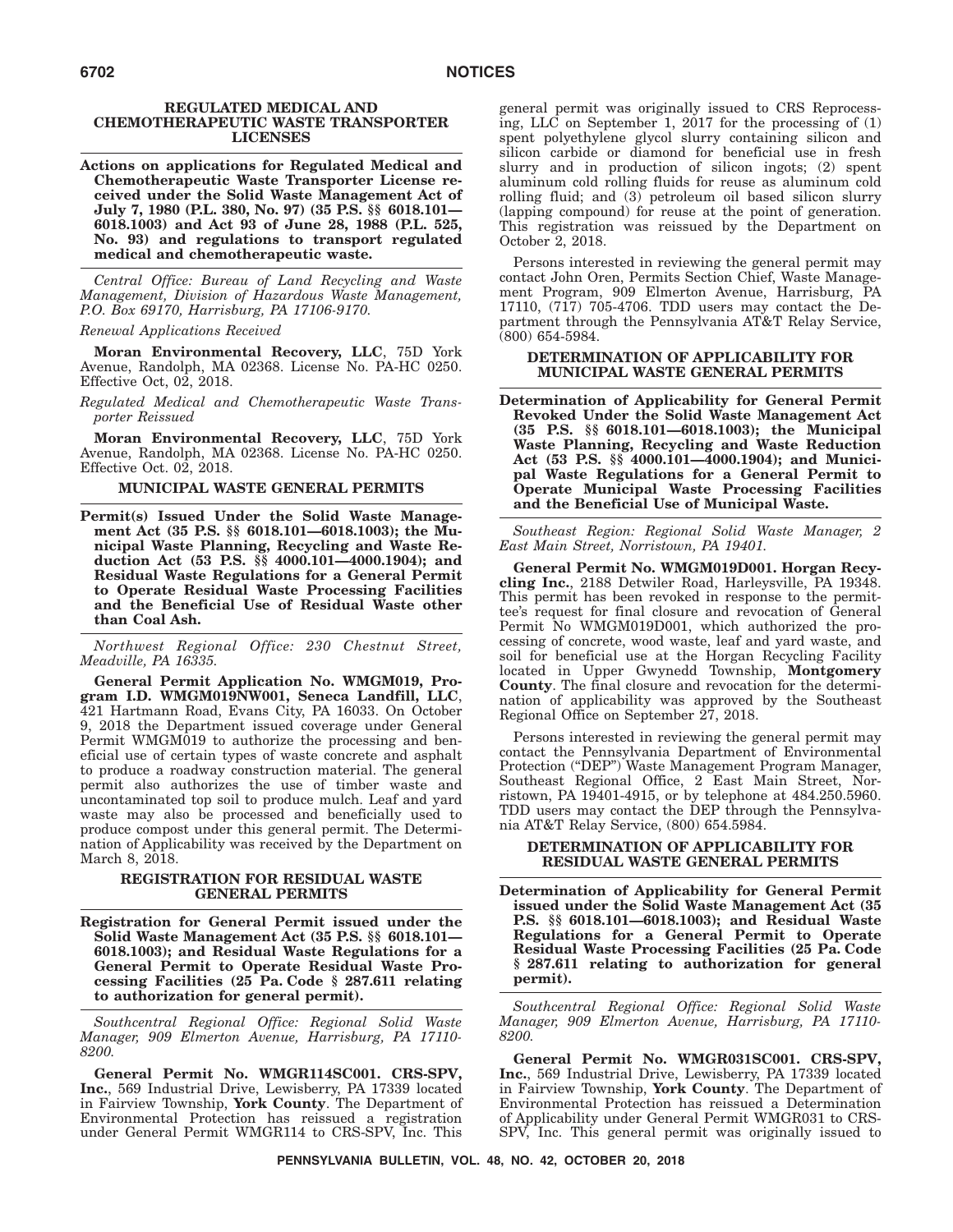CRS Reprocessing, LLC on October 20, 2016 for the processing and beneficial use of metallic grinding swarfs, metallic turnings, metal grindings, metal cuttings, metal stampings, metal plate, metal wire, metal powders, metal sludges, tungsten carbide, spent catalysts, Raney Nickel catalysts, precious metals catalysts and metallic filter cakes (''metal-bearing waste'') through retorting, static bed open drying, belt furnace thermal processing, rotary furnace oxidation, magnetic separation, washing, filtering, centrifugation, mechanical separation, carbon dioxide separation and passive oil/water separation. The permittee is authorized to blend processed metal-bearing wastes for the purpose of achieving larger homogeneous lot sizes for the shipping and handling convenience of the intended end-user. This Determination of Applicability was reissued by the Department on October 2, 2018.

Persons interested in reviewing the general permit may contact John Oren, Permits Section Chief, Waste Management Program, 909 Elmerton Avenue, Harrisburg, PA 17110, (717) 705-4706. TDD users may contact the Department through the Pennsylvania AT&T Relay Service, (800) 654-5984.

## **AIR QUALITY**

**General Plan Approval and Operating Permit Usage Authorized under the Air Pollution Control Act (35 P.S. §§ 4001—4015) and 25 Pa. Code Chapter 127 to construct, modify, reactivate or operate air contamination sources and associated air cleaning devices.**

*Southeast Region: Air Quality Program, 2 East Main Street, Norristown, PA 19401.*

*Contact: James Beach, New Source Review Chief— Telephone: 484-250-5920.*

**GP1-09-0107: Jefferson Health Northeast**: (380 North Oxford Valley Road, Langhorne, PA 19047) On October 3, 2018 for two (2) small gas and No. 2 Oil Fired Combustion Units in Borough of Langhorne, **Bucks County**.

**GP3-46-0155: Richard E. Pierson Materials Corporation**: (P.O. Box 704, Bridgeport, NJ 08014) On October 3, 2018 for Portable Non-metallic Mineral Processing Plant with a total of six (6) Crushers, three (3) Screeners, and 22 Conveyors in Salford Township, **Montgomery County**.

**GP9-46-0103: Richard E. Pierson Materials Corporation**: (P.O. Box 704, Bridgeport, NJ 08014) On October 3, 2018 for nine (9) Diesel-fired Internal Combustion Engines, three (3) Caterpillar, Model No. C9.3-350 bhp, one (1) Perkins C6.6-175 bhp, one (1) Cummins QSF3.8- 175 bhp, and one (1) Deutz BF4M2012-100 bhp in Salford Township, **Montgomery County**.

*Northeast Region: Air Quality Program, 2 Public Square, Wilkes-Barre, PA 18711-0790.*

*Contact: Raymond Kempa, New Source Review Chief— Telephone: 570-826-2531.*

**GP1-35-014: Steamtown National Historic Site** (150 South Washington Avenue, Scranton, PA 18503) on September 26, 2018 for the operation of two boilers at the site located in Scranton, **Lackawanna County**.

**GP3-40-017D: Kriger Construction Inc.** (7 Oakwood Drive, Scranton, PA 18504) on September 25, 2018 for the installation and operation of a portable crushing operation at the site located in Hanover Twp., **Luzerne County**.

**GP9-40-017D: Kriger Construction Inc.** (7 Oakwood Drive, Scranton, PA 18504) on September 25, 2018 for the installation and operation of diesel engines at the site located in Hanover Twp., **Luzerne County**.

**GP11-54-008: Kinsley Construction, Inc.** (P.O. Box 2886, York, PA 17405) on October 2, 2018, for the operation of (7) Seven Engines, at the Brads Landfill site in Blythe Township, **Schuylkill County**.

**GP3-54-008: Kinsley Construction, Inc.** (P.O. Box 2886, York, PA 17405) on October 2, 2018, for the construction and operation of crushing operations, at the Brads Landfill site in Blythe Township, **Schuylkill County**.

**GP9-58-053: NG Advantage, LLC** (480 Hercules Drive, Colchester, VT 05446) on October 2, 2018, for the operation of (3) Three Engines, at the NG Advantage-Springville site in Springville Township, **Susquehanna County**.

*Northwest Region: Air Quality Program, 230 Chestnut Street, Meadville, PA 16335-3481.*

*Contact: David Balog, New Source Review Chief— Telephone: 814-332-6328.*

**GP11-37-368A: Amerikohl Aggregates Inc., Moscipan Quarry** (1384 State Route 711, Stahlstown, PA 15687) on October 5, 2018, for the authority to construct a Caterpillar model 3512 engine (BAQ-GPS/ GP11) located at their facility in Shenango Township, **Lawrence County**.

**Plan Approvals Issued under the Air Pollution Control Act (35 P.S. §§ 4001—4015) and regulations in 25 Pa. Code Chapter 127, Subchapter B relating to construction, modification and reactivation of air contamination sources and associated air cleaning devices.**

*Southeast Region: Air Quality Program, 2 East Main Street, Norristown, PA 19401.*

*Contact: Janine Tulloch-Reid, Facilities Permitting Chief—Telephone: 484-250-5920.*

**23-0009J: The Boeing Company Philadelphia** (P.O. Box 16858, MC P01-29, Philadelphia, PA 19142-0858) On October 4, 2018 for the installation and operation of two (2) new 36 MMBtu/hr dual fuel (natural gas/No. 2 fuel oil) boilers that will replace two (2) existing boilers being removed: Cleaver Brooks 1 (Bldg 3-05) (Source ID 033, 42 MMBtu/hr) and Cleaver Brooks 2 (Bldg 3-05) (Source ID 039, 42 MMBtu/hr) in Ridley Township, **Delaware County**.

*Northwest Region: Air Quality Program, 230 Chestnut Street, Meadville, PA 16335-3481.*

*Contact: David Balog, New Source Review Chief— Telephone: 814-332-6328.*

**43-348B: American Cap Co LLC** (15 Church St, P.O. Box 107, Wheatland, PA 16161), on October 5, 2018 issued a Plan Approval for the construction of a Conveyor Paint System in Wheatland Borough, **Mercer County**.

**Plan Approval Revisions Issued including Extensions, Minor Modifications and Transfers of Ownership under the Air Pollution Control Act (35 P.S. §§ 4001—4015) and 25 Pa. Code §§ 127.13, 127.13a and 127.32.**

*Southeast Region: Air Quality Program, 2 East Main Street, Norristown, PA 19401.*

**PENNSYLVANIA BULLETIN, VOL. 48, NO. 42, OCTOBER 20, 2018**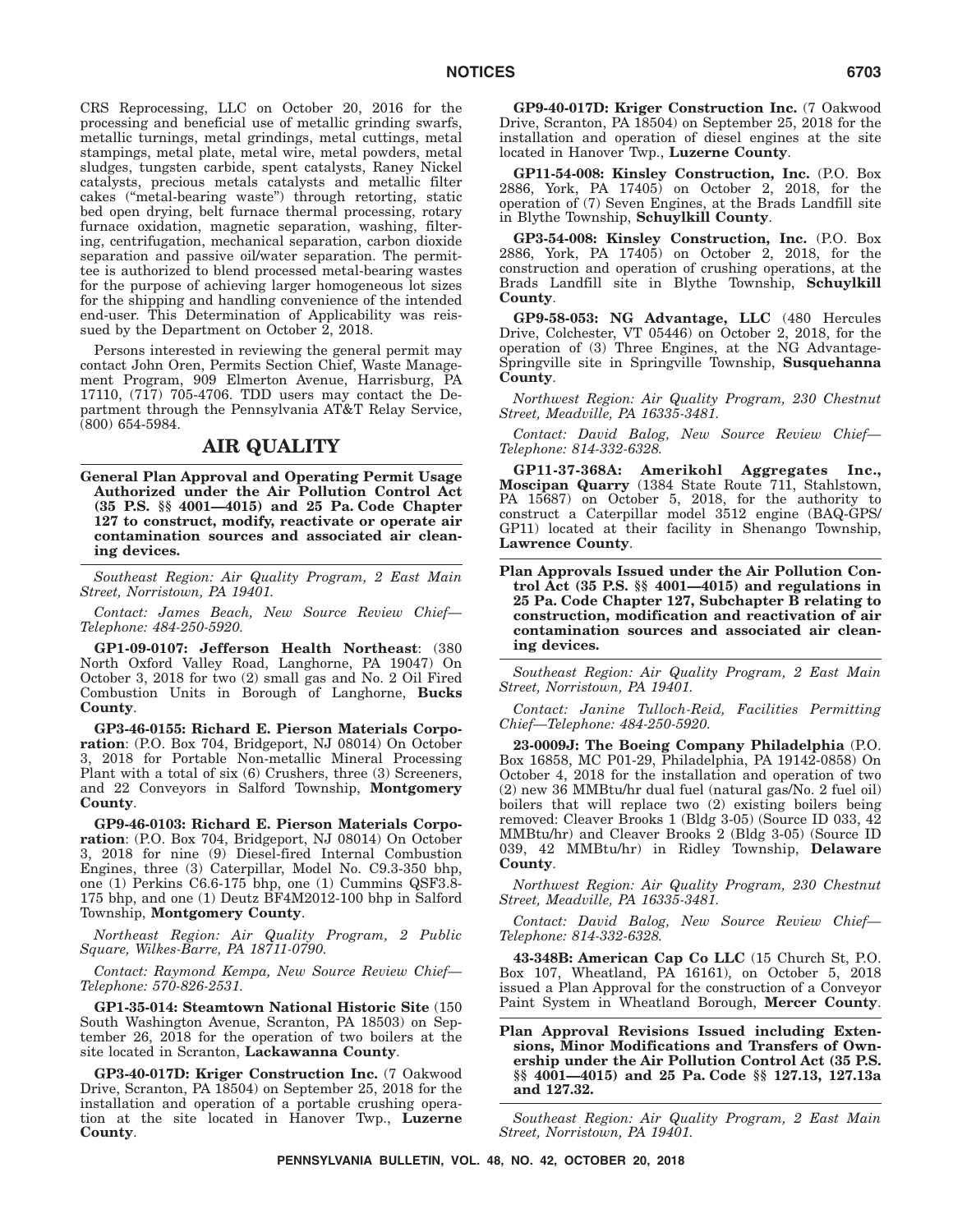*Contact: James A. Beach, New Source Review Chief— Telephone: 484-250-5920.*

**09-0015I: Rohm & Haas Company** (200 Route 413, Bristol, PA 19007-3606) On October 1, 2018 for the modification of the hourly VOC emission limit for the combined sources, Source ID 401 and Source ID 441, from 0.31lb/hr to 0.56 lb/hr in Bristol Township, **Bucks County**.

**46-0013F: Clemens Food Group** (P.O. Box 902, 2700 Clemens Rd., Hatfield, PA 19440-0902) On October 30, 2018 an extension for the removal and replacement of an existing control device (venturi scrubber (Source ID: C02)) and the installation of new control devices (venturi scrubber (Source ID: C13) and packed tower scrubber (Source ID: C14)) at the Rendering Plant in Hatfield Township, **Montgomery County**.

**23-0113B: AT&T Communications of PA LLC** (P.O. Box 5095, Room 4W200M, San Ramon, CA 94583-0995) On October 7, 2018 an extension for the operation and maintenance of an existing portable emergency generator set (equipped with a diesel fuel-fired internal combustion engine) at an existing facility in Radnor Township, **Delaware County**.

**15-0041C: Eastern Shore Natural Gas Company** (1110 Forrest Ave, Ste 201, Dover, DE 19904-2788) On October 14, 2018 to allow adequate time to complete shakedown and testing of the proposed construction and installation of a new 3,750-hp natural gas-fired RICE for the new COMP-5 compressor unit that will be equipped with an oxidation catalyst pollution control system in Londonderry Township, **Chester County**.

**23-0066D: Pyromet** (5 Commerce Drive, Aston, PA 19014-3201) On October 4, 2018 a modification to correct the rated capacity of the Silver Recovery Furnace from 400 lbs/hr to 4.16 MMBtu/hr in Chester Township, **Delaware County**.

**46-0036K: DIV AR Prop LP** (1041 US Highway 202/206, Bridgewater, NJ 08807-1291) On October 3, 2018 a modification to increase the permitted operating hours for four (4) existing electric generating engines (Source ID: 731D) Engines 1—4 and modify these engines with the installation of oxidation catalyst to reduce CO and BOC emissions in Worchester Township, **Montgomery County**.

*Southwest Region: Air Quality Program, 400 Waterfront Drive, Pittsburgh, PA 15222-4745.*

*Contact: Ed Orris, P.E., Environmental Engineer Manager—Telephone: 412-442-4168.*

**63-00922D: Robinson Power Company, LLC** (563 Route 18, P.O. Box 127, Burgettstown, PA 15021) on October 4, 2018, to remove the duct burners and modify the compliance method for the fuel sulfur limit for the proposed Beech Hollow Energy Facility to be located in Robinson Township, **Washington County**.

*Northwest Region: Air Quality Program, 230 Chestnut Street, Meadville, PA 16335-3481.*

*Contact: David Balog, New Source Review Chief— Telephone: 814-332-6328.*

**25-179C: Erie City Sewer Authority** (68 Port Access Road, Erie, PA 16507-2202) on September 27, 2018, effective September 30, 2018, issued a plan approval extension for the replacement of incinerator burners and the emergency bypass stack, rehabilitation of the existing wet electrostatic precipitators and replacement of three

existing dewatering belt filter presses. Expiring March 31, 2019. This facility is located in the City of Erie, **Erie County**.

#### **Operating Permits for Non-Title V Facilities Issued under the Air Pollution Control Act (35 P.S. §§ 4001—4015) and 25 Pa. Code Chapter 127, Subchapter F.**

*Southeast Region: Air Quality Program, 2 East Main Street, Norristown, PA 19401.*

*Contact: Janine Tulloch-Reid, Facilities Permitting Chief—Telephone: 484-250-5920.*

**09-00104: Daniel C. Tanney, Inc.** (3268 Clive Avenue, Bensalem, PA 19020) On October 3, 2018 for operation of a fabricated metal products manufacturing plant located in Bensalem Township, **Bucks County**.

**15-00046: Sunoco Pipeline, L.P.—Icedale Pump Station** (1824 Horseshoe Pike, Honey Brook, PA 19344) On October 4, 2018 for a renewal of State Only (Synthetic Minor) Operating Permit No. 15-00046 located in West Brandywine Township, **Chester County**.

*Northeast Region: Air Quality Program, 2 Public Square, Wilkes-Barre, PA 18711-0790.*

*Contact: Raymond Kempa, New Source Review Chief— Telephone: 570-826-2507.*

**48-00089: Spray-Tek, LLC** (3010 Avenue B, Bethlehem, PA 18017). On October 9, 2018 the Department issued a renewal State-Only Natural Minor Permit for Spray-Tek, LLC located in the City of Bethlehem, **Northampton County**. The sources at this facility are spray dryers. The sources are considered minor emission sources of nitrogen oxide  $(NO_x)$ , sulfur oxides  $(SO_x)$ , carbon monoxide (CO), total suspended particulate (TSP) and VOC's. The proposed permit contains applicable requirements for emission limitations, work practice standards, testing, monitoring, recordkeeping, and reporting standards used to verify facility compliance with Federal and State air pollution regulations.

**40-00116: Tempur Production USA, Inc.** (25 Elmwood Road, Mountain Top, PA 18707). On October 4, 2018 the Department issued a renewal State-Only Natural Minor Permit for Sealy Mattress located in Wright Township, **Luzerne County**. The sources are considered minor emission sources of nitrogen oxide  $(NO_x)$ , sulfur oxides  $(SO_x)$ , carbon monoxide  $(CO)$ , total suspended particulate (TSP) and VOC's. The proposed permit contains applicable requirements for emission limitations, work practice standards, testing, monitoring, recordkeeping, and reporting standards used to verify facility compliance with Federal and State air pollution regulations.

**54-00033: Waste Management and Processors, Inc** (Box K, Frackville, PA 17931) The Department issued, on 10/9/18, a State-Only (Natural Minor) Operating Permit renewal for operation of a coal mining facility located in Frackville Borough, **Schuylkill County**. The permit will contain applicable requirements for emission limitations, work practice standards, testing, monitoring, recordkeeping, and reporting standards used to verify facility compliance with Federal and State air pollution regulations.

*Northcentral Region: Air Quality Program, 208 West Third Street, Williamsport, PA 17701.*

*Contact: Muhammad Q. Zaman, Environmental Program Manager—Telephone: 570-327-3648.*

**60-00017: New Enterprise Stone & Lime Co., Inc.** (3912 Brumbaugh Road, New Enterprise, PA 16664)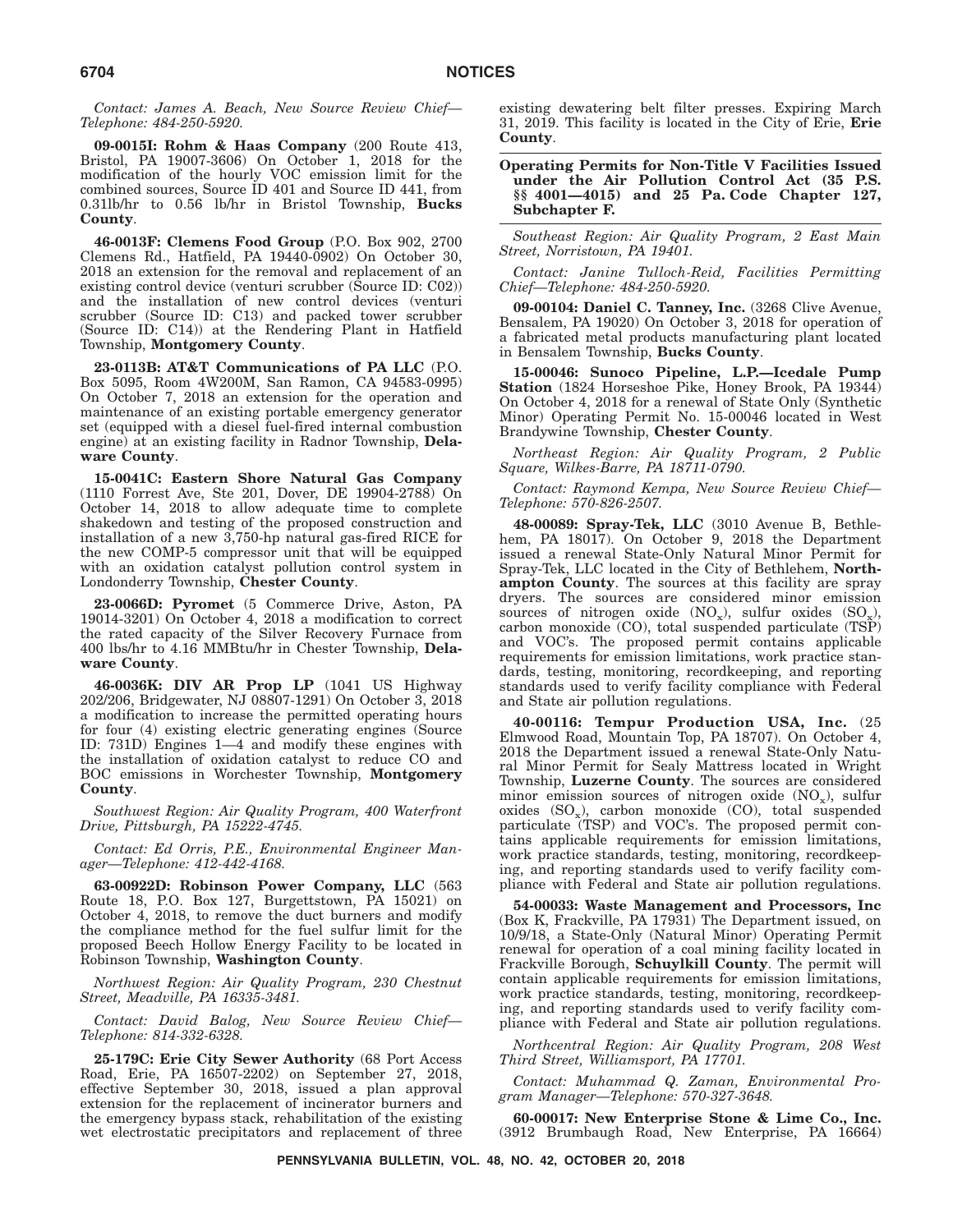issued on September 20, 2018, for a State Only Operating Permit for the operation of sources at their Lewisburg facility located in Buffalo Township, **Union County**. All applicable Federal and State regulatory requirements including testing, monitoring, recordkeeping, reporting, and work practice conditions to assure compliance with the applicable requirements have been included in the renewal permit.

*Northwest Region: Air Quality Program, 230 Chestnut Street, Meadville, PA 16335-3481.*

*Contact: Matt Williams, Facilities Permitting Chief at Telephone: 814-332-6940.*

**10-00375: Harmony Castings, LLC** (251 Perry Highway, Harmony, PA 16037-9213). On September 28, 2018, the Department issued a State Only Natural Minor Operating Permit for the aluminum foundry located in Jackson Township, **Butler County**. The facility's primary emission sources include the aluminum casting process, shot blasting, and a parts washer. The potential emissions of the primary pollutants from the facility are as follows:  $0.72$  TPY (tons per year)  $NO_x$ , 1.69 TPY CO, 40.45 TPY VOC, 7.38 TPY total HAPs, 7.36 TPY methanol, 10.14 TPY  $PM_{10}$  and  $PM_{2.5}$ , and 0.02 TPY  $SO_x$ ; thus, the facility is a natural minor. Currently, the facility is not subject to 40 CFR Part 63 Subpart ZZZZZZ, because the annual aluminum melt production has been less than 600 tons per year as stated in  $\S$  63.11544(a)(4). The renewal permit contains emission restrictions, recordkeeping, work practices, and additional requirements to ensure compliance with the Clean Air Act and the Air Pollution Control Act.

**42-00117: Zippo Manufacturing Company** (401 Congress St, Bradford, PA 16701). On October 2, 2018, the Department issued a State Only Natural Minor Operating Permit for the Congress Street manufacturing facility located in Bradford Township, **McKean County**. The facility's primary emission sources include miscellaneous natural gas boilers, a plating machine, automatic hoist plating lines (2), a burn off oven, edge buffing and polishing lathes, old and new high polishing buffing machines, an Acme edge buffing machine, emergency generators (4), a centrifugal part washer, a rack coating curing oven, epoxy ovens  $\bar{1} \& 2 (2)$ , miscellaneous natural gas usage, and a cold solvent degreaser unit. The potential emissions of the primary pollutants from the facility are as follows:  $23.78$  TPY (tons per year)  $NO_x$ ,  $18.97$  TPY CO, 4.19 TPY VOC, 2.57 TPY  $PM_{-10}$ , 2.44 TPY  $PM_{-2.5}$ , and 0.13 TPY  $SO_x$ ; thus, the facility is a natural minor. The facility will also be submitting a plan approval application under a compliance schedule for the installation of the CNC machinery and engraving cell area which is a source of additional VOCs. The facility is subject to 40 CFR 63 Subpart WWWWWW, National Emission Standards for Hazardous Air Pollutants (NESHAP): Area Source Standards for Plating and Polishing Operations. The plating machine is subject to 40 CFR 63 Subpart N, NESHAP for Chromium Emissions from Hard and Decorative Electroplating and Chromium Anodizing Tanks. The emergency generators are subject to 40 CFR 63 Subpart ZZZZ, NESHAP for Stationary Reciprocating Internal Combustion Engines. The renewal permit contains emission restrictions, recordkeeping, work practices, and additional requirements to ensure compliance with the Clean Air Act and the Air Pollution Control Act.

**62-00148: Elkhorn Gas Processing** (4613 East 91st Street, Tulsa, OK 74137-2852) The Department on September 26, 2018, issued a renewal of the Natural Minor Operating Permit to operate the natural gas processing plant in Sheffield Township, **Warren County**. The facility's primary emission sources include one 800 HP inlet compressor, dehydration unit, combustion emissions for the dehydration unit, a hot oil heater, a 300 HP refrigerant compressor, potential equipment leaks, product storage tanks and loading, and an emergency generator. The two inlet compressors and the refrigerant compressor engines are subject to 40 CFR 63 Subpart ZZZZ— NESHAPs for Stationary Reciprocating Internal Combustion Units. The dehydration unit is subject to 40 CFR 63 Subpart HH—NESHAPs from Oil and Natural Gas Production Facilities. Actual emissions from the facility are less than the Title V emission thresholds. The actual emissions reported from the facility for 2017 were 13.9 TPY CO, 21.9 TPY NO<sub>x</sub>, 0.07 TPY PM<sub>-10</sub>, 0.006 TPY SO<sub>x</sub>, 26.7 TPY VOC, and 0.16 TPY xylenes. The conditions of the previous plan approval and operating permit were incorporated into the renewal permit.

#### **Operating Permit Revisions Issued including Administrative Amendments, Minor Modifications or Transfers of Ownership under the Air Pollution Control Act (35 P.S. §§ 4001—4015) and 25 Pa. Code §§ 127.412, 127.450, 127.462 and 127.464.**

*Southcentral Region: Air Quality Program, 909 Elmerton Avenue, Harrisburg, PA 17110.*

*Contact: Thomas Hanlon, Facilities Permitting Chief, 717-705-4862, Thomas Bianca, New Source Review Chief, 717-705-4863, or William Weaver, Regional Air Quality Manager, 717-705-4702.*

**22-05029: Exelon Generation Co. LLC** (P.O. Box 480, Route 441 S., Middletown, PA 17057-0480) on September 27, 2018, for the boilers, cooling towers and fire pumps at the Three Mile Island Nuclear power station located in Londonderry Township, **Dauphin County**. The Stateonly permit was administratively amended in order to remove two emergency generators which are neither owned or operated by Exelon.

*Northcentral Region: Air Quality Program, 208 West Third Street, Williamsport, PA 17701.*

*Contact: Muhammad Q. Zaman, Environmental Program Manager—Telephone: 570-327-3648.*

**08-00002: E.I. DuPont de Nemours and Company**: (192 Patterson Boulevard, Towanda, PA 18848) on September 28, 2018, for the significant modification to the Title V operating permit TVOP 08-00002 for the incorporation of Reasonable Available Control Technology (RACT II) requirements pursuant to 25 Pa. Code §§ 129.96— 129.100 at the Towanda Plant located in North Towanda Township, **Bradford County**. The revised Title V operating permit contains all applicable regulatory requirements including monitoring, recordkeeping and reporting conditions.

**19-00023: Ardagh Metal Packaging USA, Inc.** (6670 Low Street, Bloomsburg, PA 17815) on October 3, 2018, for a change to Responsible Official for the State Only operating permit for their Bloomsburg facility located in South Centre Township, **Columbia County**. The amended operating permit includes emission limits and work practice standards along with monitoring, record keeping and reporting requirements to ensure the facility complies with all applicable air quality regulations.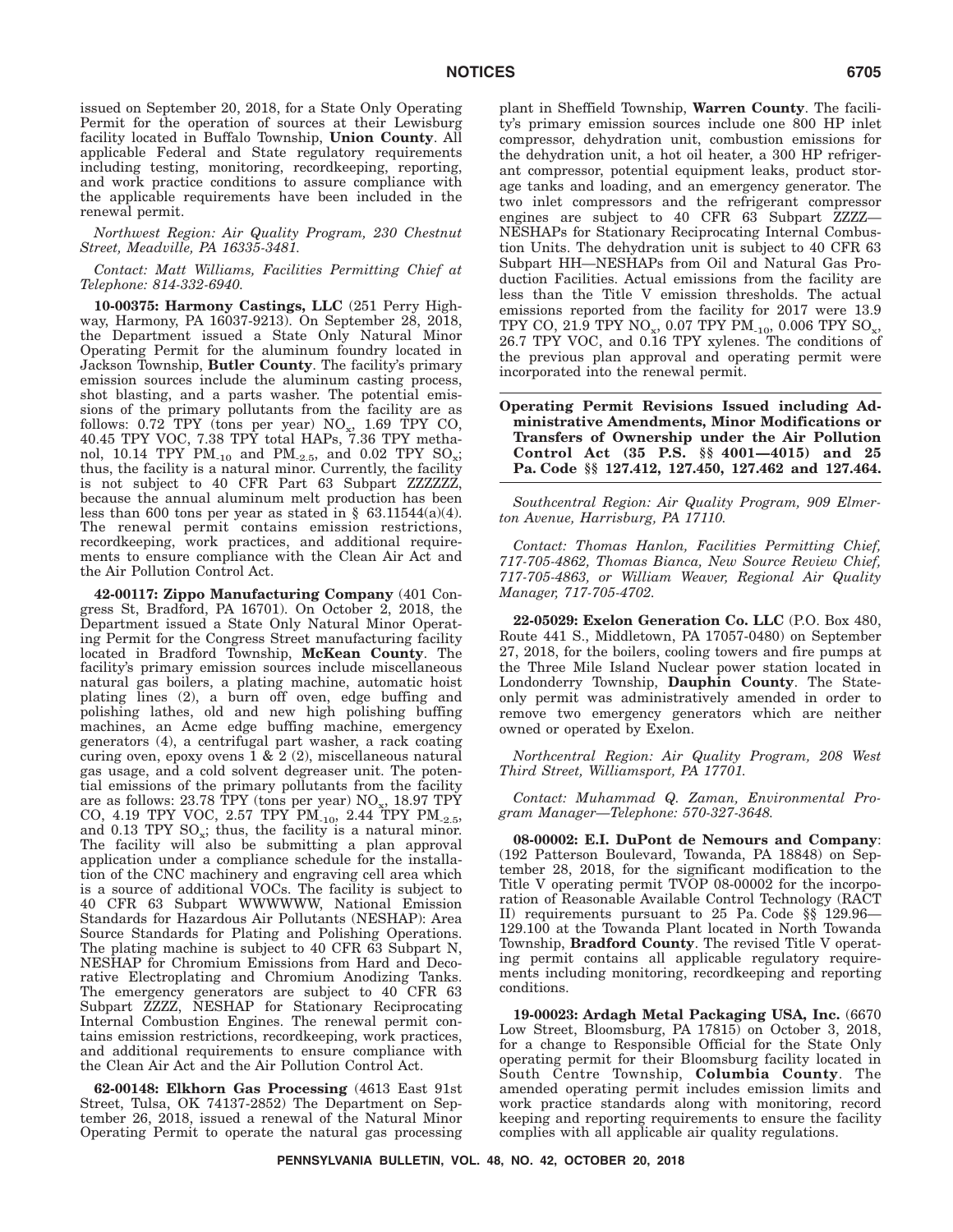# **ACTIONS ON COAL AND NONCOAL MINING ACTIVITY APPLICATIONS**

**Actions on applications under the Surface Mining Conservation and Reclamation Act (52 P.S. §§ 1396.1—1396.19a); the Noncoal Surface Mining Conservation and Reclamation Act (52 P.S. §§ 3301—3326); The Clean Streams Law; the Coal Refuse Disposal Control Act (52 P.S. §§ 30.51— 30.66); and The Bituminous Mine Subsidence and Land Conservation Act (52 P.S. §§ 1406.1— 1406.20a). The final action on each application also constitutes action on the NPDES permit application and, if noted, the request for a Section 401 Water Quality Certification. Mining activity permits issued in response to applications will also address the application permitting requirements of the following statutes: the Air Quality Pollution Act (35 P.S. §§ 4001—4014); the Dam Safety and Encroachments Act (32 P.S. §§ 693.1— 693.27); and the Solid Waste Management Act (35 P.S. §§ 6018.101—6018.1002).**

#### *Coal Permits Issued*

*California District Office: 25 Technology Drive, Coal Center, PA 15423, 724-769-1100.*

**56111301 and NPDES No. PA0236071. LCT Energy, LP**, (938 Mt. Airy Drive, Suite 200, Johnstown, PA 15904). To revise the permit for the Cass No. 1 Mine in Summit Township and Garrett Borough, **Somerset County** and related NPDES permit to add acres on the Upper Freeport coal seam and to reduce hydraulic barrier in the approved Lower Freeport permit boundary. No additional discharges. The application was considered administratively complete on June 12, 2017. Application received June 22, 2016. Permit issued October 3, 2018.

**32840701 and NPDES No. PA0092193. Tanoma Coal Company**, (975 Georges Station Rd., Suite 900, Greensburg, PA 15601). To renew the NPDES permit for the Tanoma Refuse Area # 2 in Rayne Township, **Indiana County**. No additional discharges. The application was considered administratively complete on September 1, 2015. Application received November 6, 2014. Permit issued October 3, 2018.

*New Stanton District Office: 131 Broadview Road, New Stanton, PA 15672, 724-925-5500.*

**02020201 and NPDES Permit No. PA0250121. Robindale Energy Services, Inc.** (224 Grange Hall Road, P.O. Box 228, Armagh, PA 15920). Permit renewal issued for continued mining to an existing bituminous surface mine, located in Plum Borough, **Allegheny County**, affecting 172.0 acres. Receiving streams: unnamed tributary to Little Plum Creek and Little Plum Creek. Application received: July 7, 2017. Renewal permit issued: November 3, 2018.

### *Pottsville District Mining Office: 5 West Laurel Boulevard, Pottsville, PA 17901, 570-621-3118.*

**Permit No. 54970105T.S&J Coal Mine**, (15 Motter Drive, Pine Grove, PA 17963), transfer of an existing anthracite surface mine operation in Reilly Township, **Schuylkill County** affecting 71.2 acres, receiving stream: Swatara Creek. Application received: November 13, 2017. Transfer issued: October 3, 2018.

**Permit No. PAM117055. S & J Coal Mine**, (15 Motter Drive, Pine Grove, PA 17963), General NPDES Stormwater Permit for stormwater discharges associated with mining activities on Surface Mining Permit No. 54070105 in Reilly Township, **Schuylkill County**, receiving stream: Swatara Creek. Application received: November 13, 2017. Permit issued: October 3, 2018.

#### *Noncoal Permits Issued*

*Cambria District Mining Office: 286 Industrial Park Road, Ebensburg, PA 15931, 814-472-1900.*

**Permit No. 29940301 and NPDES PA0607908, Bluegrass Materials Company, LLC**, 10000 Beaver Dam Road, Cockeysville, MD 21030, renewal of NPDES permit, located in Bethel and Thompson Townships, **Fulton County**. Receiving stream: Little Tonoloway Creek, classified for the following use: trout stocked fishes. There are no potable water supply intakes within 10 miles downstream. Application received: June 8, 2018. Permit issued: October 3, 2018.

*Knox District Mining Office: P.O. Box 669, 310 Best Avenue, Knox, PA 16232-0669, 814-797-1191.*

**PAM618044. Larry G. Temple** (228 Georgetown Road, Hadley, PA 16130) General NPDES Permit for stormwater discharges associated with mining activities on Surface Mining Permit No. 20082804 in East Mead Township, **Crawford County**. Receiving streams: Unnamed tributary to Little Sugar Creek. Application received: June 11, 2018. Permit Issued: October 1, 2018.

**PAM618063. Raymond D. Showman & Sons, Inc.** (12851 Route 86, Edinboro, PA 16412) General NPDES Permit for stormwater discharges associated with mining activities on Surface Mining Permit No. 25992805 in Washington Township, **Erie County**. Receiving streams: Unnamed tributary to Conneauttee Creek. Application received: September 14, 2018. Permit Issued: October 5, 2018.

**PAM618065. Bert Klapec, Inc.** (P.O. Box 961, Oil City, PA 16301) General NPDES Permit for stormwater discharges associated with mining activities on Surface Mining Permit No. 61002801 in Sugarcreek Borough, **Venango County**. Receiving streams: Allegheny River. Application received: September 20, 2018. Permit Issued: October 5, 2018.

**PAM618064. Joe Klapec & Son, Inc.** (218 State Route 428, Oil City, PA 16301) General NPDES Permit for stormwater discharges associated with mining activities on Surface Mining Permit No. 61002802 in Cherrytree Township, **Venango County**. Receiving streams: Unnamed tributary to Oil Creek. Application received: September 20, 2018. Permit Issued: October 5, 2018.

*Moshannon District Mining Office: 186 Enterprise Drive, Philipsburg, PA 16866, 814-342-8200.*

**17032801. Swisher Contracting, Inc.** (P.O. Box 1223, Clearfield, PA 16830). Final bond release for a small industrial minerals surface mine, located in Lawrence Township, **Clearfield County**. Restoration of 6.5 acres completed. Receiving stream(s): Unnamed Tributary to Clearfield Creek. Application received: August 22, 2018. Final bond release approved: October 3, 2018.

*New Stanton District Office: 131 Broadview Road, New Stanton, PA 15672, 724-925-5500.*

**26920401 and NPDES Permit No. PA0203441. Coolspring Mining, Inc.** (P.O. Box 1328, Uniontown, PA 15401). Permit issued for commencement, operation and restoration of a large noncoal surface mine, located in North Union Township, **Fayette County**, affecting 59.9 acres. Receiving streams: unnamed tributary to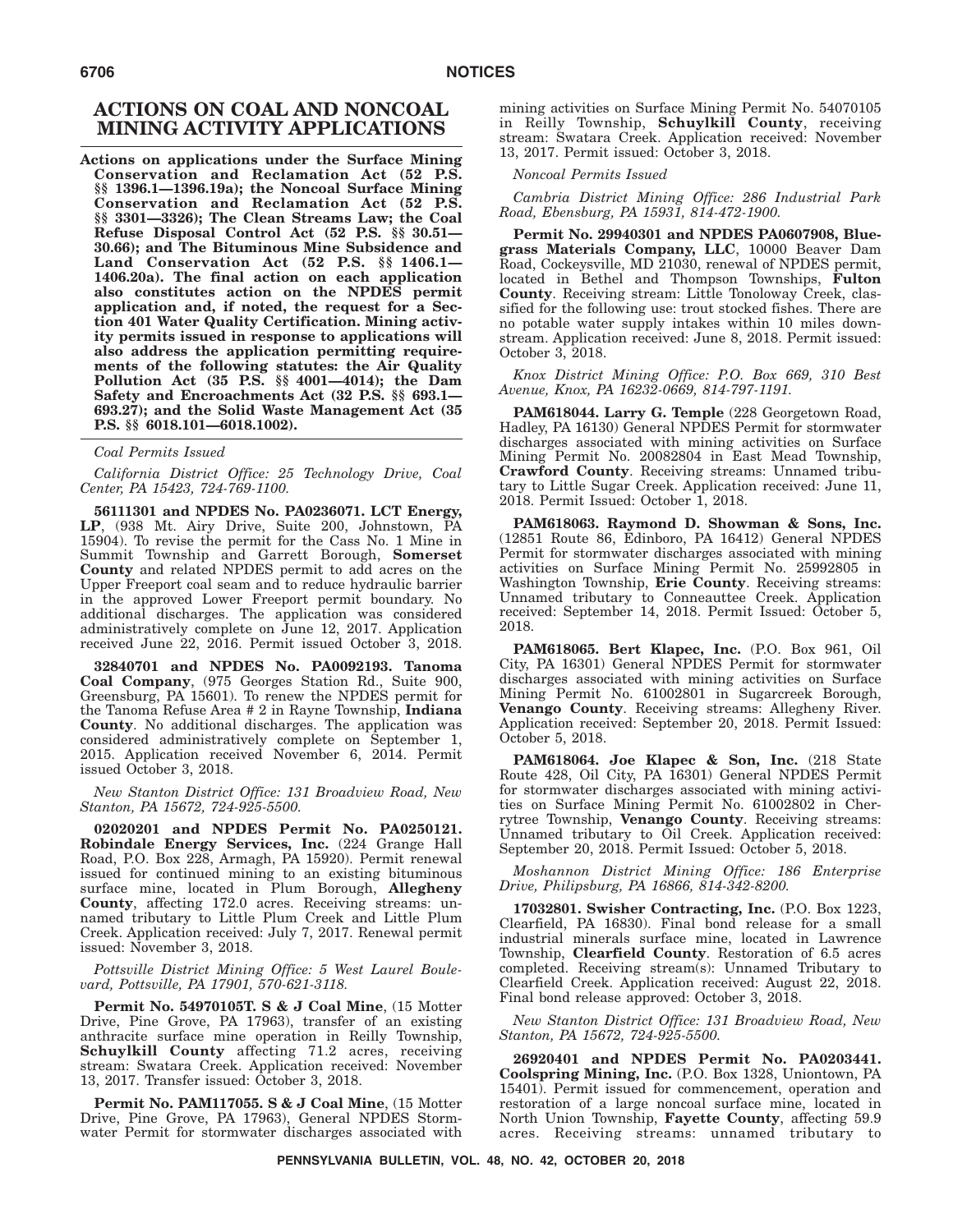Coolspring Run. Application received: May 26, 2017. Permit issued: November 4, 2018.

*Pottsville District Mining Office: 5 West Laurel Boulevard, Pottsville, PA 17901, 570-621-3118.*

**Permit No. 58920301C3 and NPDES Permit No. PA0595845.H&K Group, Inc.**, (P.O. Box 196, Skippack, PA 19474), renewal of NPDES permit for discharge of treated mine drainage in New Milford Township, **Susquehanna County**, receiving stream: Beaver Creek. Renewal issued: October 2, 2018.

**Permit No. 52110301C and NPDES Permit No. PA0225118. Wayne D. Holbert**, (115 Rocky Rift Farm Road, Lackawaxen, PA 18435), renewal of NPDES permit for discharge of treated mine drainage in Lackawaxen Township, **Pike County**, receiving stream: no discharge to the Delaware River and no discharge to the unnamed tributary to Lackawaxen River. Renewal issued: October 3, 2018.

#### **PRIMACY BOND FORFEITURE PROJECT**

*New Stanton District Mining Office: P.O. Box 133, 131 Broadview Road, New Stanton, PA 15672, Telephone 724-925-5542.*

| Primacy Bond<br>Forfeiture Project | PBF 03840112.2                                                                                            |
|------------------------------------|-----------------------------------------------------------------------------------------------------------|
| Location                           | East Franklin Township<br><b>Armstrong County</b><br>Pennsylvania                                         |
| Description                        | Darmac Coal, Inc.<br>Darmac No. 14 Mine                                                                   |
| Contractor                         | Armstrong County Conservation<br>District<br>120 South Grant Avenue, Suite 2<br>Kittanning, PA 16201-1450 |
| Amount                             | \$166,002.00                                                                                              |
| Date of Award                      | October 1, 2018                                                                                           |
|                                    |                                                                                                           |

#### **ACTIONS ON BLASTING ACTIVITY APPLICATIONS**

**Actions on applications under the Explosives Acts of 1937 and 1957 and 25 Pa. Code § 211.124. Blasting activity performed as part of a coal or noncoal mining activity will be regulated by the mining permit for that coal or noncoal mining activity.**

*Blasting Permits Issued*

*Pottsville District Mining Office: 5 West Laurel Boulevard, Pottsville, PA 17901, 570-621-3118.*

**Permit No. 06184112. Brubacher Excavating, Inc.**, (825 Reading Road, Bowmansville, PA 17507), construction blasting for Amity Sewer in Amity Township, **Berks County** with an expiration date of September 26, 2019. Permit issued: October 1, 2018.

**Permit No. 06184113. Valley Rock Solutions, LLC**, (P.O. Box 246, Macungie, PA 18062), construction blasting for Hamburg Commerce Highway Occupancy Permit in Perry Township, **Berks County** with an expiration date of September 28, 2019. Permit issued: October 1, 2018.

**Permit No. 52184101. Holbert Explosives, Inc.**, (237 Mast Hope Plank Road, Suite A, Lackawaxen, PA 18435), construction blasting for 116 Summit Drive, Tanglewood, Greentown, Greene Township, **Pike County** with an expiration date of September 20, 2019. Permit issued: October 2, 2018.

# **FEDERAL WATER POLLUTION CONTROL ACT SECTION 401**

The Department has taken the following actions on previously received permit applications, requests for Environmental Assessment approval and requests for Water Quality Certification under section 401 of the Federal Water Pollution Control Act (FWPCA) (33 U.S.C.A. § 1341).

Except as otherwise noted, the Department has granted 401 Water Quality Certification certifying that the construction and operation described will comply with sections 301—303, 306 and 307 of the FWPCA (33 U.S.C.A. §§ 1311—1313, 1316 and 1317) and that the construction will not violate applicable Federal and State water quality standards.

Persons aggrieved by an action may appeal that action to the Environmental Hearing Board (Board) under section 4 of the Environmental Hearing Board Act and 2 Pa.C.S. §§ 501—508 and 701—704. The appeal should be sent to the Environmental Hearing Board, Second Floor, Rachel Carson State Office Building, 400 Market Street, P.O. Box 8457, Harrisburg, PA 17105-8457, (717) 787- 3483. TDD users may contact the Board through the Pennsylvania AT&T Relay Service, (800) 654-5984. Appeals must be filed with the Board within 30 days of publication of this notice in the *Pennsylvania Bulletin* unless the appropriate statute provides a different time period. Copies of the appeal form and the Board's rules of practice and procedure may be obtained from the Board. The appeal form and the Board's rules of practice and procedure are also available in Braille or on audiotape from the Secretary to the Board at (717) 787-3483. This paragraph does not, in and of itself, create a right of appeal beyond that permitted by applicable statutes and decisional law.

For individuals who wish to challenge an action, the appeal must reach the Board within 30 days. A lawyer is not needed to file an appeal with the Board.

Important legal rights are at stake, however, so individuals should show this notice to a lawyer at once. Persons who cannot afford a lawyer may qualify for free pro bono representation. Call the Secretary to the Board at (717) 787-3483 for more information.

**Actions on applications for the following activities filed under the Dam Safety and Encroachments Act (32 P.S. §§ 693.1—693.27), section 302 of the Flood Plain Management Act (32 P.S. § 679.302) and The Clean Streams Law and Notice of Final Action for Certification under section 401 of the FWPCA.**

*Permits, Environmental Assessments and 401 Water Quality Certifications Issued:*

#### **WATER OBSTRUCTIONS AND ENCROACHMENTS**

*Southeast Region: Waterway and Wetlands Program Manager, 2 East Main Street, Norristown, PA 19401, Telephone 484-250-5900.*

**E51-286. Ridge Meting House Partners 1 LLC**, 3340 Peachtree Road # 1000, Atlanta, GA 30318, City of Philadelphia, **Philadelphia County**, ACOE Philadelphia District.

To construct and maintain a 20,7500-square-foot, single-story building warehouse situated over two small wetlands of size 0.01, and 0.02 acre (PEW) associated with the industrial development supporting truck docking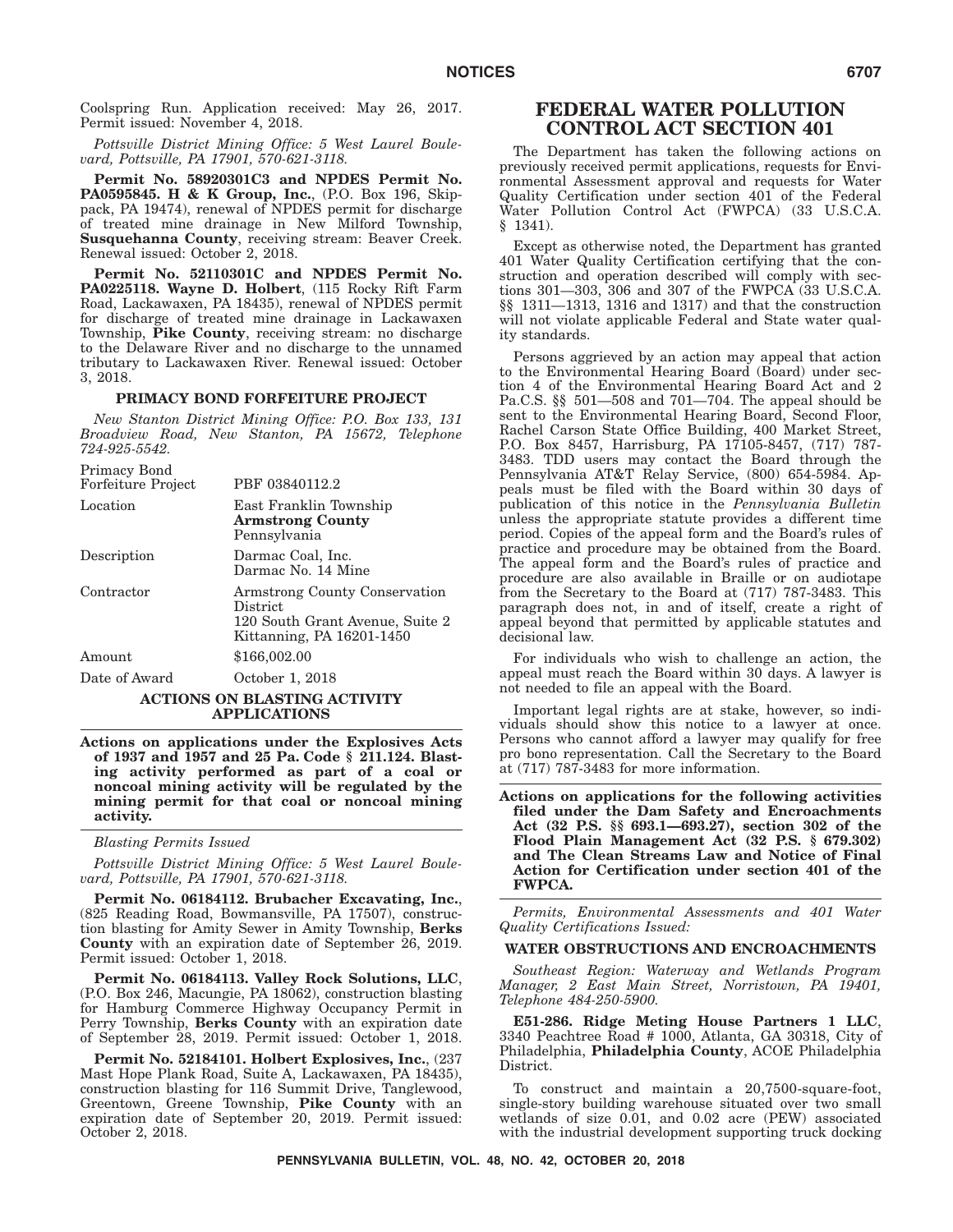facility and infrastructure improvements, including parking, stormwater management controls, and land scaping. Total permanent wetland impact will be 0.03 acre. The project also includes the culvert (DA ~ 20 AC) beneath the walking trail to Poquessing Creek (WWF-MF).

The site is located at 3025 Meeting House Road (Beverly, PA USGS Quadrangle Latitude: 40.112900; Longitude: -74.966598).

The issuance of this permit also constitutes approval of a Water Quality Certification under Section 401 of the Federal Water Pollution Control Act (33 U.S.C.A.  $$1341(a)$ ).

**E51-285. Buckley Holding Management**, 538 Leverington Avenue, Philadelphia, PA 19128, City and County of Philadelphia, ACOE Philadelphia District.

To place a fill in an approximately 0.39 acre of an existing abandoned storm water basin for future dwelling development. The work will include the construction of approximately 200 LF of an 18-inch storm pipe which will connect to an existing 48-inch storm pipe throughout the site. The site is located at 292 Parker Avenue, near the intersection of Parker Avenue and Silver Wood Street, Germantown, PA (USGS Map, Latitude: 40.039657, Longitude: -75.230265).

The issuance of this permit also constitutes approval of a Water Quality Certification under Section 401 of the Federal Water Pollution Control Act (33 U.S.C.A.  $$1341(a)$ ).

*Northeast Regional Office, Waterways and Wetlands Program, 2 Public Square, Wilkes-Barre, PA 18701-1915, Telephone 570-826-2511.*

**E45-614. Carl Martin**, 448 Landfill Road, Millersburg, PA 17061. Barrett Township, **Monroe County**, Army Corps of Engineers Philadelphia District.

To construct and maintain two 16-foot long by 4-foot wide docks, a 16-foot long by 10-foot wide boat lift and a rock jetty that has an area of approximately 757 square feet in Brown's Lake (EV, MF). The project is located approximately 0.63 mile east of the Lake Road and Browns Lake Road intersection in Barrett Township, Monroe County. (Skytop Quadrangle Latitude: 41°12- 41.54"; Longitude: -75°10'54.88"). Subbasin 1E.

**E54-371. Hydro Extrusion USA, LLC**, 53 Pottsville Street, Cressona, PA 17929-0187. Cressona Borough & North Manheim Township, **Schuylkill County**, Army Corps of Engineers Philadelphia District.

To construct and maintain the Hydro Automotive Press Project with work consisting of excavation and re-grading approximately 2.15 acres within the floodway of the West Branch Schuylkill River (CWF, MF) for the construction of at-grade stormwater management facilities and pertinent structures, at-grade roadways, gravel and pavement parking areas and underground utilities pertinent to the project. The project is located at 53 Pottsville in Cressona Borough and North Manheim Township, Schuylkill County. (Pottsville Quadrangle Latitude: 40°37'53"; Longitude: -76°11′17″). Subbasin 3A.

*Southcentral Region: Waterways & Wetlands Program, 909 Elmerton Avenue, Harrisburg, PA 17110, Ed Muzic, Section Chief, 717.705.4802.*

**E06-729: Schuylkill River Greenway Association**, 140 College Drive, Pottstown, PA 19464 in Union Township, **Berks County**, U.S. Army Corps of Engineers Philadelphia District.

To construct a pedestrian trail on an existing bridge, a modular retaining wall and a pedestrian bridge over State Route 724 permanently impacting 1,283 square feet of Sixpenny Creek (HQ-CWF) and its floodway. The project is located at State Route 724 at the intersection with the Schuylkill River Trail in Union Township, Berks County (Latitude 40.2563, Longitude -75.7695). All for the purpose of safer crossing of State Route 724. The permit was issued on October 4, 2018.

**E67-941: Mr. Shawn O'Reilly**, 1805 Long Level Road, Wrightsville, PA 17368 in Lower Windsor Township, **York County**, U.S. Army Corps of Engineers Baltimore District.

To replace an existing 200-square foot wooden deck with a 1,100-square foot wooden deck at a residential building. Approximately 646 square feet  $(17' \times 38')$  of the proposed deck is in the Susquehanna River's (WWF, MF) floodway. The project is located on Long Level Road (Safe Harbor, PA Quadrangle, Latitude: 39.971723 Longitude: -76.492486) in Lower Windsor Township, York County. The project does not affect wetlands. The permit was issued on October 4, 2018.

**E38-205: Lebanon County Commissioners**, Room 207, Municipal Building, 400 South Eighth Street, Lebanon, PA 17042 in Union & Swatara Townships, **Lebanon County**, U.S. Army Corps of Engineers Baltimore District.

To remove an existing structure and to construct and maintain a 170-foot long, 35-foot, 11.5 inch wide single span 5 steel plate girder bridge with an under clearance of 18.21 feet over Swatara Creek (WWF, MF), for the purposes of re-establishing and maintaining a vehicular crossing of Swatara Creek and restoring and enhancing operational and functional utility of T-575. The project is located approximately 1.06 mile west northwest of the intersection of Old State Road and Monroe Valley Drive (Latitude: 40° 28′ 38″ N; Longitude: 76° 31′ 24″ W) in Union and Swatara Townships, Lebanon County. No wetlands will be impacted by this project. The permit was issued October 4, 2018.

*Northwest Region: Waterways & Wetlands Program, 230 Chestnut Street, Meadville, PA 16335-3481.*

**E20-558A, Snow Waters Development, LLC**, 20 South Santa Cruz Avenue, Suite 320, Los Gatos, CA 95030. Snow Waters Development, in Summit Township, **Crawford County**, ACOE Pittsburgh District (Harmonsburg, PA Quadrangle N: 41°, 38′, 40″; W: 80°, 18′, 55″).

Conduct the following activities associated with construction of a residential development consisting of up to 110 condominium residences, a restaurant, a 189-slip boat harbor, 16 residential lots, and all associated roadways, parking, utilities, and stormwater management facilities in Summit Township, Crawford County (Harmonsburg, PA Quadrangle N: 41°38'40"; W: 80°18'55"):

1. Permanently impact 2.16 acres of wetland for site grading, roadways, stormwater management facilities, and construction of the harbor;

2. Install and maintain 1,100 linear feet of sheet piling along Inlet Run from the harbor to the mouth;

3. Excavate 275 feet of the stream bank of Inlet Run for the construction of the turning pool and entrance to the harbor;

4. Construct and maintain a 315-foot long stream enclosure in a UNT to Inlet Run consisting of two 36-inch diameter pipes;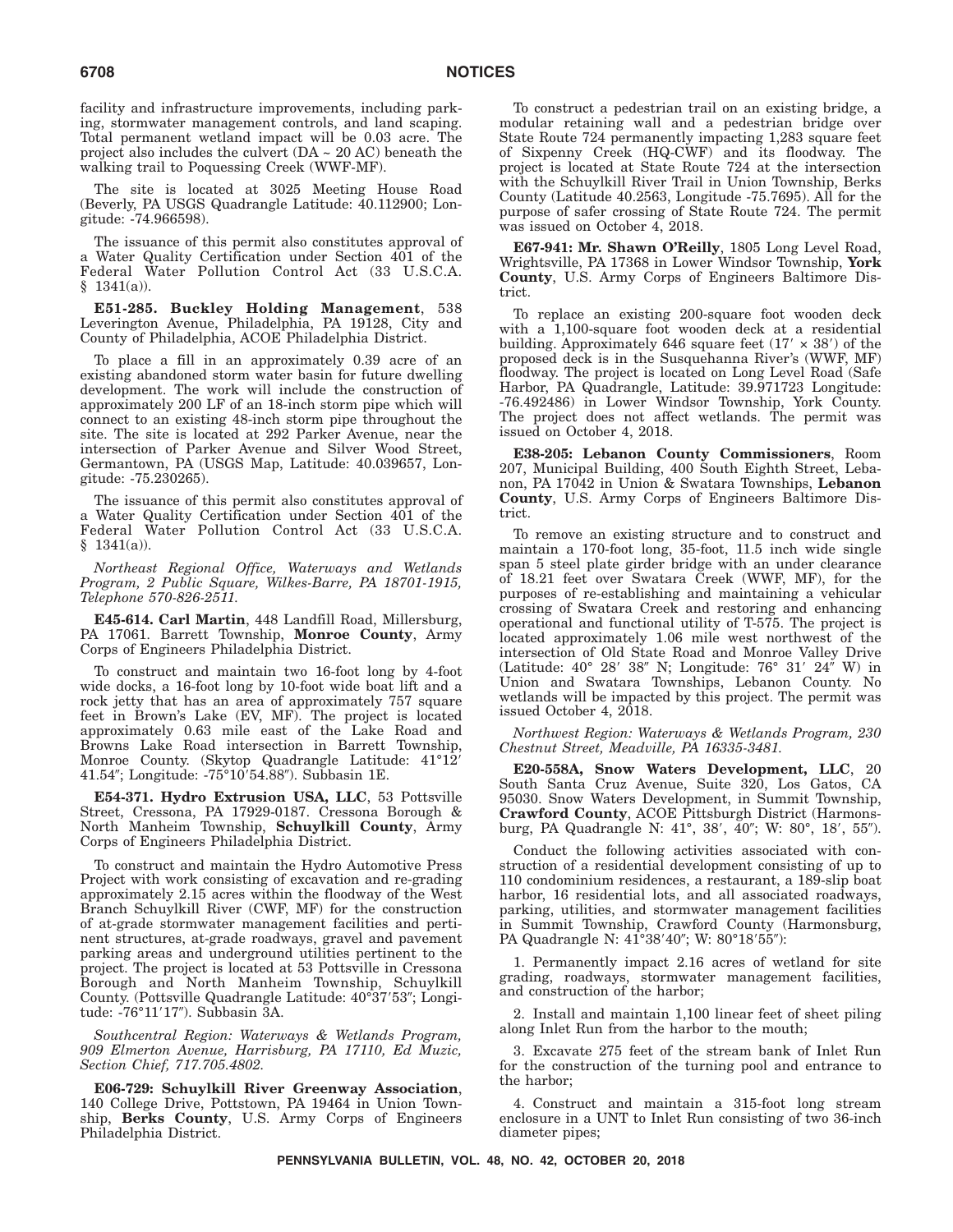5. Dredge 0.77 acre of Conneaut Lake to maintain a navigable channel from the mouth of Inlet Run to the PA Fish and Boat Commission boat launch;

6. Dredge 1.6 acre of Inlet Run to maintain navigability from Conneaut Lake to the harbor;

7. Dredge 0.32 acre of Conneaut Lake within the PA Fish and Boat Commission boat launch area;

8. Install water, sewer, and natural gas pipeline crossings under Inlet Run by Horizontal Directional Drill;

9. Install aerial electric and telecommunication line crossings over Inlet Run;

10. Install 2 stormwater outfalls to Inlet Run and 6 stormwater outfalls to the harbor.

Project includes conversion of the dredge material dewatering basin into a 3.03-acre wetland mitigation area and the following restoration activities as mitigation for stream impacts:

1. Re-grade and stabilize 1,000 linear feet of Inlet Run streambank;

2. Install a series of 3 J-Hooks in Inlet Run;

3. Stabilize 100 feet of Inlet Run stream bank using a root wad structure;

4. Plant additional woody species along 300 feet of Inlet Run and a tributary to Inlet Run.

*District Oil and Gas Operations: Eastern Oil & Gas District, 208 West Third Street, Suite 101, Williamsport, PA.*

**E5929-078: Rockdale Marcellus, LLC**, 4600 J. Barry Court, Suite 120, Canonsburg, PA 15317, Liberty and Union Township, **Tioga County**, ACOE Baltimore District.

To construct, operate, and maintain:

1) A temporary road crossing using timber mats and a 12 inch diameter waterline impacting 37 linear feet of Salt Spring Run (HQ-CWF) (Liberty, PA Quadrangle 41°34′23″N, 77°00′44″W);

2) A temporary road crossing using timber mats and a 12 inch diameter waterline impacting 35 linear feet of an unnamed tributary to Salt Spring Run (HQ-CWF) and 75 square feet of an exceptional value palustrine emergent (EV-PEM) wetland (Liberty, PA Quadrangle 41°34'23"N, 77°00′41″W);

3) A temporary road crossing using timber mats and a 12 inch diameter waterline impacting 44 linear feet of an unnamed tributary to West Mill Creek (HQ-CWF) (Ralston, PA Quadrangle 41°35′30″N, 76°58′54″W);

4) A temporary road crossing using timber mats and a 12 inch diameter aerial waterline impacting 60 linear feet of West Mill Creek (HQ-CWF) (Ralston, PA Quadrangle 41°35′33″N, 76°58′49″W);

5) A temporary road crossing using timber mats and a 12 inch diameter waterline impacting 14 linear feet of an unnamed tributary to West Mill Creek (HQ-CWF) (Ralston, PA Quadrangle 41°36'03"N, 76°58'18"W);

6) A temporary road crossing using timber mats and a 12 inch diameter waterline impacting 6,578 square feet of an exceptional value palustrine emergent (EV-PEM) wetland and 25 linear feet of Mill Creek (HQ-CWF) (Ralston, PA Quadrangle 41°36'07"N, 76°57'27"W).

The project will result in 215 linear feet of temporary stream impacts and 6,653 square feet (0.15 acre) of temporary wetland impacts all for the purpose of installing a freshwater pipeline in Liberty and Union Township, Tioga County.

**E5929-080: Rockdale Marcellus, LLC**, 4600 J. Barry Court, Suite 120, Canonsburg, PA 15317, Liberty Township, **Tioga County**, ACOE Baltimore District.

To construct, operate, and maintain:

1) A temporary road crossing using timber mats and a 12 inch diameter waterline impacting 1,744 square feet of an exceptional value palustrine emergent (EV-PEM) wetland (Liberty, PA Quadrangle 41°35'26"N, 77°02'15"W);

2) A temporary road crossing using timber mats and a 12 inch diameter waterline impacting 784 square feet of an exceptional value palustrine forested (EV-PFO) wetland (Liberty, PA Quadrangle 41°35'28"N, 77°02'08"W);

3) A temporary road crossing using timber mats and a 12 inch diameter waterline impacting 18 linear feet of an unnamed tributary to Salt Spring Run (HQ-CWF), 16 linear feet of another unnamed tributary to Salt Spring Run (HQ-CWF), and 688 square feet of an exceptional value palustrine forest (EV-PFO) wetland (Liberty, PA Quadrangle 41°35′29″N, 77°02′05″W);

4) A temporary road crossing using timber mats and a 12 inch diameter waterline impacting 6,704 square feet of an exceptional value palustrine forested/scrub shrub/ emergent (EV-PFO/PSS/PEM) wetland (Liberty, PA Quadrangle 41°35′49″N, 77°01′35″W);

5) A temporary road crossing using timber mats and a 12 inch diameter waterline impacting 752 square feet of an exceptional value palustrine forested/scrub shrub/ emergent (EV-PFO/PSS/PEM) wetland (Liberty, PA Quadrangle 41°35′54″N, 77°01′24″W);

6) A temporary road crossing using timber mats and a 12 inch diameter waterline impacting 14,592 square feet of an exceptional value palustrine forested/scrub shrub/ emergent (EV-PFO/PSS/PEM) wetland (Liberty, PA Quadrangle 41°35′50″N, 77°01′21″W);

7) A temporary road crossing using timber mats and a 12 inch diameter waterline impacting 17 linear feet of an unnamed tributary to Salt Spring Run (HQ-CWF), 24 linear feet of another unnamed tributary to Salt Spring Run (HQ-CWF), 1,824 square feet of an exceptional value palustrine emergent (EV-PEM) wetland (Liberty, PA Quadrangle 41°35'46"N, 77°01'11"W).

The project will result in 75 linear feet of temporary stream impacts and 27,088 square feet (0.62 acre) of temporary wetland impacts all for the purpose of installing a freshwater pipeline in Liberty Township, Tioga County.

### **ENVIRONMENTAL ASSESSMENTS**

*Southcentral Region: Waterways & Wetlands Program Manager, 909 Elmerton Avenue, Harrisburg, PA 17110, Ed Muzic, Section Chief, 717.705.4802.*

**EA36-051: West Earl Township**, P.O. Box 725, Brownstown, PA 17508 in West Earl Township, **Lancaster County**, U.S. Army Corps of Engineers Baltimore District.

To the construction and maintenance of a stream restoration project along 1,250 feet and unnamed tributary to the Conestoga River for the purpose of reducing sediment and nutrient loading to the stream. The project is located at 186 West Metzler Road (Latitude: 40° 08' 8.70" N; Longitude: 76° 12' 03.80" W) in West Earl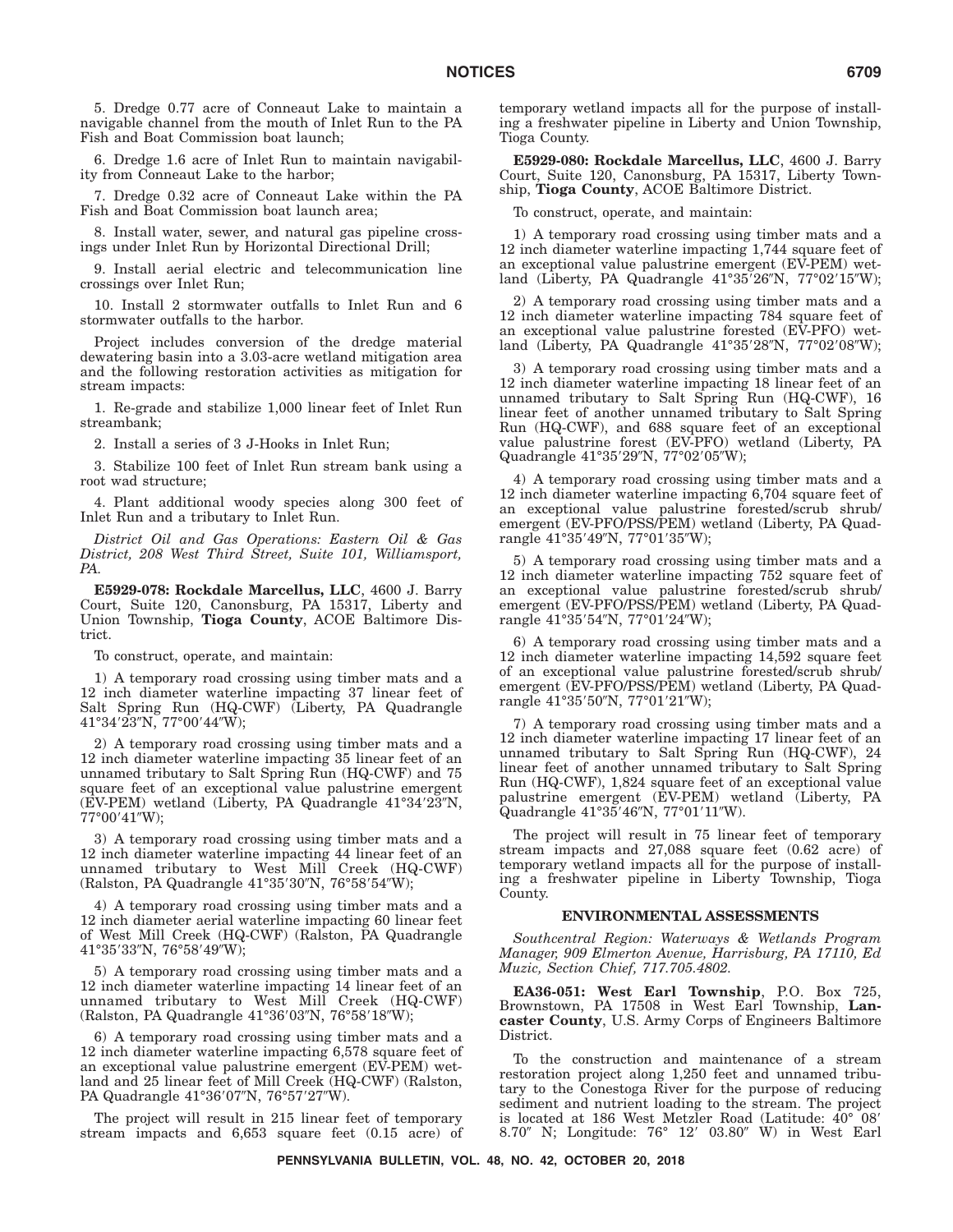Township, Lancaster County. No wetlands will be impacted by this project. The permit was issued on October 5, 2018.

#### **EROSION AND SEDIMENT CONTROL**

The following Erosion and Sediment Control permits have been issued.

Persons aggrieved by an action may appeal that action to the Environmental Hearing Board (Board) under section 4 of the Environmental Hearing Board Act and 2 Pa.C.S. §§ 501—508 and 701—704. The appeal should be sent to the Environmental Hearing Board, Second Floor, Rachel Carson State Office Building, 400 Market Street, P.O. Box 8457, Harrisburg, PA 17105-8457, (717) 787- 3483. TDD users may contact the Board through the Pennsylvania AT&T Relay Service, (800) 654-5984. Appeals must be filed with the Board within 30 days of publication of this notice in the *Pennsylvania Bulletin* unless the appropriate statute provides a different time period. Copies of the appeal form and the Board's rules of practice and procedure may be obtained from the Board. The appeal form and the Board's rules of practice and procedure are also available in Braille or on audiotape from the Secretary to the Board at (717) 787-3483. This paragraph does not, in and of itself, create a right of appeal beyond that permitted by applicable statutes and decisional law.

For individuals who wish to challenge an action, the appeal must reach the Board within 30 days. A lawyer is not needed to file an appeal with the Board.

Important legal rights are at stake, however, so individuals should show this notice to a lawyer at once. Persons who cannot afford a lawyer may qualify for free pro bono representation. Call the Secretary to the Board at (717) 787-3483 for more information.

*Southwest District: Oil & Gas Management Program Manager, 400 Waterfront Drive, Pittsburgh, PA 15222.*

- ESCGP-2 # ESX18-059-0006
- Applicant Name Chevron Appalachia, LLC
- Contact Person Branden Weimer
- Address 700 Cherrington Parkway

City, State, Zip Coraopolis, PA 15108

- County Greene County
- Township(s) Jefferson Township
- Receiving Stream(s) and Classification(s) Tribs to South Fork Tenmile Creek (WWF)/South Fork Tenmile Creek Watershed
	- Secondary Receiving Water—South Fork Tenmile Creek (WWF)
- ESCGP-2 # ESX12-125-0061 Renewal
- Applicant Name CNX Midstream Operating Company, LLC
- Contact Person Carol Phillips
- Address 1000 Consol Energy Drive
- City, State, Zip Canonsburg, PA 15317
- County Washington County
- Township(s) South Franklin Township
- Receiving Stream(s) and Classification(s) UNTs to Chartiers Creek and Chartiers Creek (WWF)/Chartiers Creek Watershed; UNTs to Tenmile Creek, Tenmile Creek, UNTs to Fork of Bane Creek, and Fork of Bane Creek (TSF)/Tenmile Creek Watershed
	- Secondary Receiving Water—Chartiers Creek (WWF) and Tenmile Creek (TSF)

ESCGP-2 # ESX17-003-0010

- Applicant Name Huntley & Huntley Energy Exploration, LLC
- Contact Person Jennifer Hoffman
- Address 501 Technology Drive, Suite 1200
- City, State, Zip Canonsburg, PA 15317
- County Allegheny County
- Township(s) Elizabeth Township Receiving Stream(s) and Classification(s) UNTs to
- Youghiogheny River (WWF)/Youghiogheny River Watershed
- Secondary Receiving Water—Youghiogheny River (WWF)
- ESCGP-2 # ESX18-051-0002
- Applicant Name Chevron Appalachia, LLC
- Contact Person Branden Weimer
- Address 700 Cherrington Parkway
- City, State, Zip Coraopolis, PA 15108
- County Fayette County
- Township(s) German Township
- Receiving Stream(s) and Classification(s) UNTs to Trib 41110 to Middle Run (WWF), Trib 41130 to North Branch Browns Run (WWF), Trib 41134 to North Branch Browns Run (WWF)/Monongahela River Watershed
	- Secondary Receiving Water—Monongahela River (WWF)
- ESCGP-2 # ESX12-125-0134
- Applicant Name Range Resources Appalachia, LLC
- Contact Person Karl Matz
- Address 3000 Town Center Blvd
- City, State, Zip Canonsburg, PA 15317
- County Washington County
- Township(s) Donegal Township
- Receiving Stream(s) and Classification(s) UNTs to Dutch Fork (HQ-WWF) & UNTs to Middle Wheeling Creek (WWF)/Wheeling-Buffalo Creeks

ESCGP-2 # ESX18-129-0008

- Applicant Name Huntley & Huntley Energy Exploration, LLC
- Contact Person Brian Dillemuth
- Address 501 Technology Drive, Suite 1200
- City, State, Zip Canonsburg, PA 15317
- County Westmoreland County
- Township(s) Rostraver Township
- Receiving Stream(s) and Classification(s) UNTs to Gillespie Run (WWF)/Youghiogheny River Watershed Secondary Receiving Water—Gillespie Run (WWF)

*Northwest Region: Oil and Gas Program Manager, 230 Chestnut St., Meadville, PA 16335.*

- ESCGP-2 # ESX14-019-0017A
- Applicant XTO Energy
- Contact Melissa Breitenbach
- Address 190 Thorn Hill Road
- City Warrendale State PA Zip Code 15086
- County Butler Township(s) Butler
- Receiving Stream(s) and Classification(s) Sawmill Run & UNT to Connoquenessing Creek
- ESCGP-2 # ESX18-031-0002—Burns Farm Well Pad
- Applicant Laurel Mountain Production, LLC
- Contact Joel Hoffman
- Address 61 McMurray Road, Suite 300
- City Pittsburgh State PA Zip Code 15241
- County Clarion Township(s) Licking & Perry
- Receiving Stream(s) and Classification(s) Clarion River, Turkey Run—Clarion River, UNT to Clarion River, Turkey Run—Clarion River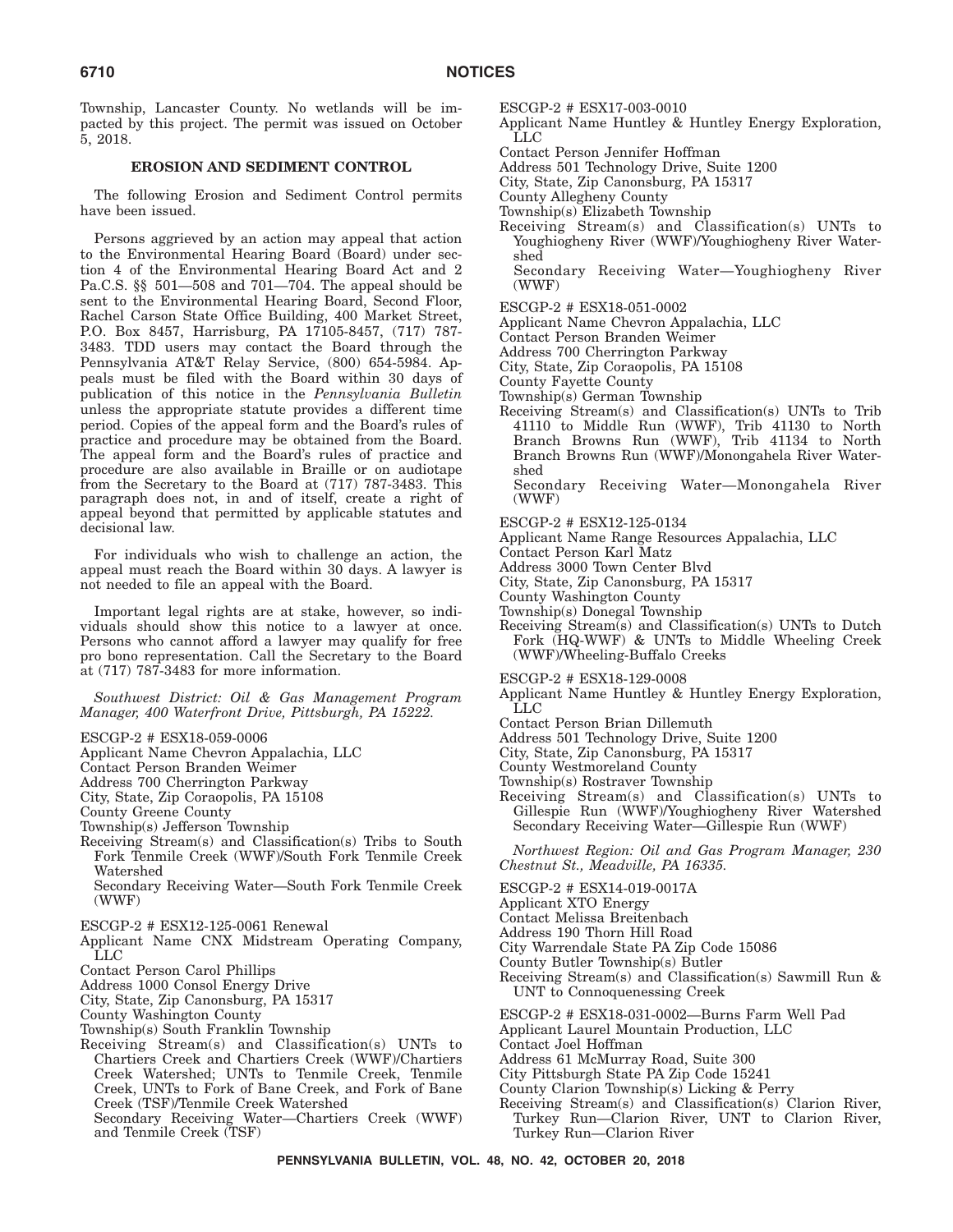*Eastern Region: Oil & Gas Management Program Manager, 208 West Third Street, Williamsport, PA 17701.* ESCGP-2 # ESG29-117-18-0023 Applicant Name REPSOL Oil and Gas USA, LLC Contact Person Lance Ridall Address 337 Daniel Zenker Drive City, State, Zip Horseheads, NY 14845 County Tioga Township(s) Bloss, Hamilton, Liberty Twps. Receiving Stream(s) and Classification(s) Long Run (CWF), Bellman Run (CWF), Johnson Creek (CWF) ESCGP-2 # ESG29-105-17-0001(1) Applicant Name JKLM Energy, LLC Contact Person Scott C. Blauvelt Address 2200 Georgetown Drive, Suite 500 City, State, Zip Sewickley, PA 15143 County Potter Township(s) Ulysses Twp. Receiving Stream(s) and Classification(s) (1) Cushing Hollow (HQ-CWF) & (2) UNTs to Cushing Hollow (HQ-CWF). Secondary Watershed(s): (1) Genessee Forks (HQ-CWF) & (2) Cushing Hollow (HQ-CWF). ESCGP-2 # ESG29-105-17-0009 (1) Contact Person Scott Blauvelt Address 2200 Georgetown Drive, Suite 500 City, State, Zip Sewickley, PA 15143 County Potter Township(s) Homer, Summit & Sweden Twps. Receiving Stream(s) and Classification(s) Primary Watershed(s): (1) Big Moores Run (EV), (2) UNT to Big Moores Run (EV), (3) Croutslot Hollow (EV), (4) UNT to Mill Creek (HQ-CWF), (5) Mill Creek (HQ-CWF), and (6) Bates Hollow (HQ-CWF). Secondary Watershed(s): (1) First Fork Sinnemahoning Creek (HQ-CWF), (2) Big Moores Run (EV), (3) Big Moores Run (EV), (4) Mill Creek (HQ-CWF), (5) Allegheny River (CWF), and (6) Mill Creek (HQ-CWF). ESCGP-2 # ESG29-081-18-0038 Applicant Name Range Resources—Appalachia, LLC Contact Person Karl Matz Address 3000 Town Center Boulevard City, State, Zip Canonsburg, PA 15317 County Lycoming Township(s) Cummings Twp. Receiving Stream(s) and Classification(s) Primary Water shed(s): (1)  $\text{Dog Run}$  (EV) and (2) Little  $\text{Dog Run}$ (EV).

Applicant Name JKLM Energy, LLC

Secondary Watershed(s): (1) First Fork Larrys Creek (EV) and (2) Dog Run (EV)

# **SPECIAL NOTICES**

# **AIR QUALITY**

#### **Revision to the Registered ERCs in the Commonwealth's ERC Registry**

The Department of Environmental Protection (Department) has approved the following Emission reduction credits (ERC) and entered into ERC registry system. ERCs are surplus, permanent, quantified and Federally enforceable emission reductions used to offset emission increases of criteria pollutants. The Department maintains an ERC registry in accordance with the requirements of 25 Pa. Code § 127.209. Prior to registration of the credits, ERC Registry Applications are reviewed and approved by the Department to confirm that the ERCs meet the requirements of 25 Pa. Code §§ 127.206—127.208. Registration of the credits in the ERC registry system constitutes certification that the ERCs satisfy applicable requirements.

The certified ERCs shown as follows, in tons per year (tpy), satisfy the applicable ERC requirements contained in 25 Pa. Code §§ 127.206—127.208. ERCs created from the curtailment or shutdown of a source or facility expires for use as offsets 10 years after the emission reduction occurs. ERCs generated by the over control of emissions by an existing facility do not expire for use as offsets. However, credits in the registry that are not used in a plan approval will be discounted if new air quality requirements are adopted by the Department or United States Environmental Protection Agency.

For additional information concerning this listing of certified ERCs, contact the Bureau of Air Quality, Division of Permits, Department of Environmental Protection, 12th Floor, Rachel Carson State Office Building, P.O. Box 8468, Harrisburg, PA 17105-8468, (717) 787-4325. This Pennsylvania ERC registry report, ERC Registry application and instructions are located at http://www.dep.pa.gov/Business/Air/BAQ/Permits/Pages/EmissionCredit.aspx. Below are the listings of changes compared to the previous quarter.

## **Bureau of Air Quality Summary of Revised Certified ERCs [July 1 to September 30]**

**[2018]**

| <b>Facility Information</b>           | Criteria<br>Pollutant or<br>Precursor | Certified<br>ERCs<br>Available<br>(tpy) | Expiration<br>Date | Intended<br>Use of ERCs |
|---------------------------------------|---------------------------------------|-----------------------------------------|--------------------|-------------------------|
| The Hershey Company                   | $NO_{\rm v}$                          | 4.00                                    | 7/01/2018          | Trading                 |
| Source Location: Derry Township Plant | $PM_{-10}$                            | 44.50                                   | 7/01/2018          |                         |
| County: Dauphin                       | $PM_{-2.5}$                           | 8.00                                    | 7/01/2018          |                         |
| Contact Person: Charles Stoner Jr.    | CO                                    | 4.90                                    | 7/01/2018          |                         |
| Telephone Number: (717) 534-4692      |                                       |                                         |                    |                         |

[Expired]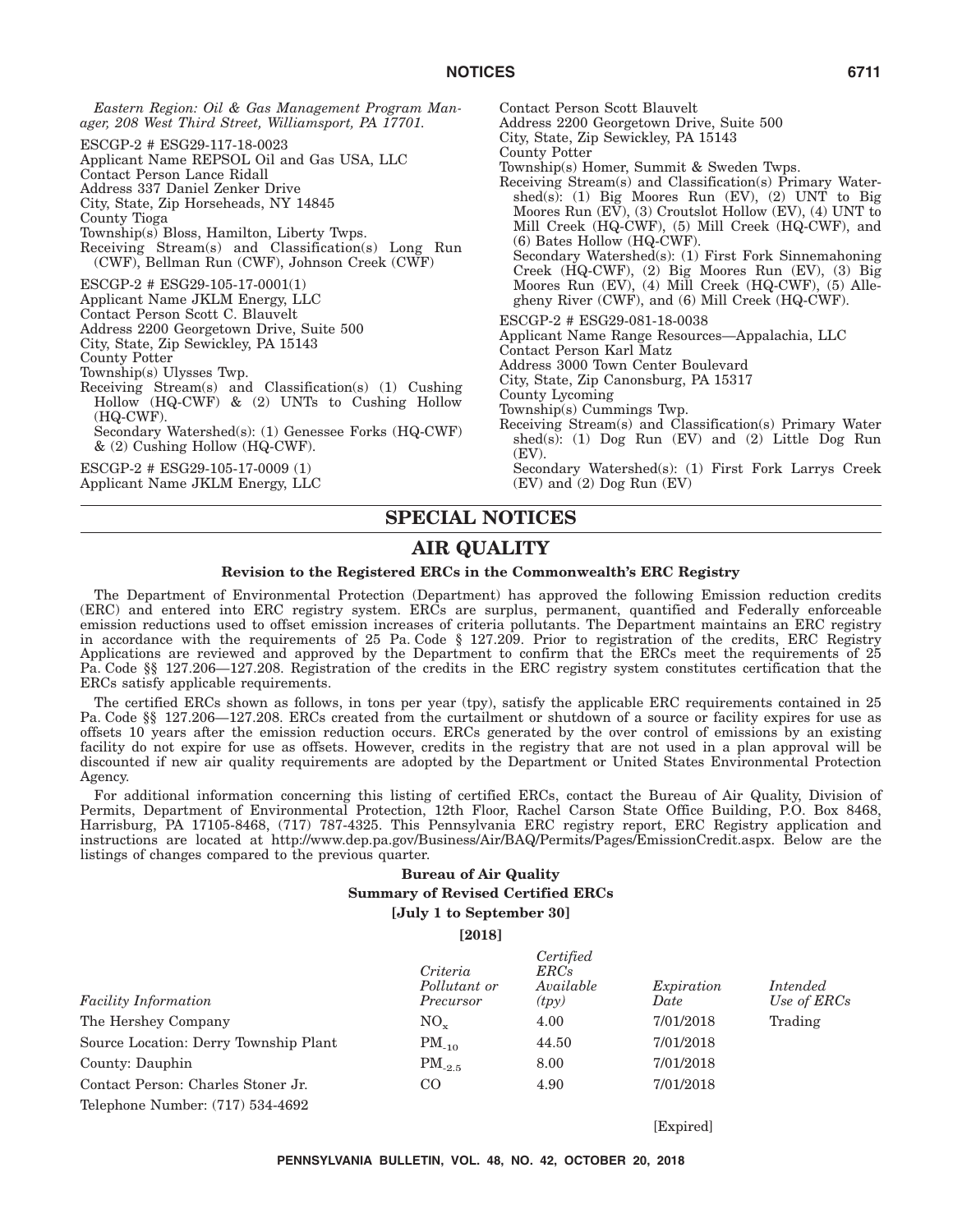| <b>Facility Information</b>               | Criteria<br>Pollutant or<br>Precursor | Certified<br>ERCs<br>Available<br>(tpy) | Expiration<br>Date                    | <i>Intended</i><br>Use of ERCs |
|-------------------------------------------|---------------------------------------|-----------------------------------------|---------------------------------------|--------------------------------|
| Bemis Company, Inc.                       | <b>VOCs</b>                           | 12.90                                   | 9/26/2021                             | Trading                        |
| Source: #105                              | <b>VOCs</b>                           | 4.20                                    | 9/26/2021                             |                                |
| Source: #106                              |                                       |                                         |                                       |                                |
| Source Location: Hazle Township           |                                       |                                         | [Used Internal]                       |                                |
| County: Luzerne                           |                                       |                                         |                                       |                                |
| Contact Person: Rob Harmon                |                                       |                                         |                                       |                                |
| Telephone Number: (920) 527-7695          |                                       |                                         |                                       |                                |
| Volvo Construction Equipment, N.A.        | <b>VOCs</b>                           | 4.61                                    | 12/31/2023                            | Internal                       |
| Source: Paint Booth/ID 101                | <b>VOCs</b>                           | 5.81                                    | 9/26/2022                             |                                |
| Source: Clean & Prime Paint Booth/ID 102  | <b>VOCs</b>                           | 2.17                                    | 12/31/2023                            |                                |
| Source: Big Paint Booth/ID 103            |                                       |                                         |                                       |                                |
| Source Location: Shippensburg Borough     |                                       |                                         | [Name Change<br>for Contact<br>Person |                                |
| County: Franklin                          |                                       |                                         |                                       |                                |
| Contact Person: Sean J. Glennon           |                                       |                                         |                                       |                                |
| Telephone Number: (717) 532-9181          |                                       |                                         |                                       |                                |
| Bemis Company, Inc.                       | <b>VOCs</b>                           | 10.80                                   | 9/15/2024                             | Trading                        |
| Source: #711                              | <b>VOCs</b>                           | 4.37                                    | 11/24/2023                            |                                |
| Source: #712                              |                                       |                                         |                                       |                                |
| Source Location: Hazle Township           |                                       |                                         | [Used Internal]                       |                                |
| County: Luzerne                           |                                       |                                         |                                       |                                |
| Contact Person: Rob Harmon                |                                       |                                         |                                       |                                |
| Telephone Number: (920) 527-7695          |                                       |                                         |                                       |                                |
| Mack Trucks, Inc.                         |                                       |                                         |                                       |                                |
| Source: 003                               | <b>VOCs</b>                           | 0.008                                   | 8/01/2027                             | Trading                        |
| 003                                       | $NO_{x}$                              | 0.142                                   | 8/01/2027                             |                                |
| 103                                       | <b>VOCs</b>                           | 59.151                                  | 12/08/2026                            |                                |
| 104                                       | <b>VOCs</b>                           | 6.577                                   | 12/08/2026                            |                                |
| 118A                                      | <b>VOCs</b>                           | 4.921                                   | 12/08/2026                            |                                |
| 119A                                      | <b>VOCs</b>                           | 0.547                                   | 12/08/2026                            |                                |
| Township: Lower Macungie                  |                                       |                                         |                                       |                                |
| County: Lehigh                            |                                       |                                         |                                       |                                |
| Contact Name: Robert Peterson             |                                       |                                         | [New]                                 |                                |
| Telephone Number: (610) 966-8810          |                                       |                                         |                                       |                                |
| Osram Sylvania, Inc.                      |                                       |                                         |                                       | Trading                        |
| Sources: 101 Degreaser                    | <b>VOCs</b>                           | $3.91\,$                                | 12/19/2024                            |                                |
| 102 Stamping Lubrication                  | <b>VOCs</b>                           | 4.29                                    | 12/19/2024                            |                                |
| 104 Glassing Furnace                      | <b>VOCs</b>                           | 0.57                                    | 9/30/2024                             |                                |
|                                           | $NO_x$                                | 16.14                                   | 9/30/2024                             |                                |
|                                           | $SO_x$                                | 10.63                                   | 9/30/2024                             |                                |
|                                           | $PM_{-10}$                            | 1.80                                    | 9/30/2024                             |                                |
|                                           | $PM_{-2.5}$                           | 0.63                                    | 9/30/2024                             |                                |
| 199 Solvent                               | <b>VOCs</b>                           | 2.43                                    | 12/19/2024                            |                                |
| Source Location: West Manchester Township |                                       |                                         |                                       |                                |
| County: York                              |                                       |                                         | [Transfer]                            |                                |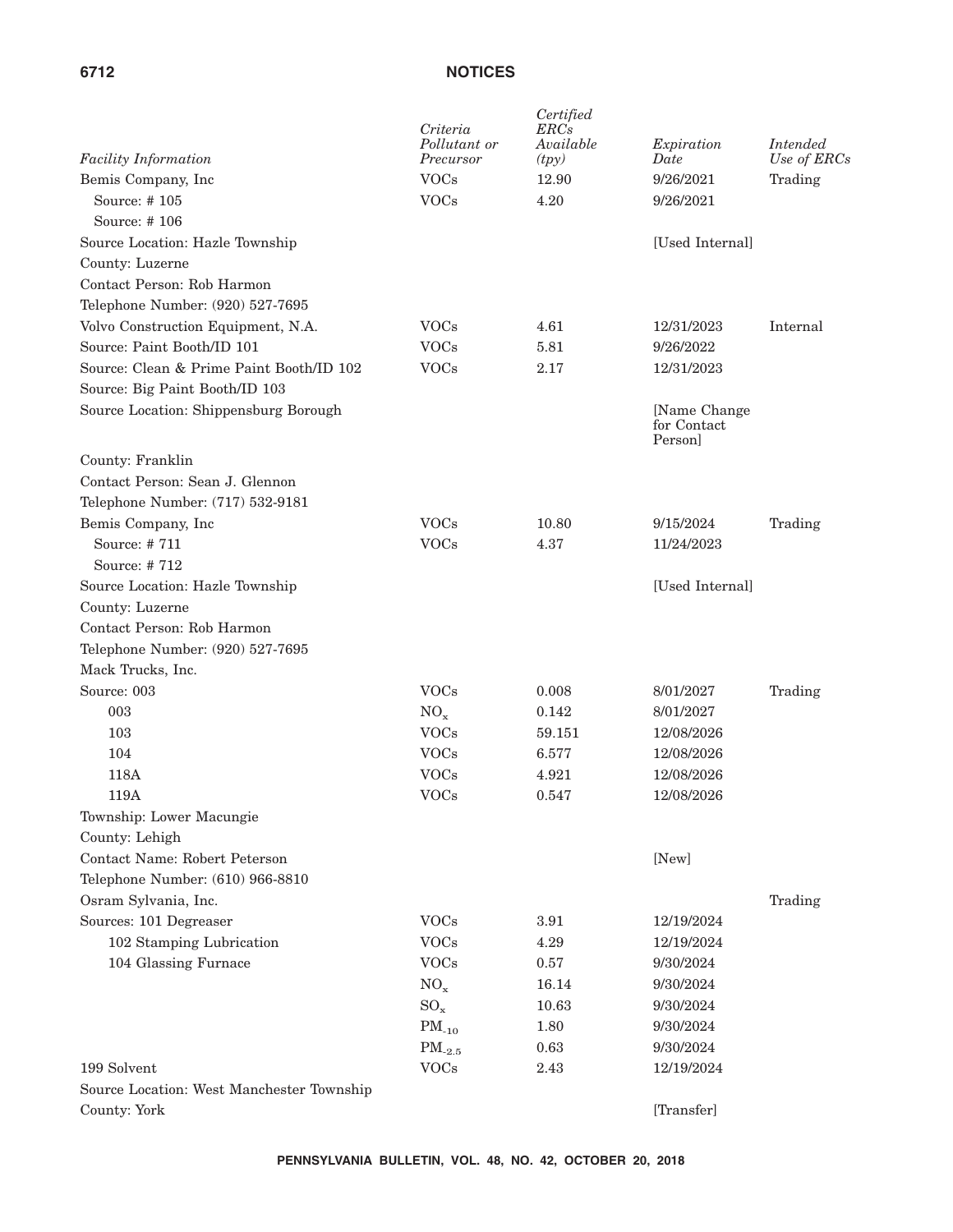|                                                | Criteria<br>Pollutant or | Certified<br>ERCs<br>Available             | Expiration | Intended    |
|------------------------------------------------|--------------------------|--------------------------------------------|------------|-------------|
| <b>Facility Information</b>                    | Precursor                | (tpy)                                      | Date       | Use of ERCs |
| Contact Person: Kelley Reynolds                |                          |                                            |            |             |
| Telephone Number: (978) 753-6602               |                          |                                            |            |             |
| Recipient/Holder of ERC: Elements Markets, LLC | <b>VOCs</b>              | 2.48                                       | 07/16/2026 | Trading     |
| Contact Person: Randall Lack                   | $NO_{\rm v}$             | 182.70                                     | 07/16/2026 |             |
| Telephone Number: (281) 207-7200               | $SO_{x}$                 | 2638.21                                    | 07/16/2026 |             |
| ERC Generating Facility: Team Ten, LLC         |                          |                                            |            |             |
| Source: 033A                                   |                          |                                            | [Transfer] |             |
| Source Location: Tyrone Paper Mill             |                          |                                            |            |             |
| Township: Tyrone Borough                       |                          |                                            |            |             |
| County: Blair                                  |                          |                                            |            |             |
|                                                |                          | <b>Summary of Revised ERC Transactions</b> |            |             |
|                                                | [July 1 to September 30] |                                            |            |             |
|                                                | [2018]                   |                                            |            |             |

The following ERC transactions are approved by the Bureau of Air Quality, Department of Environmental Protection, Commonwealth of Pennsylvania. The ERC transaction requirements are specified in 25 Pa. Code § 127.208.

### **ERC HOLDER/GENERATING FACILITY INFORMATION**

*Purchaser/Holder Recipient*: Element Markets *ERC Generating Facility Name*: Team Ten, LLC *Location of Source*: Tyrone Borough, Blair County, Pennsylvania *Certified ERCs*: 379.70 tpy  $NO_x$ , 2.48 tpy VOCs, 2638.21 tpy  $SO_x$ Amount of ERCs traded to Purchaser/Recipient: 197.0 tpy NO<sub>x</sub> *Date of ERCs Transfer*: 7/18/2018 *ERCs available for future use*:  $182.7$  tpy  $NO_x$ , 2.48 tpy VOCs, 2638.21 tpy  $SO_x$ *Expiration Date*: 7/16/2026 **PURCHASER/RECIPIENT OF ERCs** *Purchaser/Recipient of ERCs*: AEIF Hill Top, LLC *Location of Purchaser*: Three Charles River Place, 63 Kendrick Street, Suite 101, Needham, MA 02494 *Location of User Source*: Cumberland Township, Greene County, Pennsylvania *Credits to be used*: 0 tpy *Credits available for use*: 197.0 tpy NO<sub>x</sub> *Expiration Date*: 7/16/2026 **ERC GENERATING FACILITY INFORMATION** *ERC Generating Facility Name*: Osram Sylvania, Inc. *Source*: # 104 *Location of Source*: West Manchester Township, York County, Pennsylvania *Certified ERCs (tpy)*: 16.14 tpy NO<sub>x</sub>, 0.57 tpy VOCs, 10.63 tpy SO<sub>x</sub>, 1.80 tpy PM<sub>-10</sub>, 0.63 tpy PM<sub>-2.5</sub> *Amount of ERCs traded to Purchaser/Recipient*: 16.14 tpy NO<sub>x</sub>, 0.57 tpy VOCs, 10.63 tpy SO<sub>x</sub>, 1.80 tpy PM<sub>-10</sub>, 0.63 tpy  $PM_{-2.5}$ *Date of ERC Transfer*: 7/13/2018 *ERCs available for future use*: 0 tpy  $NO_x$ , 0 tpy  $VOCs$ , 0 tpy  $SO_x$ , 0 tpy  $PM_{-10}$ , 0 tpy  $PM_{-2.5}$ *Expiration Date*: 9/30/2024 **PURCHASER/RECIPIENT/HOLDER OF ERCs** *Purchaser/Recipient of ERCs*: Element Markets, LLC *Location of Source*: N/A *Plan Approval Number*: *ERC credits used*: 0 tpy *ERC credits available for future use*: 16.14 tpy NO<sub>x</sub>, 0.57 tpy VOCs, 10.63 tpy SO<sub>x</sub>, 1.80 tpy PM<sub>-10</sub>, 0.63 tpy PM<sub>-2.5</sub> *Expiration Date*: 9/30/2024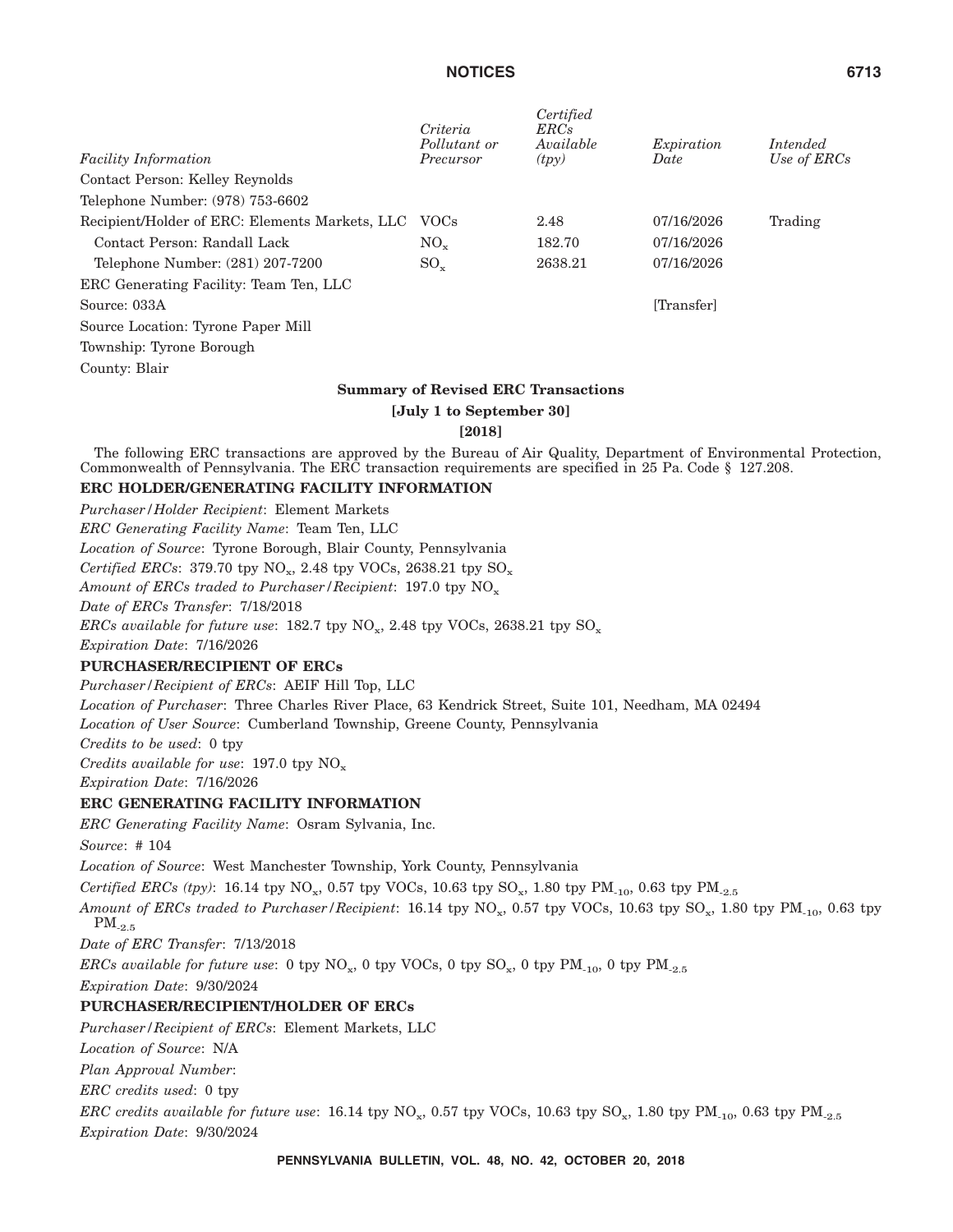### **ERC GENERATING FACILITY INFORMATION**

*ERC Generating Facility Name*: Osram Sylvania, Inc. *Sources*: # 101, # 102, # 199 *Location of Source*: West Manchester Township, York County, Pennsylvania *Certified ERCs (tpy)*: 10.63 tpy VOCs *Amount of ERCs traded to Purchaser/Recipient*: 10.63 tpy VOCs *Date of ERC Transfer*: 7/13/2018 *ERCs available for future use*: 0 tpy VOCs *Expiration Date*: 12/19/2024 **PURCHASER/RECIPIENT/HOLDER OF ERCs** *Purchaser/Recipient of ERCs*: Element Markets, LLC *Location of Source*: N/A *Plan Approval Number*: *ERC credits used*: 0 tpy *ERC credits available for future use*: 10.63 tpy VOCs *Expiration Date*: 12/19/2024 **ERC GENERATING/HOLDER FACILITY INFORMATION** *ERC Generating Facility Name*: Bemis Companies, Inc. *Location of Source*: 20 Jaycee Drive, West Hazleton, PA 18202 *Sources*: # 105, # 106 *Certified ERCs (tpy)*: 12.9 tpy VOCs, 4.2 tpy VOCs (Total 17.1 tpy) *Amount of ERCs internally used as emission offsets*: 12.9 tpy VOCs, 4.2 tpy VOCs (Total 17.1 tpy) *Date of ERC Transfer*: 01/28/2014 *Plan Approval Number*: 40-00007A *Issued Date of Plan Approval*: 1/28/2014 *ERCs available for future use*: 0 tpy of VOCs *Expiration Date*: 9/26/2021 **ERC GENERATING/HOLDER FACILITY INFORMATION** *ERC Generating Facility Name*: Bemis Companies, Inc. *Location of Source*: 20 Jaycee Drive, West Hazleton, PA 18202 *Sources*: # 711, # 712 *Certified ERCs (tpy)*: 10.80 tpy VOCs, 4.37 tpy VOCs *Amount of ERCs internally used as emission offsets*: 1.63 tpy VOCs, 4.37 tpy VOCs (Total 6.00 tpy VOCs) *Date of ERC Transfer*: 10/27/2017 *Plan Approval Number*: 40-00007B *Issued Date of Plan Approval*: 10/27/2017 *ERCs available for future use*: 9.17 tpy of VOCs *Expiration Date*: 9/15/2024 **ERC HOLDER/GENERATING FACILITY INFORMATION** *Purchaser/Holder Recipient*: Element Markets *ERC Generating Facility Name*: Team Ten, LLC *Location of Source*: Tyrone Borough, Blair County, Pennsylvania *Certified ERCs*: 379.70 tpy  $NO_x$ , 2.48 tpy VOCs, 2638.21 tpy  $SO_x$ Amount of ERCs traded to Purchaser/Recipient: 197.0 tpy NO<sub>x</sub> *Date of ERCs Transfer*: 7/18/2018 *ERCs available for future use*:  $182.7$  tpy  $NO_x$ ,  $2.48$  tpy  $VOCs$ ,  $2638.21$  tpy  $SO_x$ *Expiration Date*: 7/16/2026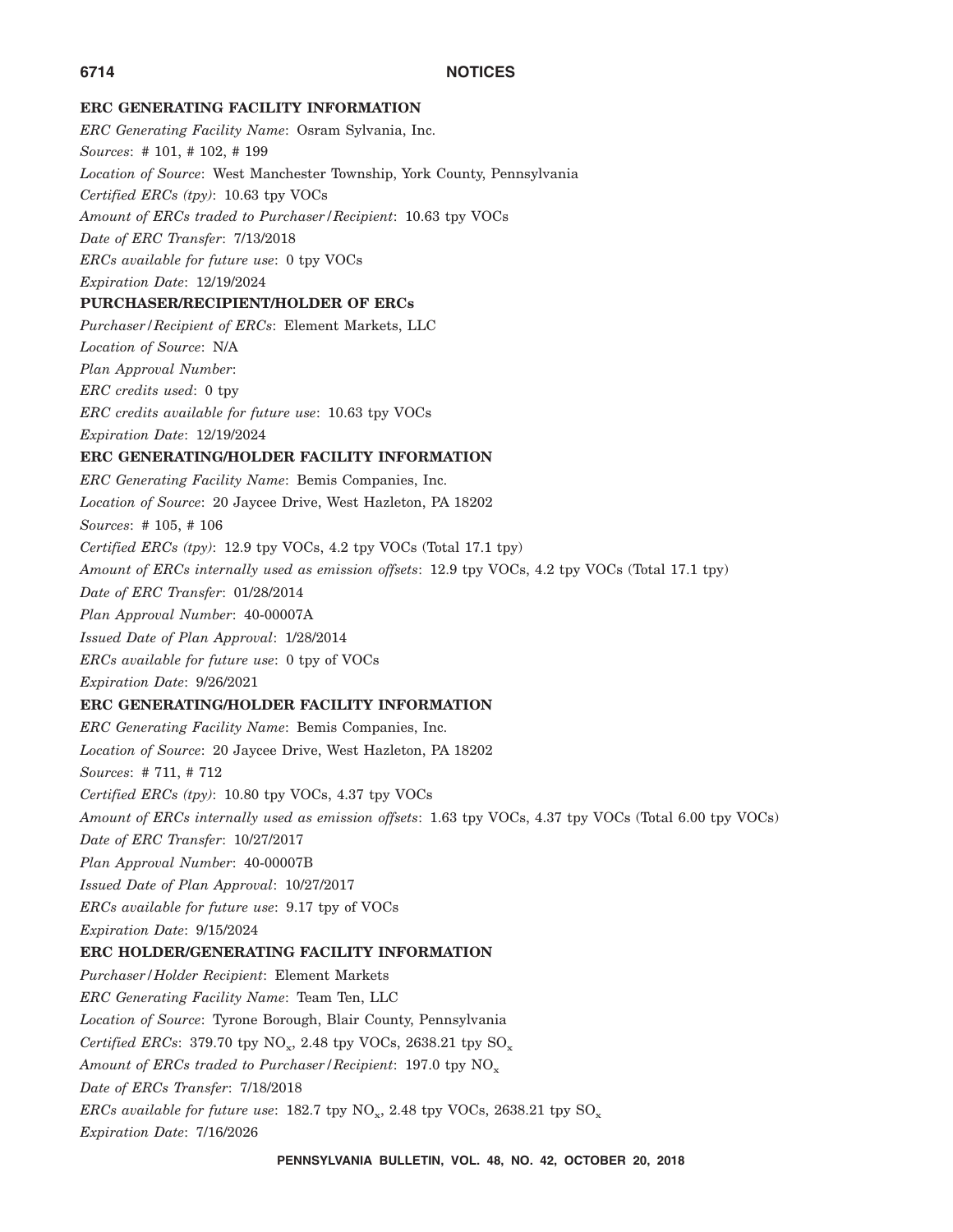#### **PURCHASER/RECIPIENT OF ERCs**

*Purchaser/Recipient of ERCs*: AEIF Hill Top, LLC

*Location of Purchaser*: Three Charles River Place, 63 Kendrick Street, Suite 101, Needham, MA 02494

*Location of User Source*: Cumberland Township, Greene County, Pennsylvania

*Credits to be used*: 0 tpy

*Credits available for use*: 197.0 tpy  $NO_x$ 

*Expiration Date*: 7/16/2026

*Northwest Region: Air Quality Program, 230 Chestnut Street, Meadville, PA 16335-3481.*

*Contact: David Balog, New Source Review Chief—Telephone: 814-332-6328.*

#### **Notice of Proposed Revision to the State Implementation Plan for Oxides of Nitrogen, Volatile Organic Compounds, Notice of Public Hearing, and Notice of Intent to Issue Revised Air Quality Operating Permit (10-00027).**

**Calumet Penreco, LLC—Karns City Refining** (138 Petrolia St., Karns City, PA 16041) located in Karns City Borough, **Butler County**, for approval of a Reasonably Available Control Technology (RACT II) plan. The facility has potential emissions of volatile organic compounds (VOC) above major source thresholds and is subject to RACT II requirements. Plan approval No 10-027H is for the proposed installation of a refrigerated condenser system for control of VOC emissions from the existing Hill Plant Alcohol Storage & Handling operation (Source ID 105), and additional work practice standards for the Retort Process (Source ID 101) and Equipment Fugitive Leaks (Source ID 106) for RACT II compliance.

In accordance with 25 Pa. Code §§ 129.96—129.100, the Department has made a preliminary determination to approve a RACT II plan and an amendment to the State Implementation Plan (SIP) for the facility owned and operated by Calumet Penreco, LLC.

The proposed SIP revision does not adopt any new regulations. It incorporates the provisions and requirements contained in the amended RACT II approval for the facility, which are intended to satisfy the requirements for the 1997 National Ambient Air Quality Standard (NAAQS) and the 2008 NAAQS for ozone.

The proposed amendments to the RACT II determination, if finally approved, will be incorporated into the facility operating permit. The relevant RACT II requirements will be submitted to the U.S. Environmental Protection Agency (EPA) as a revision to Pennsylvania's SIP and will remain in effect until replaced pursuant to 40 CFR 51 and approval by the EPA. Requirements that are not part of the RACT II determination will be excluded from the SIP submittal.

The following is a summary of the proposed amendments to the RACT II determination for this facility that will be submitted to the EPA as a SIP revision:

| $AIMs$ # | <i>Source</i>              | <b>RACT II Requirement</b>                                                                                                      |
|----------|----------------------------|---------------------------------------------------------------------------------------------------------------------------------|
| 101      | Retort Process             | • Minimum 900°F operating temperature                                                                                           |
| 105      | Alcohol Storage & Handling | $\bullet$ VOC: 7.4 lbs/hr<br>• VOC: 6.2 tons/yr, as a 12-month rolling total                                                    |
| 106      | <b>Equipment Fugitives</b> | • Quarterly/annual Leak Detection & Repair (LDAR)<br>• Leaks defined as 500 ppm for valves and fittings, 2,000 ppm for<br>pumps |

*Public hearing:*

The hearing will be held on November 28, 2018, at 9 am at the Department of Environmental Protection, Northwest Regional Office, 230 Chestnut Street, Meadville, PA 16335. To register to speak at the hearing, or to inquire if the hearing will be held, contact Melanie Williams (Regional Community Relations Coordinator) at (814) 332-6615. The last day to pre-register to speak at the hearing will be November 21, 2018. If the Department does not receive any pre-registered speakers by this date, the hearing will be cancelled.

Note that any updates made to any aspect of the hearing, including whether or not a hearing will be held, will be posted online at http://www.dep.pa.gov/About/Regional/NorthwestRegion/Community-Information/Pages/default.aspx.

The Department asks that you contact Melanie Williams, Regional Community Relations Coordinator, at (814) 332-6615 or monitor our website to determine if a hearing will be held.

Persons wishing to present testimony at the hearing should contact Melanie Williams, Regional Community Relations Coordinator, at (814) 332-6615 at least 1 week in advance of the hearing to reserve a time to present testimony. Oral testimony will be limited to a maximum of 10 minutes per individual and two written copies of the oral testimony are requested. Each organization is requested to designate one witness to present testimony on its behalf. Persons unable to attend the hearing, if it is held, may submit three (3) copies of a written statement and exhibits within 10 days thereafter to Eric Gustafson, Regional Air Quality Program Manager, Department of Environmental Protection, Northwest Regional Office, 230 Chestnut Street, Meadville, PA 16335.

Persons wishing to file a written protest or provide comments or additional information, which they believe should be considered prior to the issuance of a permit, may submit the information to Eric Gustafson, Regional Air Quality Program Manager, Department of Environmental Protection, 230 Chestnut Street, Meadville, PA 16335. A 30-day comment period from the date of publication in the *Pennsylvania Bulletin* will exist for the submission of comments, protests and information. Each submission must contain the name, address and telephone number of the person submitting the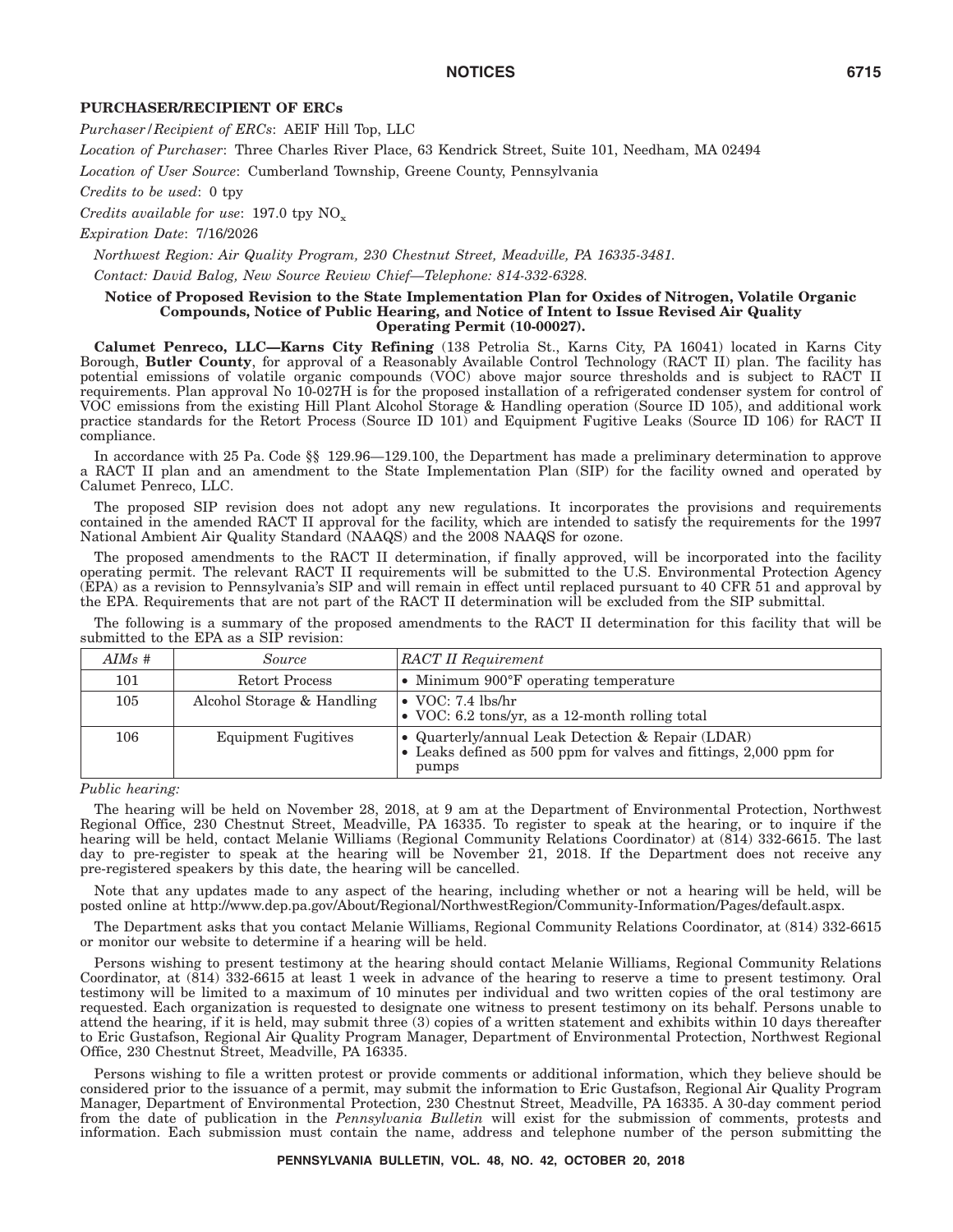comments; identification of the proposed RACT II Operating Permit including the permit number (10-027H); and a concise statement regarding the relevancy of the information or objections to issuance of the proposed RACT II Plan.

All the pertinent documents regarding this application (applications, review memos and draft approvals) are also available for public review from 8 am to 4 pm at the Department of Environmental Protection, 230 Chestnut Street, Meadville, PA 16335. Appointments for scheduling a review must be made by calling the Department at (814) 332-6340.

Persons with a disability who wish to comment and require an auxiliary aid, service or other accommodations to do so should contact Melanie Williams, Regional Community Relations Coordinator, at (814) 332-6615 or the Pennsylvania AT&T Relay Service at (800) 654-5984 (TDD) to discuss how the Department may accommodate their needs.

#### **Notice of Proposed Revision to the State Implementation Plan for Volatile Organic Compounds, Notice of Public Hearing, and Notice of Intent to Issue Revised Air Quality Operating Permit # 20-00194**

In accordance with 25 Pa. Code §§ 129.96—129.100, the Department of Environmental Protection (Department) has made a preliminary determination to approve an alternate Reasonably Available Control Technology (RACT II) plan and seeks approval of an amendment to the State Implementation Plan (SIP) for Lord Corporation for the facility in Saegertown borough, Crawford County. And in accordance with 25 Pa. Code § 127.521, the Department of Environmental Protection intends to modify the Title V Operating Permit for the facility. The facility is located at 601 South Street, Saegertown, PA 16433. The facility's representative to contact concerning this application is Sharon Levkus, Environmental Health and Safety Manager, at (814) 763-2345, extension 426.

The proposed SIP revision does not adopt any new regulations. It incorporates the provisions and requirements contained in the amended RACT II approval for the facility, which are intended to satisfy the requirements for the 1997 National Ambient Air Quality Standard (NAAQS) and the 2008 NAAQS for ozone.

The proposed amendments to the RACT II determination, if finally approved, will be incorporated into the revised operating permit (20-00194) for the facility. The relevant RACT II requirements will be submitted to the United States Environmental Protection Agency (EPA) as a revision to Pennsylvania's SIP and will remain in effect until replaced pursuant to 40 CFR 51 and approval by the EPA. Requirements that are not part of the RACT II determination will be excluded from the SIP submittal; this includes the provisions of the Department's presumptive RACT II requirements in accordance with 25 Pa. Code § 129.97, as they apply to existing sources at this facility.

The facility is a major stationary source as defined in Title I, Part D of the Clean Air Act Amendments due to its potential to emit VOCs and HAPs. The facility is therefore subject to the Title V Operating Permit requirements adopted in 25 Pa. Code Chapter 127, Subchapter G.

Adhesives and coatings are the primary products manufactured at this facility. The manufacturing consists of several operations including pre-assembly, premix and reactions, pigment grinding or milling, product finishing, product filling and equipment cleaning. The major emission source types at this facility are storage tanks, reactors, blend/mix tanks, grinders/mills, filters, scales, natural gas combustion sources and other miscellaneous sources. The facility is subject to the following NSPS of 40 CFR Part 60: Subpart JJJJ for Stationary SI ICE. The facility is also subject to the following NESHAPs of 40 CFR Part 63: Subpart G for Synthetic Organic Chemical Manufacturing Industry for Process Vents, Storage Vessels, Transfer Operations, and Wastewater, Subpart R for Gasoline Distribution Facilities (Bulk Gasoline Terminals and Pipeline Breakout Stations), Subpart SS for Closed Vent Systems, Subpart TT and UU for Equipment Leaks, Control Devices, Recovery Devices and Routing to a Fuel Gas System or Process, Subpart GGG for Pharmaceuticals Production, Subpart FFFF for Miscellaneous Organic Chemical Manufacturing, Subpart HHHHH for Miscellaneous Coating Manufacturing, Subpart ZZZZ for Stationary Reciprocating Internal Combustion Engines, and Subpart DDDDD for Major Source ICI Boilers and Process Heaters.

The following is a summary of the proposed amendments to the RACT II determination for this facility that will be submitted to the EPA as a SIP revision:

| Source                                                                                                                                                            | <b>RACT II Requirement</b>                                                                                                                                                |
|-------------------------------------------------------------------------------------------------------------------------------------------------------------------|---------------------------------------------------------------------------------------------------------------------------------------------------------------------------|
| 7000, Reactors                                                                                                                                                    | • The VOC emissions shall not exceed the following based on a consecutive                                                                                                 |
| $RG-3$<br>$RS-4$<br>$RG-9$<br>$RS-12$<br>$RS-19$                                                                                                                  | 12-month rolling period:<br>$4.85$ tpy<br>$10.92$ tpy<br>$5.66$ tpy<br>4.83 tpy<br>$15.97$ tpy                                                                            |
| 7000C, Portable Process Vessels<br><b>Requiring Covers</b>                                                                                                        | • The VOC emissions shall not exceed the following based on a consecutive<br>12-month rolling period:                                                                     |
| Grind Tanks                                                                                                                                                       | $11.9$ tpy                                                                                                                                                                |
| 102, Urethane Manufacturing<br>Urethane Pigment Tank 1<br>Hockmeyer Room 1<br>Urethane Hockmeyer Room 3<br>Urethane Kady Mill Room 3<br>Urethane Kady Mill Room 2 | • The VOC emissions shall not exceed the following based on a consecutive<br>12-month rolling period:<br>$11.1$ tpy<br>36.5 tpy<br>$51.8$ tpy<br>$28.2$ tpy<br>$20.4$ tpy |
| 105, Adhesive Mfg Bldg 1<br>CH 500-Gallon Mix Tank 2                                                                                                              | • The VOC emissions shall not exceed the following based on a consecutive<br>12-month rolling period:<br>$17.76$ tpy                                                      |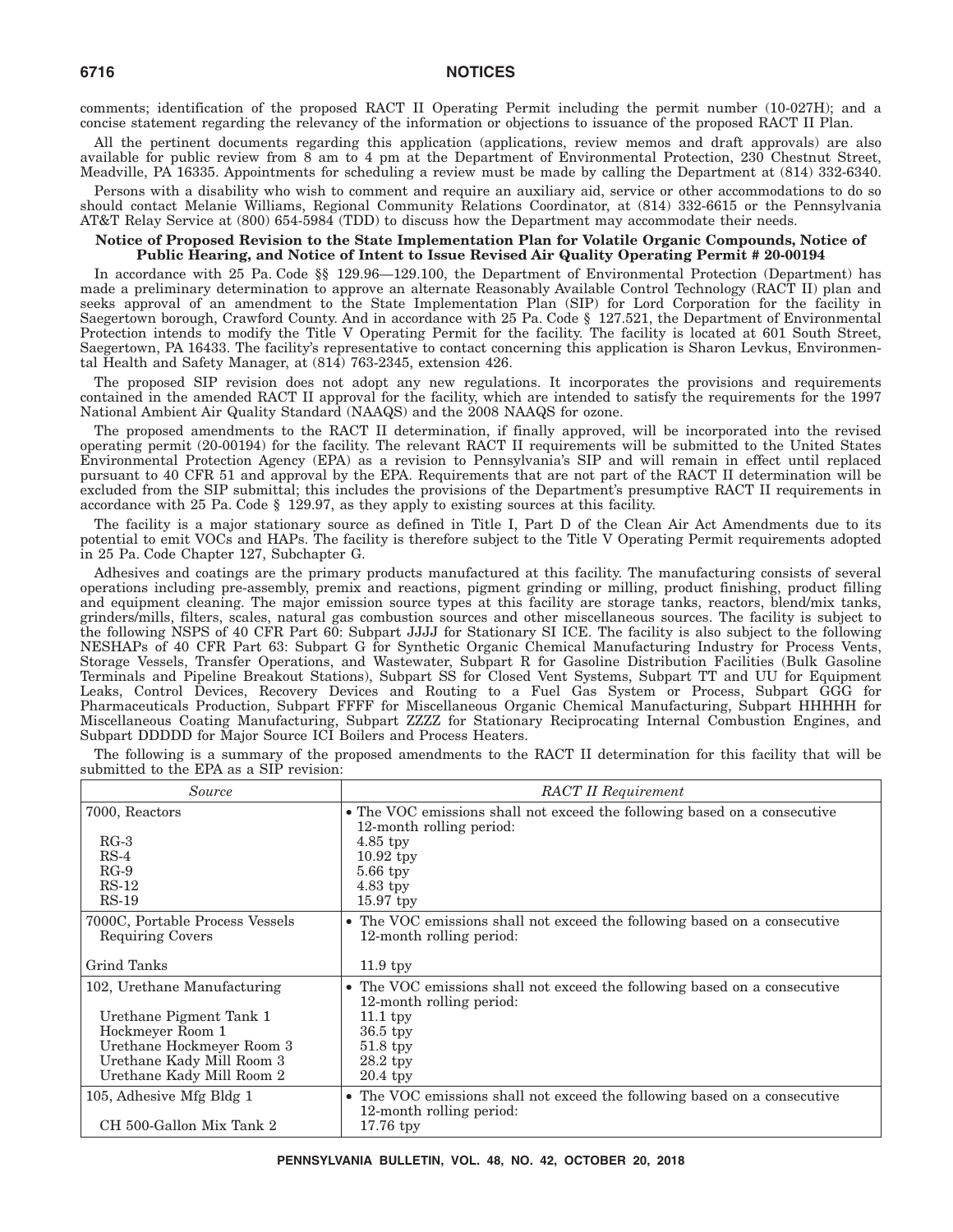| Source                                                                                                                                                                                                                                                                                                     | <b>RACT II Requirement</b>                                                                                                                                                                                                                                                                                                                                                                                                                                                                                                                                                                                                                                                                                                                                                                                                                                                                                                                                                                                                                                                                                     |
|------------------------------------------------------------------------------------------------------------------------------------------------------------------------------------------------------------------------------------------------------------------------------------------------------------|----------------------------------------------------------------------------------------------------------------------------------------------------------------------------------------------------------------------------------------------------------------------------------------------------------------------------------------------------------------------------------------------------------------------------------------------------------------------------------------------------------------------------------------------------------------------------------------------------------------------------------------------------------------------------------------------------------------------------------------------------------------------------------------------------------------------------------------------------------------------------------------------------------------------------------------------------------------------------------------------------------------------------------------------------------------------------------------------------------------|
|                                                                                                                                                                                                                                                                                                            | • Conduct stack testing 6 to 12 months prior to operating permit renewal for<br>sources with PTE greater than or equal to 5.0 tpy. The testing shall be<br>conducted in accordance with the requirements of Chapter 139, Subchapter A<br>(relating to sampling and testing methods and procedures).                                                                                                                                                                                                                                                                                                                                                                                                                                                                                                                                                                                                                                                                                                                                                                                                            |
| 7000, Reactors (RG-3, RS-4, RG-9,<br>$RS-12$ , $RS-19$                                                                                                                                                                                                                                                     | • For RG-3 and RS-12, the facility shall monitor VOCs with the<br>Department-approved software to ensure that emissions do not exceed 5.0 tons<br>per year. The Department reserves the right to require stack testing of these<br>sources in the future if it is determined necessary.                                                                                                                                                                                                                                                                                                                                                                                                                                                                                                                                                                                                                                                                                                                                                                                                                        |
| 7000C, Portable Process Vessels<br>Requiring Covers (Grind Tanks)<br>102, Urethane Manufacturing<br>(Urethane Pigment Tank 1,<br>Hockmeyer Room 1, Urethane<br>Hockmeyer Room 3, Urethane Kady<br>Mill Room 3, Urethane Kady Mill<br>Room $2$ )<br>105, Adhesive Mfg Bldg 1 (CH)<br>500-Gallon Mix Tank 2) | • In accordance with § 129.99 $(g)$ , the emission limit and requirements specified<br>in the plan approval or operating permit issued by the Department or<br>appropriate approved local air pollution control agency under subsection (f)<br>supersede the emission limit and requirements in the existing plan approval or<br>operating permit issued to the owner or operator of the source prior to April<br>23, 2016, on the date specified in the plan approval or operating permit issued<br>by the Department or appropriate approved local air pollution control agency<br>under subsection (f), except to the extent the existing plan approval or<br>operating permit contains more stringent requirements.<br>• In accordance with $\S$ 129.100(d), the owner and operator of an air<br>contamination source subject to this section and $\S$ 129.96–129.99 shall keep<br>records to demonstrate compliance with §§ 129.96—129.99.<br>• In accordance with $\S$ 129.100(i), records shall be retained by the owner or<br>operator for 5 years and made available to the Department or appropriate |
|                                                                                                                                                                                                                                                                                                            | approved local air pollution control agency upon receipt of a written request<br>from the Department or appropriate approved local air pollution control<br>agency.                                                                                                                                                                                                                                                                                                                                                                                                                                                                                                                                                                                                                                                                                                                                                                                                                                                                                                                                            |

#### *Public hearing.*

If requested, a public hearing will be held at 10 a.m. on November 28, 2018, to accept oral comments on the proposed operating permit revision and the proposed SIP revision. The hearing will be held, if requested, at the Department of Environmental Protection Northwest Regional Office, 230 Chestnut Street, Meadville, PA 16335. To request a hearing, to register to speak at a hearing, or to inquire if a hearing will be held, contact Melanie Williams at (814) 332-6615. The last day to pre-register to speak at a hearing, if one is held, will be November 20, 2018. If we do not receive any pre-registered speakers by this date, the hearing will be cancelled.

Note that any updates made to any aspect of the hearing, including whether or not a hearing will be held, will be posted online at http://www.dep.pa.gov/About/Regional/NorthwestRegion/Community-Information/Pages/RACT-II.aspx.

The Department asks that you contact Melanie Williams, Environmental Community Relations Specialist at (814) 332-6615 or monitor our web site to determine if a hearing will be held.

Persons wishing to present testimony at the hearing should contact Melanie Williams at least 1 week in advance of the hearing to reserve a time to present testimony. Oral testimony will be limited to a maximum of 10 minutes per individual and 2 written copies of the oral testimony are requested. Each organization is requested to designate one witness to present testimony on its behalf. Persons unable to attend the hearing, if it is held, may submit 3 copies of a written statement and exhibits within 10 days thereafter to Eric A. Gustafson, Environmental Program Manager, Department of Environmental Protection, Northwest Regional Office, 230 Chestnut Street, Meadville, PA 16335.

Persons wishing to file a written protest or provide comments or additional information, which they believe should be considered prior to the issuance of a permit, may submit the information to Eric A. Gustafson, Environmental Program Manager, Department of Environmental Protection, Northwest Regional Office, 230 Chestnut Street, Meadville, PA 16335. A 30-day comment period from October 20, 2018, will exist for the submission of comments, protests and information. Each submission must contain the name, address and telephone number of the person submitting the comments; identification of the proposed permit number 20-00194; and concise statements regarding the relevancy of the information or objections to issuance of the permit or the proposed RACT II Plan.

All pertinent documents are available for public review between 8 a.m. and 4 p.m. at the Department of Environmental Protection Northwest Regional Office, 230 Chestnut Street, Meadville, PA 16335. Appointments for scheduling a review may be made by calling the Department at (814) 332-6078.

Persons with a disability who wish to comment and require an auxiliary aid, service or other accommodations to do so should contact Virginia Cain, Environmental Community Relations Specialist, at (484) 250-5808 or the Pennsylvania AT&T Relay Service at (800) 654-5984 (TDD) to discuss how the Department may accommodate their needs.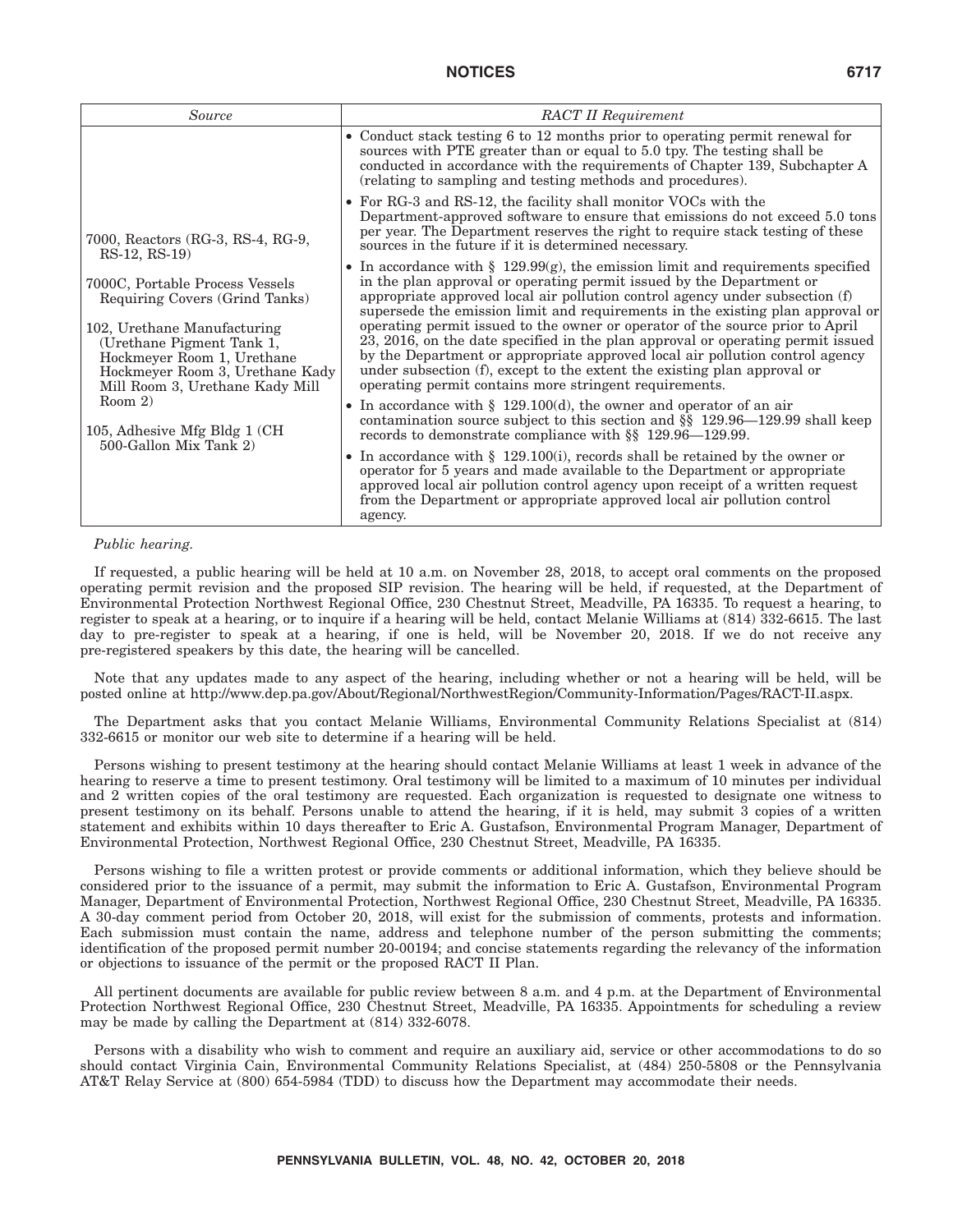#### **Notice of Certification to Perform Radon-Related Activities in Pennsylvania**

In the month of September 2018 Department of Environmental Protection of the Commonwealth of Pennsylvania, under the authority contained in the Radon Certification Act, act of July 9, 1987, P.L. 238, No. 43 (63 P.S. §§ 2001—2014) and regulations promulgated thereunder at 25 Pa. Code Chapter 240, has certified the persons listed as follows to perform radon-related activities in this Commonwealth. The period of certification is 2 years. For a complete list of persons currently certified to perform radon-related activities in this Commonwealth and for information as to the specific testing devices that persons certified for testing or laboratory are certified to use, contact the Bureau of Radiation Protection, Radon Division, P.O. Box 8469, Harrisburg, PA 17105-8469, (1-800-23RADON).

 $T_{\text{max}}$  of

| Name                                                  | Address                                                     | <i>Lype of</i><br>Certification |
|-------------------------------------------------------|-------------------------------------------------------------|---------------------------------|
| A-1 Realty Services, Inc.                             | P.O. Box 179<br>Kutztown, PA 19530                          | Testing                         |
| Kimberly Baker                                        | 1564 Dry Hollow Road<br>Warriors Mark, PA 16877             | Testing                         |
| Terrance Best                                         | 65 Johnson Street<br>Pittston, PA 18640                     | Testing                         |
| Matthew Beutman                                       | 3446 Allegheny Road<br>Manns Choice, PA 15550               | Testing                         |
| James Bucciarelli<br>Certified Testing Services, Inc. | 160 N. Shady Retreat Road<br>Doylestown, PA 18901           | Testing                         |
| Cummins Services, LLC                                 | 2505 Warm Springs Avenue<br>Huntingdon, PA 16652            | Testing                         |
| Ila Drosnes-Meixner                                   | 2075 Haymaker Road<br>Monroeville, PA 15146                 | Testing                         |
| Stephen Fiorelli                                      | 700 Braxton Road<br>Ridley Park, PA 19078                   | Testing                         |
| John Fleenor                                          | 312 Gist Street<br>Pittsburgh, PA 15219                     | Testing                         |
| Larry Frace                                           | 3642 Ridge Road<br>Bloomsburg, PA 17815                     | Testing                         |
| Cara Galob                                            | 20 Everett Avenue<br>Willow Grove, PA 19090                 | Testing                         |
| Justin Harper                                         | 14501 George Carter Way<br>Suite 110<br>Chantilly, VA 20151 | Testing                         |
| J. L. Camp Inspection Services, Inc.                  | 6006 Forest Drive<br>Monaca, PA 15061                       | Testing                         |
| Robert Klebanoff                                      | 240 North Bent Road<br>Wyncote, PA 19095                    | Testing                         |
| Neil Klein                                            | 702 Manchester Drive<br>Maple Glen, PA 19002                | Testing                         |
| Deborah Mancini<br>A Harmony Home Inspection, LLC     | 1001 Perry Highway, Suite 4<br>Pittsburgh, PA 15237         | Testing                         |
| Dale Metzger                                          | 3450 Lurman Avenue<br>Macungie, PA 18062                    | Mitigation                      |
| John Moreck                                           | 357 Orange Road<br>Dallas, PA 18612                         | Testing                         |
| Wesley Morgan                                         | 338 Rockhill Road<br>Pittsburgh, PA 15243                   | Testing                         |
| <b>Steve Morris</b>                                   | 1148 Meadowbrook Drive<br>Canonsburg, PA 15317              | Testing                         |
| Newman's Home                                         | 4364 Vista Drive<br>Nazareth, PA 18064                      | Testing                         |
| Gregory Newman                                        | 4364 Vista Drive<br>Nazareth, PA 18064                      | Testing                         |
| Karen Quick                                           | 2643 Eldridge Avenue<br>Easton, PA 18045                    | Testing                         |
| Ryan Reichert                                         | 23 Hallton Hill Road<br>Pine Grove, PA 17963                | Testing                         |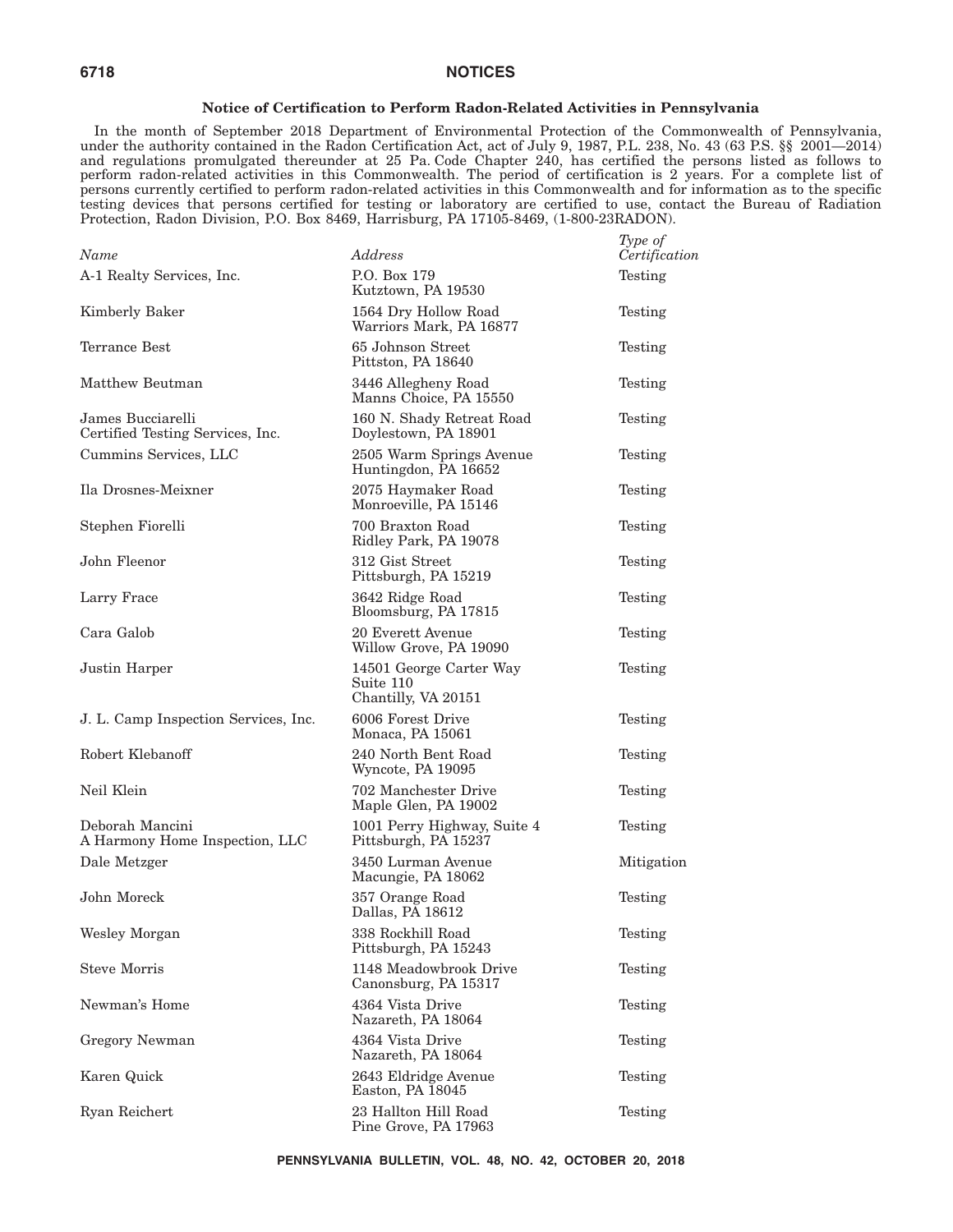*Name Address*

# Jeffrey Schlaline 800 Locust Grove Road York, PA 17402 Michael Stansburg 16726 Annandale Road

John Staz, III 1738 North Third Street

James Stein 127 West College Avenue Pleasant Gap, PA 16823

Havertown, PA 19083

Brody Webb 3446 Allegheny Road

Emmitsburg, MD 21727

Harrisburg, PA 17102

Brian Stumm 172 Sycamore Road

Manns Choice, PA 15550

*Type of Certification* Testing

Mitigation

Testing

Mitigation

Testing

Testing

[Pa.B. Doc. No. 18-1620. Filed for public inspection October 19, 2018, 9:00 a.m.]

# **DEPARTMENT OF ENVIORNMENTAL PROTECTION**

#### **Oil and Gas Technical Advisory Board Meeting Cancellation**

The November 7, 2018, meeting of the Oil and Gas Technical Advisory Board (Board) is cancelled. The next regular Board meeting is scheduled for Thursday, March 21, 2019, at 10 a.m. in Room 105, Rachel Carson State Office Building, 400 Market Street, Harrisburg, PA.

Questions concerning the March 21, 2019, meeting should be directed to Todd M. Wallace, Office of Oil and Gas Management, at twallace@pa.gov or (717) 783-9438. The agenda and meeting materials will be available through the Public Participation tab on the Department of Environmental Protection's (Department) web site at www.dep.pa.gov. (select "Public Participation," then "Advisory Committees," then "Oil and Gas Advisory Committees,'' then ''Oil and Gas Technical Advisory Board (TAB)'').

Persons in need of accommodations as provided for in the Americans with Disabilities Act of 1990 should contact Todd M. Wallace at (717) 783-9438, or through the Pennsylvania AT&T Relay Service at (800) 654-5984 (TDD), or (800) 654-5988 (voice users) to discuss how the Department may accommodate their needs.

#### PATRICK McDONNELL, *Secretary*

[Pa.B. Doc. No. 18-1621. Filed for public inspection October 19, 2018, 9:00 a.m.]

# **DEPARTMENT OF ENVIRONMENTAL PROTECTION**

### **Recycling Fund Advisory Committee Act 101 Workgroup Meeting**

The Recycling Fund Advisory Committee's Act 101 Workgroup will hold a special meeting on Monday, November 5, 2018, at 10 a.m. in Room 105, Rachel Carson State Office Building, 400 Market Street, Harrisburg, PA.

Questions concerning the November 5, 2018, meeting should be directed to Laura Henry at lahenry@pa.gov or (717) 772-5713. The agenda and materials for this meeting will be available through the Public Participation tab on the Department of Environmental Protection's (Department) web site at www.dep.pa.gov (select ''Public Participation,'' then ''Advisory Committees,'' then ''Waste Advisory Committees,'' then ''Solid Waste Advisory Committee (SWAC)'').

Persons in need of accommodations as provided for in the Americans with Disabilities Act of 1990 should contact the Department at (717) 772-5713 or through the Pennsylvania AT&T Relay Service at (800) 654-5984 (TDD) to discuss how the Department may accommodate their needs.

> PATRICK McDONNELL, *Secretary*

[Pa.B. Doc. No. 18-1622. Filed for public inspection October 19, 2018, 9:00 a.m.]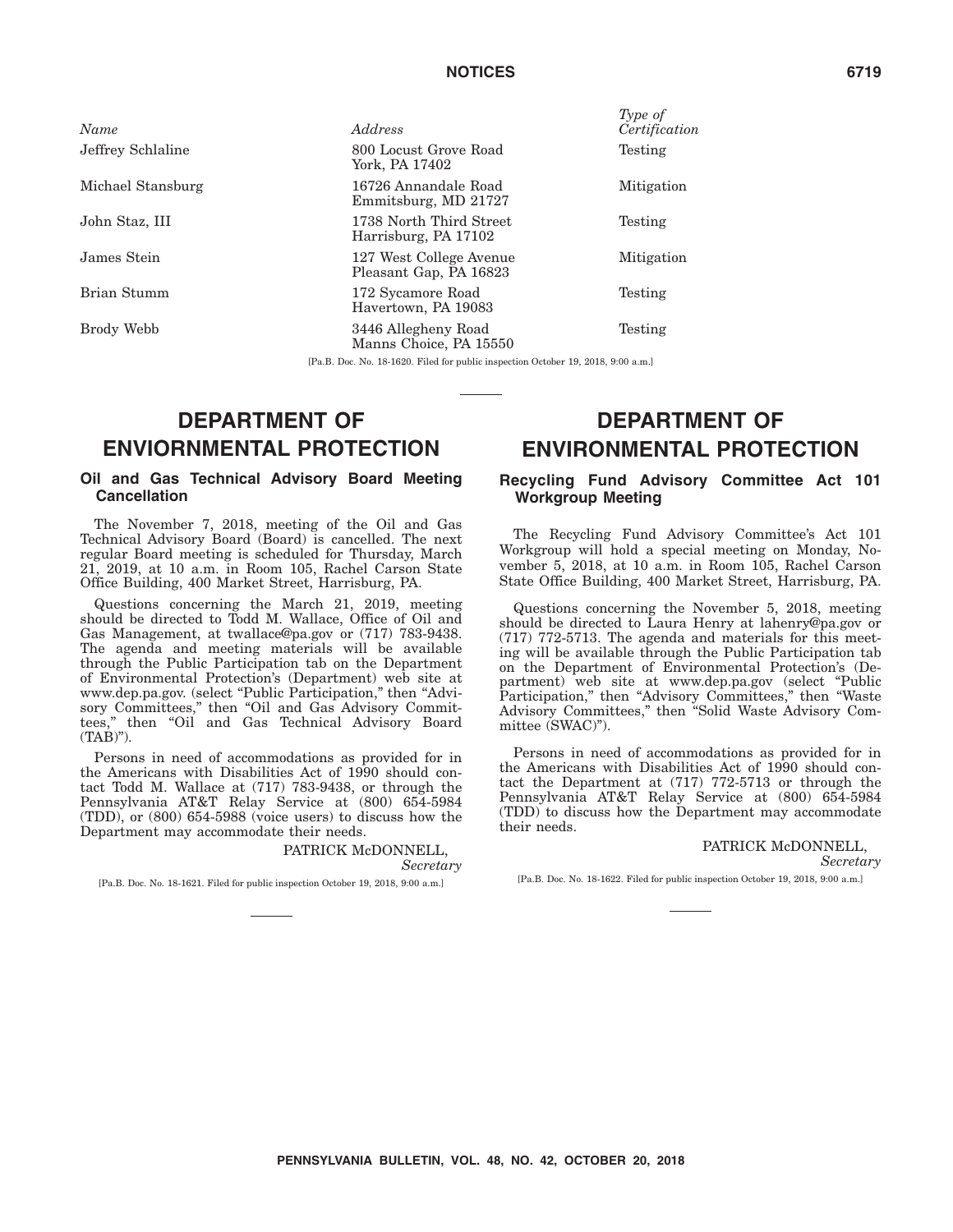# **DEPARTMENT OF HEALTH**

#### **Ambulatory Surgical Facilities; Requests for Exceptions**

The following ambulatory surgical facility (ASF) is requesting an exception under 28 Pa. Code § 571.1 (relating to minimum standards). Requests for exceptions under this section relate to minimum standards that ASFs must comply with under the *Guidelines for Design and Construction of Hospitals and Outpatient Facilities—2014 Edition (Guidelines)*. The following list includes the citation to the section under the *Guidelines* to which the ASF is seeking exceptions, as well as the publication year of the applicable *Guidelines*.

| $ Facility\ Name$ | <i><u><b>Guidelines Section and Relating to</b></u></i>                                                          | Year |
|-------------------|------------------------------------------------------------------------------------------------------------------|------|
|                   | Premier Surgery Center of Pittsburgh, LLC 3.9-5.1.1.3 (relating to "where endoscopy services are<br>$provided$ " | 2014 |

This previously listed request is on file with the Department of Health (Department). Persons may receive a copy of a request for exception by requesting a copy from the Department of Health, Division of Acute and Ambulatory Care, Room 532, Health and Welfare Building, Harrisburg, PA 17120, (717) 783-8980, fax (717) 772-2163, ra-paexcept@pa.gov. Persons who wish to comment on an exception request may do so by sending a letter by mail, e-mail or facsimile to the Division at the previously listed address. Comments received by the Department within 10 days after the date of publication of this notice will be reviewed by the Department before it decides whether to approve or disapprove the request for exception.

Persons with a disability who wish to obtain a copy of a request and/or provide comments to the Department and require an auxiliary aid, service or other accommodation to do so should contact the Director, Division of Acute and Ambulatory Care at (717) 783-8980, or for speech and/or hearing-impaired persons, call the Pennsylvania AT&T Relay Service at (800) 654-5984 (TDD users) or (800) 654-5988 (voice users).

> RACHEL L. LEVINE, MD, *Secretary*

[Pa.B. Doc. No. 18-1623. Filed for public inspection October 19, 2018, 9:00 a.m.]

# **DEPARTMENT OF HEALTH**

#### **Hospitals; Requests for Exceptions**

The following hospitals filed requests for exceptions under 28 Pa. Code § 153.1 (relating to minimum standards). Requests for exceptions under this section relate to minimum standards that hospitals must comply with under the *Guidelines for Design and Construction of Hospitals and Outpatient Facilities—2014 Edition (Guidelines)*. The following list includes the citation to the section under the *Guidelines* that the hospital is seeking an exception.

| <b>Facility Name</b>     | <b>FGI</b> Guidelines Section and relating to                | Year |
|--------------------------|--------------------------------------------------------------|------|
| Meadville Medical Center | $2.2\n-3.4\n-5.4(1)$ (relating to patient toilet rooms)      | 2014 |
| Geisinger Medical Center | $ 2.1-2.6.6.1(2)(d)$ (relating to lighting)                  |      |
|                          | $(2.1-2.6.6.1(2)(e)$ (relating to noise)                     | 2014 |
|                          | $(2.1-2.6.6.2(2)(a)$ (relating to location)                  | 2014 |
|                          | $(2.1\n-2.6\n-6.2(2)(b)$ (relating to hand-washing stations) | 2014 |

These previously listed requests are on file with the Department of Health (Department). Persons may receive a copy of a request for exception by requesting a copy from the Department of Health, Division of Acute and Ambulatory Care, Room 532, Health and Welfare Building, Harrisburg, PA 17120, (717) 783-8980, fax (717) 772-2163, ra-paexcept@pa.gov. Persons who wish to comment on an exception request may do so by sending a letter by mail, e-mail or facsimile to the Division at the previously listed address. Comments received by the Department within 10 days after the date of publication of this notice will be reviewed by the Department before it decides whether to approve or disapprove the request for exception.

Persons with a disability who wish to obtain a copy of a request and/or provide comments to the Department and require an auxiliary aid, service or other accommodation to do so should contact the Director, Division of Acute and Ambulatory Care at (717) 783-8980, for speech and/or hearing impaired persons V/TT (717) 783-6154, or for speech and/or hearing impaired persons, call the Pennsylvania AT&T Relay Service at (800) 654-5984 (TDD users) or (800) 654-5988 (voice users).

> RACHEL L. LEVINE, MD, *Secretary*

[Pa.B. Doc. No. 18-1624. Filed for public inspection October 19, 2018, 9:00 a.m.]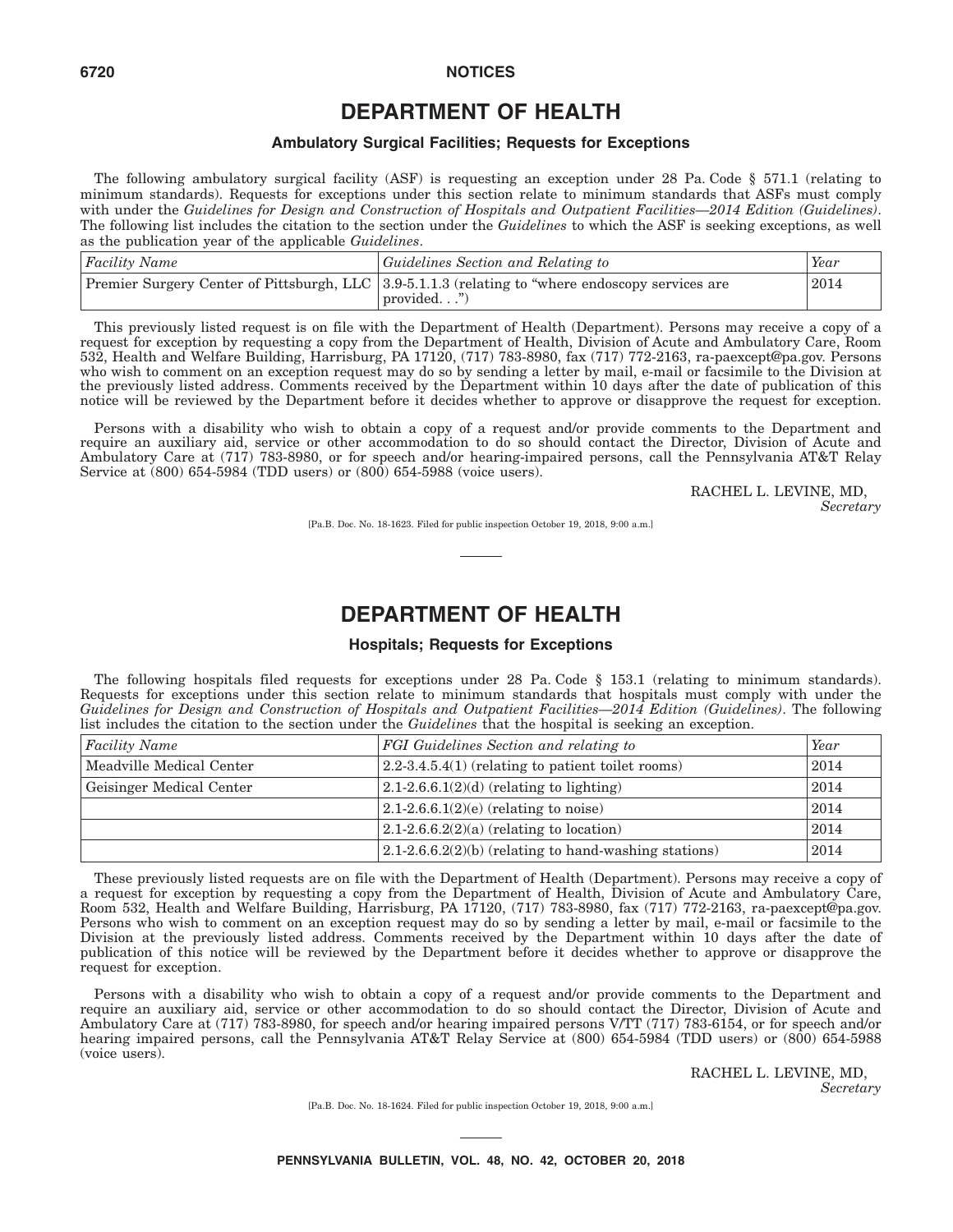### **DEPARTMENT OF HEALTH**

#### **Long-Term Care Nursing Facilities; Requests for Exception**

The following long-term nursing care facility is seeking an exception to 28 Pa. Code § 201.3 (relating to definitions):

Townview Health and Rehabilitation Center 300 Barr Street Canonsburg, PA 15137 FAC ID # 035702

The following long-term care nursing facility is seeking an exception to 28 Pa. Code § 205.6(a) (relating to function of building):

DuBois Nursing Home 212 South 8th Street P.O. Box 307 DuBois, PA 15801 FAC ID # 560402

These requests are on file with the Department of Health (Department). Persons may receive a copy of a request for exception by requesting a copy from the Department of Health, Division of Nursing Care Facilities, Room 526, Health and Welfare Building, Harrisburg, PA 17120, (717) 787-1816, fax (717) 772-2163, ra-paexcept@pa.gov.

Persons who wish to comment on an exception request may do so by sending a letter by mail, e-mail or facsimile to the Division at the previously listed address.

Comments received by the Department within 10 days after the date of publication of this notice will be reviewed by the Department before it decides whether to approve or disapprove the request for exception.

Persons with a disability who wish to obtain a copy of the request and/or provide comments to the Department and require an auxiliary aid, service or other accommodation to do so should contact the Division at the previously listed address or phone number, or for speech and/or hearing-impaired persons, call the Pennsylvania AT&T Relay Service at (800) 654-5984 (TDD users) or (800) 654-5988 (voice users).

> RACHEL L. LEVINE, MD, *Secretary*

[Pa.B. Doc. No. 18-1625. Filed for public inspection October 19, 2018, 9:00 a.m.]

### **DEPARTMENT OF REVENUE**

#### **Pennsylvania Cash Kringle Instant Lottery Game 1369**

Under the State Lottery Law (72 P.S. §§ 3761-101— 3761-314) and 61 Pa. Code § 819.203 (relating to notice of instant game rules), the Secretary of Revenue hereby provides public notice of the rules for the following instant lottery game:

1. *Name*: The name of the game is Pennsylvania Cash Kringle (hereinafter "Cash Kringle"). The game number is PA-1369.

2. *Price*: The price of a Cash Kringle instant lottery game ticket is \$5.

3. *Play Symbols*: Each Cash Kringle instant lottery game ticket will contain one play area featuring a ''WINNING NUMBERS'' area and a ''YOUR NUMBERS'' area. The play symbols and their captions located in the ''WINNING NUMBERS'' area are: 1 (ONE), 2 (TWO), 3 (THREE), 4 (FOUR), 5 (FIVE), 6 (SIX), 7 (SEVEN), 8 (EIGHT), 9 (NINE), 10 (TEN), 11 (ELEVN), 12 (TWLV), 13 (THRTN), 14 (FORTN), 15 (FIFTN), 16 (SIXTN), 17 (SVNTN), 18 (EGHTN), 19 (NINTN), 20 (TWENT), 21 (TWYONE), 22 (TWYTWO), 23 (TWYTHR), 24 (TWYFOR), 25 (TWYFIV), 26 (TWYSIX), 27 (TWYSVN), 28 (TWYEGT), 29 (TWYNIN) and 30 (THIRTY). The play symbols and their captions located in the ''YOUR NUM-BERS" area are:  $1$  (ONE), 2 (TWO), 3 (THREE), 4 (FOUR), 5 (FIVE), 6 (SIX), 7 (SEVEN), 8 (EIGHT), 9 (NINE), 10 (TEN), 11 (ELEVN), 12 (TWLV), 13 (THRTN), 14 (FORTN), 15 (FIFTN), 16 (SIXTN), 17 (SVNTN), 18 (EGHTN), 19 (NINTN), 20 (TWENT), 21 (TWYONE), 22 (TWYTWO), 23 (TWYTHR), 24 (TWYFOR), 25 (TWYFIV), 26 (TWYSIX), 27 (TWYSVN), 28 (TWYEGT), 29 (TWYNIN), 30 (THIRTY), Cash (CASH) symbol and a KRINGLE (WINALL) symbol.

4. *Prize Symbols*: The prize symbols and their captions located in the "YOUR NUMBERS" area are: \$5.00 (FIV DOL), \$10.00 (TEN DOL), \$20.00 (TWENTY), \$25.00 (TWY FIV), \$50.00 (FIFTY), \$100 (ONE HUN), \$200 (TWO HUN), \$500 (FIV HUN), \$1,000 (ONE THO), \$10,000 (TEN THO) and \$100,000 (ONEHUNTHO).

5. *Prizes*: The prizes that can be won in this game are: \$5, \$10, \$20, \$25, \$50, \$100, \$200, \$500, \$1,000, \$10,000 and \$100,000. The player can win up to 12 times on a ticket.

6. *Second-Chance Drawing*: The Pennsylvania Lottery will conduct a Jingle All the Way Second-Chance Drawing for which non-winning Cash Kringle instant lottery game tickets may be eligible as provided for in section 10.

7. *Approximate Number of Tickets Printed For the Game*: Approximately 12,600,000 tickets will be printed for the Cash Kringle instant lottery game.

8. *Determination of Prize Winners*:

(a) Holders of tickets upon which any one of the ''YOUR NUMBERS'' play symbols matches any of the ''WINNING NUMBERS'' play symbols and a prize symbol of \$100,000 (ONEHUNTHO) appears in the ''Prize'' area under the matching ''YOUR NUMBERS'' play symbol, on a single ticket, shall be entitled to a prize of \$100,000.

(b) Holders of tickets upon which any one of the ''YOUR NUMBERS'' play symbols matches any of the ''WINNING NUMBERS'' play symbols and a prize symbol of \$10,000 (TEN THO) appears in the "Prize" area under the matching ''YOUR NUMBERS'' play symbol, on a single ticket, shall be entitled to a prize of \$10,000.

(c) Holders of tickets upon which any one of the ''YOUR NUMBERS'' play symbols matches any of the ''WINNING NUMBERS'' play symbols and a prize symbol of \$1,000 (ONE THO) appears in the "Prize" area under the matching ''YOUR NUMBERS'' play symbol, on a single ticket, shall be entitled to a prize of \$1,000.

(d) Holders of tickets upon which any one of the ''YOUR NUMBERS'' play symbols is a Cash (CASH) symbol, and a prize symbol of \$1,000 (ONE THO) appears in the "Prize" area under that Cash (CASH) symbol, on a single ticket, shall be entitled to a prize of \$1,000.

(e) Holders of tickets upon which any one of the ''YOUR NUMBERS'' play symbols is a KRINGLE (WINALL) symbol, and a prize symbol of \$200 (TWO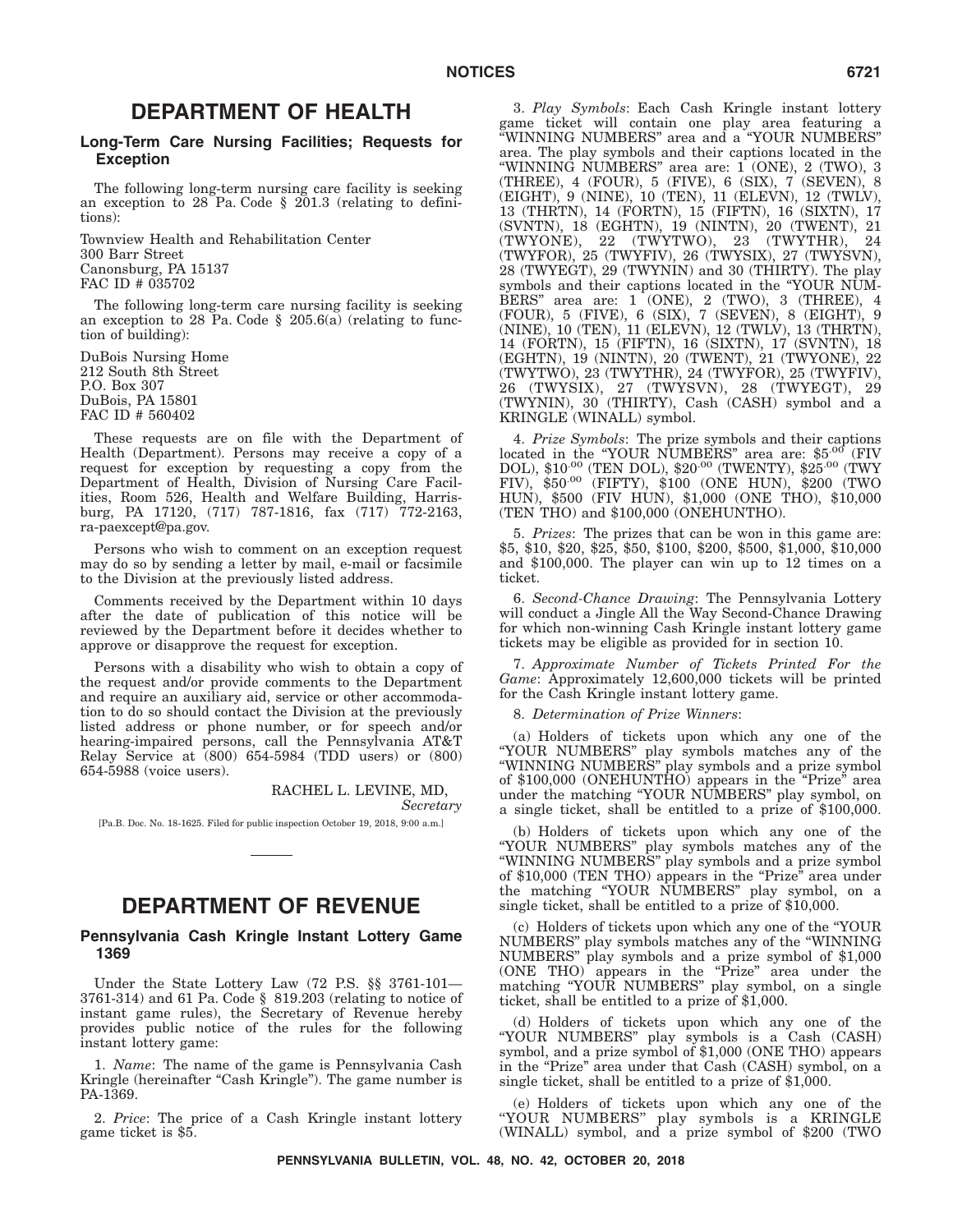HUN) appears in four of the "Prize" areas, a prize symbol<br>of \$50<sup>.00</sup> (FIFTY) appears in two of the "Prize" areas, a prize symbol of  $$20^{.00}$  (TWENTY) appears in four of the  $\overline{P}$ rize" areas and a prize symbol of \$10.00 (TEN DOL) appears in two of the "Prize" areas, on a single ticket, shall be entitled to a prize of \$1,000.

(f) Holders of tickets upon which any one of the ''YOUR NUMBERS'' play symbols is a KRINGLE (WINALL) symbol, and a prize symbol of \$100 (ONE HUN) appears in eight of the "Prize" areas and a prize symbol of  $$50^{00}$ (FIFTY) appears in four of the "Prize" areas, on a single ticket, shall be entitled to a prize of \$1,000.

(g) Holders of tickets upon which any one of the ''YOUR NUMBERS'' play symbols matches any of the ''WINNING NUMBERS'' play symbols and a prize symbol of \$500 (FIV HUN) appears in the "Prize" area under the matching ''YOUR NUMBERS'' play symbol, on a single ticket, shall be entitled to a prize of \$500.

(h) Holders of tickets upon which any one of the ''YOUR NUMBERS'' play symbols is a Cash (CASH) symbol, and a prize symbol of \$500 (FIV HUN) appears in the "Prize" area under that Cash (CASH) symbol, on a single ticket, shall be entitled to a prize of \$500.

(i) Holders of tickets upon which any one of the ''YOUR NUMBERS'' play symbols is a KRINGLE (WINALL) symbol, and a prize symbol of \$100 (ONE HUN) appears in two of the "Prize" areas, a prize symbol of \$50.00 (FIFTY) appears in three of the "Prize" areas, a prize symbol of  $$25^{.00}$  (TWY FIV) appears in two of the "Prize" areas and a prize symbol of  $$20^{.00}$  (TWENTY) appears in five of the "Prize" areas, on a single ticket, shall be entitled to a prize of \$500.

(j) Holders of tickets upon which any one of the ''YOUR NUMBERS'' play symbols is a KRINGLE (WINALL) symbol, and a prize symbol of \$50.00 (FIFTY) appears in five of the "Prize" areas, and a prize symbol of  $$25\cdot^{00}$ (TWY FIV) appears in six of the "Prize" areas and a prize symbol of \$100 (ONE HUN) appears in one of the "Prize" areas on a single ticket, shall be entitled to a prize of \$500.

(k) Holders of tickets upon which any one of the ''YOUR NUMBERS'' play symbols matches any of the ''WINNING NUMBERS'' play symbols and a prize symbol of \$200 (TWO HUN) appears in the "Prize" area under the matching "YOUR NUMBERS" play symbol, on a single ticket, shall be entitled to a prize of \$200.

(l) Holders of tickets upon which any one of the ''YOUR NUMBERS'' play symbols is a Cash (CASH) symbol, and a prize symbol of \$200 (TWO HUN) appears in the "Prize" area under that Cash (CASH) symbol, on a single ticket, shall be entitled to a prize of \$200.

(m) Holders of tickets upon which any one of the "YOUR NUMBERS" play symbols is a KRINGLE (WINALL) symbol, and a prize symbol of \$25.00 (TWY FIV) appears in two of the "Prize" areas, a prize symbol of \$20<sup>.00</sup> (TWENTY) appears in five of the "Prize" areas and a prize symbol of \$10.00 (TEN DOL) appears in five of the "Prize" areas, on a single ticket, shall be entitled to a prize of \$200.

(n) Holders of tickets upon which any one of the ''YOUR NUMBERS'' play symbols is a KRINGLE (WINALL) symbol, and a prize symbol of \$20.00 (TWENTY) appears in eight of the ''Prize'' areas and a prize symbol of \$10.00 (TEN DOL) appears in four of the ''Prize'' areas, on a single ticket, shall be entitled to a prize of \$200.

(o) Holders of tickets upon which any one of the ''YOUR NUMBERS'' play symbols matches any of the ''WINNING NUMBERS'' play symbols and a prize symbol of \$100 (ONE HUN) appears in the "Prize" area under the matching ''YOUR NUMBERS'' play symbol, on a single ticket, shall be entitled to a prize of \$100.

(p) Holders of tickets upon which any one of the ''YOUR NUMBERS'' play symbols is a Cash (CASH) symbol, and a prize symbol of \$100 (ONE HUN) appears in the "Prize" area under that Cash (CASH) symbol, on a single ticket, shall be entitled to a prize of \$100.

(q) Holders of tickets upon which any one of the ''YOUR NUMBERS'' play symbols is a KRINGLE (WINALL) symbol, and a prize symbol of  $$10^{.00}$  (TEN DOL) appears in five of the "Prize" areas and a prize symbol of \$5<sup>.00</sup> (FIV DOL) appears in six of the "Prize" areas and a prize symbol of  $$20^{.00}$  (TWENTY) appears in one of the ''Prize'' areas, on a single ticket, shall be entitled to a prize of \$100.

(r) Holders of tickets upon which any one of the ''YOUR NUMBERS" play symbols is a KRINGLE (WINALL)<br>symbol, and a prize symbol of \$10<sup>.00</sup> (TEN DOL) appears in eight of the "Prize" areas and a prize symbol of \$5.00 (FIV DOL) appears in four of the ''Prize'' areas, on a single ticket, shall be entitled to a prize of \$100.

(s) Holders of tickets upon which any one of the ''YOUR NUMBERS'' play symbols matches any of the ''WINNING NUMBERS'' play symbols and a prize symbol of  $$50^{.00}$  (FIFTY) appears in the "Prize" area under the matching ''YOUR NUMBERS'' play symbol, on a single ticket, shall be entitled to a prize of \$50.

(t) Holders of tickets upon which any one of the ''YOUR NUMBERS'' play symbols is a Cash (CASH) symbol, and a prize symbol of  $$50^{.00}$  (FIFTY) appears in the "Prize" area under that Cash (CASH) symbol, on a single ticket, shall be entitled to a prize of \$50.

(u) Holders of tickets upon which any one of the ''YOUR NUMBERS'' play symbols matches any of the ''WINNING NUMBERS'' play symbols and a prize symbol of \$25.00 (TWY FIV) appears in the "Prize" area under the matching "YOUR NUMBERS" play symbol, on a single ticket, shall be entitled to a prize of \$25.

(v) Holders of tickets upon which any one of the "YOUR NUMBERS" play symbols is a Cash (CASH)<br>symbol, and a prize symbol of \$25.00 (TWY FIV) appears in the "Prize" area under that Cash (CASH) symbol, on a single ticket, shall be entitled to a prize of \$25.

(w) Holders of tickets upon which any one of the ''YOUR NUMBERS'' play symbols matches any of the "WINNING NUMBERS" play symbols and a prize symbol<br>of \$20<sup>.00</sup> (TWENTY) appears in the "Prize" area under the matching "YOUR NUMBERS" play symbol, on a single ticket, shall be entitled to a prize of \$20.

(x) Holders of tickets upon which any one of the "YOUR NUMBERS" play symbols is a Cash (CASH)<br>symbol, and a prize symbol of \$20<sup>.00</sup> (TWENTY) appears in the "Prize" area under that Cash (CASH) symbol, on a single ticket, shall be entitled to a prize of \$20.

(y) Holders of tickets upon which any one of the ''YOUR NUMBERS'' play symbols matches any of the ''WINNING NUMBERS'' play symbols and a prize symbol of \$10.00 (TEN DOL) appears in the "Prize" area under the matching ''YOUR NUMBERS'' play symbol, on a single ticket, shall be entitled to a prize of \$10.

(z) Holders of tickets upon which any one of the ''YOUR NUMBERS'' play symbols is a Cash (CASH)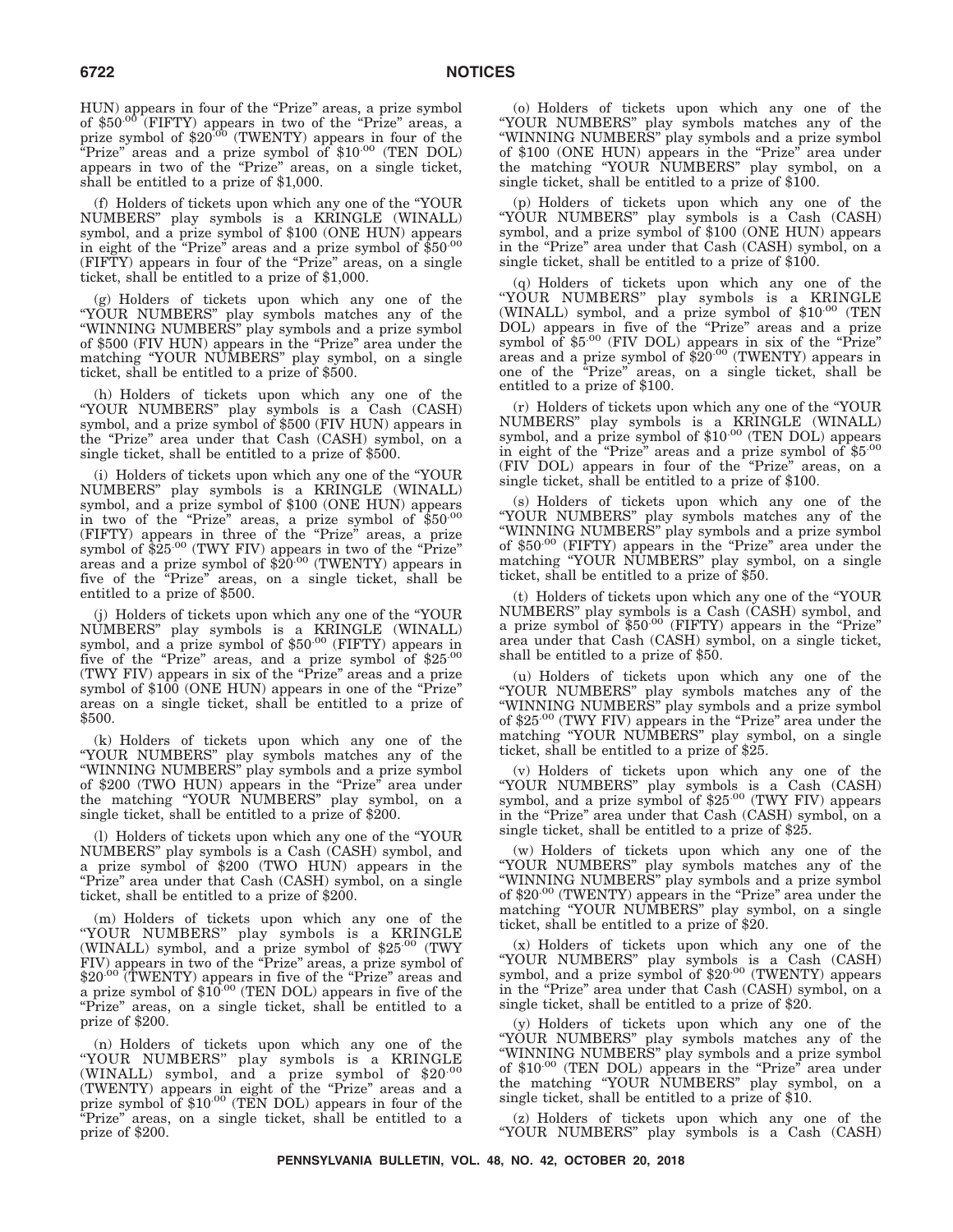symbol, and a prize symbol of \$10<sup>.00</sup> (TEN DOL) appears in the "Prize" area under that Cash (CASH) symbol, on a single ticket, shall be entitled to a prize of \$10.

(aa) Holders of tickets upon which any one of the ''YOUR NUMBERS'' play symbols matches any of the ''WINNING NUMBERS'' play symbols and a prize symbol of \$5.00 (FIV DOL) appears in the "Prize" area under the matching ''YOUR NUMBERS'' play symbol, on a single ticket, shall be entitled to a prize of \$5.

(bb) Holders of tickets upon which any one of the "YOUR NUMBERS" play symbols is a Cash (CASH)<br>symbol, and a prize symbol of \$5<sup>.00</sup> (FIV DOL) appears in the "Prize" area under that Cash (CASH) symbol, on a single ticket, shall be entitled to a prize of \$5.

9. *Number and Description of Prizes and Approximate Odds*: The following table sets forth the approximate number of winners, amounts of prizes, and approximate odds of winning:

| When Any Of Your Numbers Match Any<br>Winning Number, Win Prize Shown Under<br>The Matching Number.<br>Win With: | Win:  | Approximate<br>Odds Are 1 In: | Approximate<br>No. Of Winners<br>Per 12,600,000<br>Tickets |
|------------------------------------------------------------------------------------------------------------------|-------|-------------------------------|------------------------------------------------------------|
| \$5 w/ CASH                                                                                                      | \$5   | 10.91                         | 1,115,000                                                  |
| \$5                                                                                                              | \$5   | 60                            | 210,000                                                    |
| $$5 \times 2$                                                                                                    | \$10  | 60                            | 210,000                                                    |
| $(\$5 \text{ w/CASH}) \times 2$                                                                                  | \$10  | 60                            | 210,000                                                    |
| \$10 w/ CASH                                                                                                     | \$10  | 60                            | 210,000                                                    |
| \$10                                                                                                             | \$10  | 75                            | 168,000                                                    |
| $$5 \times 4$                                                                                                    | \$20  | 300                           | 42,000                                                     |
| $$10 \times 2$                                                                                                   | \$20  | 300                           | 42,000                                                     |
| $(\$10 \text{ w/CASH}) + (\$5 \times 2)$                                                                         | \$20  | 150                           | 84,000                                                     |
| \$20 w/ CASH                                                                                                     | \$20  | 100                           | 126,000                                                    |
| \$20                                                                                                             | \$20  | 300                           | 42,000                                                     |
| $$5 \times 5$                                                                                                    | \$25  | 300                           | 42,000                                                     |
| $(\$10 \times 2) + \$5$                                                                                          | \$25  | 300                           | 42,000                                                     |
| $((\$5 \text{ w/CASH}) \times 3)) + \$10$                                                                        | \$25  | 600                           | 21,000                                                     |
| $(\$20 \text{ w/CASH}) + \$5$                                                                                    | \$25  | 600                           | 21,000                                                     |
| \$25 w/ CASH                                                                                                     | \$25  | 300                           | 42,000                                                     |
| \$25                                                                                                             | \$25  | 600                           | 21,000                                                     |
| $$5 \times 10$                                                                                                   | \$50  | 600                           | 21,000                                                     |
| $$10 \times 5$                                                                                                   | \$50  | 600                           | 21,000                                                     |
| $((\$20 \text{ w/CASH}) \times 2) + (\$5 \times 2))$                                                             | \$50  | 120                           | 105,000                                                    |
| \$50 w/ CASH                                                                                                     | \$50  | 600                           | 21,000                                                     |
| \$50                                                                                                             | \$50  | 600                           | 21,000                                                     |
| KRINGLE w/ $((\$10 \times 8) + (\$5 \times 4))$                                                                  | \$100 | 600                           | 21,000                                                     |
| KRINGLE w/ $((\$10 \times 5) + (\$5 \times 6) + \$20)$                                                           | \$100 | 923.08                        | 13,650                                                     |
| $$20 \times 5$                                                                                                   | \$100 | 6,000                         | 2,100                                                      |
| $$50 \times 2$                                                                                                   | \$100 | 6,000                         | 2,100                                                      |
| $(($50 w/CASH) + ($25 \times 2)$                                                                                 | \$100 | 1,500                         | 8,400                                                      |
| \$100 w/ CASH                                                                                                    | \$100 | 1,500                         | 8,400                                                      |
| \$100                                                                                                            | \$100 | 6,000                         | 2,100                                                      |
| KRINGLE w/ $((\$20 \times 8) + (\$10 \times 4))$                                                                 | \$200 | 6,000                         | 2,100                                                      |
| KRINGLE w/ $((\$25 \times 2) + (\$20 \times 5) +$<br>$(\$10 \times 5)$                                           | \$200 | 6,000                         | 2,100                                                      |
| $$20 \times 10$                                                                                                  | \$200 | 24,000                        | 525                                                        |
| $(($50 w/CASH) \times 2) + ($10 \times 10)$                                                                      | \$200 | 24,000                        | $525\,$                                                    |
| \$200 w/ CASH                                                                                                    | \$200 | 24,000                        | $525\,$                                                    |
| \$200                                                                                                            | \$200 | 24,000                        | 525                                                        |
| KRINGLE w/ $((\$50 \times 5) + (\$25 \times 6) + \$100)$                                                         | \$500 | 24,000                        | 525                                                        |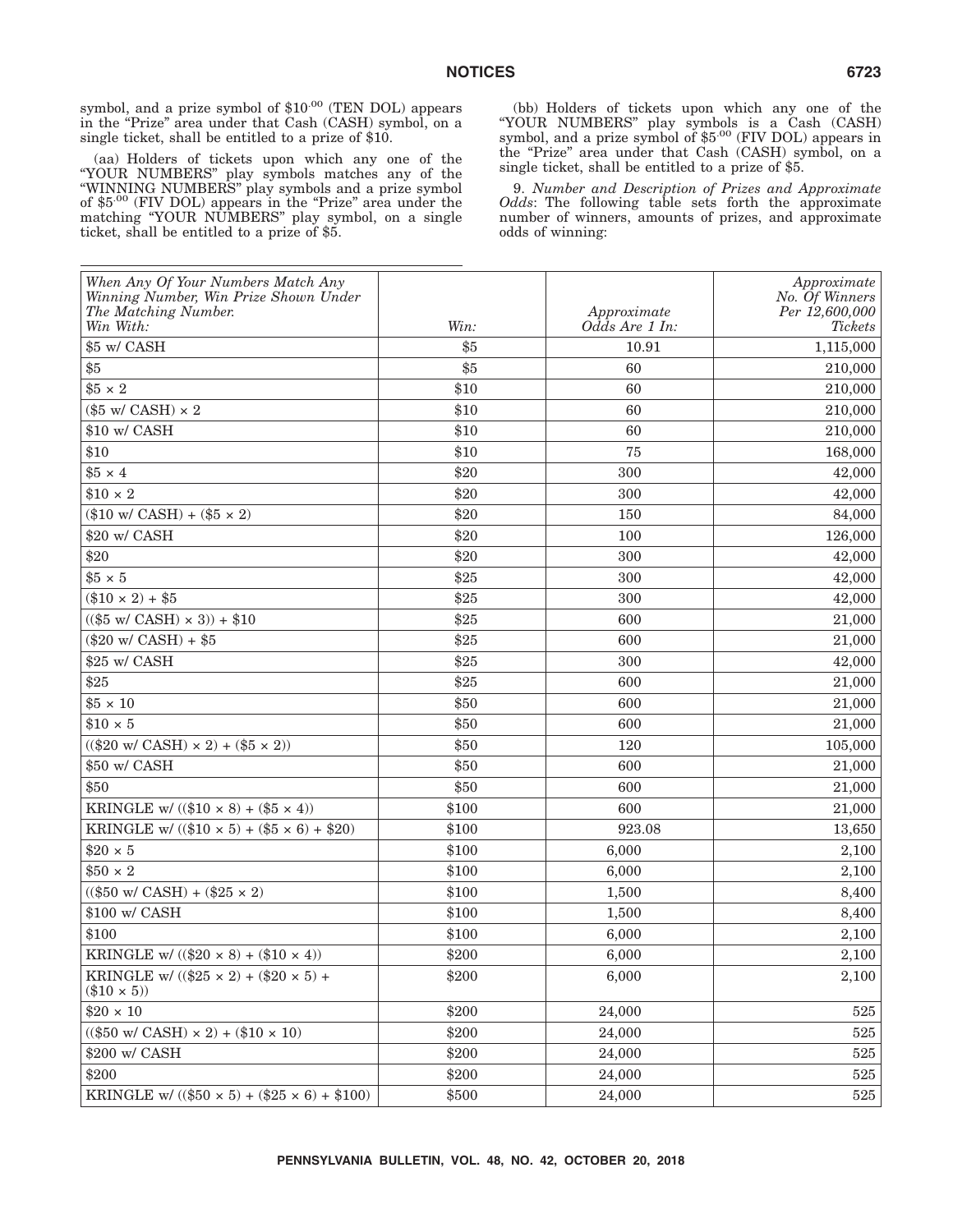| When Any Of Your Numbers Match Any<br>Winning Number, Win Prize Shown Under<br>The Matching Number.<br>Win With: | Win:      | Approximate<br>Odds Are 1 In: | Approximate<br>No. Of Winners<br>Per 12,600,000<br><i>Tickets</i> |
|------------------------------------------------------------------------------------------------------------------|-----------|-------------------------------|-------------------------------------------------------------------|
| KRINGLE w/ $((\$100 \times 2) + (\$50 \times 3) +$<br>$(\$25 \times 2) + ($20 \times 5)$                         | \$500     | 24,000                        | 525                                                               |
| $$50 \times 10$                                                                                                  | \$500     | 120,000                       | 105                                                               |
| $(($100 w/CASH) \times 2) + ($100 \times 3)$                                                                     | \$500     | 120,000                       | 105                                                               |
| \$500 w/ CASH                                                                                                    | \$500     | 120,000                       | 105                                                               |
| \$500                                                                                                            | \$500     | 120,000                       | 105                                                               |
| KRINGLE w/ $((\$100 \times 8) + (\$50 \times 4))$                                                                | \$1,000   | 2,520,000                     | 5                                                                 |
| KRINGLE w/ $((\$200 \times 4) + (\$50 \times 2) +$<br>$(\$20 \times 4) + ($10 \times 2)$                         | \$1,000   | 2,520,000                     | 5                                                                 |
| $$100 \times 10$                                                                                                 | \$1,000   | 2,520,000                     | 5                                                                 |
| $(\$500 \text{ w/CASH}) + (\$100 \times 5)$                                                                      | \$1,000   | 2,520,000                     | 5                                                                 |
| $$1,000 \text{ w}$ CASH                                                                                          | \$1,000   | 2,520,000                     | 5                                                                 |
| \$1,000                                                                                                          | \$1,000   | 2,520,000                     | 5                                                                 |
| $$1,000 \times 10$                                                                                               | \$10,000  | 1,260,000                     | 10                                                                |
| \$10,000                                                                                                         | \$10,000  | 1,260,000                     | 10                                                                |
| \$100,000                                                                                                        | \$100,000 | 1,260,000                     | 10 <sup>°</sup>                                                   |

Reveal a "CASH" (CASH) symbol, win prize shown under that symbol automatically.

Reveal a "KRINGLE" (WINALL) symbol, win all 12 prizes shown!

Prizes, including top prizes, are subject to availability at the time of purchase.

10. *Pennsylvania Lottery's Jingle All the Way Second-Chance Drawing for qualifying instant lottery game tickets (hereafter, the ''Drawing'').*

(a) *Qualifying Tickets*: Non-winning PA-1367 Merry Millionaire (\$20), PA-1368 Money Tree (\$10), PA-1369 Cash Kringle (\$5), PA-1370 Sleigh Bell\$ (\$3), PA-1371 Frosty the Doughman (\$2) and PA-1372 Reindeer Games (\$1) instant lottery game tickets (''Qualifying Tickets'') are eligible for entry in the Drawing.

#### (b) *Participation and Entry*:

(1) Entrants must be members of the Pennsylvania Lottery VIP Players Club to participate in the Drawing. To join the VIP Players Club, visit http://www.palottery. state.pa.us/vipplayersclub/login.aspx. Becoming a VIP Players Club member is free.

(2) To enter the Drawing, entrants must submit the identifying information from at least one Qualifying Ticket via the Drawing's promotional website, available at http://www.palottery.com, or the Pennsylvania Lottery's official mobile application during the entry period. The identifying information from a Qualifying Ticket may be submitted only once in the Drawing. No other method of submission will be accepted, and entries submitted using any other method, including entries mailed or handdelivered to the Pennsylvania Lottery, are not valid and will be disqualified.

(3) Each entry must be complete and the information supplied by the entrant must be accurate. Incomplete entries cannot be accepted.

- (4) Only one claimant per entry allowed.
- (5) Entrants must be 18 years of age or older.

(6) Players may submit the identifying information from an unlimited number of Qualifying Tickets in the Drawing.

(7) Once an entry has been submitted it cannot be withdrawn or changed.

#### (c) *Drawing Description.*

(1) The Lottery will conduct one Jingle All the Way Second-Chance Drawing for qualifying instant lottery game tickets. All time references are Eastern Prevailing Time.

(2) All entries received after 11:59:59 p.m. October 22, 2018, through 11:59:59 p.m. January 3, 2019, will be entered into the Drawing to be held between January 4, 2019 and January 14, 2019.

(3) The entry period for the Drawing will be posted to the Pennsylvania Lottery's publicly accessible website.

(4) The number of entries an entrant will receive for the Drawing is determined by the purchase price of the Qualifying Ticket entered and the Multiplier Prize, if applicable. The respective purchase price and corresponding number of entries for the Qualifying Ticket is as follows: PA-1367 Merry Millionaire (\$20) = 20 entries; PA-1368 Money Tree (\$10) = 10 entries; PA-1369 Cash Kringle  $(\$5) = 5$  entries; PA-1370 Sleigh Bell $%$   $(\$3) = 3$ entries; PA-1371 Frosty the Doughman (\$2) = 2 entries; and PA-1372 Reindeer Games  $(\$1) = 1$  entry.

(5) When a Qualifying Ticket is entered into the Drawing, the entry has a chance to be multiplied by twenty (20), fifty (50) or one hundred (100). Each Qualifying Ticket will have a predetermined ticket file assigned at the time the ticket is printed that will determine whether an entry will be multiplied. If an entry is multiplied, the entrant will be notified during the entry process.

(6) Players may review prizes won and their entries for the Drawing via the Drawing's promotional website.

(d) *Prizes Available to be Won, Determination of Winners, and Odds of Winning.*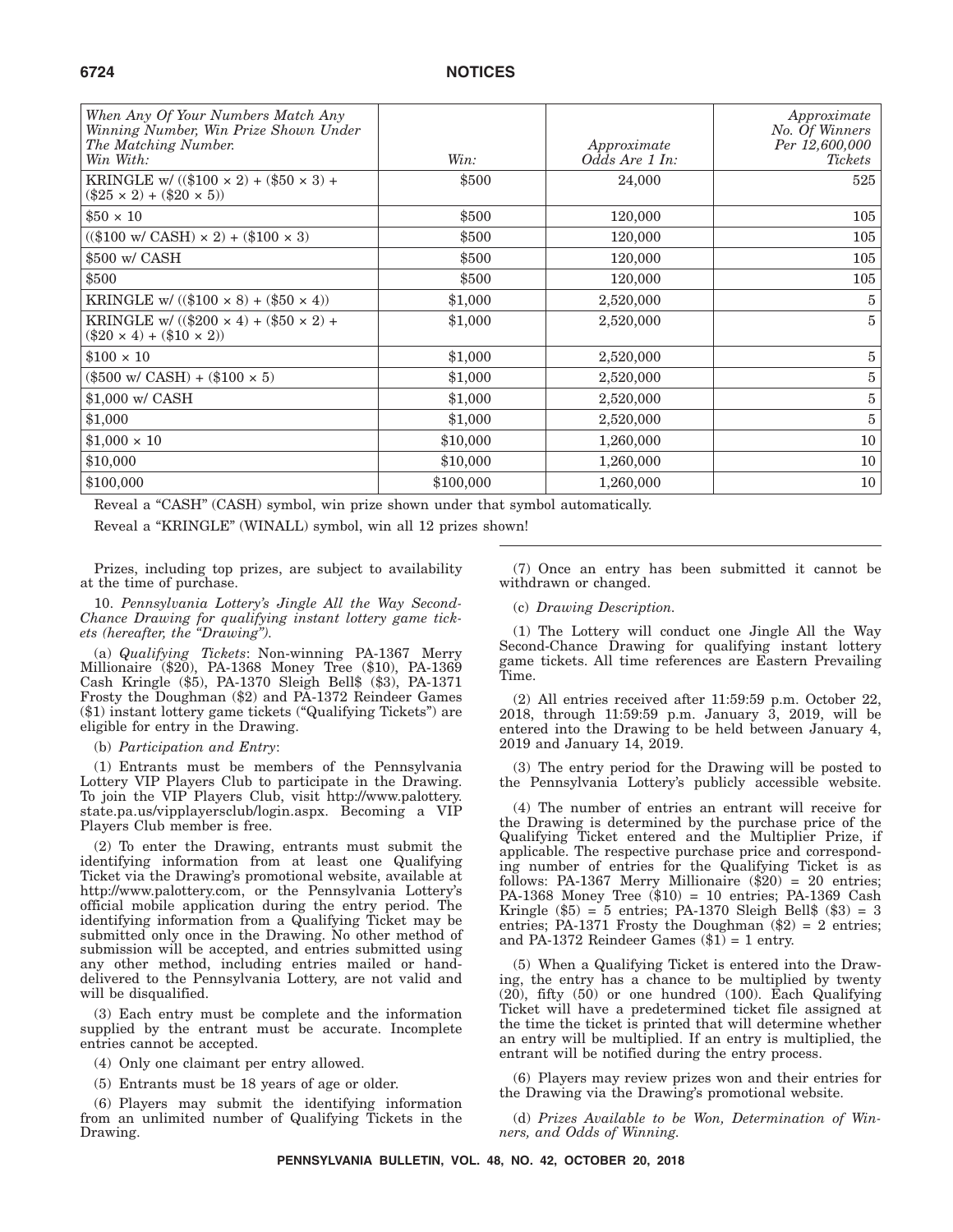(1) The prize entitlements described below are subject to all restrictions and limitations described in section 10(e), or mentioned anywhere else in these rules.

(2) The following table sets forth the approximate number of Multiplier Prizes and the approximate odds of winning a Multiplier Prize:

| Qualifying Ticket   | Approximate<br>Odds of 20X<br>Multiplier Are 1 in: | Approximate<br>Odds of 50X<br>Multiplier Are 1 in: | Approximate<br>Odds of 100X<br>Multiplier Are 1 in: |
|---------------------|----------------------------------------------------|----------------------------------------------------|-----------------------------------------------------|
| Merry Millionaire   | 10                                                 | 20                                                 | 100                                                 |
| Money Tree          | 10                                                 | 20                                                 | 100                                                 |
| Cash Kringle        | 10                                                 | 20                                                 | 100                                                 |
| Sleigh Bell\$       | 10                                                 | 20                                                 | 100                                                 |
| Frosty the Doughman | 10                                                 | 20                                                 | 100                                                 |
| Reindeer Games      | 10                                                 | 20                                                 | 100                                                 |

(3) The Lottery will conduct one Drawing from among all the entries received during the entry period as described in section 10(c).

(i) The first entry selected in the Drawing will be a winning entry and the entrant who submitted the winning entry shall each be entitled to a prize of \$100,000, less required income tax withholding.

(ii) The second through the fifth entries selected in the Drawing will be winning entries and the entrants who submitted the winning entries shall each be entitled to a prize of \$50,000, less required income tax withholding.

(iii) The sixth through the tenth entries selected in the Drawing will be winning entries and the entrants who submitted the winning entries shall each be entitled to a prize of \$10,000, less required income tax withholding.

(iv) The eleventh through the twentieth entries selected in the Drawing will be winning entries and the entrants who submitted the winning entries shall each be entitled to a prize of \$5,000.

(4) All prizes will be paid as lump-sum cash payments.

(5) The number of winning entries to be selected for the Drawing will be posted to the Pennsylvania Lottery's publicly accessible website.

(6) The odds of winning in the Drawing depend upon the number of entries received for the Drawing.

(7) A computer-generated randomizer will be used to select the Drawing winners.

(e) *Drawing Restrictions.*

(1) To be eligible to participate in the Drawing, entrants must have complied with the requirements of these rules.

(2) The Lottery is not responsible for late, lost or misdirected entries not entered into the Drawing. The Lottery is not responsible for entries that are not entered into the Drawing because of incompatible internet browsers, mobile lottery application failure or other technical issues. If an entry is selected as a winner and rejected or otherwise disqualified during or following the Drawing, the Lottery will select another entry to replace the rejected or otherwise disqualified entry in accordance with these rules and Lottery procedure.

(3) If any discrepancy exists between these rules and any material describing the Drawing, these rules shall govern.

(4) Employees of the Pennsylvania Lottery, MARC USA, Scientific Games International Inc., MDI Entertainment, LLC, and their subcontractors, or a spouse, child, brother, sister or parent residing as a member of the same household in the principle place of residence of any such person are not eligible to participate in the Drawing. Offer void where prohibited or restricted.

(5) The Pennsylvania Lottery reserves the right, in its sole discretion, to cancel or suspend the Drawing and change these rules if the Drawing cannot be conducted as planned due to errors in these rules or advertising, unauthorized intervention, tampering, fraud, technical errors, viruses, worms, bugs, or any other cause beyond the control of the Pennsylvania Lottery that, in the Pennsylvania Lottery's sole judgment, could corrupt or impair the administration, security, fairness, integrity, or proper conduct of the Drawing.

(6) All entries shall be subject to verification by the Pennsylvania Lottery.

(7) The Pennsylvania Lottery reserves the right, in its sole discretion, to disqualify an entrant found to be tampering with the operation of the Drawing or to be acting in violation of these rules or applicable law.

(8) The Drawing is governed by the laws of the Commonwealth of Pennsylvania. Applicable laws and regulations apply.

(9) Prizes must be claimed within one year of the drawing date of the drawing in which the prize was won. If no claim is made within one year of the drawing date of the drawing in which the prize was won, the right of an entrant to claim the prize won, if any, will expire and the prize money will be paid into the State Lottery Fund and used for purposes provided by statute.

(10) Final determination of winners will be made by the Secretary, whose judgment will be final and binding.

(11) A prize awarded in the Drawing to a person who dies before receiving the prize shall be paid according to 61 Pa. Code § 811.16 (relating to prizes payable after death of a prize winner).

(12) A winner is responsible for all taxes arising from or in connection with any prize won.

(13) A player may only win the prize for which the player is first selected in the Drawing. Subsequent entries, from the same individual, selected in the Drawing will be disqualified and a replacement entry will be selected.

(14) Prizes are not transferrable.

(15) Other restrictions may apply.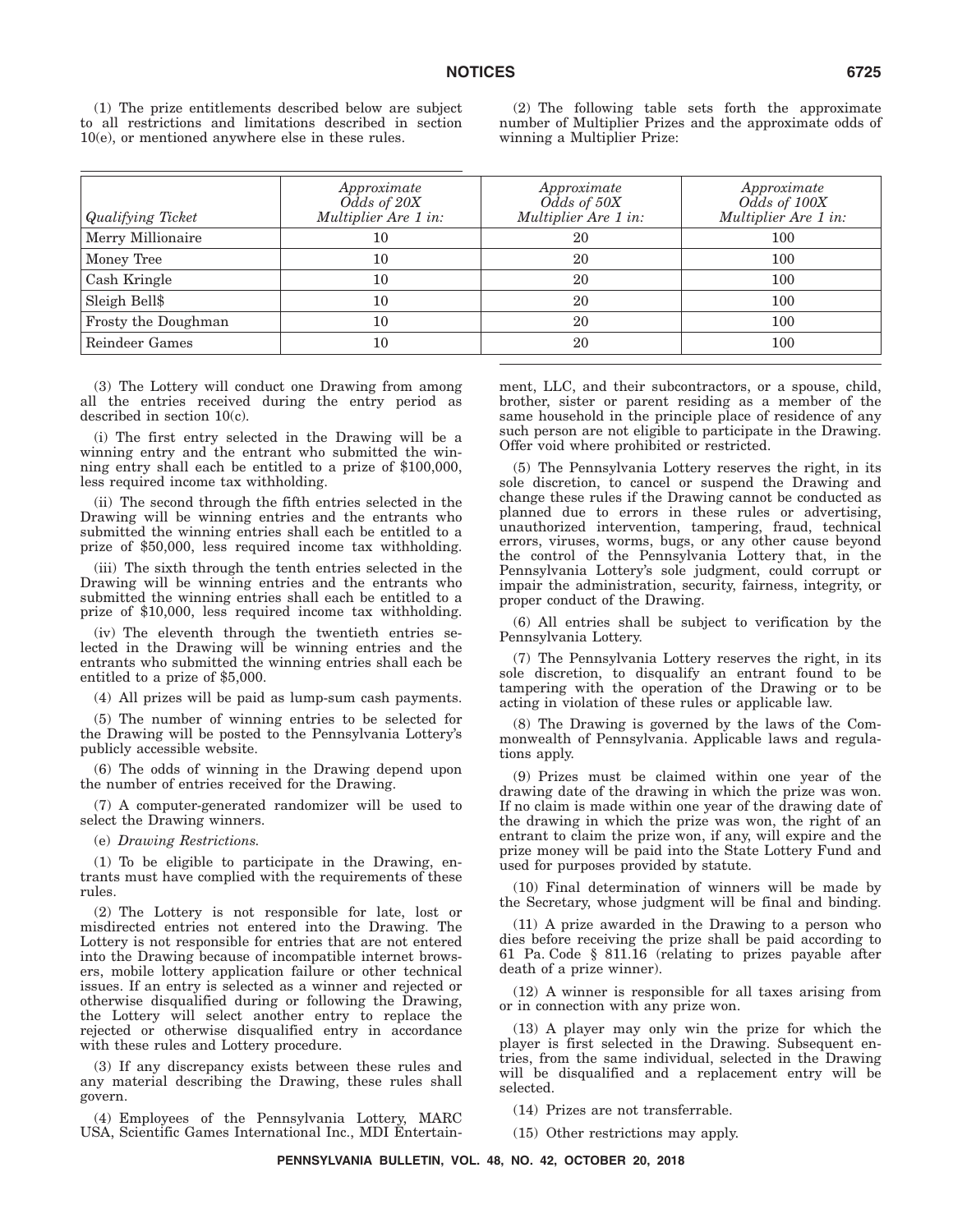11. *Retailer Incentive Awards*: The Lottery may conduct a separate Retailer Incentive Program for retailers who sell Cash Kringle instant lottery game tickets.

12. *Retailer Bonus*: The Lottery may offer a retailer bonus in connection with the sale of Pennsylvania instant lottery game tickets. If a retailer bonus is offered, a Lottery retailer shall be eligible for a bonus as described in this section. Lottery retailers who sell a winning ticket that entitles the ticket holder to a prize, either payable in a single installment or having a guaranteed minimum payout, of at least \$100,000 and not exceeding \$500,000 shall be paid a bonus of \$500. Lottery retailers who sell a winning ticket that entitles the ticket holder to a prize, either payable in a single installment or having a guaranteed minimum payout, of at least \$500,001 and not exceeding \$1,000,000 shall be paid a bonus of \$5,000. Lottery retailers who sell a winning ticket that entitles the ticket holder to a prize, either payable in a single installment or having a guaranteed minimum payout, of at least \$1,000,001 and not exceeding \$10,000,000 shall be paid a bonus of \$10,000. A Lottery retailer is entitled only to the largest bonus for which he qualifies on a winning ticket. A bonus will be initiated for payment after the instant ticket is claimed and validated. A bonus will not be awarded to a Lottery retailer that sells a nonwinning Pennsylvania Lottery instant ticket used to enter a Pennsylvania Lottery second-chance drawing or promotion that is subsequently selected to win a prize.

13. *Unclaimed Prize Money*: For a period of 1 year from the announced close of Cash Kringle, prize money from winning Cash Kringle instant lottery game tickets will be retained by the Secretary for payment to the persons entitled thereto. If no claim is made within 1 year of the announced close of the Cash Kringle instant lottery game, the right of a ticket holder to claim the prize represented by the ticket, if any, will expire and the prize money will be paid into the State Lottery Fund and used for purposes provided for by statute.

14. *Governing Law*: In purchasing a ticket, the customer agrees to comply with and abide by the State Lottery Law (72 P.S. §§ 3761-101—3761-314), 61 Pa. Code Part V (relating to State Lotteries) and the provisions contained in this notice.

15. *Termination of the Game*: The Secretary may announce a termination date, after which no further tickets from this game may be sold. The announcement will be disseminated through media used to advertise or promote Cash Kringle or through normal communications methods.

> C. DANIEL HASSELL, *Secretary*

[Pa.B. Doc. No. 18-1626. Filed for public inspection October 19, 2018, 9:00 a.m.]

# **DEPARTMENT OF REVENUE**

#### **Pennsylvania Frosty the Doughman Instant Lottery Game 1371**

Under the State Lottery Law (72 P.S. §§ 3761-101— 3761-314) and 61 Pa. Code § 819.203 (relating to notice of instant game rules), the Secretary of Revenue hereby provides public notice of the rules for the following instant lottery game:

1. *Name*: The name of the game is Pennsylvania Frosty the Doughman (hereinafter "Frosty the Doughman"). The game number is PA-1371.

2. *Price*: The price of a Frosty the Doughman instant lottery game ticket is \$2.

3. *Play Symbols*: Each Frosty the Doughman instant lottery game ticket will contain one play area featuring 10 play symbols and their captions. The play symbols and their captions located in the play area are: Candy Cane (CANDYCANE) symbol, Hat (HAT) symbol, Scarf (SCARF) symbol, Bow (BOW) symbol, Ornament (ORNA-MENT) symbol, Peppermint (PEPPERMINT) symbol, Santa (SANTA) symbol, Reindeer (REINDEER) symbol, Candle (CANDLE) symbol, Bells (BELLS) symbol, Lights (LIGHTS) symbol, Drum (DRUM) symbol, Bag (BAG) symbol, Nutcracker (NUTCRACKER) symbol, Fireplace (FIREPLACE) symbol, Mistletoe (MISTLETOE) symbol, Snowman (SNOWMAN) symbol, Snowflake (WIN20) symbol, and a Hot Cocoa (WINALL) symbol.

4. *Prize Symbols*: The prize symbols and their captions, located in the play area are:  $$2^{.00}$  (TWO DOL),  $$4^{.00}$  (FOR DOL), \$5<sup>.00</sup> (FIV DOL), \$10<sup>.00</sup> (TEN DOL),  $$20^{.00}$  (TWENTY),  $$40^{.00}$  (FORTY),  $$100$  (ONE HUN), \$200 (TWO HUN), \$500 (FIV HUN), \$1,000 (ONE THO) and \$20,000 (TWY THO).

5. *Prizes*: The prizes that can be won in this game are: \$2, \$4, \$5, \$10, \$20, \$40, \$100, \$200, \$500, \$1,000 and \$20,000. The player can win up to 10 times on the ticket.

6. *Second-Chance Drawing*: The Pennsylvania Lottery will conduct a Jingle All the Way Second-Chance Drawing for which non-winning Frosty the Doughman instant lottery game tickets may be eligible as provided for in section 10.

7. *Approximate Number of Tickets Printed for the Game*: Approximately 10,800,000 tickets will be printed for the Frosty the Doughman instant lottery game.

8. *Determination of Prize Winners*:

(a) Holders of tickets with a Snowman (SNOWMAN) symbol in the play area and a prize symbol of \$20,000 (TWY THO) appears in the ''prize'' area under that Snowman (SNOWMAN) symbol, on a single ticket, shall be entitled to a prize of \$20,000.

(b) Holders of tickets with a Snowman (SNOWMAN) symbol in the play area and a prize symbol of \$1,000 (ONE THO) appears in the ''prize'' area under that Snowman (SNOWMAN) symbol, on a single ticket, shall be entitled to a prize of \$1,000.

(c) Holders of tickets with a Hot Cocoa (WINALL) symbol in the play area and a prize symbol of \$100 (ONE HUN) appears in all ten of the "prize" areas, on a single ticket, shall be entitled to a prize of \$1,000.

(d) Holders of tickets with a Snowman (SNOWMAN) symbol in the play area and a prize symbol of \$500 (FIV HUN) appears in the "prize" area under that Snowman (SNOWMAN) symbol, on a single ticket, shall be entitled to a prize of \$500.

(e) Holders of tickets with a Hot Cocoa (WINALL) symbol in the play area and a prize symbol of \$200 (TWO HUN) appears in two of the "prize" areas, a prize symbol of  $$20^{.00}$  (TWENTY) appears in two of the "prize" areas and a prize symbol of \$10.00 (TEN DOL) appears in six of the ''prize'' areas, on a single ticket, shall be entitled to a prize of \$500.

(f) Holders of tickets with a Hot Cocoa (WINALL) symbol in the play area and a prize symbol of \$100 (ONE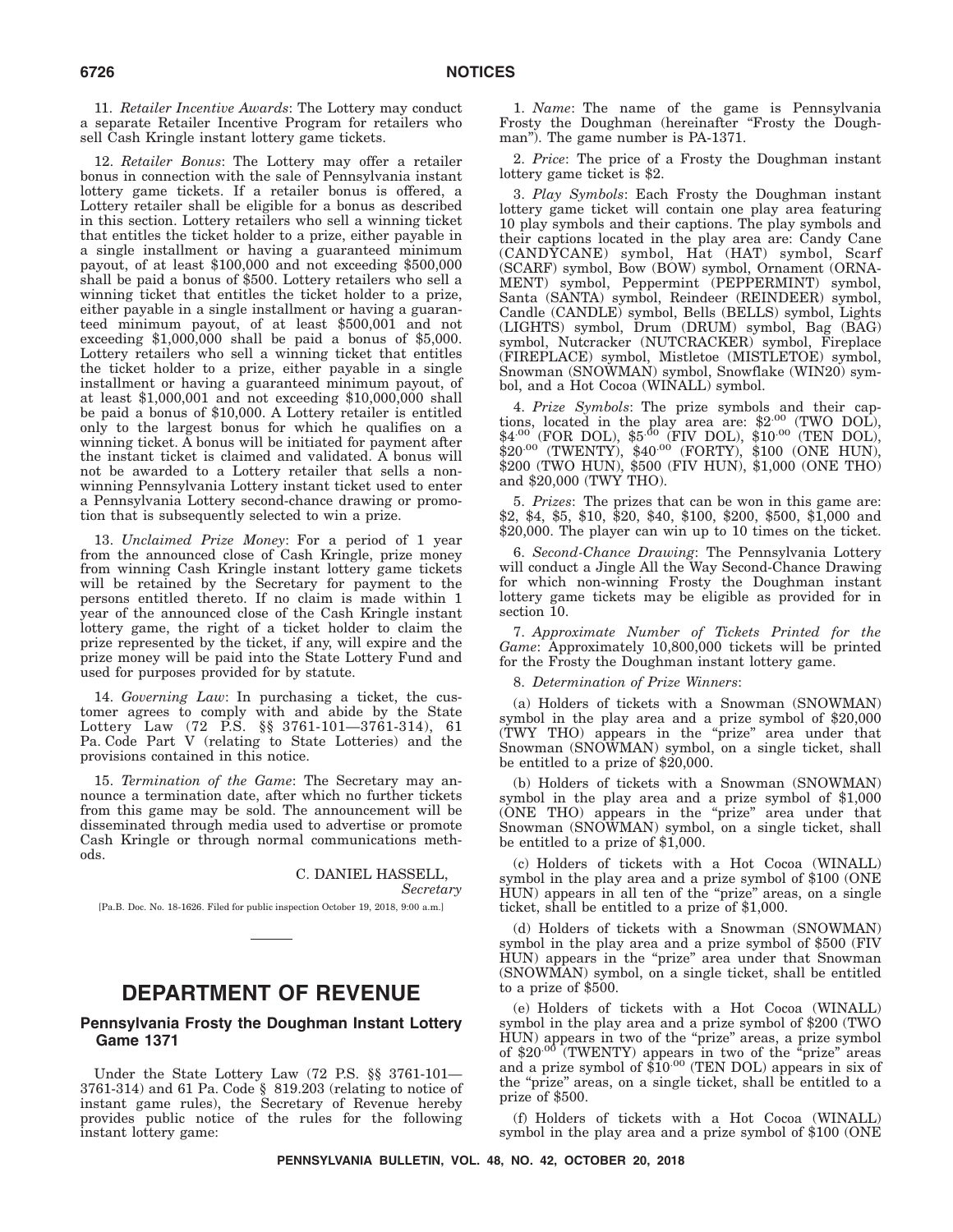HUN) appears in four of the "prize" areas, a prize symbol<br>of \$20<sup>.00</sup> (TWENTY) appears in four of the "prize" areas and a prize symbol of \$10.00 (TEN DOL) appears in two of the "prize" areas, on a single ticket, shall be entitled to a prize of \$500.

(g) Holders of tickets with a Snowman (SNOWMAN) symbol in the play area and a prize symbol of \$200 (TWO HUN) appears in the "prize" area under that Snowman (SNOWMAN) symbol, on a single ticket, shall be entitled to a prize of \$200.

(h) Holders of tickets with a Hot Cocoa (WINALL) symbol in the play area and a prize symbol of  $$40^{.00}$ (FORTY) appears in two of the ''prize'' areas, a prize symbol of \$20.00 (TWENTY) appears in four of the "prize" areas and a prize symbol of  $$10^{00}$  (TEN DOL) appears in four of the ''prize'' areas, on a single ticket, shall be entitled to a prize of \$200.

(i) Holders of tickets with a Hot Cocoa (WINALL) symbol in the play area and a prize symbol of \$20.00 (TWENTY) appears in all ten of the ''prize'' areas, on a single ticket, shall be entitled to a prize of \$200.

(j) Holders of tickets with a Snowman (SNOWMAN) symbol in the play area and a prize symbol of \$100 (ONE HUN) appears in the "prize" area under that Snowman (SNOWMAN) symbol, on a single ticket, shall be entitled to a prize of \$100.

(k) Holders of tickets with a Hot Cocoa (WINALL) symbol in the play area and a prize symbol of \$20.00 (TWENTY) appears in two of the "prize" areas, a prize<br>symbol of \$10<sup>.00</sup> (TEN DOL) appears in four of the "prize" areas and a prize symbol of \$5.00 (FIV DOL) appears in four of the "prize" areas, on a single ticket, shall be entitled to a prize of \$100.

(l) Holders of tickets with a Hot Cocoa (WINALL) symbol in the play area and a prize symbol of  $$10^{-00}$ (TEN DOL) appears in all ten of the ''prize'' areas, on a single ticket, shall be entitled to a prize of \$100.

(m) Holders of tickets with a Snowman (SNOWMAN) symbol in the play area and a prize symbol of \$40.00 (FORTY) appears in the ''prize'' area under that Snowman (SNOWMAN) symbol, on a single ticket, shall be entitled to a prize of \$40.

(n) Holders of tickets with a Hot Cocoa (WINALL) symbol in the play area and a prize symbol of  $$4^{.00}$  (FOR DOL) appears in all ten of the ''prize'' areas, on a single ticket, shall be entitled to a prize of \$40.

(o) Holders of tickets with a Snowman (SNOWMAN) symbol in the play area and a prize symbol of  $$20^{00}$ (TWENTY) appears in the "prize" area under that Snowman (SNOWMAN) symbol, on a single ticket, shall be entitled to a prize of \$20.

(p) Holders of tickets with a Snowflake (WIN20) symbol in the play area and a prize symbol of  $$20^{.00}$ (TWENTY) appears in the "prize" area under that Snowflake (WIN20) symbol, on a single ticket, shall be entitled to a prize of \$20.

(q) Holders of tickets with a Hot Cocoa (WINALL) symbol in the play area and a prize symbol of  $$2^{.00}$  (TWO DOL) appears in all ten of the "prize" areas, on a single ticket, shall be entitled to a prize of \$20.

(r) Holders of tickets with a Snowman (SNOWMAN) symbol in the play area and a prize symbol of \$10.00 (TEN DOL) appears in the "prize" area under that Snowman (SNOWMAN) symbol, on a single ticket, shall be entitled to a prize of \$10.

(s) Holders of tickets with a Snowman (SNOWMAN) symbol in the play area and a prize symbol of  $$5^{.00}$  (FIV DOL) appears in the "prize" area under that Snowman (SNOWMAN) symbol, on a single ticket, shall be entitled to a prize of \$5.

(t) Holders of tickets with a Snowman (SNOWMAN) symbol in the play area and a prize symbol of \$4.00 (FOR DOL) appears in the "prize" area under that Snowman (SNOWMAN) symbol, on a single ticket, shall be entitled to a prize of \$4.

(u) Holders of tickets with a Snowman (SNOWMAN) symbol in the play area and a prize symbol of \$2.00 (TWO DOL) appears in the "prize" area under that Snowman (SNOWMAN) symbol, on a single ticket, shall be entitled to a prize of \$2.

9. *Number and Description of Prizes and Approximate Odds*: The following table sets forth the approximate number of winners, amounts of prizes, and approximate odds of winning:

| Reveal A "SNOWMAN" (SNOWMAN)<br>Symbol, Win Prize Shown Under That<br>$\mathcal{S}$ <i>symbol.</i><br>Win With: | Win: | Approximate<br>Odds Are 1 In: | Approximate<br>No. Of Winners<br>Per 10,800,000<br>Tickets |
|-----------------------------------------------------------------------------------------------------------------|------|-------------------------------|------------------------------------------------------------|
| $\$2$                                                                                                           | \$2  | 8.82                          | 1,224,000                                                  |
| $\$2 \times 2$                                                                                                  | \$4  | 42.86                         | 252,000                                                    |
| \$4                                                                                                             | \$4  | 37.50                         | 288,000                                                    |
| $\$5$                                                                                                           | \$5  | 62.50                         | 172,800                                                    |
| $\$2 \times 5$                                                                                                  | \$10 | 250                           | 43,200                                                     |
| $\$5 \times 2$                                                                                                  | \$10 | 150                           | 72,000                                                     |
| \$10                                                                                                            | \$10 | 150                           | 72,000                                                     |
| HOT COCOA w/ $(\$2 \times 10)$                                                                                  | \$20 | 1,500                         | 7,200                                                      |
| $$2 \times 10$                                                                                                  | \$20 | 1,500                         | 7,200                                                      |
| $$5 \times 4$                                                                                                   | \$20 | 1,500                         | 7,200                                                      |
| \$20 w/ SNOWFLAKE                                                                                               | \$20 | 93.75                         | 115,200                                                    |
| \$20                                                                                                            | \$20 | 1,500                         | 7,200                                                      |
| $HOT COCOA w/(44 \times 10)$                                                                                    | \$40 | 923.08                        | 11,700                                                     |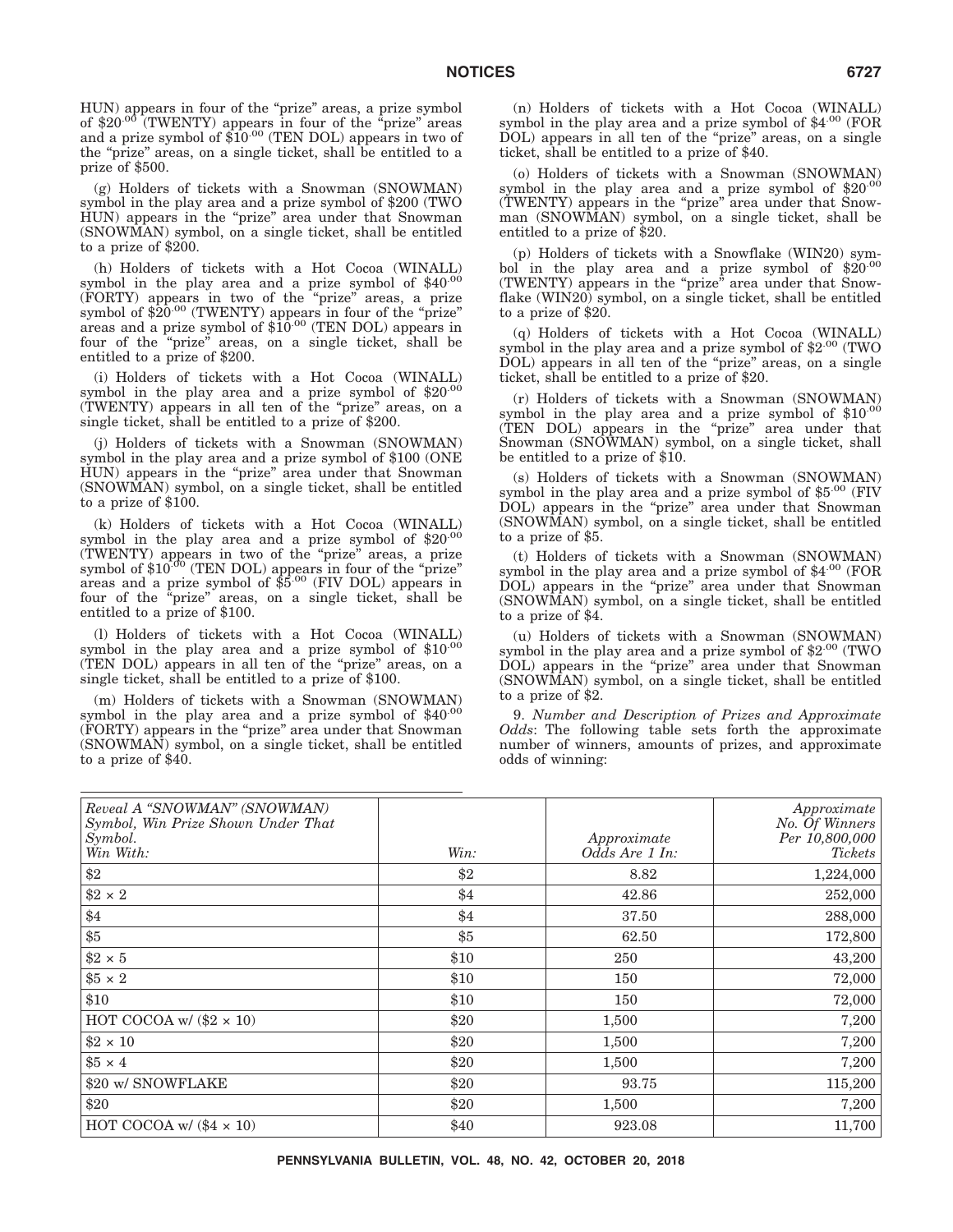| Reveal A "SNOWMAN" (SNOWMAN)<br>Symbol, Win Prize Shown Under That<br>Symbol. |          | Approximate    | Approximate<br>No. Of Winners<br>Per 10,800,000 |
|-------------------------------------------------------------------------------|----------|----------------|-------------------------------------------------|
| Win With:                                                                     | Win:     | Odds Are 1 In: | <b>Tickets</b>                                  |
| $$4 \times 10$                                                                | \$40     | 6,000          | 1,800                                           |
| $$5 \times 8$                                                                 | \$40     | 6,000          | 1,800                                           |
| $(\$20$ w/ SNOWFLAKE) + $(\$4 \times 5)$                                      | \$40     | 1,714          | 6,300                                           |
| $(\$20$ w/ SNOWFLAKE) + $(\$5 \times 4)$                                      | \$40     | 1,714          | 6,300                                           |
| (\$20 w/ SNOWFLAKE) $\times$ 2                                                | \$40     | 1,714          | $6{,}300$                                       |
| \$40                                                                          | \$40     | 8,000          | 1,350                                           |
| HOT COCOA w/ $(\$10 \times 10)$                                               | \$100    | 4,000          | 2,700                                           |
| HOT COCOA w/ $((\$20 \times 2) + (\$10 \times 4) +$<br>$(\$5 \times 4)$       | \$100    | 4,000          | 2,700                                           |
| $$10 \times 10$                                                               | \$100    | 12,000         | 900                                             |
| $(\$20 \times 4) + ($5 \times 4)$                                             | \$100    | 12,000         | 900                                             |
| $((\$20 \text{ w}/ \text{SNOWFLAKE}) \times 3) + (\$10 \times 4)$             | \$100    | 12,000         | 900                                             |
| $((\$20 \text{ w}/ \text{SNOWFLAKE}) \times 2) + (\$20 \times 3)$             | \$100    | 6,000          | 1,800                                           |
| $(\$20 w / SNOWFLAKE) \times 5$                                               | \$100    | 4,000          | 2,700                                           |
| \$100                                                                         | \$100    | 12,000         | 900                                             |
| HOT COCOA w/ $(\$20 \times 10)$                                               | \$200    | 12,000         | 900                                             |
| HOT COCOA w/ $((\$40 \times 2) + (\$20 \times 4) +$<br>$(\$10 \times 4)$      | \$200    | 12,000         | 900                                             |
| $$20 \times 10$                                                               | \$200    | 24,000         | 450                                             |
| $$40 \times 5$                                                                | \$200    | 24,000         | 450                                             |
| $((\$20 \text{ w/SNOWLEDAKE}) \times 5) + (\$20 \times 5)$                    | \$200    | 24,000         | 450                                             |
| $(\$20$ w/ SNOWFLAKE) $\times$ 10                                             | \$200    | 60,000         | 180                                             |
| \$200                                                                         | \$200    | 120,000        | 90                                              |
| HOT COCOA w/ $((\$100 \times 4) + (\$20 \times 4) +$<br>$(\$10 \times 2)$     | \$500    | 60,000         | 180                                             |
| HOT COCOA w/ $((\$200 \times 2) + (\$20 \times 2) +$<br>$(\$10 \times 6)$     | \$500    | 60,000         | 180                                             |
| $$100 \times 5$                                                               | \$500    | 120,000        | 90                                              |
| \$500                                                                         | \$500    | 120,000        | 90                                              |
| HOT COCOA w/ $(\$100 \times 10)$                                              | \$1,000  | 1,080,000      | 10                                              |
| $$100 \times 10$                                                              | \$1,000  | 1,080,000      | 10                                              |
| $$200 \times 5$                                                               | \$1,000  | 1,080,000      | 10                                              |
| $((\$20 \text{ w/SNOWLEDE} \times 5) + (\$200 \times 4) +$<br>\$100           | \$1,000  | 1,080,000      | 10                                              |
| \$1,000                                                                       | \$1,000  | 1,080,000      | 10                                              |
| \$20,000                                                                      | \$20,000 | 1,080,000      | 10                                              |

Reveal a "SNOWFLAKE" (WIN20) symbol, win \$20 instantly!

Reveal a "HOT COCOA" (WINALL) symbol, win all 10 prizes shown!

Prizes, including top prizes, are subject to availability at the time of purchase.

10. *Pennsylvania Lottery's Jingle All the Way Second-Chance Drawing for qualifying instant lottery game tickets (hereafter, the ''Drawing'').*

(a) *Qualifying Tickets*: Non-winning PA-1367 Merry Millionaire (\$20), PA-1368 Money Tree (\$10), PA-1369 Cash Kringle (\$5), PA-1370 Sleigh Bell\$ (\$3), PA-1371 Frosty the Doughman (\$2) and PA-1372 Reindeer Games (\$1) instant lottery game tickets (''Qualifying Tickets'') are eligible for entry in the Drawing.

(b) *Participation and Entry*:

(1) Entrants must be members of the Pennsylvania Lottery VIP Players Club to participate in the Drawing. To join the VIP Players Club, visit http://www.palottery. state.pa.us/vipplayersclub/login.aspx. Becoming a VIP Players Club member is free.

(2) To enter the Drawing, entrants must submit the identifying information from at least one Qualifying Ticket via the Drawing's promotional website, available at http://www.palottery.com, or the Pennsylvania Lottery's official mobile application during the entry period. The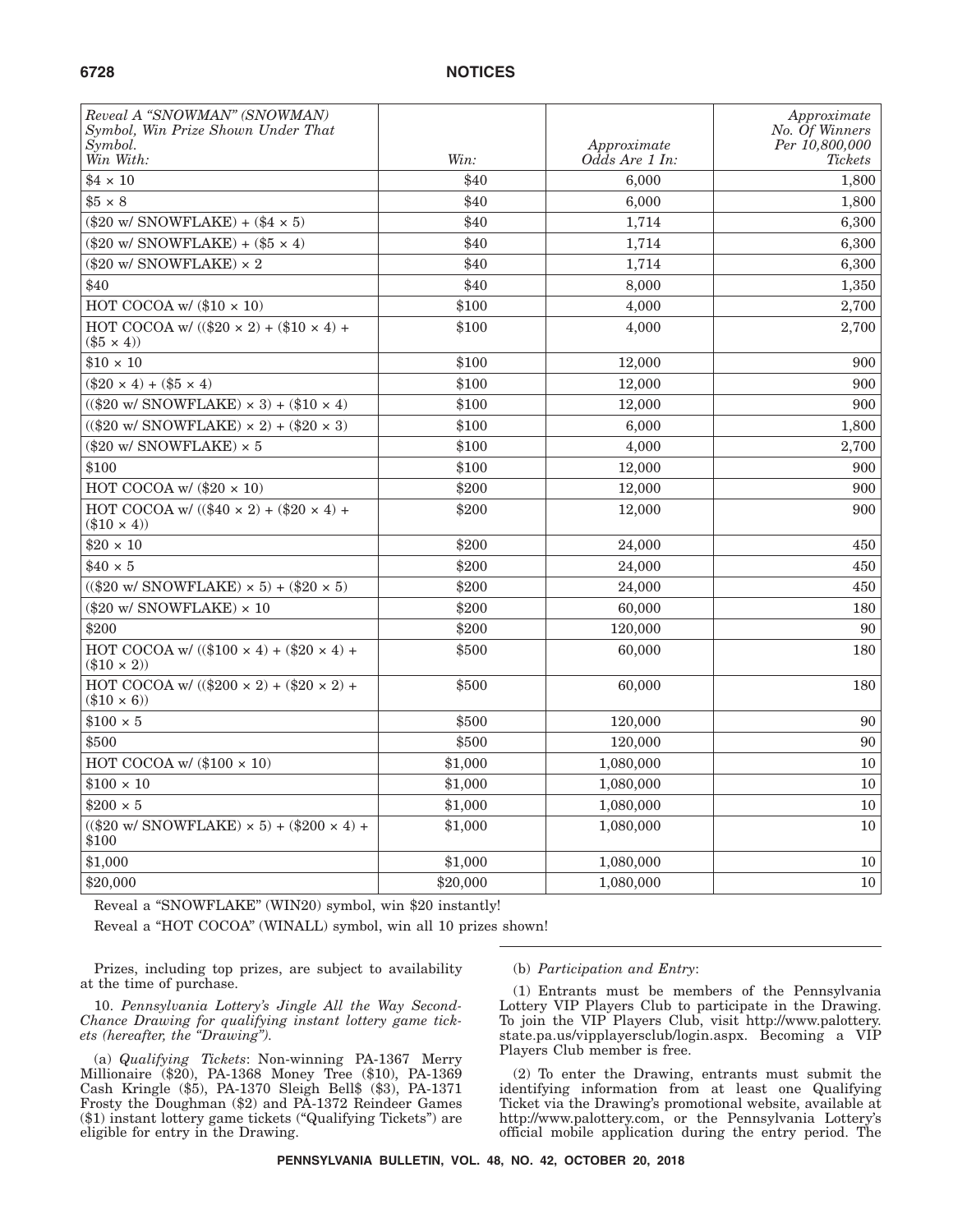identifying information from a Qualifying Ticket may be submitted only once in the Drawing. No other method of submission will be accepted, and entries submitted using any other method, including entries mailed or handdelivered to the Pennsylvania Lottery, are not valid and will be disqualified.

(3) Each entry must be complete and the information supplied by the entrant must be accurate. Incomplete entries cannot be accepted.

(4) Only one claimant per entry allowed.

(5) Entrants must be 18 years of age or older.

(6) Players may submit the identifying information from an unlimited number of Qualifying Tickets in the Drawing.

(7) Once an entry has been submitted it cannot be withdrawn or changed.

(c) *Drawing Description.*

(1) The Lottery will conduct one Jingle All the Way Second-Chance Drawing for qualifying instant lottery game tickets. All time references are Eastern Prevailing Time.

(2) All entries received after 11:59:59 p.m. October 22, 2018, through 11:59:59 p.m. January 3, 2019, will be entered into the Drawing to be held between January 4, 2019 and January 14, 2019.

(3) The entry period for the Drawing will be posted to the Pennsylvania Lottery's publicly accessible website.

(4) The number of entries an entrant will receive for the Drawing is determined by the purchase price of the Qualifying Ticket entered and the Multiplier Prize, if applicable. The respective purchase price and corresponding number of entries for the Qualifying Ticket is as follows: PA-1367 Merry Millionaire (\$20) = 20 entries; PA-1368 Money Tree (\$10) = 10 entries; PA-1369 Cash Kringle (\$5) = 5 entries; PA-1370 Sleigh Bell\$ (\$3) = 3 entries; PA-1371 Frosty the Doughman  $(\$2) = 2$  entries; and PA-1372 Reindeer Games  $(\$1) = 1$  entry.

(5) When a Qualifying Ticket is entered into the Drawing, the entry has a chance to be multiplied by twenty (20), fifty (50) or one hundred (100). Each Qualifying Ticket will have a predetermined ticket file assigned at the time the ticket is printed that will determine whether an entry will be multiplied. If an entry is multiplied, the entrant will be notified during the entry process.

(6) Players may review prizes won and their entries for the Drawing via the Drawing's promotional website.

(d) *Prizes Available to be Won, Determination of Winners, and Odds of Winning.*

(1) The prize entitlements described below are subject to all restrictions and limitations described in section 10(e), or mentioned anywhere else in these rules.

(2) The following table sets forth the approximate number of Multiplier Prizes and the approximate odds of winning a Multiplier Prize:

| <b>Qualifying Ticket</b> | Approximate<br>$O\bar{d}ds$ of $20X$<br>Multiplier Are 1 in: | Approximate<br>$Odds \text{ of } 50X$<br>Multiplier Are 1 in: | Approximate<br>Odds of 100X<br>Multiplier Are 1 in: |
|--------------------------|--------------------------------------------------------------|---------------------------------------------------------------|-----------------------------------------------------|
| Merry Millionaire        | 10                                                           | 20                                                            | 100                                                 |
| Money Tree               | 10                                                           | 20                                                            | 100                                                 |
| Cash Kringle             | 10                                                           | 20                                                            | 100                                                 |
| Sleigh Bell\$            | 10                                                           | 20                                                            | 100                                                 |
| Frosty the Doughman      | 10                                                           | 20                                                            | 100                                                 |
| Reindeer Games           | 10                                                           | 20                                                            | 100                                                 |

(3) The Lottery will conduct one Drawing from among all the entries received during the entry period as described in section 10(c).

(i) The first entry selected in the Drawing will be a winning entry and the entrant who submitted the winning entry shall each be entitled to a prize of \$100,000, less required income tax withholding.

(ii) The second through the fifth entries selected in the Drawing will be winning entries and the entrants who submitted the winning entries shall each be entitled to a prize of \$50,000, less required income tax withholding.

(iii) The sixth through the tenth entries selected in the Drawing will be winning entries and the entrants who submitted the winning entries shall each be entitled to a prize of \$10,000, less required income tax withholding.

(iv) The eleventh through the twentieth entries selected in the Drawing will be winning entries and the entrants who submitted the winning entries shall each be entitled to a prize of \$5,000.

(4) All prizes will be paid as lump-sum cash payments.

(5) The number of winning entries to be selected for the Drawing will be posted to the Pennsylvania Lottery's publicly accessible website.

(6) The odds of winning in the Drawing depend upon the number of entries received for the Drawing.

(7) A computer-generated randomizer will be used to select the Drawing winners.

(e) *Drawing Restrictions.*

(1) To be eligible to participate in the Drawing, entrants must have complied with the requirements of these rules.

(2) The Lottery is not responsible for late, lost or misdirected entries not entered into the Drawing. The Lottery is not responsible for entries that are not entered into the Drawing because of incompatible internet browsers, mobile lottery application failure or other technical issues. If an entry is selected as a winner and rejected or otherwise disqualified during or following the Drawing, the Lottery will select another entry to replace the rejected or otherwise disqualified entry in accordance with these rules and Lottery procedure.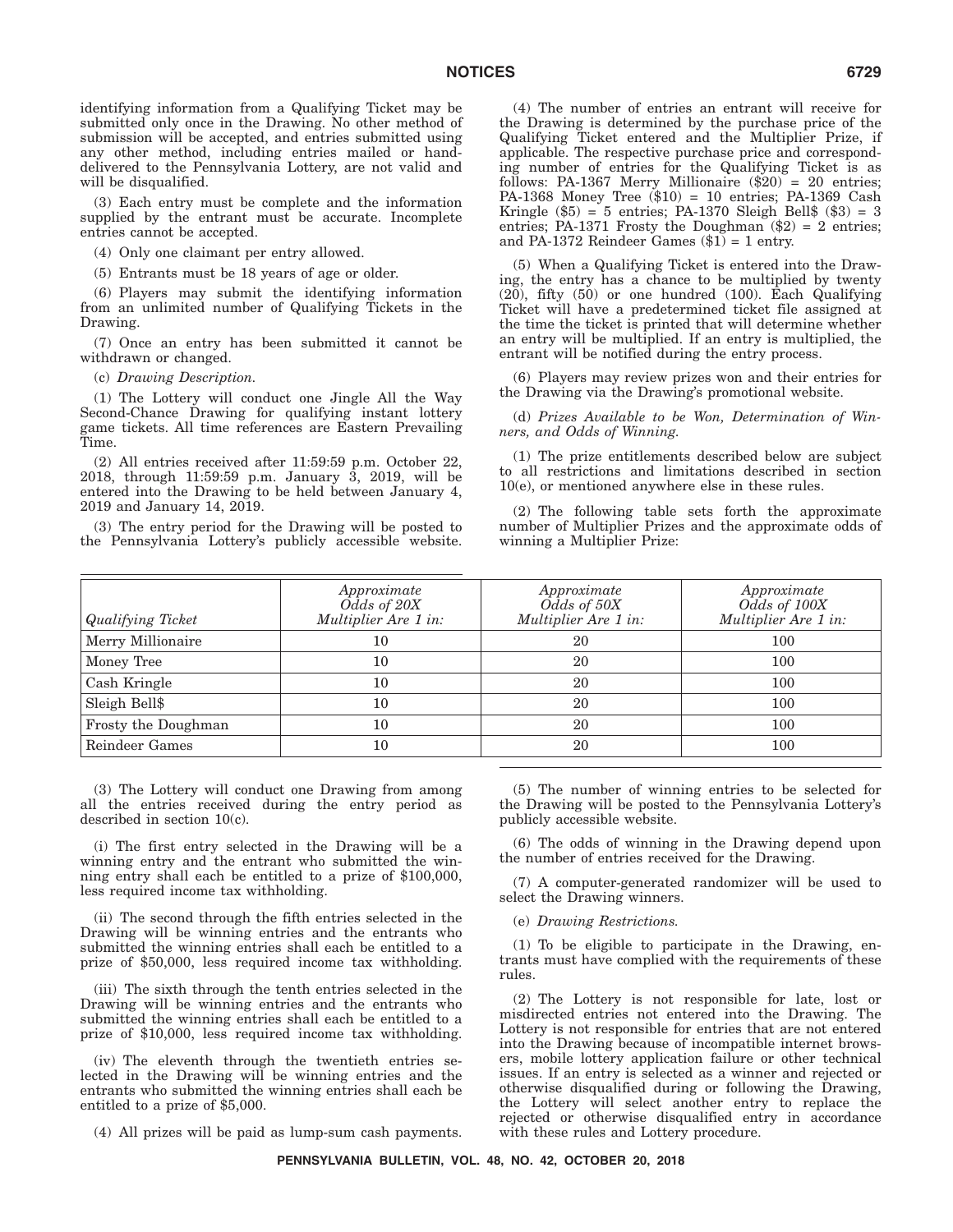(3) If any discrepancy exists between these rules and any material describing the Drawing, these rules shall govern.

(4) Employees of the Pennsylvania Lottery, MARC USA, Scientific Games International Inc., MDI Entertainment, LLC, and their subcontractors, or a spouse, child, brother, sister or parent residing as a member of the same household in the principle place of residence of any such person are not eligible to participate in the Drawing. Offer void where prohibited or restricted.

(5) The Pennsylvania Lottery reserves the right, in its sole discretion, to cancel or suspend the Drawing and change these rules if the Drawing cannot be conducted as planned due to errors in these rules or advertising, unauthorized intervention, tampering, fraud, technical errors, viruses, worms, bugs, or any other cause beyond the control of the Pennsylvania Lottery that, in the Pennsylvania Lottery's sole judgment, could corrupt or impair the administration, security, fairness, integrity, or proper conduct of the Drawing.

(6) All entries shall be subject to verification by the Pennsylvania Lottery.

(7) The Pennsylvania Lottery reserves the right, in its sole discretion, to disqualify an entrant found to be tampering with the operation of the Drawing or to be acting in violation of these rules or applicable law.

(8) The Drawing is governed by the laws of the Commonwealth of Pennsylvania. Applicable laws and regulations apply.

(9) Prizes must be claimed within one year of the drawing date of the drawing in which the prize was won. If no claim is made within one year of the drawing date of the drawing in which the prize was won, the right of an entrant to claim the prize won, if any, will expire and the prize money will be paid into the State Lottery Fund and used for purposes provided by statute.

(10) Final determination of winners will be made by the Secretary, whose judgment will be final and binding.

(11) A prize awarded in the Drawing to a person who dies before receiving the prize shall be paid according to 61 Pa. Code § 811.16 (relating to prizes payable after death of a prize winner).

(12) A winner is responsible for all taxes arising from or in connection with any prize won.

(13) A player may only win the prize for which the player is first selected in the Drawing. Subsequent entries, from the same individual, selected in the Drawing will be disqualified and a replacement entry will be selected.

(14) Prizes are not transferrable.

(15) Other restrictions may apply.

11. *Retailer Incentive Awards*: The Lottery may conduct a separate Retailer Incentive Program for retailers who sell Frosty the Doughman instant lottery game tickets.

12. *Retailer Bonus*: The Lottery may offer a retailer bonus in connection with the sale of Pennsylvania instant lottery game tickets. If a retailer bonus is offered, a Lottery retailer shall be eligible for a bonus as described in this section. Lottery retailers who sell a winning ticket that entitles the ticket holder to a prize, either payable in a single installment or having a guaranteed minimum payout, of at least \$100,000 and not exceeding \$500,000 shall be paid a bonus of \$500. Lottery retailers who sell a

winning ticket that entitles the ticket holder to a prize, either payable in a single installment or having a guaranteed minimum payout, of at least \$500,001 and not exceeding  $$1,000,000$  shall be paid a bonus of  $$5,000$ . Lottery retailers who sell a winning ticket that entitles the ticket holder to a prize, either payable in a single installment or having a guaranteed minimum payout, of at least \$1,000,001 and not exceeding \$10,000,000 shall be paid a bonus of \$10,000. A Lottery retailer is entitled only to the largest bonus for which he qualifies on a winning ticket. A bonus will be initiated for payment after the instant ticket is claimed and validated. A bonus will not be awarded to a Lottery retailer that sells a nonwinning Pennsylvania Lottery instant ticket used to enter a Pennsylvania Lottery second-chance drawing or promotion that is subsequently selected to win a prize.

13. *Unclaimed Prize Money*: For a period of 1 year from the announced close of Frosty the Doughman, prize money from winning Frosty the Doughman instant lottery game tickets will be retained by the Secretary for payment to the persons entitled thereto. If no claim is made within 1 year of the announced close of the Frosty the Doughman instant lottery game, the right of a ticket holder to claim the prize represented by the ticket, if any, will expire and the prize money will be paid into the State Lottery Fund and used for purposes provided for by statute.

14. *Governing Law*: In purchasing a ticket, the customer agrees to comply with and abide by the State Lottery Law (72 P.S. §§ 3761-101—3761-314), 61 Pa. Code Part V (relating to State Lotteries) and the provisions contained in this notice.

15. *Termination of the Game*: The Secretary may announce a termination date, after which no further tickets from this game may be sold. The announcement will be disseminated through media used to advertise or promote Frosty the Doughman or through normal communications methods.

> C. DANIEL HASSELL, *Secretary*

[Pa.B. Doc. No. 18-1627. Filed for public inspection October 19, 2018, 9:00 a.m.]

# **DEPARTMENT OF REVENUE**

#### **Pennsylvania Merry Millionaire Instant Lottery Game 1367**

Under the State Lottery Law (72 P.S. §§ 3761-101— 3761-314) and 61 Pa. Code § 819.203 (relating to notice of instant game rules), the Secretary of Revenue hereby provides public notice of the rules for the following instant lottery game:

1. *Name*: The name of the game is Pennsylvania Merry Millionaire (hereinafter ''Merry Millionaire''). The game number is PA-1367.

2. *Price*: The price of a Merry Millionaire instant lottery game ticket is \$20.

3. *Play Symbols*: Each Merry Millionaire instant lottery game ticket will contain one play area featuring a ''WINNING NUMBERS'' area, a ''YOUR NUMBERS'' area and a ''\$500 BONUS'' area. The ''BONUS'' play area is played separately. The play symbols and their captions located in the "WINNING NUMBERS" area are: 1 (ONE),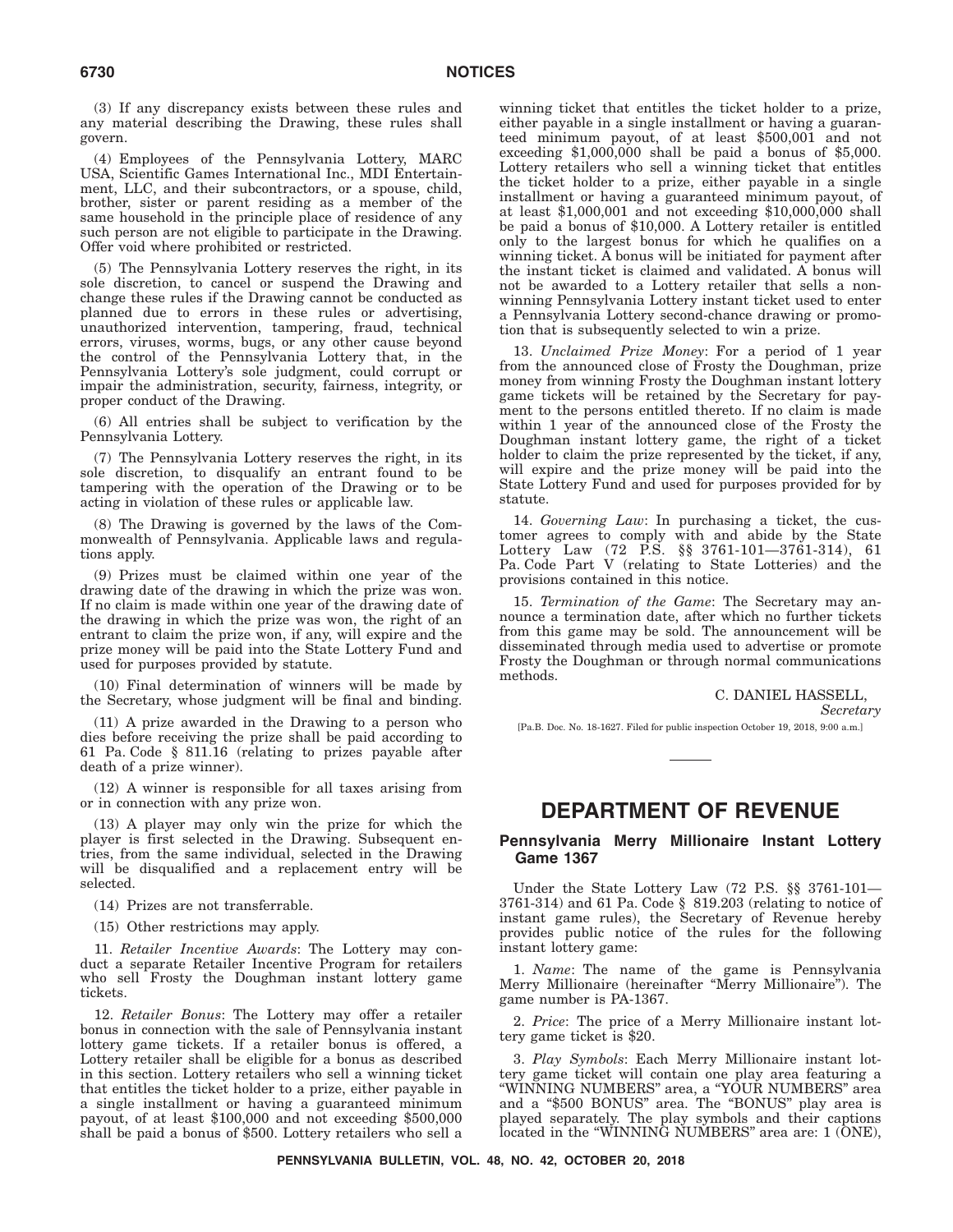2 (TWO), 3 (THREE), 4 (FOUR), 5 (FIVE), 6 (SIX), 7 (SEVEN), 8 (EIGHT), 9 (NINE), 10 (TEN), 11 (ELEVN), 12 (TWLV), 13 (THRTN), 14 (FORTN), 15 (FIFTN), 16 (SIXTN), 17 (SVNTN), 18 (EGHTN), 19 (NINTN), 21 (TWYONE), 22 (TWYTWO), 23 (TWYTHR), 24 (TWYFOR), 25 (TWYFIV), 26 (TWYSIX), 27 (TWYSVN), 28 (TWYEGT), 29 (TWYNIN), 30 (THIRTY), 31 (THYONE), 32 (THYTWO), 33 (THYTHR), 34 (THYFOR), 35 (THYFIV), 36 (THYSIX), 37 (THYSVN), 38 (THYEGT), 39 (THYNIN) and 40 (FRTY). The play symbols and their captions located in the ''YOUR NUMBERS'' area are: 1 (ONE), 2 (TWO), 3 (THREE), 4 (FOUR), 5 (FIVE), 6 (SIX), 7 (SEVEN), 8 (EIGHT), 9 (NINE), 10 (TEN), 11 (ELEVN), 12 (TWLV), 13 (THRTN), 14 (FORTN), 15 (FIFTN), 16 (SIXTN), 17 (SVNTN), 18 (EGHTN), 19 (NINTN), 21 (TWYONE), 22 (TWYTWO), 23 (TWYTHR), 24 (TWYFOR), 25 (TWYFIV), 26 (TWYSIX), 27 (TWYSVN), 28 (TWYEGT), 29 (TWYNIN), 30 (THIRTY), 31 (THYONE), 32 (THYTWO), 33 (THYTHR), 34 (THYFOR), 35 (THYFIV), 36 (THYSIX), 37 (THYSVN), 38 (THYEGT), 39 (THYNIN), 40 (FRTY), Reindeer (REIN-DEER) symbol, 20X (20TIMES) symbol and a Wreath (WINALL) symbol. The play symbols and their captions located in the "\$500 BONUS" area are: Bells (NO BO-NUS), Mitten (TRY AGAIN), Holly (NO BONUS), Jingle Bell (TRY AGAIN), Snowflake (NO BONUS), Ornament (TRY AGAIN), and a \$500 Burst (WIN500) symbol.

4. *Prize Symbols*: The prize symbols and their captions located in the "YOUR NUMBERS" area are: \$20.00 (TWENTY), \$40.00 (FORTY), \$50.00 (FIFTY), \$100 (ONE HUN), \$250 (TWOHUNFTY), \$400 (FOR HUN), \$500 (FIV HUN), \$1,000 (ONE THO), \$10,000 (TEN THO), \$100,000 (ONEHUNTHO) and \$1MILL (ONE MIL).

5. *Prizes*: The prizes that can be won in this game are: \$20, \$40, \$50, \$100, \$250, \$400, \$500, \$1,000, \$10,000, \$100,000 and \$1,000,000. The prize that can be won in the "\$500 BONUS" area is \$500. A player can win up to 21 times on a ticket.

6. *Second-Chance Drawing*: The Pennsylvania Lottery will conduct a Jingle All the Way Second-Chance Drawing for which non-winning Merry Millionaire instant lottery game tickets may be eligible as provided for in section 10.

7. *Approximate Number of Tickets Printed For the Game*: Approximately 5,400,000 tickets will be printed for the Merry Millionaire instant game.

#### 8. *Determination of Prize Winners*:

(a) Holders of tickets upon which any one of the ''YOUR NUMBERS'' play symbols matches any of the ''WINNING NUMBERS'' play symbols, and a prize symbol of \$1MILL (ONE MIL) appears in the "prize" area under the matching ''YOUR NUMBERS'' play symbol, on a single ticket, shall be entitled to a prize of \$1,000,000. This prize shall be paid as a one-time, lump-sum cash payment.

(b) Holders of tickets upon which any one of the ''YOUR NUMBERS'' play symbols matches any of the ''WINNING NUMBERS'' play symbols, and a prize symbol of \$100,000 (ONEHUNTHO) appears in the ''prize'' area under the matching ''YOUR NUMBERS'' play symbol, on a single ticket, shall be entitled to a prize of \$100,000.

(c) Holders of tickets upon which any one of the ''YOUR NUMBERS'' play symbols matches any of the ''WINNING NUMBERS'' play symbols, and a prize symbol of \$10,000 (TEN THO) appears in the ''prize'' area under the matching ''YOUR NUMBERS'' play symbol, on a single ticket, shall be entitled to a prize of \$10,000.

(d) Holders of tickets upon which any one of the ''YOUR NUMBERS'' play symbols is a Reindeer (REIN-DEER) symbol, and a prize symbol of \$10,000 (TEN THO) appears in the "prize" area under that Reindeer (REIN-DEER) symbol, on a single ticket, shall be entitled to a prize of \$10,000.

(e) Holders of tickets upon which any one of the ''YOUR NUMBERS'' play symbols is a 20X (20TIMES) symbol, and a prize symbol of \$500 (FIV HUN) appears in the "prize" area under that 20X (20TIMES) symbol, on a single ticket, shall be entitled to a prize of \$10,000.

(f) Holders of tickets upon which any one of the ''YOUR NUMBERS'' play symbols is a Wreath (WINALL) symbol, and a prize symbol of \$500 (FIV HUN) appears in all twenty of the "prize" areas, on a single ticket, shall be entitled to a prize of \$10,000.

(g) Holders of tickets upon which any one of the ''YOUR NUMBERS'' play symbols matches any of the ''WINNING NUMBERS'' play symbols, and a prize symbol of \$1,000 (ONE THO) appears in the "prize" area under the matching ''YOUR NUMBERS'' play symbol, on a single ticket, shall be entitled to a prize of \$1,000.

(h) Holders of tickets upon which any one of the "YOUR NUMBERS" play symbols is a 20X (20TIMES)<br>symbol, and a prize symbol of \$50<sup>.00</sup> (FIFTY) appears in the "prize" area under that 20X (20TIMES) symbol, on a single ticket, shall be entitled to a prize of \$1,000.

(i) Holders of tickets upon which any one of the ''YOUR NUMBERS'' play symbols is a Wreath (WINALL) symbol, and a prize symbol of \$40.00 (FORTY) appears in five of the "prize" areas, a prize symbol of  $$20^{.00}$  (TWENTY) appears in fifteen of the ''prize'' areas and a \$500 Burst (WIN500) symbol appears in the ''\$500 BONUS'' area, on a single ticket, shall be entitled to a prize of \$1,000.

(j) Holders of tickets upon which any one of the ''YOUR NUMBERS'' play symbols is a Wreath (WINALL) symbol, and a prize symbol of \$100 (ONE HUN) appears in two of the "prize" areas, a prize symbol of \$50.00 (FIFTY) appears in eight of the ''prize'' areas and a prize symbol of  $$40^{.00}$  (FORTY) appears in ten of the "prize" areas, on a single ticket, shall be entitled to a prize of \$1,000.

(k) Holders of tickets upon which any one of the ''YOUR NUMBERS'' play symbols is a Wreath (WINALL) symbol, and a prize symbol of \$50.00 (FIFTY) appears in all twenty of the ''prize'' areas, on a single ticket, shall be entitled to a prize of \$1,000.

(l) Holders of tickets upon which any one of the ''YOUR NUMBERS" play symbols is a 20X (20TIMES) symbol,<br>and a prize symbol of \$40<sup>.00</sup> (FORTY) appears in the "prize" area under that 20X (20TIMES) symbol, on a single ticket, shall be entitled to a prize of \$800.

(m) Holders of tickets upon which any one of the ''YOUR NUMBERS'' play symbols matches any of the ''WINNING NUMBERS'' play symbols, and a prize symbol of \$500 (FIV HUN) appears in the "prize" area under the matching ''YOUR NUMBERS'' play symbol, on a single ticket, shall be entitled to a prize of \$500.

(n) Holders of tickets upon which any one of the ''YOUR NUMBERS'' play symbols is a Reindeer (REIN-DEER) symbol, and a prize symbol of \$500 (FIV HUN) appears in the "prize" area under that Reindeer (REIN-DEER) symbol, on a single ticket, shall be entitled to a prize of \$500.

(o) Holders of tickets with a \$500 Burst (WIN500) symbol in the ''\$500 BONUS'' area, on a single ticket, shall be entitled to a prize of \$500.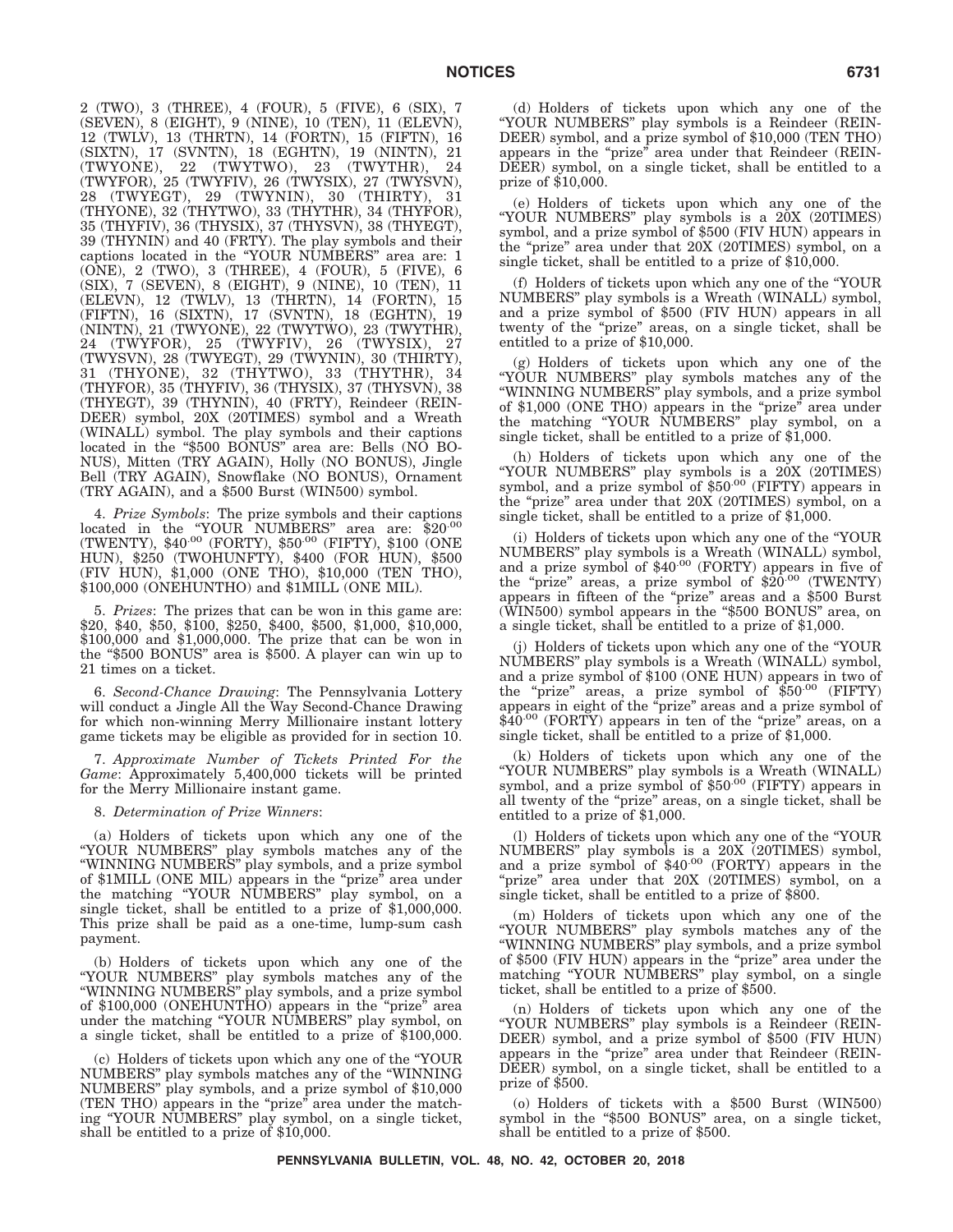(p) Holders of tickets upon which any one of the "YOUR NUMBERS" play symbols is a Wreath (WINALL)<br>symbol, and a prize symbol of \$40<sup>.00</sup> (FORTY) appears in five of the "prize" areas and a prize symbol of \$20.00 (TWENTY) appears in fifteen of the ''prize'' areas, on a single ticket, shall be entitled to a prize of \$500.

(q) Holders of tickets upon which any one of the ''YOUR NUMBERS'' play symbols matches any of the ''WINNING NUMBERS'' play symbols, and a prize symbol of \$400 (FOR HUN) appears in the "prize" area under the matching ''YOUR NUMBERS'' play symbol, on a single ticket, shall be entitled to a prize of \$400.

(r) Holders of tickets upon which any one of the ''YOUR NUMBERS'' play symbols is a Reindeer (REINDEER) symbol, and a prize symbol of \$400 (FOR HUN) appears in the "prize" area under that Reindeer (REINDEER) symbol, on a single ticket, shall be entitled to a prize of \$400.

(s) Holders of tickets upon which any one of the ''YOUR NUMBERS'' play symbols is a 20X (20TIMES) symbol, and a prize symbol of \$20.00 (TWENTY) appears in the "prize" area under that 20X (20TIMES) symbol, on a single ticket, shall be entitled to a prize of \$400.

(t) Holders of tickets upon which any one of the ''YOUR NUMBERS'' play symbols is a Wreath (WINALL) symbol, and a prize symbol of \$20.00 (TWENTY) appears in all twenty of the "prize" areas, on a single ticket, shall be entitled to a prize of \$400.

(u) Holders of tickets upon which any one of the ''YOUR NUMBERS'' play symbols matches any of the ''WINNING NUMBERS'' play symbols, and a prize symbol of \$250 (TWOHUNFTY) appears in the "prize" area under the matching ''YOUR NUMBERS'' play symbol, on a single ticket, shall be entitled to a prize of \$250.

(v) Holders of tickets upon which any one of the ''YOUR NUMBERS'' play symbols is a Reindeer (REIN-DEER) symbol, and a prize symbol of \$250 (TWOHUNFTY) appears in the ''prize'' area under that Reindeer (REINDEER) symbol, on a single ticket, shall be entitled to a prize of \$250.

(w) Holders of tickets upon which any one of the ''YOUR NUMBERS'' play symbols matches any of the ''WINNING NUMBERS'' play symbols, and a prize symbol of \$100 (ONE HUN) appears in the "prize" area under the matching "YOUR NUMBERS" play symbol, on a single ticket, shall be entitled to a prize of \$100.

(x) Holders of tickets upon which any one of the ''YOUR NUMBERS'' play symbols is a Reindeer (REIN-DEER) symbol, and a prize symbol of \$100 (ONE HUN) appears in the "prize" area under that Reindeer (REIN-DEER) symbol, on a single ticket, shall be entitled to a prize of \$100.

(y) Holders of tickets upon which any one of the ''YOUR NUMBERS'' play symbols matches any of the ''WINNING NUMBERS'' play symbols, and a prize symbol of  $$50^{.00}$  (FIFTY) appears in the "prize" area under the matching ''YOUR NUMBERS'' play symbol, on a single ticket, shall be entitled to a prize of \$50.

(z) Holders of tickets upon which any one of the ''YOUR NUMBERS'' play symbols is a Reindeer (REIN-DEER) symbol, and a prize symbol of \$50.00 (FIFTY) appears in the ''prize'' area under that Reindeer (REIN-DEER) symbol, on a single ticket, shall be entitled to a prize of \$50.

(aa) Holders of tickets upon which any one of the ''YOUR NUMBERS'' play symbols matches any of the ''WINNING NUMBERS'' play symbols, and a prize symbol of \$40.00 (FORTY) appears in the "prize" area under the matching ''YOUR NUMBERS'' play symbol, on a single ticket, shall be entitled to a prize of \$40.

(bb) Holders of tickets upon which any one of the "YOUR NUMBERS" play symbols is a Reindeer (REIN-<br>DEER) symbol, and a prize symbol of \$40<sup>.00</sup> (FORTY) appears in the ''prize'' area under that Reindeer (REIN-DEER) symbol, on a single ticket, shall be entitled to a prize of \$40.

(cc) Holders of tickets upon which any one of the ''YOUR NUMBERS'' play symbols matches any of the ''WINNING NUMBERS'' play symbols, and a prize symbol of \$20 $\cdot$ <sup>00</sup> (TWENTY) appears in the "prize" area under the matching ''YOUR NUMBERS'' play symbol, on a single ticket, shall be entitled to a prize of \$20.

(dd) Holders of tickets upon which any one of the ''YOUR NUMBERS'' play symbols is a Reindeer (REIN-DEER) symbol, and a prize symbol of \$20.00 (TWENTY) appears in the ''prize'' area under that Reindeer (REIN-DEER) symbol, on a single ticket, shall be entitled to a prize of \$20.

9. *Number and Description of Prizes and Approximate Odds*: The following table sets forth the approximate number of winners, amounts of prizes, and approximate odds of winning:

| When Any Of Your Numbers Match<br>Any Winning Number, Win Prize<br>Shown Under The Matching Number.<br>Win With: | <i>Bonus:</i> | Win:  | Approximate<br>$Od\bar{d}s$ Are 1 In: | Approximate<br>No. Of Winners<br>Per 5,400,000<br>Tickets |
|------------------------------------------------------------------------------------------------------------------|---------------|-------|---------------------------------------|-----------------------------------------------------------|
| \$20 w/ REINDEER                                                                                                 |               | \$20  | 15                                    | 360,000                                                   |
| \$20                                                                                                             |               | \$20  | 15                                    | 360,000                                                   |
| $$20 \times 2$                                                                                                   |               | \$40  | 60                                    | 90,000                                                    |
| \$40 w/ REINDEER                                                                                                 |               | \$40  | 30                                    | 180,000                                                   |
| \$40                                                                                                             |               | \$40  | 60                                    | 90,000                                                    |
| \$50 w/ REINDEER                                                                                                 |               | \$50  | 42.86                                 | 126,000                                                   |
| \$50                                                                                                             |               | \$50  | 42.86                                 | 126,000                                                   |
| $$20 \times 5$                                                                                                   |               | \$100 | 300                                   | 18,000                                                    |
| $$50 \times 2$                                                                                                   |               | \$100 | 300                                   | 18,000                                                    |
| $(40 \times 2) + 20$                                                                                             |               | \$100 | 300                                   | 18,000                                                    |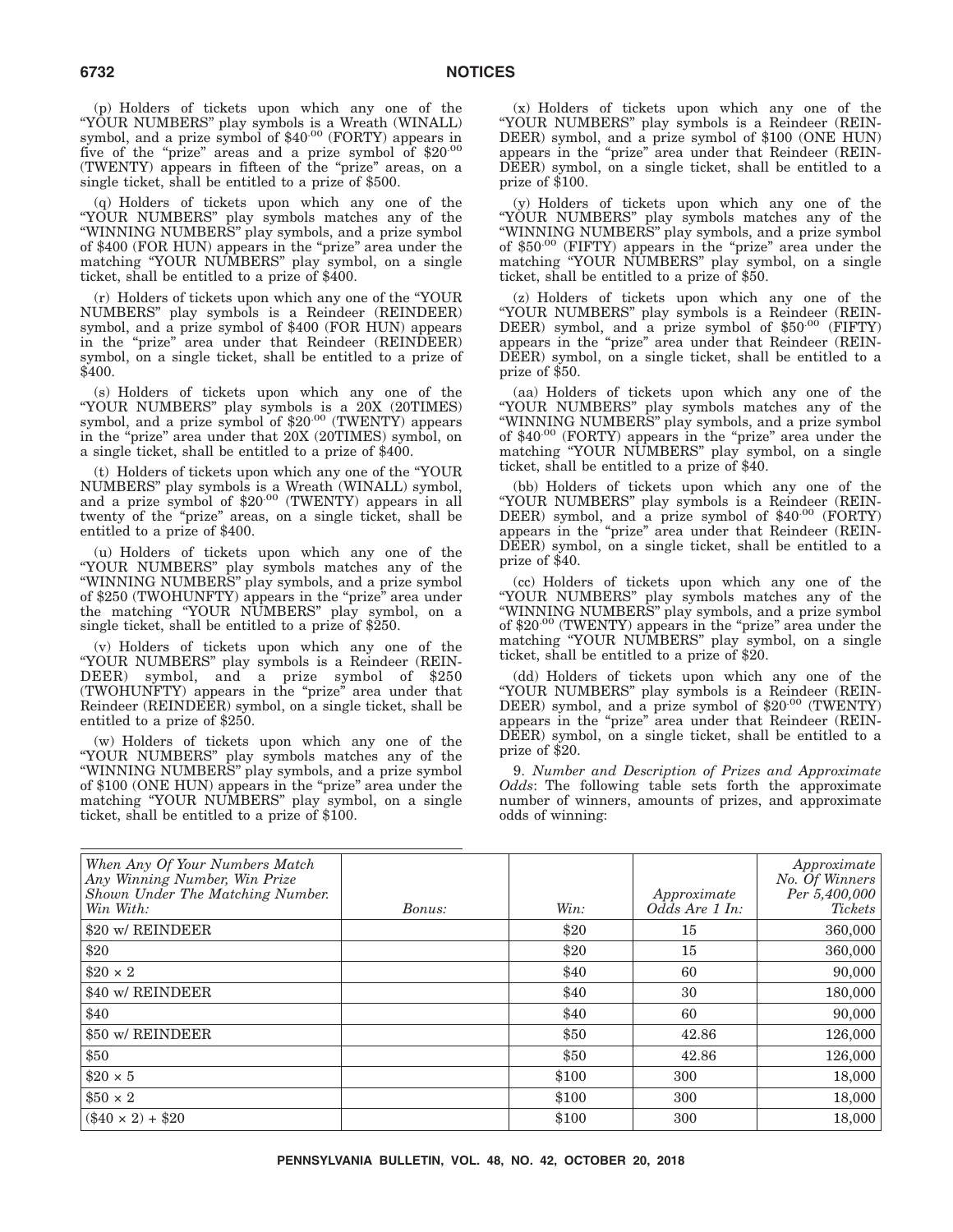| When Any Of Your Numbers Match<br>Any Winning Number, Win Prize<br>Shown Under The Matching Number.<br>Win With: | <i>Bonus:</i>        | Win:     | Approximate<br>Odds Are 1 In: | Approximate<br>No. Of Winners<br>Per 5,400,000<br>Tickets |
|------------------------------------------------------------------------------------------------------------------|----------------------|----------|-------------------------------|-----------------------------------------------------------|
| $(\$20 w / REINDER) + (\$20 x 4)$                                                                                |                      | \$100    | 150                           | 36,000                                                    |
| (\$20 w/ REINDEER) $\times$ 5                                                                                    |                      | \$100    | 150                           | 36,000                                                    |
| (\$50 w/ REINDEER) $\times$ 2                                                                                    |                      | \$100    | 150                           | 36,000                                                    |
| \$100 w/ REINDEER                                                                                                |                      | \$100    | 150                           | 36,000                                                    |
| \$100                                                                                                            |                      | \$100    | 150                           | 36,000                                                    |
| $$50 \times 5$                                                                                                   |                      | \$250    | 3,000                         | 1,800                                                     |
| $(\$20 \times 10) + \$50$                                                                                        |                      | \$250    | 4,000                         | 1,350                                                     |
| $(\$40 \times 5) + \$50$                                                                                         |                      | \$250    | 4,000                         | 1,350                                                     |
| $(($50 w/REINDER) \times 2) + $100 +$<br>\$50                                                                    |                      | \$250    | 4,000                         | 1,350                                                     |
| $(\$50$ w/ REINDEER) + $(\$20 \times 10)$                                                                        |                      | \$250    | 2,000                         | 2,700                                                     |
| (\$50 w/ REINDEER) $\times$ 5                                                                                    |                      | \$250    | 2,400                         | 2,250                                                     |
| \$250 w/ REINDEER                                                                                                |                      | \$250    | 2.400                         | 2,250                                                     |
| \$250                                                                                                            |                      | \$250    | 12,000                        | 450                                                       |
| WREATH w/ $(\$20 \times 20)$                                                                                     |                      | \$400    | 12,000                        | 450                                                       |
| \$20 w/20X                                                                                                       |                      | \$400    | 12,000                        | 450                                                       |
| \$400 w/ REINDEER                                                                                                |                      | \$400    | 120,000                       | 45                                                        |
| \$400                                                                                                            |                      | \$400    | 120,000                       | 45                                                        |
| WREATH w/ $(($40 \times 5) + ($20 \times 15))$                                                                   |                      | \$500    | 2,400                         | 2,250                                                     |
| $$50 \times 10$                                                                                                  |                      | \$500    | 120,000                       | 45                                                        |
| $$250 \times 2$                                                                                                  |                      | \$500    | 120,000                       | 45                                                        |
|                                                                                                                  | \$500 w/ \$500 BURST | \$500    | 1,411.76                      | 3,825                                                     |
| $(\$20 \text{ w}/ 20 \text{X}) + ($20 \times 5)$                                                                 |                      | \$500    | 24,000                        | 225                                                       |
| $(\$20 \text{ w}/ 20 \text{X}) + ($50 \times 2)$                                                                 |                      | \$500    | 24,000                        | 225                                                       |
| $(\$50$ w/ REINDEER) + $(\$20$ w/ $20X)$                                                                         |                      | \$500    | 4,800                         | 1,125                                                     |
| \$500 w/ REINDEER                                                                                                |                      | \$500    | 120,000                       | 45                                                        |
| \$500                                                                                                            |                      | \$500    | 120,000                       | 45                                                        |
| WREATH w/ $(\$50 \times 20)$                                                                                     |                      | \$1,000  | 24,000                        | 225                                                       |
| WREATH w/ $((\$100 \times 2) + (\$50 \times 8) +$<br>$(\$40 \times 10)$                                          |                      | \$1,000  | 24,000                        | 225                                                       |
| WREATH w/ $((\$40 \times 5) + (\$20 \times 15))$                                                                 | \$500 w/ \$500 BURST | \$1,000  | 5,714.29                      | 945                                                       |
| $$100 \times 10$                                                                                                 |                      | \$1,000  | 120,000                       | 45                                                        |
| $$250 \times 4$                                                                                                  |                      | \$1,000  | 120,000                       | 45                                                        |
| $$100 \times 5$                                                                                                  | \$500 w/ \$500 BURST | \$1,000  | 24,000                        | 225                                                       |
| $(\$20 \text{ w}/ 20 \text{X}) + ($20 \times 5)$                                                                 | \$500 w/ \$500 BURST | \$1,000  | 24,000                        | $225\,$                                                   |
| $(\$20 \text{ w}/ 20 \text{X}) + \$100$                                                                          | \$500 w/ \$500 BURST | \$1,000  | 24,000                        | 225                                                       |
| $(\$40 \text{ w}/ 20X) + ($100 \times 2)$                                                                        |                      | \$1,000  | 24,000                        | 225                                                       |
| $(\$100 \text{ w/}$ REINDEER) + $(\$20 \text{ w/} 20X)$                                                          | \$500 w/ \$500 BURST | \$1,000  | 24,000                        | $225\,$                                                   |
| \$50 w/20X                                                                                                       |                      | \$1,000  | 120,000                       | 45                                                        |
| \$1,000                                                                                                          |                      | \$1,000  | 120,000                       | $45\,$                                                    |
| WREATH w/ $(\$500 \times 20)$                                                                                    |                      | \$10,000 | 1,080,000                     | $\bf 5$                                                   |
| $(($50 w/ 20X) \times 9) + $500$                                                                                 | \$500 w/ \$500 BURST | \$10,000 | 1,080,000                     | $\bf 5$                                                   |
| \$500 w/20X                                                                                                      |                      | \$10,000 | 1,080,000                     | $\bf 5$                                                   |
| \$10,000 w/ REINDEER                                                                                             |                      | \$10,000 | 1,080,000                     | $\bf 5$                                                   |
| \$10,000                                                                                                         |                      | \$10,000 | 1,080,000                     | $\bf 5$                                                   |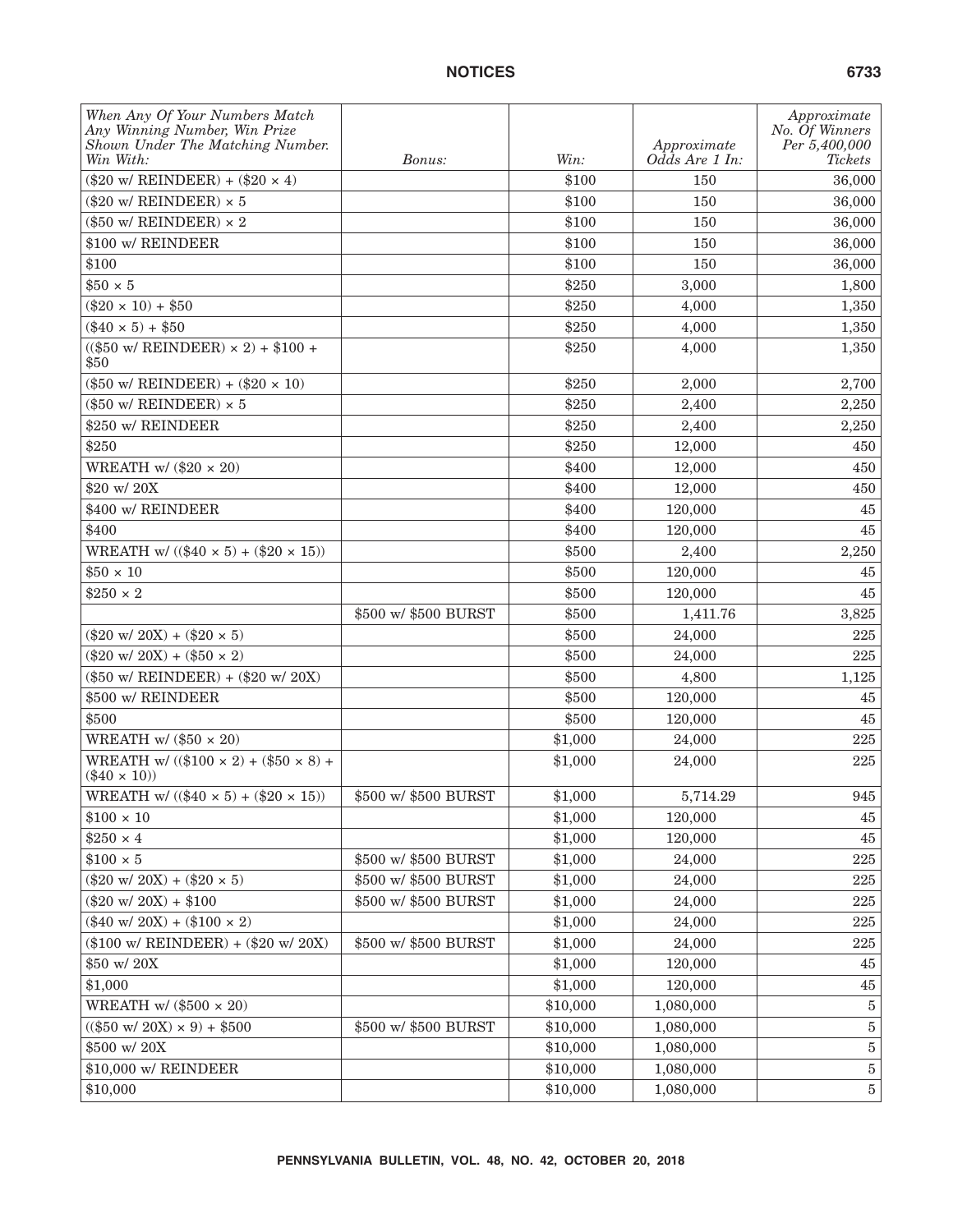| When Any Of Your Numbers Match<br>Any Winning Number, Win Prize<br>Shown Under The Matching Number.<br>Win With: | Bonus: | Win:        | Approximate<br>Odds Are 1 In: | Approximate<br>No. Of Winners<br>Per 5,400,000<br><i>Tickets</i> |
|------------------------------------------------------------------------------------------------------------------|--------|-------------|-------------------------------|------------------------------------------------------------------|
| \$100,000                                                                                                        |        | \$100,000   | 1,080,000                     |                                                                  |
| \$1,000,000                                                                                                      |        | \$1,000,000 | 1,080,000                     |                                                                  |

Reveal a "REINDEER" (REINDEER) symbol, win prize shown under that symbol automatically.

Reveal a "20X" (20TIMES) symbol, win 20 times the prize shown under that symbol.

Reveal a ''WREATH'' (WINALL) symbol, win all 20 prizes shown!

\$500 BONUS: Reveal a "\$500 BURST" (WIN500) symbol, win \$500 instantly. Bonus is played separately.

Prizes, including top prizes, are subject to availability at the time of purchase.

10. *Pennsylvania Lottery's Jingle All the Way Second-Chance Drawing for qualifying instant lottery game tickets (hereafter, the ''Drawing'').*

(a) *Qualifying Tickets*: Non-winning PA-1367 Merry Millionaire (\$20), PA-1368 Money Tree (\$10), PA-1369 Cash Kringle (\$5), PA-1370 Sleigh Bell\$ (\$3), PA-1371 Frosty the Doughman (\$2) and PA-1372 Reindeer Games (\$1) instant lottery game tickets (''Qualifying Tickets'') are eligible for entry in the Drawing.

(b) *Participation and Entry*:

(1) Entrants must be members of the Pennsylvania Lottery VIP Players Club to participate in the Drawing. To join the VIP Players Club, visit http://www.palottery. state.pa.us/vipplayersclub/login.aspx. Becoming a VIP Players Club member is free.

(2) To enter the Drawing, entrants must submit the identifying information from at least one Qualifying Ticket via the Drawing's promotional website, available at http://www.palottery.com, or the Pennsylvania Lottery's official mobile application during the entry period. The identifying information from a Qualifying Ticket may be submitted only once in the Drawing. No other method of submission will be accepted, and entries submitted using any other method, including entries mailed or handdelivered to the Pennsylvania Lottery, are not valid and will be disqualified.

(3) Each entry must be complete and the information supplied by the entrant must be accurate. Incomplete entries cannot be accepted.

(4) Only one claimant per entry allowed.

(5) Entrants must be 18 years of age or older.

(6) Players may submit the identifying information from an unlimited number of Qualifying Tickets in the Drawing.

(7) Once an entry has been submitted it cannot be withdrawn or changed.

#### (c) *Drawing Description.*

(1) The Lottery will conduct one Jingle All the Way Second-Chance Drawing for qualifying instant lottery game tickets. All time references are Eastern Prevailing Time.

(2) All entries received after 11:59:59 p.m. October 22, 2018, through 11:59:59 p.m. January 3, 2019, will be entered into the Drawing to be held between January 4, 2019 and January 14, 2019.

(3) The entry period for the Drawing will be posted to the Pennsylvania Lottery's publicly accessible website.

(4) The number of entries an entrant will receive for the Drawing is determined by the purchase price of the Qualifying Ticket entered and the Multiplier Prize, if applicable. The respective purchase price and corresponding number of entries for the Qualifying Ticket is as follows: PA-1367 Merry Millionaire (\$20) = 20 entries; PA-1368 Money Tree (\$10) = 10 entries; PA-1369 Cash Kringle  $(\$5) = 5$  entries; PA-1370 Sleigh Bell $$(\$3) = 3$ entries; PA-1371 Frosty the Doughman (\$2) = 2 entries; and PA-1372 Reindeer Games  $(\$1) = 1$  entry.

(5) When a Qualifying Ticket is entered into the Drawing, the entry has a chance to be multiplied by twenty (20), fifty (50) or one hundred (100). Each Qualifying Ticket will have a predetermined ticket file assigned at the time the ticket is printed that will determine whether an entry will be multiplied. If an entry is multiplied, the entrant will be notified during the entry process.

(6) Players may review prizes won and their entries for the Drawing via the Drawing's promotional website.

(d) *Prizes Available to be Won, Determination of Winners, and Odds of Winning.*

(1) The prize entitlements described below are subject to all restrictions and limitations described in section 10(e), or mentioned anywhere else in these rules.

(2) The following table sets forth the approximate number of Multiplier Prizes and the approximate odds of winning a Multiplier Prize:

| Qualifying Ticket   | Approximate<br>Odds of 20X<br>Multiplier Are 1 in: | Approximate<br>Odds of 50X<br>Multiplier Are 1 in: | Approximate<br>Odds of 100X<br>Multiplier Are 1 in: |
|---------------------|----------------------------------------------------|----------------------------------------------------|-----------------------------------------------------|
| Merry Millionaire   | 10                                                 | 20                                                 | 100                                                 |
| Money Tree          | 10                                                 | 20                                                 | 100                                                 |
| Cash Kringle        | 10                                                 | 20                                                 | 100                                                 |
| Sleigh Bell\$       | 10                                                 | 20                                                 | 100                                                 |
| Frosty the Doughman | 10                                                 | 20                                                 | 100                                                 |
| Reindeer Games      | 10                                                 | 20                                                 | 100                                                 |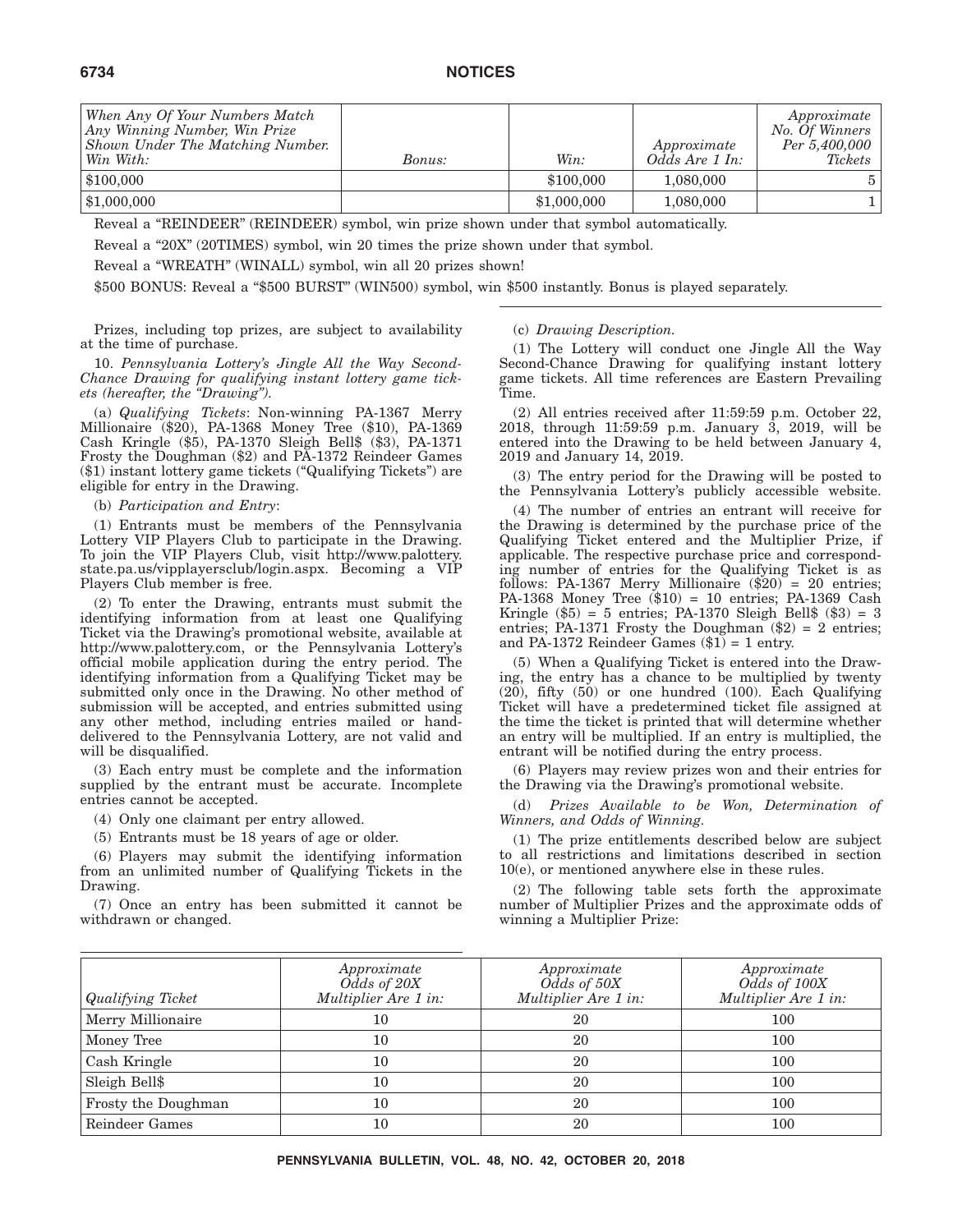(3) The Lottery will conduct one Drawing from among all the entries received during the entry period as described in section 10(c).

(i) The first entry selected in the Drawing will be a winning entry and the entrant who submitted the winning entry shall each be entitled to a prize of \$100,000, less required income tax withholding.

(ii) The second through the fifth entries selected in the Drawing will be winning entries and the entrants who submitted the winning entries shall each be entitled to a prize of \$50,000, less required income tax withholding.

(iii) The sixth through the tenth entries selected in the Drawing will be winning entries and the entrants who submitted the winning entries shall each be entitled to a prize of \$10,000, less required income tax withholding.

(iv) The eleventh through the twentieth entries selected in the Drawing will be winning entries and the entrants who submitted the winning entries shall each be entitled to a prize of \$5,000.

(4) All prizes will be paid as lump-sum cash payments.

(5) The number of winning entries to be selected for the Drawing will be posted to the Pennsylvania Lottery's publicly accessible website.

(6) The odds of winning in the Drawing depend upon the number of entries received for the Drawing.

(7) A computer-generated randomizer will be used to select the Drawing winners.

(e) *Drawing Restrictions.*

(1) To be eligible to participate in the Drawing, entrants must have complied with the requirements of these rules.

(2) The Lottery is not responsible for late, lost or misdirected entries not entered into the Drawing. The Lottery is not responsible for entries that are not entered into the Drawing because of incompatible internet browsers, mobile lottery application failure or other technical issues. If an entry is selected as a winner and rejected or otherwise disqualified during or following the Drawing, the Lottery will select another entry to replace the rejected or otherwise disqualified entry in accordance with these rules and Lottery procedure.

(3) If any discrepancy exists between these rules and any material describing the Drawing, these rules shall govern.

(4) Employees of the Pennsylvania Lottery, MARC USA, Scientific Games International Inc., MDI Entertainment, LLC, and their subcontractors, or a spouse, child, brother, sister or parent residing as a member of the same household in the principle place of residence of any such person are not eligible to participate in the Drawing. Offer void where prohibited or restricted.

(5) The Pennsylvania Lottery reserves the right, in its sole discretion, to cancel or suspend the Drawing and change these rules if the Drawing cannot be conducted as planned due to errors in these rules or advertising, unauthorized intervention, tampering, fraud, technical errors, viruses, worms, bugs, or any other cause beyond the control of the Pennsylvania Lottery that, in the Pennsylvania Lottery's sole judgment, could corrupt or impair the administration, security, fairness, integrity, or proper conduct of the Drawing.

(6) All entries shall be subject to verification by the Pennsylvania Lottery.

(7) The Pennsylvania Lottery reserves the right, in its sole discretion, to disqualify an entrant found to be tampering with the operation of the Drawing or to be acting in violation of these rules or applicable law.

(8) The Drawing is governed by the laws of the Commonwealth of Pennsylvania. Applicable laws and regulations apply.

(9) Prizes must be claimed within one year of the drawing date of the drawing in which the prize was won. If no claim is made within one year of the drawing date of the drawing in which the prize was won, the right of an entrant to claim the prize won, if any, will expire and the prize money will be paid into the State Lottery Fund and used for purposes provided by statute.

(10) Final determination of winners will be made by the Secretary, whose judgment will be final and binding.

(11) A prize awarded in the Drawing to a person who dies before receiving the prize shall be paid according to 61 Pa. Code § 811.16 (relating to prizes payable after death of a prize winner).

(12) A winner is responsible for all taxes arising from or in connection with any prize won.

(13) A player may only win the prize for which the player is first selected in the Drawing. Subsequent entries, from the same individual, selected in the Drawing will be disqualified and a replacement entry will be selected.

(14) Prizes are not transferrable.

(15) Other restrictions may apply.

11. *Retailer Incentive Awards*: The Lottery may conduct a separate Retailer Incentive Program for retailers who sell Merry Millionaire instant lottery game tickets.

12. *Retailer Bonus*: The Lottery may offer a retailer bonus in connection with the sale of Pennsylvania instant lottery game tickets. If a retailer bonus is offered, a Lottery retailer shall be eligible for a bonus as described in this section. Lottery retailers who sell a winning ticket that entitles the ticket holder to a prize, either payable in a single installment or having a guaranteed minimum payout, of at least \$100,000 and not exceeding \$500,000 shall be paid a bonus of \$500. Lottery retailers who sell a winning ticket that entitles the ticket holder to a prize, either payable in a single installment or having a guaranteed minimum payout, of at least \$500,001 and not exceeding \$1,000,000 shall be paid a bonus of \$5,000. Lottery retailers who sell a winning ticket that entitles the ticket holder to a prize, either payable in a single installment or having a guaranteed minimum payout, of at least \$1,000,001 and not exceeding \$10,000,000 shall be paid a bonus of \$10,000. A Lottery retailer is entitled only to the largest bonus for which he qualifies on a winning ticket. A bonus will be initiated for payment after the instant ticket is claimed and validated. A bonus will not be awarded to a Lottery retailer that sells a nonwinning Pennsylvania Lottery instant ticket used to enter a Pennsylvania Lottery second-chance drawing or promotion that is subsequently selected to win a prize.

13. *Unclaimed Prize Money*: For a period of 1 year from the announced close of Merry Millionaire, prize money from winning Merry Millionaire instant lottery game tickets will be retained by the Secretary for payment to the persons entitled thereto. If no claim is made within 1 year of the announced close of the Merry Millionaire instant lottery game, the right of a ticket holder to claim the prize represented by the ticket, if any,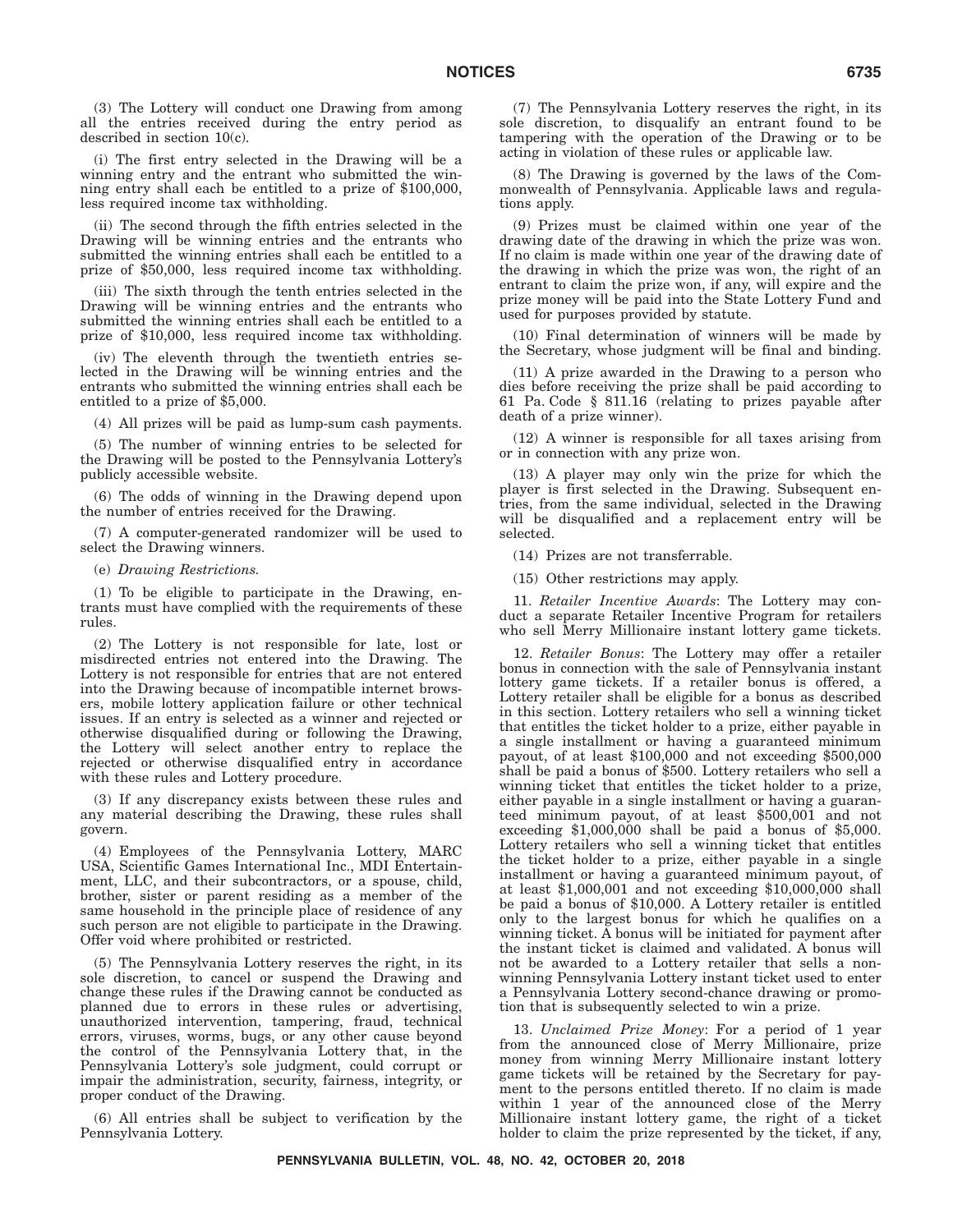will expire and the prize money will be paid into the State Lottery Fund and used for purposes provided for by statute.

14. *Governing Law*: In purchasing a ticket, the customer agrees to comply with and abide by the State Lottery Law (72 P.S. §§ 3761-101—3761-314), 61 Pa. Code Part V (relating to State Lotteries) and the provisions contained in this notice.

15. *Termination of the Game*: The Secretary may announce a termination date, after which no further tickets from this game may be sold. The announcement will be disseminated through media used to advertise or promote Merry Millionaire or through normal communications methods.

> C. DANIEL HASSELL, *Secretary*

[Pa.B. Doc. No. 18-1628. Filed for public inspection October 19, 2018, 9:00 a.m.]

# **DEPARTMENT OF REVENUE**

#### **Pennsylvania Money Tree Instant Lottery Game 1368**

Under the State Lottery Law (72 P.S. §§ 3761-101— 3761-314) and 61 Pa. Code § 819.203 (relating to notice of instant game rules), the Secretary of Revenue hereby provides public notice of the rules for the following instant lottery game:

1. *Name*: The name of the game is Pennsylvania Money Tree (hereinafter referred to as ''Money Tree''). The game number is PA-1368.

2. *Price*: The price of a Money Tree instant lottery game ticket is \$10.

3. *Play Symbols*: Each Money Tree instant lottery game ticket will contain one play area featuring a ''WINNING NUMBERS'' area, a ''YOUR NUMBERS'' area and a ''BONUS'' area. The play symbols and their captions located in the ''WINNING NUMBERS'' area are: 1 (ONE), 2 (TWO), 3 (THREE), 4 (FOUR), 5 (FIVE), 6 (SIX), 7 (SEVEN), 8 (EIGHT), 9 (NINE), 10 (TEN), 11 (ELEVN), 12 (TWLV), 13 (THRTN), 14 (FORTN), 15 (FIFTN), 16 (SIXTN), 17 (SVNTN), 18 (EGHTN), 19 (NINTN), 20 (TWENT), 21 (TWYONE), 22 (TWYTWO), 23 (TWYTHR), 24 (TWYFOR), 25 (TWYFIV), 26 (TWYSIX), 27 (TWYSVN), 28 (TWYEGT), 29 (TWYNIN), 30 (THIRT), 31 (THYONE), 32 (THYTWO), 33 (THYTHR), 34 (THYFOR), 35 (THYFIV), 36 (THYSIX), 37 (THYSVN), 38 (THYEGT), 39 (THYNIN) and 40 (FRTY). The play symbols and their captions located in the ''YOUR NUMBERS'' area are: 1 (ONE), 2 (TWO), 3 (THREE), 4 (FOUR), 5 (FIVE), 6 (SIX), 7 (SEVEN), 8 (EIGHT), 9 (NINE), 10 (TEN), 11 (ELEVN), 12 (TWLV), 13 (THRTN), 14 (FORTN), 15 (FIFTN), 16 (SIXTN), 17 (SVNTN), 18 (EGHTN), 19 (NINTN), 20 (TWENT), 21 (TWYONE), 22 (TWYTWO), 23 (TWYTHR), 24 (TWYFOR), 25 (TWYFIV), 26 (TWYSIX), 27 (TWYSVN), 28 (TWYEGT), 29 (TWYNIN), 30 (THIRT), 31 (THYONE), 32 (THYTWO), 33 (THYTHR), 34 (THYFOR), 35 (THYFIV), 36 (THYSIX), 37 (THYSVN), 38 (THYEGT), 39 (THYNIN), 40 (FRTY), Present (PRESENT) symbol and a Tree (WINALL) symbol. The play symbols and their captions located in the ''BONUS'' area are: 2X (2TIMES) symbol, 10X (10TIMES) symbol, NO BONUS (TRY AGAIN) symbol and a TRY AGAIN (NO BONUS) symbol.

4. *Prize Symbols*: The prize symbols and their captions located in the "YOUR NUMBERS" area are: \$10.00 (TEN DOL), \$15.00 (FIFTEEN), \$20.00 (TWENTY), \$30.00 (THIRTY), \$50.00 (FIFTY), \$100 (ONE HUN), \$150 (ONE FTY), \$200 (TWO HUN), \$400 (FOR HUN), \$500 (FIV HUN), \$1,000 (ONE THO), \$10,000 (TEN THO) and \$300,000 (THRHUNTHO).

5. *Prizes*: The prizes that can be won in this game are: \$10, \$15, \$20, \$30, \$50, \$100, \$150, \$200, \$400, \$500, \$1,000, \$10,000 and \$300,000. The player can win up to 15 times on a ticket.

6. *Second-Chance Drawing*: The Pennsylvania Lottery will conduct a Jingle All the Way Second-Chance Drawing for which non-winning Money Tree instant lottery game tickets may be eligible as provided for in section 10.

7. *Approximate Number of Tickets Printed For the Game*: Approximately 6,600,000 tickets will be printed for the Money Tree instant lottery game.

8. *Determination of Prize Winners*:

(a) Holders of tickets upon which any one of the ''YOUR NUMBERS'' play symbols matches any of the ''WINNING NUMBERS'' play symbols and a prize symbol of \$300,000 (THRHUNTHO) appears in the "prize" area under the matching "YOUR NUMBERS" play symbol, on a single ticket, shall be entitled to a prize of \$300,000.

(b) Holders of tickets upon which any one of the ''YOUR NUMBERS'' play symbols matches any of the ''WINNING NUMBERS'' play symbols and a prize symbol of \$10,000 (TEN THO) appears in the ''prize'' area under the matching ''YOUR NUMBERS'' play symbol, on a single ticket, shall be entitled to a prize of \$10,000.

(c) Holders of tickets upon which any one of the ''YOUR NUMBERS'' play symbols matches any of the ''WINNING NUMBERS'' play symbols and a prize symbol of \$1,000 (ONE THO) appears in the "prize" area under the matching ''YOUR NUMBERS'' play symbol and upon which a 10X (10TIMES) symbol appears in the ''BONUS'' area, on a single ticket, shall be entitled to a prize of \$1,000.

(d) Holders of tickets upon which any one of the ''YOUR NUMBERS'' play symbols matches any one of the ''WINNING NUMBERS'' play symbols and a prize symbol of \$1,000 (ONE THO) appears in the ''prize'' area under the matching ''YOUR NUMBERS'' play symbol, on a single ticket, shall be entitled to a prize of \$1,000.

(e) Holders of tickets upon which any one of the ''YOUR NUMBERS'' play symbols is a Present (PRES-ENT) symbol, and a prize symbol of \$1,000 (ONE THO) appears in the "prize" area under that Present (PRES-ENT) symbol, on a single ticket, shall be entitled to a prize of \$1,000.

(f) Holders of tickets upon which any one of the ''YOUR NUMBERS'' play symbols matches any of the ''WINNING NUMBERS'' play symbols and a prize symbol of \$500 (FIV HUN) appears in the "prize" area under the matching "YOUR NUMBERS" play symbol, and upon which a 2X (2TIMES) symbol appears in the ''BONUS'' area, on a single ticket, shall be entitled to a prize of \$1,000.

(g) Holders of tickets upon which any one of the ''YOUR NUMBERS'' play symbols matches any of the ''WINNING NUMBERS'' play symbols and a prize symbol of \$100 (ONE HUN) appears in the "prize" area under the matching "YOUR NUMBERS" play symbol, and upon which a  $10X$  (10TIMES) symbol appears in the "BONUS" area, on a single ticket, shall be entitled to a prize of \$1,000.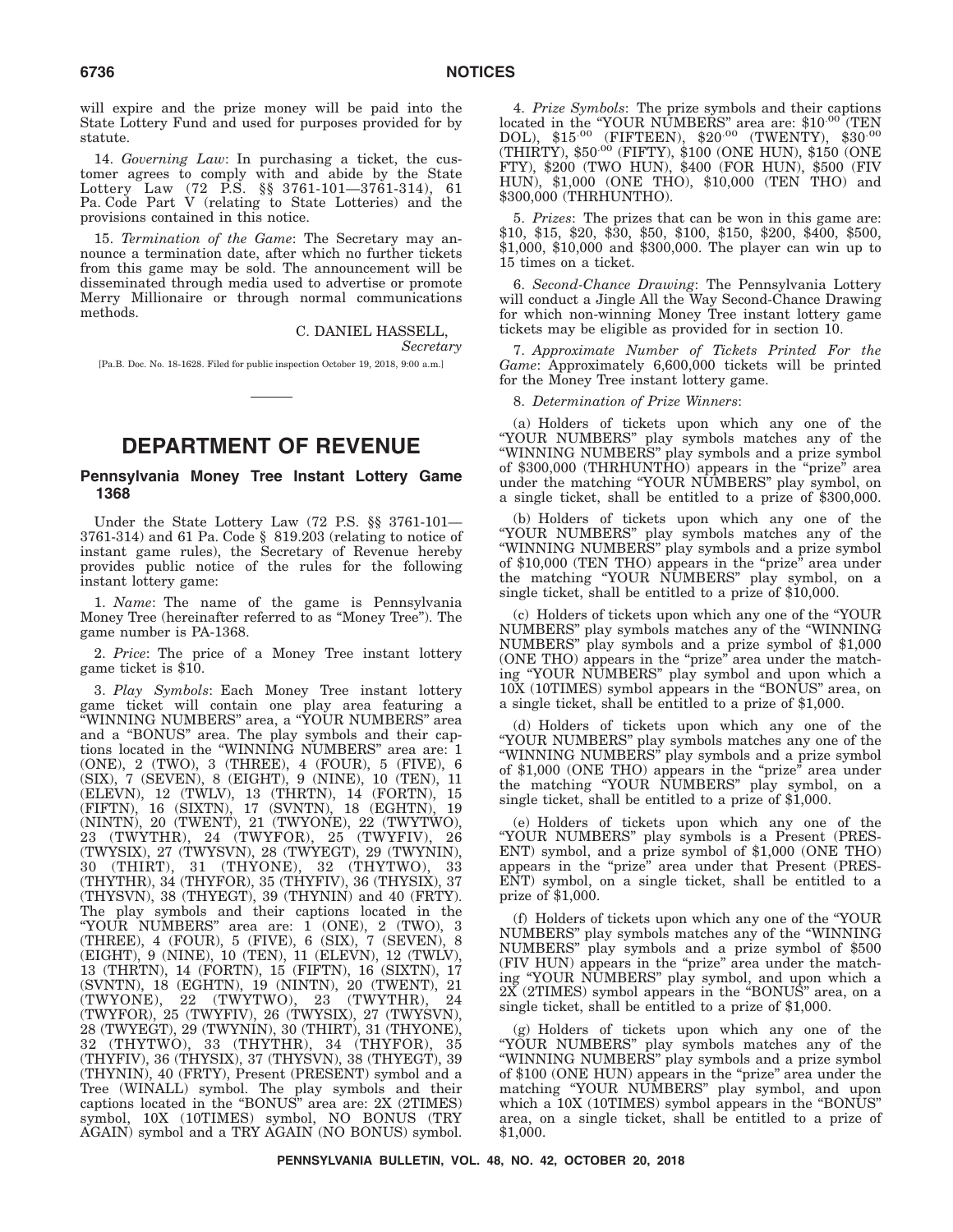(h) Holders of tickets upon which any one of the ''YOUR NUMBERS'' play symbols is a Tree (WINALL) symbol, and a prize symbol of \$100 (ONE HUN) appears in five of the "prize" areas and a prize symbol of  $$50^{00}$ (FIFTY) appears in ten of the ''prize'' areas, on a single ticket, shall be entitled to a prize of \$1,000.

(i) Holders of tickets upon which any one of the ''YOUR NUMBERS'' play symbols matches any of the ''WINNING NUMBERS'' play symbols and a prize symbol of \$500 (FIV HUN) appears in the "prize" area under the matching ''YOUR NUMBERS'' play symbol, on a single ticket, shall be entitled to a prize of \$500.

(j) Holders of tickets upon which any one of the ''YOUR NUMBERS'' play symbols is a Present (PRESENT) symbol, and a prize symbol of \$500 (FIV HUN) appears in the "prize" area under that Present (PRESENT) symbol, on a single ticket, shall be entitled to a prize of \$500.

(k) Holders of tickets upon which any one of the ''YOUR NUMBERS'' play symbols matches any of the ''WINNING NUMBERS'' play symbols and a prize symbol of \$50 (FIFTY) appears in the "prize" area under the matching "YOUR NUMBERS" play symbol, and upon which a  $10X$  (10TIMES) symbol appears in the "BONUS" area, on a single ticket, shall be entitled to a prize of \$500.

(l) Holders of tickets upon which any one of the ''YOUR NUMBERS'' play symbols matches any of the ''WINNING NUMBERS'' play symbols and a prize symbol of \$50 (FIFTY) appears in the ''prize'' area under the matching ''YOUR NUMBERS'' play symbol, and upon which a 10X (10TIMES) symbol appears in the ''BONUS'' area, on a single ticket, shall be entitled to a prize of \$500.

(m) Holders of tickets upon which any one of the ''YOUR NUMBERS'' play symbols is a Tree (WINALL) symbol, and a prize symbol of \$100 (ONE HUN) appears in three of the "prize" areas, a prize symbol of  $$50^{00}$ (FIFTY) appears in two of the "prize" areas and a prize symbol of \$10.00 (TEN DOL) appears in ten of the "prize" areas, on a single ticket, shall be entitled to a prize of \$500.

(n) Holders of tickets upon which any one of the ''YOUR NUMBERS'' play symbols matches any of the ''WINNING NUMBERS'' play symbols and a prize symbol of \$400 (FOR HUN) appears in the "prize" area under the matching "YOUR NUMBERS" play symbol, on a single ticket, shall be entitled to a prize of \$400.

(o) Holders of tickets upon which any one of the ''YOUR NUMBERS'' play symbols is a Present (PRES-ENT) symbol, and a prize symbol of \$400 (FOR HUN) appears in the "prize" area under that Present (PRES-ENT) symbol, on a single ticket, shall be entitled to a prize of \$400.

(p) Holders of tickets upon which any one of the "YOUR NUMBERS" play symbols is a Tree (WINALL)<br>symbol, and a prize symbol of \$50<sup>.00</sup> (FIFTY) appears in five of the "prize" areas and a prize symbol of \$15.00 (FIFTEEN) appears in ten of the ''prize'' areas, on a single ticket, shall be entitled to a prize of \$400.

(q) Holders of tickets upon which any one of the ''YOUR NUMBERS'' play symbols matches any of the ''WINNING NUMBERS'' play symbols and a prize symbol of \$150 (ONE FTY) appears in the "prize" area under the matching "YOUR NUMBERS" play symbol, and upon which a 2X (2TIMES) symbol appears in the "BONUS" area, on a single ticket, shall be entitled to a prize of \$300.

(r) Holders of tickets upon which any one of the ''YOUR NUMBERS'' play symbols matches any of the ''WINNING NUMBERS'' play symbols and a prize symbol of \$200 (TWO HUN) appears in the ''prize'' area under the matching "YOUR NUMBERS" play symbol, on a single ticket, shall be entitled to a prize of \$200.

(s) Holders of tickets upon which any one of the ''YOUR NUMBERS'' play symbols is a Present (PRES-ENT) symbol, and a prize symbol of \$200 (TWO HUN) appears in the "prize" area under that Present (PRES-ENT) symbol, on a single ticket, shall be entitled to a prize of \$200.

(t) Holders of tickets upon which any one of the ''YOUR NUMBERS'' play symbols matches any of the ''WINNING NUMBERS'' play symbols and a prize symbol of \$20.00 (TWENTY) appears in the "prize" area under the matching ''YOUR NUMBERS'' play symbol, and upon which a 10X (10TIMES) symbol appears in the ''BONUS'' area, on a single ticket, shall be entitled to a prize of \$200.

(u) Holders of tickets upon which any one of the "YOUR NUMBERS" play symbols is a Tree (WINALL)<br>symbol, and a prize symbol of \$20<sup>.00</sup> (TWENTY) appears in five of the ''prize'' areas and a prize symbol of \$10.00 (TEN DOL) appears in ten of the ''prize'' areas, on a single ticket, shall be entitled to a prize of \$200.

(v) Holders of tickets upon which any one of the ''YOUR NUMBERS'' play symbols matches any of the ''WINNING NUMBERS'' play symbols and a prize symbol of \$150 (ONE FTY) appears in the "prize" area under the matching ''YOUR NUMBERS'' play symbol, on a single ticket, shall be entitled to a prize of \$150.

(w) Holders of tickets upon which any one of the ''YOUR NUMBERS'' play symbols is a Present (PRES-ENT) symbol, and a prize symbol of \$150 (ONE FTY) appears in the "prize" area under that Present (PRES-ENT) symbol, on a single ticket, shall be entitled to a prize of \$150.

(x) Holders of tickets upon which any one of the ''YOUR NUMBERS'' play symbols matches any of the ''WINNING NUMBERS'' play symbols and a prize symbol of \$15.00 (FIFTEEN) appears in the "prize" area under the matching "YOUR NUMBERS" play symbol, and upon which a  $10X$  (10TIMES) symbol appears in the "BONUS" area, on a single ticket, shall be entitled to a prize of \$150.

(y) Holders of tickets upon which any one of the "YOUR NUMBERS" play symbols is a Tree (WINALL) symbol, and a prize symbol of \$10.00 (TEN DOL) appears in all fifteen of the "prize" areas, on a single ticket, shall be entitled to a prize of \$150.

(z) Holders of tickets upon which any one of the ''YOUR NUMBERS'' play symbols matches any of the ''WINNING NUMBERS'' play symbols and a prize symbol of \$100 (ONE HUN) appears in the "prize" area under the matching "YOUR NUMBERS" play symbol, on a single ticket, shall be entitled to a prize of \$100.

(aa) Holders of tickets upon which any one of the ''YOUR NUMBERS'' play symbols is a Present (PRES-ENT) symbol, and a prize symbol of \$100 (ONE HUN) appears in the "prize" area under that Present (PRES-ENT) symbol, on a single ticket, shall be entitled to a prize of \$100.

(bb) Holders of tickets upon which any one of the ''YOUR NUMBERS'' play symbols matches any of the ''WINNING NUMBERS'' play symbols and a prize symbol of  $$50^{.00}$  (FIFTY) appears in the "prize" area under the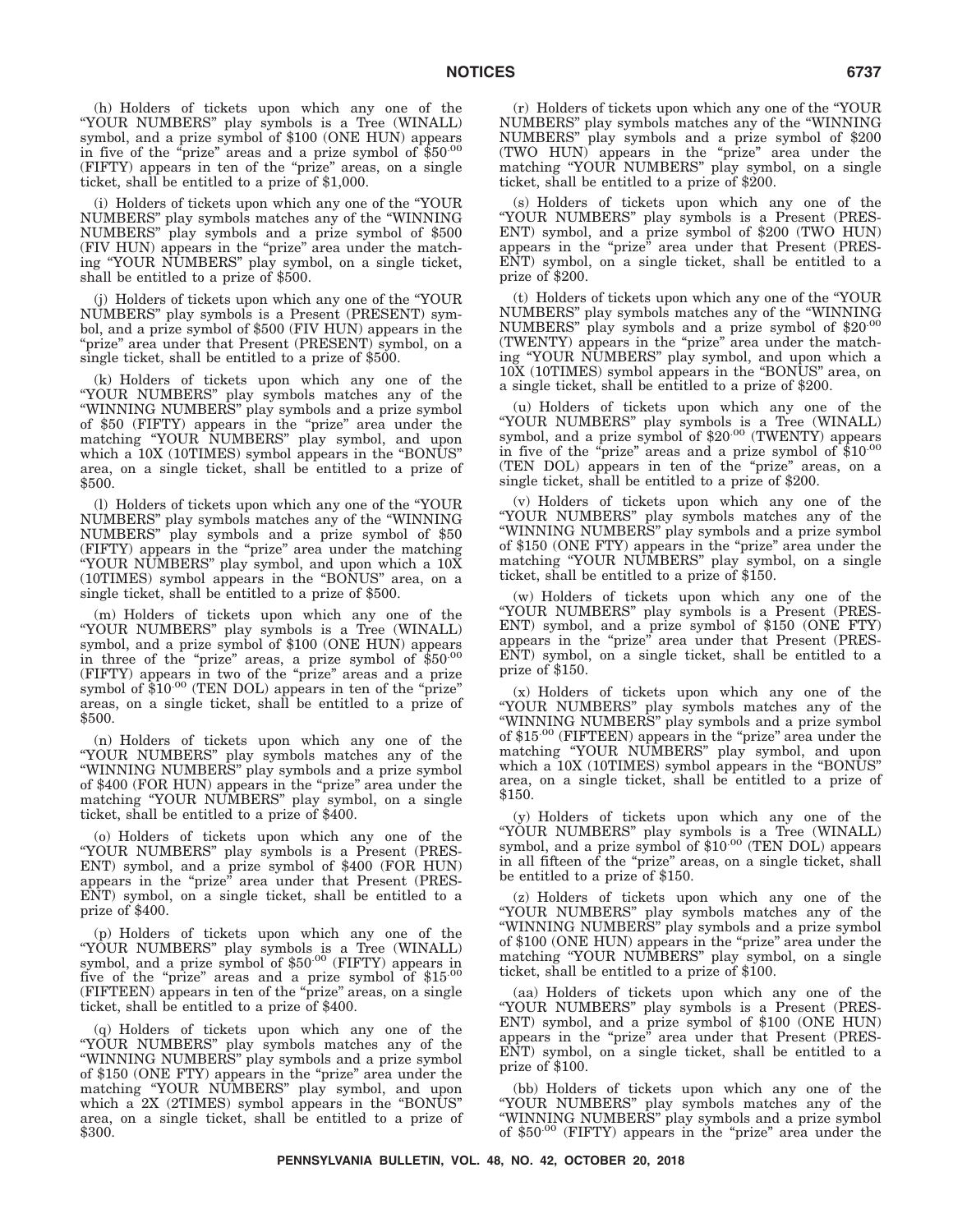matching ''YOUR NUMBERS'' play symbol, and upon which a 2X (2TIMES) symbol appears in the ''BONUS'' area, on a single ticket, shall be entitled to a prize of \$100.

(cc) Holders of tickets upon which any one of the ''YOUR NUMBERS'' play symbols matches any of the "WINNING NUMBERS" play symbols and a prize symbol of \$10.00 (TEN DOL) appears in the "prize" area under the matching ''YOUR NUMBERS'' play symbol, and upon which a  $10X$  (10TIMES) symbol appears in the "BONUS" area, on a single ticket, shall be entitled to a prize of \$100.

(dd) Holders of tickets upon which any one of the ''YOUR NUMBERS'' play symbols matches any of the ''WINNING NUMBERS'' play symbols and a prize symbol of \$50.00 (FIFTY) appears in the "prize" area under the matching "YOUR NUMBERS" play symbol, on a single ticket, shall be entitled to a prize of \$50.

(ee) Holders of tickets upon which any one of the ''YOUR NUMBERS'' play symbols is a Present (PRES-ENT) symbol, and a prize symbol of \$50.00 (FIFTY) appears in the "prize" area under that Present (PRES-ENT) symbol, on a single ticket, shall be entitled to a prize of \$50.

(ff) Holders of tickets upon which any one of the ''YOUR NUMBERS'' play symbols matches any of the ''WINNING NUMBERS'' play symbols and a prize symbol of \$30.00 (THRTY) appears in the "prize" area under the matching "YOUR NUMBERS" play symbol, on a single ticket, shall be entitled to a prize of \$30.

(gg) Holders of tickets upon which any one of the ''YOUR NUMBERS'' play symbols is a Present (PRES-ENT) symbol, and a prize symbol of \$30.00 (THIRTY) appears in the "prize" area under that Present (PRES-ENT) symbol, on a single ticket, shall be entitled to a prize of \$30.

(hh) Holders of tickets upon which any one of the ''YOUR NUMBERS'' play symbols matches any of the ''WINNING NUMBERS'' play symbols and a prize symbol of \$15.00 (FIFTEEN) appears in the "prize" area under the matching "YOUR NUMBERS" play symbol, and upon which a 2X (2TIMES) symbol appears in the "BONUS" area, on a single ticket, shall be entitled to a prize of \$30.

(ii) Holders of tickets upon which any one of the ''YOUR NUMBERS'' play symbols matches any of the

''WINNING NUMBERS'' play symbols and a prize symbol of \$20.00 (TWENTY) appears in the "prize" area under the matching ''YOUR NUMBERS'' play symbol, on a single ticket, shall be entitled to a prize of \$20.

(jj) Holders of tickets upon which any one of the ''YOUR NUMBERS'' play symbols is a Present (PRES-ENT) symbol, and a prize symbol of \$20.00 (TWENTY) appears in the "prize" area under that Present (PRES-ENT) symbol, on a single ticket, shall be entitled to a prize of \$20.

(kk) Holders of tickets upon which any one of the ''YOUR NUMBERS'' play symbols matches any of the ''WINNING NUMBERS'' play symbols and a prize symbol of  $$10^{.00}$  (TEN DOL) appears in the "prize" area under the matching ''YOUR NUMBERS'' play symbol, and upon which a 2X (2TIMES) symbol appears in the ''BONUS'' area, on a single ticket, shall be entitled to a prize of \$20.

(ll) Holders of tickets upon which any one of the ''YOUR NUMBERS'' play symbols matches any of the ''WINNING NUMBERS'' play symbols and a prize symbol of \$15.00 (FIFTEEN) appears in the "prize" area under the matching ''YOUR NUMBERS'' play symbol, on a single ticket, shall be entitled to a prize of \$15.

(mm) Holders of tickets upon which any one of the ''YOUR NUMBERS'' play symbols is a Present (PRES-ENT) symbol, and a prize symbol of \$15.00 (FIFTEEN) appears in the "prize" area under that Present (PRES-ENT) symbol, on a single ticket, shall be entitled to a prize of \$15.

(nn) Holders of tickets upon which any one of the ''YOUR NUMBERS'' play symbols matches any of the ''WINNING NUMBERS'' play symbols and a prize symbol of \$10<sup>.00</sup> (TEN DOL) appears in the "prize" area under the matching ''YOUR NUMBERS'' play symbol, on a single ticket, shall be entitled to a prize of \$10.

(oo) Holders of tickets upon which any one of the ''YOUR NUMBERS'' play symbols is a Present (PRES-ENT) symbol, and a prize symbol of  $$10^{.00}$  (TEN DOL) appears in the "prize" area under that Present (PRES-ENT) symbol, on a single ticket, shall be entitled to a prize of \$10.

9. *Number and Description of Prizes and Approximate Odds*: The following table sets forth the approximate number of winners, amounts of prizes, and approximate odds of winning:

| When Any Of Your Numbers Match Any<br>Winning Number, Win Prize Shown<br>Under The Matching Number.<br>Win With: | Bonus:    | Win: | Approximate<br>Odds Are 1 In: | Approximate<br>No. Of Winners<br>Per 6,600,000<br>Tickets |
|------------------------------------------------------------------------------------------------------------------|-----------|------|-------------------------------|-----------------------------------------------------------|
| \$10 w/ PRESENT                                                                                                  |           | \$10 | 19.35                         | 341,000                                                   |
| \$10                                                                                                             |           | \$10 | 15                            | 440,000                                                   |
| \$15 w/ PRESENT                                                                                                  |           | \$15 | 30                            | 220,000                                                   |
| \$15                                                                                                             |           | \$15 | 30                            | 220,000                                                   |
| $\$10\times2$                                                                                                    |           | \$20 | 300                           | 22,000                                                    |
| \$10                                                                                                             | 2X SYMBOL | \$20 | 28.57                         | 231,000                                                   |
| \$20 w/ PRESENT                                                                                                  |           | \$20 | 120                           | 55,000                                                    |
| \$20                                                                                                             |           | \$20 | 600                           | 11,000                                                    |
| $\$10 \times 3$                                                                                                  |           | \$30 | 600                           | 11,000                                                    |
| $$15 \times 2$                                                                                                   |           | \$30 | 600                           | 11,000                                                    |
| \$15                                                                                                             | 2X SYMBOL | \$30 | 600                           | 11,000                                                    |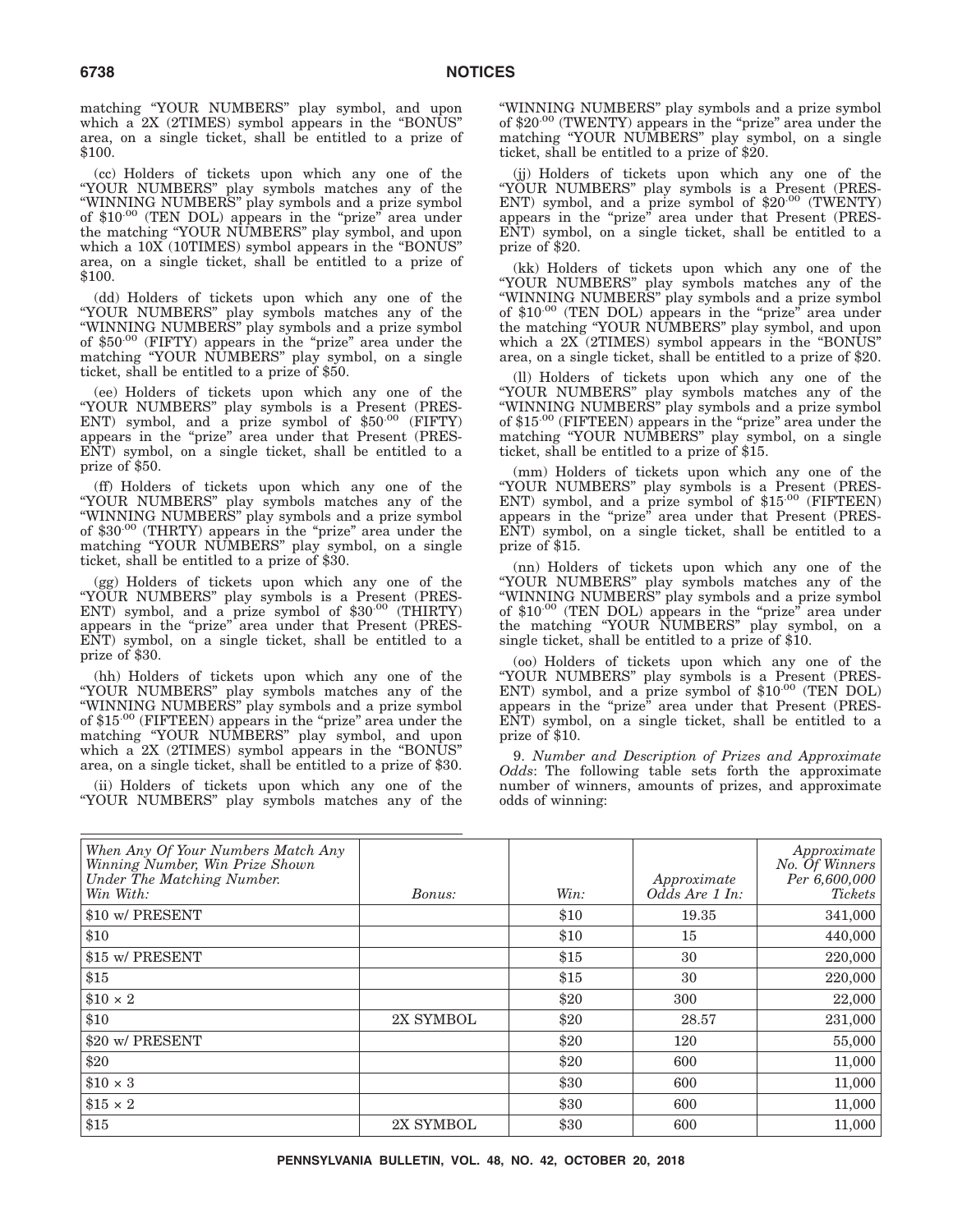| When Any Of Your Numbers Match Any                                    |            |         |                | Approximate                     |
|-----------------------------------------------------------------------|------------|---------|----------------|---------------------------------|
| Winning Number, Win Prize Shown<br>Under The Matching Number.         |            |         | Approximate    | No. Of Winners<br>Per 6,600,000 |
| Win With:                                                             | Bonus:     | Win:    | Odds Are 1 In: | <b>Tickets</b>                  |
| \$30 w/ PRESENT                                                       |            | \$30    | 200            | 33,000                          |
| \$30                                                                  |            | \$30    | 600            | 11,000                          |
| $$10 \times 5$                                                        |            | \$50    | 600            | 11,000                          |
| $(\$10 \times 3) + \$20$                                              |            | \$50    | 600            | 11,000                          |
| $(\$10 + \$15)$                                                       | 2X SYMBOL  | \$50    | 120            | 55,000                          |
| \$50 w/ PRESENT                                                       |            | \$50    | 300            | 22,000                          |
| \$50                                                                  |            | \$50    | 600            | 11,000                          |
| $$10 \times 10$                                                       |            | \$100   | 600            | 11,000                          |
| $$20 \times 5$                                                        |            | \$100   | 600            | 11,000                          |
| $$50 \times 2$                                                        |            | \$100   | 600            | 11,000                          |
| \$10                                                                  | 10X SYMBOL | \$100   | 200            | 33,000                          |
| \$50                                                                  | 2X SYMBOL  | \$100   | 600            | 11,000                          |
| \$100 w/ PRESENT                                                      |            | \$100   | 600            | 11,000                          |
| \$100                                                                 |            | \$100   | 600            | 11,000                          |
| TREE w/ $(\$10 \times 15)$                                            |            | \$150   | 461.54         | 14,300                          |
| $$50 \times 3$                                                        |            | \$150   | 24,000         | 275                             |
| $$10 + $15 + $50$                                                     | 2X SYMBOL  | \$150   | 24,000         | $275\,$                         |
| \$15                                                                  | 10X SYMBOL | \$150   | 24,000         | 275                             |
| $(\$30 \text{ w}/ \text{PRESENT}) + \$100 + \$20$                     |            | \$150   | 24,000         | 275                             |
| $(\$50$ w/ PRESENT) $\times$ 3                                        |            | \$150   | 24,000         | 275                             |
| \$150 w/ PRESENT                                                      |            | \$150   | 24,000         | $275\,$                         |
| \$150                                                                 |            | \$150   | 24,000         | 275                             |
| TREE w/ $((\$20 \times 5) + (\$10 \times 10))$                        |            | \$200   | 2,400          | 2,750                           |
| $$20 \times 10$                                                       |            | \$200   | 24,000         | 275                             |
| $$100 \times 2$$                                                      |            | \$200   | 24,000         | $275\,$                         |
| \$20                                                                  | 10X SYMBOL | \$200   | 4,000          | 1,650                           |
| $(\$50 \times 2)$                                                     | 2X SYMBOL  | \$200   | 12,000         | 550                             |
| $(($50 w/ PRESENT) \times 2) + ($50 \times 2)$                        |            | \$200   | 24,000         | 275                             |
| \$200 w/ PRESENT                                                      |            | \$200   | 24,000         | 275                             |
| \$200                                                                 |            | \$200   | 24,000         | 275                             |
| TREE w/ $(($50 \times 5) + ($15 \times 10))$                          |            | \$400   | 12,000         | 550                             |
| $$100 \times 4$                                                       |            | \$400   | 40,000         | 165                             |
| $(\$20 \times 2)$                                                     | 10X SYMBOL | \$400   | 30,000         | 220                             |
| $$100 \times 2$$                                                      | 2X SYMBOL  | \$400   | 40,000         | 165                             |
| $(\$200 \text{ w/ PRESENT}) \times 2$                                 |            | \$400   | 24,000         | 275                             |
| \$400 w/ PRESENT                                                      |            | \$400   | 40,000         | 165                             |
| \$400                                                                 |            | \$400   | 40,000         | 165                             |
| TREE w/ $((\$100 \times 3) + (\$50 \times 2) +$<br>$(\$10 \times 10)$ |            | \$500   | 8,000          | 825                             |
| $$50 \times 10$                                                       |            | \$500   | 20,000         | 55                              |
| $$100 \times 5$                                                       |            | \$500   | 20,000         | $55\,$                          |
| $$100 + $150$                                                         | 2X SYMBOL  | \$500   | 24,000         | $\bf 275$                       |
| \$50                                                                  | 10X SYMBOL | \$500   | 24,000         | $275\,$                         |
| \$500 w/ PRESENT                                                      |            | \$500   | 120,000        | 55                              |
| \$500                                                                 |            | \$500   | 120,000        | 55                              |
| TREE w/ $((\$100 \times 5) + (\$50 \times 10))$                       |            | \$1,000 | 24,000         | 275                             |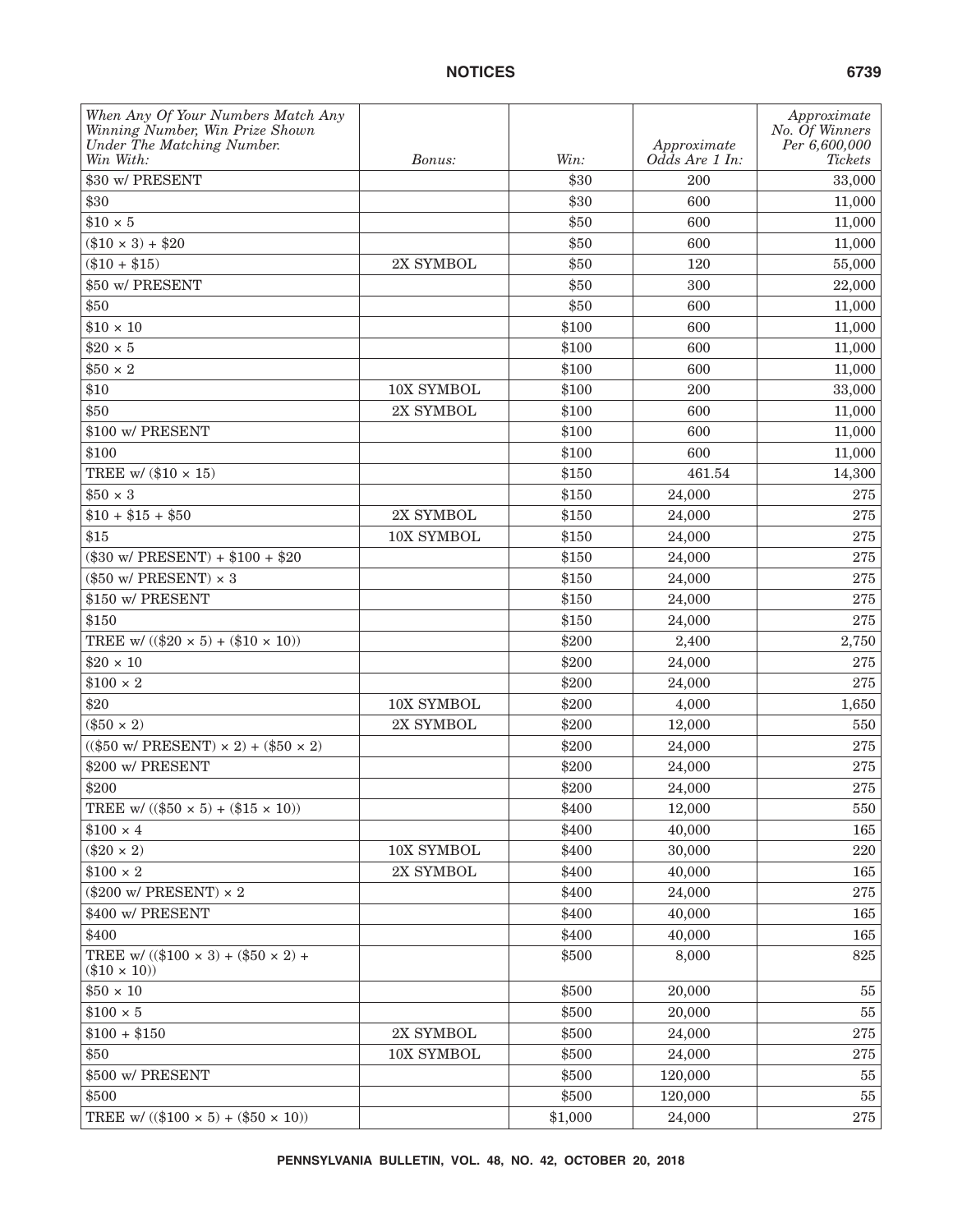| When Any Of Your Numbers Match Any<br>Winning Number, Win Prize Shown |            |           |                               | Approximate<br>No. Of Winners |
|-----------------------------------------------------------------------|------------|-----------|-------------------------------|-------------------------------|
| Under The Matching Number.<br>Win With:                               | Bonus:     | Win:      | Approximate<br>Odds Are 1 In: | Per 6,600,000<br>Tickets      |
| $$500 \times 2$                                                       |            | \$1,000   | 60,000                        | 110                           |
| \$100                                                                 | 10X SYMBOL | \$1,000   | 24,000                        | 275                           |
| \$500                                                                 | 2X SYMBOL  | \$1,000   | 24,000                        | 275                           |
| $((\$150 \text{ w/ PRESENT}) \times 4) + (\$200 \times 2)$            |            | \$1,000   | 60,000                        | 110                           |
| $(\$500 \text{ w/ PRESENT}) + \$400 + \$100$                          |            | \$1,000   | 60,000                        | 110                           |
| \$1,000 w/ PRESENT                                                    |            | \$1,000   | 60,000                        | 110                           |
| \$1,000                                                               |            | \$1,000   | 60,000                        | 110                           |
| $$1,000 \times 10$                                                    |            | \$10,000  | 660,000                       | 10 <sup>1</sup>               |
| \$1,000                                                               | 10X SYMBOL | \$10,000  | 660,000                       | 10 <sup>1</sup>               |
| \$10,000                                                              |            | \$10,000  | 660,000                       | 10 <sup>1</sup>               |
| \$300,000                                                             |            | \$300,000 | 660,000                       | 10                            |

Reveal a "PRESENT" (PRESENT) symbol, win prize shown under that symbol automatically.

Reveal a "TREE" (WINALL) symbol, win all 15 prizes shown!

BONUS: Reveal a "2X" (2TIMES) or "10X" (10TIMES) symbol, multiply any prize won in the play area below.

Prizes, including top prizes, are subject to availability at the time of purchase.

10. *Pennsylvania Lottery's Jingle All the Way Second-Chance Drawing for qualifying instant lottery game tickets (hereafter, the ''Drawing'').*

(a) *Qualifying Tickets*: Non-winning PA-1367 Merry Millionaire (\$20), PA-1368 Money Tree (\$10), PA-1369 Cash Kringle (\$5), PA-1370 Sleigh Bell\$ (\$3), PA-1371 Frosty the Doughman (\$2) and PA-1372 Reindeer Games (\$1) instant lottery game tickets (''Qualifying Tickets'') are eligible for entry in the Drawing.

#### (b) *Participation and Entry*:

(1) Entrants must be members of the Pennsylvania Lottery VIP Players Club to participate in the Drawing. To join the VIP Players Club, visit http:// www.palottery.state.pa.us/vipplayersclub/login.aspx. Becoming a VIP Players Club member is free.

(2) To enter the Drawing, entrants must submit the identifying information from at least one Qualifying Ticket via the Drawing's promotional website, available at http://www.palottery.com, or the Pennsylvania Lottery's official mobile application during the entry period. The identifying information from a Qualifying Ticket may be submitted only once in the Drawing. No other method of submission will be accepted, and entries submitted using any other method, including entries mailed or handdelivered to the Pennsylvania Lottery, are not valid and will be disqualified.

(3) Each entry must be complete and the information supplied by the entrant must be accurate. Incomplete entries cannot be accepted.

(4) Only one claimant per entry allowed.

(5) Entrants must be 18 years of age or older.

(6) Players may submit the identifying information from an unlimited number of Qualifying Tickets in the Drawing.

(7) Once an entry has been submitted it cannot be withdrawn or changed.

#### (c) *Drawing Description.*

(1) The Lottery will conduct one Jingle All the Way Second-Chance Drawing for qualifying instant lottery game tickets. All time references are Eastern Prevailing Time.

(2) All entries received after 11:59:59 p.m. October 22, 2018, through 11:59:59 p.m. January 3, 2019, will be entered into the Drawing to be held between January 4, 2019 and January 14, 2019.

(3) The entry period for the Drawing will be posted to the Pennsylvania Lottery's publicly accessible website.

(4) The number of entries an entrant will receive for the Drawing is determined by the purchase price of the Qualifying Ticket entered and the Multiplier Prize, if applicable. The respective purchase price and corresponding number of entries for the Qualifying Ticket is as follows: PA-1367 Merry Millionaire (\$20) = 20 entries; PA-1368 Money Tree (\$10) = 10 entries; PA-1369 Cash Kringle  $(\$5) = 5$  entries; PA-1370 Sleigh Bell $%$   $(\$3) = 3$ entries; PA-1371 Frosty the Doughman  $(\$2) = 2$  entries; and PA-1372 Reindeer Games  $(\$1) = 1$  entry.

(5) When a Qualifying Ticket is entered into the Drawing, the entry has a chance to be multiplied by twenty (20), fifty (50) or one hundred (100). Each Qualifying Ticket will have a predetermined ticket file assigned at the time the ticket is printed that will determine whether an entry will be multiplied. If an entry is multiplied, the entrant will be notified during the entry process.

(6) Players may review prizes won and their entries for the Drawing via the Drawing's promotional website.

(d) *Prizes Available to be Won, Determination of Winners, and Odds of Winning.*

(1) The prize entitlements described below are subject to all restrictions and limitations described in section 10(e), or mentioned anywhere else in these rules.

(2) The following table sets forth the approximate number of Multiplier Prizes and the approximate odds of winning a Multiplier Prize: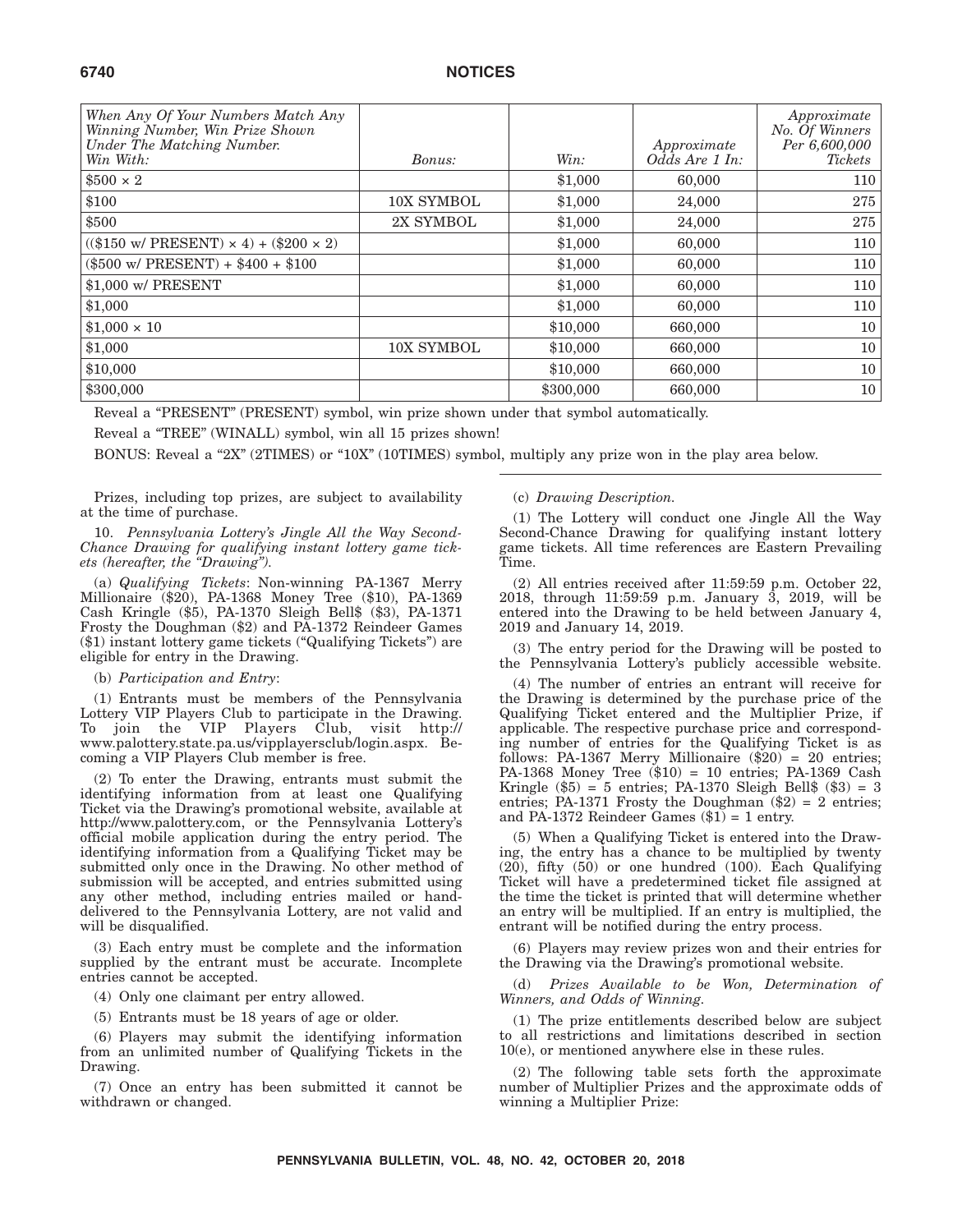| Qualifying Ticket   | Approximate<br>Odds of 20X<br>Multiplier Are 1 in: | Approximate<br>Odds of 50X<br>Multiplier Are 1 in: | Approximate<br>Odds of 100X<br>Multiplier Are 1 in: |
|---------------------|----------------------------------------------------|----------------------------------------------------|-----------------------------------------------------|
| Merry Millionaire   | 10                                                 | 20                                                 | 100                                                 |
| Money Tree          | 10                                                 | 20                                                 | 100                                                 |
| Cash Kringle        | 10                                                 | 20                                                 | 100                                                 |
| Sleigh Bell\$       | 10                                                 | 20                                                 | 100                                                 |
| Frosty the Doughman | 10                                                 | 20                                                 | 100                                                 |
| Reindeer Games      | 10                                                 | 20                                                 | 100                                                 |

(3) The Lottery will conduct one Drawing from among all the entries received during the entry period as described in section 10(c).

(i) The first entry selected in the Drawing will be a winning entry and the entrant who submitted the winning entry shall each be entitled to a prize of \$100,000, less required income tax withholding.

(ii) The second through the fifth entries selected in the Drawing will be winning entries and the entrants who submitted the winning entries shall each be entitled to a prize of \$50,000, less required income tax withholding.

(iii) The sixth through the tenth entries selected in the Drawing will be winning entries and the entrants who submitted the winning entries shall each be entitled to a prize of \$10,000, less required income tax withholding.

(iv) The eleventh through the twentieth entries selected in the Drawing will be winning entries and the entrants who submitted the winning entries shall each be entitled to a prize of \$5,000.

(4) All prizes will be paid as lump-sum cash payments.

(5) The number of winning entries to be selected for the Drawing will be posted to the Pennsylvania Lottery's publicly accessible website.

(6) The odds of winning in the Drawing depend upon the number of entries received for the Drawing.

(7) A computer-generated randomizer will be used to select the Drawing winners.

(e) *Drawing Restrictions.*

(1) To be eligible to participate in the Drawing, entrants must have complied with the requirements of these rules.

(2) The Lottery is not responsible for late, lost or misdirected entries not entered into the Drawing. The Lottery is not responsible for entries that are not entered into the Drawing because of incompatible internet browsers, mobile lottery application failure or other technical issues. If an entry is selected as a winner and rejected or otherwise disqualified during or following the Drawing, the Lottery will select another entry to replace the rejected or otherwise disqualified entry in accordance with these rules and Lottery procedure.

(3) If any discrepancy exists between these rules and any material describing the Drawing, these rules shall govern.

(4) Employees of the Pennsylvania Lottery, MARC USA, Scientific Games International Inc., MDI Entertainment, LLC, and their subcontractors, or a spouse, child, brother, sister or parent residing as a member of the same household in the principle place of residence of any such person are not eligible to participate in the Drawing. Offer void where prohibited or restricted.

(5) The Pennsylvania Lottery reserves the right, in its sole discretion, to cancel or suspend the Drawing and change these rules if the Drawing cannot be conducted as planned due to errors in these rules or advertising, unauthorized intervention, tampering, fraud, technical errors, viruses, worms, bugs, or any other cause beyond the control of the Pennsylvania Lottery that, in the Pennsylvania Lottery's sole judgment, could corrupt or impair the administration, security, fairness, integrity, or proper conduct of the Drawing.

(6) All entries shall be subject to verification by the Pennsylvania Lottery.

(7) The Pennsylvania Lottery reserves the right, in its sole discretion, to disqualify an entrant found to be tampering with the operation of the Drawing or to be acting in violation of these rules or applicable law.

(8) The Drawing is governed by the laws of the Commonwealth of Pennsylvania. Applicable laws and regulations apply.

(9) Prizes must be claimed within one year of the drawing date of the drawing in which the prize was won. If no claim is made within one year of the drawing date of the drawing in which the prize was won, the right of an entrant to claim the prize won, if any, will expire and the prize money will be paid into the State Lottery Fund and used for purposes provided by statute.

(10) Final determination of winners will be made by the Secretary, whose judgment will be final and binding.

(11) A prize awarded in the Drawing to a person who dies before receiving the prize shall be paid according to 61 Pa. Code § 811.16 (relating to prizes payable after death of a prize winner).

(12) A winner is responsible for all taxes arising from or in connection with any prize won.

(13) A player may only win the prize for which the player is first selected in the Drawing. Subsequent entries, from the same individual, selected in the Drawing will be disqualified and a replacement entry will be selected.

(14) Prizes are not transferrable.

(15) Other restrictions may apply.

11. *Retailer Incentive Awards*: The Lottery may conduct a separate Retailer Incentive Program for retailers who sell Money Tree instant lottery game tickets.

12. *Retailer Bonus*: The Lottery may offer a retailer bonus in connection with the sale of Pennsylvania instant lottery game tickets. If a retailer bonus is offered, a Lottery retailer shall be eligible for a bonus as described in this section. Lottery retailers who sell a winning ticket that entitles the ticket holder to a prize, either payable in a single installment or having a guaranteed minimum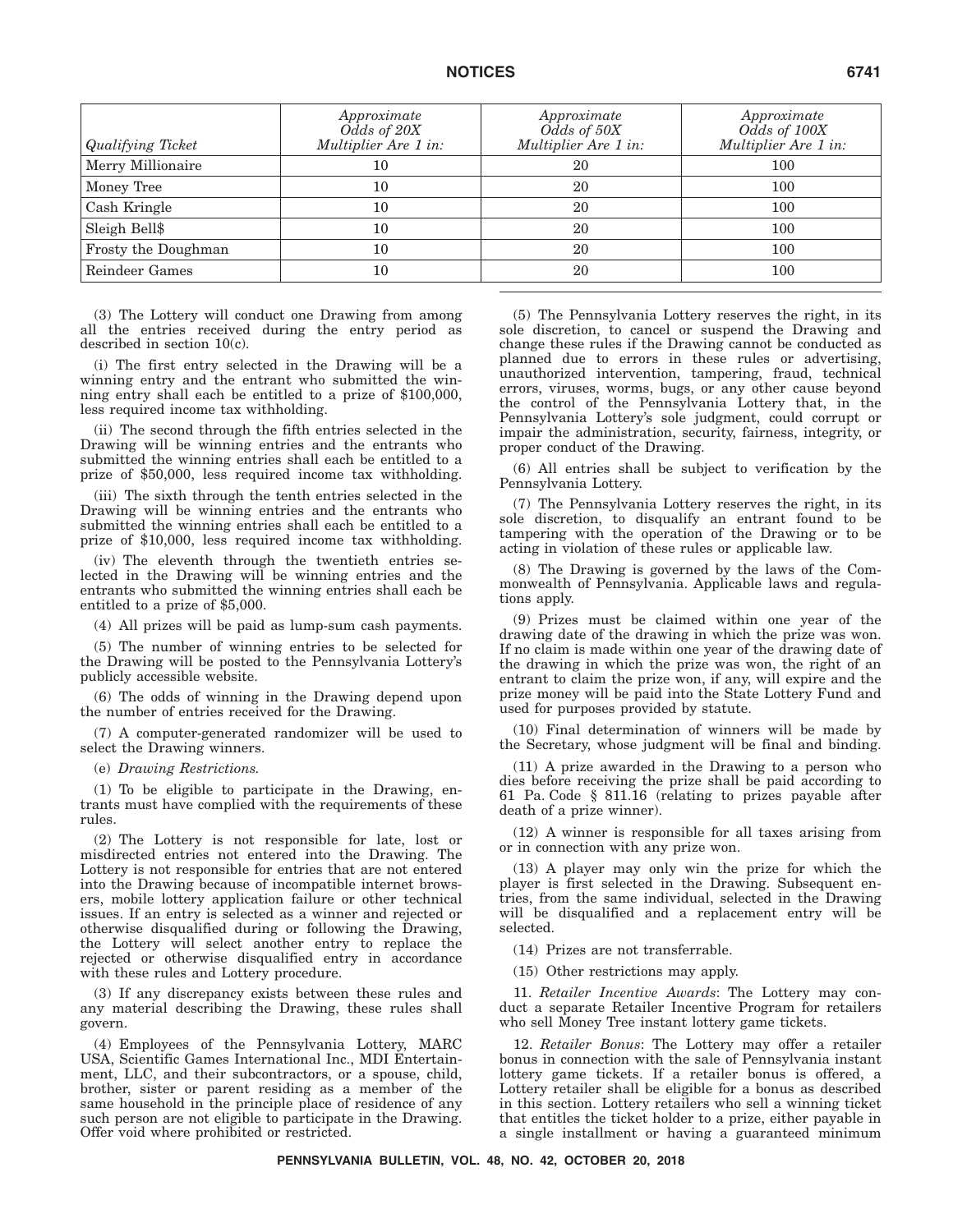payout, of at least \$100,000 and not exceeding \$500,000 shall be paid a bonus of \$500. Lottery retailers who sell a winning ticket that entitles the ticket holder to a prize, either payable in a single installment or having a guaranteed minimum payout, of at least \$500,001 and not exceeding  $$1,000,000$  shall be paid a bonus of  $$5,000$ . Lottery retailers who sell a winning ticket that entitles the ticket holder to a prize, either payable in a single installment or having a guaranteed minimum payout, of at least \$1,000,001 and not exceeding \$10,000,000 shall be paid a bonus of \$10,000. A Lottery retailer is entitled only to the largest bonus for which he qualifies on a winning ticket. A bonus will be initiated for payment after the instant ticket is claimed and validated. A bonus will not be awarded to a Lottery retailer that sells a nonwinning Pennsylvania Lottery instant ticket used to enter a Pennsylvania Lottery second-chance drawing or promotion that is subsequently selected to win a prize.

13. *Unclaimed Prize Money*: For a period of 1 year from the announced close of Money Tree, prize money from winning Money Tree instant lottery game tickets will be retained by the Secretary for payment to the persons entitled thereto. If no claim is made within 1 year of the announced close of the Money Tree instant lottery game, the right of a ticket holder to claim the prize represented by the ticket, if any, will expire and the prize money will be paid into the State Lottery Fund and used for purposes provided for by statute.

14. *Governing Law*: In purchasing a ticket, the customer agrees to comply with and abide by the State Lottery Law (72 P.S. §§ 3761-101—3761-314), 61 Pa. Code Part V (relating to State Lotteries) and the provisions contained in this notice.

15. *Termination of the Game*: The Secretary may announce a termination date, after which no further tickets from this game may be sold. The announcement will be disseminated through media used to advertise or promote Money Tree or through normal communications methods.

> C. DANIEL HASSELL, *Secretary*

[Pa.B. Doc. No. 18-1629. Filed for public inspection October 19, 2018, 9:00 a.m.]

## **DEPARTMENT OF REVENUE**

#### **Pennsylvania Reindeer Games Instant Lottery Game 1372**

Under the State Lottery Law (72 P.S. §§ 3761-101— 3761-314) and 61 Pa. Code § 819.203 (relating to notice of instant game rules), the Secretary of Revenue hereby provides public notice of the rules for the following instant lottery game:

1. *Name*: The name of the game is Pennsylvania Reindeer Games (hereinafter ''Reindeer Games''). The game number is PA-1372. Reindeer Games artwork is separated into four (4) separate themed scenes as follow: Blitzen Bucks, Comet Cash, Dasher Dollars and Prancer Payout. All scenes are organized under the same game and the same prize structure and no one scene is determinative of the prizes available to be won on any individual game ticket, or the Second-Chance Drawing entries provided for in section 9.

2. *Price*: The price of a Reindeer Games instant lottery game ticket is \$1.

3. *Play Symbols*: Each Reindeer Games instant lottery game ticket will contain one play area. The prize play symbols and their captions located in the play area are: FREE (TICKET),  $$1^{.00}$  (ONE DOL),  $$2^{.00}$  (TWO DOL),  $$3^{.00}$  (THR DOL),  $$5^{.00}$  (FIV DOL),  $$6^{.00}$  (SIX DOL),  $$10^{.00}$  (TEN DOL),  $$20^{.00}$  (TWENTY),  $$30^{.00}$  (THIRTY), \$50.00 (FIFTY), \$100 (ONE HUN), \$300 (THR HUN), \$5,000 (FIV THO), and a Milk and Cookies (TRIPLE) symbol.

4. *Prizes*: The prizes that can be won in this game are: Free \$1 Ticket, \$1, \$2, \$3, \$5, \$6, \$10, \$20, \$30, \$50, \$100, \$300 and \$5,000. The player can win up to one time on the ticket.

5. *Second-Chance Drawing*: The Pennsylvania Lottery will conduct a Jingle All the Way Second-Chance Drawing for which non-winning Reindeer Games instant lottery game tickets may be eligible as provided for in section 9.

6. *Approximate Number of Tickets Printed For the Game*: Approximately 16,800,000 tickets will be printed for the Reindeer Games instant lottery game.

7. *Determination of Prize Winners*:

(a) Holders of tickets with three matching prize play symbols of \$5,000 (FIV THO) in the play area, on a single ticket, shall be entitled to a prize of \$5,000.

(b) Holders of tickets with three matching prize play symbols of \$300 (THR HUN) in the play area, on a single ticket, shall be entitled to a prize of \$300.

(c) Holders of tickets with two matching prize play symbols of \$100 (ONE HUN) and a Milk and Cookies (TRIPLE) symbol appearing in the play area, on a single ticket, shall be entitled to a prize of \$300.

(d) Holders of tickets with two matching prize play symbols of \$50.00 (FIFTY) and a Milk and Cookies (TRIPLE) symbol appearing in the play area, on a single ticket, shall be entitled to a prize of \$150.

(e) Holders of tickets with three matching prize play symbols of \$100 (ONE HUN) in the play area, on a single ticket, shall be entitled to a prize of \$100.

(f) Holders of tickets with two matching prize play symbols of  $$20^{.00}$  (TWENTY) and a Milk and Cookies (TRIPLE) symbol appearing in the play area, on a single ticket, shall be entitled to a prize of \$60.

(g) Holders of tickets with three matching prize play symbols of  $$50^{00}$  (FIFTY) in the play area, on a single ticket, shall be entitled to a prize of \$50.

(h) Holders of tickets with three matching prize play symbols of  $$30^{00}$  (THIRTY) in the play area, on a single ticket, shall be entitled to a prize of \$30.

(i) Holders of tickets with two matching prize play symbols of \$10<sup>.00</sup> (TEN DOL) and a Milk and Cookies (TRIPLE) symbol appearing in the play area, on a single ticket, shall be entitled to a prize of \$30.

(j) Holders of tickets with three matching prize play symbols of  $$20^{00}$  (TWENTY) in the play area, on a single ticket, shall be entitled to a prize of \$20.

 $(k)$  Holders of tickets with two matching prize play symbols of  $60^{\circ}$  (SIX DOL) and a Milk and Cookies (TRIPLE) symbol appearing in the play area, on a single ticket, shall be entitled to a prize of \$18.

(l) Holders of tickets with two matching prize play symbols of \$5.00 (FIV DOL) and a Milk and Cookies (TRIPLE) symbol appearing in the play area, on a single ticket, shall be entitled to a prize of \$15.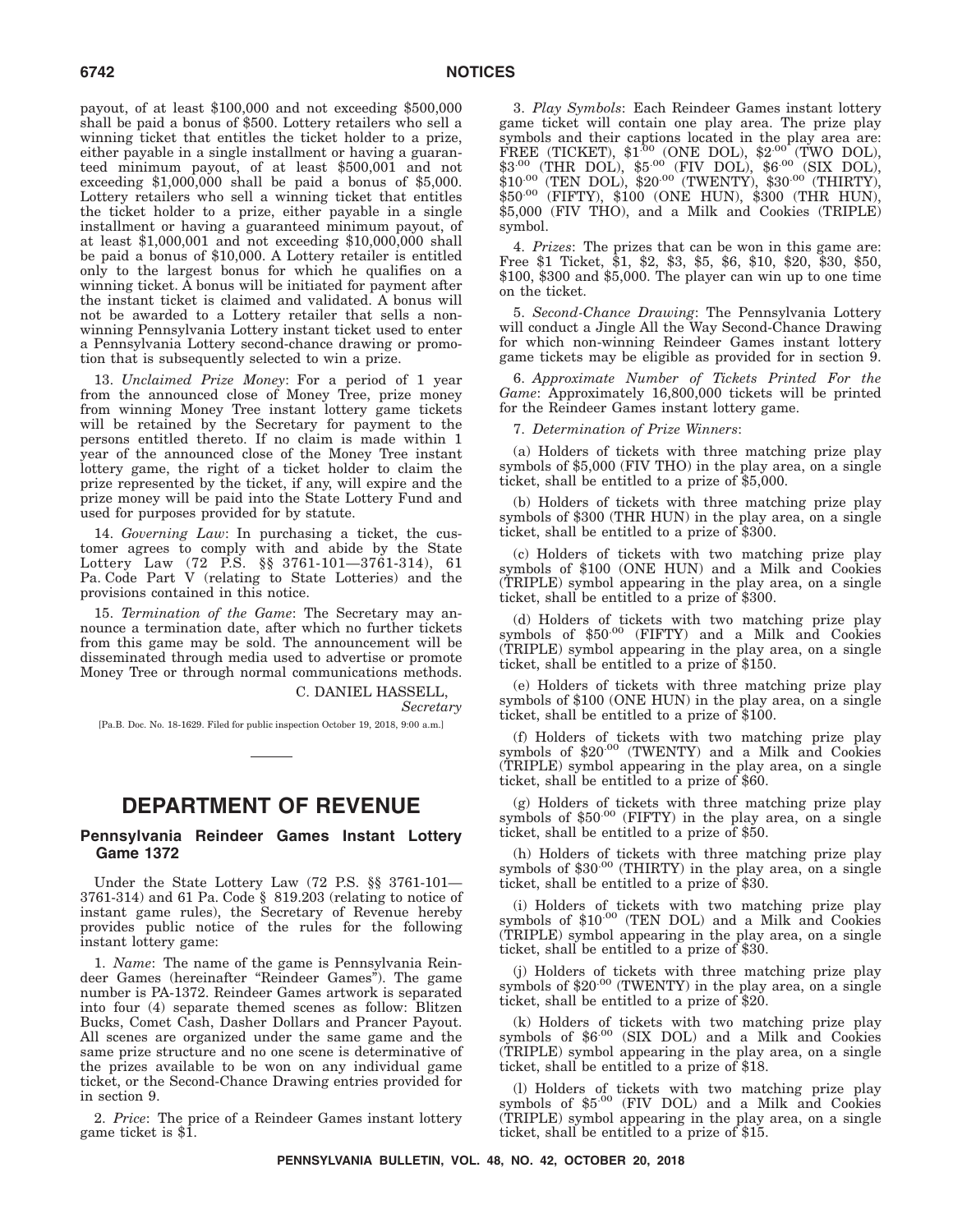(n) Holders of tickets with three matching prize play symbols of \$6.00 (SIX DOL) in the play area, on a single ticket, shall be entitled to a prize of \$6.

(o) Holders of tickets with two matching prize play symbols of \$2.00 (TWO DOL) and a Milk and Cookies (TRIPLE) symbol appearing in the play area, on a single ticket, shall be entitled to a prize of \$6.

(p) Holders of tickets with three matching prize play symbols of \$5.00 (FIV DOL) in the play area, on a single ticket, shall be entitled to a prize of \$5.

(q) Holders of tickets with three matching prize play symbols of  $$3^{.00}$  (THR DOL) in the play area, on a single ticket, shall be entitled to a prize of \$3.

(r) Holders of tickets with two matching prize play symbols of \$1.00 (ONE DOL) and a Milk and Cookies

(TRIPLE) symbol appearing in the play area, on a single ticket, shall be entitled to a prize of \$3.

(s) Holders of tickets with three matching prize play symbols of  $2^{00}$  (TWO DOL) in the play area, on a single ticket, shall be entitled to a prize of \$2.

(t) Holders of tickets with three matching prize play symbols of  $$1^{.00}$  (ONE DOL) in the play area, on a single ticket, shall be entitled to a prize of \$1.

(u) Holders of tickets with three matching prize play symbols of FREE (TICKET) in the play area, on a single ticket, shall be entitled to a prize of one Reindeer Games instant lottery game ticket or one Pennsylvania Lottery instant game ticket of equivalent sale price which is currently on sale.

8. *Number and Description of Prizes and Approximate Odds*: The following table sets forth the approximate number of winners, amounts of prizes, and approximate odds of winning:

| Reveal 3 Like Amounts, Win That<br>Amount.<br>Win With: | Win:            | Approximate<br>$Od\bar{d}s$ Are 1 In: | Approximate<br>No. Of Winners<br>Per 16,800,000<br><b>Tickets</b> |
|---------------------------------------------------------|-----------------|---------------------------------------|-------------------------------------------------------------------|
| 3-FREEs                                                 | FREE \$1 TICKET | 12                                    | 1,400,000                                                         |
| $3 - $1s$                                               | \$1             | 50                                    | 336,000                                                           |
| $3 - $2s$                                               | $\$2$           | 20                                    | 840,000                                                           |
| 2-\$1s w/ MILK AND COOKIES                              | \$3             | 60                                    | 280,000                                                           |
| $3 - $3s$                                               | \$3             | 150                                   | 112,000                                                           |
| $3 - $5s$                                               | \$5             | 60                                    | 280,000                                                           |
| 2-\$2s w/ MILK AND COOKIES                              | \$6             | 214.29                                | 78,400                                                            |
| $3 - $6s$                                               | \$6             | 750                                   | 22,400                                                            |
| $3 - $10s$                                              | \$10            | 130.43                                | 128,800                                                           |
| 2-\$5s w/ MILK AND COOKIES                              | \$15            | 750                                   | 22,400                                                            |
| 2-\$6s w/ MILK AND COOKIES                              | \$18            | 750                                   | 22,400                                                            |
| $3 - $20s$                                              | \$20            | 300                                   | 56,000                                                            |
| 2-\$10s w/ MILK AND COOKIES                             | \$30            | 2,400                                 | 7,000                                                             |
| $3 - $30s$                                              | \$30            | 4,800                                 | 3,500                                                             |
| $3 - $50s$                                              | \$50            | 2,400                                 | 7,000                                                             |
| 2-\$20s w/ MILK AND COOKIES                             | \$60            | 12,000                                | 1,400                                                             |
| $3 - $100s$                                             | \$100           | 12,000                                | 1,400                                                             |
| 2-\$50s w/ MILK AND COOKIES                             | \$150           | 240,000                               | 70                                                                |
| 2-\$100s w/ MILK AND COOKIES                            | \$300           | 1,680,000                             | 10                                                                |
| $3 - $300s$                                             | \$300           | 1,680,000                             | 10                                                                |
| $3 - $5,000s$                                           | \$5,000         | 1,680,000                             | 10                                                                |

Reveal 2 like amounts and a ''MILK AND COOKIES'' (TRIPLE) symbol, triple that amount!

Prizes, including top prizes, are subject to availability at the time of purchase.

9. *Pennsylvania Lottery's Jingle All the Way Second-Chance Drawing for qualifying instant lottery game tickets (hereafter, the ''Drawing'').*

(a) *Qualifying Tickets*: Non-winning PA-1367 Merry Millionaire (\$20), PA-1368 Money Tree (\$10), PA-1369 Cash Kringle (\$5), PA-1370 Sleigh Bell\$ (\$3), PA-1371 Frosty the Doughman (\$2) and PA-1372 Reindeer Games (\$1) instant lottery game tickets (''Qualifying Tickets'') are eligible for entry in the Drawing.

(b) *Participation and Entry*:

(1) Entrants must be members of the Pennsylvania Lottery VIP Players Club to participate in the Drawing. To join the VIP Players Club, visit http://www.palottery. state.pa.us/vipplayersclub/login.aspx. Becoming a VIP Players Club member is free.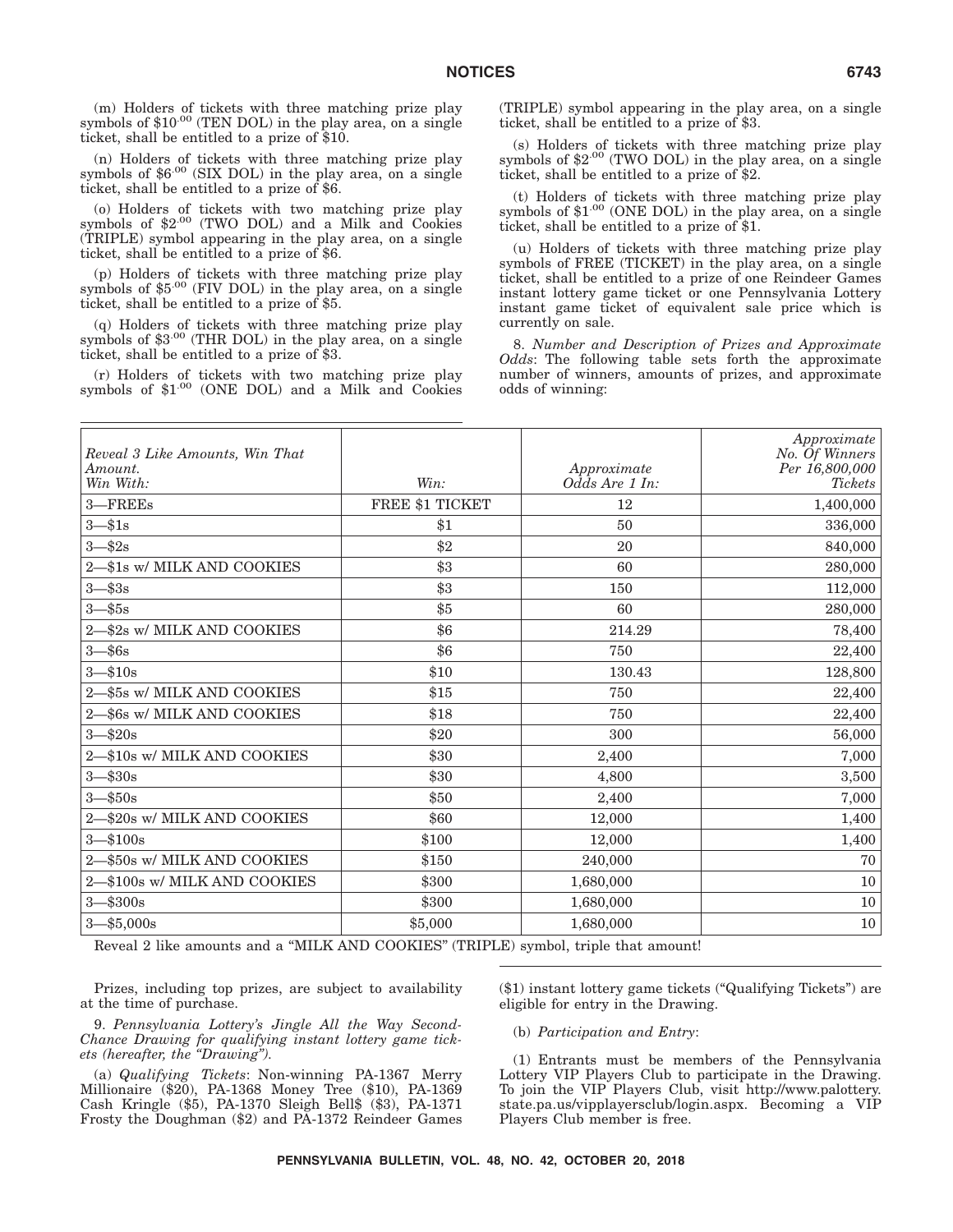(2) To enter the Drawing, entrants must submit the identifying information from at least one Qualifying Ticket via the Drawing's promotional website, available at http://www.palottery.com, or the Pennsylvania Lottery's official mobile application during the entry period. The identifying information from a Qualifying Ticket may be submitted only once in the Drawing. No other method of submission will be accepted, and entries submitted using any other method, including entries mailed or handdelivered to the Pennsylvania Lottery, are not valid and will be disqualified.

(3) Each entry must be complete and the information supplied by the entrant must be accurate. Incomplete entries cannot be accepted.

(4) Only one claimant per entry allowed.

(5) Entrants must be 18 years of age or older.

(6) Players may submit the identifying information from an unlimited number of Qualifying Tickets in the Drawing.

(7) Once an entry has been submitted it cannot be withdrawn or changed.

(c) *Drawing Description.*

(1) The Lottery will conduct one Jingle All the Way Second-Chance Drawing for qualifying instant lottery game tickets. All time references are Eastern Prevailing Time.

(2) All entries received after 11:59:59 p.m. October 22, 2018, through 11:59:59 p.m. January 3, 2019, will be entered into the Drawing to be held between January 4, 2019 and January 14, 2019.

(3) The entry period for the Drawing will be posted to the Pennsylvania Lottery's publicly accessible website.

(4) The number of entries an entrant will receive for the Drawing is determined by the purchase price of the Qualifying Ticket entered and the Multiplier Prize, if applicable. The respective purchase price and corresponding number of entries for the Qualifying Ticket is as follows: PA-1367 Merry Millionaire  $(\$20)$  = 20 entries; PA-1368 Money Tree (\$10) = 10 entries; PA-1369 Cash Kringle  $(\$5) = 5$  entries; PA-1370 Sleigh Bell $$(\$3) = 3$ entries; PA-1371 Frosty the Doughman  $(\$2) = 2$  entries; and PA-1372 Reindeer Games  $(\$1) = 1$  entry.

(5) When a Qualifying Ticket is entered into the Drawing, the entry has a chance to be multiplied by twenty (20), fifty (50) or one hundred (100). Each Qualifying Ticket will have a predetermined ticket file assigned at the time the ticket is printed that will determine whether an entry will be multiplied. If an entry is multiplied, the entrant will be notified during the entry process.

(6) Players may review prizes won and their entries for the Drawing via the Drawing's promotional website.

(d) *Prizes Available to be Won, Determination of Winners, and Odds of Winning.*

(1) The prize entitlements described below are subject to all restrictions and limitations described in section 9(e), or mentioned anywhere else in these rules.

(2) The following table sets forth the approximate number of Multiplier Prizes and the approximate odds of winning a Multiplier Prize:

| <b>Qualifying Ticket</b> | Approximate<br>Odds of 20X<br>Multiplier Are 1 in: | Approximate<br>Odds of 50X<br>Multiplier Are 1 in: | Approximate<br>Odds of 100X<br>Multiplier Are 1 in: |
|--------------------------|----------------------------------------------------|----------------------------------------------------|-----------------------------------------------------|
| Merry Millionaire        | 10                                                 | 20                                                 | 100                                                 |
| Money Tree               | 10                                                 | 20                                                 | 100                                                 |
| Cash Kringle             | 10                                                 | 20                                                 | 100                                                 |
| Sleigh Bell\$            | 10                                                 | 20                                                 | 100                                                 |
| Frosty the Doughman      | 10                                                 | 20                                                 | 100                                                 |
| Reindeer Games           | 10                                                 | 20                                                 | 100                                                 |

(3) The Lottery will conduct one Drawing from among all the entries received during the entry period as described in section 9(c).

(i) The first entry selected in the Drawing will be a winning entry and the entrant who submitted the winning entry shall each be entitled to a prize of \$100,000, less required income tax withholding.

(ii) The second through the fifth entries selected in the Drawing will be winning entries and the entrants who submitted the winning entries shall each be entitled to a prize of \$50,000, less required income tax withholding.

(iii) The sixth through the tenth entries selected in the Drawing will be winning entries and the entrants who submitted the winning entries shall each be entitled to a prize of \$10,000, less required income tax withholding.

(iv) The eleventh through the twentieth entries selected in the Drawing will be winning entries and the entrants who submitted the winning entries shall each be entitled to a prize of \$5,000.

(4) All prizes will be paid as lump-sum cash payments.

(5) The number of winning entries to be selected for the Drawing will be posted to the Pennsylvania Lottery's publicly accessible website.

(6) The odds of winning in the Drawing depend upon the number of entries received for the Drawing.

(7) A computer-generated randomizer will be used to select the Drawing winners.

(e) *Drawing Restrictions.*

(1) To be eligible to participate in the Drawing, entrants must have complied with the requirements of these rules.

(2) The Lottery is not responsible for late, lost or misdirected entries not entered into the Drawing. The Lottery is not responsible for entries that are not entered into the Drawing because of incompatible internet browsers, mobile lottery application failure or other technical issues. If an entry is selected as a winner and rejected or otherwise disqualified during or following the Drawing, the Lottery will select another entry to replace the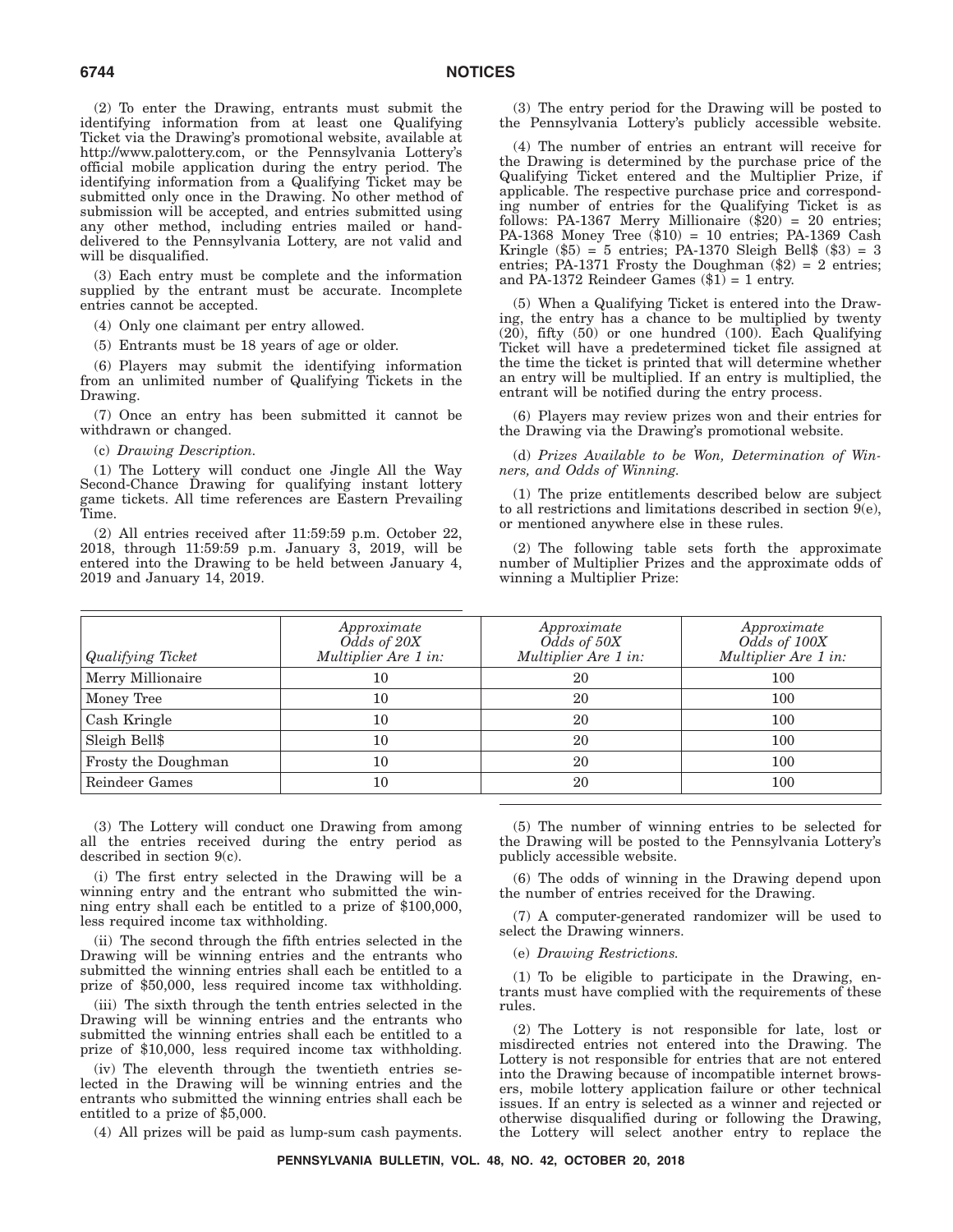rejected or otherwise disqualified entry in accordance with these rules and Lottery procedure.

(3) If any discrepancy exists between these rules and any material describing the Drawing, these rules shall govern.

(4) Employees of the Pennsylvania Lottery, MARC USA, Scientific Games International Inc., MDI Entertainment, LLC, and their subcontractors, or a spouse, child, brother, sister or parent residing as a member of the same household in the principle place of residence of any such person are not eligible to participate in the Drawing. Offer void where prohibited or restricted.

(5) The Pennsylvania Lottery reserves the right, in its sole discretion, to cancel or suspend the Drawing and change these rules if the Drawing cannot be conducted as planned due to errors in these rules or advertising, unauthorized intervention, tampering, fraud, technical errors, viruses, worms, bugs, or any other cause beyond the control of the Pennsylvania Lottery that, in the Pennsylvania Lottery's sole judgment, could corrupt or impair the administration, security, fairness, integrity, or proper conduct of the Drawing.

(6) All entries shall be subject to verification by the Pennsylvania Lottery.

(7) The Pennsylvania Lottery reserves the right, in its sole discretion, to disqualify an entrant found to be tampering with the operation of the Drawing or to be acting in violation of these rules or applicable law.

(8) The Drawing is governed by the laws of the Commonwealth of Pennsylvania. Applicable laws and regulations apply.

(9) Prizes must be claimed within one year of the drawing date of the drawing in which the prize was won. If no claim is made within one year of the drawing date of the drawing in which the prize was won, the right of an entrant to claim the prize won, if any, will expire and the prize money will be paid into the State Lottery Fund and used for purposes provided by statute.

(10) Final determination of winners will be made by the Secretary, whose judgment will be final and binding.

(11) A prize awarded in the Drawing to a person who dies before receiving the prize shall be paid according to 61 Pa. Code § 811.16 (relating to prizes payable after death of a prize winner).

(12) A winner is responsible for all taxes arising from or in connection with any prize won.

(13) A player may only win the prize for which the player is first selected in the Drawing. Subsequent entries, from the same individual, selected in the Drawing will be disqualified and a replacement entry will be selected.

(14) Prizes are not transferrable.

(15) Other restrictions may apply.

10. *Retailer Incentive Awards*: The Lottery may conduct a separate Retailer Incentive Program for retailers who sell Reindeer Games instant lottery game tickets.

11. *Retailer Bonus*: The Lottery may offer a retailer bonus in connection with the sale of Pennsylvania instant lottery game tickets. If a retailer bonus is offered, a Lottery retailer shall be eligible for a bonus as described in this section. Lottery retailers who sell a winning ticket that entitles the ticket holder to a prize, either payable in a single installment or having a guaranteed minimum payout, of at least \$100,000 and not exceeding \$500,000

shall be paid a bonus of \$500. Lottery retailers who sell a winning ticket that entitles the ticket holder to a prize, either payable in a single installment or having a guaranteed minimum payout, of at least \$500,001 and not exceeding \$1,000,000 shall be paid a bonus of \$5,000. Lottery retailers who sell a winning ticket that entitles the ticket holder to a prize, either payable in a single installment or having a guaranteed minimum payout, of at least \$1,000,001 and not exceeding \$10,000,000 shall be paid a bonus of \$10,000. A Lottery retailer is entitled only to the largest bonus for which he qualifies on a winning ticket. A bonus will be initiated for payment after the instant ticket is claimed and validated. A bonus will not be awarded to a Lottery retailer that sells a nonwinning Pennsylvania Lottery instant ticket used to enter a Pennsylvania Lottery second-chance drawing or promotion that is subsequently selected to win a prize.

12. *Unclaimed Prize Money*: For a period of 1 year from the announced close of Reindeer Games, prize money from winning Reindeer Games instant lottery game tickets will be retained by the Secretary for payment to the persons entitled thereto. If no claim is made within 1 year of the announced close of the Reindeer Games instant lottery game, the right of a ticket holder to claim the prize represented by the ticket, if any, will expire and the prize money will be paid into the State Lottery Fund and used for purposes provided for by statute.

13. *Governing Law*: In purchasing a ticket, the customer agrees to comply with and abide by the State Lottery Law (72 P.S. §§ 3761-101—3761-314), 61 Pa. Code Part V (relating to State Lotteries) and the provisions contained in this notice.

14. *Termination of the Game*: The Secretary may announce a termination date, after which no further tickets from this game may be sold. The announcement will be disseminated through media used to advertise or promote Reindeer Games or through normal communications methods.

C. DANIEL HASSELL,

*Secretary*

[Pa.B. Doc. No. 18-1630. Filed for public inspection October 19, 2018, 9:00 a.m.]

### **DEPARTMENT OF REVENUE**

#### **Pennsylvania Sleigh Bell\$ Instant Lottery Game 1370**

Under the State Lottery Law (72 P.S. §§ 3761-101— 3761-314) and 61 Pa. Code § 819.203 (relating to notice of instant game rules), the Secretary of Revenue hereby provides public notice of the rules for the following instant lottery game:

1. *Name*: The name of the game is Pennsylvania Sleigh Bell\$ (hereinafter "Sleigh Bell\$"). The game number is PA-1370.

2. *Price*: The price of a Sleigh Bell\$ instant lottery game ticket is \$3.

3. *Play Symbols*: Each Sleigh Bell\$ instant lottery game ticket will contain one play area featuring ten "GAME," areas and two "BONUS SPOT" areas. Each ''GAME,'' is played separately. The ''BONUS SPOT'' is played separately. The play symbols and their captions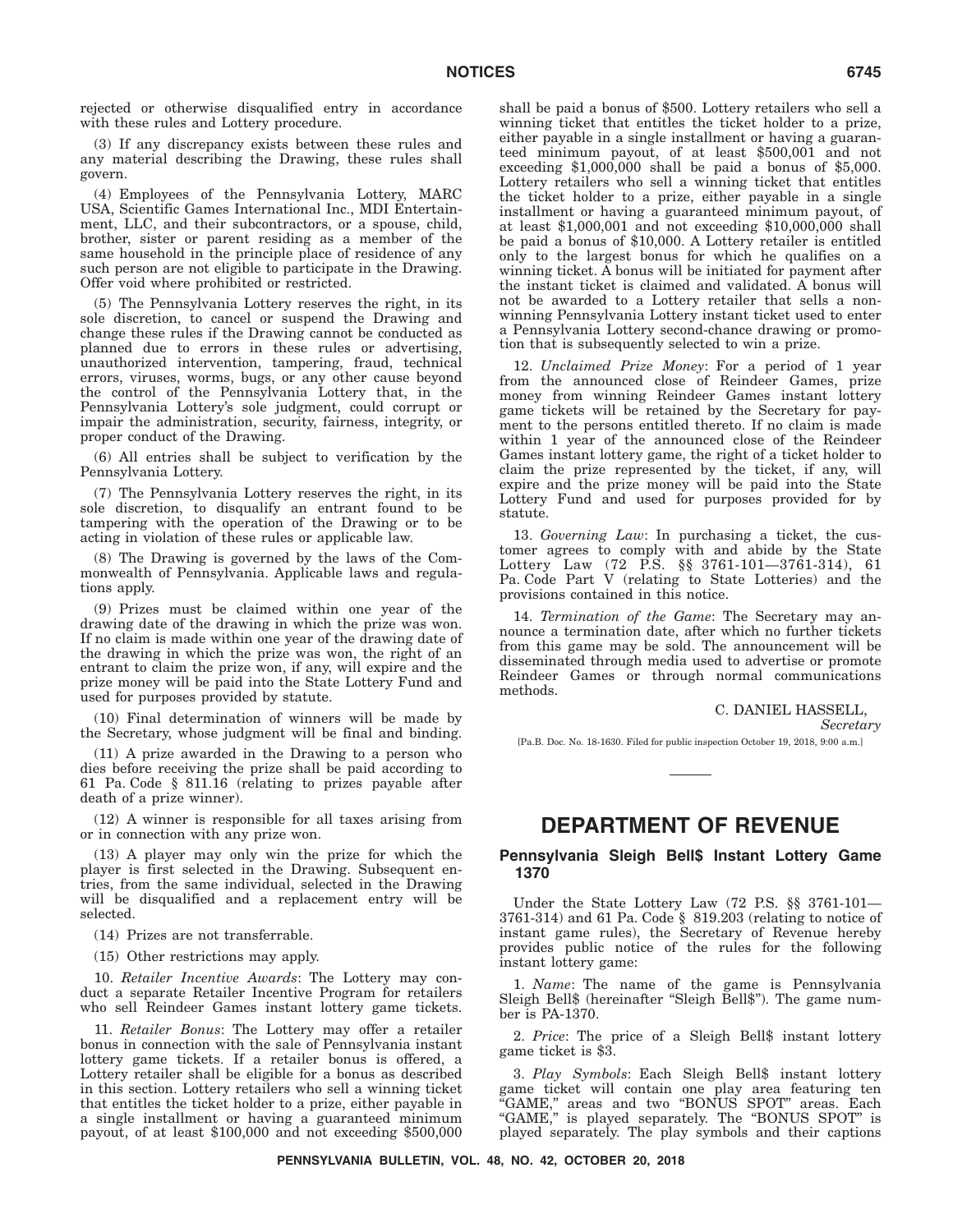located in the ten "GAME," areas are: Trumpet (TRUM-PET) symbol, Brownie (BROWNIE) symbol, Ornament (ORNAMENT) symbol, Tree (TREE) symbol, Present (PRESENT) symbol, Penguin (PENGUIN) symbol, Scarf (SCARF) symbol, Snowman (SNOWMAN) symbol, Bag (BAG) symbol, Wreath (WREATH) symbol, Poinsettia (POINSETTIA) symbol, Snow Globe (SNOW GLOBE) symbol, Bear (BEAR) symbol, Angel (ANGEL) symbol, Cupcake (CUPCAKE) symbol, Mitten (MITTEN) symbol, Gingerbread House (GBREAD HOUSE) symbol, Snowflake (SNWFLK) symbol, Hat (HAT) symbol, Owl (OWL) symbol, Drum (DRUM) symbol, Gift Tag (GIFT TAG) symbol, Candy Cane (CANDY CANE) symbol, Fireplace (FIREPLACE) symbol, Gingerbread Man (GNGRBREAD) symbol, Stocking (STOCKING) symbol, Firewood (FIRE-WOOD) symbol, Candle (CANDLE) symbol, Star (STAR) symbol, Bird (BIRD) symbol, Bow (BOW) symbol, Lights (LIGHTS) symbol, Skate (SKATE) symbol, Musical Note (MUSICAL NOTE) symbol, Jingle Bell (BELL) symbol and a Sleigh (WINALL) symbol. The play symbols and their captions located in the ''BONUS SPOT'' areas are: NO BONUS (TRY AGAIN) symbol, TRY AGAIN (NO BONUS) symbol, \$10 Bill (WIN\$10) symbol and a \$50 Bill (WIN\$50) symbol.

4. *Prize Symbols*: The prize symbols and their captions located in the ten "GAME," areas are: \$3<sup>.00</sup> (THR DOL),  $$5^{.00}$  (FIV DOL),  $$6^{.00}$  (SIX DOL),  $10^{.00}$  (TEN DOL),  $$20^{.00}$  (TWENTY),  $$30^{.00}$  (THIRTY),  $$50^{.00}$  (FIFTY),  $$100$ (ONE HUN), \$200 (TWO HUN), \$500 (FIV HUN), \$1,000 (ONE THO), \$5,000 (FIV THO) and \$50,000 (FTYTHO).

5. *Prizes*: The prizes that can be won in the ten ''GAME,'' areas are: \$3, \$5, \$6, \$10, \$20, \$30, \$50, \$100, \$200, \$500, \$1,000, \$5,000 and \$50,000. The prizes that can be won in the ''BONUS SPOT'' area are \$10 and \$50. A player can win up to 12 times on a ticket.

6. *Second-Chance Drawing*: The Pennsylvania Lottery will conduct a Jingle All the Way Second-Chance Drawing for which non-winning Sleigh Bell\$ instant lottery game tickets may be eligible as provided for in section 10.

7. *Approximate Number of Tickets Printed For the Game*: Approximately 8,400,000 tickets will be printed for the Sleigh Bell\$ instant game.

8. *Determination of Prize Winners*:

(a) Holders of tickets with a Jingle Bell (BELL) symbol in any "GAME," and a prize symbol of \$50,000 (FTY THO) appears in the "PRIZE" area for that "GAME," on a single ticket, shall be entitled to a prize of \$50,000.

(b) Holders of tickets with a Jingle Bell (BELL) symbol in any ''GAME,'' and a prize symbol of \$5,000 (FIV THO) appears in the "PRIZE" area for that "GAME," on a single ticket, shall be entitled to a prize of \$5,000.

(c) Holders of tickets with a Jingle Bell (BELL) symbol in any ''GAME,'' and a prize symbol of \$1,000 (ONE THO) appears in the "PRIZE" area for that "GAME," on a single ticket, shall be entitled to a prize of \$1,000.

(d) Holders of tickets with two Jingle Bell (BELL) symbols in any ''GAME,'' and a prize symbol of \$500 (FIV HUN) appears in the "PRIZE" area for that "GAME," on a single ticket, shall be entitled to a prize of \$1,000.

(e) Holders of tickets with a Sleigh (WINALL) symbol in any "GAME", and a prize symbol of \$100 (ONE HUN) appears the "PRIZE" area for all ten "GAMES," on a single ticket, shall be entitled to a prize of \$1,000.

(f) Holders of tickets with a Jingle Bell (BELL) symbol in any ''GAME,'' and a prize symbol of \$500 (FIV HUN) appears in the "PRIZE" area for that "GAME," on a single ticket, shall be entitled to a prize of \$500.

(g) Holders of tickets upon which any one of the play symbols is a Sleigh (WINALL) symbol in any "GAME,"<br>and a prize symbol of \$50<sup>.00</sup> (FIFTY) appears in all ten of the "PRIZE" areas, on a single ticket, shall be entitled to a prize of \$500.

(h) Holders of tickets with a Sleigh (WINALL) symbol in any "GAME," and a prize symbol of \$100 (ONE HUN) appears in two of the "PRIZE" areas, a prize symbol of  $$50^{.00}$  (FIFTY) appears in four of the "PRIZE" areas and a prize symbol of \$10.00 (TEN DOL) appears in four of the ''PRIZE'' areas, on a single ticket, shall be entitled to a prize of \$440.

(i) Holders of tickets with a Jingle Bell (BELL) symbol in any ''GAME,'' and a prize symbol of \$200 (TWO HUN) appears in the "PRIZE" area for that "GAME," on a single ticket, shall be entitled to a prize of \$200.

(j) Holders of tickets with two Jingle Bell (BELL) symbols in any "GAME," and a prize symbol of \$100 (ONE HUN) appears in the ''PRIZE'' area for that "GAME," on a single ticket, shall be entitled to a prize of \$200.

(k) Holders of tickets with a Sleigh (WINALL) symbol in any "GAME," and a prize symbol of \$20.00 (TWENTY) appears in all ten of the ''PRIZE'' areas, on a single ticket, shall be entitled to a prize of \$200.

(l) Holders of tickets with a Sleigh (WINALL) symbol in any "GAME," and a prize symbol of  $$20^{.00}$  (TWENTY) appears in four of the "PRIZE" areas and a prize symbol of \$10.00 (TEN DOL) appears in six of the "PRIZE" areas, on a single ticket, shall be entitled to a prize of \$140.

(m) Holders of tickets with a Jingle Bell (BELL) symbol in any "GAME," and a prize symbol of \$100 (ONE HUN) appears in the "PRIZE" area for that "GAME," on a single ticket, shall be entitled to a prize of \$100.

(n) Holders of tickets with two Jingle Bell (BELL) symbols in any "GAME," and a prize symbol of  $$50^{00}$ (FIFTY) appears in the "PRIZE" area for that "GAME," on a single ticket, shall be entitled to a prize of \$100.

(o) Holders of tickets with a Sleigh (WINALL) symbol in any "GAME," and a prize symbol of \$10.00 (TEN DOL) appears in five of the "PRIZE" areas, a prize symbol of<br>\$5<sup>.00</sup> (FIV DOL) appears in four of the "PRIZE" areas and a prize symbol of  $$30^{.00}$  (THIRTY) appears in one of the ''PRIZE'' areas, on a single ticket, shall be entitled to a prize of \$100.

(p) Holders of tickets with a Sleigh (WINALL) symbol in any "GAME," and a prize symbol of  $$10^{.00}$  (TEN DOL) appears in all ten "PRIZE" areas, on a single ticket, shall be entitled to a prize of \$100.

(q) Holders of tickets with a Jingle Bell (BELL) symbol in any "GAME," and a prize symbol of  $$50^{.00}$  (FIFTY) appears in the "PRIZE" area for that "GAME," on a single ticket, shall be entitled to a prize of \$50.

(r) Holders of tickets with a \$50 Bill (WIN\$50) symbol in the ''BONUS SPOT'' area, on a single ticket, shall be entitled to a prize of \$50.

(s) Holders of tickets with a Sleigh (WINALL) symbol in any "GAME," a prize symbol of  $$10^{.00}$  (TEN DOL) appears in two of the "PRIZE" areas, a prize symbol of  $$5^{.00}$  (FIV DOL) appears in three of the "PRIZE" areas and a prize symbol of \$3.00 (THR DOL) appears in five of the "PRIZE" areas, on a single ticket, shall be entitled to a prize of \$50.

(t) Holders of tickets with a Sleigh (WINALL) symbol in any "GAME," and a prize symbol of  $$5^{.00}$  (FIV DOL)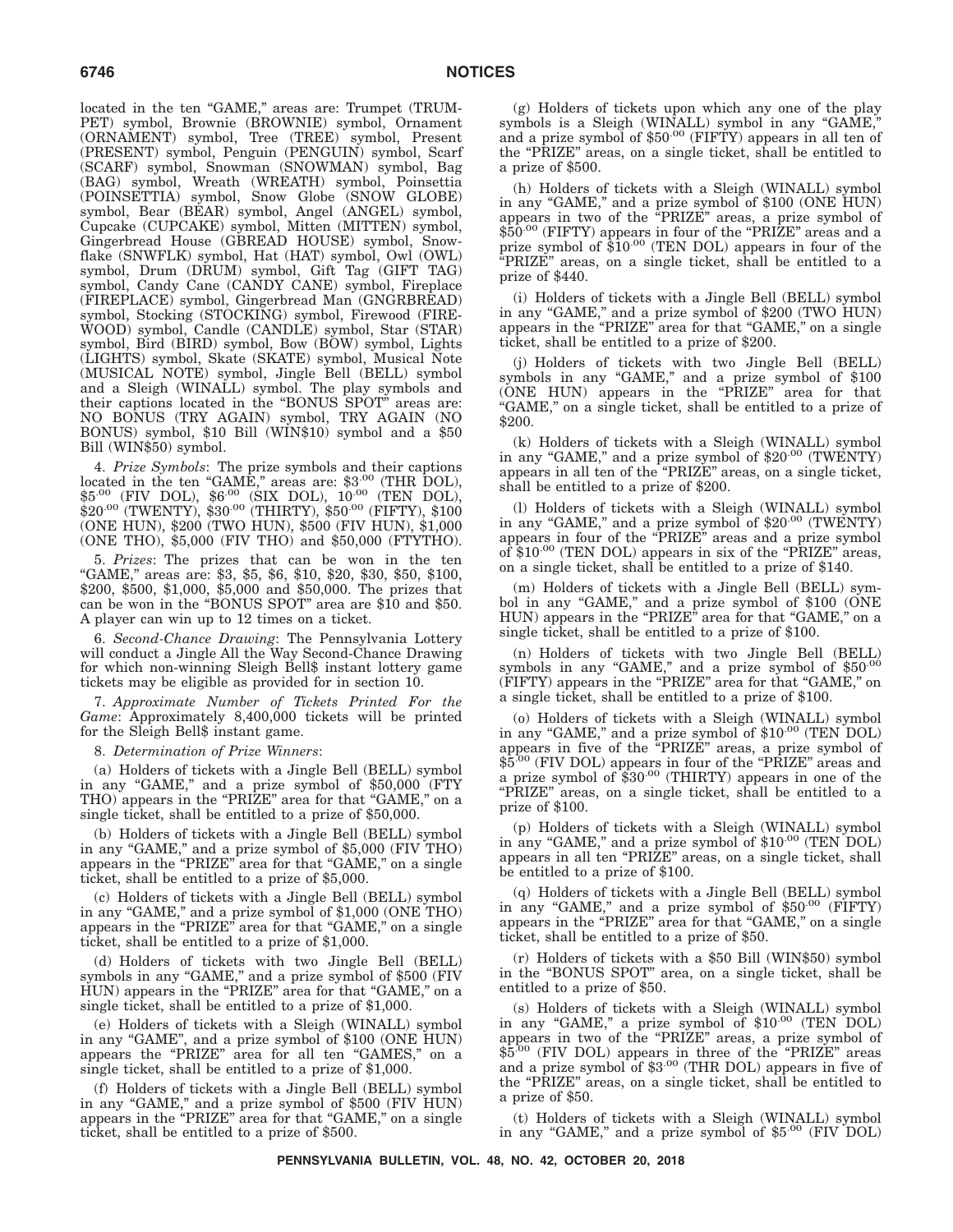appears in all ten of the "PRIZE" areas, on a single ticket, shall be entitled to a prize of \$50.

(u) Holders of tickets with two Jingle Bell (BELL) symbols in any "GAME," and a prize symbol of \$20<sup>.00</sup> (TWENTY) appears in the "PRIZE" area for that "GAME," on a single ticket, shall be entitled to a prize of \$40.

(v) Holders of tickets with a Jingle Bell (BELL) symbol in any "GAME," and a prize symbol of \$30.00 (THIRTY) appears in the "PRIZE" area for that "GAME," on a single ticket, shall be entitled to a prize of \$30.

(w) Holders of tickets with a Sleigh (WINALL) symbol in any "GAME," and a prize symbol of \$3.00 (THR DOL) appears in all ten of the ''PRIZE'' areas, on a single ticket, shall be entitled to a prize of \$30.

(x) Holders of tickets with a Jingle Bell (BELL) symbol in any "GAME," and a prize symbol of \$20.00 (TWENTY) appears in the "PRIZE" area for that "GAME," on a single ticket, shall be entitled to a prize of \$20.

(y) Holders of tickets with two Jingle Bell (BELL) symbols in any "GAME," and a prize symbol of \$10.00 (TEN DOL) appears in the "PRIZE" area for that ''GAME,'' on a single ticket, shall be entitled to a prize of \$20.

(z) Holders of tickets with a Jingle Bell (BELL) symbol in any "GAME," and a prize symbol of \$10.00 (TEN DOL) appears in the "PRIZE" area for that "GAME," on a single ticket, shall be entitled to a prize of \$10.

(aa) Holders of tickets with two Jingle Bell (BELL) symbols in any "GAME," and a prize symbol of  $$5^{.00}$  (FIV DOL) appears in the "PRIZE" area for that "GAME," on a single ticket, shall be entitled to a prize of \$10.

(bb) Holders of tickets with a \$10 Bill (WIN\$10) symbol in the ''BONUS SPOT'' area, on a single ticket, shall be entitled to a prize of \$10.

(cc) Holders of tickets with a Jingle Bell (BELL) symbol in any "GAME," and a prize symbol of  $$6^{.00}$  (SIX DOL) appears in the "PRIZE" area for that "GAME," on a single ticket, shall be entitled to a prize of \$6.

(dd) Holders of tickets with two Jingle Bell (BELL) symbols in any "GAME," and a prize symbol of  $$3^{.00}$  (THR DOL) appears in the "PRIZE" area for that "GAME," on a single ticket, shall be entitled to a prize of \$6.

(ee) Holders of tickets with a Jingle Bell (BELL)symbol in any "GAME," and a prize symbol of \$5.00 (FIV DOL) appears in the "PRIZE" area for that "GAME," on a single ticket, shall be entitled to a prize of \$5.

(ff) Holders of tickets with a Jingle Bell (BELL) symbol in any "GAME," and a prize symbol of \$3.00 (THR DOL) appears in the "PRIZE" area for that "GAME," on a single ticket, shall be entitled to a prize of \$3.

9. *Number and Description of Prizes and Approximate Odds*: The following table sets forth the approximate number of winners, amounts of prizes, and approximate odds of winning:

| Reveal A "JINGLE BELL" (BELL)<br>Symbol In Any GAME, Win Prize Shown<br>For That GAME. |                     |      | Approximate    | Approximate<br>No. Of Winners<br>Per 8,400,000 |
|----------------------------------------------------------------------------------------|---------------------|------|----------------|------------------------------------------------|
| Win With:                                                                              | <b>Bonus Spots:</b> | Win: | Odds Are 1 In: | <b>Tickets</b>                                 |
| \$3                                                                                    |                     | \$3  | 9.09           | 924,000                                        |
| \$5                                                                                    |                     | \$5  | 16.67          | 504,000                                        |
| $$3 \times 2$                                                                          |                     | \$6  | 166.67         | 50,400                                         |
| \$3 w/ TWO JINGLE BELL SYMBOLS                                                         |                     | \$6  | 50             | 168,000                                        |
| \$6                                                                                    |                     | \$6  | 250            | 33,600                                         |
| $$5 \times 2$                                                                          |                     | \$10 | 333.33         | 25,200                                         |
|                                                                                        | \$10 w/ \$10 BILL   | \$10 | 100            | 84,000                                         |
| \$5 w/ TWO JINGLE BELL SYMBOLS                                                         |                     | \$10 | 100            | 84,000                                         |
| \$10                                                                                   |                     | \$10 | 333.33         | 25,200                                         |
| $$10 \times 2$                                                                         |                     | \$20 | 1,000          | 8,400                                          |
| $(\$3 \times 5) + \$5$                                                                 |                     | \$20 | 1,000          | 8,400                                          |
| \$10                                                                                   | \$10 w/ \$10 BILL   | \$20 | 1,000          | 8,400                                          |
| \$10 w/ TWO JINGLE BELL SYMBOLS                                                        |                     | \$20 | 1,000          | 8,400                                          |
| \$20                                                                                   |                     | \$20 | 1,000          | 8,400                                          |
| SLEIGH w/ $(\$3 \times 10)$                                                            |                     | \$30 | 500            | 16,800                                         |
| $$3 \times 10$                                                                         |                     | \$30 | 1,000          | 8,400                                          |
| $$10 \times 3$                                                                         |                     | \$30 | 1,000          | 8,400                                          |
| $(\$6 \times 4) + \$3 \times 2)$                                                       |                     | \$30 | 1,000          | 8,400                                          |
| (\$3 w/ TWO JINGLE BELL SYMBOLS)<br>$\times 5$                                         |                     | \$30 | 1,000          | 8,400                                          |
| (\$5 w/ TWO JINGLE BELL SYMBOLS)<br>$\times 2$                                         | \$10 w/ \$10 BILL   | \$30 | 500            | 16,800                                         |
| \$10 w/ TWO JINGLE BELL SYMBOLS                                                        | \$10 w/ \$10 BILL   | \$30 | 500            | 16,800                                         |
| \$30                                                                                   |                     | \$30 | 1,000          | 8,400                                          |
| SLEIGH w/ $(\$5 \times 10)$                                                            |                     | \$50 | 2,000          | 4,200                                          |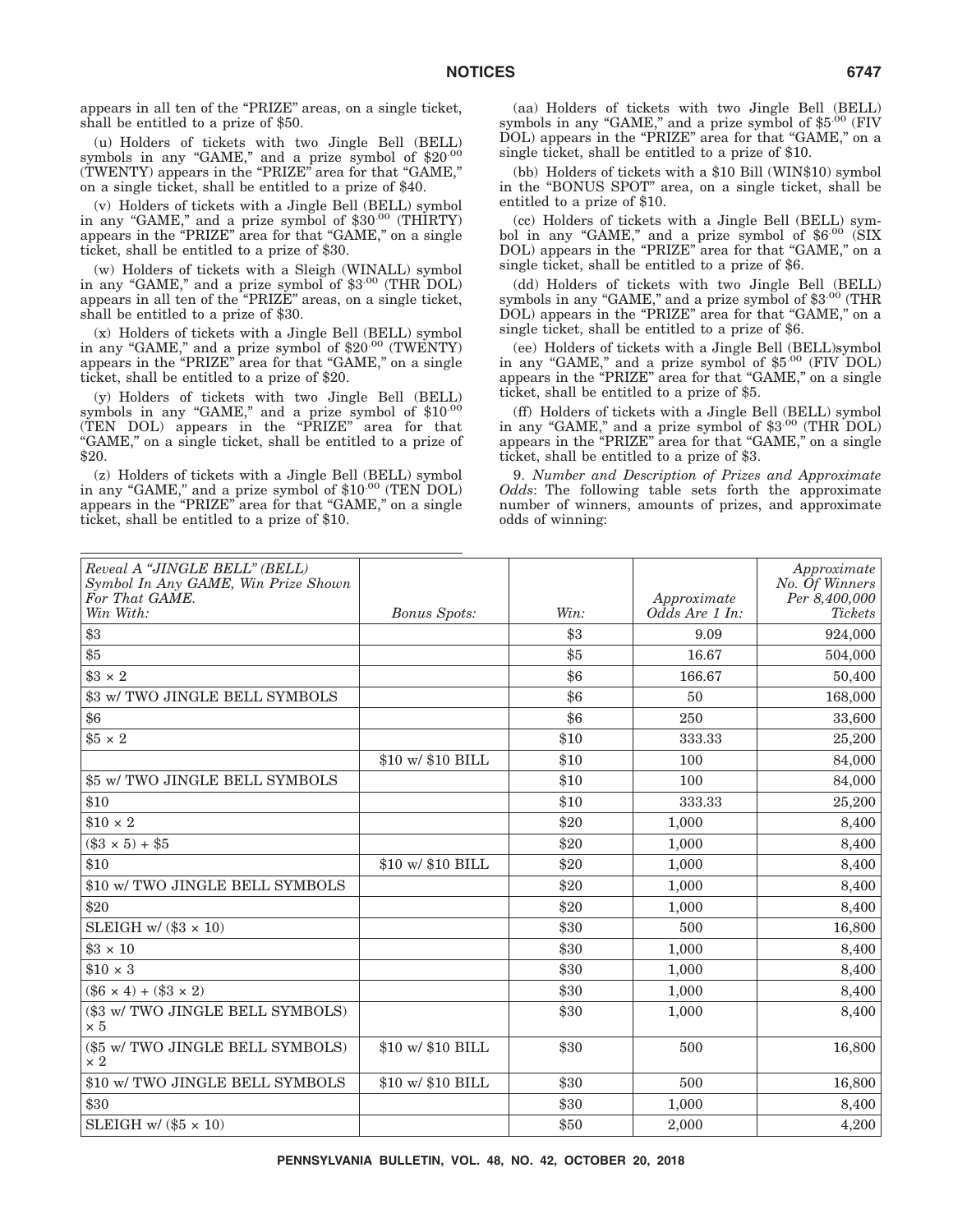| Reveal A "JINGLE BELL" (BELL)<br>Symbol In Any GAME, Win Prize Shown<br>For That GAME.<br>Win With: | <b>Bonus Spots:</b>                                                         | Win:     | Approximate<br>Odds Are 1 In: | Approximate<br>No. Of Winners<br>Per 8,400,000<br>Tickets |
|-----------------------------------------------------------------------------------------------------|-----------------------------------------------------------------------------|----------|-------------------------------|-----------------------------------------------------------|
| SLEIGH w/ $((\$10 \times 2) + (\$5 \times 3) +$<br>$(\$3 \times 5)$                                 |                                                                             | \$50     | 2,400                         | 3,500                                                     |
| $$5 \times 10$                                                                                      |                                                                             | \$50     | 12,000                        | 700                                                       |
| $$5 \times 8$                                                                                       | \$10 w/ \$10 BILL                                                           | \$50     | 12,000                        | 700                                                       |
|                                                                                                     | \$50 w/ \$50 BILL                                                           | \$50     | 1,200                         | 7,000                                                     |
| \$20 w/ TWO JINGLE BELL SYMBOLS                                                                     | \$10 w/ \$10 BILL                                                           | \$50     | 12,000                        | 700                                                       |
| \$50                                                                                                |                                                                             | \$50     | 12,000                        | 700                                                       |
| SLEIGH w/ $(\$10 \times 10)$                                                                        |                                                                             | \$100    | 4,000                         | 2,100                                                     |
| SLEIGH w/ $((\$10 \times 5) + (\$5 \times 4) + \$30)$                                               |                                                                             | \$100    | 4,000                         | 2,100                                                     |
| $$10 \times 10$                                                                                     |                                                                             | \$100    | 12,000                        | 700                                                       |
| $(\$10 \times 8) + ($5 \times 2)$                                                                   | \$10 w/ \$10 BILL                                                           | \$100    | 12,000                        | 700                                                       |
| $$5 \times 10$                                                                                      | \$50 w/ \$50 BILL                                                           | \$100    | 12,000                        | 700                                                       |
| $$10 \times 5$                                                                                      | \$50 w/ \$50 BILL                                                           | \$100    | 6,000                         | 1,400                                                     |
| ((\$20 w/ TWO JINGLE BELL<br>SYMBOLS) $\times$ 2) + (\$10 $\times$ 2)                               |                                                                             | \$100    | 12,000                        | 700                                                       |
| \$50 w/ TWO JINGLE BELL SYMBOLS                                                                     |                                                                             | \$100    | 12,000                        | 700                                                       |
| \$100                                                                                               |                                                                             | \$100    | 24,000                        | 350                                                       |
| SLEIGH w/ $(\$20 \times 10)$                                                                        |                                                                             | \$200    | 24,000                        | 350                                                       |
| SLEIGH w/ $((\$20 \times 4) + (\$10 \times 6))$                                                     | $(\$50 w$ / $\$50 BILL$ ) +<br>$(\$10 \text{ w}$ / $\$10 \text{ BILL}$      | \$200    | 24,000                        | 350                                                       |
| $$100 \times 2$                                                                                     |                                                                             | \$200    | 24,000                        | 350                                                       |
| $$50 \times 3$                                                                                      | \$50 w/ \$50 BILL                                                           | \$200    | 12,000                        | 700                                                       |
| (\$10 w/ TWO JINGLE BELL SYMBOLS)<br>$\times 10$                                                    |                                                                             | \$200    | 12,000                        | 700                                                       |
| \$100 w/ TWO JINGLE BELL SYMBOLS                                                                    |                                                                             | \$200    | 24,000                        | 350                                                       |
| \$200                                                                                               |                                                                             | \$200    | 24,000                        | 350                                                       |
| SLEIGH w/ $(\$50 \times 10)$                                                                        |                                                                             | \$500    | 24,000                        | 350                                                       |
| SLEIGH w/ $((\$100 \times 2) + (\$50 \times 4) +$<br>$(\$10 \times 4)$                              | $(\$50 \text{ w}$ / $\$50 \text{ BILL}$ +<br>$(\$10 \le 10 \times 10$ BILL) | \$500    | 8,000                         | 1,050                                                     |
| $$50 \times 10$                                                                                     |                                                                             | \$500    | 120,000                       | 70                                                        |
| $$50 \times 9$                                                                                      | \$50 w/ \$50 BILL                                                           | \$500    | 120,000                       | 70                                                        |
| $$100 \times 5$                                                                                     |                                                                             | \$500    | 120,000                       | 70                                                        |
| $(\$100 \times 3) + ($20 \times 7)$                                                                 | $(\$50 w$ / $\$50 BILL$ ) +<br>(\$10 w/ \$10 BILL)                          | \$500    | 120,000                       | $70\,$                                                    |
| ((\$100 w/ TWO JINGLE BELL<br>SYMBOLS) $\times$ 2) + (\$20 $\times$ 2)                              | $(\$50 w/ \$50 BILL) +$<br>(\$10 w/ \$10 BILL)                              | \$500    | 120,000                       | 70                                                        |
| \$500                                                                                               |                                                                             | \$500    | 120,000                       | 70                                                        |
| SLEIGH w/ $(\$100 \times 10)$                                                                       |                                                                             | \$1,000  | 840,000                       | 10                                                        |
| $$100 \times 10$                                                                                    |                                                                             | \$1,000  | 840,000                       | 10                                                        |
| \$500 w/ TWO JINGLE BELL SYMBOLS                                                                    |                                                                             | \$1,000  | 840,000                       | 10                                                        |
| \$1,000                                                                                             |                                                                             | \$1,000  | 840,000                       | $10\,$                                                    |
| \$5,000                                                                                             |                                                                             | \$5,000  | 840,000                       | 10                                                        |
| \$50,000                                                                                            |                                                                             | \$50,000 | 840,000                       | 10                                                        |

Reveal two "JINGLE BELL" (BELL) symbols in any GAME, win double the prize shown for that GAME.

Reveal a "SLEIGH" (WINALL) symbol in any GAME, win all 10 prizes shown!

Each GAME is played separately.

BONUS SPOTS: Reveal a "\$10 BILL" (WIN\$10) or a "\$50 BILL" (WIN\$50) in either BONUS SPOT, win that amount instantly!

BONUS SPOTS are played separately.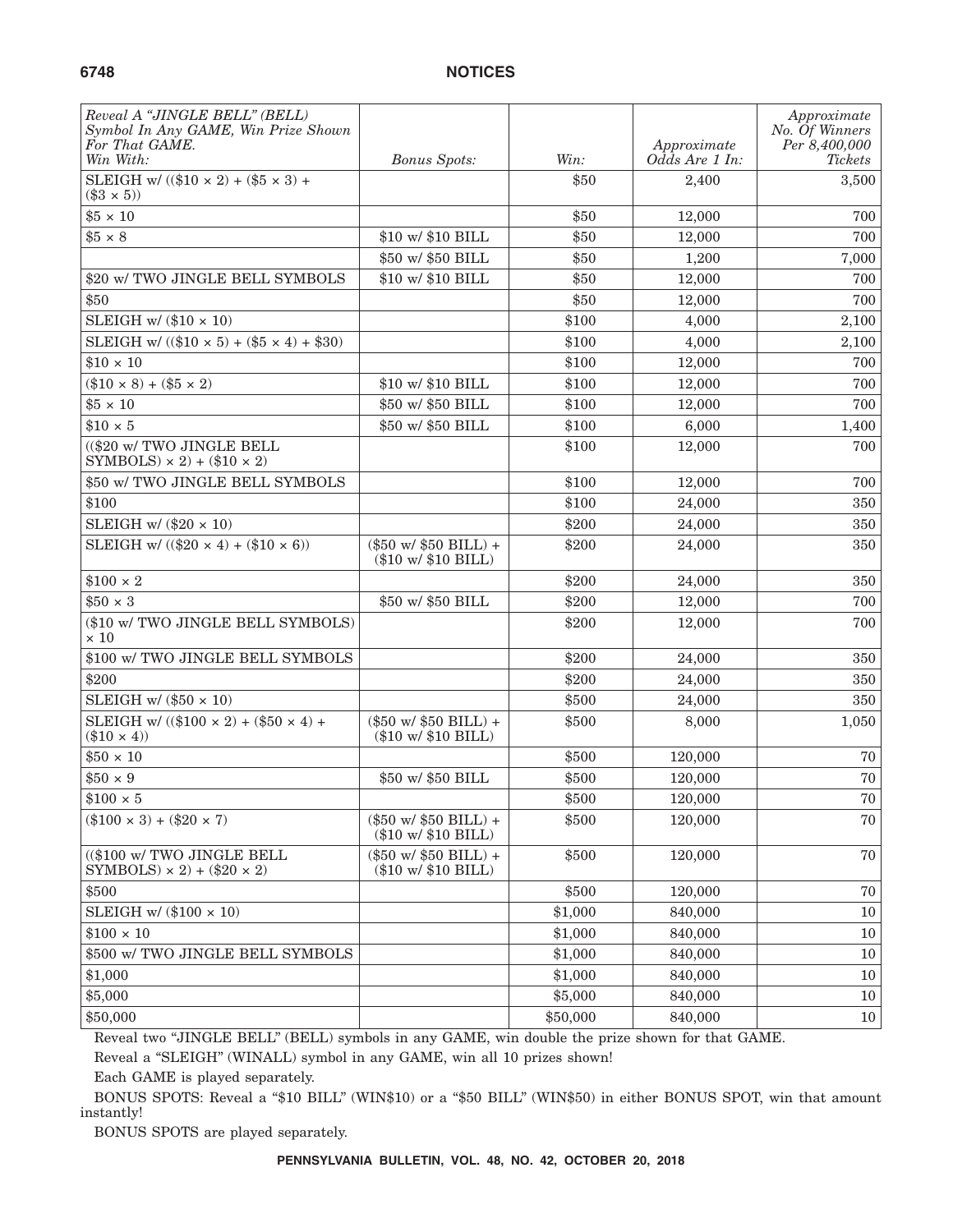Prizes, including top prizes, are subject to availability at the time of purchase.

10. *Pennsylvania Lottery's Jingle All the Way Second-Chance Drawing for qualifying instant lottery game tickets (hereafter, the ''Drawing'').*

(a) *Qualifying Tickets*: Non-winning PA-1367 Merry Millionaire (\$20), PA-1368 Money Tree (\$10), PA-1369 Cash Kringle (\$5), PA-1370 Sleigh Bell\$ (\$3), PA-1371 Frosty the Doughman (\$2) and PA-1372 Reindeer Games (\$1) instant lottery game tickets (''Qualifying Tickets'') are eligible for entry in the Drawing.

(b) *Participation and Entry*:

(1) Entrants must be members of the Pennsylvania Lottery VIP Players Club to participate in the Drawing. To join the VIPPlayers Club, visit http://www.palottery.state. pa.us/vipplayersclub/login.aspx. Becoming a VIP Players Club member is free.

(2) To enter the Drawing, entrants must submit the identifying information from at least one Qualifying Ticket via the Drawing's promotional website, available at http://www.palottery.com, or the Pennsylvania Lottery's official mobile application during the entry period. The identifying information from a Qualifying Ticket may be submitted only once in the Drawing. No other method of submission will be accepted, and entries submitted using any other method, including entries mailed or handdelivered to the Pennsylvania Lottery, are not valid and will be disqualified.

(3) Each entry must be complete and the information supplied by the entrant must be accurate. Incomplete entries cannot be accepted.

- (4) Only one claimant per entry allowed.
- (5) Entrants must be 18 years of age or older.

(6) Players may submit the identifying information from an unlimited number of Qualifying Tickets in the Drawing.

(7) Once an entry has been submitted it cannot be withdrawn or changed.

(c) *Drawing Description.*

(1) The Lottery will conduct one Jingle All the Way Second-Chance Drawing for qualifying instant lottery game tickets. All time references are Eastern Prevailing Time.

(2) All entries received after 11:59:59 p.m. October 22, 2018, through 11:59:59 p.m. January 3, 2019, will be entered into the Drawing to be held between January 4, 2019 and January 14, 2019.

(3) The entry period for the Drawing will be posted to the Pennsylvania Lottery's publicly accessible website.

(4) The number of entries an entrant will receive for the Drawing is determined by the purchase price of the Qualifying Ticket entered and the Multiplier Prize, if applicable. The respective purchase price and corresponding number of entries for the Qualifying Ticket is as follows: PA-1367 Merry Millionaire  $(\$20) = 20$  entries; PA-1368 Money Tree  $(\$10) = 10$  entries; PA-1369 Cash Kringle  $(\$5) = 5$  entries; PA-1370 Sleigh Bell $%$  ( $\$3) = 3$ entries; PA-1371 Frosty the Doughman  $(\$2) = 2$  entries; and PA-1372 Reindeer Games  $(\$1) = 1$  entry.

(5) When a Qualifying Ticket is entered into the Drawing, the entry has a chance to be multiplied by twenty (20), fifty (50) or one hundred (100). Each Qualifying Ticket will have a predetermined ticket file assigned at the time the ticket is printed that will determine whether an entry will be multiplied. If an entry is multiplied, the entrant will be notified during the entry process.

(6) Players may review prizes won and their entries for the Drawing via the Drawing's promotional website.

(d) *Prizes Available to be Won, Determination of Winners, and Odds of Winning.*

(1) The prize entitlements described below are subject to all restrictions and limitations described in section 10(e), or mentioned anywhere else in these rules.

(2) The following table sets forth the approximate number of Multiplier Prizes and the approximate odds of winning a Multiplier Prize:

| <b>Qualifying Ticket</b> | Approximate<br>$O\bar{d}ds$ of $20X$<br>Multiplier Are 1 in: | Approximate<br>$Odds \text{ of } 50X$<br>Multiplier Are 1 in: | Approximate<br>Odds of 100X<br>Multiplier Are 1 in: |
|--------------------------|--------------------------------------------------------------|---------------------------------------------------------------|-----------------------------------------------------|
| Merry Millionaire        | 10                                                           | 20                                                            | 100                                                 |
| Money Tree               | 10                                                           | 20                                                            | 100                                                 |
| Cash Kringle             | 10                                                           | 20                                                            | 100                                                 |
| Sleigh Bell\$            | 10                                                           | 20                                                            | 100                                                 |
| Frosty the Doughman      | 10                                                           | 20                                                            | 100                                                 |
| Reindeer Games           | 10                                                           | 20                                                            | 100                                                 |

(3) The Lottery will conduct one Drawing from among all the entries received during the entry period as described in section 10(c).

(i) The first entry selected in the Drawing will be a winning entry and the entrant who submitted the winning entry shall each be entitled to a prize of \$100,000, less required income tax withholding.

(ii) The second through the fifth entries selected in the Drawing will be winning entries and the entrants who submitted the winning entries shall each be entitled to a prize of \$50,000, less required income tax withholding.

(iii) The sixth through the tenth entries selected in the Drawing will be winning entries and the entrants who submitted the winning entries shall each be entitled to a prize of \$10,000, less required income tax withholding.

(iv) The eleventh through the twentieth entries selected in the Drawing will be winning entries and the entrants who submitted the winning entries shall each be entitled to a prize of \$5,000.

(4) All prizes will be paid as lump-sum cash payments.

(5) The number of winning entries to be selected for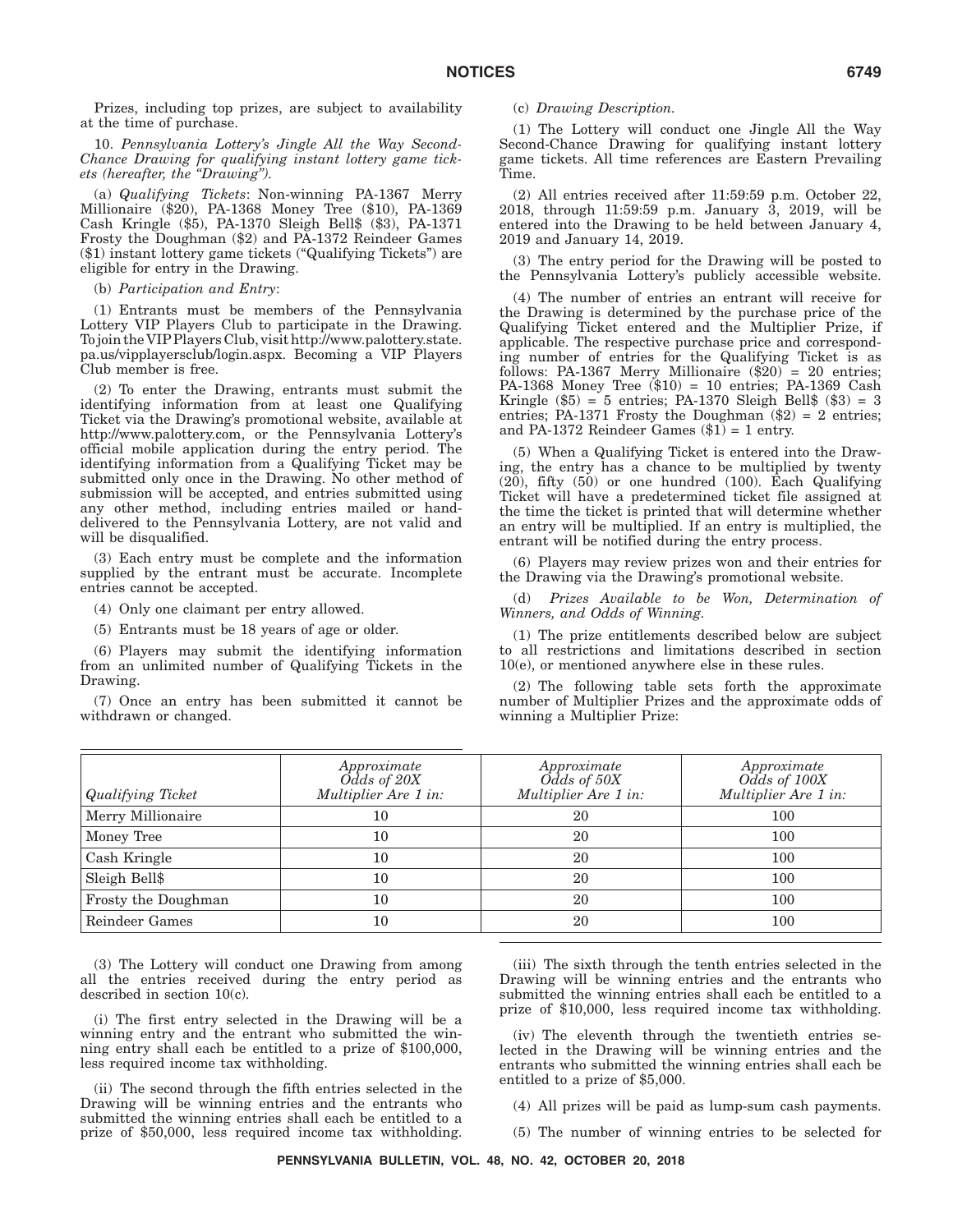the Drawing will be posted to the Pennsylvania Lottery's publicly accessible website.

(6) The odds of winning in the Drawing depend upon the number of entries received for the Drawing.

(7) A computer-generated randomizer will be used to select the Drawing winners.

(e) *Drawing Restrictions.*

(1) To be eligible to participate in the Drawing, entrants must have complied with the requirements of these rules.

(2) The Lottery is not responsible for late, lost or misdirected entries not entered into the Drawing. The Lottery is not responsible for entries that are not entered into the Drawing because of incompatible internet browsers, mobile lottery application failure or other technical issues. If an entry is selected as a winner and rejected or otherwise disqualified during or following the Drawing, the Lottery will select another entry to replace the rejected or otherwise disqualified entry in accordance with these rules and Lottery procedure.

(3) If any discrepancy exists between these rules and any material describing the Drawing, these rules shall govern.

(4) Employees of the Pennsylvania Lottery, MARC USA, Scientific Games International Inc., MDI Entertainment, LLC, and their subcontractors, or a spouse, child, brother, sister or parent residing as a member of the same household in the principle place of residence of any such person are not eligible to participate in the Drawing. Offer void where prohibited or restricted.

(5) The Pennsylvania Lottery reserves the right, in its sole discretion, to cancel or suspend the Drawing and change these rules if the Drawing cannot be conducted as planned due to errors in these rules or advertising, unauthorized intervention, tampering, fraud, technical errors, viruses, worms, bugs, or any other cause beyond the control of the Pennsylvania Lottery that, in the Pennsylvania Lottery's sole judgment, could corrupt or impair the administration, security, fairness, integrity, or proper conduct of the Drawing.

(6) All entries shall be subject to verification by the Pennsylvania Lottery.

(7) The Pennsylvania Lottery reserves the right, in its sole discretion, to disqualify an entrant found to be tampering with the operation of the Drawing or to be acting in violation of these rules or applicable law.

(8) The Drawing is governed by the laws of the Commonwealth of Pennsylvania. Applicable laws and regulations apply.

(9) Prizes must be claimed within one year of the drawing date of the drawing in which the prize was won. If no claim is made within one year of the drawing date of the drawing in which the prize was won, the right of an entrant to claim the prize won, if any, will expire and the prize money will be paid into the State Lottery Fund and used for purposes provided by statute.

(10) Final determination of winners will be made by the Secretary, whose judgment will be final and binding.

(11) A prize awarded in the Drawing to a person who dies before receiving the prize shall be paid according to 61 Pa. Code § 811.16 (relating to prizes payable after death of a prize winner).

(12) A winner is responsible for all taxes arising from or in connection with any prize won.

(13) A player may only win the prize for which the player is first selected in the Drawing. Subsequent entries, from the same individual, selected in the Drawing will be disqualified and a replacement entry will be selected.

(14) Prizes are not transferrable.

(15) Other restrictions may apply.

11. *Retailer Incentive Awards*: The Lottery may conduct a separate Retailer Incentive Program for retailers who sell Sleigh Bell\$ instant lottery game tickets.

12. *Retailer Bonus*: The Lottery may offer a retailer bonus in connection with the sale of Pennsylvania instant lottery game tickets. If a retailer bonus is offered, a Lottery retailer shall be eligible for a bonus as described in this section. Lottery retailers who sell a winning ticket that entitles the ticket holder to a prize, either payable in a single installment or having a guaranteed minimum payout, of at least \$100,000 and not exceeding \$500,000 shall be paid a bonus of \$500. Lottery retailers who sell a winning ticket that entitles the ticket holder to a prize, either payable in a single installment or having a guaranteed minimum payout, of at least \$500,001 and not exceeding \$1,000,000 shall be paid a bonus of \$5,000. Lottery retailers who sell a winning ticket that entitles the ticket holder to a prize, either payable in a single installment or having a guaranteed minimum payout, of at least \$1,000,001 and not exceeding \$10,000,000 shall be paid a bonus of \$10,000. A Lottery retailer is entitled only to the largest bonus for which he qualifies on a winning ticket. A bonus will be initiated for payment after the instant ticket is claimed and validated. A bonus will not be awarded to a Lottery retailer that sells a nonwinning Pennsylvania Lottery instant ticket used to enter a Pennsylvania Lottery second-chance drawing or promotion that is subsequently selected to win a prize.

13. *Unclaimed Prize Money*: For a period of 1 year from the announced close of Sleigh Bell\$, prize money from winning Sleigh Bell\$ instant lottery game tickets will be retained by the Secretary for payment to the persons entitled thereto. If no claim is made within 1 year of the announced close of the Sleigh Bell\$ instant lottery game, the right of a ticket holder to claim the prize represented by the ticket, if any, will expire and the prize money will be paid into the State Lottery Fund and used for purposes provided for by statute.

14. *Governing Law*: In purchasing a ticket, the customer agrees to comply with and abide by the State Lottery Law (72 P.S. §§ 3761-101—3761-314), 61 Pa. Code Part V (relating to State Lotteries) and the provisions contained in this notice.

15. *Termination of the Game*: The Secretary may announce a termination date, after which no further tickets from this game may be sold. The announcement will be disseminated through media used to advertise or promote Sleigh Bell\$ or through normal communications methods.

C. DANIEL HASSELL,

[Pa.B. Doc. No. 18-1631. Filed for public inspection October 19, 2018, 9:00 a.m.]

*Secretary*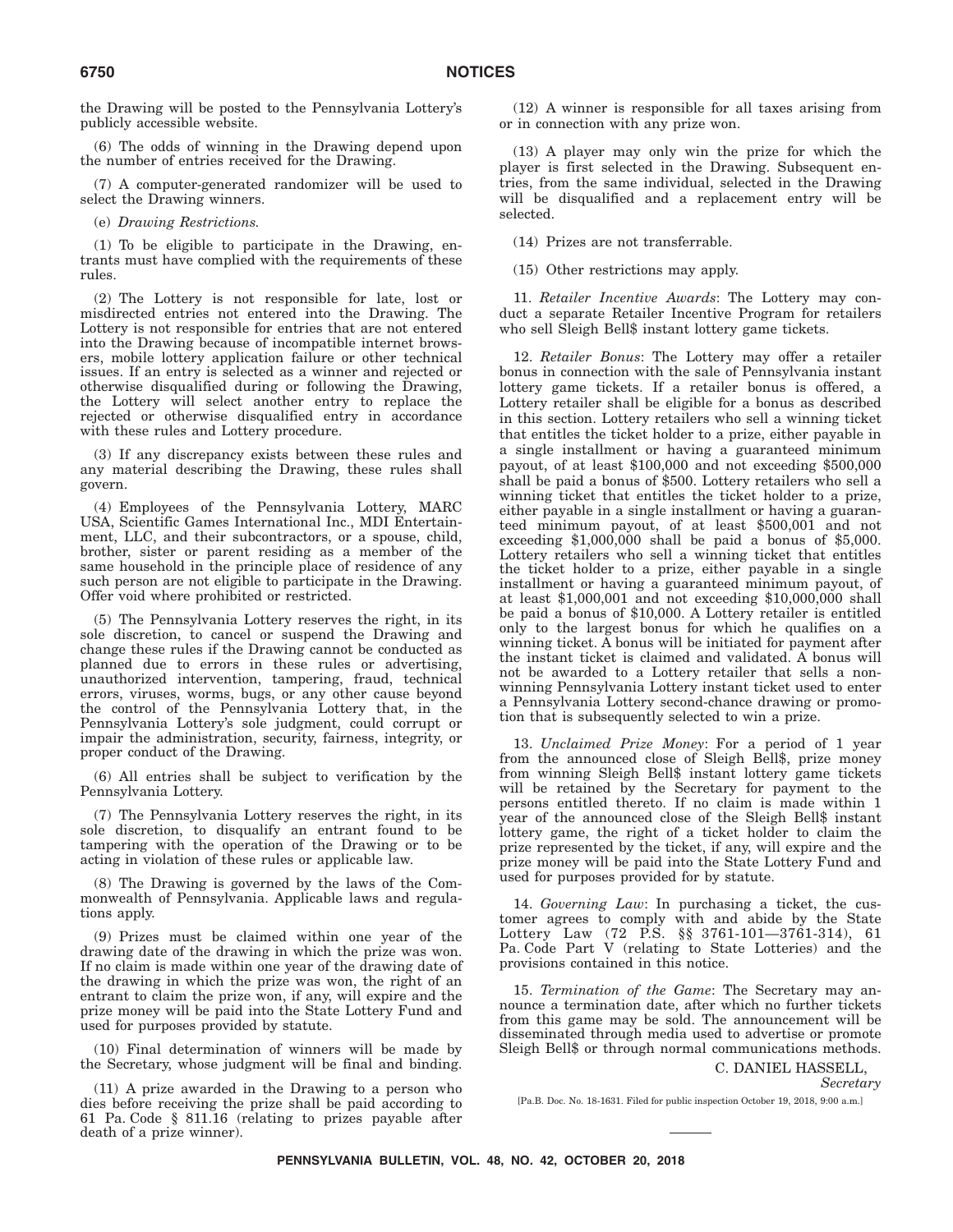# **DEPARTMENT OF TRANSPORTATION**

## **Medical Advisory Board Meeting**

The Medical Advisory Board (Board) will meet on Friday, November 2, 2018. The meeting will begin at 10 a.m. at the Riverfront Office Center, Transportation University, 1101 South Front Street, Harrisburg, PA. Chairperson Kara N. Templeton will preside. The meeting is open to the public.

Members of the public interested in addressing the Board with a concern relating to medical regulations

must contact Angelia Gillis at (717) 783-4534 by Friday, October 26, 2018. These concerns will be discussed during ''Items from the Floor'' on the agenda, which will open at 12:15 p.m.

The meeting location is accessible to persons with disabilities. Persons with special needs or requiring special aids are also requested to contact Angelia Gillis at (717) 783-4534 prior to the meeting so that disability needs may be accommodated.

### LESLIE S. RICHARDS,

*Secretary*

[Pa.B. Doc. No. 18-1632. Filed for public inspection October 19, 2018, 9:00 a.m.]

# **INDEPENDENT REGULATORY REVIEW COMMISSION**

# **Notice of Comments Issued**

Section 5(g) of the Regulatory Review Act (71 P.S. § 745.5(g)) provides that the Independent Regulatory Review Commission (Commission) may issue comments within 30 days of the close of the public comment period. The Commission comments are based upon the criteria contained in section 5.2 of the Regulatory Review Act (71 P.S. § 745.5b).

The Commission has issued comments on the following proposed regulation. The agency must consider these comments in preparing the final-form regulation. The final-form regulation must be submitted within 2 years of the close of the public comment period or it will be deemed withdrawn.

| Reg. No. | Agency/Title                                                                                           | Close of the Public<br>Comment Period | <i>IRRC</i><br><i>Comments</i><br><i>Issued</i> |
|----------|--------------------------------------------------------------------------------------------------------|---------------------------------------|-------------------------------------------------|
| 14-546   | Department of Human Services<br>Intensive Behavioral Health Services<br>48 Pa.B. 4762 (August 4, 2018) | 9/4/18                                | 10/4/18                                         |

### **Department of Human Services Regulation # 14-546 (IRRC # 3209)**

# **Intensive Behavioral Health Services**

# **October 4, 2018**

We submit for your consideration the following comments on the proposed rulemaking published in the August 4, 2018 *Pennsylvania Bulletin*. Our comments are based on criteria in Section 5.2 of the Regulatory Review Act (RRA) (71 P.S.  $\S$  745.5b). Section 5.1(a) of the RRA (71 P.S. § 745.5a(a)) directs the Department of Human Services (Department) to respond to all comments received from us or any other source.

**1. Determining whether the regulation is in the public interest; Economic or fiscal impacts; Direct and indirect costs to the Commonwealth, to its political subdivisions and to the private sector; Adverse effects on prices of goods and services, productivity or competition; Protection of the public health, safety and welfare; Need for the regulation; Reasonableness of requirements, implementation procedures and timetables for compliance.**

According to the Department, the purpose of this rulemaking is to codify minimum licensing standards and program requirements for participation in the Medical Assistance (MA) Program and MA payment for conditions for agencies that deliver intensive behavioral health services (IBHS) to children, youth and young adults with mental, emotional and behavioral health needs. The rulemaking will replace the requirements for behavioral health rehabilitation services (BHRS) set forth in bulletins issued by the Department. Sections of the rulemaking that address applied behavioral analysis (ABA) services are required by a settlement reached in *Sonny O. v. Dallas*, No. 1:14-CV-1110 (M.D. Pa 2016) (*Sonny O.*).

In developing this regulatory package, the Department convened a workgroup consisting of approximately 75 individuals representing an array of stakeholders to provide input. The workgroup held a total of 12 meetings and received additional opportunities to submit written comments. We acknowledge the amount of time and effort that the Department has put into this regulatory package thus far.

Comments on the proposed rulemaking have been submitted by two legislators, parents, providers of BHRS and IBHS, associations, attorneys, licensed mental health professionals and counties. As evidenced by the number and scope of comments received on this proposal, numerous concerns remain. Although the commentators have raised many concerns from various perspectives which will be discussed below, they agree with the intended goal of the rulemaking—improved access and care for children, youth and young adults with mental, emotional and behavioral health needs. To that end, we note that Section 2 of the RRA, pertaining to legislative intent, provides the following direction: ''To the greatest extent possible, this act is intended to encourage the resolution of objections to a regulation and the reaching of a consensus among the commission, the standing committees, interested parties and the agency.'' 71 P.S. § 745.2(a). In order to resolve concerns raised by commentators and achieve the goals of this proposal, we encourage the Department to continue to meet with the regulated community on this rulemaking to reach a consensus.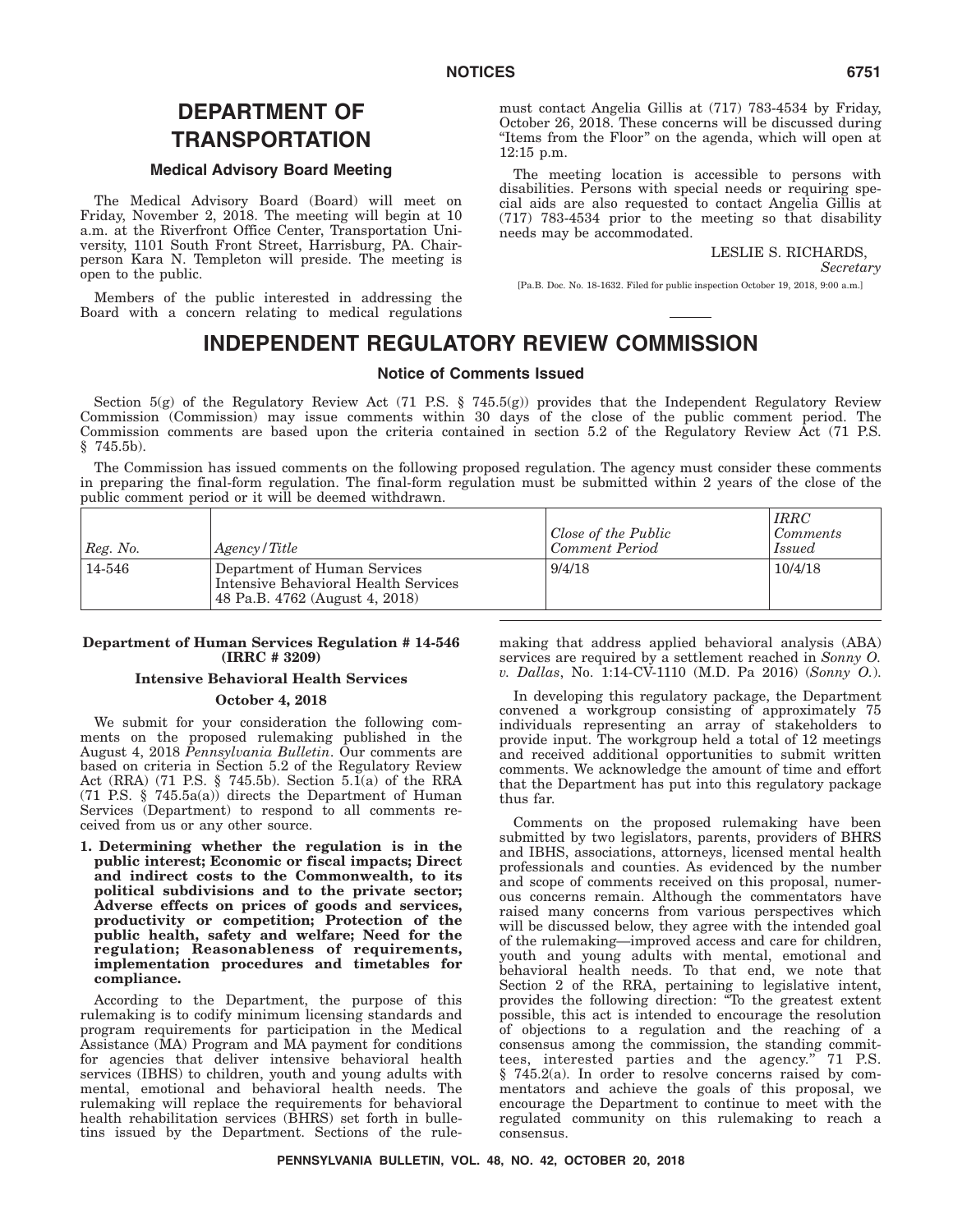The following comments address general concerns related to the rulemaking as a whole and also recurring issues throughout the rulemaking. Beginning with Comment # 2, we address more specific issues pertaining to various sections of the regulation.

### *Need for the regulation; Reasonableness of requirements*

The Preamble and Regulatory Analysis Form (RAF) explain that this rulemaking will replace BHRS bulletins used by the Department. It is unclear from the description of the rulemaking provided in the Preamble if any of the language from those bulletins was carried over to the rulemaking. In addition, while the Preamble provides a description of the regulatory language in Annex A, it does not explain the need for it. In order for this Commission to determine the need for the regulation and the reasonableness of the requirements, we ask the Department to provide an explanation of the rationale for each section and to explain if that language previously existed in bulletins issued by the Department. Also, we ask the Department to identify language in the ABA sections of the rulemaking that satisfy requirements of the settlement agreement reached in *Sonny O.*

### *Protection of the public health, safety and welfare*

Senator Mike Regan and Representative Greg Rothman submitted a joint comment letter on the proposed rulemaking. They are concerned the regulation will be harmful to those in need of ABA therapy because it will reduce access to qualified providers while lowering standards. Specifically, they state, "It is imperative that individuals with disabilities have highly trained, capable persons treating them. Lowering the standard supervisor requirement to only require a bachelor's degree, four classes in ABA, six months of experience, and two hours a month of supervision by a [board-certified behavior analyst (BCBA)], will have a severe negative impact on those that it is aimed to help.'' Many parents that submitted comments also identified these issues as significant areas of concern.

We agree that children, youth and young adults in need of mental, emotional and behavioral health services deserve to be treated by highly trained and capable professionals. We ask the Department to explain how the supervisory standards included in the final rulemaking ensure the protection of children, youth and young adults receiving services.

#### *Direct and indirect costs to the Commonwealth, to its political subdivisions and to the private sector*

We have two concerns with the rulemaking pertaining to direct and indirect costs. The first relates to costs to the regulated community. Section 19 of the RAF indicates that there will be increased costs associated with the rulemaking for the regulated community, but the Department believes many of those costs will be offset by corresponding savings. The regulated community, particularly behavioral health agencies, disagree with this analysis. They believe there are many new mandates, such as additional training and certifications in Sections 5240.71 (relating to staff qualifications) and 5240.73 (relating to staff training requirements) that will not be offset by corresponding savings. We ask the Department to work with the regulated community to gain a better understanding of the fiscal impact the regulation will have on these agencies and to provide a more detailed fiscal analysis of those findings in the RAF submitted with the final regulatory package.

Our second concern relates to the potential impact the rulemaking could have on state government. The RAF submitted with the rulemaking indicates that there will be no costs to state government. Some commentators believe costs to state government will increase because of new mandates such as those found in Section 5240.61 (relating to quality improvement requirements). Commentators assert that providers will seek additional reimbursement from the state because of the added duties and requirements imposed by the regulation. We ask the Department to explain how the final regulation will impact reimbursement rates to be paid by state government and to quantify those costs.

### *Adverse effects on prices of goods and services, productivity or competition*

We have concerns that an unintended consequence of this rulemaking could be less access to behavioral health services for children, youth and young adults. Both parents and providers have expressed concern that the rulemaking, as written, will make it more difficult to find and retain qualified staff. While this is clearly not the intent of the Department, there is confusion in the regulated community about the effects that the rulemaking will have. Another unintended adverse effect of the rulemaking, as expressed by commentators, is that the mandates of the regulation will force providers to use fewer independent contractors and hire more employees. As an example, a commentator stated, ''If the proposed regulations are approved, many agencies may be forced to convert from the independent contractor structure currently utilized to employee status, resulting in increased costs and administrative responsibilities that may jeopardize the financial stability of IBHS programs.'' We ask the Department to explain how the final rulemaking will ensure the availability of qualified staff rather than cause the adverse effects asserted by the regulated community.

### *Reasonableness of requirements, implementation procedures and timetables for compliance*

In the Preamble, the Department explains that IBHS agencies that hold an outpatient psychiatric clinic, a psychiatric partial hospitalization program or family based mental health license and currently provide IBHS will be required to comply with the final-form rulemaking as of its effective date, and will be required to obtain a license under Chapter 5240 upon expiration of their current license. The Department states that IBHS agencies that are approved to provide ABA services as of the effective date of adoption of this rulemaking will be required to comply with the final-form regulation as of its effective date, and will be required to obtain a license under Chapter 5240 within 180 days of the effective date of Chapter 5240. We have three questions relating to the effective date. First, why are the timeframes to obtain a license under Chapter 5240 different for IBHS agencies depending on whether ABA services are provided? Second, assuming this regulatory package is ultimately published as a final rulemaking in the *Pennsylvania Bulletin*, how long after that will the rulemaking become effective? Third, what training plans does the Department have to ensure IBHS agencies are equipped to implement the new regulations? Given the number of new requirements, as well as the additional certifications and training that the rulemaking requires, we urge the Department to consult with the regulated community to determine how much time is needed to make the transition from the current regulatory environment to the new one. The Department should also address the above questions in the Preamble or separate comment and response document that accompanies the final-form regulation.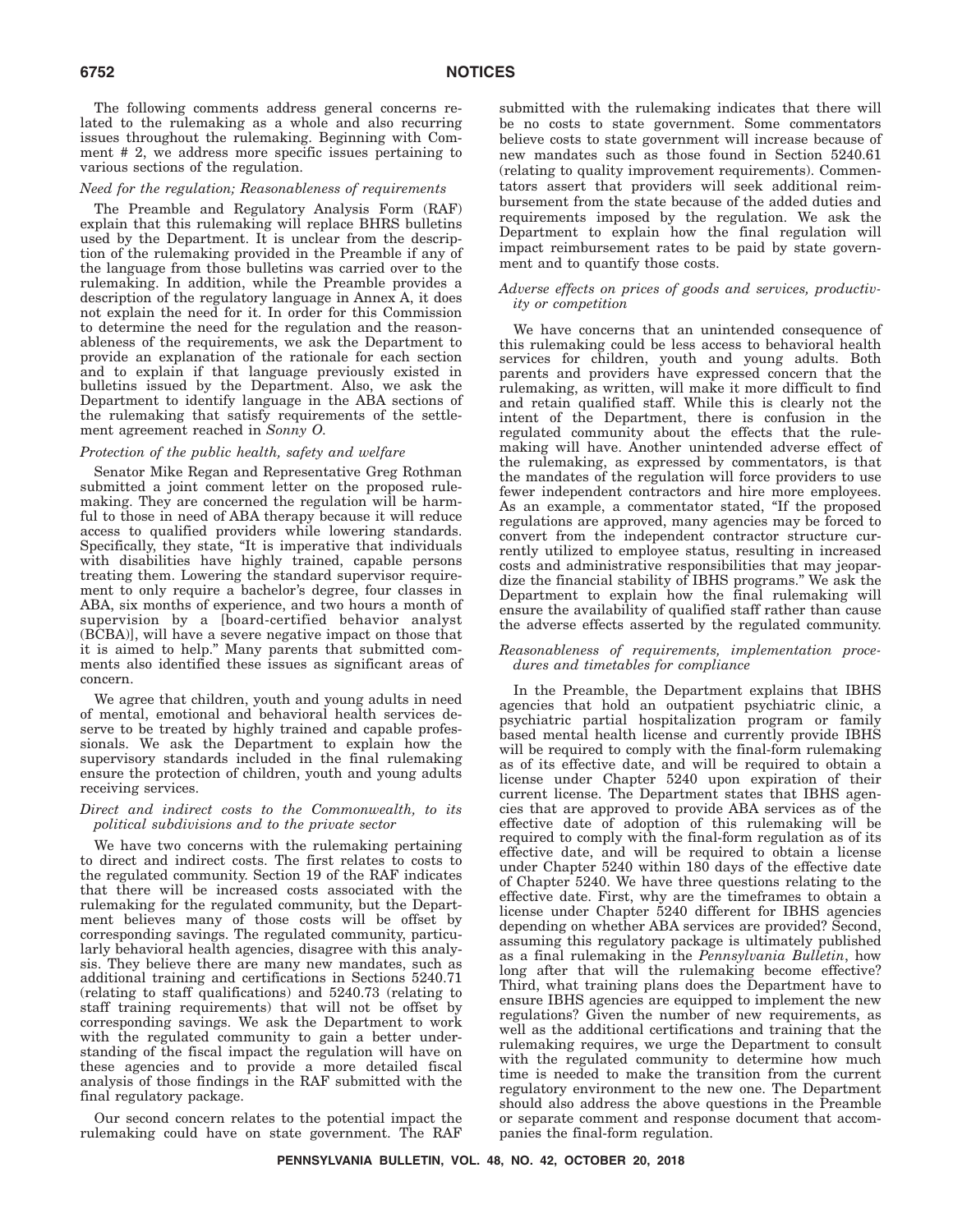# **CHAPTER 1155. INTENSIVE BEHAVIORAL HEALTH SERVICES**

## **GENERAL PROVISIONS**

### **2. Section 1155.2. Definitions.—Clarity and lack of ambiguity.**

#### *EBT—Evidence-based therapy*

We have two concerns with this definition. First, under Subparagraph (i), a commentator has stated that the National Registry of Evidence-based Programs and Practices has been phased out and replaced with the Evidence-Based Practices Resource Center. We ask the Department to ensure this definition is citing the appropriate practice. Second, under Subparagraph (v), the Department should clarify how a therapy would become designated as a ''model intervention.'' The process and criteria the Department uses should be included in the body of the regulation. This language also appears in Section 1155.34 (relating to payment conditions for EBT) and Section 5240.2 (relating to definitions).

#### **SCOPE OF BENEFITS**

### **3. Section 1155.11. Scope of benefits.—Clarity and lack of ambiguity.**

This section states the following: ''Children, youth or young adults under 21 years of age with behavioral health diagnoses are eligible for the full range of covered IBHS.'' What is meant by the term ''behavioral health diagnoses?'' We ask the Department to define this term. Also, since a young adult is defined as a person who is "under 21 years of age," the Department should delete the phrase under 21 years of age from all subsequent references to young adults. This also applies to Section 5240.1 (relating to scope).

#### **PROVIDER PARTICIPATION**

### **4. Section 1155.22. Ongoing responsibilities of providers.—Clarity and lack of ambiguity.**

This section addresses ongoing responsibilities of IBHS agencies. We have three concerns. First, Subsection (c) requires an IBHS agency to have a current license for each branch or satellite location. We ask the Department to clarify the basis for requiring each branch and satellite location to have a separate license. Second, Subsection (d) requires each branch or satellite location of a licensed IBHS agency to be *enrolled* by the Department. (Emphasis added.) What is the difference between being licensed and enrolled? This should be clarified in the final-form regulation. Third, Subsection (e) requires an IBHS agency to notify the Department of a change in name, address or services provided. Will any of these changes require Department approval, particularly if they differ from what was listed in the license or enrollment application? If so, that should be specified in the final-form regulation.

### **PAYMENT FOR INTENSIVE BEHAVIORAL HEALTH SERVICES**

### **5. Section 1155.32. Payment conditions for individual services.—Economic or fiscal impacts; Clarity and lack of ambiguity; Reasonableness of requirements; Implementation procedures.**

This section, as well as Section 1155.36(1) (relating to covered services), restricts payment to ''individual services.'' A commentator asserts that behavior specialists and other treatment professionals should be paid when they consult with parents, teachers and other caregivers. We ask the Department to address the reasonableness of not including consultations as a condition of payment in this and other sections of Chapter 1155 relating to payment conditions.

Commentators seek clarification on terms of payment when an assessment or individual treatment plan (ITP) is not completed within indicated timeframes. How will this provision be implemented? This comment applies to each of the sections in Chapter 1155 relating to payment conditions.

The term "initiation," which is found for the first time in Subparagraph 1(i) and used throughout the regulation, raises concerns for commentators related to the meaning of ''initiation of IBHS'' and variations thereof. Specifically, what constitutes the ''initiation'' of services? Is that date determined by the Department or the provider? Since variations of this phrase are used in both Chapter 1155 and 5240, we ask the Department to define the term in each chapter and use it consistently throughout the regulation.

Commentators raise two concerns related to Subparagraph (1)(ii). The first concern relates to ''other licensed professional whose scope of practice includes the diagnosis and treatment of behavioral health disorders.'' What other licensed professionals, besides those listed, qualify to diagnose and treat behavioral health disorders? Commentators are concerned that this other option could lead to a loss of clinical expertise, or in the alternative, could require additional oversight and review to ensure quality of work. We note this language is also found in Section 1155.33(1)(ii) (relating to payment conditions for ABA). The second concern relates to the requirement that a written order for services must include a behavioral health disorder diagnosis. The language ''behavioral health disorders'' could be read narrowly to exclude, for example, Intellectual Disability, a condition for which ABA might be medically necessary. We ask the Department to clarify the final form regulation related to both points.

Under Subparagraph (2)(vii), we ask the Department to clarify who would qualify as an ''other professional'' since this person has the authority to determine that an updated assessment is needed. This comment also applies to Sections 5240.85(e)(7) (relating to assessment) and 5240.86(f)(7) (relating to individual treatment plan).

Similar to our comment above related to the term "initiation," we ask the Department to define the term "reinitiation," which is found in Paragraph  $(7)$ , as well as in each of the remaining sections of Chapter 1155 relating to payment conditions. Commentators raise concerns about the implementation of this concept. Is this an exemption from going through the initial procedures? Are there any limits on the number of times an individual can reinitiate services? We ask the Department to clarify this term here and in Chapter 5240.

### **6. Section 1155.33. Payment conditions for ABA.— Clarity and lack of ambiguity; Reasonableness of requirements.**

Commentators note that Paragraph (2) does not include a timeframe for conducting the face-to-face assessment like the sections for payment conditions for individual services, EBT and group services. We ask the Department to explain why this section is not consistent with the others.

### **7. Section 1155.34. Payment conditions for EBT.— Clarity and lack of ambiguity; Implementation procedures.**

As a condition of payment, Paragraph (7) requires an IBHS agency to have a current certification or licensure from the national certification organization or entity that developed or owns the EBT provided. A commentator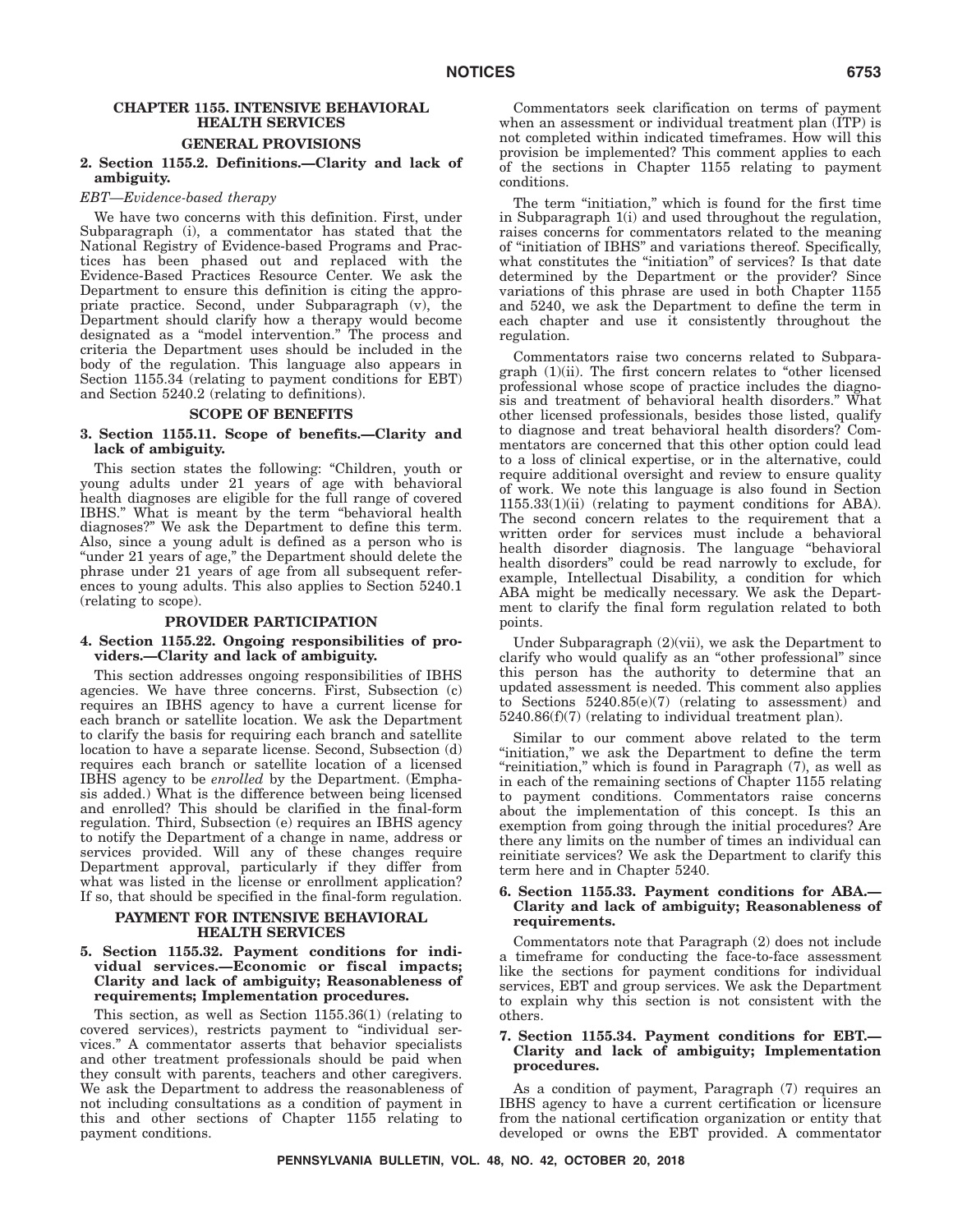raises concerns that this differs from the standard found in Section 5240.93(a) (relating to EBT requirements) that specifies a certification or license is only necessary if it is "required to provide the EBT." The commentator expresses concern that some EBTs do not have a national certification process. We ask the Department to clarify and explain how this requirement will be implemented.

### **8. Section 1155.35. Payment conditions for group services.—Clarity and lack of ambiguity.**

In Paragraph (2) and elsewhere in the regulation, the Department uses the phrase "mental health professional." We ask the Department to define this term in both Chapters 1155 and 5240.

#### **CHAPTER 5240. INTENSIVE BEHAVIORAL HEALTH SERVICES**

### **GENERAL PROVISIONS**

### **9. Section 5240.2. Definitions.—Protection of the public health, safety and welfare; Clarity and lack of ambiguity.**

We have several comments about the acronyms used within the regulation. In general, we have a concern about the number of acronyms, which a parent described as ''overwhelming.'' Also, many job titles are used throughout the regulation which are not defined, such as behavior specialist analyst, behavior specialist, mobile therapist, behavior health technician, mental health professional and mental health worker. And while the Department identifies many positions/professions, not all are defined so as to differentiate between them. For example, how does a behavioral health technician (BHT) differ from a behavioral health technician-applied behavioral analysis (BHT-ABA)? We ask the Department to define each position/profession and make clear how each differs from the others. Additionally, we note that qualifications for licensure as a behavior specialist are found under 49 Pa. Code Section 18.524 (relating to criteria for licensure as behavior specialist) and ask the Department to include that reference in the definition.

Also, based on commentator concerns, we ask the Department to define the terms ''provider'' and ''skill deficits,'' as well as the term ''community'' for ABA purposes.

### *ASD—Autism spectrum disorder*

We note that the proposed definition of this term differs from the definition found in 49 Pa. Code Section 18.522 (relating to definitions). We ask the Department to explain why this definition differs from the State Board of Medicine regulations that license behavior specialists. *BHT—Behavioral health technician*

Commentators assert that there is no current certification for BHT in Pennsylvania and the Department acknowledges in the Preamble that it will be engaging the Pennsylvania Certification Board (Board) to develop state-specific certifications as required by the regulation. We note that Sections 5240.73 (relating to staff training requirements) and 5240.81 (relating to staff qualifications) each rely on the Board for certifications required by the regulation. Commentators suggest reliance on an existing certification board as an alternative. We ask the Department to explain the process whereby it will engage the Board to ensure that those certified by the Board meet the Department's standards for training and competency.

### *Group services*

The last sentence of this definition states, ''When included in a child's, youth's or young adult's ITP, group

services may include individual interventions.'' This sentence is substantive and should be moved to the body of the regulation.

### *Stimulus*

This term is defined as, "An event, circumstance or condition that can be changed or does change based upon the behavior specialist analyst's manipulation.'' We ask the Department to explain why this definition is specific only to a behavior specialist analyst.

### **10. Section 5240.5. Service description.—Reasonableness of requirements, implementation procedures and timetables for compliance.**

Subsection (a) states, "As part of the initial licensing application, the IBHS agency shall submit to the Department for review and approval a written description of services to be provided ...." We ask the Department to explain the process for reviewing and approving the written description of services.

Subsection (b) requires an IBHS agency to notify the Department prior to changing its services or if the information in the service description is no longer accurate. Since any change requires Department approval, we ask the Department to explain how this approval process works, what timeframes are involved, and how the Department will notify the IBHS agency of its decision. Also, we ask the Department to include this process in the final regulation.

### **11. Section 5240.6. Restrictive procedures.—Protection of public health, safety and welfare; Clarity and lack of ambiguity; Reasonableness of requirements.**

This sections includes specific requirements related to the use of restrictive procedures. Commentators have expressed concerns with this section. First, in Subsections  $(e)$  and  $(f)(3)$ , it has been suggested that the phrase "regain self-control" be replaced with "no longer an imminent danger to self or others'' as this is a best practices guideline. Second, a commentator asks the Department to ensure that the final regulations are consistent with the Pennsylvania Department of Education regulations to reduce conflict for the BHT and BHT-ABA who deliver services in schools. We agree that these suggestions improve the clarity and assist with the implementation of the rulemaking. We ask the Department to revise these provisions.

Under Subsection (h), it is unclear how long an IBHS agency must keep a record of each person's training in the use of manual restraint procedures. We ask the Department to clarify this requirement. Also, we ask the Department to include a cross-reference to recordkeeping requirements in Section 5240.42 (relating to agency records).

### **12. Section 5240.7. Coordination of services.— Clarity and lack of ambiguity.**

Under Subsection (c)(3), an IBHS agency must make available information on community behavioral health resources, including the address and phone number of the program or organization. We ask the Department to expand this information to include a website, if available.

Subsection (f) states, "An IBHS agency that provides group services is not required to comply with subsections (a) and (b).'' We ask the Department to explain the reasonableness of exempting IBHS agencies that provide group services from these subsections relating to written agreements. A commentator states that all IBHS agencies should have these and update them routinely.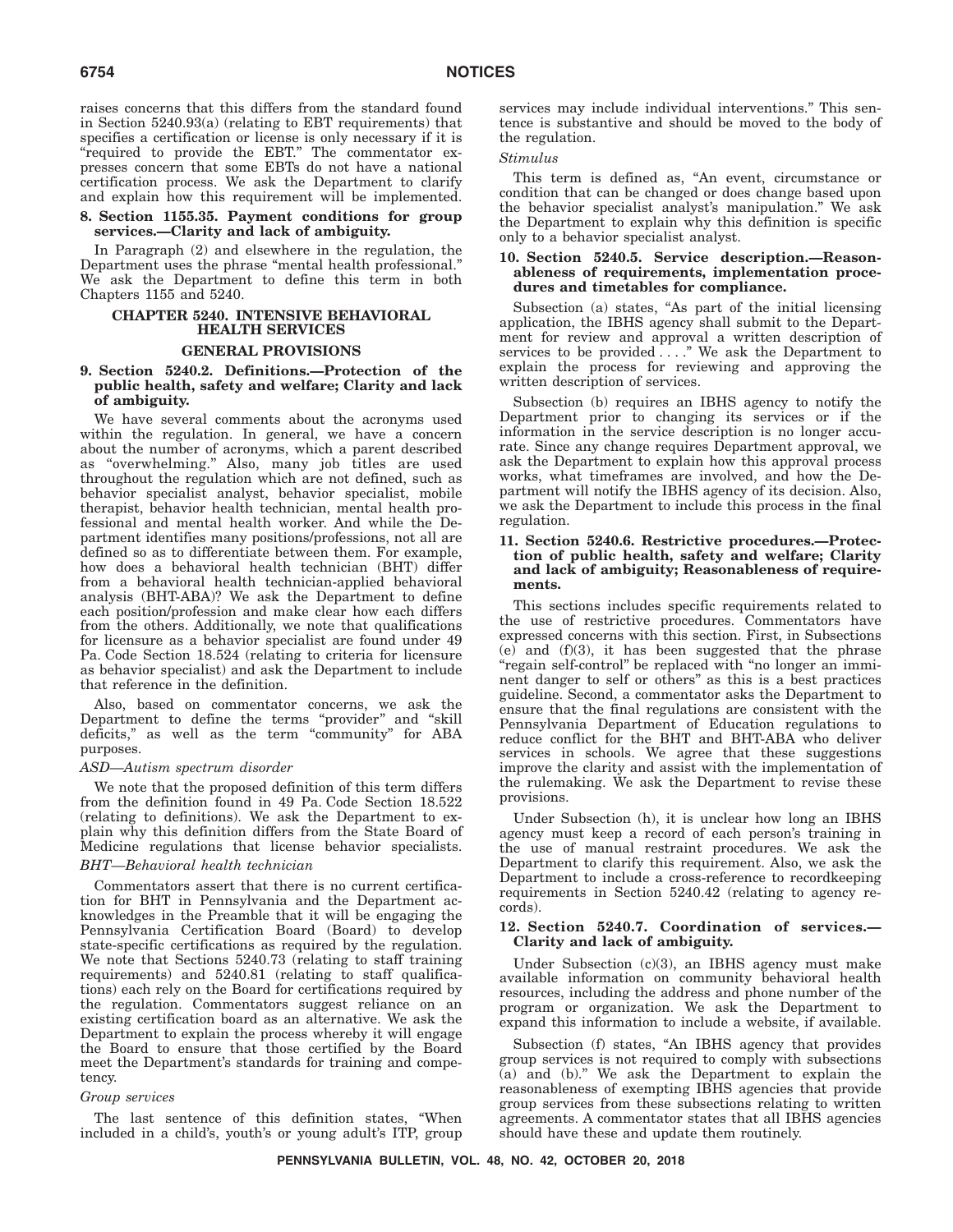#### **STAFFING**

### **13. Section 5240.11. Staff requirements.—Economic or fiscal impacts; Clarity and lack of ambiguity; Need for the regulation; Reasonableness of requirements.**

This section specifies the responsibilities of an IBHS agency's administrative director and clinical director. Commentators question the need and rationale for the detailed description of these responsibilities. For example, what is the rationale for mandating by regulation that an administrative director dedicates a minimum of 7.5 hours each week for each IBHS agency the director oversees? What is the need and rationale for mandating and documenting monthly meetings between the clinical director and staff? What is the need for this level of oversight by an administrative director? We ask the Department to explain the need for and reasonableness of staff requirements in this section.

Also, commentators raise concerns that the language in this section does not recognize the use of independent contractors and consultants. We ask the Department to clarify whether the requirements listed apply to contractors/consultants, and if they do, we ask the Department to amend the regulation accordingly. If the requirements do not apply to contractors/consultants, the Department should explain why they do not apply. This concern applies to each of the staffing sections, including Sections 5240.12 (relating to staff qualifications), 5240.13 (relating to staff training plan), 5240.71 (relating to staff qualifications), 5240.72 (relating to supervision), 5240.73 (relating to staff training requirements), 5240.81 (relating to staff qualifications), 5240.82 (relating to supervision) and 5240.101 (relating to staff requirements and qualifications).

### **14. Section 5240.12. Staff qualifications.—Economic or fiscal impacts; Clarity and lack of ambiguity; Need for the regulation; Reasonableness of requirements.**

Subsection (a) establishes the qualifications of an administrative director of an IBHS agency. Commentators question the rationale for requiring an administrative director to have a graduate degree, and ask if a bachelor's degree plus experience would be an acceptable alternative. We ask the Department to explain the need for and reasonableness of this requirement. This comment also applies to Section 5240.81 (relating to staff qualifications).

Paragraph (b)(1) provides a "minimum of 1 year of full-time postgraduate experience in the provision of mental health direct service to children, youth or young adults'' as one of the criteria a clinical director of an IBHS agency must meet. We ask the Department to clarify what constitutes "experience" in the provision of mental health direct service to children, youth or young adults. A commentator states that working with children in a school, daycare or other Child and Adolescent Service System Program qualified previously toward experience. This comment applies to other similarly worded provisions including. Sections 5240.71 (relating to staff qualifications), 5240.72 (relating to supervision), and 5240.81 (relating to staff qualifications).

### **15. Section 5240.13. Staff training plan.—Economic or fiscal impacts; Clarity and lack of ambiguity; Need for the regulation; Reasonableness of requirements.**

Commentators assert that the requirement of Subsection  $(a)(1)(i)$  to update training plans annually for each

individual based on date of hire and the requirement of Subsection (e)(6) to keep a copy of written material distributed to individuals is burdensome, costly and does not provide a benefit. A commentator suggests removing ''date of hire'' language to ease some of the burden. We ask the Department to explain the need for and reasonableness of the requirements in these subsections.

Subsection (e)(7) requires an IBHS agency to keep records regarding Department approval of training. We ask the Department to explain the process for obtaining approval of training, what time frames are involved, and how the Department will notify the IBHS agency of its decision. This comment also applies to Section 5240.73 (relating to staff training requirements). The process for obtaining approval of training should be set forth in the regulation.

### **SERVICE PLANNING AND DELIVERY**

### **16. Section 5240.21. Assessment.—Economic or fiscal impacts; Protection of public health, safety and welfare; Clarity and lack of ambiguity; Need for the regulation; Reasonableness of requirements.**

Commentators raise several concerns and questions related to Subsection (a). First, a comprehensive face-toface-assessment must be completed by a behavior specialist or a mobile therapist within 15 days of the initiation of IBHS and prior to developing the ITP. As noted in Comment # 5, commentators ask for clarification as to when services are "initiated." Second, commentators assert that the 15-day time limit is too short in light of challenges with scheduling families. Third, commentators assert that it is inappropriate for this assessment, and the six-month assessment in Subsection (e), to be completed by a person without a professional license. Commentators ask that the assessment be done by a licensed professional or under the supervision of a licensed professional. Finally, a commentator questions whether the face-to-face assessment would be done in place of a psychological evaluation, or if both are required. We ask the Department to explain the need for and reasonableness of the timeframe for the assessment, and to explain how the health, safety and welfare of children, youth and young adults will be protected by the level of expertise and experience of the person assessing them. Additionally, we ask the Department to clarify in the final regulation requirements related to face-to-face assessments and psychological evaluations.

### **17. Section 5240.22. Individual treatment plan.— Clarity and lack of ambiguity; Reasonableness of requirements, implementation procedures and timetables for compliance.**

This section addresses requirements of an ITP administered by an IBHS agency. We have three concerns. First, a commentator asks for clarification as to who is responsible for the development of the ITP. We ask the Department to clarify who is responsible for developing the ITP.

Second, Subsection (c) states that the ITP shall be "strength-based." What does this mean? We ask that this term be clarified in the final-form regulation. This language also appears in Sections 5240.86 (relating to individual treatment plan) and 5240.106 (relating to individual treatment plan).

Third, Subsection (d)(3) identifies a "safety plan to prevent a crisis, a crisis intervention plan and a transition plan." What is meant by the term "crisis?" What is a ''crisis intervention plan'' and a ''transition plan?'' We note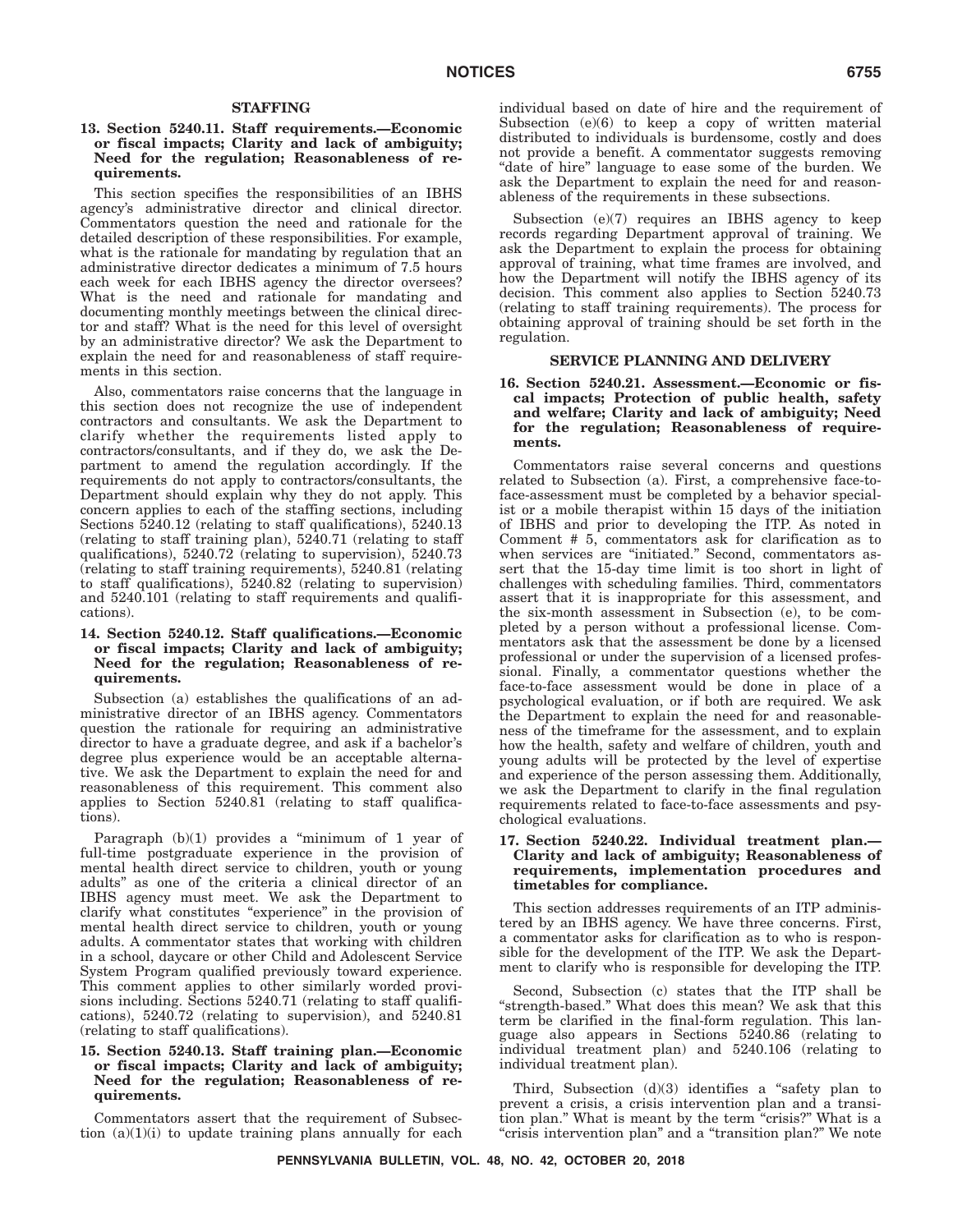that the term "crisis event" is used in Chapter 1155. We ask the Department to clarify these terms, as well as the intent of a transition plan.

### **18. Section 5240.23. Service provision.—Clarity and lack of ambiguity; Reasonableness of requirements, implementation procedures and timetables for compliance.**

Subsection (b) states that IBHS shall be delivered in community-based, clinically appropriate settings. A commentator asks for clarification as to what is meant by ''community-based.'' We ask the Department to clarify whether this includes a home, a school or other location.

### **DISCHARGE**

### **19. Section 5240.31. Discharge.—Clarity and lack of ambiguity; Reasonableness of requirements, implementation procedures and timetables for compliance.**

As noted in Comment # 5, commentators have concerns related to reinitiation under Subsection (c). They ask if a new written order will be required and if there will be additional paperwork associated with the reinitiation. A commentator points out that it may be difficult to assign the patient to the same caregiving team, and asks that the regulation provide for reassessment to ensure the need for reinitiation is valid, as well as to update the treatment plans and goals. We ask the Department to clarify the requirements and intentions related to reinitiation in the final-form regulation.

### **20. Section 5240.32. Discharge summary.—Reasonableness of requirements, implementation procedures and timetables for compliance; Economic or fiscal impact.**

Subsection (a)(4) requires an IBHS agency to document at least two telephone contacts within the first 30 days after discharge to monitor the status of maintaining treatment progress. Commentators suggest the requirement should be changed to attempted contacts, and recommend other modes of communication such as secure emails be permissible. We ask the Department to consider these suggestions, and if the health, safety and welfare of children, youth and young adults would be adequately protected, to adopt the recommendations in order to lessen the fiscal impact of the rulemaking.

### **RECORDS**

### **21. Section 5240.41. Individual records.—Need for the regulation; Reasonableness of requirements.**

A commentator asserts that the requirement under Subsection (b)(3) to review records for quality at least every six months is excessive. Another commentator asks if all records must be reviewed or if a sample would be acceptable because reviewing all records is simply not feasible for a large agency. We ask the Department to explain the need for and the reasonableness of a quality review of all records at least every six months.

### **22. Section 5240.42. Agency records.—Need for the regulation; Reasonableness of requirements.**

This sections identifies the different records that must be kept by an IBHS agency. We have three questions. First, how long must the records be kept? Second, can they be kept in electronic format? Third, what is the need for keeping records such as staff work schedules, daily schedules for group services? We ask the Department to explain the need for and reasonableness of the recordkeeping requirements in the final regulation.

### **QUALITY IMPROVEMENT**

### **23. Section 5240.61. Quality improvement requirements.—Economic or fiscal impacts; Clarity and lack of ambiguity.**

This section establishes the requirements for quality improvement plans of an IBHS agency. We have two concerns. First, under Subsection (a), what is a ''quality improvement plan?'' We ask the Department to define this term.

Second, Subsection (c) requires an IBHS agency to make annual quality reports available to the public. We have two concerns. First, a commentator asks the Department to clarify the information that needs to be shared with the public related to annual quality reports. We ask the Department to work with the regulated community to ensure the final-form regulation is clear on what is to be published. Second, since this information would be useful to those in need of IBHS services, the Department should require these reports to be posted on each IBHS agency's website and included in advertising literature.

### **INDIVIDUAL SERVICES**

### **24. Section 5240.71. Staff qualifications.—Economic or fiscal impacts; Protection of public health, safety and welfare; Clarity and lack of ambiguity.**

As noted in Comment # 1, we reiterate concerns raised by commentators related to increased costs for staff training and certifications in this section and in Sections 5240.81 (relating to staff qualifications) and 5240.101 (relating to staff requirements and qualifications).

Several commentators express concern that language in Subsection (b) states that a behavior specialist who provides treatment to children diagnosed with ASD shall meet the qualifications for a behavior specialist analyst under Section 5240.81(c) (relating to staff qualifications) under ABA. Does this language limit the treatment approaches available to children with ASD to ABA? Commentators assert that families should have the option of choosing individual services. We ask the Department to clarify the treatment services available to children diagnosed with ASD.

### **25. Section 5240.72. Supervision.—Economic or fiscal impacts; Clarity and lack of ambiguity; Need for the regulation; Reasonableness of requirements.**

This section establishes supervision requirements for IBHS agencies that provide individual services. We have four concerns. First, in general, commentators express concern regarding the ''excessive'' amount of supervision in this section, particularly as it relates to face-to-face sessions in Subparagraph (a)(2) and direct observation in Subparagraph  $(a)(3)$ . Commentators note that current supervision standards allow for group supervision, and that the monthly face-to-face sessions for each IBHS staff person will require significant additional time and resources and are not cost-effective. In light of the fiscal concerns previously mentioned, we ask the Department to explain the need for and reasonableness of the level of supervision required in this section.

Second, we also have specific questions related to Subsection (a). What is an ''IBHS supervisor?'' Would behavior specialists and mobile therapists be included in the supervision requirements under Subparagraphs  $(a)(2)$ — $(4)$ ? What are the differences between supervision, face-to-face sessions and direct observations? We ask the Department to clarify these provisions in the final regulation.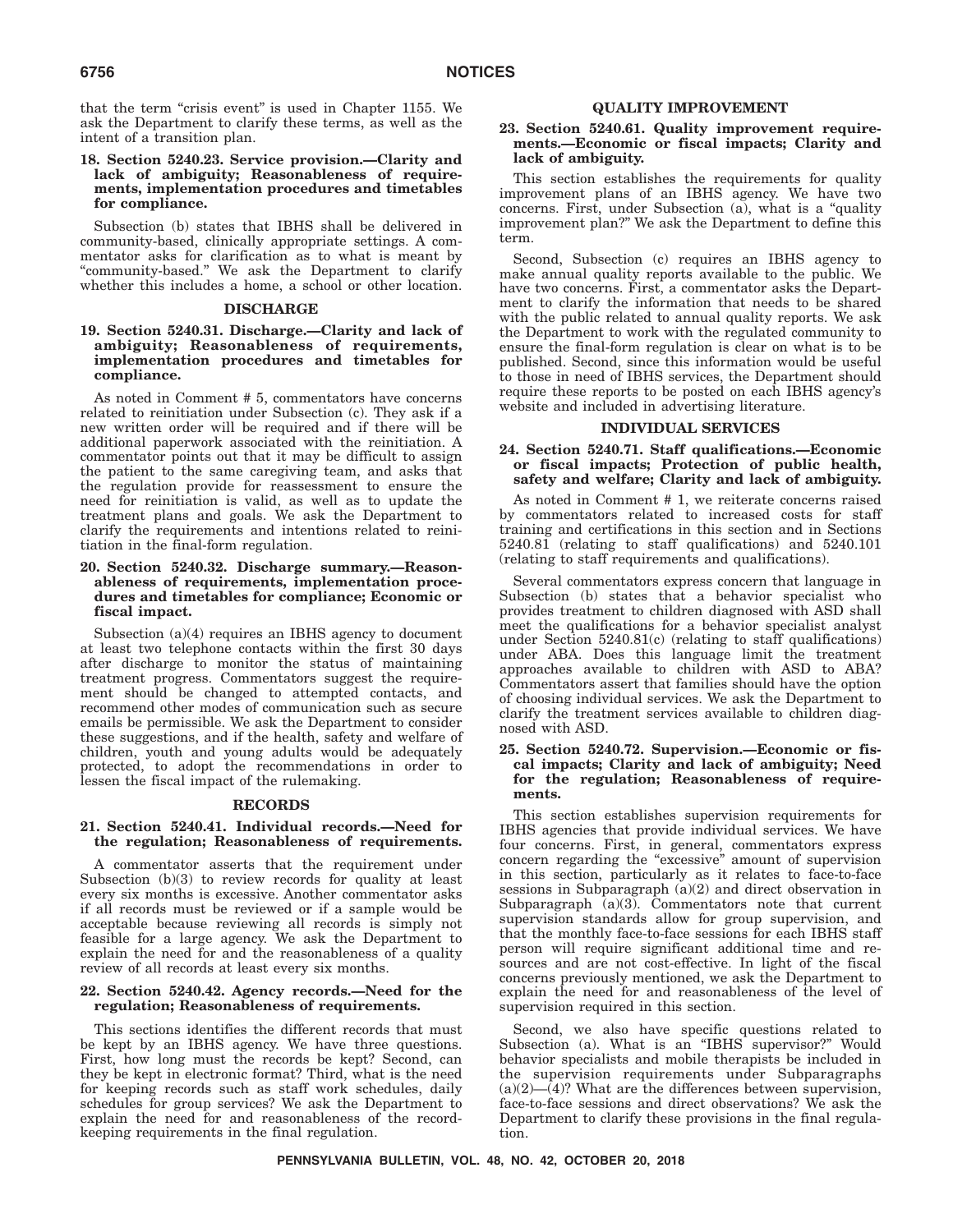Third, since Subsection (c) specifies the qualifications for an ''IBHS supervisor,'' we ask the Department to move this language to Section 5240.71 (relating to staff qualifications).

Fourth, Subsection (d) specifies that an IBHS supervisor may supervise a maximum of nine full-time equivalent BHT staff. What is the basis for setting the maximum number at nine, and do IBHS supervisors oversee other types of staff? If so, how many? Commentators assert that the number nine is too restrictive and will require the hiring of additional supervisors. We ask the Department to explain the reasonableness of the limit on the number of staff that can be supervised, and include an explanation for why the number of other staff that can be supervised is not specified.

### **26. Section 5240.73. Staff training requirements.— Economic or fiscal impacts; Need for the regulation; Reasonableness of requirements.**

As noted in Comment # 1, commentators assert that training requirements are greatly increased from current requirements which will have a significant financial impact on providers as they are not reimbursed for training. We ask the Department to address the economic impact on the regulated community of increased training requirements in the final regulation.

### **27. 5240.75. Individual services provision.—Protection of public health, safety and welfare; Reasonableness of requirements.**

Subparagraph (a)(5) states that a behavior specialist shall provide a consultation to mobile therapists or BHTs on behavioral management protocols. A commentator states that the consultation should be expanded to include all necessary treatment team members. We ask the Department to explain the reasonableness of not including all necessary treatment team members and how the final regulation protects the health, safety and welfare of children, youth and young adults.

Subparagraph (c)(9) states that a BHT may provide "referrals to other necessary services and supports." A commentator states that the expertise needed for referrals is more appropriate for behavior specialists and mobile therapists rather than BHTs. Alternately, another commentator states that BHTs should be required to have adequate systems training and knowledge of the continuum of care in order to make referrals for service. We ask the Department to clarify the level of expertise and training necessary for referrals in order to protect the health, safety and welfare of children, youth and young adults.

### **APPLIED BEHAVIORAL ANALYSIS**

### **28. Section 5240.81. Staff qualifications.—Protection of public health, safety and welfare; Need for the regulation; Reasonableness of requirements.**

Subsection (b)(1) requires a clinical director of an IBHS agency that provides ABA services to be a licensed professional and to have a second license or credential in behavior analysis. A commentator opposes this, saying it would unfairly restrict access to services. We ask the Department to explain the need for and reasonableness of this requirement, as well as how it will protect the health, safety and welfare of children, youth and young adults.

Subparagraphs (b)(2) and (3) requires a clinical director to become board-certified within three years of taking on the position. Commentators have concerns that the intent of the regulations and *Sonny O*. could be thwarted by replacing the clinical director every three years. A commentator suggests that the Department provide additional time before this provision takes effect to allow for individuals to become certified, but insists that by a date certain it is critical that all clinical directors be BCBAs since they direct the clinical aspect of an ABA program. Another commentator notes that in order for a registered behavior technician (RBT) to maintain certification, the RBT must be supervised by a BCBA or a board-certified assistant behavior analyst so it is critical for every agency to have BCBAs on staff. We agree that the role of a clinical director is vital and that an opportunity for lowering the qualification standards should not exist each time a position is vacant. We ask the Department to provide a reasonable amount of time for individuals to become certified, but to set a date certain for all clinical directors to meet the requirements of the final regulation.

### **29. Section 5240.82. Supervision.—Economic or fiscal impacts; Clarity and lack of ambiguity; Need for the regulation; Reasonableness of requirements.**

In addition to comments cited under Section 5240.72 (relating to supervision), commentators note that the level of supervision mandated is unnecessary, costly and restrictive. Commentators add that the regulations are so detailed, such as requirements for signatures of supervisors and staff, that it will cause oversight challenges for the Department. In light of the fiscal concerns previously mentioned, we ask the Department to explain the need for and reasonableness of the level of supervision required in this section.

### **30. Section 5240.83. Staff training requirements.— Reasonableness of requirements, implementation procedures and timetables for compliance.**

This section includes several references to training approved by the Behavior Analyst Certification Board or the Department. We ask the Department to explain the process for evaluating and approving training, and how the regulated community is informed of approved training.

### **31. Section 5240.85. Assessment.—Clarity and lack of ambiguity.**

This section specifies the requirements of IBHS agencies providing ABA services to children, youth and young adults. We have two concerns. First, under Subsection (a), we ask the Department to clarify how soon the face-toface assessment must occur. Second, under Subsection (f), we ask the Department to clarify whether the assessment must also be signed by the parent or caregiver.

### **32. Section 5240.87. ABA services provision.— Clarity and lack of ambiguity.**

Subsection (a)(1) states that a behavior specialist analyst provides certain services including ''assessment of skill deficits and behavioral needs.'' A commentator states that the history of coverage of ABA under MA in Pennsylvania has been plagued by disputes over which skills may be addressed through ABA. Therefore, we ask the Department to clarify the meaning of the term "skill deficits" as it relates to ABA services.

Also, a commentator has concerns regarding the language in Subsection (c) limiting the services a BHT-ABA can provide. The Department should explain the rationale for limitations specified in this subsection.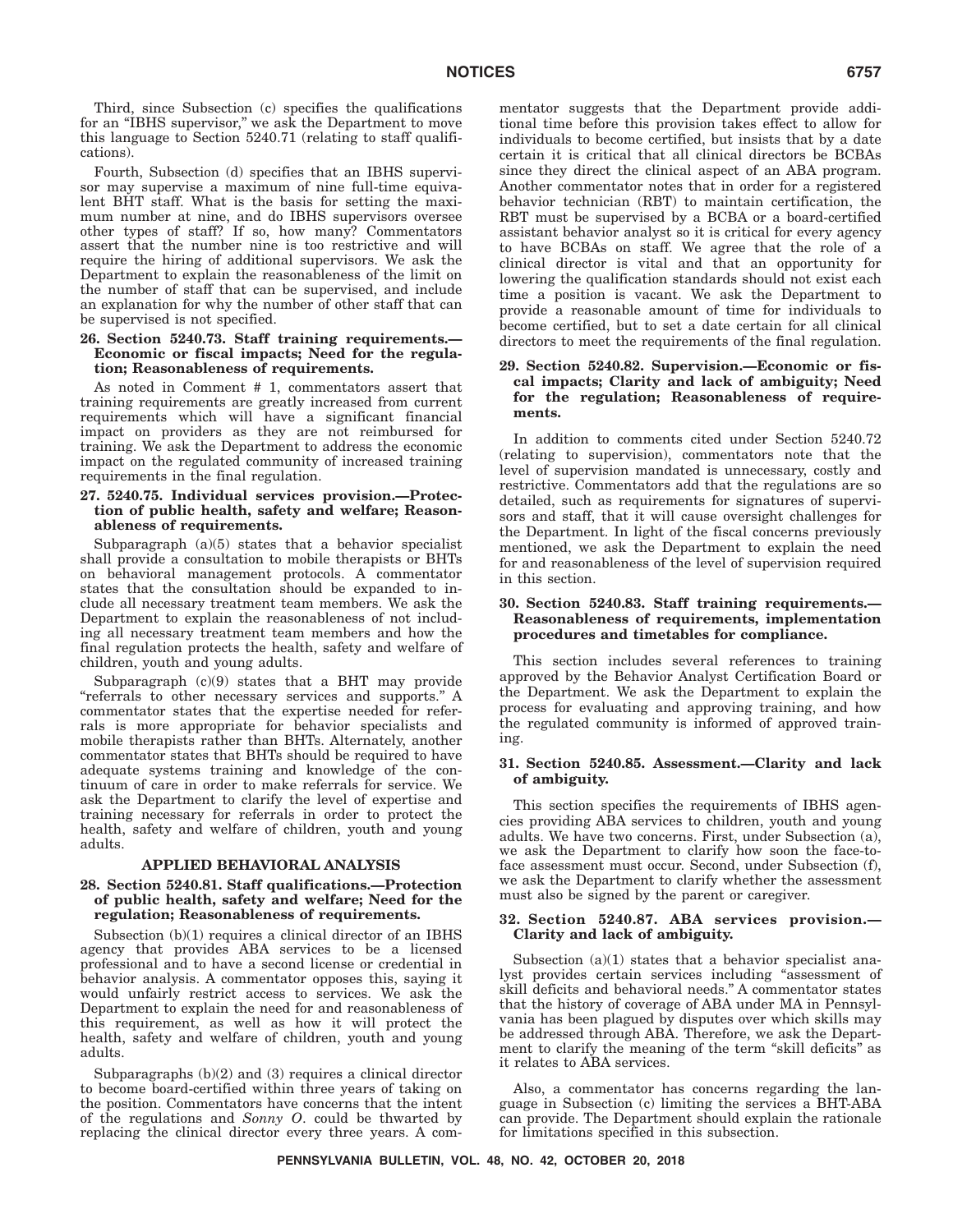### **EVIDENCE-BASED THERAPY**

### **33. Section 5240.91. EBT initiation requirements.— Clarity and lack of ambiguity; Reasonableness of requirements, implementation procedures and timetables for compliance.**

We ask the Department to clarify whether EBT is to be considered a set of treatments that differ from individual, ABA and group services, or whether EBT represents a set of standards that should apply across all individual, ABA or group modalities of services.

Also, based on commentator concerns, we ask the Department to clarify which licensed professionals are permitted to modify EBTs to account for the needs of children.

### **34. Section 5240.93. EBT requirements.—Protection of public health, safety and welfare; Clarity and lack of ambiguity.**

Commentators note that many of the standards/ requirements appear to be transferred to other entities when EBT is used. The Department should clarify what standards providers must adhere to when the regulations are silent on issues such as supervision, minimum qualifications, admissions or discharge criteria.

### **GROUP SERVICES**

### **35. Section 5240.101. Staff requirements and qualifications.—Economic or fiscal impacts; Need for the regulation; Reasonableness of requirements.**

Similar to concerns included in Sections 5240.72 (relating to supervision) and 5240.73 (relating to staff training requirements), we ask the Department to address the economic impact on the regulated community of increased qualifications requirements in the final regulation.

### **36. Section 5240.102. Supervision.—Economic or fiscal impacts; Need for the regulation; Reasonableness of requirements.**

This section establishes supervision requirements for IBHS agencies that provide group services. Under Subparagraph  $(a)(1)$ , we ask the Department to explain the reasonableness of only clinical directors being permitted to supervise mental health professionals.

### **37. Section 5240.107. Group services provision.— Clarity and lack of ambiguity.**

This section specifies the types of services mental health professionals, mental health workers and BHTs can provide. Is there a maximum number of people that can receive group service at a particular time? If so, this should be specified in the final-form regulation.

### **38. Section 5240.108. Requirements for group services in school settings.—Clarity and lack of ambiguity.**

We ask the Department to clarify for the regulated community whether the services in this section include Community School Based Behavioral Health and other similar services currently occurring in the school setting.

Also, we ask the Department to revise Subparagraph  $(1)(iii)$  which uses the non-regulatory term "assurances."

### **39. Miscellaneous clarity.**

*RAF*

In response to # 29, the Department states the expected delivery date of the final-form regulation is the third quarter of 2018. We ask the Department to update the timeframe.

*Section 1155.34. Payment conditions for EBT.*

Under Paragraph (4), after the reference to Section 5240.92, the "(relating to  $\ldots$ )" language is missing. Also, the subparagraphs are numbered incorrectly: (vii) should be (vi) and (viii) should be (vii).

*Section 5240.72. Supervision.*

Subsection (f) references "audio and video transmission.'' Subsection (g)(2) references ''audio *or* video medium.'' (Emphasis added.) The Department should clarify how supervision can be conducted and make it consistent throughout the final-form regulation. Similar language appears in Section 5240.82(h) and (i)(2) and Section  $5240.102(d)$  and (e)(2).

# GEORGE D. BEDWICK,

*Chairperson*

[Pa.B. Doc. No. 18-1633. Filed for public inspection October 19, 2018, 9:00 a.m.]

# **INDEPENDENT REGULATORY REVIEW COMMISSION**

### **Notice of Filing of Final Rulemakings**

The Independent Regulatory Review Commission (Commission) received the following regulations. They are scheduled to be considered on the date noted. The Commission's public meetings are held at 333 Market Street, 14th Floor, Harrisburg, PA at 10 a.m. To obtain a copy of the regulation, interested parties should first contact the promulgating agency. If a copy cannot be obtained from the promulgating agency, the Commission will provide a copy or it can be viewed on the Commission's web site at www.irrc.state.pa.us.

| Final-Omit<br>Reg. No. | Agency/Title                                   | Received | Public<br>Meeting |
|------------------------|------------------------------------------------|----------|-------------------|
| 16A-5431               | State Board of Pharmacy<br>Naloxone Exceptions | 10/10/18 | 11/15/18          |

| Final-Form<br>Reg. No. | Agency/Title                           | Received | Public<br>Meeting |
|------------------------|----------------------------------------|----------|-------------------|
| 16A-724                | State Board of Massage Therapy<br>Fees | 10/10/18 | 11/15/18          |

GEORGE D. BEDWICK,

*Chairperson*

[Pa.B. Doc. No. 18-1634. Filed for public inspection October 19, 2018, 9:00 a.m.]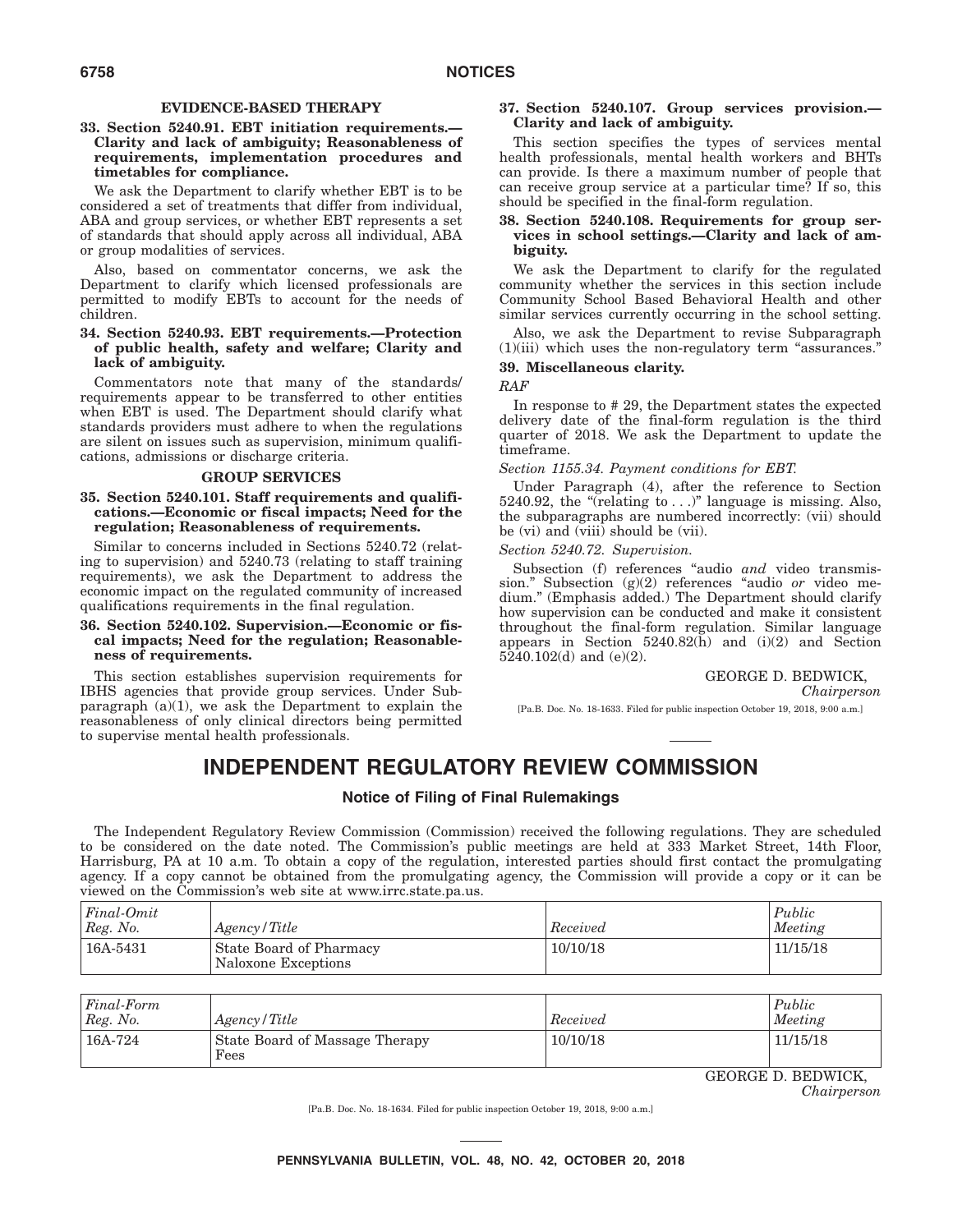# **INSURANCE DEPARTMENT**

### **Application for Renewal of Designation as a Certified Reinsurer**

Arch Reinsurance Company, Ltd. has applied for renewal of its designation as a certified reinsurer in this Commonwealth. The application was received on October 4, 2018, and was made under section 319.1(a) of The Insurance Company Law of 1921 (40 P.S.  $\S$  442.1(a)) and 31 Pa. Code § 161.3a (relating to requirements for certified reinsurers).

Persons who wish to comment on the application are invited to submit a written statement to the Insurance Department (Department) within 30 days from the date of this issue of the *Pennsylvania Bulletin*. Each written statement must include name, address and telephone number of the interested party; identification of the application to which the statement is addressed; and a concise statement with sufficient detail and relevant facts to inform the Department of the exact basis of the statement. Written statements should be directed to Kimberly A. Rankin, Director, Bureau of Company Licensing and Financial Analysis, Insurance Department, 1345 Strawberry Square, Harrisburg, PA 17120, fax (717) 787-8557, krankin@pa.gov. Comments received will be forwarded to the applicant for appropriate response.

> JESSICA K. ALTMAN, *Insurance Commissioner*

[Pa.B. Doc. No. 18-1635. Filed for public inspection October 19, 2018, 9:00 a.m.]

# **LEGISLATIVE REFERENCE BUREAU**

# **Documents Filed But Not Published**

The Legislative Reference Bureau (Bureau) accepted the following documents during the preceding calendar month for filing without publication under 1 Pa. Code § 3.13(b) (relating to contents of *Bulletin*). The Bureau will continue to publish on a monthly basis either a summary table identifying the documents accepted during the preceding calendar month under this subsection or a statement that no documents have been received. For questions concerning or copies of documents filed, but not published, call (717) 783-1530.

#### *Governor's Office*

Manual No. 210.9—The Commonwealth of Pennsylvania General Records Retention and Disposition Schedule, Amended September 5, 2018.

Management Directive No. 315.20—Taxability of the Use of State-Provided Vehicles, Amended September 5, 2018.

DUANE M. SEARLE, *Director Pennsylvania Code and Bulletin* [Pa.B. Doc. No. 18-1636. Filed for public inspection October 19, 2018, 9:00 a.m.]

# **PATIENT SAFETY AUTHORITY**

### **Public Meeting**

The Patient Safety Authority (Authority), established by section 303 of the Medical Care Availability and Reduction of Error (MCARE) Act (40 P.S. § 1303.303), announces a meeting of the Authority's Board to be held at the Conference Center, Central Penn College, 600 Valley Road, Summerdale, PA 17093 at 10 a.m. on Wednesday, October 31, 2018.

Individuals with questions regarding this meeting, which is open to the public, should contact the Authority at (717) 346-0469.

> REGINA M. HOFFMAN, RN, BSN, MBA, CPPS, *Executive Director*

[Pa.B. Doc. No. 18-1637. Filed for public inspection October 19, 2018, 9:00 a.m.]

# **PENNSYLVANIA PUBLIC UTILITY COMMISSION**

# **Eligible Telecommunications Carriers; Federal Universal Service Low Income Support**

The Pennsylvania Public Utility Commission (Commission) invites comment on the following pending wireless carrier's petition for designation as eligible telecommunications carriers (ETC) for purposes of Federal universal service low income support:

Armstrong Telecommunications, Inc. Petition for Designation as an Eligible Telecommunications Carrier Doc. No. P-2018-3005035

The Commission, at its July 29, 2010, public meeting adopted a final policy statement on ETC designation and ETC annual recertification and reporting requirements for all telecommunications carriers. This notice informs telecommunications providers and interested parties that the Commission intends to act on the previouslyreferenced ETC petition pending before the Commission.

Interested parties are invited to file comments at the relevant docket numbers within 20 days of publication of this notice. Reply comments of the carrier are due within 10 days thereafter. Interested parties may review the pending petitions at the Commission's web site at http:// www.puc.pa.gov or hard copies are available for a fee by written request to the Pennsylvania Public Utility Commission, Rosemary Chiavetta, Secretary, P.O. Box 3265, Harrisburg, PA 17105-3265.

The contact for questions regarding this notice is Rhonda L. Daviston, Assistant Counsel, Law Bureau (717) 787-6166.

ROSEMARY CHIAVETTA,

*Secretary*

[Pa.B. Doc. No. 18-1638. Filed for public inspection October 19, 2018, 9:00 a.m.]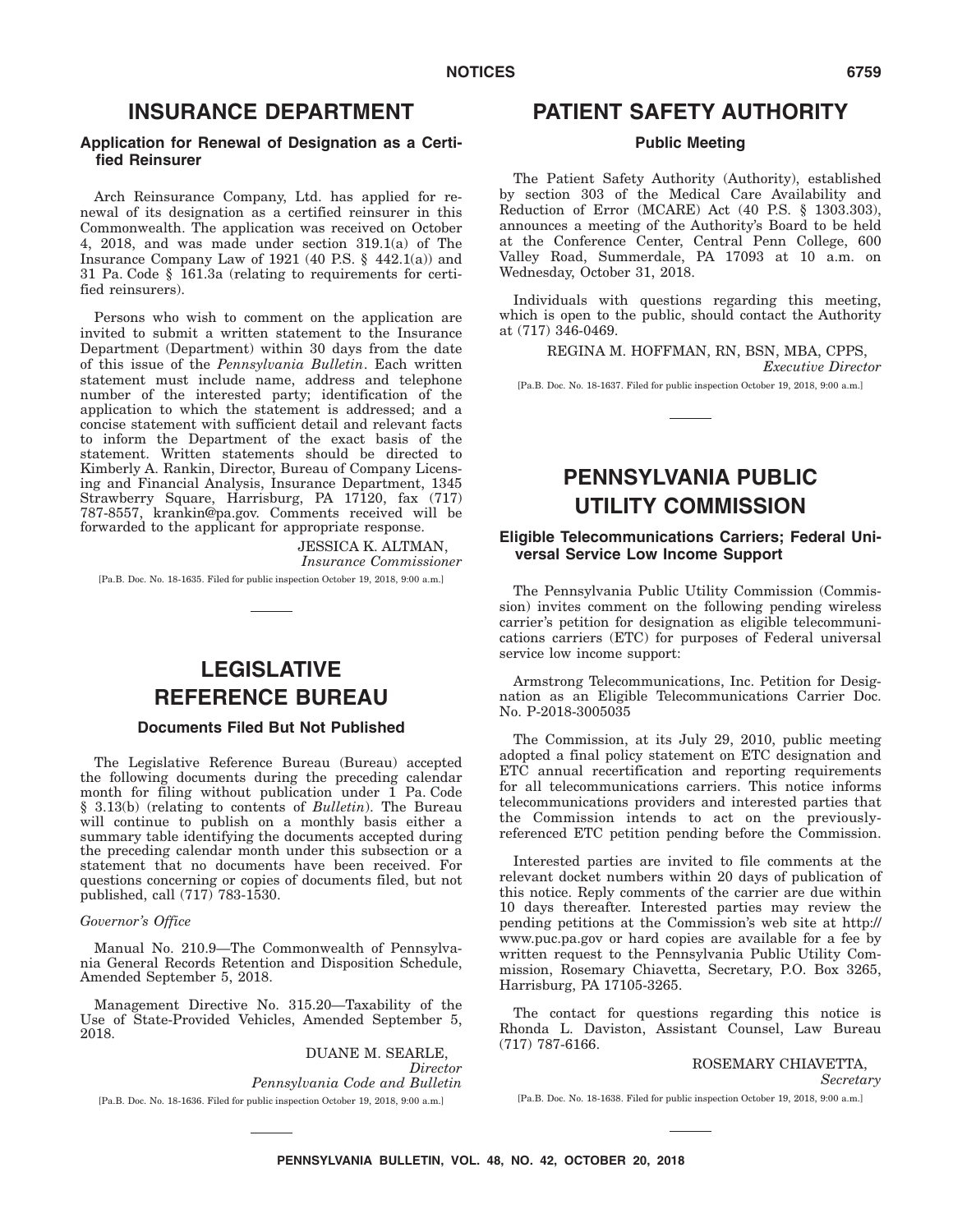# **PENNSYLVANIA PUBLIC UTILITY COMMISSION**

# **Eligible Telecommunications Carriers; Federal Universal Service Low Income Support**

The Pennsylvania Public Utility Commission (Commission) invites comment on the following pending wireless carrier's petition for designation as eligible telecommunications carriers (ETC) for purposes of Federal universal service low income support:

Tri-Co Connections, LLC, Petition for Designation as an Eligible Telecommunications Carrier; Doc. No. P-2018- 3005127

The Commission, at its July 29, 2010, public meeting adopted a final policy statement on ETC designation and ETC annual recertification and reporting requirements for all telecommunications carriers. This notice informs telecommunications providers and interested parties that the Commission intends to act on the previouslyreferenced ETC petition pending before the Commission.

Interested parties are invited to file comments at the relevant docket numbers within 20 days of publication of this notice. Reply comments of the carrier are due within 10 days thereafter. Interested parties may review the pending petitions at the Commission's web site at http:// www.puc.pa.gov or hard copies are available for a fee by written request to the Pennsylvania Public Utility Commission, Rosemary Chiavetta, Secretary, P.O. Box 3265, Harrisburg, PA 17105-3265.

The contact for questions regarding this notice is Rhonda L. Daviston, Assistant Counsel, Law Bureau (717) 787-6166.

> ROSEMARY CHIAVETTA, *Secretary*

[Pa.B. Doc. No. 18-1639. Filed for public inspection October 19, 2018, 9:00 a.m.]

# **PENNSYLVANIA PUBLIC UTILITY COMMISSION**

# **Eligible Telecommunications Carriers; Federal Universal Service Low Income Support**

The Pennsylvania Public Utility Commission (Commission) invites comment on the following pending wireless carrier's petition for designation as eligible telecommunications carriers (ETC) for purposes of Federal universal service low income support:

Viasat Carrier Services, Inc., Petition for Limited Designation as Eligible Telecommunications Carrier to Receive Connect America Phase II Auction (Auction 903) Support for Voice and Broadband Services Doc. No. P-2018-3004983

The Commission, at its July 29, 2010, public meeting adopted a final policy statement on ETC designation and ETC annual recertification and reporting requirements for all telecommunications carriers. This notice informs telecommunications providers and interested parties that the Commission intends to act on the previouslyreferenced ETC petition pending before the Commission.

Interested parties are invited to file comments at the relevant docket numbers within 20 days of publication of this notice. Reply comments of the carrier are due within 10 days thereafter. Interested parties may review the pending petitions at the Commission's web site at http:// www.puc.pa.gov or hard copies are available for a fee by written request to the Pennsylvania Public Utility Commission, Rosemary Chiavetta, Secretary, P.O. Box 3265, Harrisburg, PA 17105-3265.

The contact for questions regarding this notice is Rhonda L. Daviston, Assistant Counsel, Law Bureau (717) 787-6166.

ROSEMARY CHIAVETTA,

*Secretary*

[Pa.B. Doc. No. 18-1640. Filed for public inspection October 19, 2018, 9:00 a.m.]

# **PENNSYLVANIA PUBLIC UTILITY COMMISSION**

### **Natural Gas Service**

**A-2018-3005251. Columbia Gas of Pennsylvania, Inc.** Application of Columbia Gas of Pennsylvania, Inc., for approval of the abandonment of natural gas service to one residential premises located in York County.

Formal protests and petitions to intervene must be filed in accordance with 52 Pa. Code (relating to public utilities) on or before November 5, 2018. Filings must be made with the Secretary of the Pennsylvania Public Utility Commission, P.O. Box 3265, Harrisburg, PA 17105- 3265, with a copy served on the applicant. The documents filed in support of the application are available for inspection and copying at the Office of the Secretary between 8 a.m. and 4:30 p.m., Monday through Friday, on the Pennsylvania Public Utility Commission's web site at www.puc.pa.gov and at the applicant's business address.

*Applicant*: Columbia Gas of Pennsylvania, Inc.

*Through and By Counsel*: Meagan B. Moore, Esquire, Theodore J. Gallagher, Esquire, NiSource Corporate Services Company, 121 Champion Way, Suite 100, Canonsburg, PA 15317

#### ROSEMARY CHIAVETTA,

*Secretary*

[Pa.B. Doc. No. 18-1641. Filed for public inspection October 19, 2018, 9:00 a.m.]

# **PENNSYLVANIA PUBLIC UTILITY COMMISSION**

# **Natural Gas Service**

**A-2018-3005258. National Fuel Gas Distribution Corporation.** Application of National Fuel Gas Distribution Corporation for approval of the abandonment of service to three natural gas service customers located in Scrubgrass Township, Venango County.

Formal protests and petitions to intervene must be filed in accordance with 52 Pa. Code (relating to public utilities) on or before November 5, 2018. Filings must be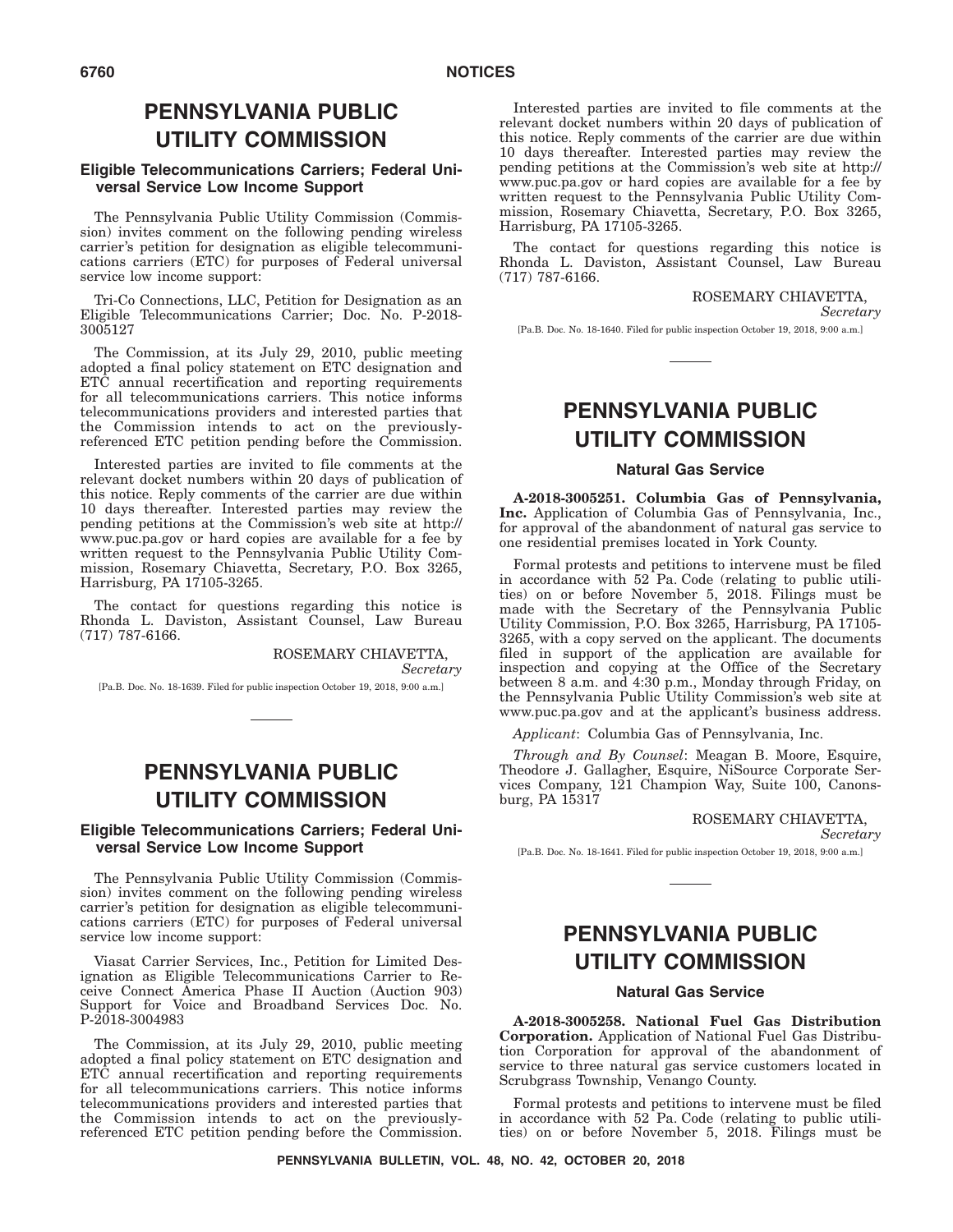made with the Secretary of the Pennsylvania Public Utility Commission, P.O. Box 3265, Harrisburg, PA 17105- 3265, with a copy served on the applicant. The documents filed in support of the application are available for inspection and copying at the Office of the Secretary between 8 a.m. and 4:30 p.m., Monday through Friday, on the Pennsylvania Public Utility Commission's web site at www.puc.pa.gov and at the applicant's business address.

*Applicant*: National Fuel Gas Distribution Corporation

*Through and By Counsel*: Nathaniel J. Ehrman, Attorney, P.O. Box 2081, Erie, PA 16512

> ROSEMARY CHIAVETTA, *Secretary*

[Pa.B. Doc. No. 18-1642. Filed for public inspection October 19, 2018, 9:00 a.m.]

# **PENNSYLVANIA PUBLIC UTILITY COMMISSION**

### **Service of Notice of Motor Carrier Applications**

The following temporary authority and/or permanent authority applications for the right to render service as a common carrier or contract carrier in this Commonwealth have been filed with the Pennsylvania Public Utility Commission. Formal protests and petitions to intervene must be filed in accordance with 52 Pa. Code (relating to public utilities). A protest shall indicate whether it applies to the temporary authority application, the permanent authority application, or both. Protests may only be filed in the event that there is evidence that the applicant lacks fitness. Protests based on endangering or impairing operations of an existing carrier will not be honored. Filings must be made with the Secretary, Pennsylvania Public Utility Commission, P.O. Box 3265, Harrisburg, PA 17105-3265, with a copy served on the applicant by November 5, 2018. Documents filed in support of the applications are available for inspection and copying at the Office of the Secretary between 8 a.m. and 4:30 p.m., Monday through Friday, and at the business address of the respective applicant.

### **Applications of the following for approval to** *begin* **operating as** *common carriers* **for transportation of** *persons* **as described under each application.**

**A-2018-3004747. Comforting Ride Transportation Services, LLC** (380 Red Lion Road, Suite 201, Huntington Valley, Montgomery County, PA 19006) in wheelchair and stretcher vans in paratransit service between points in Montgomery County.

**A-2018-3005031. Barry L. Yunkin, Sr., t/a B. Yunkin** (744 County Line Road, Gap, Lancaster County, PA 17527) in paratransit service, limited to persons whose personal convictions prevent them from owning or operating motor vehicles, from points in Lancaster County, to points in Pennsylvania, and return.

**A-2018-3005163. Heartland Medical Transportation, Inc.** (115 Longfellow Close, Moosic, Lackawanna County, PA 18507) in paratransit service, from points in the Counties of Carbon, Lackawanna, Luzerne, Monroe, Susquehanna, Wayne and Wyoming, to points in Pennsylvania, and return.

**Applications of the following for the approval of the right and privilege to** *discontinue/abandon* **operating as** *common carriers* **by motor vehicle and for cancellation of the certificate of public convenience as described under each application.**

**A-2018-3004900. Manor Valley Taxi, Inc.** (9756 Broadway Street, North Huntingdon, Westmoreland County, PA 15642) discontinuance of service and cancellation of its certificate, to transport, as a common carrier, by motor vehicle, at A-00105983, F.1 and F.1 Am-A, persons upon call or demand in the Township of North Huntingdon and the Boroughs of Irwin and North Irwin, and Manor, Westmoreland County, and the area located within 4 miles of the limits thereof north of the northerly right of way of Consolidated Rail Corporation, (formerly the Pennsylvania Railroad Company), excluding however, the City of Jeannette and within 2 miles of the limits of said city.

**A-2018-3005113. Manor Valley Taxi, Inc.** (9756 Broadway Street, North Huntingdon, Westmoreland County, PA 15642) discontinuance of service and cancellation of its certificate, to transport, as a common carrier, by motor vehicle, persons in paratransit service, from points in Westmoreland County to points in Pennsylvania, and return, as more thoroughly described in the original ordering paragraphs at A-00105983, F.2, F.2 Am-A and F.2 Am-B.

ROSEMARY CHIAVETTA,

*Secretary*

[Pa.B. Doc. No. 18-1643. Filed for public inspection October 19, 2018, 9:00 a.m.]

# **PENNSYLVANIA PUBLIC UTILITY COMMISSION**

## **Service of Notice of Motor Carrier Formal Complaints**

Formal complaints have been issued by the Pennsylvania Public Utility Commission. Answers must be filed in accordance with 52 Pa. Code (relating to public utilities). Answers are due November 5, 2018, and must be made with the Secretary, Pennsylvania Public Utility Commission, P.O. Box 3265, Harrisburg, PA 17105-3265, with a copy to the First Deputy Chief Prosecutor, Pennsylvania Public Utility Commission.

### **Pennsylvania Public Utility Commission; Bureau of Investigation and Enforcement v. Wayne Harman, t/a Harman Trucking; Docket No. C-2018-3004292** COMPLAINT

The Pennsylvania Public Utility Commission (Commission) is a duly constituted agency of the Commonwealth of Pennsylvania empowered to regulate public utilities within the Commonwealth. The Commission has delegated its authority to initiate proceedings which are prosecutory in nature to the Bureau of Investigation and Enforcement and other bureaus with enforcement responsibilities. Pursuant to that delegated authority and Section 701 of the Public Utility Code, the Bureau of Investigation and Enforcement hereby represents as follows:

1. That all authority issued to Wayne Harman, t/a Harman Trucking, (respondent) is under suspension effec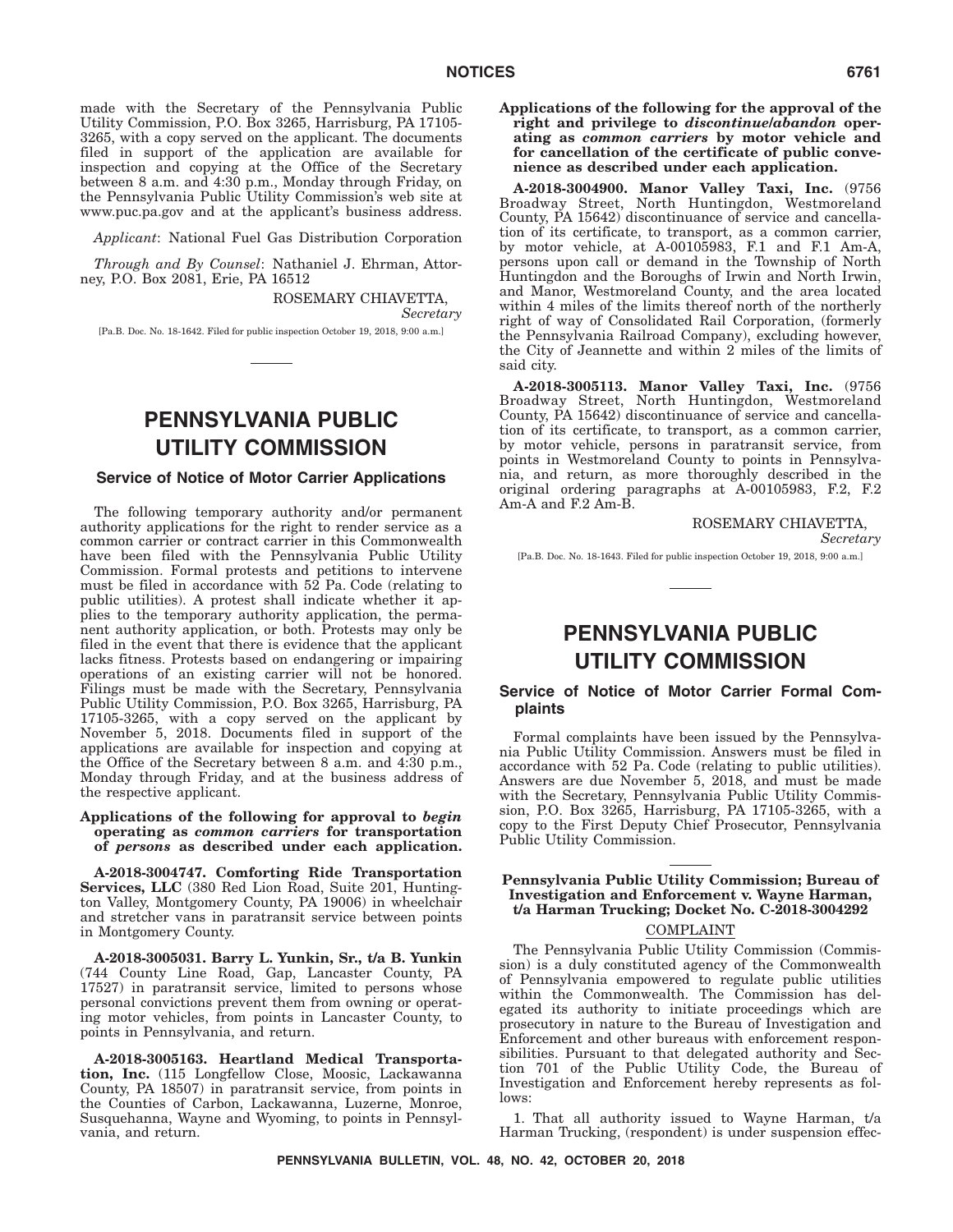tive August 15, 2018 for failure to maintain evidence of insurance on file with this Commission.

2. That respondent maintains a principal place of business at 1447 Route 711, Stahlstown, PA 15687.

3. That respondent was issued a Certificate of Public Convenience by this Commission on December 04, 2012, at A-8915176.

4. That respondent has failed to maintain evidence of Liability and Cargo insurance on file with this Commission. The Bureau of Investigation and Enforcement's proposed civil penalty for this violation is \$500 and cancellation of the Certificate of Public Convenience.

5. That respondent, by failing to maintain evidence of insurance on file with this Commission, violated 66 Pa.C.S. § 512, 52 Pa. Code § 32.2(c), and 52 Pa. Code § 32.11(a), § 32.12(a) or § 32.13(a).

*Wherefore*, unless respondent pays the penalty of \$500 or files an answer in compliance with the attached notice and/or causes its insurer to file evidence of insurance with this Commission within twenty (20) days of the date of service of this Complaint, the Bureau of Investigation and Enforcement will request that the Commission issue an Order which (1) cancels the Certificate of Public Convenience held by respondent at A-8915176 for failure to maintain evidence of current insurance on file with the Commission, (2) fines Respondent the sum of five hundred dollars (\$500.00) for the illegal activity described in this Complaint, (3) orders such other remedy as the Commission may deem to be appropriate, which may include the suspension of a vehicle registration and (4) imposes an additional fine on the respondent should cancellation occur.

Respectfully submitted, David W. Loucks, Chief Motor Carrier Enforcement Bureau of Investigation and Enforcement P.O. Box 3265 Harrisburg, PA 17105-3265

### VERIFICATION

I, David W. Loucks, Chief, Motor Carrier Enforcement, Bureau of Investigation and Enforcement, hereby state that the facts above set forth are true and correct to the best of my knowledge, information and belief and that I expect that the Bureau will be able to prove same at any hearing held in this matter. I understand that the statements herein are made subject to the penalties of 18 Pa.C.S. § 4904 relating to unsworn falsification to authorities.

Date: 9/4/2018

David W. Loucks, Chief Motor Carrier Enforcement Bureau of Investigation and Enforcement

## NOTICE

A. You must file an Answer within 20 days of the date of service of this Complaint. The date of service is the mailing date as indicated at the top of the Secretarial Letter. See 52 Pa. Code § 1.56(a). The Answer must raise all factual and legal arguments that you wish to claim in your defense, include the docket number of this Complaint, and be verified. You may file your Answer by mailing an original to:

Rosemary Chiavetta, Secretary Pennsylvania Public Utility Commission P.O. Box 3265 Harrisburg, PA 17105-3265

Or, you may eFile your Answer using the Commission's website at www.puc.pa.gov. The link to eFiling is located under the Filing & Resources tab on the homepage. If your Answer is 250 pages or less, you are not required to file a paper copy. If your Answer exceeds 250 pages, you must file a paper copy with the Secretary's Bureau.

Additionally, a copy should either be mailed to:

Michael L. Swindler, Deputy Chief Prosecutor Pennsylvania Public Utility Commission Bureau of Investigation and Enforcement P.O. Box 3265 Harrisburg, PA 17105-3265

Or, emailed to Mr. Swindler at: RA-PCCmplntResp@pa.gov

B. If you fail to answer this Complaint within 20 days, the Bureau of Investigation and Enforcement will request that the Commission issue an Order imposing the penalty.

C. You may elect not to contest this Complaint by causing your insurer to file proper evidence of current insurance in accordance with the Commission's regulations and by paying the fine proposed in this Complaint by certified check or money order within twenty (20) days of the date of service of this Complaint. Accord certificates of insurance and faxed form Es and Hs are unacceptable as evidence of insurance.

The proof of insurance must be filed with the:

Compliance Office, Bureau of Technical Utility Services Pennsylvania Public Utility Commission P.O. Box 3265 Harrisburg, PA 17105-3265

Payment of the fine must be made to the Commonwealth of Pennsylvania and should be forwarded to:

> Rosemary Chiavetta, Secretary Pennsylvania Public Utility Commission P.O. Box 3265 Harrisburg, PA 17105-3265

Your payment is an admission that you committed the alleged violation and an agreement to cease and desist from further violations. Upon receipt of the evidence of insurance from your insurer, and upon receipt of your payment, the Complaint proceeding shall be closed.

D. If you file an Answer which either admits or fails to deny the allegations of the Complaint, the Bureau of Investigation and Enforcement will request the Commission to issue an Order imposing the penalty set forth in this Complaint.

E. If you file an Answer which contests the Complaint, the matter will be assigned to an Administrative Law Judge for hearing and decision. The Judge is not bound by the penalty set forth in the Complaint, and may impose additional and/or alternative penalties as appropriate.

F. If you are a corporation, you must be represented by legal counsel. 52 Pa. Code § 1.21.

Alternative formats of this material are available for persons with disabilities by contacting the Commission's ADA Coordinator at 717-787-8714. Do not call this number if you have questions as to why you received this complaint. For those questions, you may call 717-783- 3847.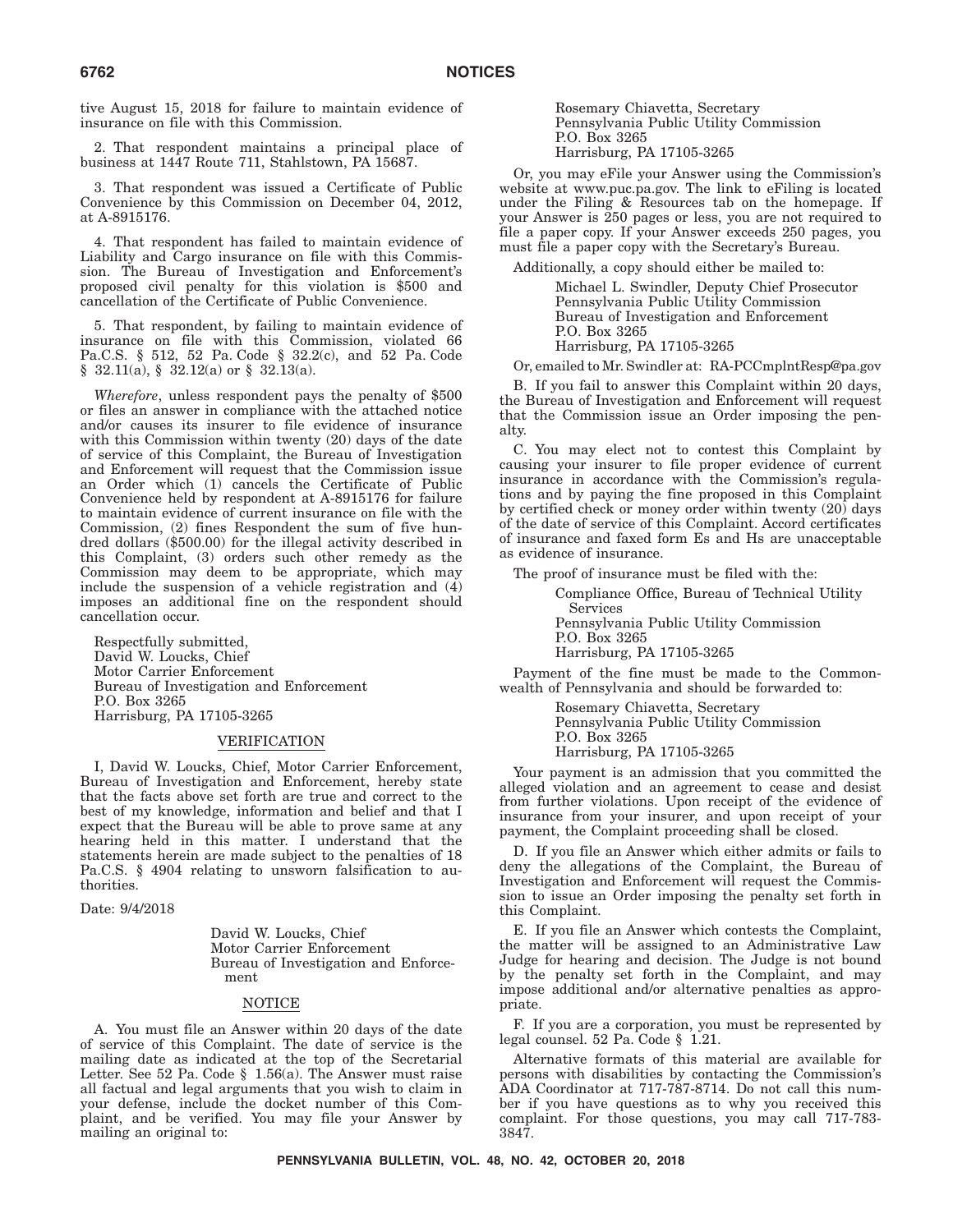### **Pennsylvania Public Utility Commission; Bureau of Investigation and Enforcement v. Robert A. Stempa, t/a Stempa Excavating; Docket No. C-2018-3004305**

### COMPLAINT

The Pennsylvania Public Utility Commission (Commission) is a duly constituted agency of the Commonwealth of Pennsylvania empowered to regulate public utilities within the Commonwealth. The Commission has delegated its authority to initiate proceedings which are prosecutory in nature to the Bureau of Investigation and Enforcement and other bureaus with enforcement responsibilities. Pursuant to that delegated authority and Section 701 of the Public Utility Code, the Bureau of Investigation and Enforcement hereby represents as follows:

1. That all authority issued to Robert A. Stempa, t/a Stempa Excavating, (respondent) is under suspension effective August 17, 2018 for failure to maintain evidence of insurance on file with this Commission.

2. That respondent maintains a principal place of business at 330 West Catawissa St., Nesquehoning, PA 18240.

3. That respondent was issued a Certificate of Public Convenience by this Commission on April 08, 2011, at A-8913009.

4. That respondent has failed to maintain evidence of Liability insurance on file with this Commission. The Bureau of Investigation and Enforcement's proposed civil penalty for this violation is \$500 and cancellation of the Certificate of Public Convenience.

5. That respondent, by failing to maintain evidence of insurance on file with this Commission, violated 66 Pa.C.S. § 512, 52 Pa. Code § 32.2(c), and 52 Pa. Code  $§$  32.11(a),  $§$  32.12(a) or  $§$  32.13(a).

*Wherefore*, unless respondent pays the penalty of \$500 or files an answer in compliance with the attached notice and/or causes its insurer to file evidence of insurance with this Commission within twenty (20) days of the date of service of this Complaint, the Bureau of Investigation and Enforcement will request that the Commission issue an Order which (1) cancels the Certificate of Public Convenience held by respondent at A-8913009 for failure to maintain evidence of current insurance on file with the Commission, (2) fines Respondent the sum of five hundred dollars (\$500.00) for the illegal activity described in this Complaint, (3) orders such other remedy as the Commission may deem to be appropriate, which may include the suspension of a vehicle registration and (4) imposes an additional fine on the respondent should cancellation occur.

Respectfully submitted, David W. Loucks, Chief Motor Carrier Enforcement Bureau of Investigation and Enforcement P.O. Box 3265 Harrisburg, PA 17105-3265

### VERIFICATION

I, David W. Loucks, Chief, Motor Carrier Enforcement, Bureau of Investigation and Enforcement, hereby state that the facts above set forth are true and correct to the best of my knowledge, information and belief and that I expect that the Bureau will be able to prove same at any hearing held in this matter. I understand that the

statements herein are made subject to the penalties of 18 Pa.C.S. § 4904 relating to unsworn falsification to authorities.

Date: 9/4/2018

David W. Loucks, Chief Motor Carrier Enforcement Bureau of Investigation and Enforcement

### NOTICE

A. You must file an Answer within 20 days of the date of service of this Complaint. The date of service is the mailing date as indicated at the top of the Secretarial Letter. See 52 Pa. Code  $\S$  1.56(a). The Answer must raise all factual and legal arguments that you wish to claim in your defense, include the docket number of this Complaint, and be verified. You may file your Answer by mailing an original to:

> Rosemary Chiavetta, Secretary Pennsylvania Public Utility Commission P.O. Box 3265 Harrisburg, PA 17105-3265

Or, you may eFile your Answer using the Commission's website at www.puc.pa.gov. The link to eFiling is located under the Filing & Resources tab on the homepage. If your Answer is 250 pages or less, you are not required to file a paper copy. If your Answer exceeds 250 pages, you must file a paper copy with the Secretary's Bureau.

Additionally, a copy should either be mailed to:

Michael L. Swindler, Deputy Chief Prosecutor Pennsylvania Public Utility Commission Bureau of Investigation and Enforcement P.O. Box 3265 Harrisburg, PA 17105-3265

Or, emailed to Mr. Swindler at: RA-PCCmplntResp@pa.gov

B. If you fail to answer this Complaint within 20 days, the Bureau of Investigation and Enforcement will request that the Commission issue an Order imposing the penalty.

C. You may elect not to contest this Complaint by causing your insurer to file proper evidence of current insurance in accordance with the Commission's regulations and by paying the fine proposed in this Complaint by certified check or money order within twenty (20) days of the date of service of this Complaint. Accord certificates of insurance and faxed form Es and Hs are unacceptable as evidence of insurance.

The proof of insurance must be filed with the:

Compliance Office, Bureau of Technical Utility Services Pennsylvania Public Utility Commission P.O. Box 3265 Harrisburg, PA 17105-3265

Payment of the fine must be made to the Commonwealth of Pennsylvania and should be forwarded to:

> Rosemary Chiavetta, Secretary Pennsylvania Public Utility Commission P.O. Box 3265 Harrisburg, PA 17105-3265

Your payment is an admission that you committed the alleged violation and an agreement to cease and desist from further violations. Upon receipt of the evidence of insurance from your insurer, and upon receipt of your payment, the Complaint proceeding shall be closed.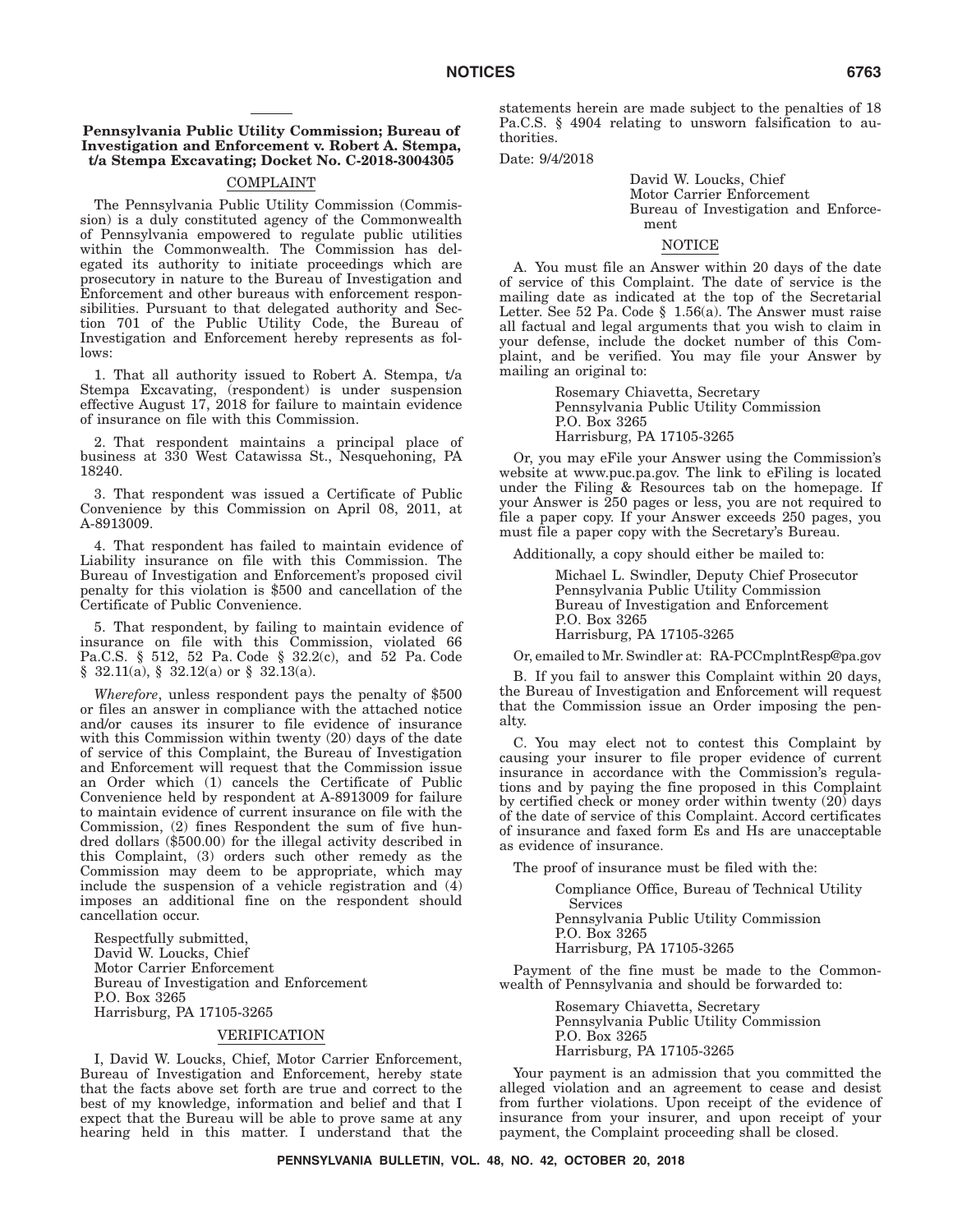D. If you file an Answer which either admits or fails to deny the allegations of the Complaint, the Bureau of Investigation and Enforcement will request the Commission to issue an Order imposing the penalty set forth in this Complaint.

E. If you file an Answer which contests the Complaint, the matter will be assigned to an Administrative Law Judge for hearing and decision. The Judge is not bound by the penalty set forth in the Complaint, and may impose additional and/or alternative penalties as appropriate.

F. If you are a corporation, you must be represented by legal counsel. 52 Pa. Code § 1.21.

Alternative formats of this material are available for persons with disabilities by contacting the Commission's ADA Coordinator at 717-787-8714. Do not call this number if you have questions as to why you received this complaint. For those questions, you may call 717-783- 3847.

### **Pennsylvania Public Utility Commission; Bureau of Investigation and Enforcement v. Gallaher Supply, Inc.; Docket No. C-2018-3004308**

### COMPLAINT

The Pennsylvania Public Utility Commission (Commission) is a duly constituted agency of the Commonwealth of Pennsylvania empowered to regulate public utilities within the Commonwealth. The Commission has delegated its authority to initiate proceedings which are prosecutory in nature to the Bureau of Investigation and Enforcement and other bureaus with enforcement responsibilities. Pursuant to that delegated authority and Section 701 of the Public Utility Code, the Bureau of Investigation and Enforcement hereby represents as follows:

1. That all authority issued to Gallaher Supply, Inc., (respondent) is under suspension effective August 16, 2018 for failure to maintain evidence of insurance on file with this Commission.

2. That respondent maintains a principal place of business at 82 Little Bear Road, Irvona, PA 16656.

3. That respondent was issued a Certificate of Public Convenience by this Commission on May 30, 1995, at A-00111978.

4. That respondent has failed to maintain evidence of Liability insurance on file with this Commission. The Bureau of Investigation and Enforcement's proposed civil penalty for this violation is \$500 and cancellation of the Certificate of Public Convenience.

5. That respondent, by failing to maintain evidence of insurance on file with this Commission, violated 66 Pa.C.S. § 512, 52 Pa. Code § 32.2(c), and 52 Pa. Code § 32.11(a), § 32.12(a) or § 32.13(a).

*Wherefore*, unless respondent pays the penalty of \$500 or files an answer in compliance with the attached notice and/or causes its insurer to file evidence of insurance with this Commission within twenty (20) days of the date of service of this Complaint, the Bureau of Investigation and Enforcement will request that the Commission issue an Order which (1) cancels the Certificate of Public Convenience held by respondent at A-00111978 for failure to maintain evidence of current insurance on file with the Commission, (2) fines Respondent the sum of five hundred dollars (\$500.00) for the illegal activity described in this Complaint, (3) orders such other remedy as the

Commission may deem to be appropriate, which may include the suspension of a vehicle registration and (4) imposes an additional fine on the respondent should cancellation occur.

Respectfully submitted, David W. Loucks, Chief Motor Carrier Enforcement Bureau of Investigation and Enforcement P.O. Box 3265 Harrisburg, PA 17105-3265

### VERIFICATION

I, David W. Loucks, Chief, Motor Carrier Enforcement, Bureau of Investigation and Enforcement, hereby state that the facts above set forth are true and correct to the best of my knowledge, information and belief and that I expect that the Bureau will be able to prove same at any hearing held in this matter. I understand that the statements herein are made subject to the penalties of 18 Pa.C.S. § 4904 relating to unsworn falsification to authorities.

Date: 9/4/2018

David W. Loucks, Chief Motor Carrier Enforcement Bureau of Investigation and Enforcement

### NOTICE

A. You must file an Answer within 20 days of the date of service of this Complaint. The date of service is the mailing date as indicated at the top of the Secretarial Letter. See 52 Pa. Code § 1.56(a). The Answer must raise all factual and legal arguments that you wish to claim in your defense, include the docket number of this Complaint, and be verified. You may file your Answer by mailing an original to:

> Rosemary Chiavetta, Secretary Pennsylvania Public Utility Commission P.O. Box 3265 Harrisburg, PA 17105-3265

Or, you may eFile your Answer using the Commission's website at www.puc.pa.gov. The link to eFiling is located under the Filing & Resources tab on the homepage. If your Answer is 250 pages or less, you are not required to file a paper copy. If your Answer exceeds 250 pages, you must file a paper copy with the Secretary's Bureau.

Additionally, a copy should either be mailed to:

Michael L. Swindler, Deputy Chief Prosecutor Pennsylvania Public Utility Commission Bureau of Investigation and Enforcement P.O. Box 3265 Harrisburg, PA 17105-3265

Or, emailed to Mr. Swindler at: RA-PCCmplntResp@pa.gov

B. If you fail to answer this Complaint within 20 days, the Bureau of Investigation and Enforcement will request that the Commission issue an Order imposing the penalty.

C. You may elect not to contest this Complaint by causing your insurer to file proper evidence of current insurance in accordance with the Commission's regulations and by paying the fine proposed in this Complaint by certified check or money order within twenty (20) days of the date of service of this Complaint. Accord certificates of insurance and faxed form Es and Hs are unacceptable as evidence of insurance.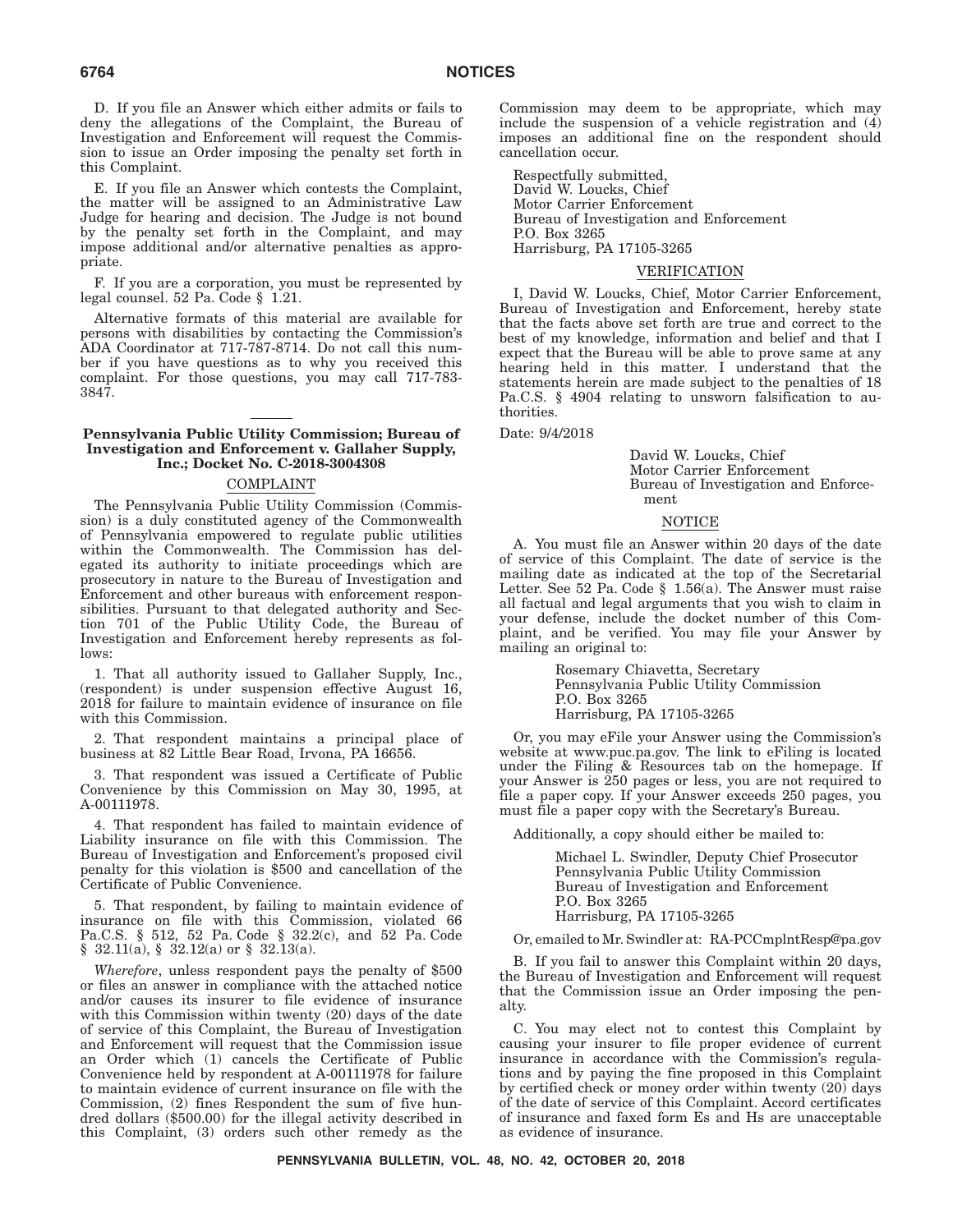The proof of insurance must be filed with the:

Compliance Office, Bureau of Technical Utility Services Pennsylvania Public Utility Commission P.O. Box 3265 Harrisburg, PA 17105-3265

Payment of the fine must be made to the Commonwealth of Pennsylvania and should be forwarded to:

> Rosemary Chiavetta, Secretary Pennsylvania Public Utility Commission P.O. Box 3265 Harrisburg, PA 17105-3265

Your payment is an admission that you committed the alleged violation and an agreement to cease and desist from further violations. Upon receipt of the evidence of insurance from your insurer, and upon receipt of your payment, the Complaint proceeding shall be closed.

D. If you file an Answer which either admits or fails to deny the allegations of the Complaint, the Bureau of Investigation and Enforcement will request the Commission to issue an Order imposing the penalty set forth in this Complaint.

E. If you file an Answer which contests the Complaint, the matter will be assigned to an Administrative Law Judge for hearing and decision. The Judge is not bound by the penalty set forth in the Complaint, and may impose additional and/or alternative penalties as appropriate.

F. If you are a corporation, you must be represented by legal counsel. 52 Pa. Code § 1.21.

Alternative formats of this material are available for persons with disabilities by contacting the Commission's ADA Coordinator at 717-787-8714. Do not call this number if you have questions as to why you received this complaint. For those questions, you may call 717-783- 3847.

### **Pennsylvania Public Utility Commission; Bureau of Investigation and Enforcement v. Jaguar Trucking, LLC; Docket No. C-2018-3004403**

### COMPLAINT

The Pennsylvania Public Utility Commission (Commission) is a duly constituted agency of the Commonwealth of Pennsylvania empowered to regulate public utilities within the Commonwealth. The Commission has delegated its authority to initiate proceedings which are prosecutory in nature to the Bureau of Investigation and Enforcement and other bureaus with enforcement responsibilities. Pursuant to that delegated authority and Section 701 of the Public Utility Code, the Bureau of Investigation and Enforcement hereby represents as follows:

1. That all authority issued to Jaguar Trucking, LLC, (respondent) is under suspension effective August 21, 2018 for failure to maintain evidence of insurance on file with this Commission.

2. That respondent maintains a principal place of business at 2135 Warwick Road, Warrington, PA 18976.

3. That respondent was issued a Certificate of Public Convenience by this Commission on June 03, 2016, at A-8918816.

4. That respondent has failed to maintain evidence of Liability insurance on file with this Commission. The

Bureau of Investigation and Enforcement's proposed civil penalty for this violation is \$500 and cancellation of the Certificate of Public Convenience.

5. That respondent, by failing to maintain evidence of insurance on file with this Commission, violated 66 Pa.C.S. § 512, 52 Pa. Code § 32.2(c), and 52 Pa. Code  $§$  32.11(a),  $§$  32.12(a) or  $§$  32.13(a).

*Wherefore*, unless respondent pays the penalty of \$500 or files an answer in compliance with the attached notice and/or causes its insurer to file evidence of insurance with this Commission within twenty (20) days of the date of service of this Complaint, the Bureau of Investigation and Enforcement will request that the Commission issue an Order which (1) cancels the Certificate of Public Convenience held by respondent at A-8918816 for failure to maintain evidence of current insurance on file with the Commission, (2) fines Respondent the sum of five hundred dollars (\$500.00) for the illegal activity described in this Complaint, (3) orders such other remedy as the Commission may deem to be appropriate, which may include the suspension of a vehicle registration and  $(4)$ imposes an additional fine on the respondent should cancellation occur.

Respectfully submitted, David W. Loucks, Chief Motor Carrier Enforcement Bureau of Investigation and Enforcement P.O. Box 3265 Harrisburg, PA 17105-3265

### VERIFICATION

I, David W. Loucks, Chief, Motor Carrier Enforcement, Bureau of Investigation and Enforcement, hereby state that the facts above set forth are true and correct to the best of my knowledge, information and belief and that I expect that the Bureau will be able to prove same at any hearing held in this matter. I understand that the statements herein are made subject to the penalties of 18 Pa.C.S. § 4904 relating to unsworn falsification to authorities.

Date: 9/4/2018

David W. Loucks, Chief Motor Carrier Enforcement Bureau of Investigation and Enforcement

## NOTICE

A. You must file an Answer within 20 days of the date of service of this Complaint. The date of service is the mailing date as indicated at the top of the Secretarial Letter. See 52 Pa. Code § 1.56(a). The Answer must raise all factual and legal arguments that you wish to claim in your defense, include the docket number of this Complaint, and be verified. You may file your Answer by mailing an original to:

> Rosemary Chiavetta, Secretary Pennsylvania Public Utility Commission P.O. Box 3265 Harrisburg, PA 17105-3265

Or, you may eFile your Answer using the Commission's website at www.puc.pa.gov. The link to eFiling is located under the Filing & Resources tab on the homepage. If your Answer is 250 pages or less, you are not required to file a paper copy. If your Answer exceeds 250 pages, you must file a paper copy with the Secretary's Bureau.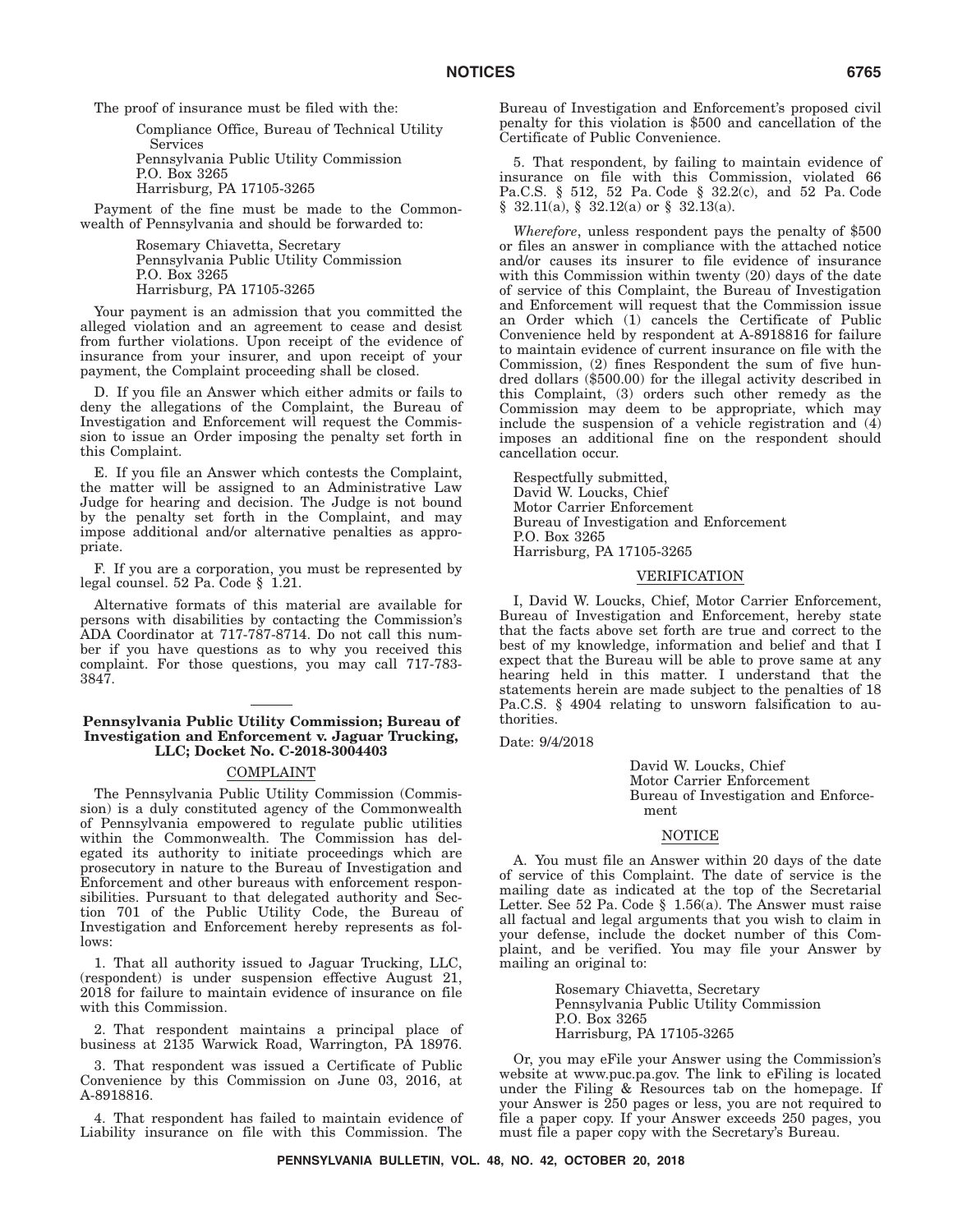Additionally, a copy should either be mailed to:

Michael L. Swindler, Deputy Chief Prosecutor Pennsylvania Public Utility Commission Bureau of Investigation and Enforcement P.O. Box 3265 Harrisburg, PA 17105-3265

Or, emailed to Mr. Swindler at: RA-PCCmplntResp@pa.gov

B. If you fail to answer this Complaint within 20 days, the Bureau of Investigation and Enforcement will request that the Commission issue an Order imposing the penalty.

C. You may elect not to contest this Complaint by causing your insurer to file proper evidence of current insurance in accordance with the Commission's regulations and by paying the fine proposed in this Complaint by certified check or money order within twenty (20) days of the date of service of this Complaint. Accord certificates of insurance and faxed form Es and Hs are unacceptable as evidence of insurance.

The proof of insurance must be filed with the:

Compliance Office, Bureau of Technical Utility Services Pennsylvania Public Utility Commission P.O. Box 3265 Harrisburg, PA 17105-3265

Payment of the fine must be made to the Commonwealth of Pennsylvania and should be forwarded to:

> Rosemary Chiavetta, Secretary Pennsylvania Public Utility Commission P.O. Box 3265 Harrisburg, PA 17105-3265

Your payment is an admission that you committed the alleged violation and an agreement to cease and desist from further violations. Upon receipt of the evidence of insurance from your insurer, and upon receipt of your payment, the Complaint proceeding shall be closed.

D. If you file an Answer which either admits or fails to deny the allegations of the Complaint, the Bureau of Investigation and Enforcement will request the Commission to issue an Order imposing the penalty set forth in this Complaint.

E. If you file an Answer which contests the Complaint, the matter will be assigned to an Administrative Law Judge for hearing and decision. The Judge is not bound by the penalty set forth in the Complaint, and may impose additional and/or alternative penalties as appropriate.

F. If you are a corporation, you must be represented by legal counsel. 52 Pa. Code § 1.21.

Alternative formats of this material are available for persons with disabilities by contacting the Commission's ADA Coordinator at 717-787-8714. Do not call this number if you have questions as to why you received this complaint. For those questions, you may call 717-783- 3847.

### ROSEMARY CHIAVETTA, *Secretary*

[Pa.B. Doc. No. 18-1644. Filed for public inspection October 19, 2018, 9:00 a.m.]

# **PENNSYLVANIA PUBLIC UTILITY COMMISSION**

### **Telecommunications**

**A-2018-3005212. Windstream Pennsylvania, LLC, Windstream D&E, Inc., Windstream Conestoga, Inc., Windstream Buffalo Valley, Inc. and PEG Bandwidth PA, LLC.** Joint petition of Windstream Pennsylvania, LLC, Windstream D&E, Inc., Windstream Conestoga, Inc., Windstream Buffalo Valley, Inc. and PEG Bandwidth PA, LLC for approval of an interconnection agreement under section 252(e) of the Telecommunications Act of 1996.

Windstream Pennsylvania, LLC, Windstream D&E, Inc., Windstream Conestoga, Inc., Windstream Buffalo Valley, Inc. and PEG Bandwidth PA, LLC by their counsel, filed on October 9, 2018, at the Pennsylvania Public Utility Commission (Commission), a joint petition for approval of an interconnection agreement under sections 251 and 252 of the Telecommunications Act of 1996.

Interested parties may file comments concerning the petition and agreement with the Secretary, Pennsylvania Public Utility Commission, 400 North Street, Harrisburg, PA 17120. Comments are due on or before 10 days after the date of publication of this notice. The documents filed in support of Windstream Pennsylvania, LLC, Windstream D&E, Inc., Windstream Conestoga, Inc., Windstream Buffalo Valley, Inc. and PEG Bandwidth PA, LLC joint petition are available for inspection and copying at the Office of the Secretary between 8 a.m. and 4:30 p.m., Monday through Friday, at the Commission's web site at www.puc.pa.gov and at the applicant's business address.

The contact person is Robert Marinko, Office of Special Assistants, (717) 783-3930.

ROSEMARY CHIAVETTA,

*Secretary*

[Pa.B. Doc. No. 18-1645. Filed for public inspection October 19, 2018, 9:00 a.m.]

# **PHILADELPHIA PARKING AUTHORITY**

### **Service of Default Order**

#### **Philadelphia Parking Authority, Taxicab and Limousine Division v. Jason L. Liriano; Doc. No. C-18-05-132**

Attention Jason L. Liriano, last known address of 111 Elk Chase Drive, Elkton, MD 21821, this notice advises that a Default Order of Hearing Officer, Hon. Sheldon C. Jelin was issued and entered on August 1, 2018, with the Philadelphia Parking Authority's (Authority) Taxicab and Limousine Division's (TLD) Office of the Clerk.

On May 21, 2018, the Enforcement Department of the TLD of the Authority issued Citation T-24475 to Jason L. Liriano (Respondent) for a violation of 53 Pa.C.S. § 57A09(b)(3)(iii), failure to maintain vehicle quality standards.

The complaint was served on Respondent on May 21, 2018, by first class mail.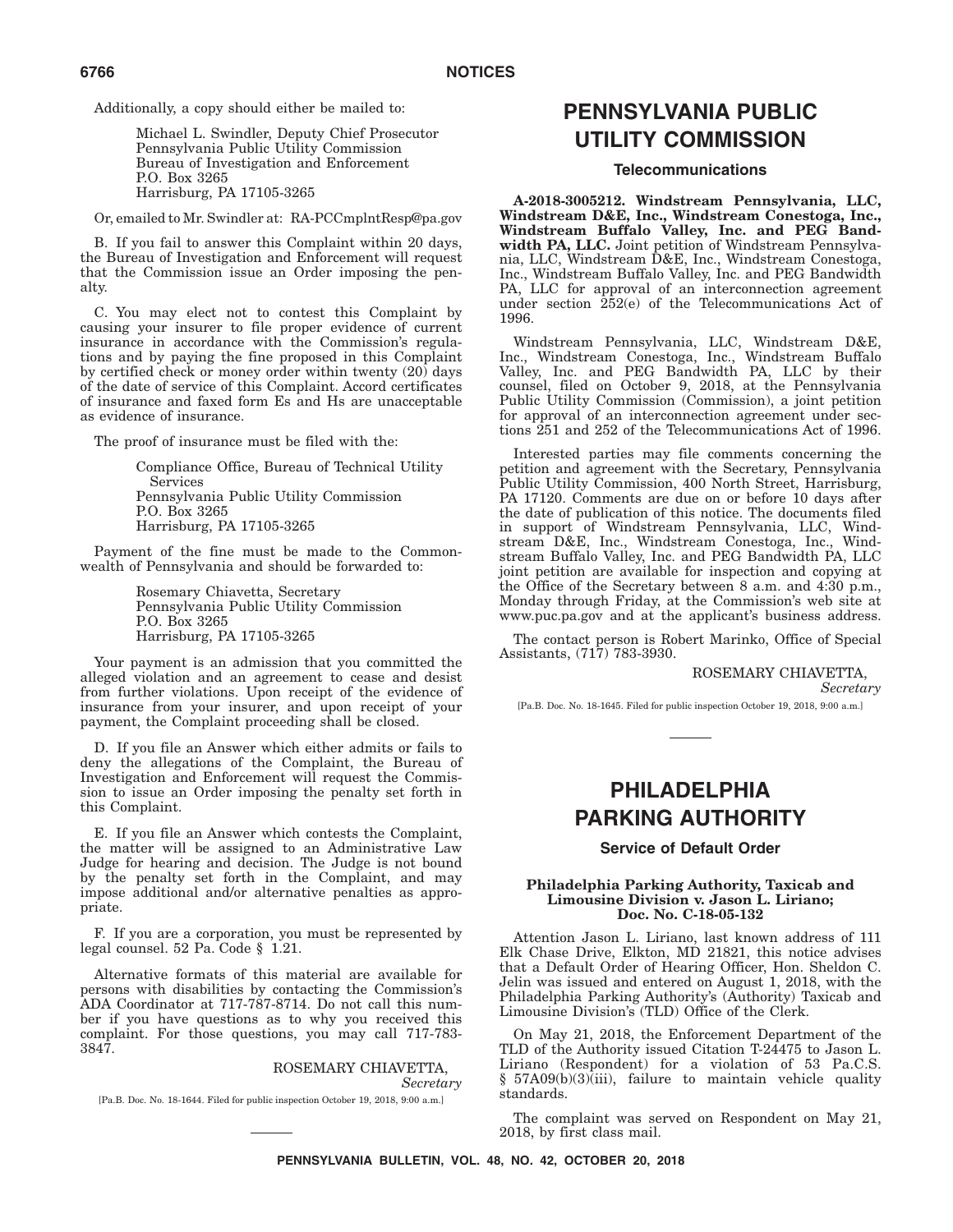Respondent did not pay the penalty amount identified on the citation or file a request for a hearing with the TLD Clerk within 15 days after the date of service as provided in 52 Pa. Code § 1005.13(b).

On June 14, 2018, the TLD's Office of the Clerk sent Respondent a reminder notice of the outstanding citation; to either pay the penalty, request a hearing, or suffer a default.

To date, more than 15 days have expired and Respondent has failed to pay the penalty or file a request for a hearing with the TLD Clerk. Therefore, pursuant to 52 Pa. Code § 1005.31(c), the complaint is sustained and a Default Order is entered against Respondent.

A penalty of \$100 is imposed on Citation T-24475 along with an administration fee of \$75 for a total of \$175.

Pursuant to 52 Pa. Code § 1001.13(b), this order will become effective on November 5, 2018, as an adjudication of the Authority if not selected for review by the Authority.

Respondent is ordered to pay \$175 by November 5, 2018. Payment shall be made to: The Philadelphia Parking Authority, Taxicab and Limousine Division, Attn: Office of the Clerk, 2415 South Swanson Street, Philadelphia, PA 19148.

Respondent is hereby notified to cease and desist from further violations of the Taxicab and Limousine regulations, 52 Pa. Code §§ 1001.1 et seq.

Hon. Sheldon C. Jelin (Ret.) Hearing Officer

If you have any questions concerning this notice, you may contact the TLD's Office of the Clerk, Heidi Robb, (215) 683-9498, TLDClerk@philapark.org.

> SCOTT PETRI, *Executive Director*

[Pa.B. Doc. No. 18-1646. Filed for public inspection October 19, 2018, 9:00 a.m.]

# **PHILADELPHIA PARKING AUTHORITY**

### **Service of Notice of Motor Carrier Applications in the City of Philadelphia**

The following permanent authority applications to render service as a common carrier in the City of Philadelphia have been filed with the Philadelphia Parking Authority's (PPA) Taxicab and Limousine Division (TLD). Formal protests must be filed in accordance with 52 Pa. Code Part II (relating to Philadelphia Parking Authority) with the TLD's Office of the Clerk, 2415 South Swanson Street, Philadelphia, PA 19148, no later than November 5, 2018. The nonrefundable protest filing fee is \$5,000 payable to the PPA by certified check or money order. The applications are available for inspection at the TLD between 9 a.m. and 4 p.m., Monday through Friday (contact TLD Director Christine Kirlin, Esq. at (215) 683-9653 to make an appointment) or may be inspected at the business addresses of the respective applicants or attorneys, or both.

**Doc. No. A-18-10-01. G & M Virk Carrier, Inc.** (33 North Harwood Avenue, Upper Darby, PA 19082): An application for a medallion taxicab certificate of public convenience (CPC) to transport, as a common carrier, persons in taxicab service between points within the City of Philadelphia and from points in the City of Philadelphia to points in Pennsylvania, and return.

**Doc. No. A-18-10-02. Embarque Philadelphia, Inc., d/b/a Carey Philadelphia** (120 Powhatton Avenue, Essington, PA 19029): An application for a limousine CPC to transport persons and their baggage in luxury limousine service on an exclusive basis, arranged for in advance, between points within the City of Philadelphia and from points in the City of Philadelphia to points in Pennsylvania, and return. *Attorney for Applicant*: David P. Temple, Esq., 1600 Market Street, Suite 1320, Philadelphia, PA 19103.

SCOTT PETRI,

*Executive Director*

[Pa.B. Doc. No. 18-1647. Filed for public inspection October 19, 2018, 9:00 a.m.]

# **PHILADELPHIA PARKING AUTHORITY**

### **Service of Reminder Notice of Citation Complaint**

### **Philadelphia Parking Authority, Taxicab and Limousine Division v. Christopher De La Paz; Doc. No. C-18-07-111**

Attention Christopher De La Paz, last known address of 710 South 10th Street, Allentown, PA 18109, this is a reminder notice that Citation Complaint T-24904 (Citation) was issued against you by the Enforcement Department of the Philadelphia Parking Authority's Taxicab and Limousine Division (TLD) via publication in the *Pennsylvania Bulletin* on September 15, 2018 (see 48 Pa.B. 5818), citing you have committed a violation of 53 Pa.C.S. § 57A09 for ''any violation of the PennDot Inspection Code—Inspection Sticker Missing or Expired,'' which carries a recommended penalty of \$100. Pursuant to 52 Pa. Code § 1005.13(b) (relating to answers to citations), an answer to the Citation was due no later than October 1, 2018.

Respondents must either request a hearing on a citation or pay the penalty identified in a citation within fifteen (15) days of issuance. See 52 Pa. Code § 1005.13(b). If you fail to take immediate action by either requesting a hearing or paying the penalty identified above, it may result in the entry of a default order as to the Citation and the penalty; along with imposing any suspension or revocation identified in the Citation or disbarment from providing Transportation Network Company (TNC) service in Philadelphia.

Please take the necessary actions to satisfy the above referenced Citation immediately. Payments made payable to the Philadelphia Parking Authority or requests for a hearing may be submitted to:

Office of the Clerk Philadelphia Parking Authority Taxicab and Limousine Division 2415 South Swanson Street Philadelphia, PA 19148-4113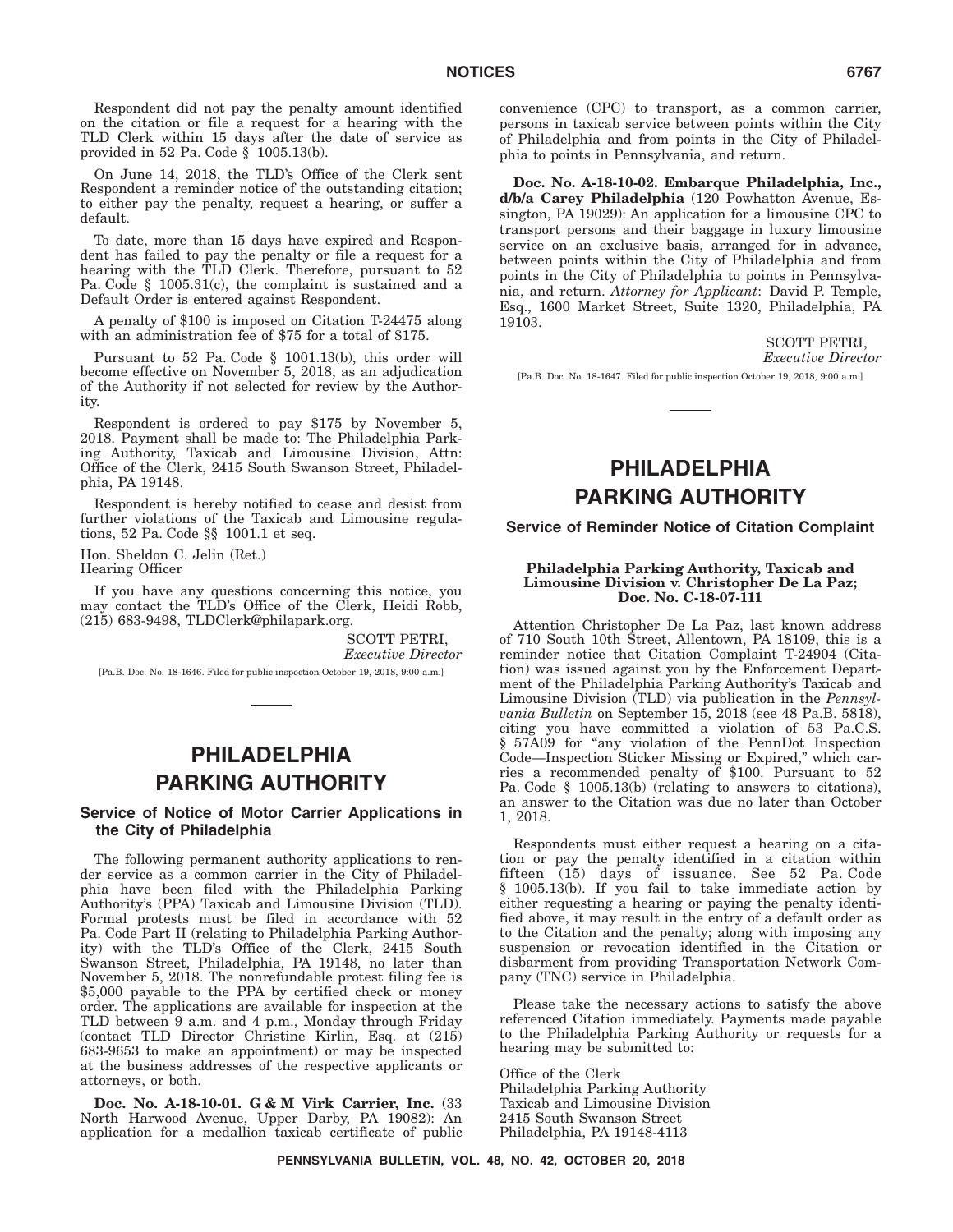If you have any questions concerning this notice, you may contact the TLD's Office of the Clerk, Heidi Robb, (215) 683-9498, TLDClerk@philapark.org.

> SCOTT PETRI, *Executive Director*

[Pa.B. Doc. No. 18-1648. Filed for public inspection October 19, 2018, 9:00 a.m.]

# **STATE BOARD OF NURSING**

### **Bureau of Professional and Occupational Affairs v. Kelly L. Miller, RN; Case No. 15-51-12336**

On July 30, 2018, Kelly L. Miller, RN, Pennsylvania license No. RN605598, of Chester, VA, had her registered nurse license indefinitely suspended until she proves that she is fit to practice with reasonable skill and safety and was assessed a \$500 civil penalty based on receiving disciplinary action by the proper licensing authority of another state and failing to report same to the State Board of Nursing (Board).

Individuals may obtain a copy of the adjudication by writing to Judith Pachter Schulder, Board Counsel, State Board of Nursing, P.O. Box 69523, Harrisburg, PA 17106- 9523.

This order represents the final Board decision in this matter. It may be appealed to the Commonwealth Court of Pennsylvania by the filing of a petition for review with that court in accordance with the Pennsylvania Rules of Appellate Procedure. Individuals who take an appeal to the Commonwealth Court must serve the Board with a copy of their petition for review. The Board contact for receiving service of appeals is the previously-named Board counsel.

> LINDA L. KMETZ, PhD, RN, *Chairperson*

[Pa.B. Doc. No. 18-1649. Filed for public inspection October 19, 2018, 9:00 a.m.]

# **STATE BOARD OF NURSING**

### **Bureau of Professional and Occupational Affairs v. Patricia Cloake Moran, RN; Case No. 16-51-11074**

On June 1, 2018, Patricia Cloake Moran, RN, license No. RN259339L, last known of North Apollo, Armstrong County, had her registered nurse license suspended for no less than 3 years, retroactive to October 27, 2016, based on her failure to comply with a previous State Board of Nursing (Board) order.

Individuals may obtain a copy of the final order by writing to Judith Pachter Schulder, Board Counsel, State Board of Nursing, P.O. Box 69523, Harrisburg, PA 17106- 9523.

This order represents the final Board decision in this matter. It may be appealed to the Commonwealth Court of Pennsylvania by the filing of a petition for review with that court in accordance with the Pennsylvania Rules of Appellate Procedure. Individuals who take an appeal to the Commonwealth Court must serve the Board with a

copy of their petition for review. The Board contact for receiving service of appeals is the previously-named Board counsel.

> LINDA L. KMETZ, PhD, RN, *Chairperson*

[Pa.B. Doc. No. 18-1650. Filed for public inspection October 19, 2018, 9:00 a.m.]

# **STATE BOARD OF NURSING**

### **Commonwealth of Pennsylvania, Bureau of Professional and Occupational Affairs v. Ednerlande Jean, LPN, Respondent; Case No. 16-51-13953**

#### *Notice to Ednerlande Jean, LPN*:

On March 14, 2018, the Commonwealth of Pennsylvania, Department of State, Bureau of Professional and Occupational Affairs, instituted a formal administrative action against you by filing an Order to Show Cause, before the State Board of Nursing, alleging that you have violated certain provisions of the Pennsylvania Practical Nurse Law, Act of March 2, 1956, P.L. (1955) 1211, ("Act"). This Notice is being published pursuant to 1 Pa. Code § 33.31 and Rule 430 of the Pennsylvania Rules of Civil Procedure, 231 Pa. Code Rule 430, providing for service of process by publication.

#### **Notice**

Formal disciplinary action has been filed against you. You may lose your license, certificate, registration or permit to practice your profession or occupation. You may be subject to civil penalties of up to \$10,000 for each violation, and the imposition of costs of investigation.

If you wish to defend against the charges in the attached Order to Show Cause or to present evidence to mitigate any penalty that may be imposed, the procedures for doing so are explained in the Order to Show Cause. You may obtain a copy of the Order to Show Cause from the Prothonotary for the Department of State, 2601 North Third Street, P.O. Box 2649, Harrisburg, PA 17105, telephone number, (717) 772-2686.

You have the right to retain an attorney. Although you may represent yourself without an attorney, you are advised to seek the help of an attorney. You also have the right to have an interpreter provided should you request one.

All proceedings are conducted under the Administrative Agency Law and the General Rules of Administrative Practice and Procedures.

You are directed to respond to the charges by filing a written answer within thirty (30) days of this NOTICE. IF YOU DO NOT FILE AN ANSWER, DISCIPLINARY ACTION MAY BE TAKEN AGAINST YOU WITHOUT A HEARING. To file your answer, you must bring or send an original and three (3) copies of your answer and any pleadings or other documents related to this matter to the following address:

> Prothonotary Department of State 2601 North Third Street P.O. Box 2649 Harrisburg, PA 17105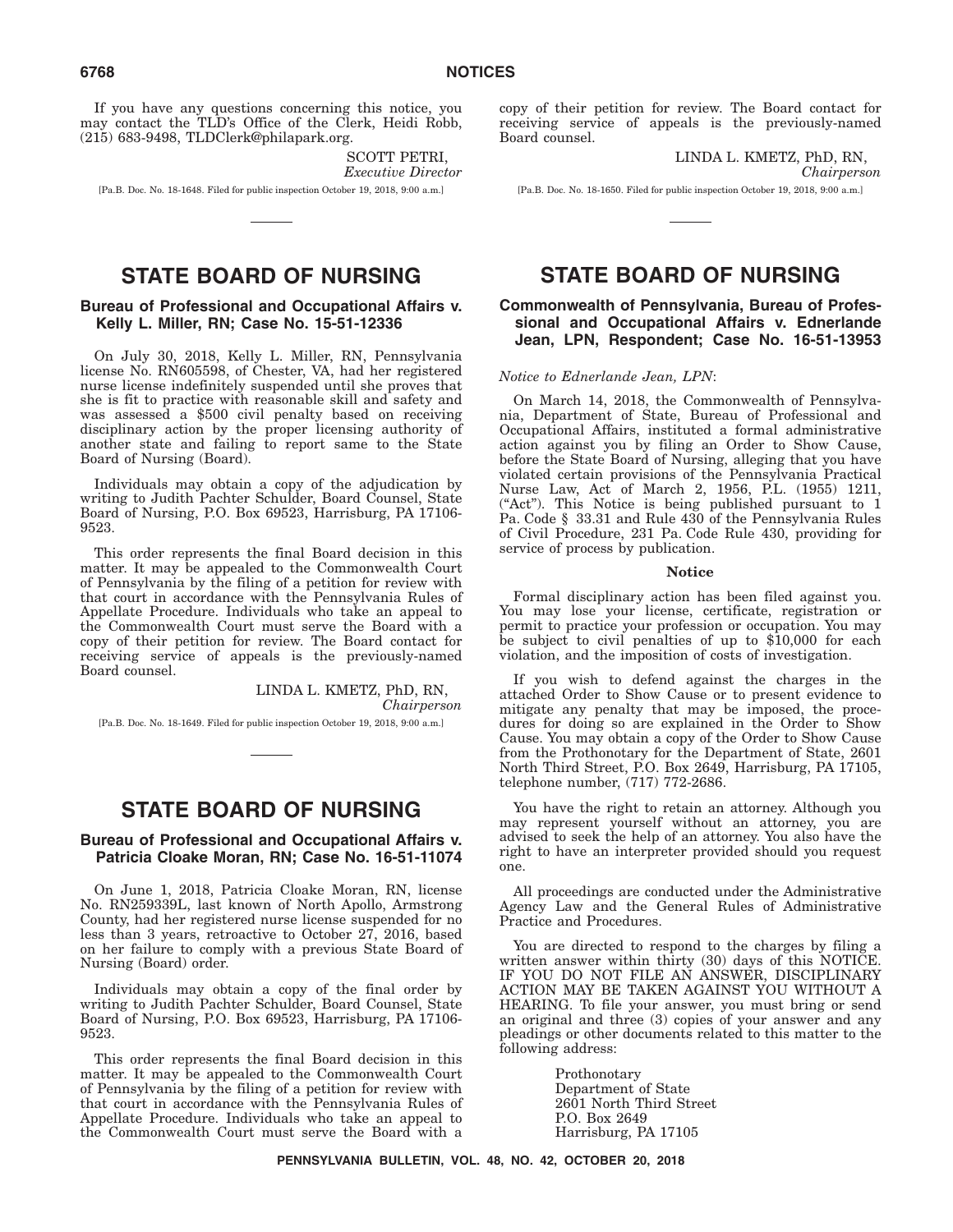You must also send a separate copy of your answer and any other pleadings or documents related to this case to the prosecuting attorney named in the Order to Show Cause.

> LINDA L. KMETZ, PhD, RN, *Chairperson*

[Pa.B. Doc. No. 18-1651. Filed for public inspection October 19, 2018, 9:00 a.m.]

# **STATE ETHICS COMMISSION**

### **Public Meeting**

Under 65 Pa.C.S. §§ 1101—1113 (relating to Public Official and Employee Ethics Act) (act) the State Ethics Commission (Commission) is required to hold at least two public hearings each year to seek input from persons and organizations who represent any individual subject to the provisions of the act and from other interested parties.

The Commission will conduct a public meeting in Room 307, Finance Building, Harrisburg, PA on October 24, 2018, at 9 a.m. for purposes of receiving input and for the conduct of other Commission business. Public officials, public employees, organizations and members of the general public may attend.

Persons seeking to testify or present any statement, information or other comments in relation to the act, the regulations of the Commission or agency operations should contact Joyce Tomasko at  $(717)$  783-1610 or  $(800)$ 932-0936. Written copies of any statement should be provided at the time of the meeting.

> ROBERT P. CARUSO, *Executive Director*

[Pa.B. Doc. No. 18-1652. Filed for public inspection October 19, 2018, 9:00 a.m.]

# **SUSQUEHANNA RIVER BASIN COMMISSION**

### **Projects Approved for Consumptive Uses of Water**

The Susquehanna River Basin Commission (Commission) approved by rule the following lists of projects from July 1, 2018, through July 31, 2018.

For further information contact Jason E. Oyler, General Counsel, (717) 238-0423, Ext. 1312, fax (717) 238-2436, joyler@srbc.net. Regular mail inquiries may be sent to the Susquehanna River Basin Commission, 4423 North Front Street, Harrisburg, PA 17110-1788.

### *Supplementary Information*

This notice lists the projects, described as follows, receiving approval for the consumptive use of water under the Commission's approval by rule process in 18 CFR 806.22(e) and (f) (relating to standards for consumptive uses of water) for the time period previously specified:

### *Approvals by Rule Issued Under 18 CFR 806.22(f)*

1. Seneca Resources Corporation, Pad ID: DCNR Tract 007 Pad D, ABR-201807001; Delmar Township, Tioga

County, PA; Consumptive Use of Up to 4.0000 mgd; Approval Date: July 12, 2018.

2. Diversified Gas & Oil, LLC, Pad ID: Stubler Pad A, ABR-201305003.R1; Gamble Township, Lycoming County, PA; Consumptive Use of Up to 4.0000 mgd; Approval Date: July 13, 2018.

3. SWN Production Company, LLC, Pad ID: GU 04 Williams Aeppli, ABR-201309001.R1; Herrick Township, Bradford County, PA; Consumptive Use of Up to 4.9999 mgd; Approval Date: July 18, 2018.

4. SWN Production Company, LLC, Pad ID: Dropp-Range-Pad46, ABR-201308016.R1; Jackson Township, Susquehanna County, PA; Consumptive Use of Up to 4.9990 mgd; Approval Date: July 27, 2018.

5. Repsol Oil & Gas USA, LLC, Pad ID: ALDERSON (05 269), ABR-201807002; Pike Township, Bradford County, PA; Consumptive Use of Up to 6.0000 mgd; Approval Date: July 25, 2018.

6. Repsol Oil & Gas USA, LLC, Pad ID: BROADLEAF HOLDINGS (01 115), ABR-201807003; Springfield, Troy, and Columbia Townships, Bradford County, PA; Consumptive Use of Up to 6.0000 mgd; Approval Date: July 25, 2018.

7. EXCO Resources (PA), LLC, Pad ID: Chaapel Hollow Unit, ABR-201305016.R1; Gamble Township, Lycoming County, PA; Consumptive Use of Up to 8.0000 mgd; Approval Date: July 30, 2018.

8. EXCO Resources (PA), LLC, Pad ID: Poor Shot Pad 2 Unit, ABR-201309007.R1; Anthony Township, Lycoming County, PA; Consumptive Use of Up to 8.0000 mgd; Approval Date: July 30, 2018.

*Authority*: Pub.L. No. 91-575, 84 Stat. 1509 et seq., 18 CFR Parts 806—808

*Dated*: October 4, 2018

ANDREW D. DEHOFF, *Executive Director*

[Pa.B. Doc. No. 18-1653. Filed for public inspection October 19, 2018, 9:00 a.m.]

# **SUSQUEHANNA RIVER BASIN COMMISSION**

### **Projects Approved for Consumptive Uses of Water**

The Susquehanna River Basin Commission (Commission) approved by rule the following lists of projects from August 1, 2018, through August 31, 2018.

For further information contact Jason E. Oyler, General Counsel, (717) 238-0423, Ext. 1312, fax (717) 238-2436, joyler@srbc.net. Regular mail inquiries may be sent to the Susquehanna River Basin Commission, 4423 North Front Street, Harrisburg, PA 17110-1788.

### *Supplementary Information*

This notice lists the projects, described as follows, receiving approval for the consumptive use of water under to the Commission's approval by rule process in 18 CFR 806.22(e) and (f) (relating to standards for consumptive uses of water) for the time period previously specified: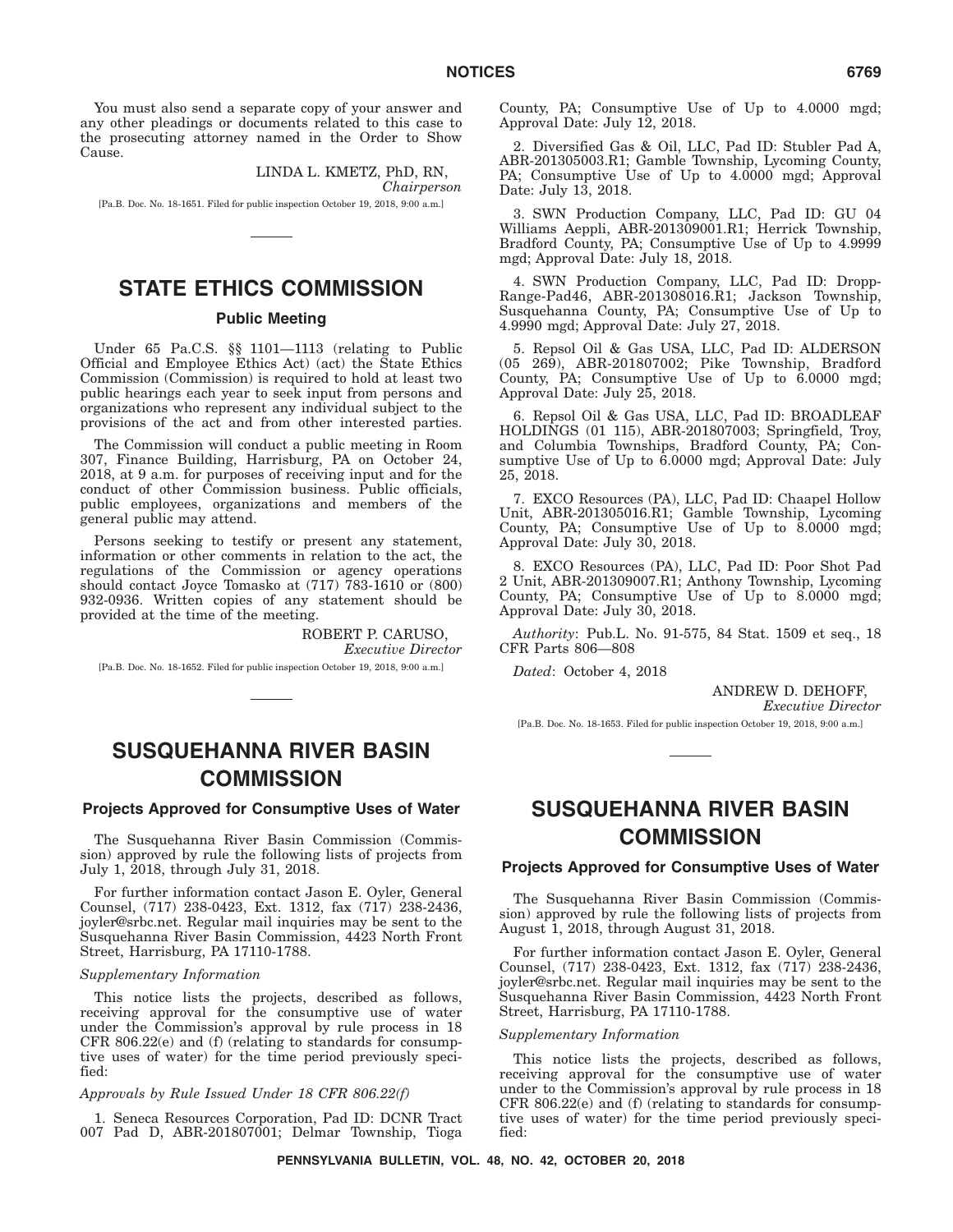### *Approvals by Rule Issued Under 18 CFR 806.22(f)*

1. Cabot Oil & Gas Corporation, Pad ID: BurkeG P1, ABR-201808001; Auburn Township, Susquehanna County, PA; Consumptive Use of Up to 5.0000 mgd; Approval Date: August 15, 2018.

2. Cabot Oil & Gas Corporation, Pad ID: HauserJ P1, ABR-201808002; Springville Township, Susquehanna County, PA; Consumptive Use of Up to 5.0000 mgd; Approval Date: August 15, 2018.

3. Chief Oil & Gas, LLC, Pad ID: Rogers Drilling Pad, ABR-201401006.R1; Lenox Township, Susquehanna County, PA; Consumptive Use of Up to 2.5000 mgd; Approval Date: August 15, 2018.

4. Cabot Oil & Gas Corporation, Pad ID: BiniewiczS P1, ABR-201308001.R1; Gibson and Harford Townships, Susquehanna County, PA; Consumptive Use of Up to 5.0000 mgd; Approval Date: August 15, 2018.

5. Cabot Oil & Gas Corporation, Pad ID: KeevesJ P1, ABR-201308003.R1; Brooklyn Township, Susquehanna County, PA; Consumptive Use of Up to 5.0000 mgd; Approval Date: August 15, 2018.

6. Cabot Oil & Gas Corporation, Pad ID: BennettC P1, ABR-201308008.R1; Jessup Township, Susquehanna County, PA; Consumptive Use of Up to 5.0000 mgd; Approval Date: August 15, 2018.

7. Cabot Oil & Gas Corporation, Pad ID: MarchoW&M P1, ABR-201308009.R1; Gibson Township, Susquehanna County, PA; Consumptive Use of Up to 5.0000 mgd; Approval Date: August 15, 2018.

8. Cabot Oil & Gas Corporation, Pad ID: MeadB P1, ABR-201308013.R1; Bridgewater Township, Susquehanna County, PA; Consumptive Use of Up to 5.0000 mgd; Approval Date: August 15, 2018.

9. Cabot Oil & Gas Corporation, Pad ID: PayneD P1, ABR-201308014.R1; Harford Township, Susquehanna County, PA; Consumptive Use of Up to 5.0000 mgd; Approval Date: August 15, 2018.

10. Range Resources—Appalachia, LLC, Pad ID: Laurel Hill 9H—11H, ABR-201308010.R1; Cogan House Township, Lycoming County, PA; Consumptive Use of Up to 1.0000 mgd; Approval Date: August 16, 2018.

11. Range Resources—Appalachia, LLC, Pad ID: Dog Run HC Unit 4H—6H, ABR-201308011.R1; Cummings Township, Lycoming County, PA; Consumptive Use of Up to 1.0000 mgd; Approval Date: August 16, 2018.

12. SWN Production Company, LLC, Pad ID: Heckman Hiduk (Pad GS), ABR-201310003.R1; Herrick and Stevens Townships, Bradford County, PA; Consumptive Use of Up to 4.9990 mgd; Approval Date: August 28, 2018.

13. Repsol Oil & Gas USA, LLC, Pad ID: DCNR 594 (02 207), ABR-201808003; Bloss and Liberty Townships, Tioga County, PA; Consumptive Use of Up to 6.0000 mgd; Approval Date: August 28, 2018.

*Authority*: Pub.L. No. 91-575, 84 Stat. 1509 et seq., 18 CFR Parts 806—808

*Dated*: October 10, 2018

ANDREW D. DEHOFF, *Executive Director*

[Pa.B. Doc. No. 18-1654. Filed for public inspection October 19, 2018, 9:00 a.m.]

# **SUSQUEHANNA RIVER BASIN COMMISSION**

## **Projects Approved for Minor Modifications**

The Susquehanna River Basin Commission lists the minor modification approved for previously approved projects from July 1, 2018, through July 31, 2018.

For further information contact Jason E. Oyler, General Counsel, (717) 238-0423, Ext. 1312, fax (717) 238-2436, joyler@srbc.net. Regular mail inquiries may be sent to the Susquehanna River Basin Commission, 4423 North Front Street, Harrisburg, PA 17110-1788.

#### *Supplementary Information*

This notice lists previously approved projects, receiving approval of minor modifications, described as follows, under 18 CFR 806.18 (relating to approval modifications) for the time period previously specified:

#### *Minor Modifications Issued Under 18 CFR 806.18*

1. Graymont (PA), Inc., Pleasant Gap Facility, Docket No. 20050306-2, Spring Township, Centre County, PA; approval to add Walker Township Water Association public water supply as an additional source of water for consumptive use; Approval Date: July 6, 2018.

2. Silver Springs Ranch, LLC, Docket No. 20170306-1, Monroe Township, Wyoming County, PA; approval authorizing the additional water use purpose of bulk supply to a horse training facility; Approval Date: July 20, 2018.

*Authority*: Pub.L. No. 91-575, 84 Stat. 1509 et seq., 18 CFR Parts 806—808

*Dated*: October 4, 2018

ANDREW D. DEHOFF, *Executive Director*

[Pa.B. Doc. No. 18-1655. Filed for public inspection October 19, 2018, 9:00 a.m.]

# **SUSQUEHANNA RIVER BASIN COMMISSION**

## **Projects Rescinded for Consumptive Uses of Water**

The Susquehanna River Basin Commission (Commission) has rescinded the following projects from July 1, 2018, through July 31, 2018.

For further information contact Jason E. Oyler, General Counsel, (717) 238-0423, Ext. 1312, fax (717) 238-2436, joyler@srbc.net. Regular mail inquiries may be sent to the Susquehanna River Basin Commission, 4423 North Front Street, Harrisburg, PA 17110-1788.

#### *Supplementary Information*

This notice lists the projects, described as follows, being rescinded for the consumptive use of water under the Commission's approval by rule process in 18 CFR 806.22(e) and (f) (relating to standards for consumptive uses of water) for the time period previously specified:

### *Rescinded ABR Issued*

1. EXCO Resources (PA), LLC, Pad ID: Snyder Unit # 1, ABR-20090430.R1; Franklin Township, Lycoming County, PA; Rescind Date: July 2, 2018.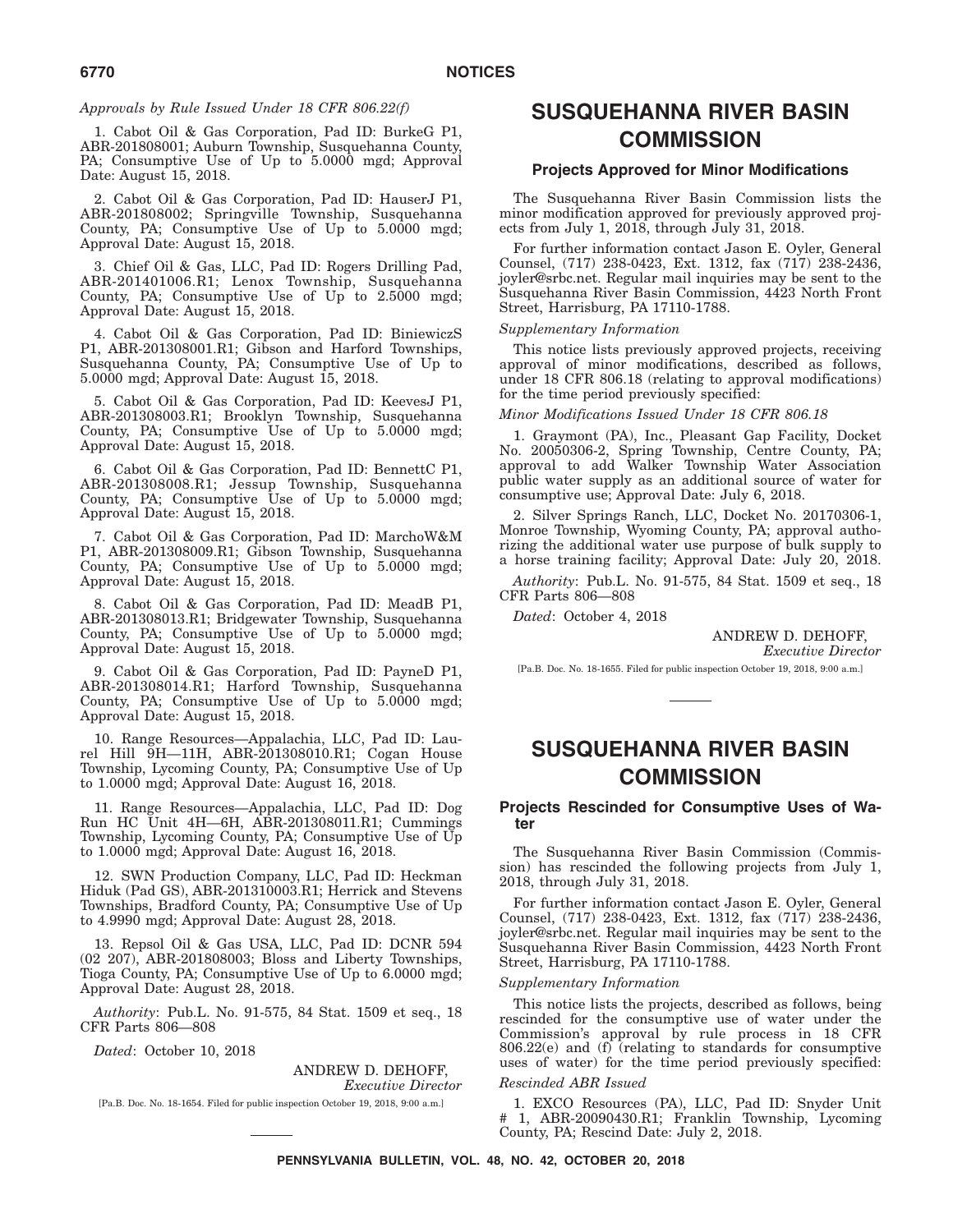2. EXCO Resources (PA), LLC, Pad ID: Kitzmiller Drilling Pad # 1, ABR-20100546.R1; Jordan Township, Lycoming County, PA; Rescind Date: July 2, 2018.

3. EXCO Resources (PA), LLC, Pad ID: Marquardt Drilling Pad # 1, ABR-201008008.R1; Davidson Township, Sullivan County, PA; Rescind Date: July 2, 2018.

*Authority*: Pub.L. No. 91-575, 84 Stat. 1509 et seq., 18 CFR Parts 806—808

*Dated*: October 4, 2018

ANDREW D. DEHOFF, *Executive Director*

[Pa.B. Doc. No. 18-1656. Filed for public inspection October 19, 2018, 9:00 a.m.]